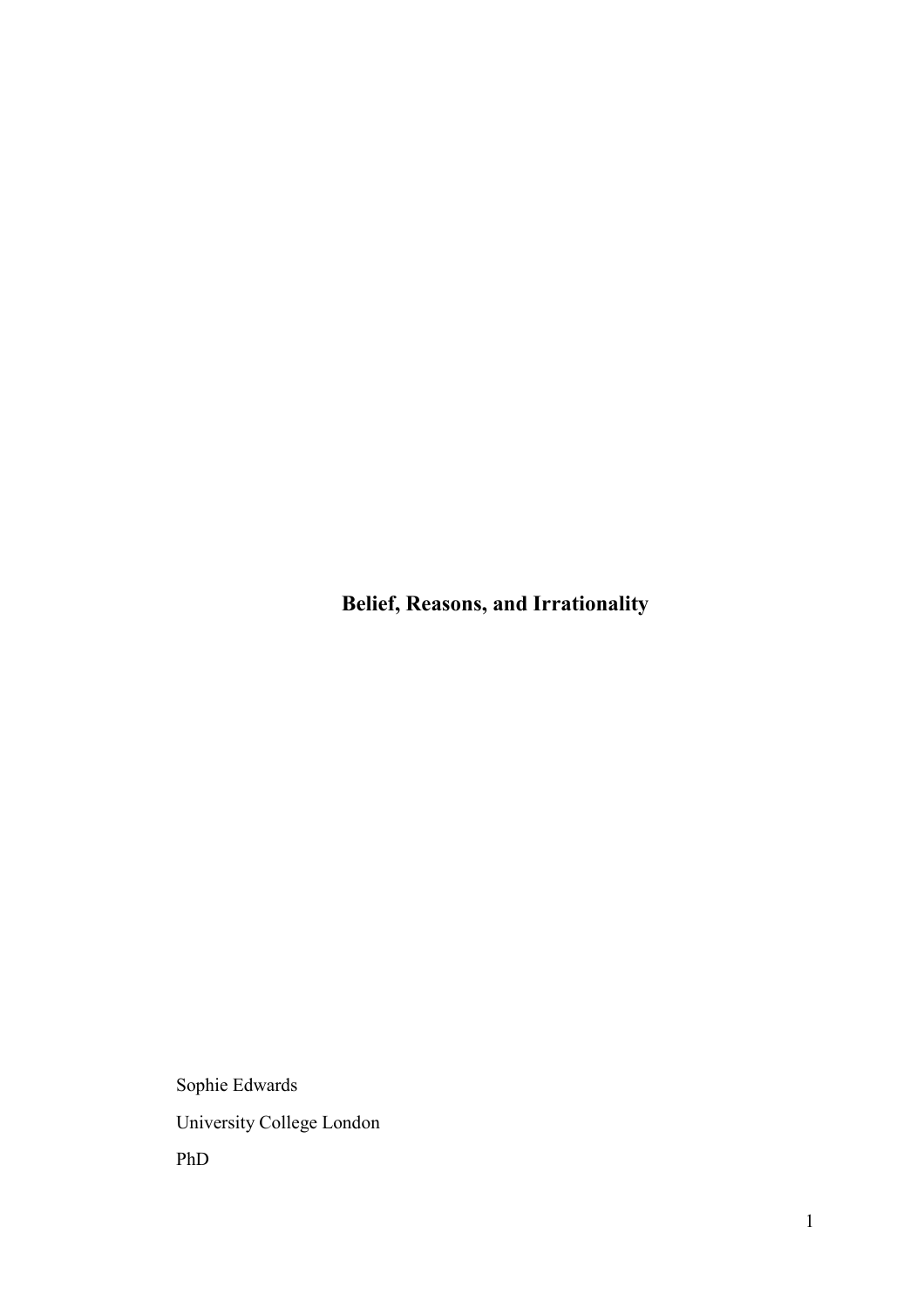For Max In gratitude and promise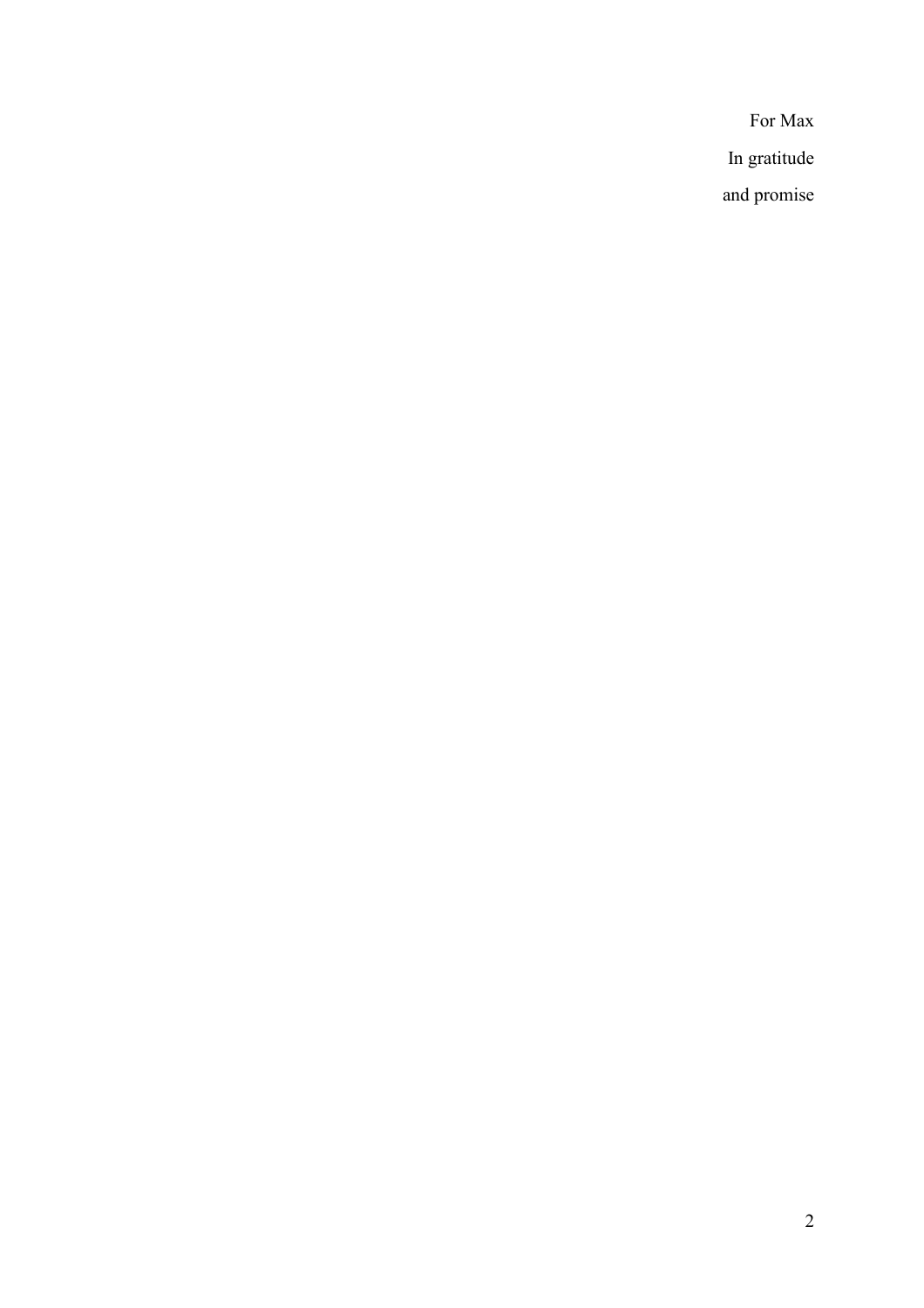I, Sophie Edwards, confirm that the work presented in this thesis is my own. Where information has been derived from other sources, I confirm that this has been indicated in the thesis.

Signed: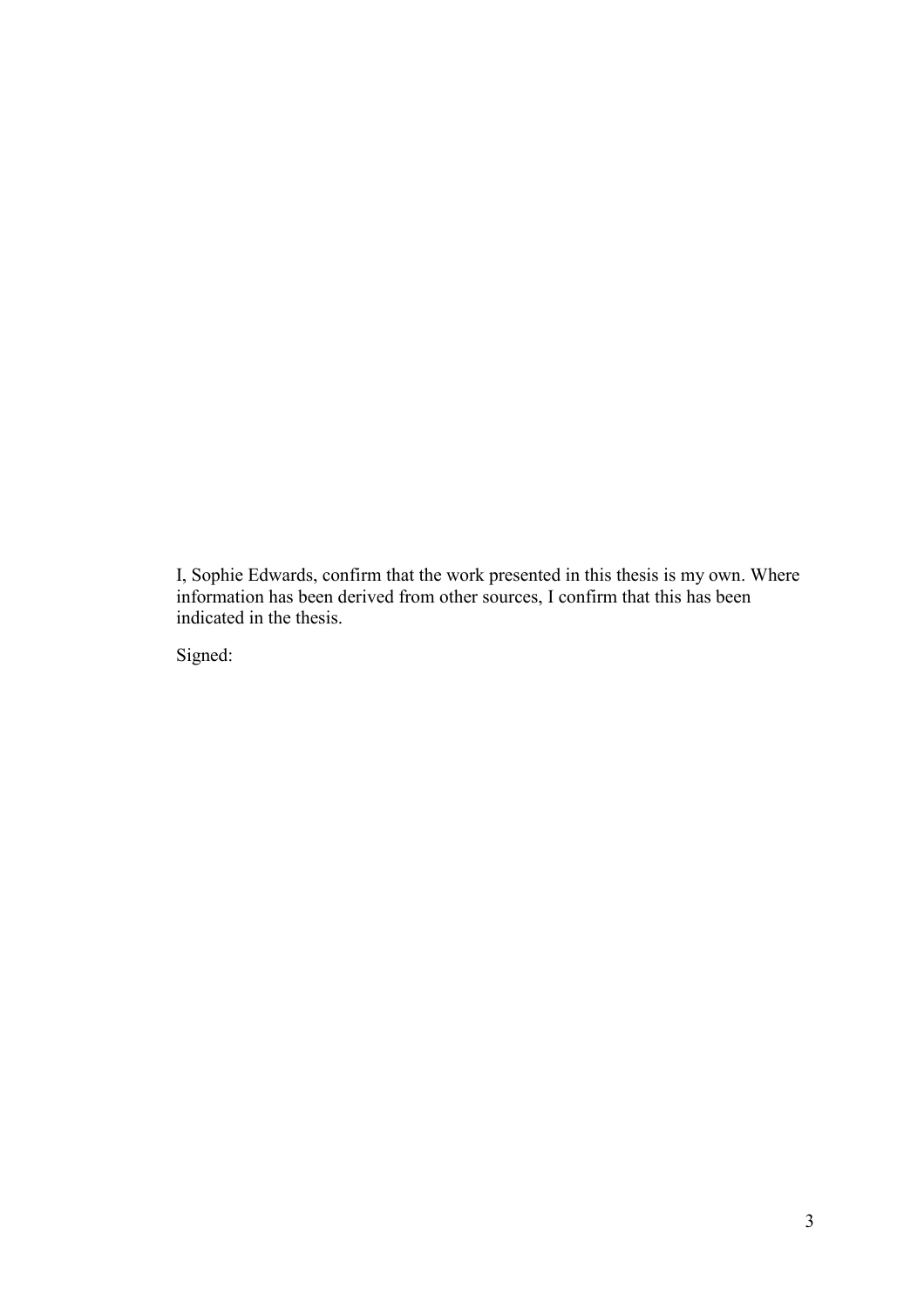## **Abstract**

In this thesis, we explore the question: *What is a belief?* We do so by considering the folk psychological concept of belief and attempting to unearth some constitutive features of it. We argue that, according to this concept, there is a significant relationship between belief and reasons: one which reveals that *beliefs aim at truth*, as Bernard Williams (1973) once famously put it. We argue for a particular interpretation of this claim, according to which it is to be understood as follows:

(R): It is constitutive of belief that *if* it is consciously regulated, it is so-regulated solely for truth;

and

(C): It is constitutive of belief that it is correct if and only if its contents are true.

We maintain that  $(C)$  explains why it is that  $(R)$  is true. So, belief is at base a normative concept: the question as to why one holds a particular belief can always be raised. We then explore two irrational phenomena – self-deception and delusion – and further unravel what  $(R)$  and  $(C)$  involve, as well as shedding some light on the phenomena themselves. We argue for a position we call *doxastic minimalism* about self-deception, according to which, in the paradigm case, the self-deceiver holds neither their undesired belief that *p* nor their desired belief that *~p*. This is because they do not have attitudes to these contents that meet conditions (R) and (C). Similarly, we argue that although cases of delusion vary significantly, in some extreme cases, the subject does not seem to relate to the content of their delusion in a manner that meets  $(R)$  and  $(C)$ , and hence ought not to be attributed a belief in such contents.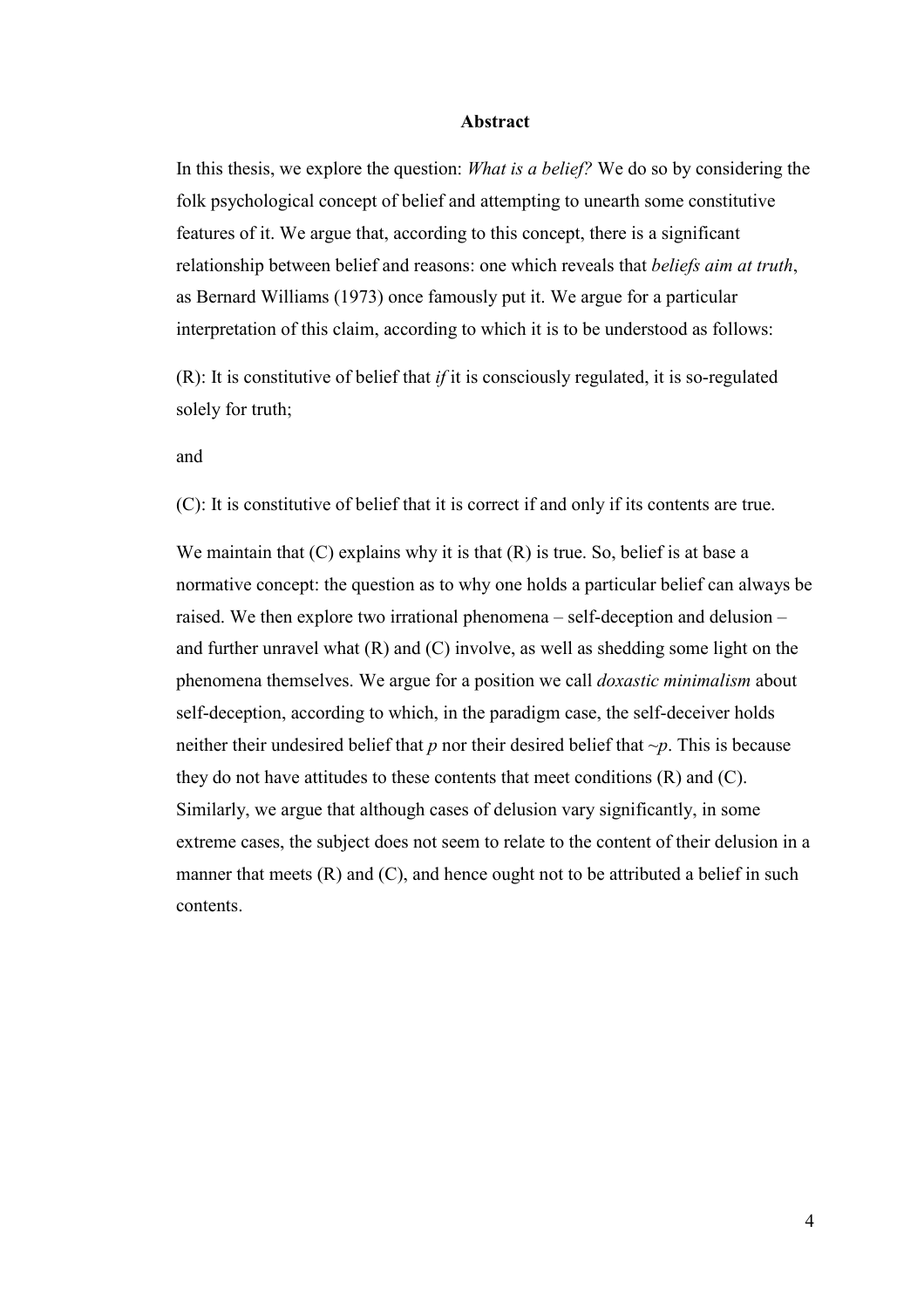# **Table of Contents**

| Acknowledgements<br><u> 1980 - Johann Stein, fransk politik (d. 1980)</u>                                                                              | 7    |
|--------------------------------------------------------------------------------------------------------------------------------------------------------|------|
| <b>Introduction</b>                                                                                                                                    |      |
|                                                                                                                                                        | 15   |
| The Options<br>1.1                                                                                                                                     | 17   |
| Schwitzgebel and In-Between Believing<br>1.2                                                                                                           | 18   |
| 1.3                                                                                                                                                    | 21   |
| Gendler and Alief<br>1.4<br><u> 1989 - Johann Stoff, deutscher Stoffen und der Stoffen und der Stoffen und der Stoffen und der Stoffen und der</u>     | 24   |
| 1.5                                                                                                                                                    | 25   |
| The Rational and the Arational<br><u>Letter and the Arational</u><br>1.6                                                                               | 33   |
| Conclusion<br><u> 1980 - Jan Stein Stein Stein Stein Stein Stein Stein Stein Stein Stein Stein Stein Stein Stein Stein Stein S</u>                     | 34   |
| 2. Transparency, Heterogeneity, and Aiming at Truth                                                                                                    | 36   |
| 2.1                                                                                                                                                    | 38   |
| 2.2                                                                                                                                                    | 39   |
| 2.3                                                                                                                                                    | - 40 |
| The Heterogeneity of Belief Regulation <sup>43</sup><br>2.4                                                                                            |      |
| 2.5                                                                                                                                                    | - 44 |
| An Alternative Picture<br>2.6                                                                                                                          | - 50 |
| 2.7                                                                                                                                                    | 53   |
| 2.8                                                                                                                                                    | 58   |
| Conclusion<br><u> 1989 - Andrea Andrew Maria (h. 1989).</u>                                                                                            | 61   |
|                                                                                                                                                        | 65   |
| 3.1<br>Transparency, Exclusivity, and Demandingness                                                                                                    | 66   |
| Believing and Guessing https://www.archive.com/<br>3.2                                                                                                 | 67   |
| 3.3                                                                                                                                                    | - 69 |
| To Deny Exclusivity?<br>3.4                                                                                                                            | 70   |
| A Non-Epistemic Analogy<br>3.5<br><u> 1980 - Johann Barn, mars ann an t-Amhain Aonaich an t-Aonaich an t-Aonaich ann an t-Aonaich ann an t-Aonaich</u> | 77   |
| 3.6                                                                                                                                                    |      |
| Demandingness and Aiming at Knowledge<br>3.7                                                                                                           | 85   |
| Conclusion                                                                                                                                             | 89   |
| 4. The Correctness Condition <b>Condition</b>                                                                                                          | 91   |
| Correctness as a Term of Art<br><u>Letter and the correctness</u> as a Term of Art<br>4.1                                                              | 93   |
| Normative Exclusivity and Normative Demandingness<br>4.2                                                                                               | 93   |
| 4.3                                                                                                                                                    | - 96 |
| 4.4                                                                                                                                                    | 100  |
| 4.5                                                                                                                                                    | 102  |
| 4.6                                                                                                                                                    | 103  |
| Responsibility and Reflection<br>4.7                                                                                                                   | 109  |
| Conclusion                                                                                                                                             | 112  |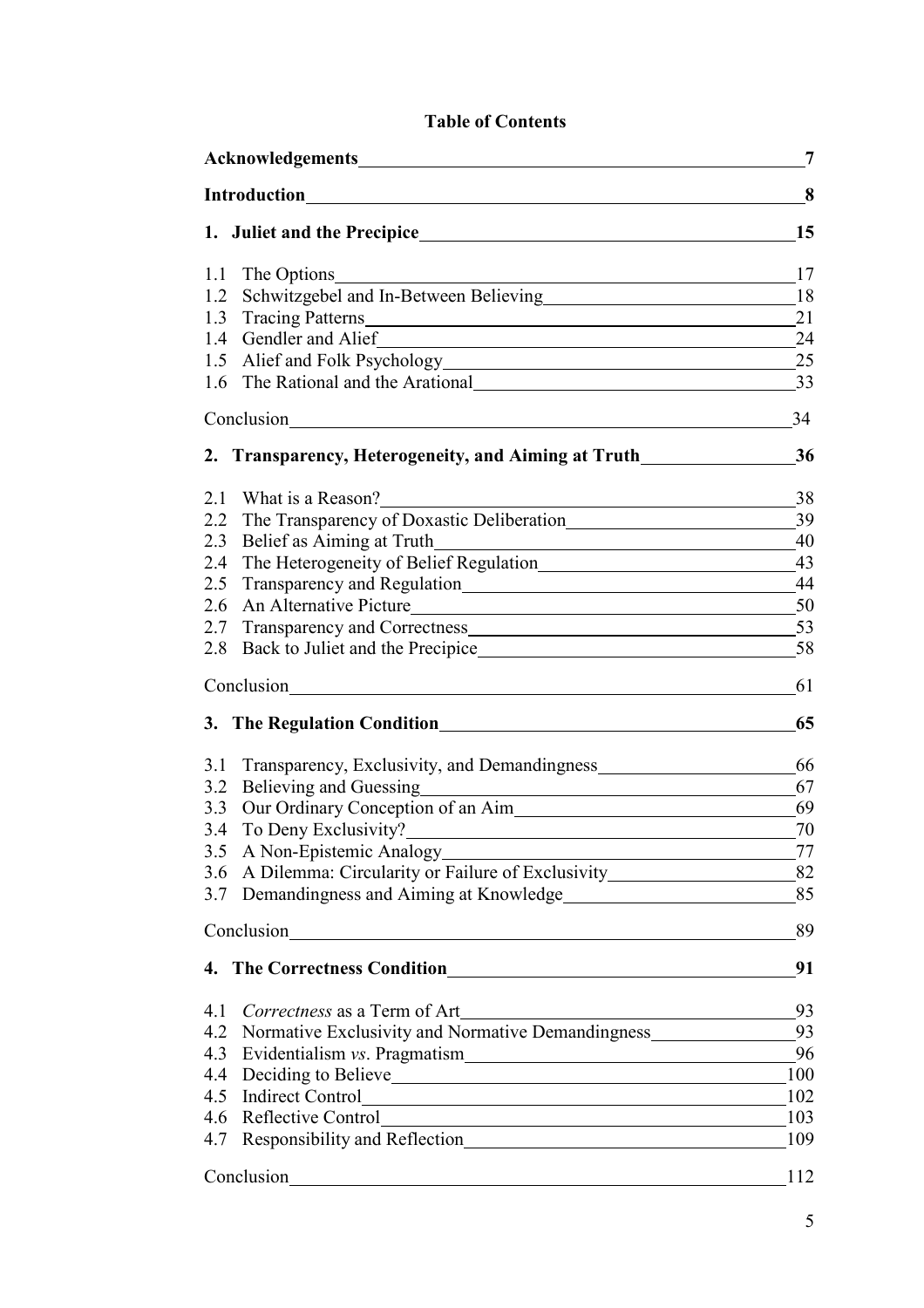| Summary of the Position So Far |                                                               | 113 |
|--------------------------------|---------------------------------------------------------------|-----|
|                                |                                                               | 115 |
| 5.1                            |                                                               | 117 |
| 5.2                            | The Options 118                                               |     |
|                                |                                                               |     |
|                                |                                                               |     |
|                                | 5.5 Putting the Two Together: The Negative Case Continued 126 |     |
|                                | The Positive Case 129                                         |     |
|                                |                                                               | 131 |
|                                |                                                               | 133 |
|                                | 6.1 Introducing Delusion 135                                  |     |
|                                | 6.2 Typical Contents of Delusions 138                         |     |
|                                | 6.3 Integration 139                                           |     |
|                                | 6.4 Subjective Reasons 142                                    |     |
|                                | 6.5 The Deluded Subject and the Correctness Condition 144     |     |
| 6.6                            | Non-Doxastic Accounts of Delusion                             | 145 |
| Conclusion                     |                                                               | 146 |
|                                |                                                               | 148 |
| Bibliography                   |                                                               | 152 |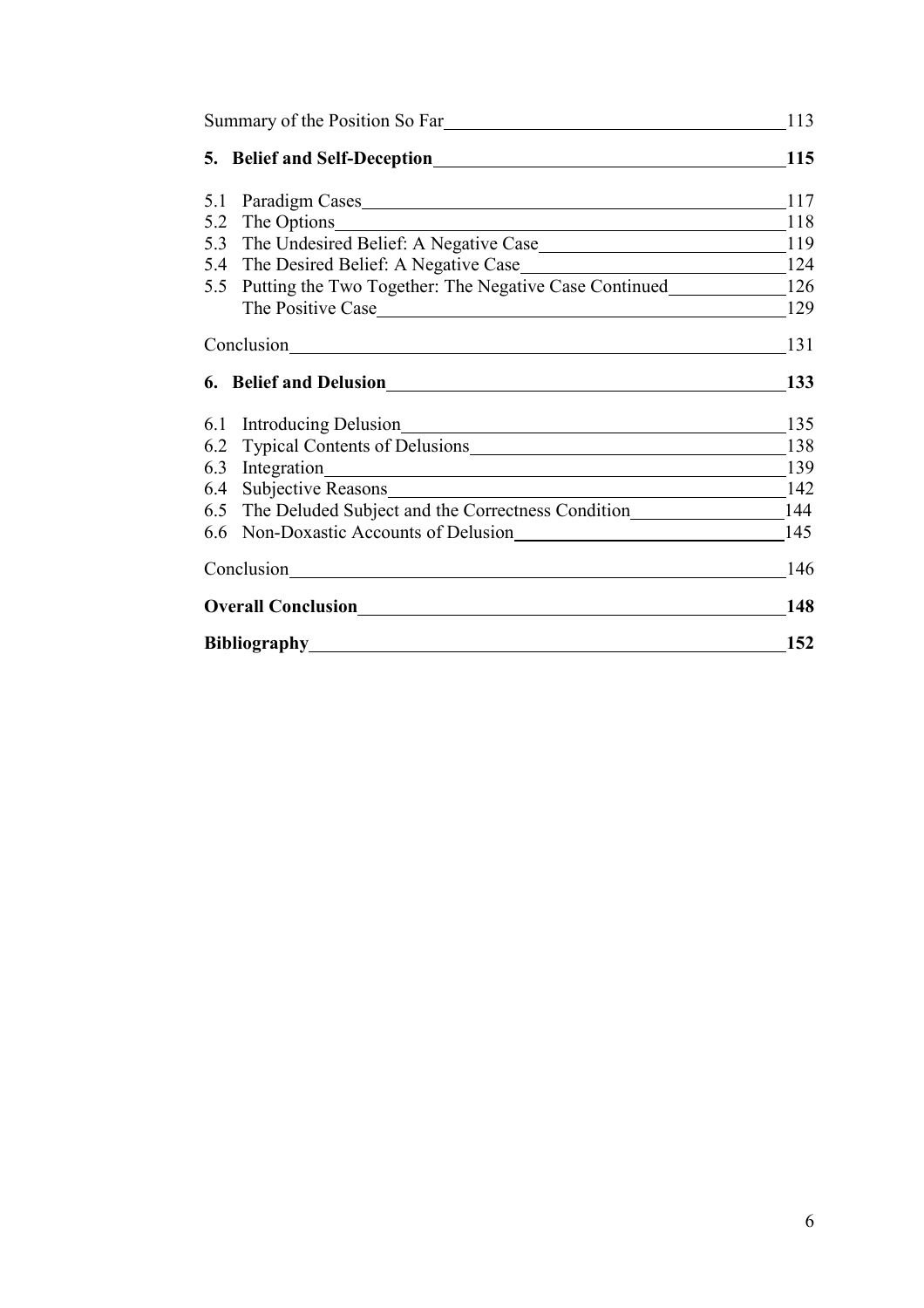## **Acknowledgements**

I would like to thank my supervisor Lucy O'Brien for her support and encouragement, but most of all for her substantial philosophical input and her everpractical advice. From the philosophical community I would also like to thank Robert Audi, Matthew Boyle – whose work I find to be a constant inspiration – Fiona Leigh, Chris Peacocke, Eric Schwitzgebel; not to mention José Zalabardo for telling me about his pile of rejections and Conor McHugh for being the one not to reject me.

I would also like to thank the Arts and Humanities Research Council (AHRC) for providing full funding for this project.

For a much older debt I would like to thank my A-level philosophy teachers Mr Buxton and Ms Smith – wherever they are now – for enabling my first experiences of real intellectual excitement.

I would also like to thank my family: my mum for her constant love and support, my sister for her understanding, and my newly acquired in-laws (including Adam) for welcoming me so warmly into their family. In particular, I would like to thank John and Kathy Edwards for their unflinching support and for providing us with a place to live whilst I wrote-up this thesis. Thank you also to Naomi Weston for teaching me that true friendship reveals itself over many years.

Special thanks also go to my godparents Alan and Eileen Pike, and Meg Leitch for enriching my life with countless musical outings during the time this work was carried out. Also, thanks to my godfather for his constant presence, reassurance, and sage advice.

Finally, my love and thanks to my husband Max Edwards for showing me what it is and will be to lead a life together as philosophers.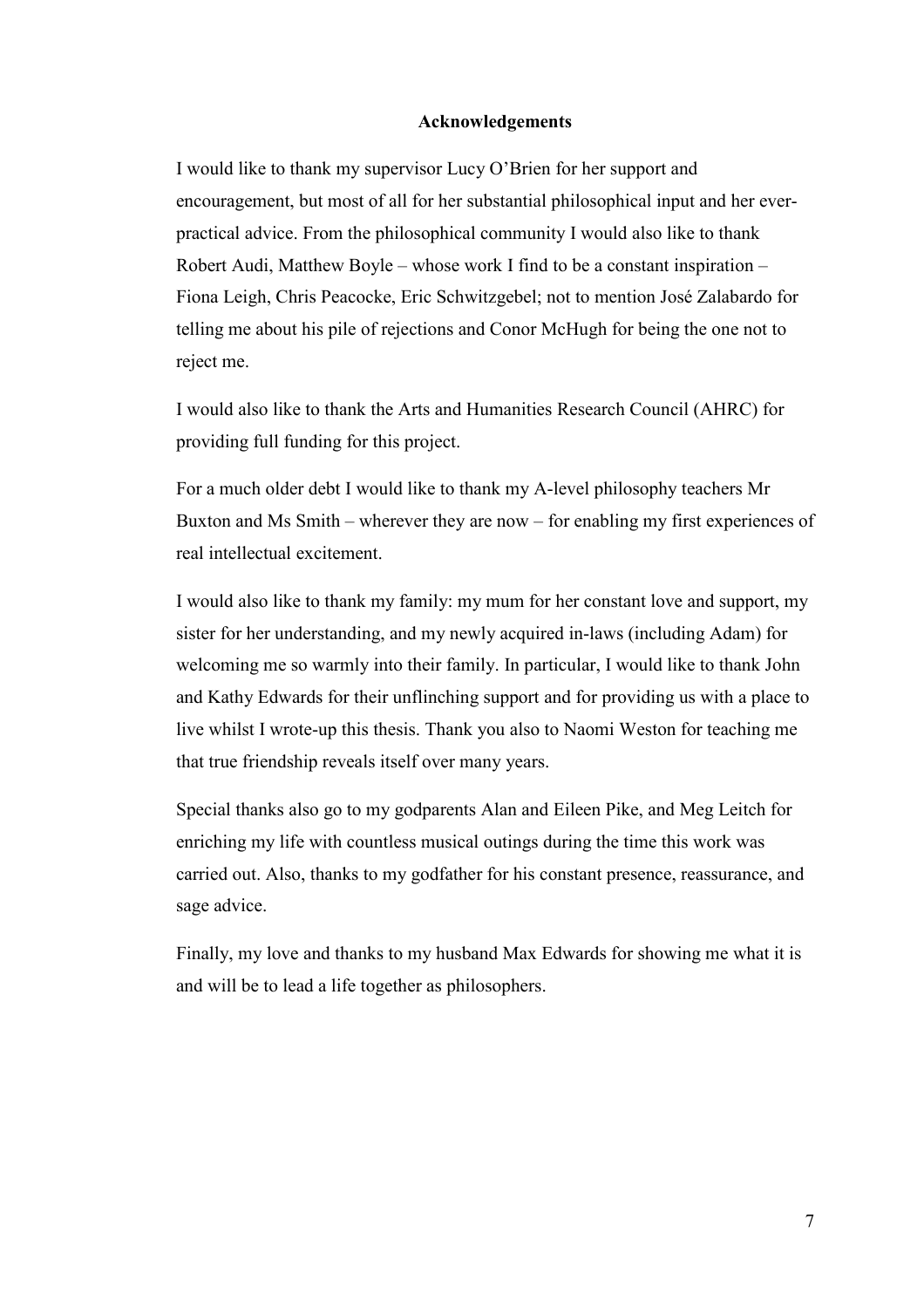### **Introduction**

This thesis is driven, broadly speaking, by the desire to answer the following question: *What is a belief?* But this question has different senses, and consequently can be approached in different ways. At what is perhaps the most basic level, this question can be understood as a question about the *metaphysical* status of belief: are beliefs identical to certain brain states, or certain sets of behavioural dispositions, or are they perhaps merely convenient fictions for the meantime that according to a final neuroscience will turn out not really to exist at all? We will not approach the question by trying to answer it in this metaphysical sense – at least not directly. Rather, we will approach the question as to what a belief is in the sense in which it demands conceptual analysis of the folk psychological concept *belief*.

Folk psychology, by its very nature, is an informal set of ideas. It involves a collection of all of the kinds of things ordinary people say about belief – when they do say anything – as well as the propositions about belief that we can think of as entailed by ordinary people's willingness to attribute beliefs under certain conditions. Now, a conceptual analysis of the folk concept *belief* does not involve a mere cataloguing of everything any ordinary person has ever said or implied about it. For a start, it is part of the folk psychological concept of belief that the term *belief* can be misused. Rather, the project we undertake here involves a recognition of the *patterns* in the kinds of things people say about belief, and what most people think of as nonnegotiable truths about the way in which the concept is to be used. Working with these patterns and non-negotiables, we will then attempt to extract some significant features of the way in which the concept *ought* to be used by, and according to, us, the folk. So, the result will be the description of a normative claim implicit in folk psychology. Now, because of this fact, and because the information about what people say and imply about belief we begin with is such a rag-bag set, inevitably some of these things will not be accommodated by our result. But this in itself will not disprove it. Ultimately, our conception of belief will stand or fall on the grounds of its being the best possible systematisation of the folk data, that is, whether it – in the simplest and most coherent manner possible – does more justice to the most important of our platitudes about belief than any other theory.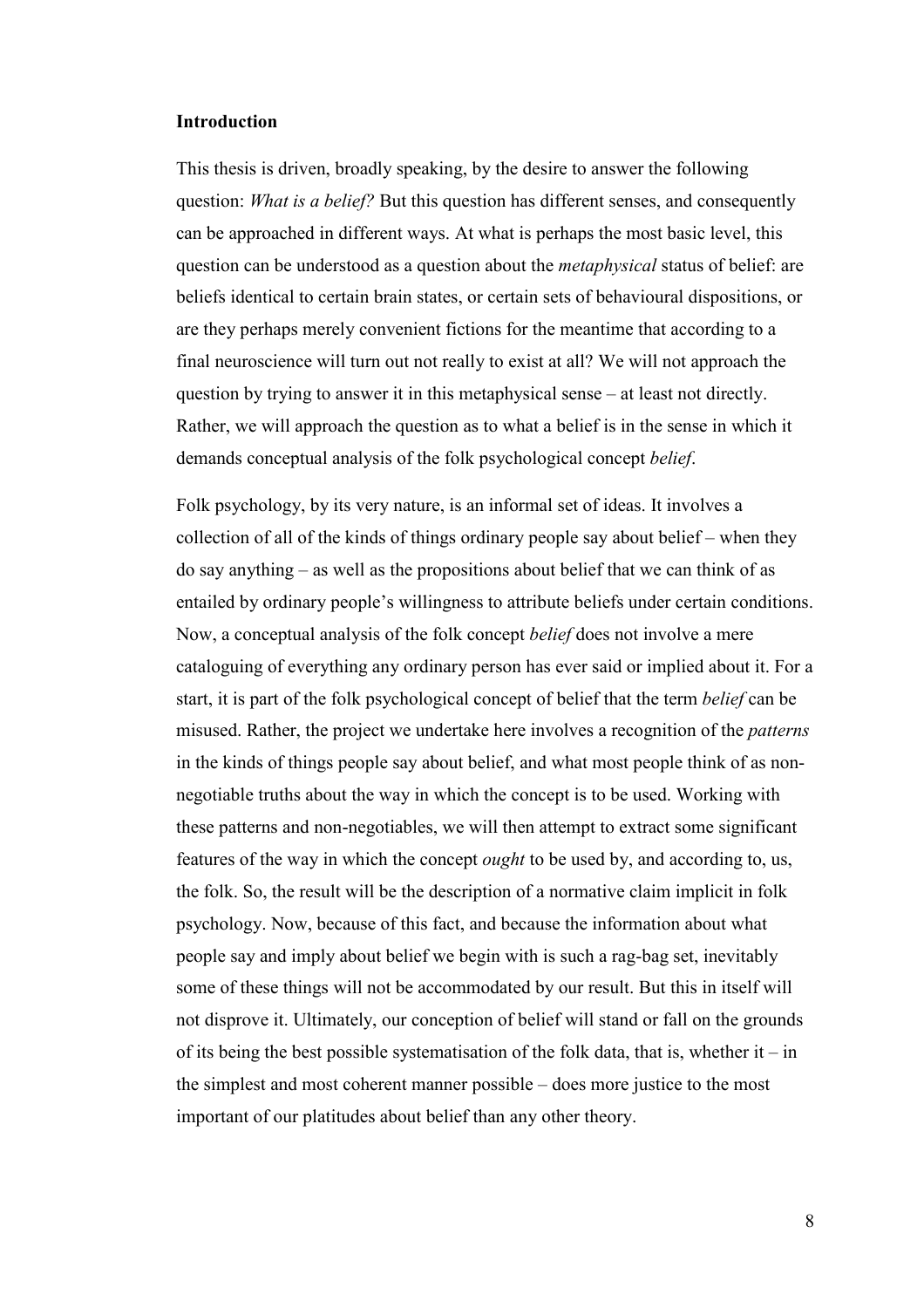Now, this project makes sense independently of a complete theory of what beliefs are over and above their role in folk psychology. We can think about the rules for the use of the concept *belief* in the folk psychological language game, independently of asking whether this concept actually refers to anything outside of this talk, for example. But, of course, what one says about how the folk think their concept ought to be used will impact upon the question as to its metaphysical nature, since what the concept *is* will impact upon the question as to whether or not it refers. In fact, we cannot look for beliefs in the world if we do not have *some* idea of what it is we are looking for. Now, when we go looking, it will be an open question as to how much of our best systematisation of our folk concept need turn out to refer for us to say that we have discovered *beliefs*. Perhaps if what we find is just slightly different from what we were looking for, then we ought to revise our folk concept accordingly. However, if what we find in the natural world differs too greatly from what we set out to look for, then referring to what we have found as a *belief* seems suspect. Rather, it may be better to conclude that there are no beliefs. With this distinction between the metaphysical and the folk psychological approach to the question in mind, it should be clear that from now on when we talk about the nature of belief, we are talking about how things are according to the folk concept *belief*.

In order to find our way in to our conceptual analysis of belief, we will begin in chapter one by considering some cases in which it is not obvious what to say the person in question believes. In general, when thinking about a concept, this seems a sensible way to proceed, as it is precisely these kinds of cases that tend to reveal what is at issue between different analyses of the concept. We will consider two contemporary approaches to belief attribution. The first is due to Eric Schwitzgebel (e.g. 2001b), who claims that it is often appropriate to say that people are *in-between*  believing. The second is propounded by Tamar Gendler (e.g. 2008b), who denies that people are ever in-between believing in this way: rather, she claims that we often possess what she calls *belief-discordant aliefs*. We will see that what the debate between Schwitzgebel and Gendler amounts to is the age-old debate concerning the significance of the relationship between belief and reasons, with Gendler affirming the significance of this relationship, and Schwitzgebel denying it.<sup>1</sup> By the end of the

l

<sup>&</sup>lt;sup>1</sup> David Owens (2000, pp. 1-2) offers a helpful characterisation of this debate, on which one pole is typified by Immanuel Kant, René Descartes, and John Locke, which conceives of belief as subject to reason in some significant sense, and one typified by David Hume (1978, p. 183), who thinks that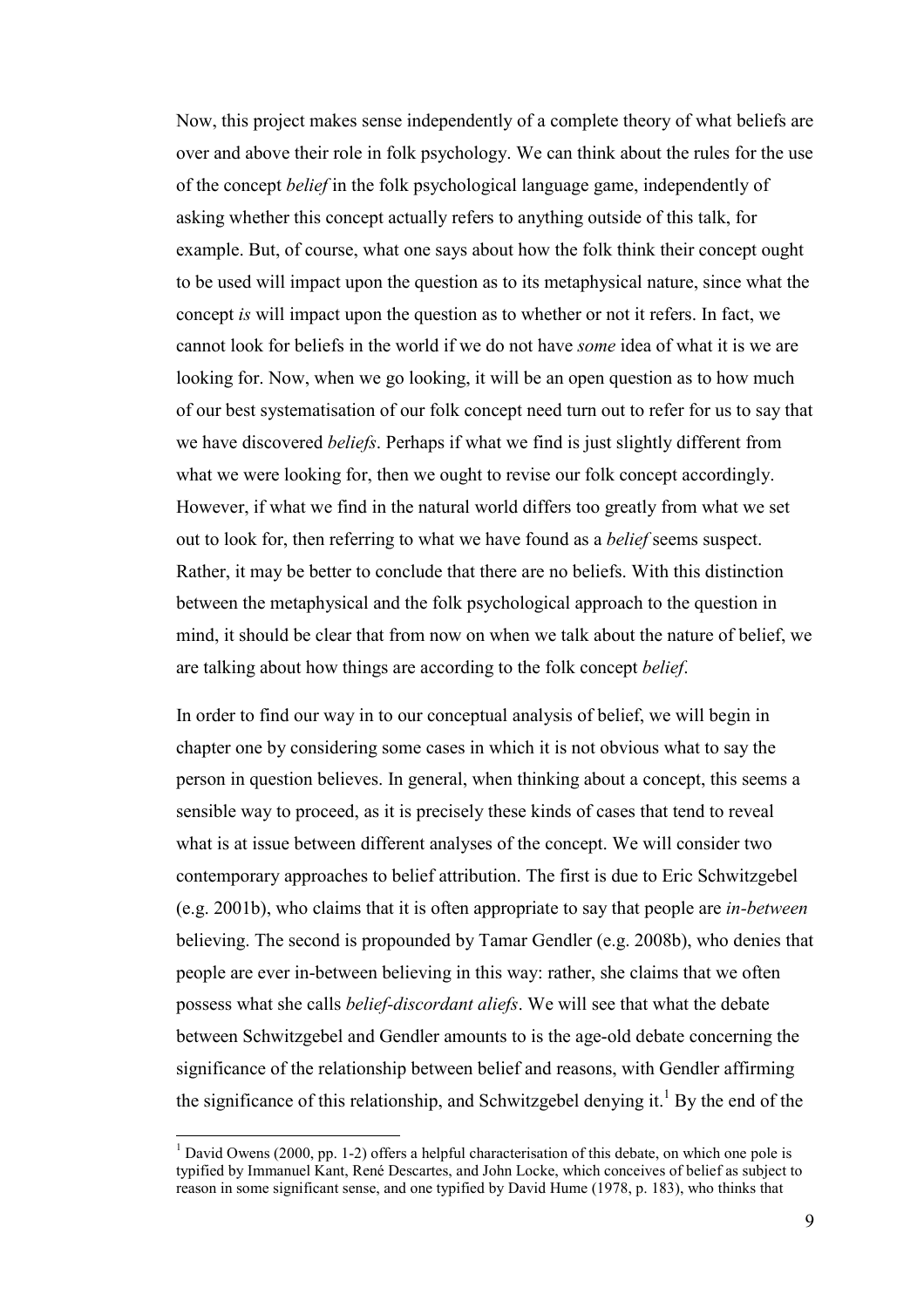first chapter, we will have established that although the details of Gendler's account render it unconvincing, her claim that there is a significant relationship between belief and reasons seems to be an important one. The rest of the thesis should be understood as an explication and defence of this claim.

In chapter two, we will begin our exploration of the relationship between belief and reasons by considering two apparent features of belief. The first is what Nishi Shah (2003, 2005) has called the *transparency* of doxastic deliberation. Transparency is the claim that when explicitly considering *whether to believe that p* the phenomenology is as of this question immediately (that is, non-inferentially) giving way to the question *whether p*. This phenomenon seems to support our sense that the relationship between belief and reasons is a significant one. The second, which we will refer to as *heterogeneity*, is the truism that regardless of what one might think about one's beliefs, they are often influenced – outside of conscious awareness – by factors other than reasons in support of them, such as what one desires to believe, for example. Heterogeneity seems to put pressure on our sense that reasons and belief are importantly interrelated. However, we will argue that Bernard Williams' (1973) famous claim that *beliefs aim at truth*<sup>2</sup> can accommodate both of these ideas about belief. According to our interpretation of this claim, it is constitutive of belief that – regardless of influences on it outside of consciousness – *if* it is consciously regulated (formed, upheld, revised, and extinguished), it is so-regulated exclusively for truth. This is what we will refer to as the *regulation condition*. Furthermore, what explains this regulation condition is the fact that belief is a fundamentally normative notion: it is constitutive of belief that it is *correct* if and only if its contents are true. Given that this is the case, we can explain transparency as follows. The question *whether to believe that p* amounts to the question *should I believe that p*. So, normativity is implicit in the very deliberative standpoint itself. Given that this is the case, and given that in deliberating about whether one should believe that *p* one understands that it is constitutive of belief that it is correct if and only if its contents are true, one understands that the only relevant considerations are those pertaining to the truth of *p*. Having thus explained transparency and established that the relationship between

 $\overline{a}$ 

<sup>&</sup>quot;belief is more properly an act of the sensitive, than of the cogitative part of our natures" and that the "experimental reasoning" which governs belief "is nothing but a species of instinct or mechanical power, that acts in us unknown to ourselves" (Hume, 1975, p. 108).

 $2$  We shall be assuming a correspondence theory of truth throughout.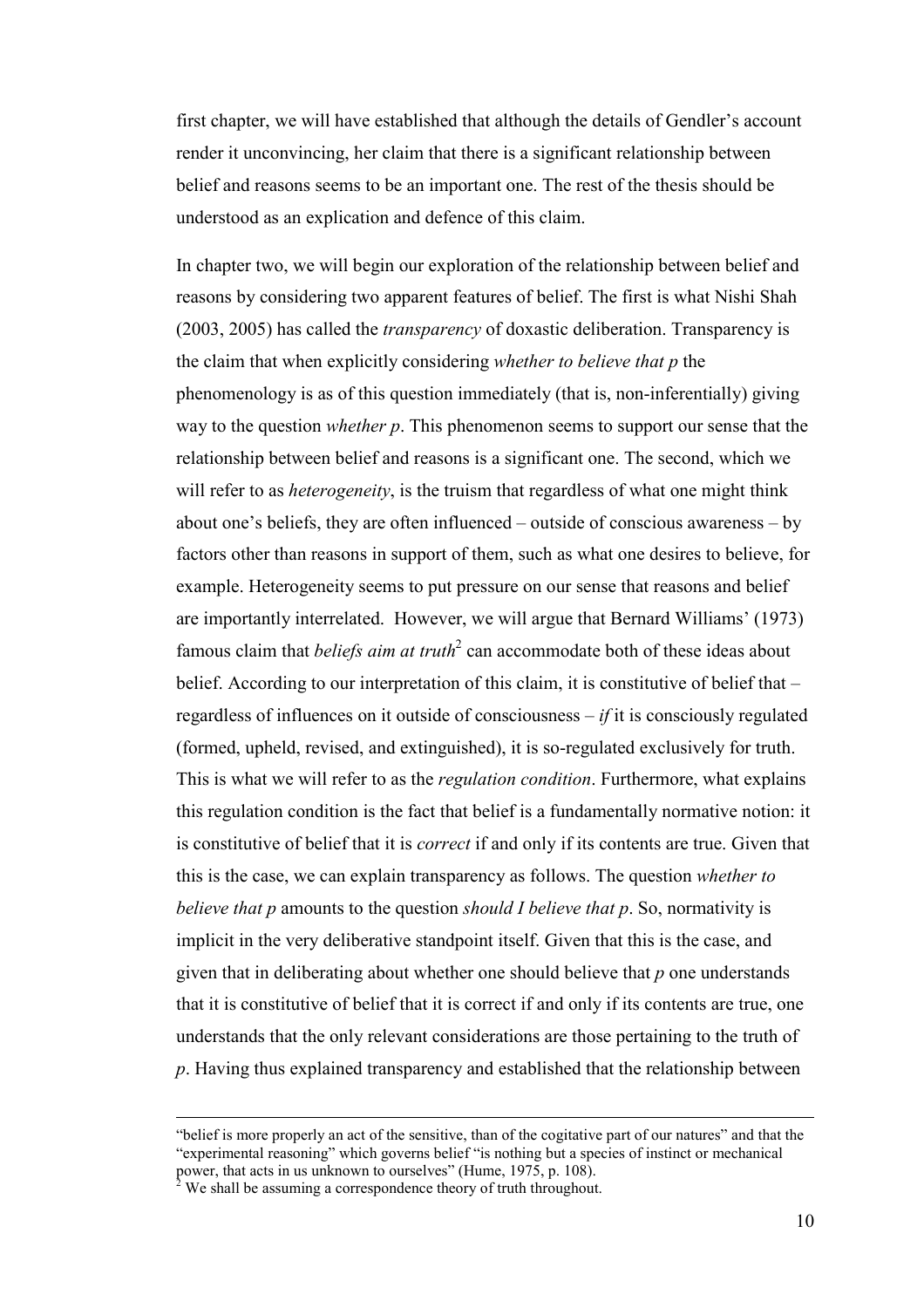belief and reasons reveals that beliefs aim at truth in both the regulation and the correctness senses, we will then proceed to examine each of these conditions in further detail.

In chapter three, we will explore the regulation condition. We will begin by drawing attention to two further features of the manner in which beliefs are consciously regulated. The first of these is what we will call *exclusivity*. Exclusivity is the claim that when one considers *whether to believe that p*, one can only think of oneself as moved to form the belief that p on the basis of epistemic reasons. The second, which we will call *demandingness*, is the claim that when one considers *whether to believe that p*, one can only think of oneself as moved to form the belief that *p* on the basis of *sufficient* epistemic reason that *p*. We will explore Owens' (2003) argument that we cannot conceive of the regulation condition in terms of the doxastic deliberator possessing a literal aim or intention, because deliberation involving ordinary, nonepistemic aims does not exhibit exclusivity like doxastic deliberation. We will explore an alternative model for the doxastic deliberator's aim: they aim to believe that *p* if and only if they are *satisfied* that *p*. We maintain that non-epistemic aims of this form, such as *to try the restaurant if and only if one is satisfied that it received good reviews* do prompt deliberation that exhibits a non-epistemic analogue of exclusivity – one can only consider whether one is satisfied in such a case. However, we will conclude that the doxastic deliberator cannot possess the literal aim *to believe that p if and only if they are satisfied that p*, because in the epistemic case, such an aim would be circular. Being consciously satisfied that *p* simply is to consciously believe that *p*. So, we will conclude that the regulation condition, and with it, both exclusivity and demandingness, is to be understood in terms of belief itself – not the believer – as aiming at truth in the sense that coming to consciously believe that *p is* coming to be consciously satisfied that *p*.

In chapter four, we will then consider the correctness condition. We will argue that we can derive two subsequent epistemic norms from the correctness condition, which instruct us as to when a belief is rational: *normative exclusivity* and *normative demandingness*. These combine to yield:

(Ra): One should believe that *p* if and only if one does so solely on the basis of sufficient objective epistemic reason in favour of *p*.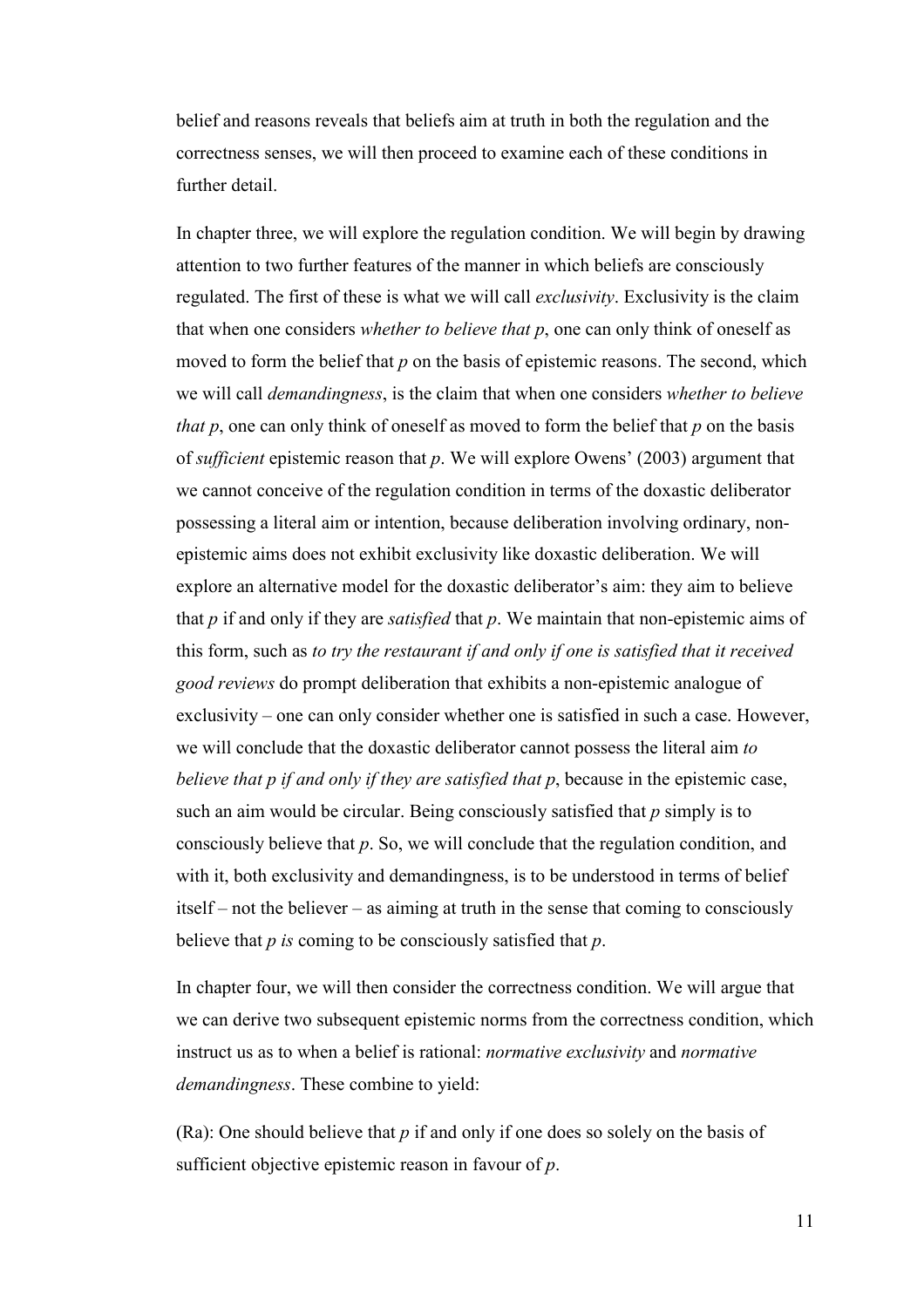We will consider two main objections to the idea that both the correctness condition and, derivatively, (Ra) are constitutive of belief. The first of these is the *pragmatist*'s claim that beliefs are answerable to practical norms. We will argue that the intuitions pragmatists attempt to provoke can be explained by distinguishing between when *it is rational to believe that p* and *when it is rational to try to get oneself to believe that p*. The former, unlike the latter, is answerable solely to epistemic norms. We will then consider the contention that the correctness condition and its derivative norms cannot be understood to be constitutive of belief because we do not have the right kind of control over our beliefs to render the manner in which we are held responsible for them coherent. We will argue that we can make sense of the manner in which we are held responsible to epistemic norms if we conceive of the kind of control we have over our beliefs in terms of our capacity to *reflect* upon our reasons for our beliefs. At any given time, we are free to reflect upon why we hold a belief and regulate it accordingly: this is why, at any given time, we are to be held responsible for believing as we do.

In chapters five and six we will then turn to two phenomena that – like the problem cases we began with – put pressure on the limits of our concept of belief. We will examine what the account of belief we have been developing can teach us about these phenomena, and *vice versa*. We will begin with self-deception in chapter five. It is often thought that part of what it is to be self-deceived is to hold contradictory beliefs – he both unconsciously believes that his wife *is* having an affair, and consciously believes that it is *not* the case that she is having an affair. Against this, we will argue for a position that we will call *doxastic minimalism* about selfdeception. This is the claim that, in the paradigm case, the self-deceiver holds neither their undesired belief that  $p$ , nor their desired belief that  $\neg p$ . We will begin by presenting a negative case for this claim. We will examine various considerations – pertaining to the self-deceiver's behaviour, and the phenomenology of selfdeception, for example – and we will argue that none of them demonstrate an explanatory need to attribute the self-deceiver either their undesired or their desired belief, considered independently from one another. Folk psychology is sufficiently rich to afford us many alternative concepts – such as *suspicion*, *anxiety*, *hope* etc. – that we can employ instead of belief. We will then consider the idea that we need attribute them *at least one* of these beliefs – perhaps to distinguish self-deception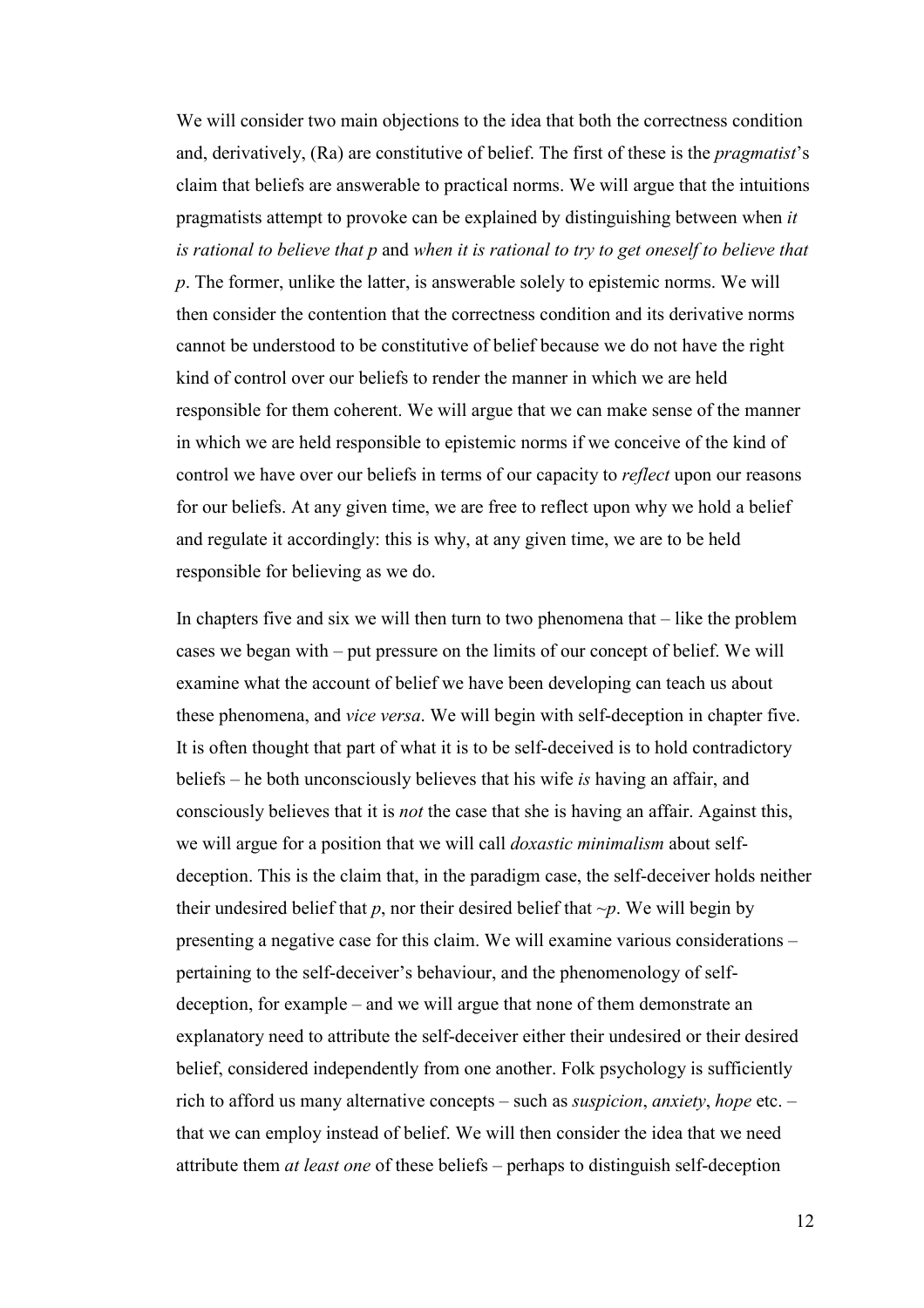from simple *ambivalence*, for example. However, we will maintain that, again, no explanatory need to attribute the self-deceiver at least one of the beliefs in question has been demonstrated. We will then proceed to make a positive case for doxastic minimalism by utilising the conception of belief we have been developing, and in so doing, we will learn more about this concept. We will argue that the self-deceiver cannot be said to hold their undesired belief, as they would have to be unable to reflect upon it during the time of their self-deception, and this is incompatible with our claim that we have reflective control over our beliefs. So, by examining selfdeception we will learn that our account of belief precludes beliefs from being unconscious in the sense that we cannot reflect upon them. And, secondly, with respect to the self-deceiver's desired belief, we will argue that when they consciously consider their desired state of affairs, they cannot be understood to be regulating their thinking solely in accordance with truth as the regulation condition demands, because the phenomenology of self-deception precludes this conclusion. In the paradigm case, the self-deceiver feels unease surrounding the topic of their selfdeception: this is incompatible with their coming to be satisfied that  $\neg p$ , as the regulation condition demands.

Finally, in chapter six, we will turn to the phenomenon of delusion. Unlike in our treatment of self-deception, we will not be concerned to isolate paradigm cases of delusion, proceeding instead by enumerating, with reference to a number of cases, some of the features that most cases of delusion will exhibit to some extent. As with self-deception, our interest in delusion is an interest in belief attribution: we will be concerned to determine whether or not the deluded subject can be said to *believe* the content about which they are deluded. Whilst we will acknowledge that a number of central cases are plausibly regarded as species of irrational beliefs, we will argue that this *doxasticist* construal of delusion does not get a grip on certain more extreme cases. In such cases, we will suggest that the subject is better seen as periodically alienated from their nature as a rational agent and their status as a believer, rather than simply forming an irrational belief. Three considerations motivate this verdict: first, subjects in such cases show little or no tendency to rationally integrate the delusional content with their other beliefs, secondly, it puts a strain on our concept of a reason to describe them as taking themselves to have sufficient reason to rationally uphold the delusional content, and finally, we do not extend to such subjects the kind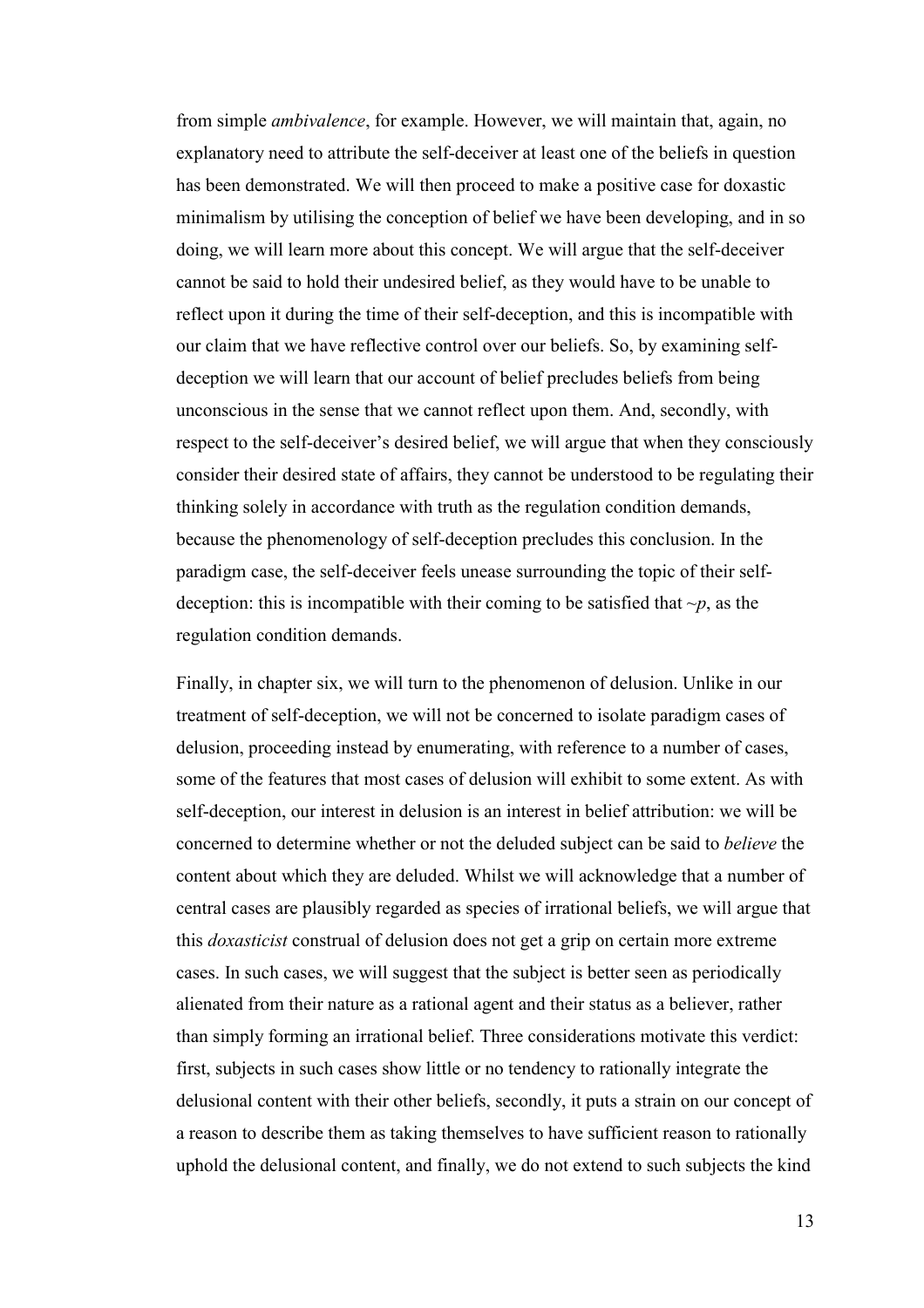of rational agency that is required for us to hold them rationally responsible, and hence for the correctness condition to hold. Thus, we find in deception a clarification and reaffirmation of the claim that belief is an essentially normative concept.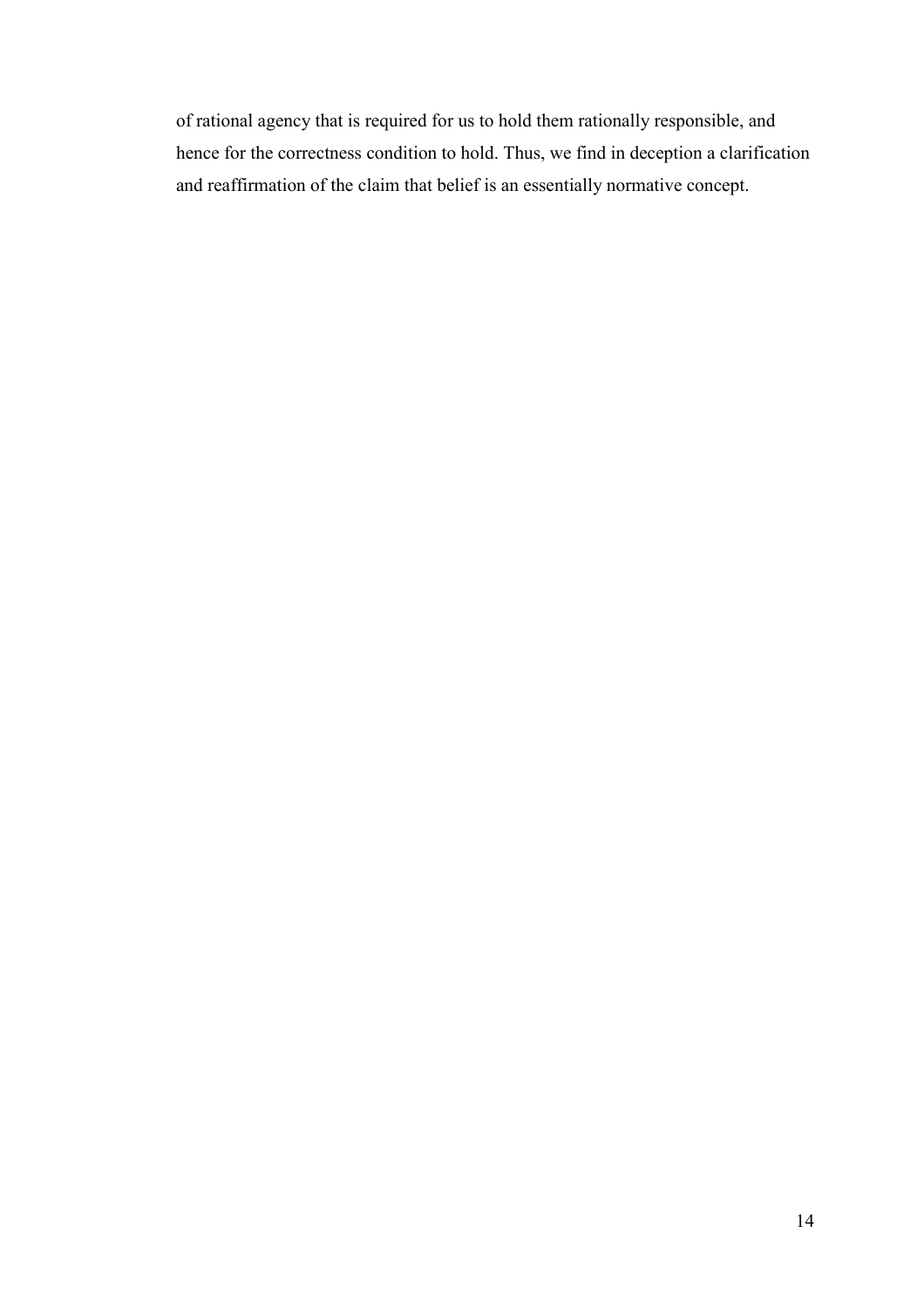## **1. Juliet and the Precipice**

Belief attribution is not always easy. In recent philosophical writing, there has been a flurry of discussion of certain cases in which it is in fact extremely contentious what the person in question believes. In this chapter, we will examine two such cases. The first is dubbed the *Implicit Racist* by Schwitzgebel (2010). The implicit racist – Juliet – is a Caucasian-American philosophy professor who "has critically examined the literature on racial differences in intelligence, and… finds the case for racial equality compelling. She is prepared to argue coherently, sincerely, and vehemently for equality of intelligence and has argued the point repeatedly in the past. And yet…[she] is systematically racist in most of her spontaneous reactions, her unguarded behaviour and her judgments about particular cases" (Schwitzgebel, 2010, p. 532). The second is a case that we shall call *Precipice*, versions of which were discussed by the early moderns (see e.g. David Hume (1978, p. 100), Michel de Montaigne (1957, p. 250)). Here is Gendler's (2008b, p. 634) contemporary example:

"In March 2007, 4000 feet above the floor of the Grand Canyon, a horseshoe-shaped cantilevered glass walkway was opened to the public. Extending 70 feet from the Canyon's rim, the Grand Canyon Skywalk soon drew hundreds of visitors each day…

'[who know]… what sensation is being promised…The promise is the dizzying thrill of vertigo.

And indeed, last week some visitors to this steel supported walkway anchored in rock felt precisely that. One woman, her left hand desperately grasping the 60-inchhigh glass sides and the other clutching the arm of a patient security guard, didn't dare move toward the transparent center of the walkway.' (Rothstein, The New York Times, 19th May 2007)"

What are we to say that Juliet and the woman in Precipice *believe*? Does Juliet believe that the races are intellectually equal? Does the woman in Precipice believe that she is safe? In this chapter, we will see that what is really at issue when it comes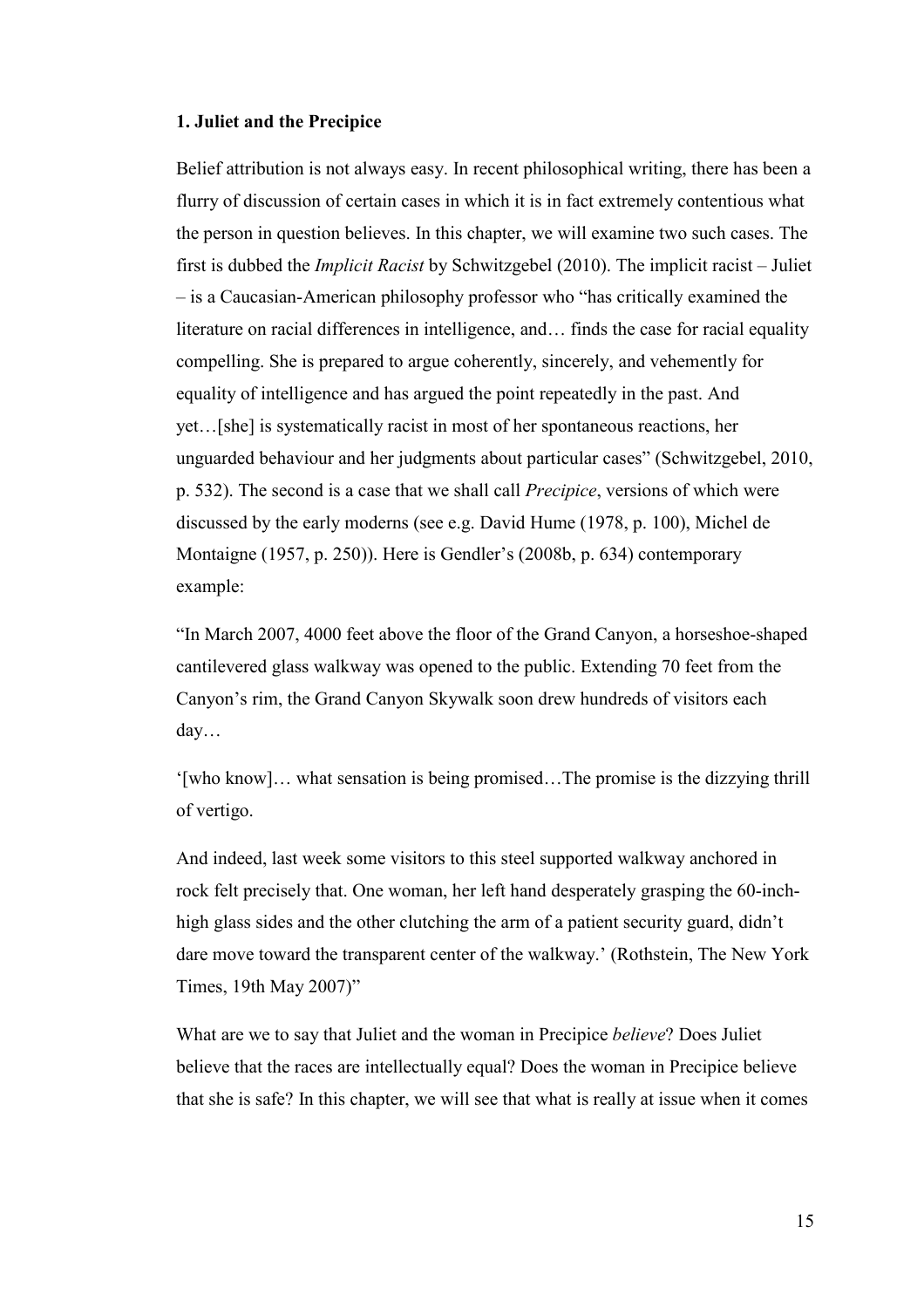to adjudicating belief attribution in these difficult cases is the nature of the longdisputed relationship between belief and reasons.<sup>3</sup>

We will begin by outlining the four main options that one could take in response to such problem cases. We will focus on versions of two of these options, which are representative of the two poles of the debate over the relationship between belief and reasons. The first, adopted by Schwitzgebel (2001b, 2010), denies that there is any significant relationship between belief and reasons, and the second, adopted by Gendler, affirms the significance of this relationship.

Schwitzgebel's response is invited by *dispositionalism* about belief. Given that dispositionalists claim that all there is to believing that *p* is possessing a certain set of dispositions, if – as in our two cases – someone possesses only *some* of the requisite dispositions for a belief that *p*, the dispositionalist can simply maintain that the person in question is *in-between* believing that *p*. 4

We will begin to cast doubt upon such a position by drawing attention to the fact that it is unable to explain the *pattern* discernible in the behaviour of the person in each case: all of their avowals and considered behaviour hang together, as does all of their unthinking behaviour. We will initially suggest that a folk-psychological account according to which the person believes that  $p$ , but has habitual and/or instinctual reactions otherwise can provide such an explanation. Their considered behaviour all hangs together as it is representative of what they believe, whereas their unthinking behaviour manifests some other folk psychological state.

We will then compare this kind of folk psychological approach to Gendler's (2008b, 2008c) recent proposal. According to Gendler, both Juliet and the woman in Precipice hold the relevant belief; they simply *alieve* otherwise. In order to investigate whether this proposal represents an improvement on our folk psychological one, we will explore the concepts of habit and instinct. We will see that, although our folk psychological concept of habit is a fairly robust one, our concept of an instinct is shrouded in controversy, because it is unclear whether it will

l

 $3$  For now, we will not explicitly define the concept of a reason, working instead with an intuitive sense of what it is for something to be a reason in favour of *p*'s truth. We will draw some important distinctions concerning types of reason at the beginning of the next chapter.

<sup>&</sup>lt;sup>4</sup> We will talk throughout about believing that 'p'. However, this should not be taken to imply a commitment to the idea that the contents of beliefs are propositions. '*p*' should simply be understood to stand for whatever the contents of belief turn out to be.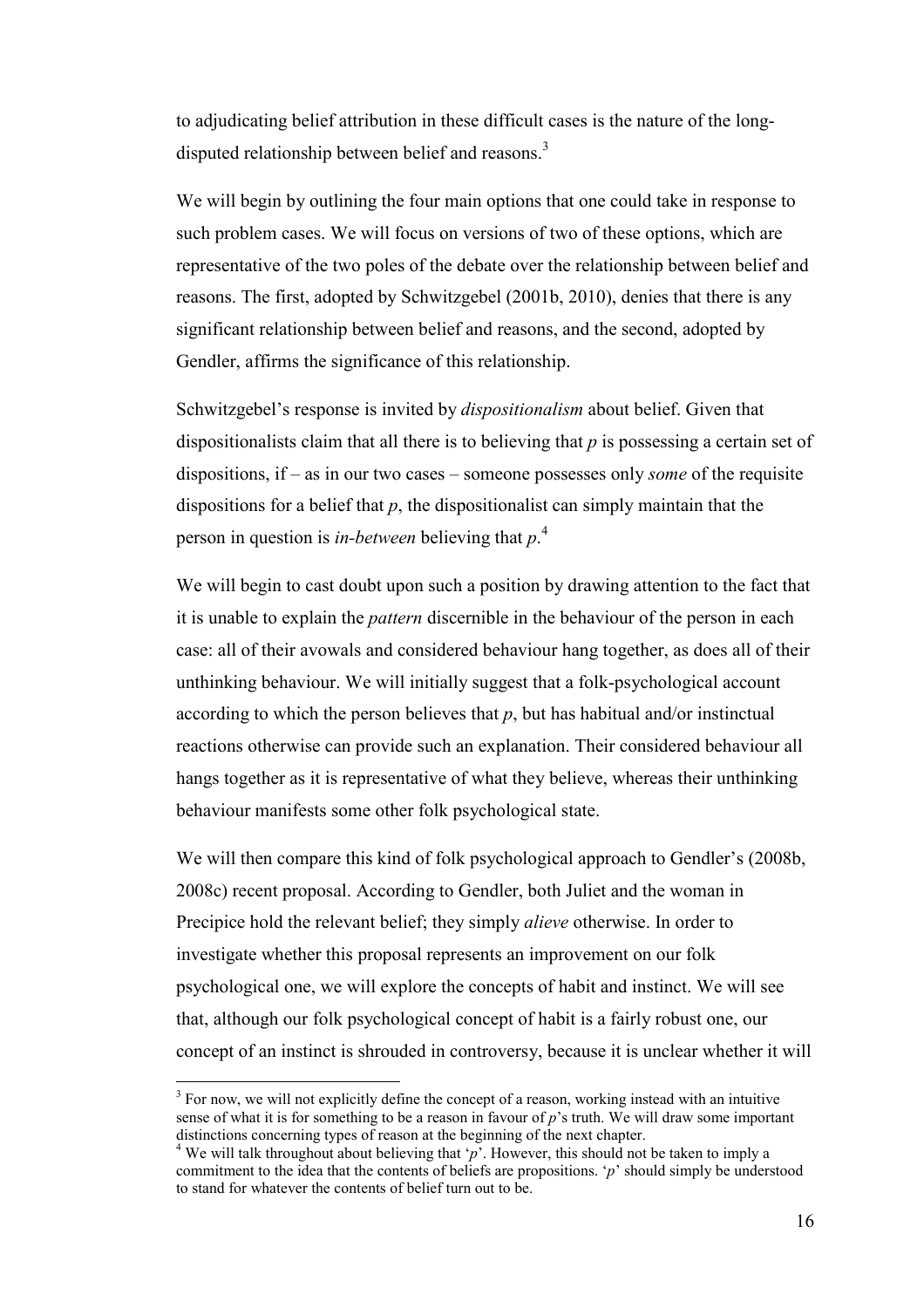turn out to be helpful to talk about certain characteristics as *innate*. Furthermore, even if the concept of innateness does turn out to be a helpful one, whether the kind of behaviour evinced in Precipice results from an innate propensity is of course an empirical question that we cannot settle. However, we will argue that this does not affect the stability of the idea that a folk psychological explanation can cope with cases such as Precipice, as it is the concept of *fear* that is really doing the work in such a case, regardless of whether the propensity to such fear is acquired or innate. Having established our candidate explanations for both Implicit Racist and Precipice, we will argue that describing these cases in terms of alief affords no explanatory benefit.

Despite our disagreement with Gendler over the utility of the concept alief, we will see that we are nonetheless in agreement with her that the relationship between belief and reasons is a significant one. We will introduce the idea that it is *because* there is a significant relationship between belief and reasons that belief explains Juliet and the woman in Precipice's considered behaviour and not their unthinking behaviour. Their considered behaviour is reflective of what they understand their reasons to be, and hence of their beliefs, whereas their unthinking behaviour is not reflective of what they understand their reasons to be, and hence not of their beliefs. Rather, such behaviour is reflective of habit in Juliet's case, and fear in the case of Precipice. The rest of this thesis can then be understood as a defence and articulation of the idea that there is this kind of relationship between belief and reasons.

# **1.1 The Options**

Assuming for the moment that believing is not a matter of degree, there appear to be four main options when it comes to characterising the beliefs of both Juliet and the woman in Precipice, where *p* is the belief that the races are intellectually equal for Juliet, and that she is safe for the woman in Precipice. In each case we might say either that:

- (1) She both believes that *p* and she believes that  $\neg p$ .
- (2) She believes that *p* and she does not believe that  $\neg p$ .
- (3) She believes that *~p* and she does not believe that *p*.
- (4) She neither believes that *p* nor believes that *~p*.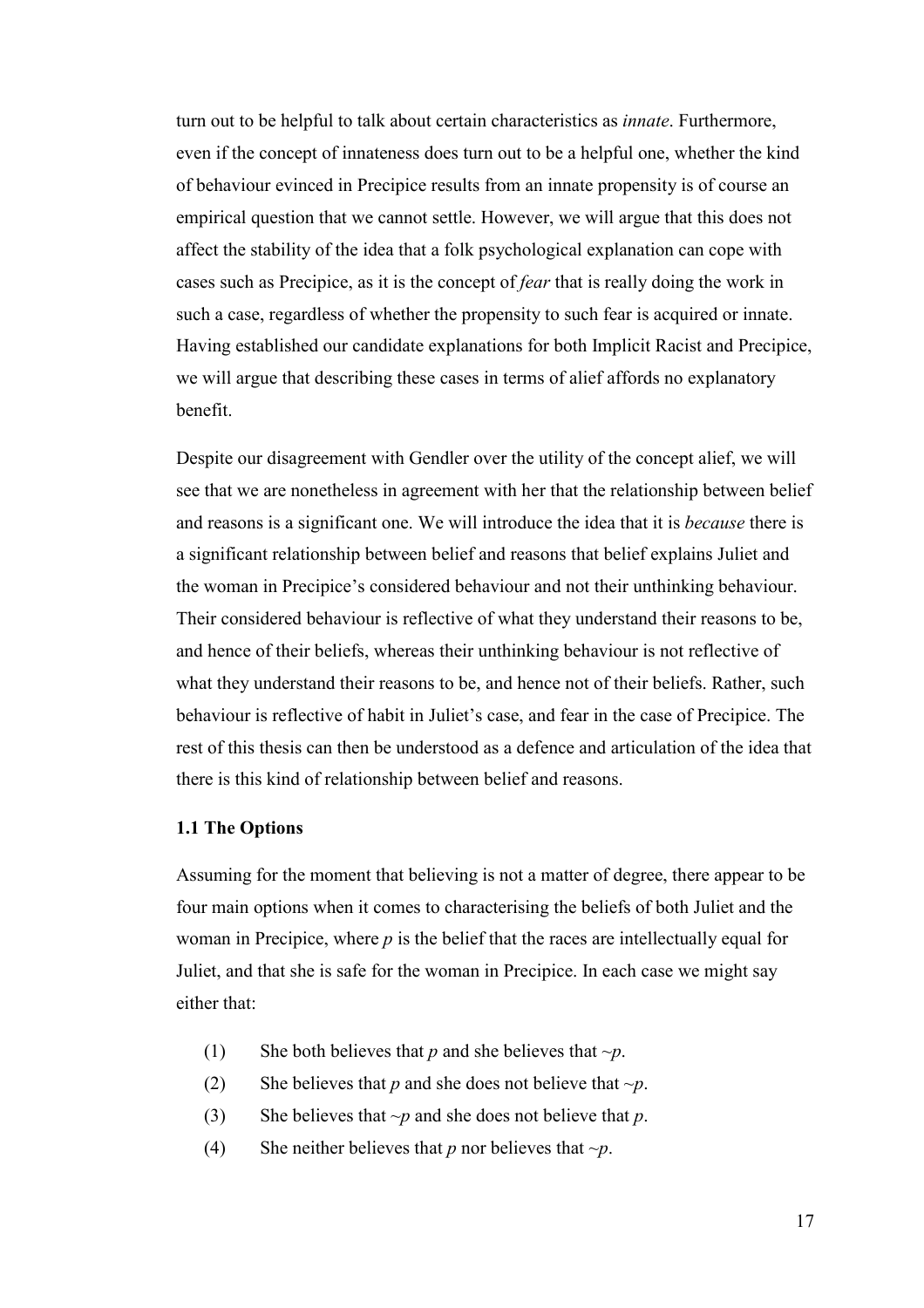In what follows, we will not explicitly discuss options  $(1)$  or  $(3)$ , but our arguments in favour of (2) will of course represent arguments against accepting any of the three remaining options. We will explicitly pitch our arguments against Schwitzgebel's approach, which is a version of (4).

# **1.2 Schwitzgebel and In-Between Believing**

Schwitzgebel (2010, p. 531) claims that in cases such as Implicit Racist and Precipice, there is no determinate fact about what the person in question believes. Rather:

"Such cases should be regarded as 'in-between' cases of believing, in which it's neither quite right to ascribe the belief in question nor quite right to say that the person lacks the belief."

Schwitzgebel's in-between believing approach is invited by his *dispositionalism* about belief. Roughly speaking, dispositionalists about belief claim that what it is to believe that *p is* to be disposed to behave as though *p* is the case. Following Gilbert Ryle (2000, p. 114), Schwitzgebel thinks that beliefs:

"…signify abilities, tendencies or pronesses to do, not things of one unique kind, but things of lots of different kinds."

In order to articulate this idea, he employs the notion of a *dispositional stereotype*, conceiving of a stereotype as:

"….a cluster of properties we are apt to associate with a thing, a class of things, or a property."

He does not wade into the complex debate as to the precise nature of a disposition, preferring instead simply to think of dispositions as:

"…characterized by means of conditional statements of the form: If condition C holds, then object O will (or is likely to) enter (or remain in) state S. O's entering S we may call the *manifestation* of the disposition, C we may call *condition of manifestation* of the disposition, and the event of C's obtaining we may call the *trigger*." (Schwitzgebel, 2002, p. 250)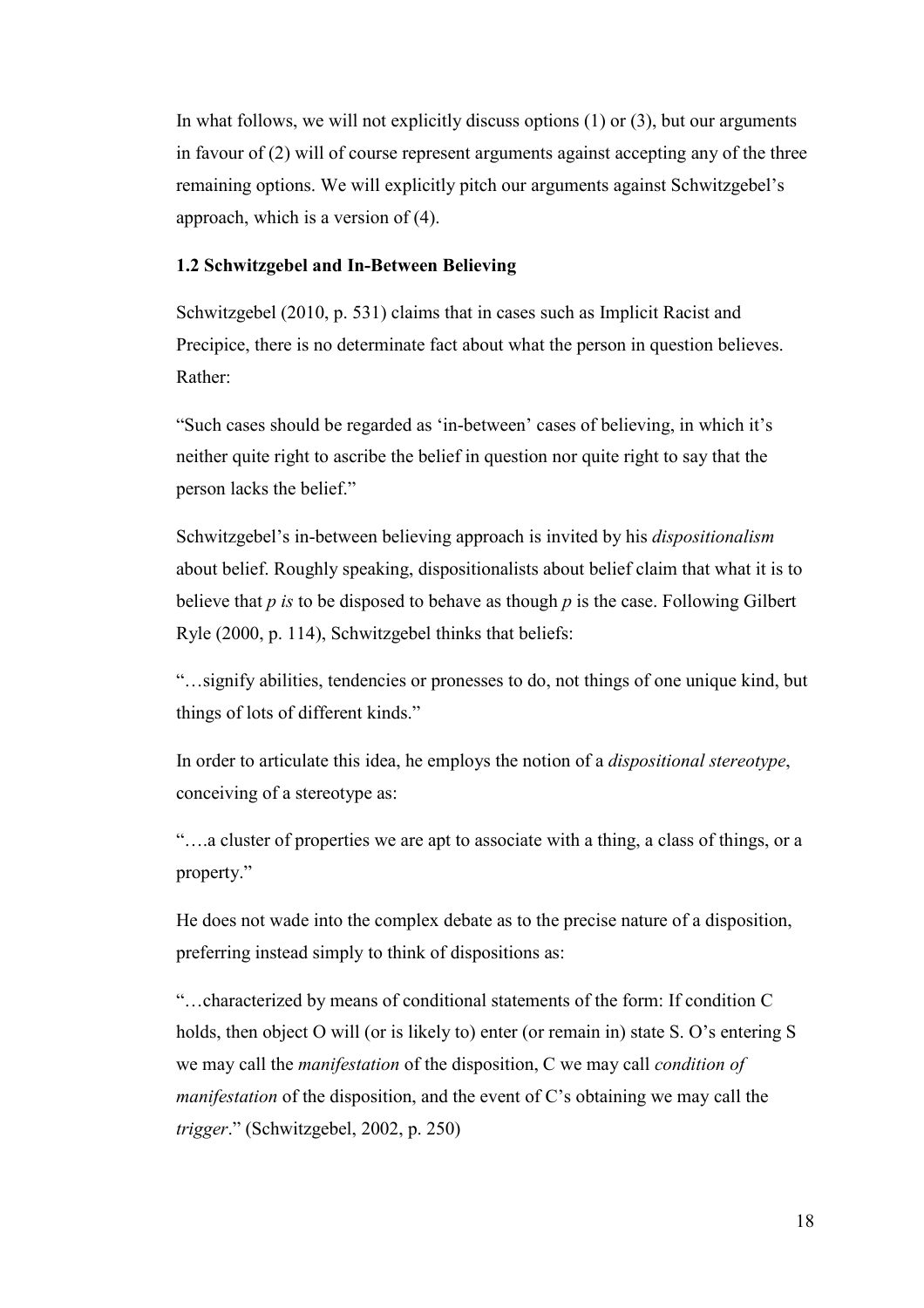Schwitzgebel does not enter into the debate as to the precise nature of a disposition as he does not need to in order to discuss his account of belief. For the same reason, we do not need to enter into this debate: we need simply grant Schwitzgebel that there are dispositions.

Schwitzgebel (2002, p. 252) does emphasise, however, that the dispositional stereotype associated with each belief includes not only what he calls *behavioural* dispositions, but also *phenomenal*, and *cognitive* dispositions. That is, as well as being disposed to behave in both verbal and non-verbal ways, he thinks that believing that *p* also disposes one to have certain phenomenological experiences, as well as to enter into other mental states that are not characterised entirely in terms of their phenomenology, such as drawing a further conclusion from one's belief.

Furthermore, a crucial assumption made by Schwitzgebel is what we will call his *egalitarianism*. Schwitzgebel assumes that all of the dispositions in the stereotype are *on a par* with one another: the believer's possession of no one disposition in the stereotype is of any greater significance than another when it comes to determining whether to attribute them the belief in question.

Given such a picture of belief, Schwitzgebel claims that if someone possesses *all* or a great deal of the dispositions in the stereotype associated with a certain belief, then it is appropriate to describe them as holding that belief; if none or very few, then it is appropriate to say that they do not hold the relevant belief. However, if they possess a fair few of the relevant abilities and tendencies but not others, we should say that they are in-between believing that *p*.

It is important to distinguish Schwitzgebel's position from one with a name that suggests affinity: Henry Price's (1969) claim that there are what he calls *half-beliefs*. Half-believing as Price understands it is importantly different from being in-between believing, in that a half-belief is:

"…something which is 'thrown off' when circumstances alter. In some sorts of contexts one is in a belief-like state with regard to a proposition, but in others one disbelieves it or just disregards it." (Price, 1969, p. 312)

19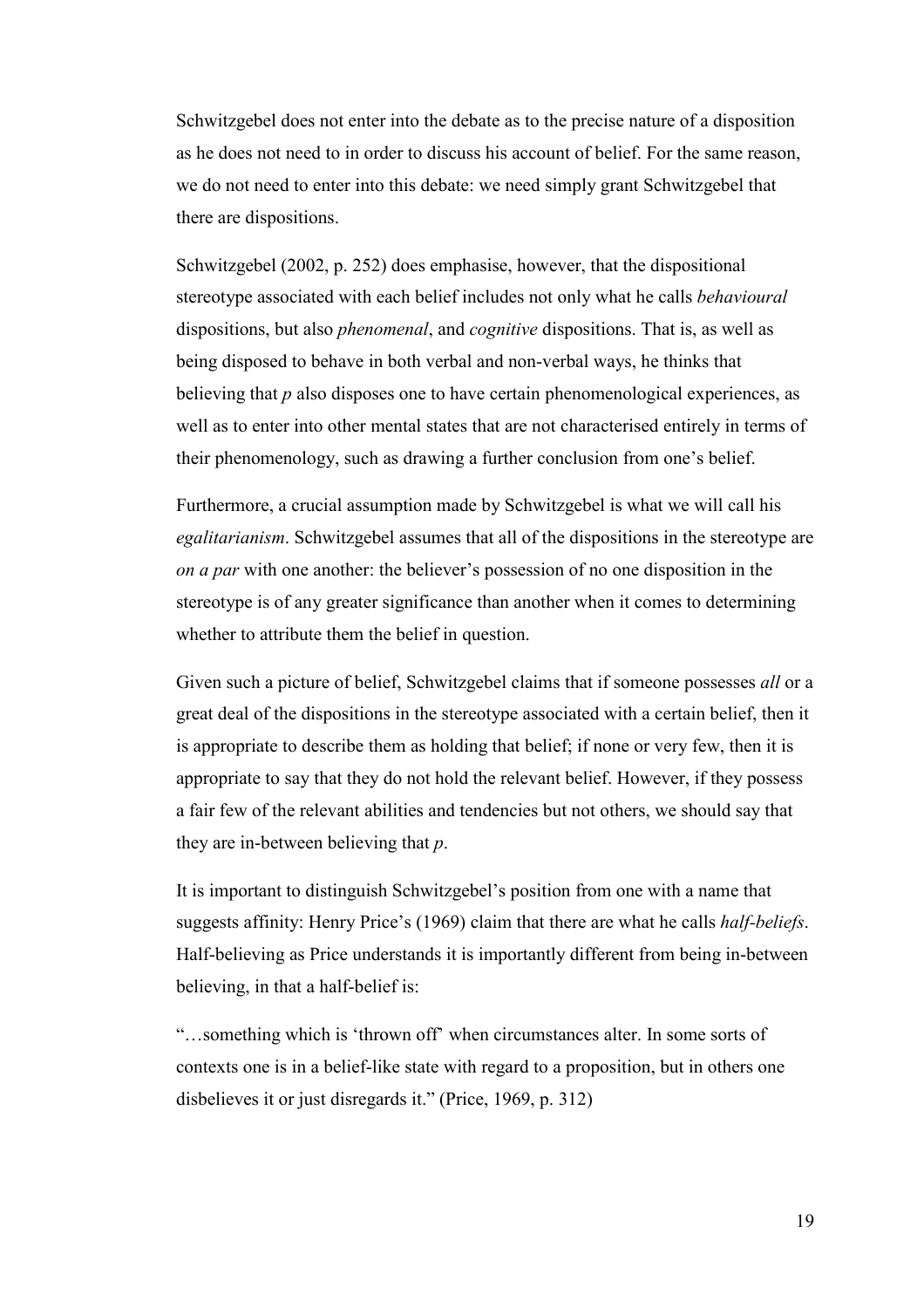In contrast, according to Schwitzgebel, in-between belief is not context relative. When one is in-between believing that p, one simply possesses some of the dispositions relevant to believing that *p* across all contexts.

Furthermore, Schwitzgebel's position must also be distinguished from one involving *degrees of belief*, or *credences*. Credences are famously associated with Frank Ramsey (1926), who claims that beliefs come in degrees between 0 and 1, also maintaining that they can be measured by betting behaviour.<sup>5</sup> So, for example, one might assign *p* a credence of .6, which Schwitzgebel would distinguish from a case in which one was in-between believing that *p* in terms of the dispositional set associated with each state. In the former case, one would have *all* or most of the dispositions associated with possessing a credence of .6 that *p*. For example, one would be disposed to say *I think that there is a .6 chance of p*, or perhaps, more colloquially, something along the lines of *I think that p is somewhat more likely than not*. In the case of being in-between believing that *p* and lacking this belief, however, one would have *some* of the relevant dispositions associated with believing that *p* and lack some of the others. So, one would either be disposed to say that *p* or refrain from so doing, for example, but one would not say *maybe p*. It is for this reason that Schwitzgebel rejects Darrell Rowbottom's (2007) suggestion that cases such as that of Juliet and Precipice can be conceived as involving degrees of belief. Rowbottom (2007, p. 134) insists that:

"…the changes [in Juliet's behaviour] can easily be accounted for by degrees of belief provided that the background information of… [Juliet] differ[s] in those situations…Change the context, and the (relevant conditional) degree of belief in *p*  will change."

However, Schwitzgebel (2001b, p. 79) counters that "it is not a matter of degrees of belief fluctuating over time", such that:

"Juliet believes that all the races are intellectually equal when engaged in public debate, much less so or not at all when surveying her students on the first day of class." (Schwitzgebel, 2010, p. 543)

l

 $<sup>5</sup>$  It seems implausible that one's betting behaviour will line up perfectly with the probability one</sup> assigns to the truth of a particular proposition, because betting behaviour seems to reveal other attitudes as well – most obviously, one's attitude to risk.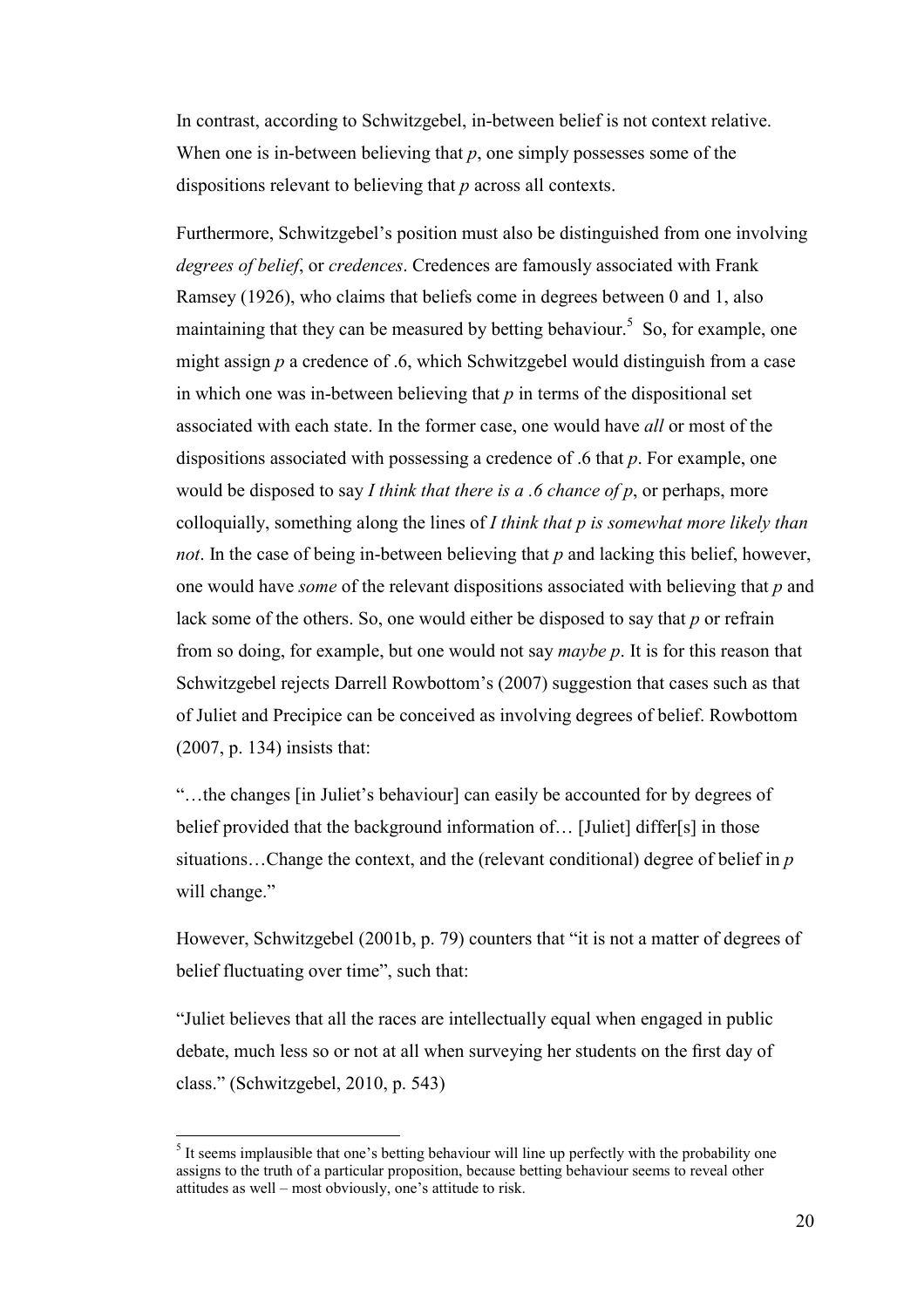Indeed, he claims that:

"…it seems possible for Juliet in a single moment both to be having a racist reaction and to be sincerely judging that the races are intellectually equal – for example, when she's having a racist reaction and trying to suppress it or when she's grading a black student's essay on intellectual equality, undervaluing the essay but regarding its conclusions as true. This is a possibility the shifting model gives us no means to accommodate." (Schwitzgebel, 2010, p. 543)

Rowbottom could perhaps insist that when a single act of Juliet's seems to reveal both a belief in the equality of the races and a belief to the contrary (or a lack of the relevant belief), Juliet simply believes .5 that the races are intellectually equal, for example. However, it seems as though Schwitzgebel (2001b, p. 79) is correct that Juliet does not:

"…have the kind of simple uncertainty that can be characterized in Bayesian terms as a unitary degree of belief – the kind of uncertainty one might have about tomorrow's stock prices or the value of an unseen card."

If Juliet simply has .5 confidence in the intellectual equality of the races in such a situation, then why isn't she simply disposed (*ceteris paribus*) to admit that she is not convinced one way or the other whether the races are intellectually equal?

So, in sum, Schwitzgebel claims that in cases such as Implicit Racist and Precipice, the person involved is in-between believing that *p* and lacking this belief, in so far as they possess a significant number of the behavioural dispositions relevant to the belief that *p*, whilst lacking others.

## **1.3 Tracing Patterns**

However, as Schwitzgebel (2010, p. 534) says:

"Dispositional claims, like most generalizations, hold only *ceteris paribus*, 'all else being equal', or only against a defeasible set of background assumptions."

Let us consider a case that Rowbottom (2007) borrows from Ryle (1949, p. 129). Ryle claims that to believe that some ice is dangerously thin is to be disposed: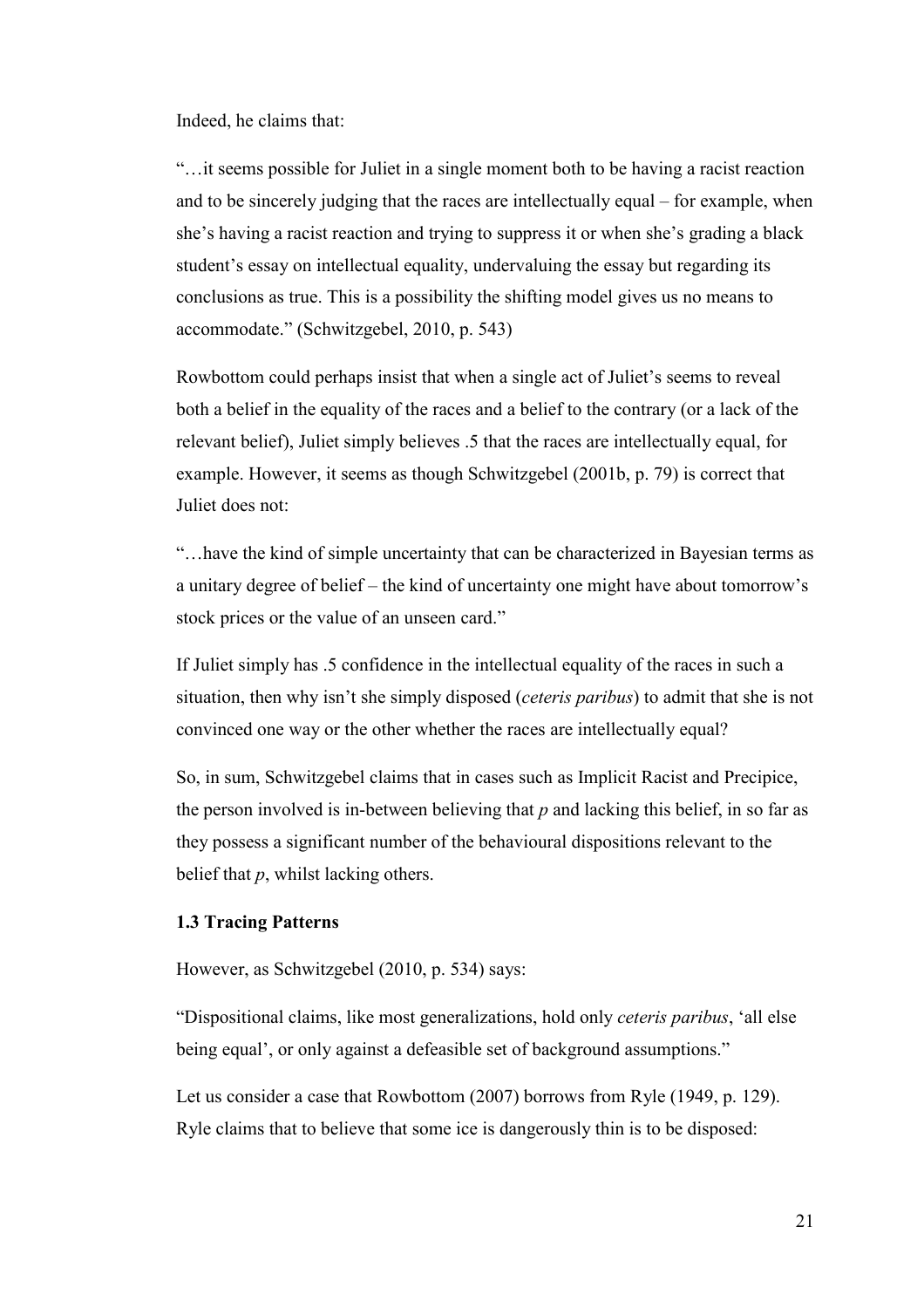"[A] to be unhesitant in telling oneself and [B] others that it is thin, [C] in acquiescing in other people's assertions to that effect, [D] in objecting to statements to the contrary, [E] in drawing consequences from the original proposition, and so forth. But it is also [F] to be prone to skate warily, [G] to shudder, [H] to dwell in imagination on possible disasters and [I] to warn other skaters." (with Rowbottom's inserted letters)

Now, Rowbottom asks us to imagine an individual who has a certain subset of these dispositions. He has the disposition [A] to be unhesitant in telling himself that the ice is thin, and [E] in drawing consequences from the original proposition, [F] to be prone to skate warily, [G] to shudder, and [H] to dwell in imagination on possible disasters, and yet does not have the disposition [B] to tell others that the ice is dangerously thin, [C] to acquiesce in other people's assertions to that effect, [D] to object to statements to the contrary, or [I] to warn other skaters. Should we say that such a person is in-between believing that the ice is dangerously thin and lacking this belief? As Rowbottom (2007, p. 135) says:

"A credible explanation is that he is a nasty prankster who is sure that the ice is dangerously thin, but would delight in seeing someone else fall through it!"

Schwitzgebel (2010, p. 534) admits that if the person in question:

"…doesn't warn the other skaters out of *schadenfreude* or because he's blinded by the sun, that deviation from the typical dispositional manifestation counts not at all against ascribing him the belief that the ice is thin."

He doesn't warn the other skaters because *all else is not equal* – there is a certain "excusing condition" in place: he wants someone else to fall through.

Now, Schwitzgebel insists that there must be limits placed upon what can count as an excusing condition. He says:

"I'd say roughly, that when a candidate excusing condition would undermine the potential usefulness of the generalization, we should reject it as an excuser." (Schwitzgebel, 2010, p. 534)

Nonetheless, it seems that just as *schadenfreude* and being blinded by the sun can count as excusing conditions in the case of the ice skater, so there may be excusing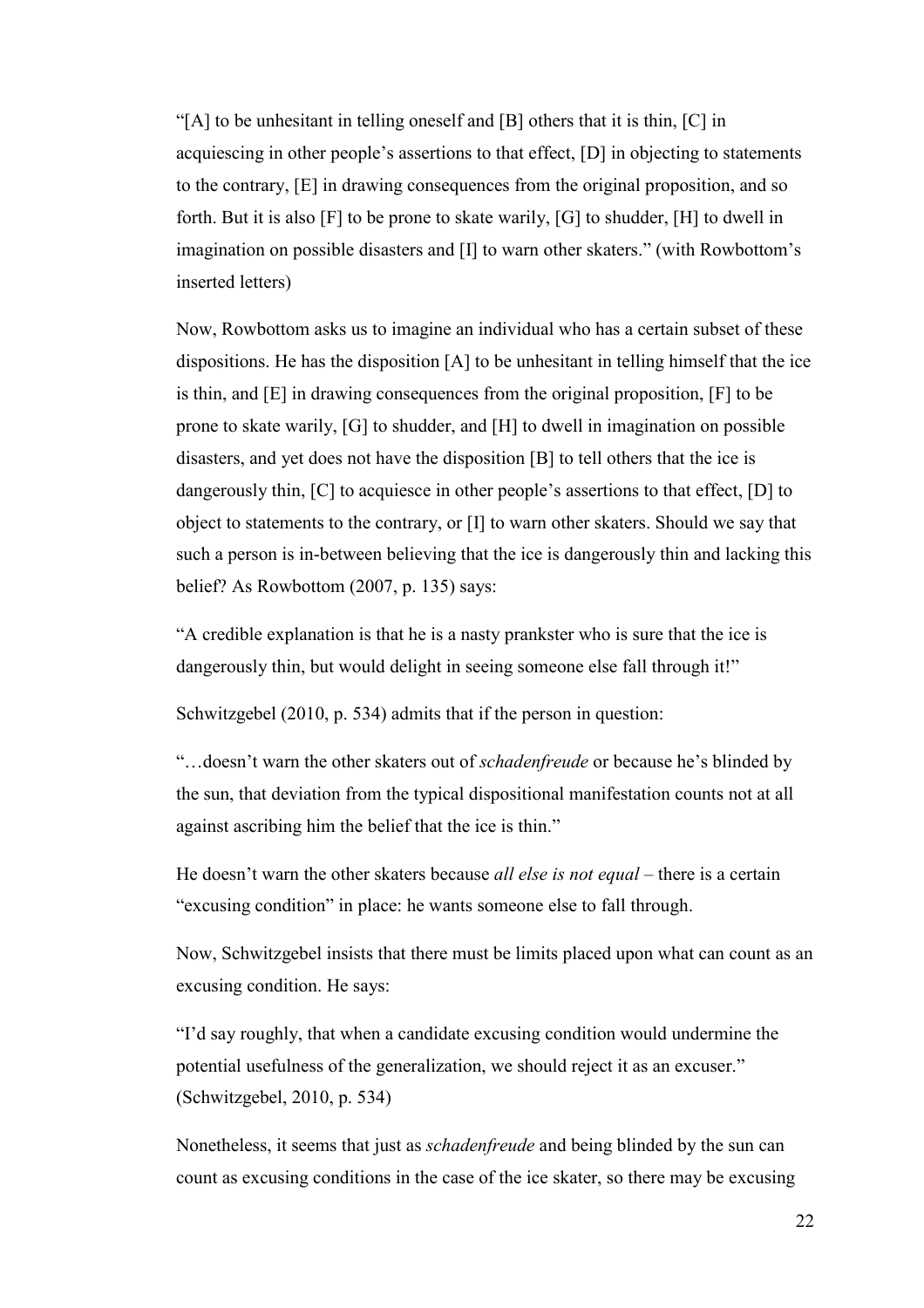conditions in the case of Implicit Racist and Precipice, which account for why, although they hold the relevant belief, the person in question fails to exhibit some of the behavioural dispositions associated with that belief. In Juliet's case, it seems that a natural folk psychological explanation of her behaviour is that she believes that the races are intellectually equal, but she has recalcitrant *habits of reacting* otherwise (perhaps to be explained by her 1950s upbringing in the USA, for example). Similarly, there seems to be a ready folk psychological explanation of Precipice: the woman believes that she is safe – she would not go near the walkway otherwise – but she is *instinctually afraid* at such a great height. Neither the attribution of a habit in Juliet's case, nor an instinctual fear in Precipice undermine the usefulness of the generalisation pertaining to the relevant belief in each case.

So, how do we choose between Schwitzgebel's in-between believing interpretation of each case and what we have called the folk psychological explanation? One reason to choose the folk psychological explanation in each case is that it provides a *principled reason* as to why the person possesses exactly the dispositions that they do.<sup>6</sup> Let us consider Ryle's thin ice example again to make this point clear. Postulating that the skater believes that the ice is thin and yet is in the grip of the excusing condition that he wants someone to fall in explains why he has dispositions A, E, F, G, & H, and not B, C, D, & I. If the skater were in-between believing – which, remember, Schwitzgebel doesn't say he is – he could have *any* combination of the dispositions and lack any other combination; all that matters is that he has some and not others. However, Schwitzgebel resists claiming that the skater is inbetween believing precisely because he doesn't just have a random combination and lack the others – there is a *pattern* to be traced in which dispositions he has and which he lacks, which is to be explained by the fact that he believes that the ice is thin, yet wants someone to fall in.

Surely, however, we should say something similar about Juliet and the woman in Precipice. In Juliet's case, for example, there is a *pattern* in her behaviour, which Schwitzgebel's hypothesis that she is in-between believing cannot capture. All of the things that she says upon reflection hang together with all of the things that she does in her considered moments, and all of her unconsidered reactions hang together. It is

l

<sup>6</sup> Thanks to Lucy O'Brien for initially suggesting this line of criticism.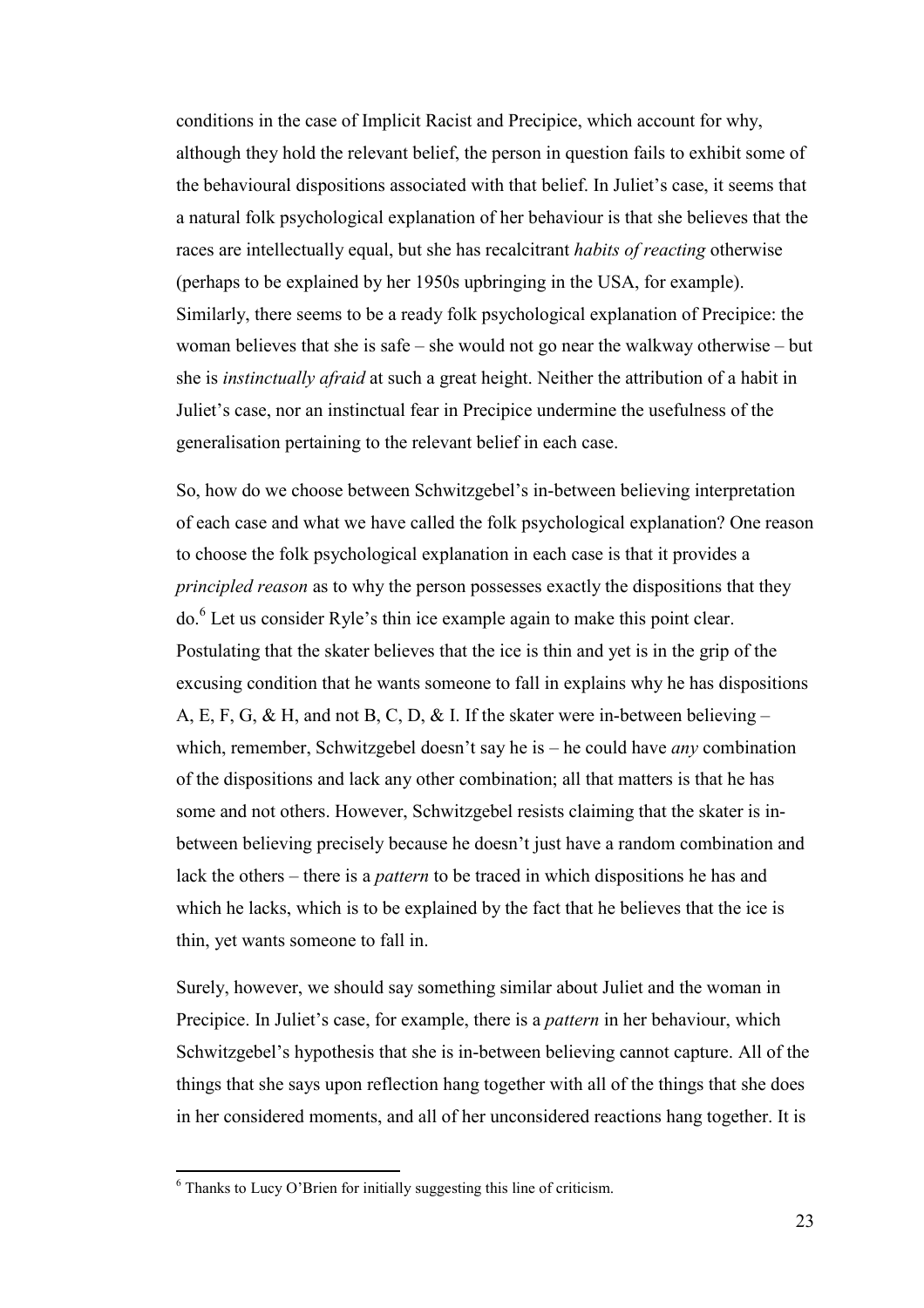not as if she has a seemingly random combination of the relevant dispositions. Now, unlike Schwitzgebel's position, our folk psychological account offers an explanation of this fact. Our account traces the precise structure of her dispositional profile by attributing to her the belief that the races are equal but the recalcitrant habit of reacting as if they are not. Similarly, in Precipice, the woman's considered behaviour – forcing herself to step out on to the walkway as well as to keep her eyes open, for example – all points in one direction, whereas her unconsidered behaviour all in another. This pattern can be captured by the hypothesis that she believes herself to be safe on the walkway, but is instinctually fearful of being at such a great height on a transparent surface.<sup>7</sup>

Furthermore, just as such folk psychological accounts can explain why Juliet and the woman in Precipice exhibit precisely the kinds of behaviour they do, folk psychology can of course also *predict* such patterns of behaviour for people in these kinds of circumstances. Schwitzgebel, however, would be left with no capacity at all to predict how someone would behave under such circumstances before the event.

#### **1.4 Gendler and Alief**

 $\overline{a}$ 

By way of further assessment of these proposed folk psychological explanations of both Implicit Racist and Precipice we will now turn to Gendler's alternative. Gendler (2008b, 2008c), *pace* Schwitzgebel, agrees that Juliet does believe that the races are intellectually equal, but, in addition, Gendler claims that she has a "belief-discordant alief" that points in the opposite direction. Similarly, the woman in Precipice does believe that she is safe according to Gendler, but she also has a belief-discordant alief that this is not the case. According to Gendler (2008b, p. 641), aliefs are:

"…*a*ssociative, *a*utomatic, and *a*rational. As a class, aliefs are states that we share with nonhuman *a*nimals; they are developmentally and conceptually *a*ntecedent to other cognitive attitudes that the creature may go on to develop. And they are typically also *a*ffect-laden and *a*ction generating."

Gendler (2008b, p. 642) defines paradigmatic alief as:

 $<sup>7</sup>$  It should be noted that we need not deny that there could be cases similar to Precipice in which the</sup> subject's fear is capable of causing their beliefs to change by prompting a re-evaluation on their part of their evidence. The present claim is simply that a *prima facie* plausible explanation of Precipice as Gendler presents it is that the woman's beliefs remain unchanged, but her instinctual fear is powerful enough to prevent those beliefs from playing their characteristic action-guiding roles.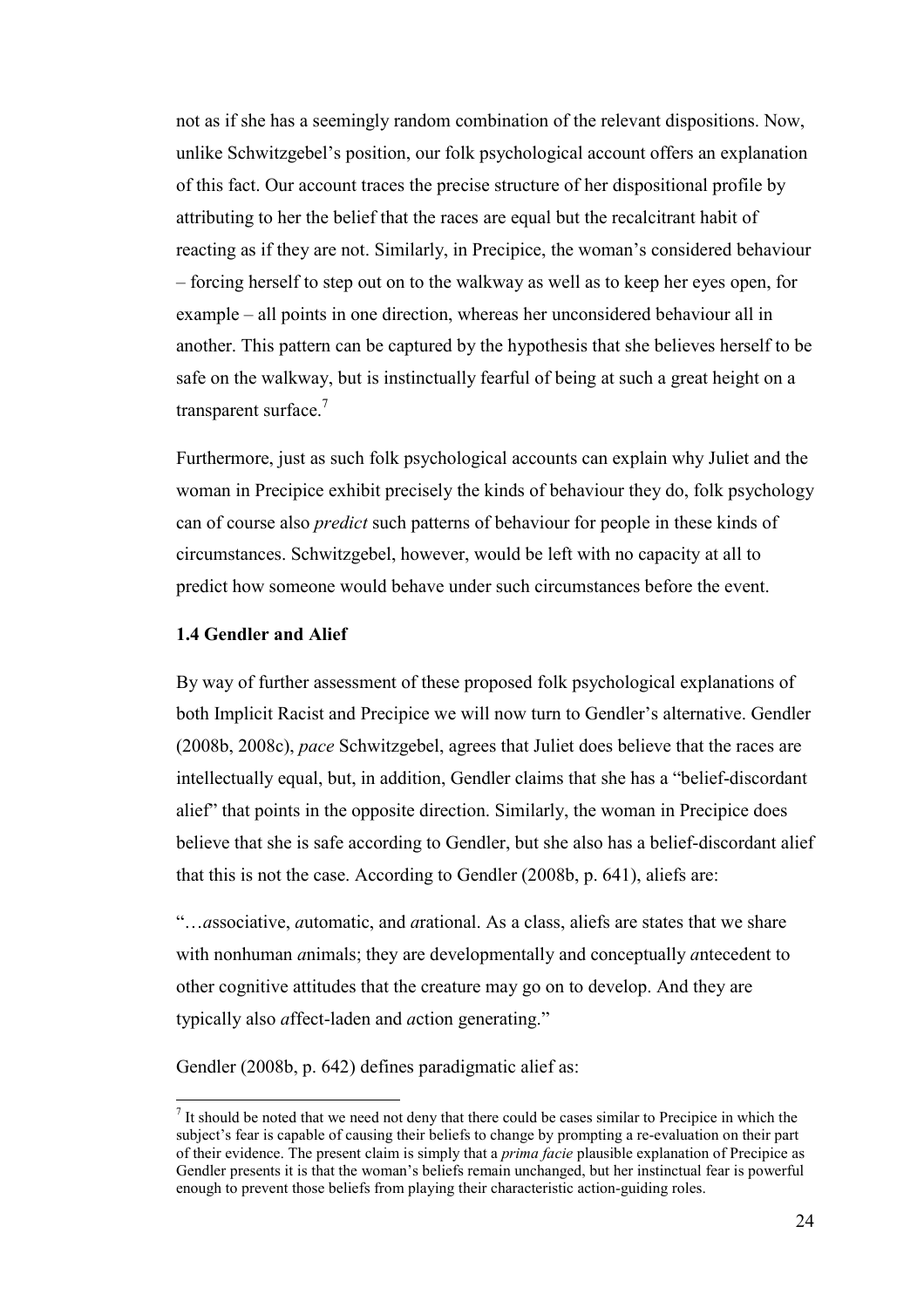"…a mental state with associatively linked content that is representational, affective and behavioural, and that is activated – consciously or nonconsciously – by features of the subject's internal or ambient environment. Aliefs may be either occurrent or dispositional."

So, according to Gendler, paradigmatic aliefs are (1) representational – they involve:

"…the representation of some object or concept or situation or circumstance, perhaps propositionally, perhaps nonpropositionally, perhaps conceptually, perhaps nonconceptually";

They are (2) affective – they involve "the experience of some affective or emotional state" – and they are  $(3)$  behavioural – they involve "the readying of some motor routine". Despite taking pains to spell out this four-place relation in this way, Gendler (2008b, p. 645) admits that she continues:

"…to waver on whether it would be better to think of… [alief] as two-place (*S* alieves *R*[epresentation]) rather than four-place (*S* alieves *R*[epresntation]-*A*[ffect]- *B*[ehaviour])."

Nonetheless, for brevity's sake, she often simply talks in terms of *S* alieving that *p*. So, one might say that in Implicit Racist, Juliet believes that the races are intellectually equal, yet alieves that they are not. The more extended version would be to say something along the following lines: Juliet believes that the races are intellectually equal, yet alieves "Other! Unequal! Avoid!" In Precipice, the extended version would be something like the woman believing that she was safe, whilst alieving "Really high up, long, long way down. Not a safe place to be! Get off"" (Gendler, 2008b, p. 635). From now on, we will simply talk about subjects alieving that *p*, because, first, it is unclear exactly what it is for a mental state to have a fourpart content of the kind Gendler suggests, and, secondly, it seems that talking about subjects alieving that *p* captures the core of Gendler's position.

# **1.5 Alief and Folk Psychology**

Now, Gendler does not propose to *replace* existing folk psychological concepts such as habit and instinct with her novel category; rather, she intends the concept of alief to *supplement* our existing vocabulary. She claims that whatever differences these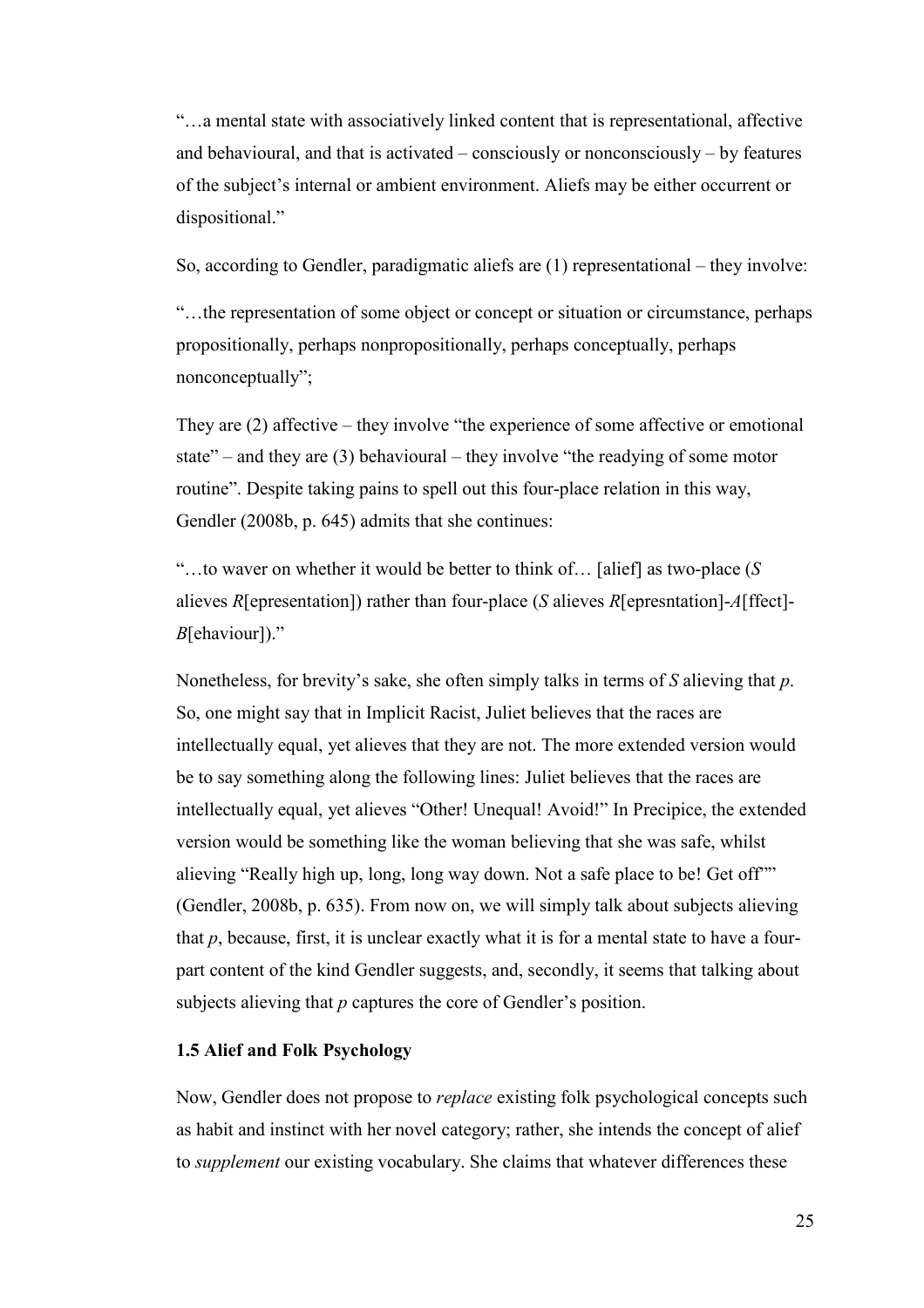concepts might exhibit do not debar us from grouping them together under the rubric of alief. And, indeed, doing so:

"…brings out the connection between a number of otherwise apparently discrepant issues, and renders unmysterious a number of otherwise perplexing phenomena." (Gendler, 2008c, p. 553)

Before considering Gendler's arguments to this effect, let us first consider the nature of both habit and instinct, and their applicability to the cases we have considered. We will begin with habit. Ryle (2000, p. 42) outlines the contrast between what he calls "intelligent capacities" and habits as follows:

"When we describe someone as doing something by pure or blind habit, we mean that he does it automatically and without having to mind what he is doing. He does not exercise care, vigilance, or criticism. After the toddling-age we walk on pavements without minding our steps. But a mountaineer walking over ice-covered rocks in a high wind in the dark does not move his limbs by blind habit; he thinks what he is doing, he is ready for emergencies, he economizes in effort, he makes tests and experiments; in short he walks with some degree of skill and judgement… It is of the essence of merely habitual practices that one performance is a replica of its predecessors. It is of the essence of intelligent practices that one performance is modified by its predecessors… We build up habits by drill, but we build up intelligent capacities by training."

There are three features of habit that Ryle is drawing attention to here. One is that they prompt "automatic" behaviour – as he later says, one has been drilled in certain habits when one "can 'do them in his sleep', as it is revealing put" (Ryle, 2000, p. 42). As William James (1983, p. 119-121) says, "habit diminishes the conscious attention with which our acts are performed", such that "the attention may be wholly absorbed elsewhere". The second feature, related to this first, is that habits evince the same (or relevantly similar) behaviour every time such behaviour is enacted. The third is a fact about the manner in which habits are obtained: they are built up *via* drill or repetition.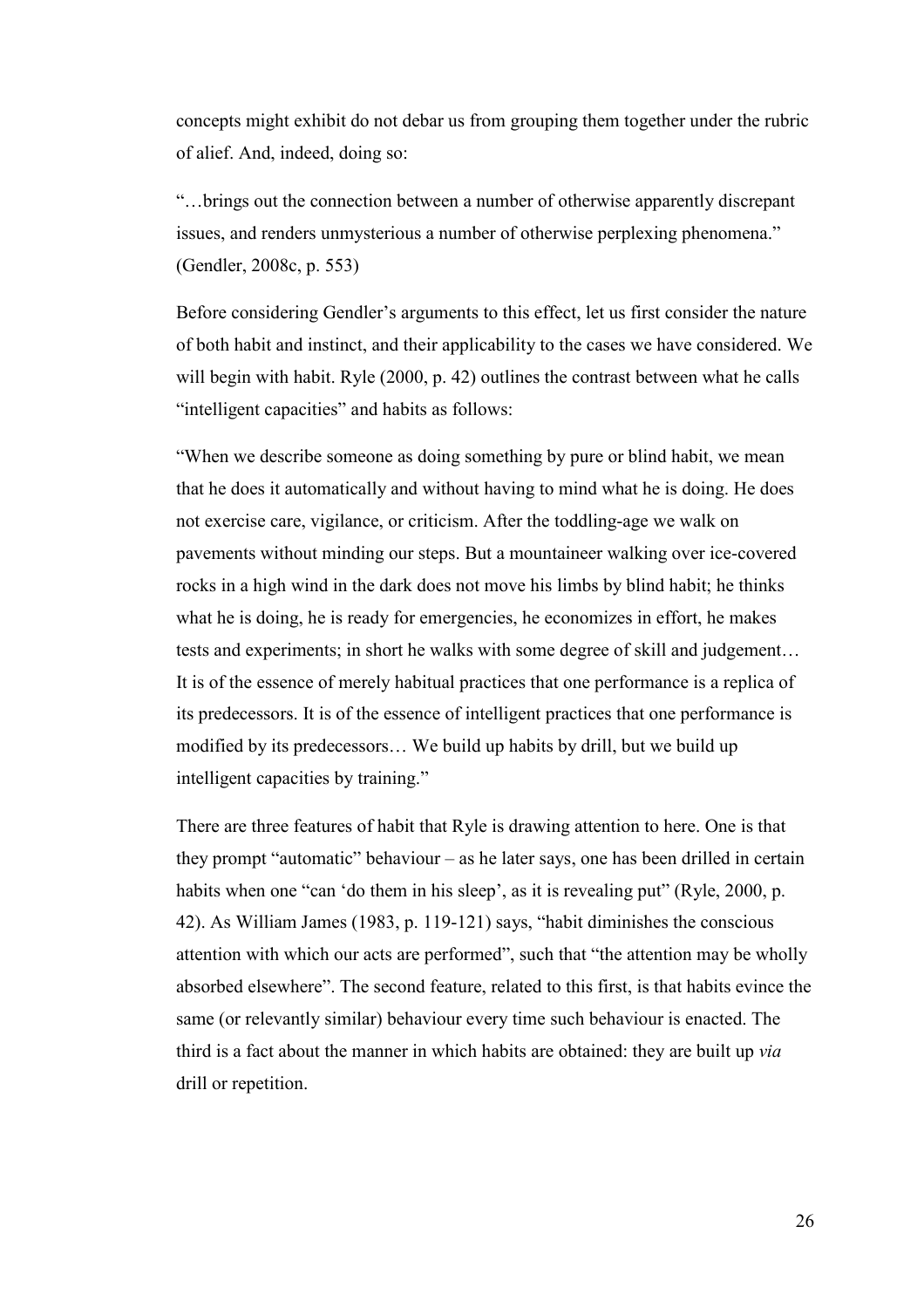A further fact about habit worthy of note is that it is not only human animals that have habits: it is also appropriate to describe the behaviour of many non-human animals as habitual, as James (1983, p. 125) claims:

"Riderless cavalry-horses, at many a battle, have been seen to come together and go through their customary evolutions at the sound of the bugle-call. Most trained domestic animals, dogs and oxen, and omnibus-and-car horses, seem to be machines almost pure and simple, undoubtingly, unhesitatingly doing from minute to minute the duties they have been taught, and giving no sign that the possibility of an alternative ever suggests itself to their mind."

Furthermore, habits are famously easier to develop when young. James (1983, pp. 116-117) cites Dr Carpenter here:

"The 'strength of early associations' is a fact so universally recognized, that the expression of it has become proverbial; and this precisely accords with the Physiological principle, that, during the period of growth and development, the formative activity of the Brain will be most amenable to directing influences."

And, given that this is the case, James (1983, p. 128), in an Aristotelian vein, entreats the young to:

"Seize the very first possible opportunity to act on every resolution you make, and on every emotional prompting you may experience in the direction of the habits you aspire to gain."

# Adding:

"Could the young but realize how soon they will become mere walking bundles of habits, they would give more heed to their conduct while in the plastic state." (James, 1983, p. 130)

However, habits can mostly (at whatever age), although often with great effort, be modified. One can choose to train oneself to cease to act in certain previously habitual ways, and one can begin the adoption of new habits to overlay the old ones.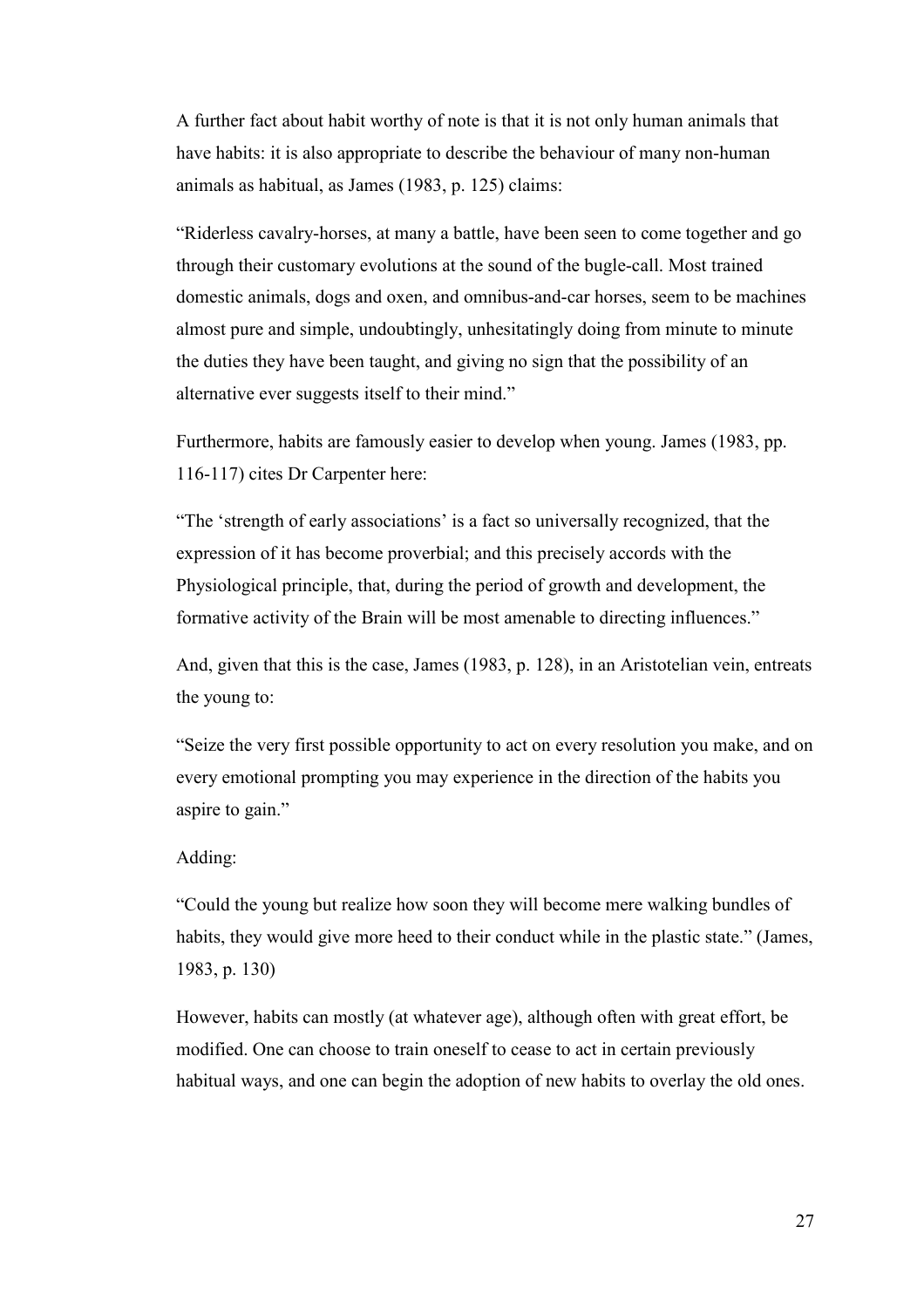In sum, then, we have seen that habits essentially involve automatic behaviour that is the same (or relevantly similar) upon each occasion, and are acquired by drill, and hence non-human animals can acquire some habits.

Now, at this point, we might wonder whether in appealing to the notion of habit to capture Juliet's unconsidered behaviour, we are failing to recognise the complexity of her case. After all, the kind of habitual behaviour we have considered so far is what we might call *overt* behaviour. In particular, we have considered Ryle's example of walking, and James' of the evolutions of cavalry-horses. But Juliet's racist reactions take many forms and often do not involve overt behaviour. For example, Schwitzgebel (2010, p. 532) describes how:

"When she gazes out on class the first day of each term, she can't help but think that some students look brighter than others – and to her, the black students never look bright. When a black student makes an insightful comment or submits an excellent essay, she feels more surprise than she would were a white or Asian student to do so, even though her black students make insightful comments and submit excellent essays at the same rate as do the others."

Both of these examples are of what we might call *covert* reactions. They have to do with what Juliet is thinking and feeling, regardless of whether she evinces these attitudes in her overt behaviour. However, as Locke (1996, pp. 173-175) claims, it seems that such covert reactions can also be attributable to habit:

"Custom settles habits of thinking in the understanding, as well as of determining in the will, and of motions in the body; all which seems to be but trains of motion in the animal spirits, which once set agoing continue on in the same steps they have been used to, which by often treading are worn into a smooth path, and the motion in it becomes easy and as it were natural…this may serve to explain…[ideas] following one another in an habitual train, when once they are put into that tract, as well as it does to explain such motions of the body… Intellectual habits and defects this way contracted are not less frequent and powerful, though less observed."

He provides the following example of the habitual association of ideas:

"The death of a child, that was the daily delight of his mother's eyes, and joy of her soul, rends from her heart the whole comfort of her life, and gives her all the torment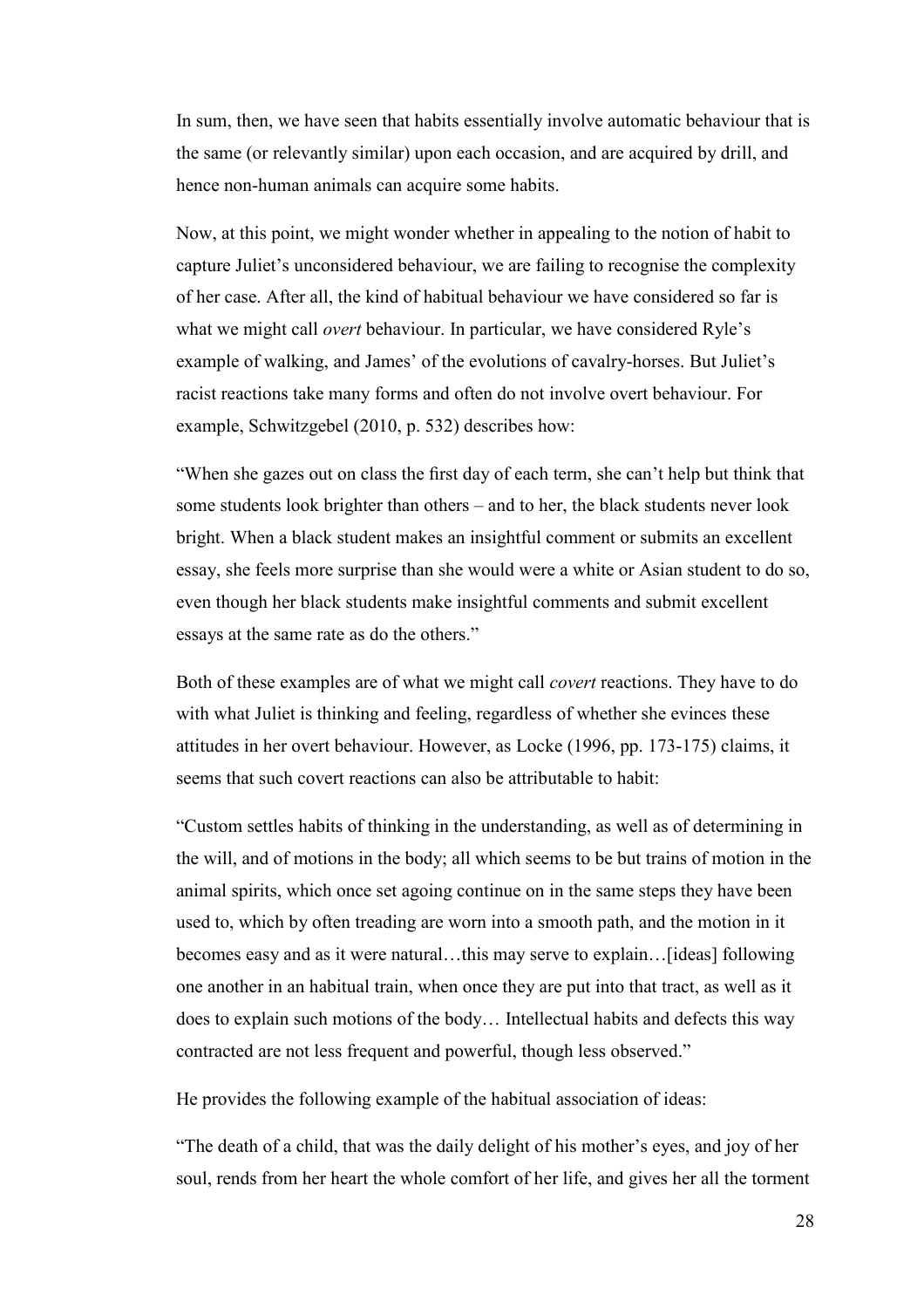imaginable…Till time has by disuse separated the sense of that enjoyment and its loss from the *idea* of the child returning to her memory, all representations, though never so reasonable, are in vain; and therefore some in whom the union between these *ideas* is never dissolved, spend their lives in mourning, and carry an incurable sorrow to their graves." (Locke, 1996, pp. 174-175)

However, we might wonder whether "habits of thinking" are simply habits of having or calling to mind certain beliefs. Perhaps Juliet habitually entertains racist beliefs, or makes racist judgements – for example, when she "can't help but think" that the black students do not look as bright as the others. But there is no need for us to admit that this is the case. Indeed, if Schwitzgebel – which on occasion he does – were to describe Juliet as *judging* in such circumstances, then this would be to beg the question against us. There is nothing to prevent us from describing the covert manifestation of Juliet's habit here as her habitually *entertaining the thought* that the black students look less intelligent.

This brings us to instinct, which we have proposed to appeal to in order to explain the woman's unconsidered behaviour in Precipice. James (1983, pp. 1036-1037) notes that "High places cause fear of a peculiarly sickening sort" and considers the "motor impulses" here to be of an "utterly blind instinctive character." But what is an instinct? Instincts seem to have several features in common with habits. For a start, they also prompt automatic behaviour that is the same (or relevantly similar) upon each occasion, and, like habits, they are possessed by non-human as well as human animals. Nonetheless, there is one key distinction between our concept of habit and that of instinct: namely, habits are thought of as *acquired* whereas instincts are considered to be *innate*. As James (1983, p. 1004) puts it:

"Instinct is usually defined as the faculty of acting in such a way as to produce certain ends, without foresight of the ends, and without previous education in the performance."

However, the notion of innateness is a controversial one (Griffiths, 2009, p. 1). At the beginning of the  $20<sup>th</sup>$  century when James was writing it was common currency, but its status has since been thrown into doubt. Those who think the category a useful one, such as Konrad Lorenz (1965), often present results from the so-called *Deprivation Experiment* that was designed to test for innateness. In the Deprivation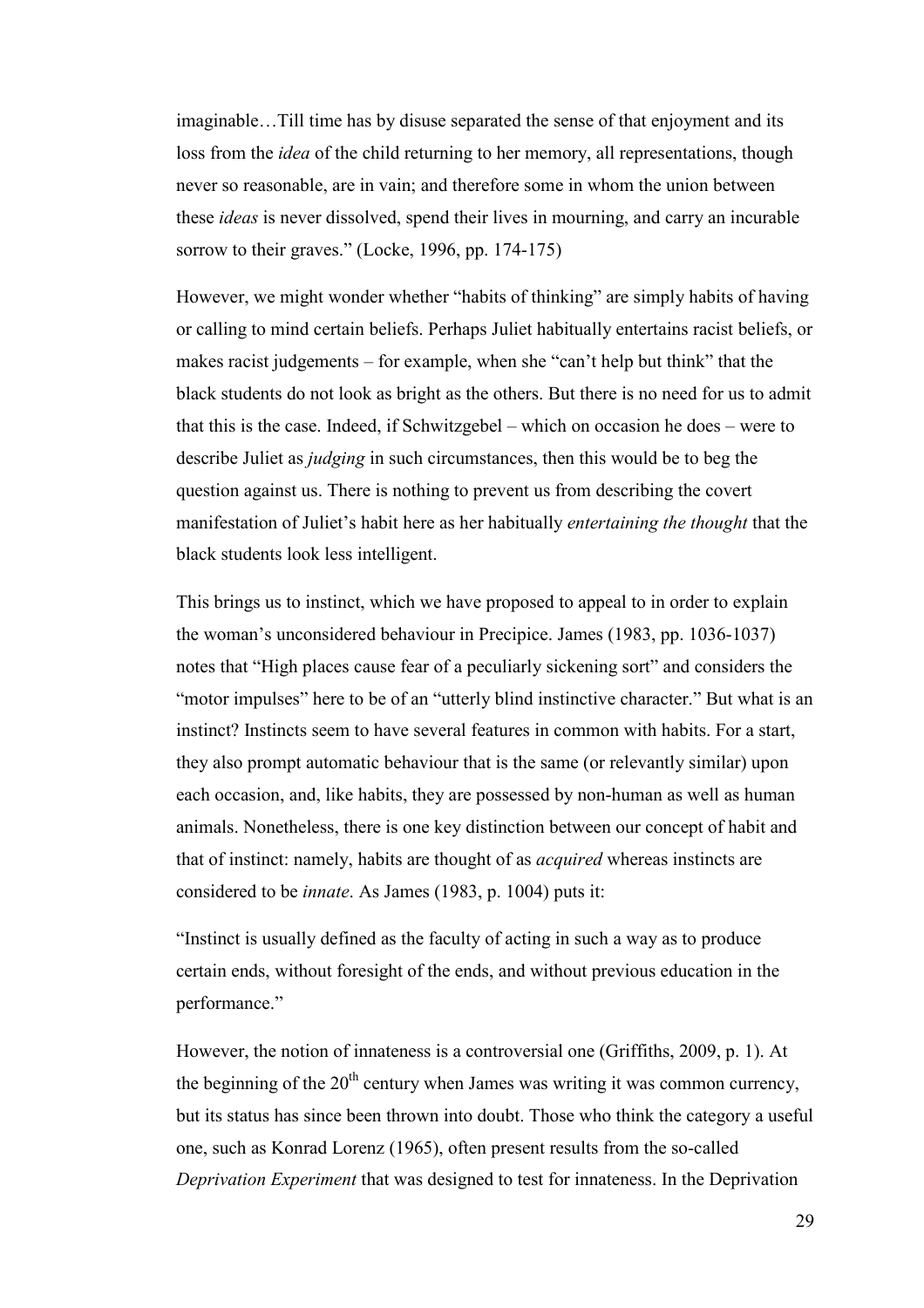Experiment, an animal is raised without learning a behaviour and then tested to see if it performs that behaviour when provided with an appropriate stimulus. If it performs the behaviour, then the behaviour is concluded to be innate. However, the Deprivation Experiment came under attack from Daniel Lehrman (1953), who pointed out that the experiment could not be used to conclude that a certain trait is innate *simpliciter*, but only that the factors controlled for in the experiment are not necessary for the development of that trait. In response, Lorenz (1965, p. 40) devised an alternative account of the innate/acquired distinction, according to which no trait is innate in itself, but:

"…certain parts of the information which underlie the adaptedness of the whole, and which can be ascertained by the deprivation experiment, are indeed innate" (cited in Griffiths, 2009, p. 4).

According to Lorenz, a trait is to be understood as innate insofar as its development is guided by *inherited information* as opposed to *environmental information*. But this response remains controversial. Further attempts have been made to account for the distinction between innate and acquired propensities in terms of *malleability*, the idea being that acquired propensities are typically more malleable than innate ones. But this idea is also disputed (Griffiths, 2009, p. 18). So, all-in-all, there is much disagreement as to whether the category of innateness is a legitimate one. Furthermore, of course, even if a legitimate use of the term could be agreed upon, it would be a further empirical question as to whether the propensity to experience fear at a great height is innate according to this use. So, our suggested folk psychological explanation of Precipice appears to be in trouble.

This brings us to Gendler's criticisms of the idea that we can simply offer a folk psychological explanation of cases such as Implicit Racist and Precipice, as opposed to relying upon her novel category of alief. Gendler proceeds by emphasising the similarities between the existing categories of habit and instinct by way of justification for grouping them both under the banner *alief*. Regarding the malleability of habits as opposed to instincts, she claims that:

"…it is not so clear either that this difference obtains in a relevant sense, or that malleability is what really matters." (Gendler, 2008c, p. 571)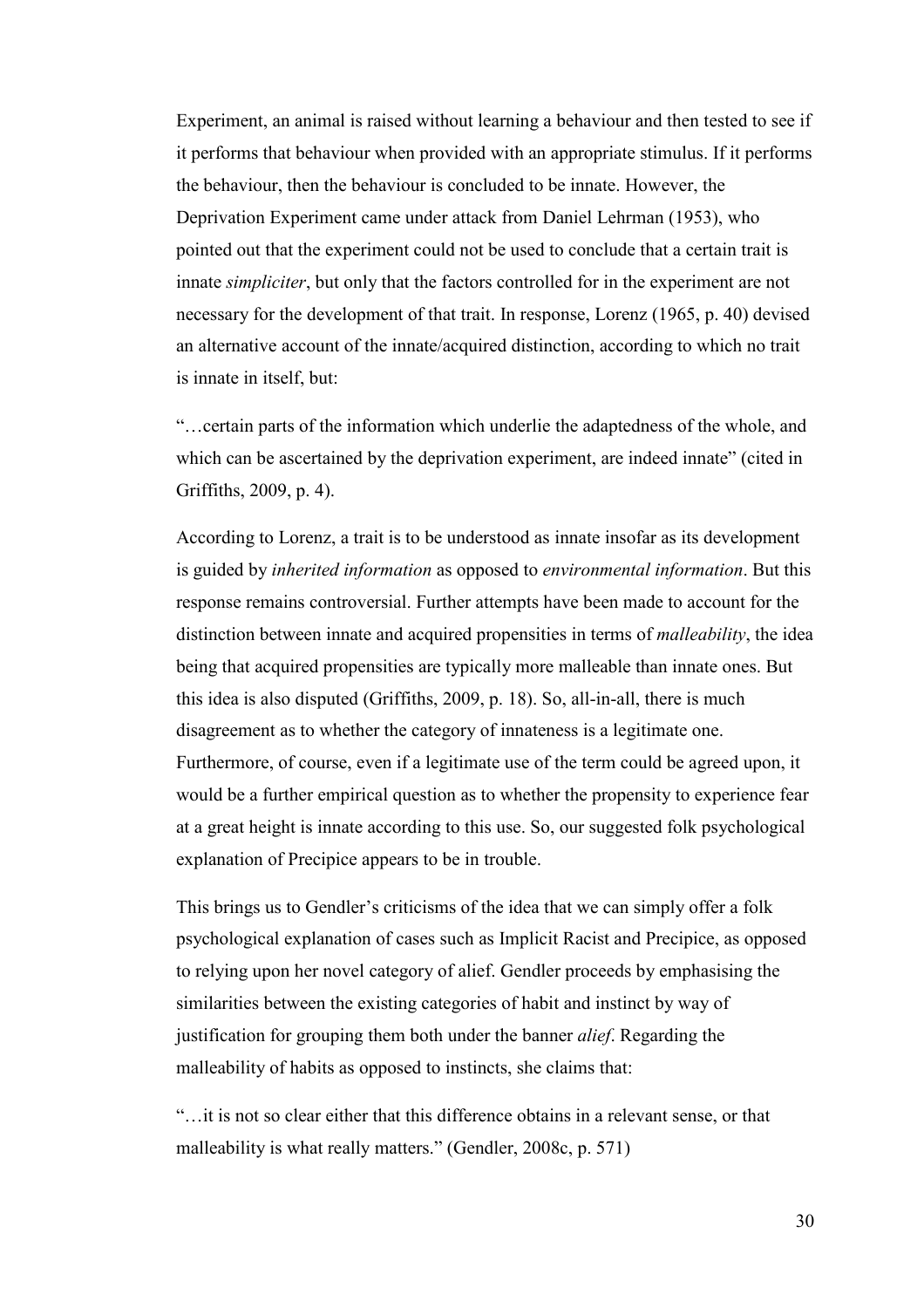It is unclear what she means by the latter claim, but we have seen that the idea that, roughly speaking, habits are malleable and instincts are not is controversial. To see this, we need only think of the "patient security guard" in Precipice. Why doesn't *he* behave as the woman does? Presumably because, through repeated exposure to the walkway, he has overcome his initial reaction to it. Indeed, Gendler claims that, to the extent that both instincts and habits are malleable, the process for manipulating them will be the same – she suggests exercises such as the refocusing of attention and the deployment of the imagination. Finally, regarding the etiology of habits as opposed to instincts, Gendler (2008c, p. 569) does not draw attention to the controversies surrounding the distinction between innate and acquired propensities we have discussed above, but, accepting the distinction, simply claims that:

"…it seems unmotivated…to distinguish propensities that result (directly) from the experiences and actions of a particular individual from those that result (indirectly) from the experiences and actions of her ancestors, merely on those grounds."

She draws an analogy with belief in this respect: we don't distinguish our beliefs on the basis of their origin. That is to say, some beliefs are derived *via* inference, some are perceptual and so on, but we nonetheless group them all together under the heading *belief*.

So, Gendler's strategy is to claim that the only really promising basis for distinguishing habit and instinct is their etiology, and that an appeal to this – by way of resistance to the idea that they are both aliefs – seems ill-motivated. In fact, she even says that she remains:

"…open to the possibility that there are distinct subspecies of alief: innate and habitual, perhaps – or controllable and uncontrollable. All that matters to my argument is that these subspecies be more similar to one another than they are to other candidate states." (Gendler, 2008c, p. 570)

However, we have seen that even an appeal to etiology in order to mark out habits from instincts is problematic. This seems to support Gendler's case for the introduction of the category alief all the more. So, does this mean that Gendler is right that it would be better to capture both Implicit Racist and Precipice by appeal to alief, as opposed to relying upon our existing folk psychological categories?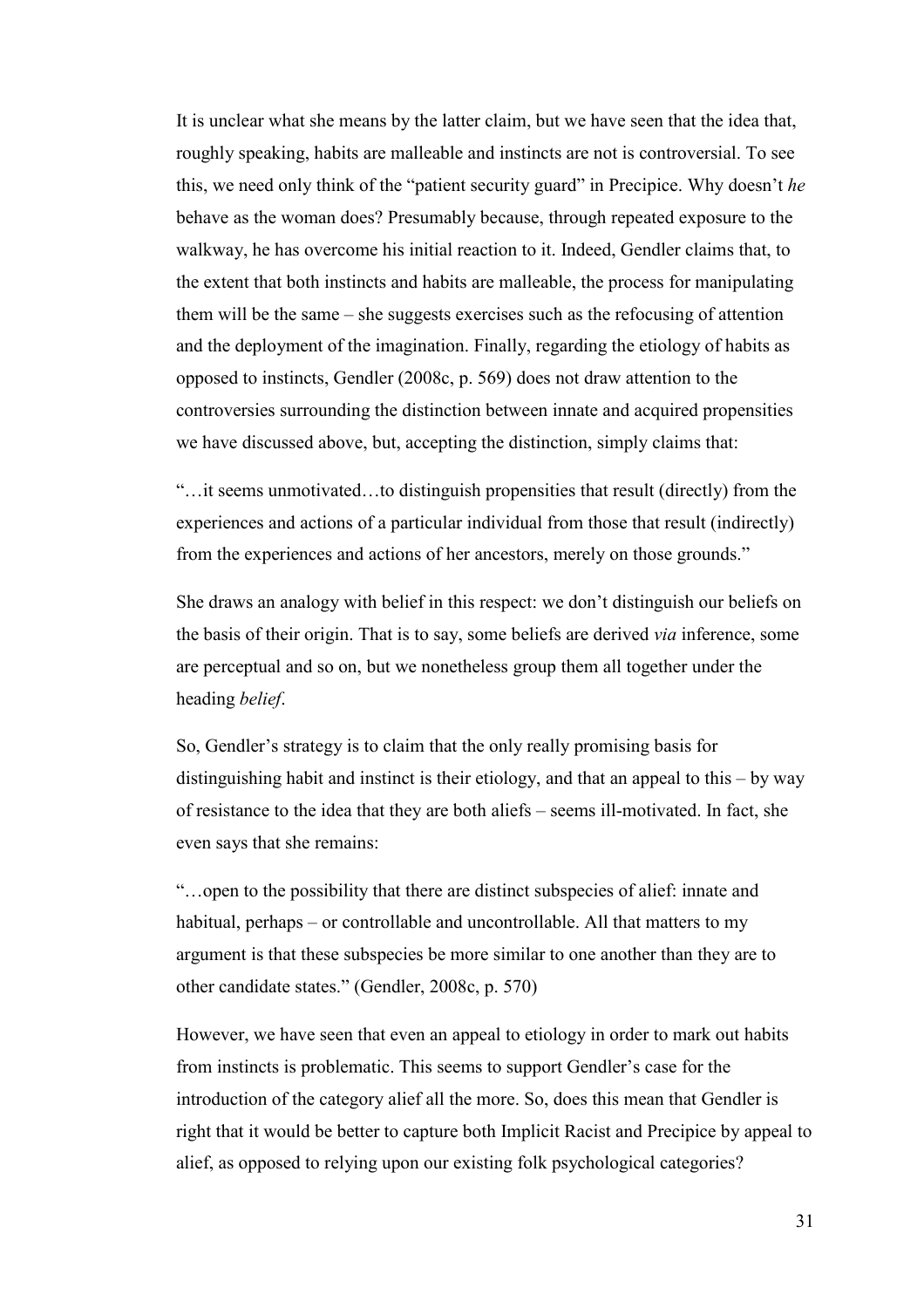In a word: no. To take Juliet's case to begin with, despite the controversy surrounding the distinction between innate and acquired characteristics, it is clear that our concept of habit remains. Habits are essentially acquired *via* drill, and this is so whether we have any related innate propensities or not. And, as for Precipice, it is the fact that the woman is *afraid* that is really doing the explanatory work, regardless of whether this fear is instinctual in origin or not. It is because she is afraid that she experiences the phenomenology she does and she grabs hold of the security guard's arm, for example. So it seems that in spite of the controversy surrounding innateness that we have discussed, there are still robust folk psychological categories to which we may appeal in order to account for Implicit Racist and Precipice.

But then why not allow – as Gendler says that she would – that Juliet has a *habit alief* and that the woman in Precipice has a *fear alief*? After all, the cases are similar in the ways Gendler describes. The only way to answer this question is with another question: What would be the explanatory benefit of introducing alief into our explanations of such cases? As we have already seen, Gendler (2008c, p. 553) claims that doing so:

"…brings out the connection between a number of otherwise apparently discrepant issues, and renders unmysterious a number of otherwise perplexing phenomena."

But a competent user of folk psychology will already understand that both habits of thought and fears are similar in the kinds of ways Gendler describes – they do not need a new term to teach them this. As for the perplexing phenomena that are rendered unmysterious by the category alief: What is left mysterious when we claim that Juliet has a recalcitrant habit and that the woman in Precipice is afraid?

To put the point as clearly as possible, given that Gendler is recommending that we augment our folk psychology with the introduction of a novel concept, the burden of proof as to its utility rests firmly with her, and it is this that she is yet to establish. Indeed, one might think, as Gendler (2008c, p. 557) observes in a footnote, that the very fact that we have omitted a folk psychological notion of alief up until this point is itself revealing. Gendler (2008c, p. 557) admits that she has "no convincing response to this worry"; she simply stresses that she does not propose to replace existing concepts such as instinct and habit with that of alief, but simply to augment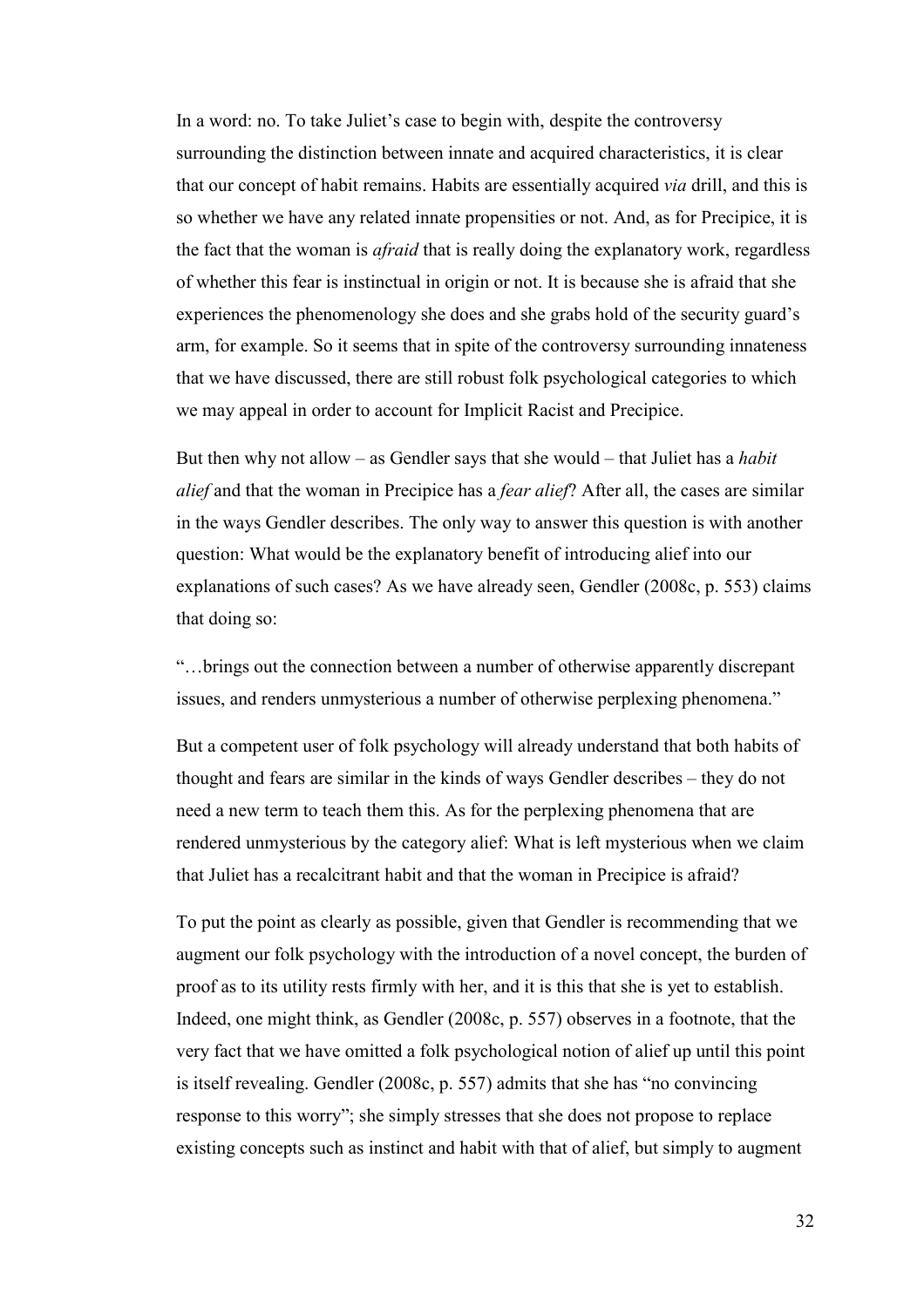our conceptual resources. What remains to be seen is whether alief is a necessary augmentation.

# **1.6 The Rational and the Arational**

Despite our disagreement with Gendler over the utility of the category of alief, our proposed explanation of cases such as the Implicit Racist and Precipice reveals a key point of agreement with her approach. Gendler (2008c, p. 565) explains that the central issue between her and those such as Schwitzgebel is "the role that belief needs to play in our cognitive repertoire", and whether or not it should be "intimately connected with notions like knowledge and rationality". She claims that it should be:

"...whatever belief is  $-$  it is normatively governed by the following constraint: belief aims to 'track truth' in the sense that belief is subject to immediate revision in the face of changes in our all-things-considered evidence… Beliefs change in response to changes in evidence; aliefs change is response to changes in habit." (Gendler, 2008c, pp. 565-566)

So, Gendler maintains that we ought to describe Juliet as believing in accordance with her reasons that the races are intellectually equal, whilst alieving arationally that this is not the case. Similarly, the woman in Precipice believes in accordance with her reasons that she is safe, whilst alieving arationally that this is not the case. Whereas Schwitzgebel treats all of Juliet and the woman in Precipice's behaviour as on a par with respect to what they believe (his egalitarianism), Gendler identifies their reflective behaviour as pertinent to what they believe, as it evinces what they understand their reasons to be, and their unreflective behaviour as displaying their arational associations, and so pertinent to what they alieve.

Despite rejecting Gendler's introduction of the concept alief, we are in broad agreement that in cases such as Implicit Racist and Precipice, it is the person's considered behaviour that is pertinent to what they believe, as it is importantly connected to what they take their reasons to be. However, Schwitzgebel (2010, pp. 540-541) objects that to maintain that there is a privileged relationship between belief and reasons:

"…artificially hives off our rational and thoughtful responses from our habitual, automatic, and associative ones. In asserting that only the first are pertinent to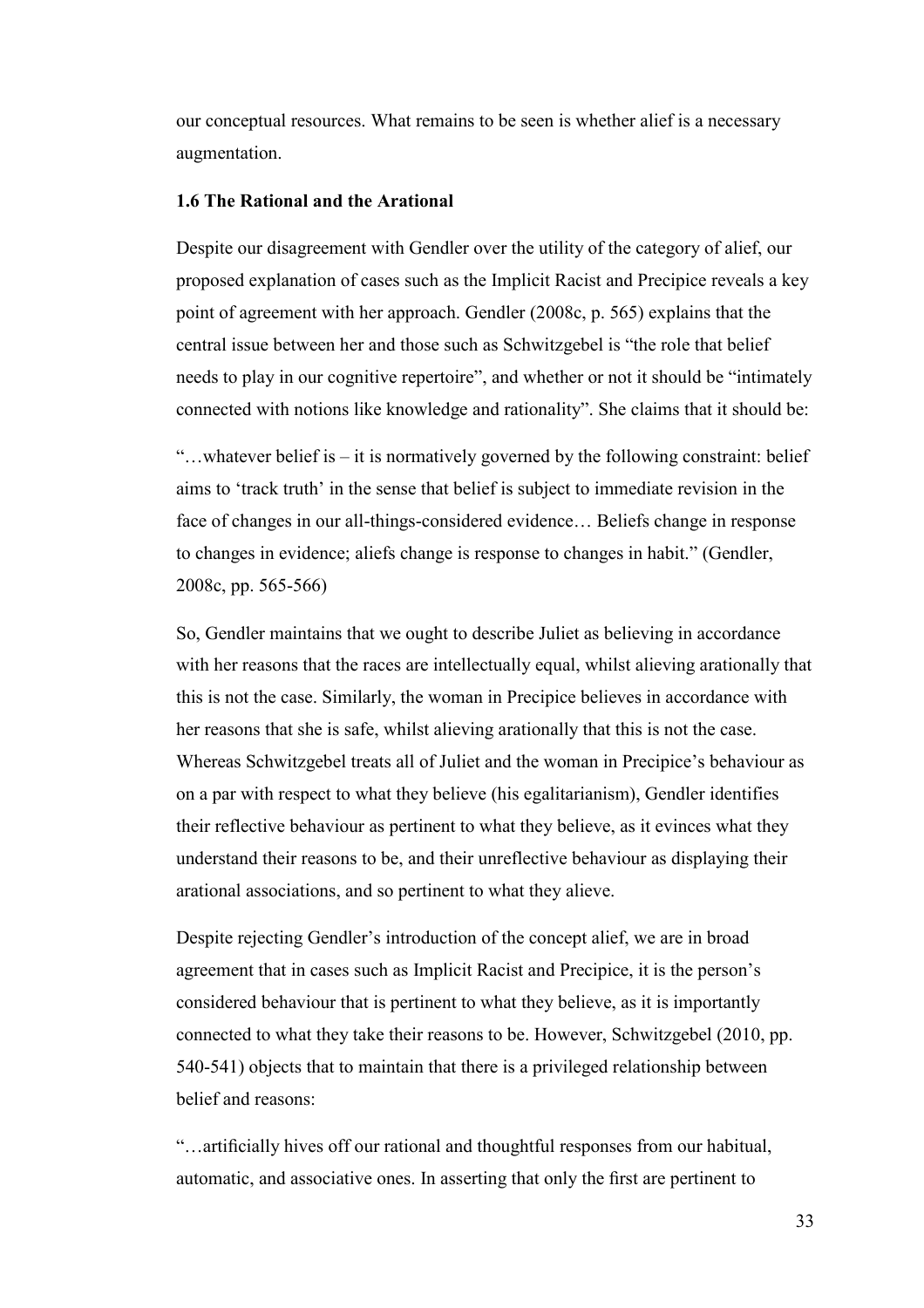belief... Gendler attempt[s] to separate what is really an inseparable mix. People judge in part automatically, associatively, and arationally, and they often show high intelligence in their habits and their unreflective, spontaneous responses. Words spring from our mouths seemingly unbidden, sometimes to our regret and sometimes reflecting a wit and intelligence that surprises even the speaker, as in the skillful flow of repartee…. Teachers of formal logic and critical thinking swiftly and spontaneously recognize affirmations of the consequent in student homework, probably using pattern-recognition abilities not so different from those used to respond to other sorts of patterns; and in conversation, too, we detect fallacies and falsities using, it seems likely, a suite of automatic, habitual, and associative abilities, as well as more overtly rational ones."

Gendler (2008c, p. 566) admits that the kind of division she draws between the rational and the arational is an idealisation. As we will begin to explore in detail in the next chapter, in reality, there are not two neatly contained regions of the mind, one operating in perfect accordance with reason and pertaining to belief, and another at a wholly arational level, totally impervious to reason and pertaining to other mental states. But we will argue that this does not undermine the idea that there is a privileged relationship between belief and reasons.

## **Conclusion**

Before we move on to begin to mount a defence of this claim, it will be helpful for us to summarise what we have achieved so far. We began by describing two cases in which it is difficult to know what to say the person in question believes: Implicit Racist and Precipice. We then outlined the four kinds of approach one could take to such cases if one assumed belief to be a discrete matter. We chose to explore examples of two of those options, as representative of the two poles of the debate over the nature of the relationship between belief and reasons. The first was an approach invited by dispositionalism about belief, outlined by Schwitzgebel (2001b, 2010), which is in keeping with the idea that there is no significant relationship between belief and reasons. Given Schwitzgebel's egalitarianism – his assumption that every disposition in the dispositional stereotype of a particular belief is on a par with every other – he thinks that someone who possesses some of these dispositions and not others, such as Juliet and the woman in Precipice, is in-between believing.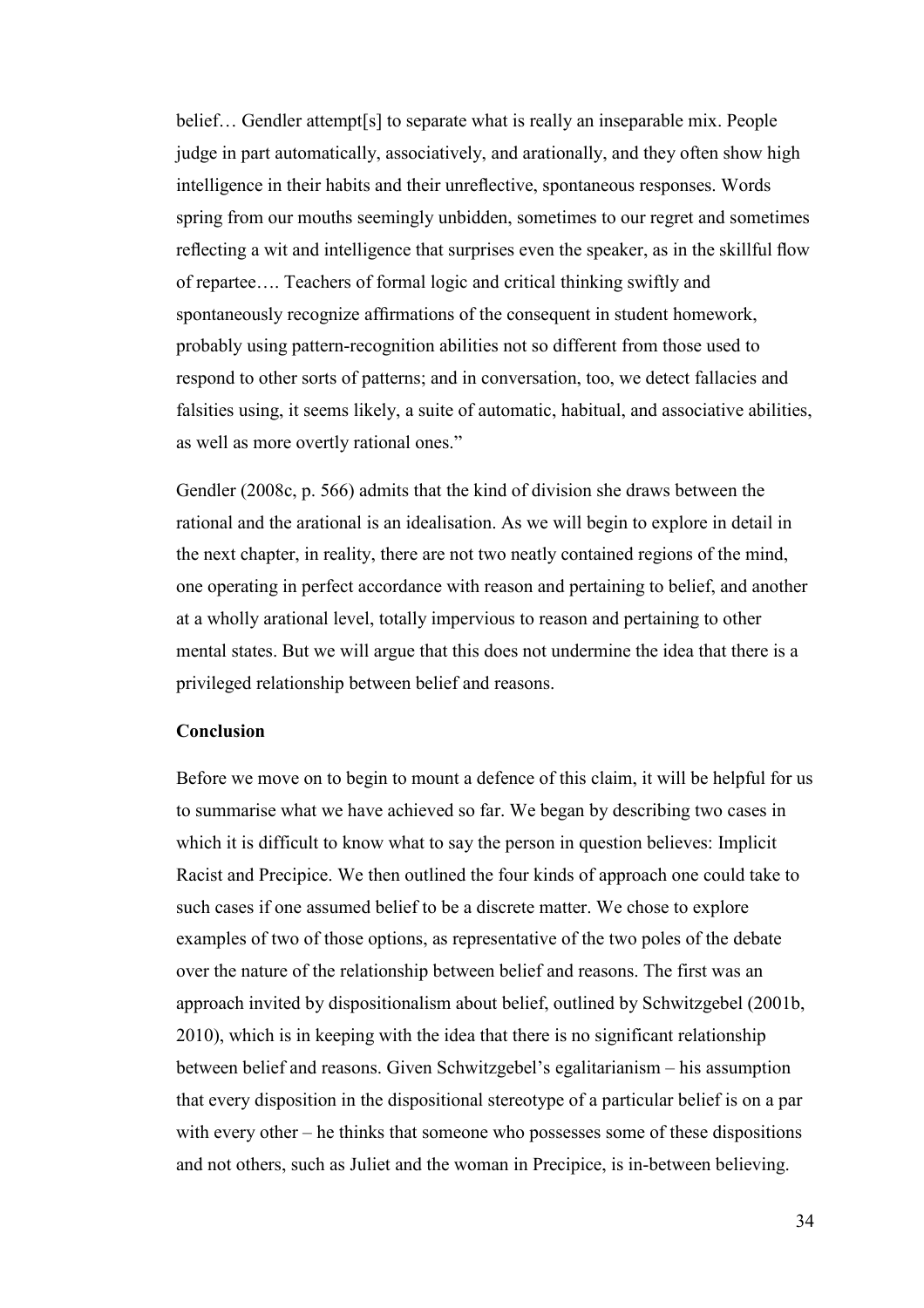We began to see what is wrong with this kind of approach when we considered how it failed to explain or predict the *pattern* in the behaviour of both Juliet and the woman in Precipice. In both cases, their considered behaviour all hangs together, as does all of their unconsidered behaviour. We suggested that a folk psychological description of each case which, roughly speaking, locates belief with reasons could capture these patterns. We then considered Gendler's (2008b, 2008c) alternative approach to these cases, which also emphasises the relationship between belief and reasons. However, we rejected Gendler's claim that the addition of the concept of alief to our existing stock of folk psychological concepts is a beneficial one. Nonetheless, we share Gendler's conviction that there is a significant relationship between belief and reasons, and it is this idea that we will now go on to explore and defend throughout the rest of this thesis. We will see that if we keep belief in its proper place with reasons, and rely upon our rich stock of other folk psychological concepts for further explanatory power, we do not have to twist the concept of belief out of shape as Schwitzgebel does, trying to make belief – in combination with desire – account for all of our behaviour.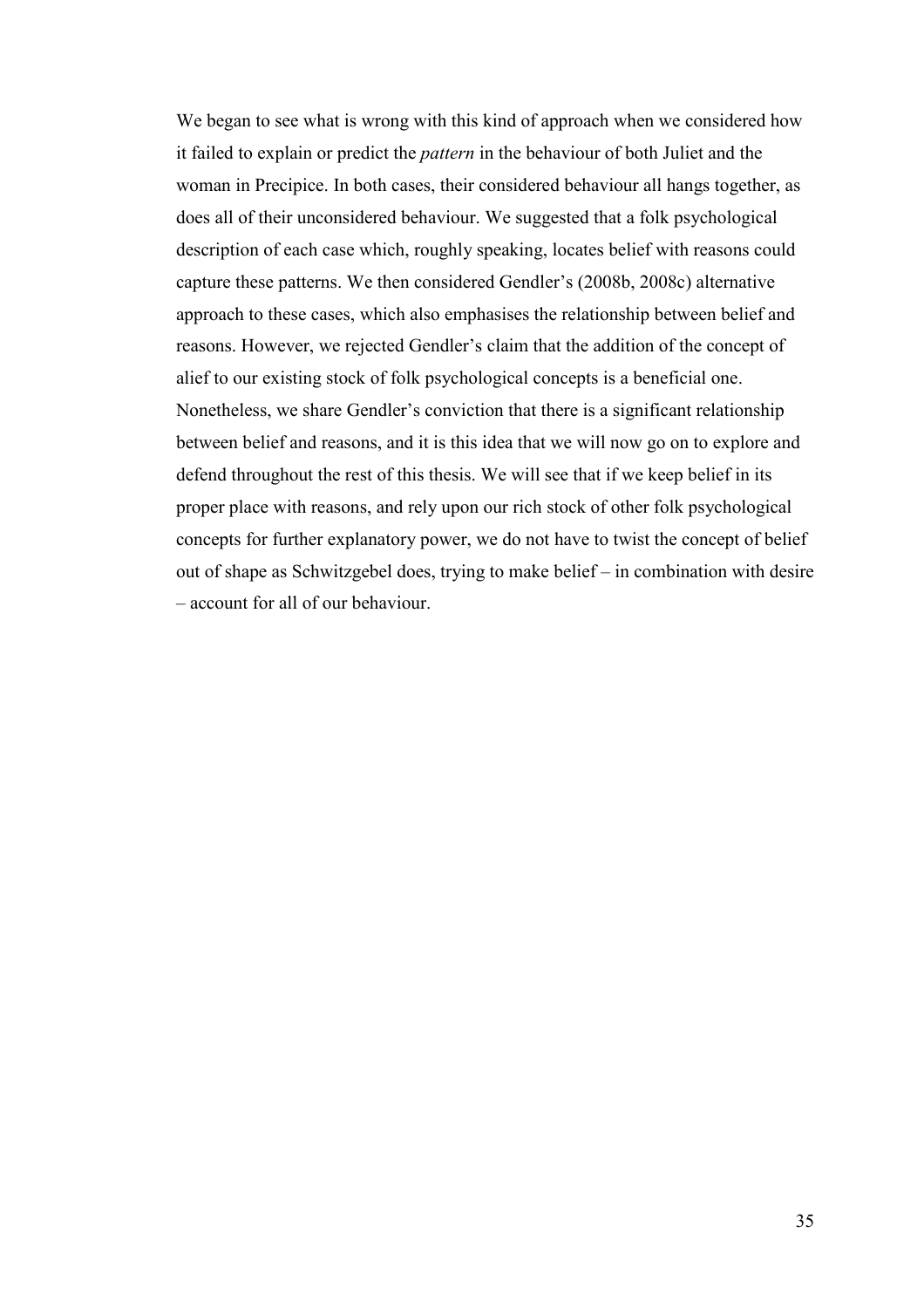## **2. Transparency, Heterogeneity, and Aiming at Truth**

In the previous chapter, we saw that conceiving of belief and reasons as intimately related to one another enables us to capture the patterns in the behaviour of both Juliet and the woman in Precipice. The proposal was that their considered behaviour is in some sense revelatory of what they understand their reasons to be and hence of what they believe. However, as yet we have said little about the nature of this relationship between belief and reasons or in defence of the claim that it is an important one – other than indicating that the idea can help us capture these patterns. Moreover, we have acknowledged that the relationship is not by any means a straightforward one. In this chapter we will begin to explore the connection between belief and reasons in greater detail and defend the claim regarding its significance, in spite of its complexity. We will maintain that what is revealed by this relationship is that it is a constitutive fact about belief that it *aims at truth*, as Williams (1973) famously put it. In so doing, we will present a novel interpretation of the manner in which this claim is to be understood, which surmounts previously unresolved difficulties.

We will begin by drawing some crucial distinctions when it comes to understanding the notion of a reason, which we will need to proceed. We will then highlight an important feature of the manner in which belief and epistemic reasons appear to interact, namely, what Shah (2003, 2005) has called the *transparency* of doxastic deliberation. This is the idea that when one consciously considers *whether to believe that p*, one experiences this question as (non-inferentially) immediate to the question as to *whether p*. This claim about the phenomenology of doxastic deliberation seems to suggest that belief and reasons are importantly related. However, although from a first-person perspective, it does seem as though one simply considers one's reasons when considering what to believe, nonetheless, when we step outside of such a perspective and look on at the beliefs of others and even our own beliefs from a third-person perspective, we realise that factors other than truth do influence belief. It is commonplace that what one believes is often influenced by factors such as what one *desires* to be true, for example, although it seems that this kind of influence can only take place outside of one's conscious awareness. We will call the fact that what one believes often depends upon factors other than one's reasons *heterogeneity*, to reflect the fact that there can be different kinds of influence upon belief.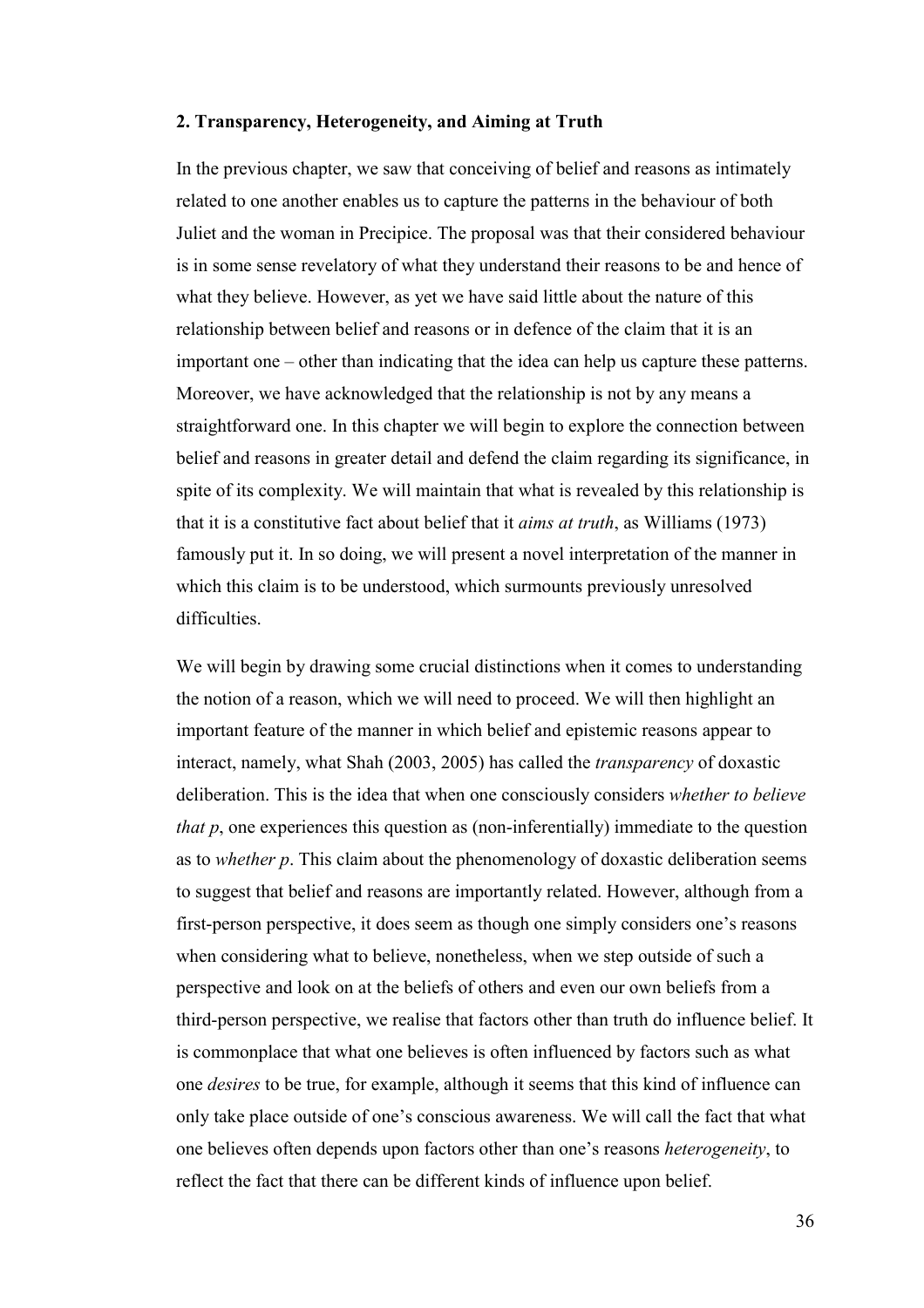Heterogeneity seems to add weight to the position of those such as Schwitzgebel, who deny that there is a relationship of any particular significance between belief and reasons.

But in this chapter we will argue that this is an illusion: in spite of heterogeneity, there is nonetheless a significant connection between belief and reasons, which reveals that beliefs aim at truth. How the claim that beliefs aim at truth is to be understood is of course controversial. We will explore two main conceptions of it. First, what we will call the *regulation* conception, according to which it is constitutive of belief that it is regulated (formed, upheld, revised, and extinguished $8$ ) for truth; secondly, what we will call the *correctness* conception, according to which the belief that *p* is *correct* if and only if *p* is true. David Velleman (2000) affirms both of these conceptions of the claim that beliefs aim at truth and maintains that the latter can be derived from the former. Roughly speaking, his idea is that if beliefs are regulated for truth, then truth is in some sense the goal of belief. Accordingly, the normative force that truth has for belief is the normative force that a goal has for whomever's goal it is. Because beliefs are regulated for the goal of truth, a belief is correct if and only if it is true. However, we will argue that although beliefs do aim at truth in both the regulation and correctness senses, the correctness conception of this claim is the most fundamental. Belief is at base a normative concept about which, as John McDowell (1994, p. 60) claims, "the question of one's entitlement… can always be raised". From this, we can then derive the claim that beliefs are regulated for truth in the sense that if and when they are consciously regulated, they are soregulated exclusively for truth. Transparency is thus explained by the fact that when one considers *whether to believe that p*, one understands that belief is regulated for truth in this way because one understands that beliefs are correct if and only if their contents are true. The claim that correctness can explain transparency has recently been subject to criticism on the grounds that our recognition that we ought to believe the truth could not motivate us solely to consider whether *p* (Owens (2003), Asbjørn Steglich-Petersen (2006b), and Conor McHugh (2011c)). In the course of providing

l

 $8$  Shah and Velleman (2005, p. 498) understand regulation to involve the manner in which one's beliefs are "formed, revised, and extinguished" but we have added *upheld* to the list for the sake of completion. It should be noted that talk of *regulation* might to taken to imply a conception of our control over our own beliefs as involving acting *upon* them. In chapter four, following Matthew Boyle (forthcoming a), we will argue that our control over our beliefs does not conform to such a model. For now, let us simply note that talk of regulation is intended to be understood as neutral regarding the manner in which agents exercise control over their beliefs.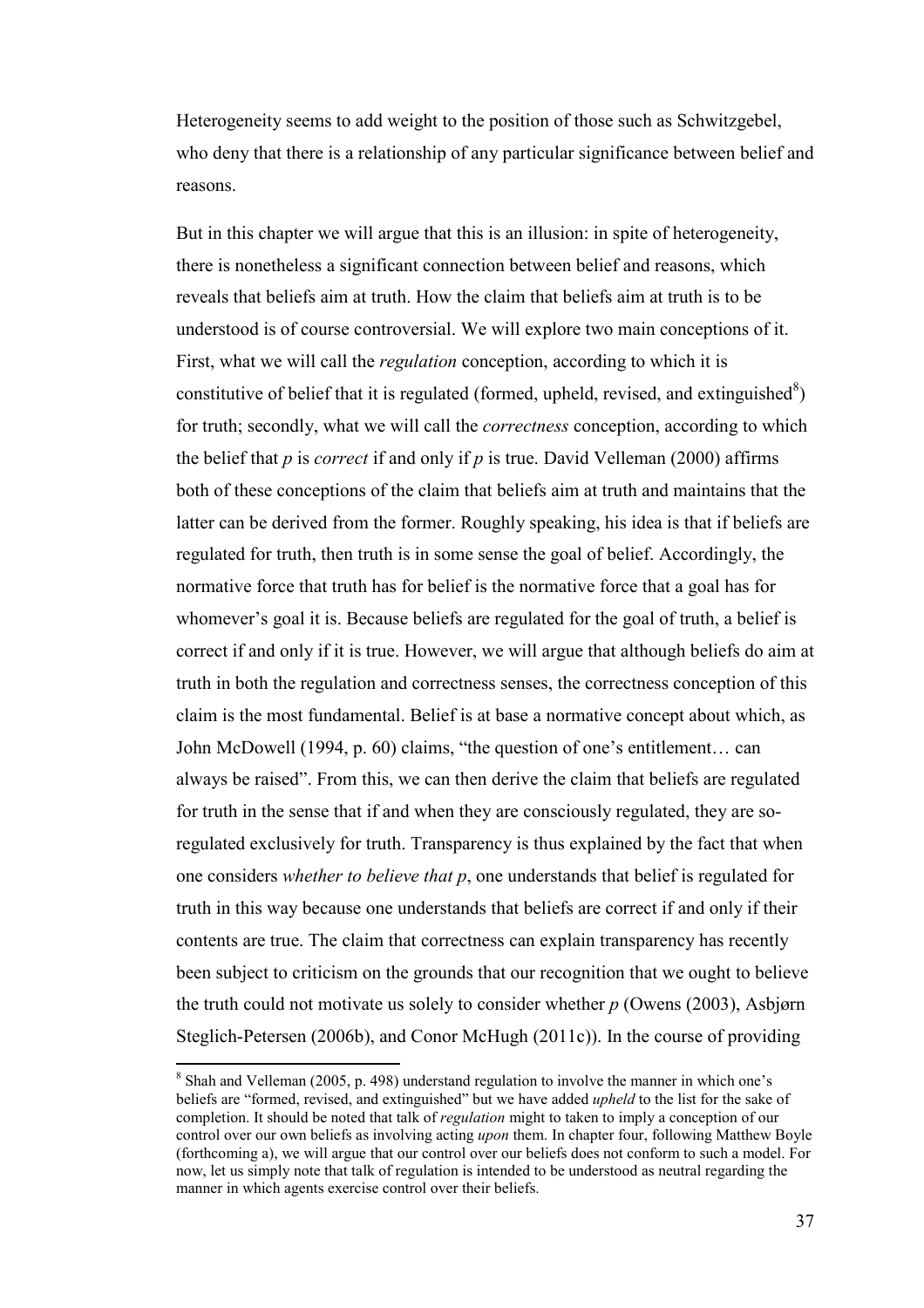our account, we will therefore respond to such claims, arguing that they rest on both a failure to distinguish epistemic and practical norms, and a failure to appreciate the inherent normativity of the deliberative standpoint. We close by reviewing our initial assessments of Implicit Racist and Precipice and explain how the conception of belief we have begun to develop supports these assessments.

## **2.1 What is a Reason?**

So far, we have used the term *reason* very casually, but in order to come to understand the significance of reasons for belief we must of course have a slightly closer look at how to understand the term. In particular, there are three important points about how we shall be using the term to be made clear. First, so far we have talked about reasons for believing *p* to be true. More precisely, these are what we shall call *epistemic* reasons. By way of contrast, we have mentioned factors other than reasons for believing *p* to be true. Now, these factors could often be reasons themselves – such as wanting to believe that  $p$ , for example – but this is a reason of another type: it is what we shall call a *non-epistemic* reason. So, we can distinguish between two types of reason along this dimension, which, of course, correspond to the traditional distinction between *theoretical* and *practical* rationality.

Secondly, we shall distinguish the term *reason* along another dimension in terms of what we shall call *subjective* and *objective* reasons. A subjective reason is something one takes to be a reason for something, whether or not one is correct to do so, whereas an objective reason is a reason for something else, whether or not one takes it to be. So, one's subjective reasons for believing that *p* can also be objective reasons for believing that *p*. However, one's subjective reasons can depart from how things are objectively (in which case, as we will later see, any belief formed on the basis of one's subjective reasons will count as irrational). Although in what follows we will often prefix *reason* with either *epistemic* or *non-epistemic* and *subjective* or *objective*, if we refer simply to a *reason*, it is to be understood as a subjective epistemic reason.

Finally, it is important to note here that we will be operating throughout with a fairly permissive conception of a reason. For example, one's reason for believing that there is a wine glass in front of oneself can simply be one's seeing that this is so.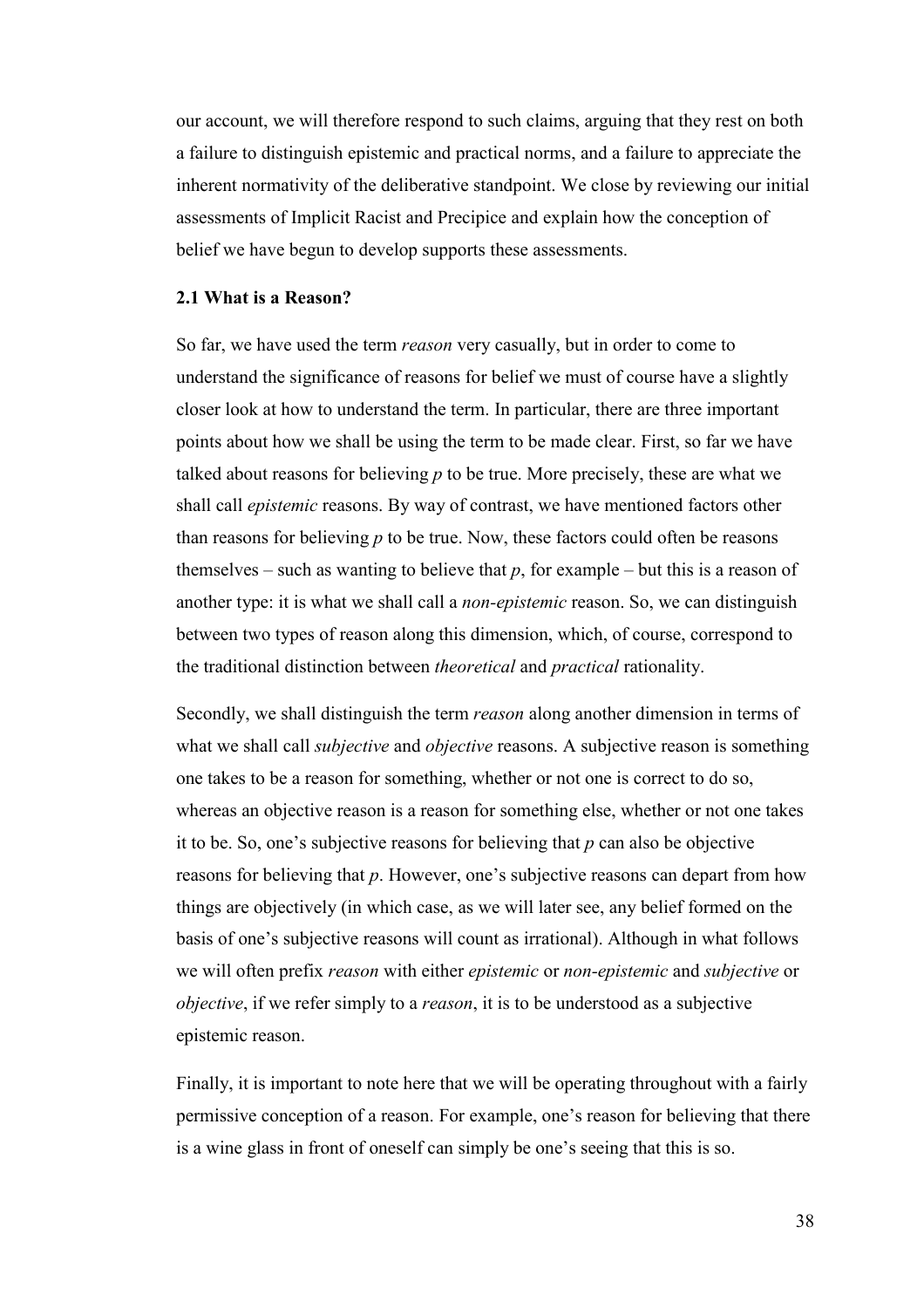Furthermore, we shall allow for unconscious subjective reasons as well as conscious ones.

## **2.2 The Transparency of Doxastic Deliberation**

A key feature of the relationship between belief and reasons that appears to suggest that it is a significant one for understanding the nature of belief is what Shah (2003, p. 448) calls the *transparency* of doxastic deliberation. *Transparency* in the present sense needs to be carefully distinguished from the phenomenon also known as *transparency* in the self-knowledge literature. In this literature, the claim that our knowledge of our own beliefs is transparent to the states of affairs those beliefs refer to is often understood along the lines of Gareth Evans' famous claim (1982, p. 225) that:

"…in making a self-ascription of belief, one's eyes are, so to speak, or occasionally literally, directed outward – upon the world. If someone asks me 'Do you think there is going to be a third world war?', I must attend, in answering him, to precisely the same outward phenomena as I would attend to if I were answering the question 'Will there be a third world war?' I get myself in a position to answer the question whether I believe that *p* by putting into operation whatever procedure I have for answering the question whether *p*…If a judging subject applies this procedure, then necessarily he will gain knowledge of one of his own mental states: even the most determined sceptic cannot find here a gap in which to insert his knife."

The phenomenon that Shah refers to as the transparency of doxastic deliberation, however, is different. Roughly speaking, Evans is claiming that one knows *whether one believes that p* by considering *whether p*. In contrast, Shah claims that in attempting to answer the question *whether to believe that p* one experiences this as a question which non-inferentially gives way to a question as to *whether p*.

So, doxastic deliberation is understood by Shah to be framed by the question *whether to believe that p*. However, he is keen to emphasise that one can be in the context of doxastic deliberation without oneself *explicitly* posing this question:

"…all that is required is that the question be in the background of… [one's] reasoning, guiding… [one's] deliberation." (Shah, 2003, p. 467)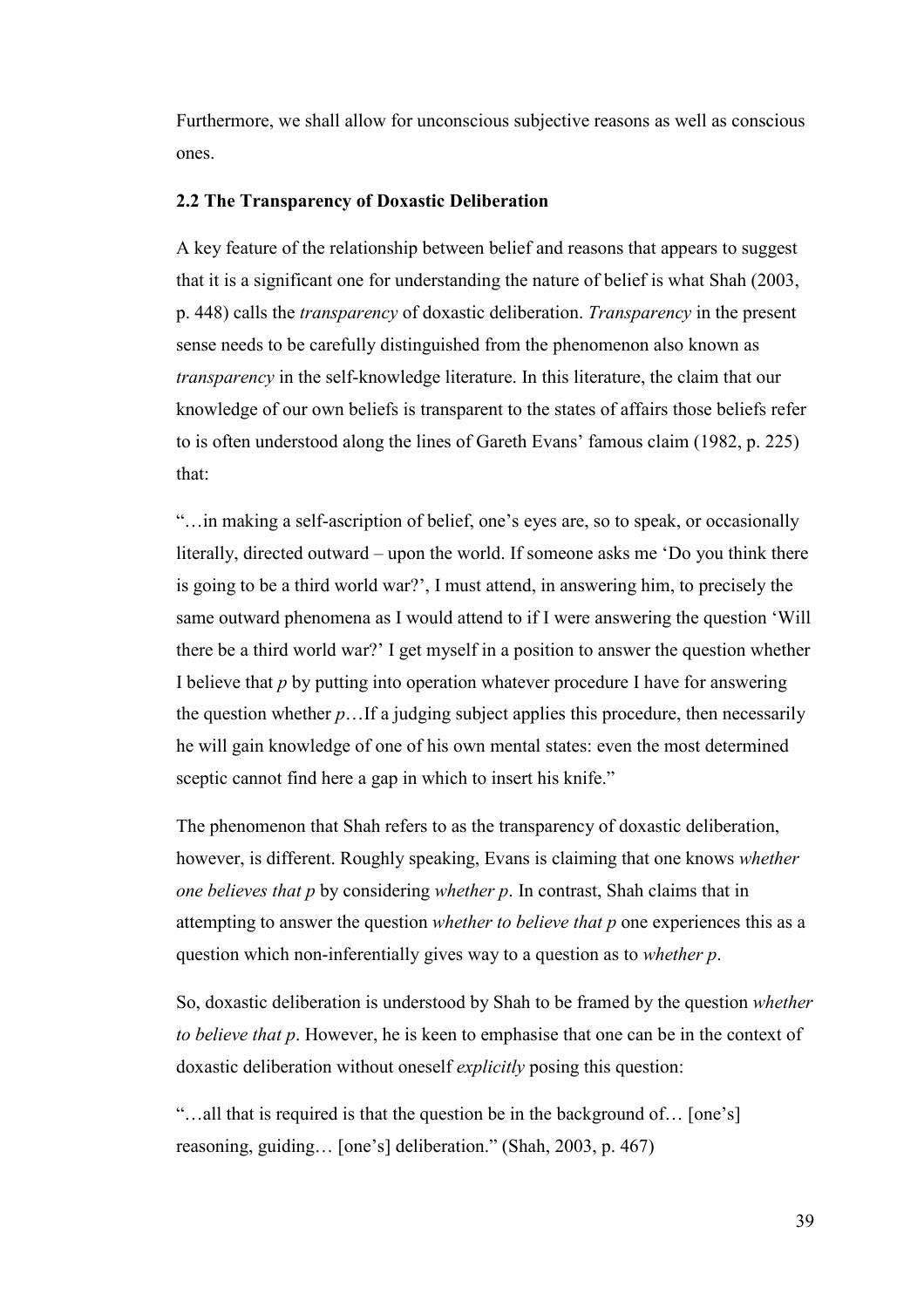This characterisation of the phenomenology of doxastic deliberation is a plausible one. So, how can we explain it? It seems that the sort of explanation we require is likely to point to some significant connection between the concepts of belief and truth – for how else could we explain the transparency of the question *whether to believe that p* to *whether p* other than by citing such a connection? For this reason, following Velleman's (2000) lead, we can turn to Williams' (1973) famous claim that *beliefs aim at truth*. Thus, we will now consider whether there is a construal of this claim that is able to capture the transparency of doxastic deliberation.

## **2.3 Belief as Aiming at Truth**

An obvious place to begin to try to understand this claim is to turn to Williams' original statement of it (1973). Williams explains that he means three things by the claim. The first is that:

"…truth and falsehood are a dimension of an assessment of beliefs as opposed to many other psychological states or dispositions… If a man recognises that what he has been believing is false, he thereby abandons the belief he had." (Williams, 1973, p. 137)

Both of these related ideas seem plausible and we will return to them in due course. Before we do so, though, let us examine Williams' other two elaborations of his claim that beliefs aim at truth.

The second idea Williams thinks we should understand by the claim is that: to believe that *p* is to believe that *p* is true. Now, Velleman (2000, p. 247) has made a convincing case against such an interpretation of the claim that beliefs aim at truth, explaining that:

"…every instance of believing is an instance of believing something to be true, and this relation to the truth is sometimes confused with truth-directedness. But in bearing this particular relation to the truth, belief is just like any other propositional attitude, since wishing entails wishing something to be true, hoping entails hoping something to be true, desiring entails desiring something to be true, and so on. Hence the fact that believing entails believing-true doesn't set belief apart from other propositional attitudes, as truth-directedness is supposed to do."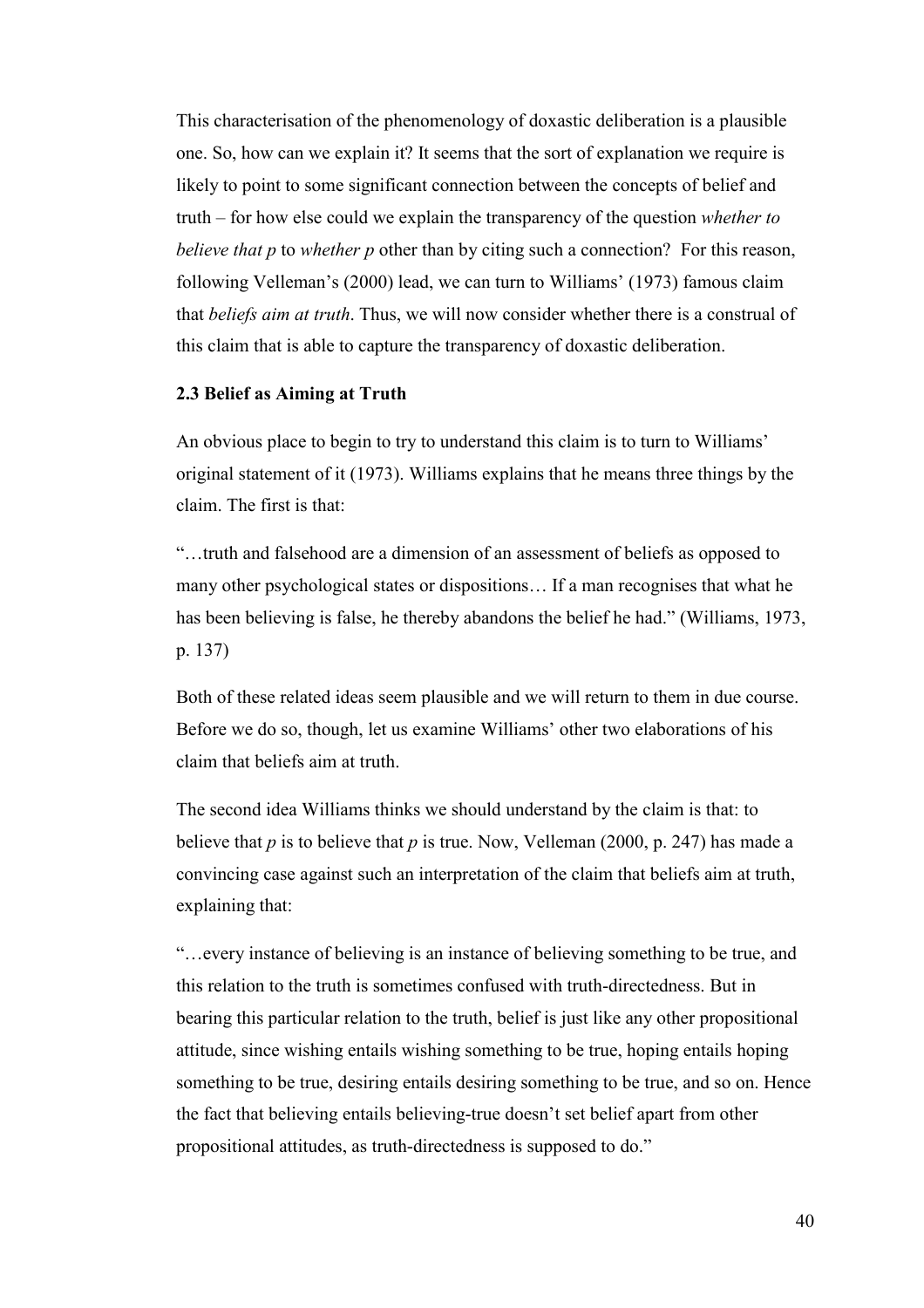So, if we thought of the claim that beliefs aim at truth as to be understood as the claim that believing involves believing-true, we would be forced to admit that the claim says nothing distinctive about belief, because every propositional attitude involves U-ing-true. And, given that our interest in the claim that beliefs aim at truth is an interest in a claim that purports to distinguish belief from other mental entities, we had better not understand the claim to mean that believing involves believingtrue.

Williams' (1973, p. 137) third suggestion for understanding the claim is that: "to say 'I believe that *p*' itself carries, in general, a claim that *p* is true." He thinks that it is important to recognise that this is so in order to help us to understand why Moore's Paradox is paradoxical. That is, Williams' third suggestion enables us to understand why the claim *I believe that it is raining but it is not raining* is paradoxical. This is because saying *I believe that it is raining* carries an implied claim that *p* is true. So, in *saying I believe that it is raining but it is not raining*, one implies both that it is true that it is raining, and that it is false that it is raining. Now, it would be difficult to disagree with Williams here, but it seems that this claim about our speech acts fails to hit rock bottom when it comes to understanding what it means to say that beliefs aim at truth.<sup>9</sup> Indeed, in saying that asserting *I believe that p* means something a bit like *p is true* it seems as if Williams could be simply re-asserting the phenomenon we seek to understand with the claim that beliefs aim at truth. Even if this is not so, that *I believe that p* means something a bit like *p is true* is certainly not a wholly convincing explication of the idea that beliefs aim at truth.

Rather than directly investigating either Williams' second or third suggestions, we will turn instead to the two main interpretations of the claim that beliefs aim at truth that have emerged from contemporary debate of the matter, both of which have their roots in Williams' first suggestion. These are what we will call the *regulation* conception of the claim and the *correctness* conception.

l

<sup>&</sup>lt;sup>9</sup> This is not to imply that Williams thought of his claim about our speech acts involving the concept belief as the ultimate analysis of the claim that beliefs aim at truth. Clearly, he did not think it was: he lists it as the third of three analyses, and describes it simply as "closely connected" with the previous two (Williams, 1973, p. 137). The present point is simply that this third claim of Williams' ought properly to be understood as a consequence of the claim that beliefs aim at truth, rather than an analysis of it.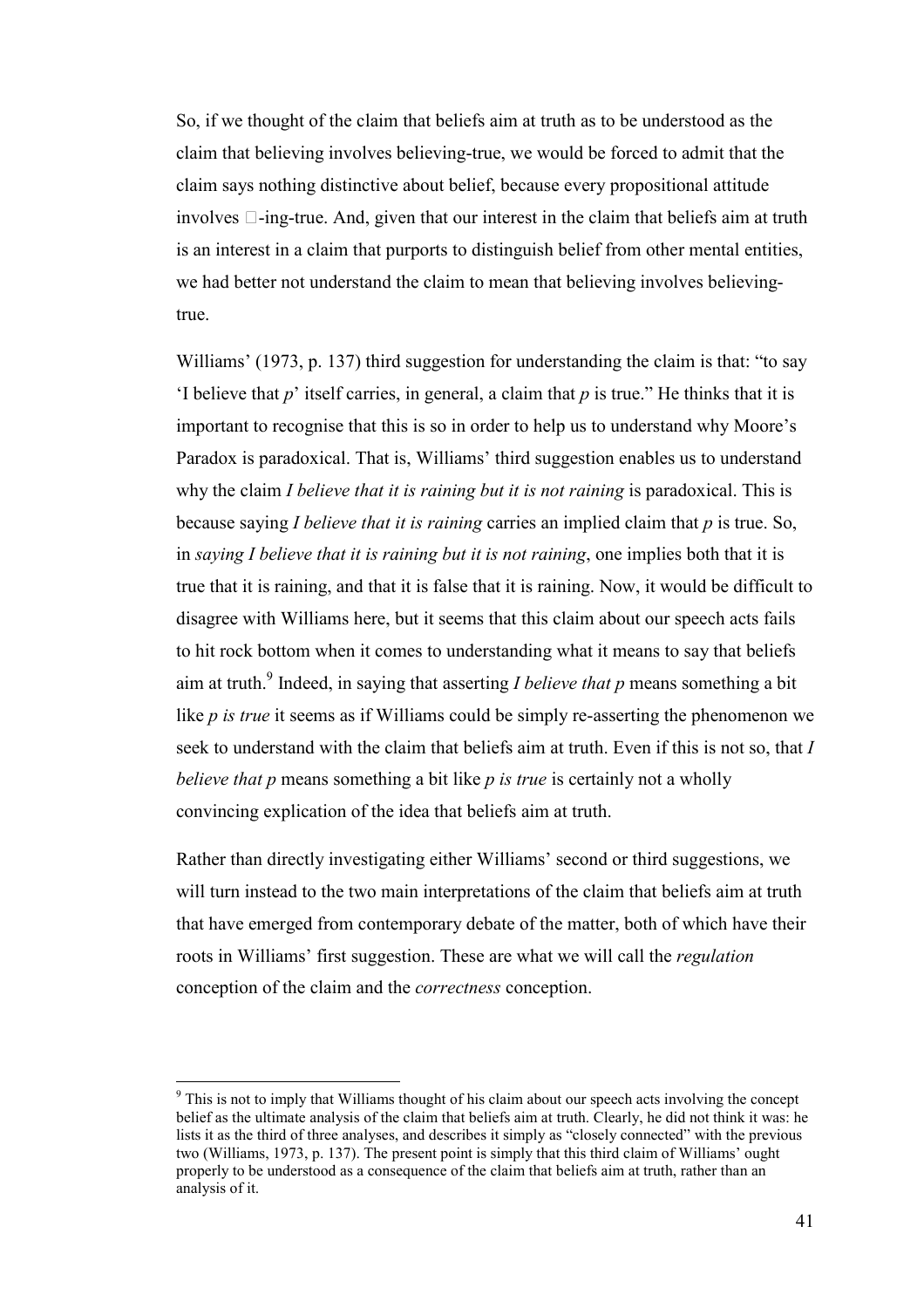The regulation conception is well understood as an expansion of Williams' (1973, p. 137) claim that "[i]f a man recognises that what he has been believing is false, he thereby abandons the belief he had". According to the regulation conception, the claim that beliefs aim at truth is a claim about the manner in which one's beliefs are regulated – that is, the manner in which one's beliefs are formed, upheld, revised, and extinguished.<sup>10</sup> On the regulation interpretation, the claim that beliefs aim at truth amounts to the idea that it is constitutive of belief that it is regulated for truth. (Proponents of this view include Velleman (2000), Shah (2003), Shah and Velleman (2005), Steglich-Petersen (2006b), Daniel Whiting (2012).)

Meanwhile, the correctness conception of the claim that beliefs aim at truth is fruitfully understood as an explication of Williams' (1973, p. 137) claim that "truth and falsehood are a dimension of an assessment of beliefs as opposed to many other psychological states or dispositions." According to the correctness interpretation, the claim that beliefs aim at truth is to be understood as a claim about belief's *standard of correctness*: that the belief that *p* is *correct* if and only if *p*. Precisely how this idea is to be understood is controversial, as we shall see in chapter four, but many have shared this conviction in one form or another (e.g. Velleman (2000) Paul Boghossian (2003), Shah (2003), Shah and Velleman (2005), McHugh (2012), Ralph Wedgwood (2002), Whiting (2010)).

As the presence of many of these authors in both of the above lists makes clear, the regulation and correctness conceptions of the claim that beliefs aim at truth are not mutually exclusive. One can maintain that both the regulation and the correctness claim are constitutive of belief. In this chapter, we will explore both of these conceptions and consider whether either or both are well-placed to capture the transparency of doxastic deliberation. Before we begin to undertake this task, however, it will be important, briefly, to focus our attention on two caveats regarding how the claim that beliefs aim at truth is to be interpreted. These are as follows.

l

 $10$  It is interesting to note that it may be difficult to distinguish between the revision and the extinguishing of a belief on certain occasions. For example, imagine that *S* believes that the number of planets in our solar system is nine, but is subsequently informed that Pluto is not (strictly speaking) a planet. Should we count *S* as extinguishing her belief that there are nine planets in our solar system and replacing it with the belief that there are eight or as simply partially revising the contents of her existing belief from nine to eight? (It is not obvious how we should go about answering this question.)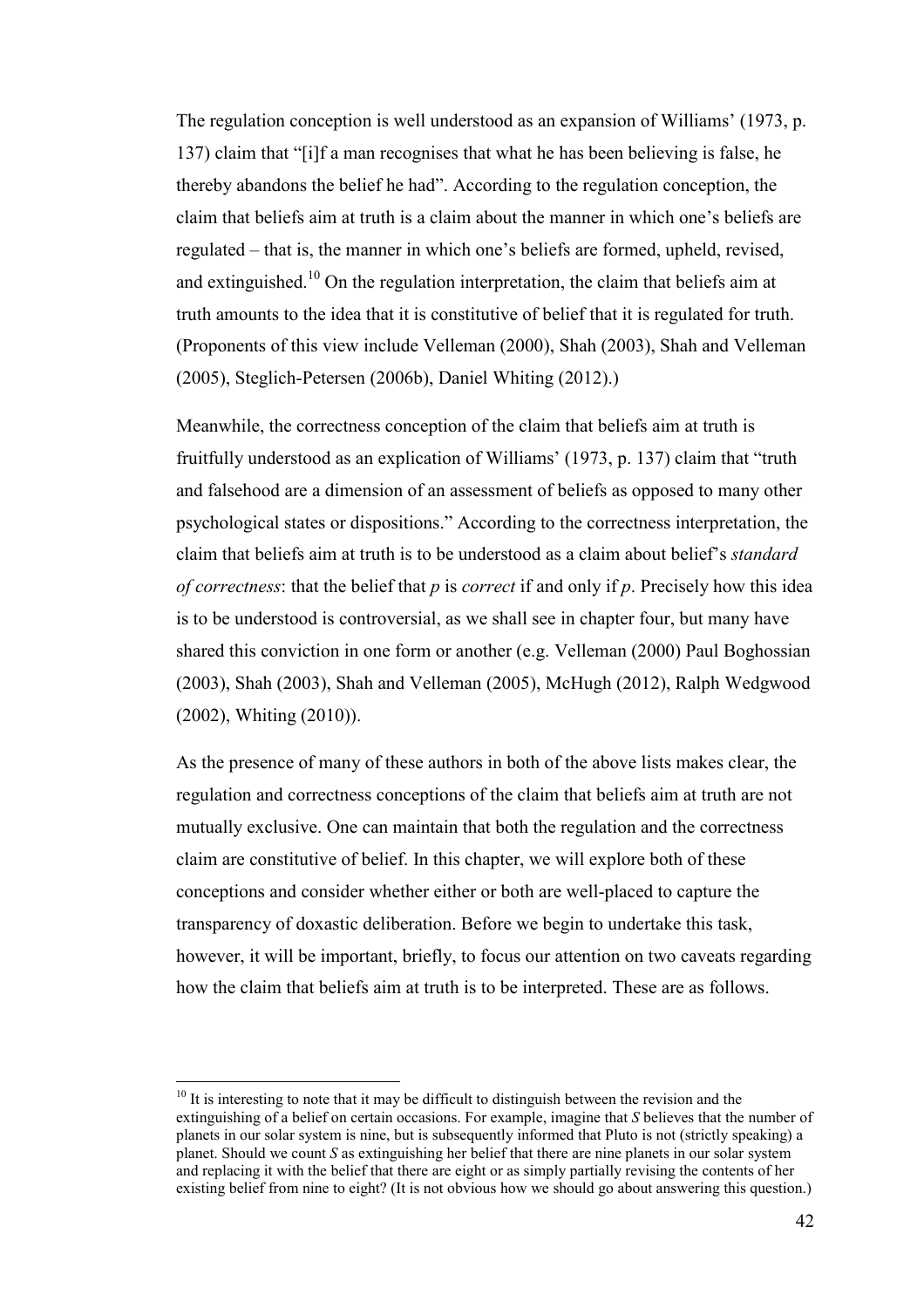First, we are not conceiving of the claim that beliefs aim at truth as pertaining to an activity one might call *inquiry*. We can think of inquiry as the process of gathering evidence on a certain topic. The process of belief regulation we will be interested in is that which occurs once the evidence is already in – not the search for further evidence.

Secondly, the claim that beliefs aim at truth is to be understood as pertaining to beliefs *individually*, not as some comment on our global epistemic projects. It is not the claim that our overarching epistemic goal is/ought to be to believe as many truths as possible, for example. As Velleman (2000, p. 251) points out, this would of course be (practically) irrational, "since the world is teeming with truths, most of which are too trivial to be worth believing." It is not even to say that we do/ought to aim at the practically rational goal of believing as many interesting, or useful truths as possible (Velleman, 2000), nor at maximising "the net balance of truth in… [our] beliefs", as Peter Railton (1994, p. 73) puts it. Aiming at these goals would allow us to believe falsehoods if it better enabled us to achieve our end (Railton, 1994). Rather, the idea that beliefs aim at truth is supposed to individuate beliefs and, as Velleman (2000, p. 252) says:

"…one's acceptance of a proposition can amount to a belief without being part of any global epistemological project of accumulating true beliefs."

# **2.4 The Heterogeneity of Belief Regulation**

So far then, we have outlined Shah's (2003) plausible characterisation of the phenomenology of doxastic deliberation in terms of transparency, and we have noted that it seems as though the idea that beliefs aim at truth could be invoked in order to explain such transparency. However, we are yet to see which interpretation of this claim would best explain transparency. Furthermore, there is a potential barrier to thinking of belief as aiming at truth that it would be natural for one such as Schwitzgebel who sought to undermine the idea that belief and reasons are importantly connected to emphasise. That is, although in the context of doxastic deliberation it appears that the question *whether to believe that p* is transparent to the question *whether p*, it is a key aspect of folk psychological wisdom that outside of the believer's conscious awareness, belief regulation is often influenced by nonepistemic reasons. Factors such as whether the person *wants* to believe that *p* often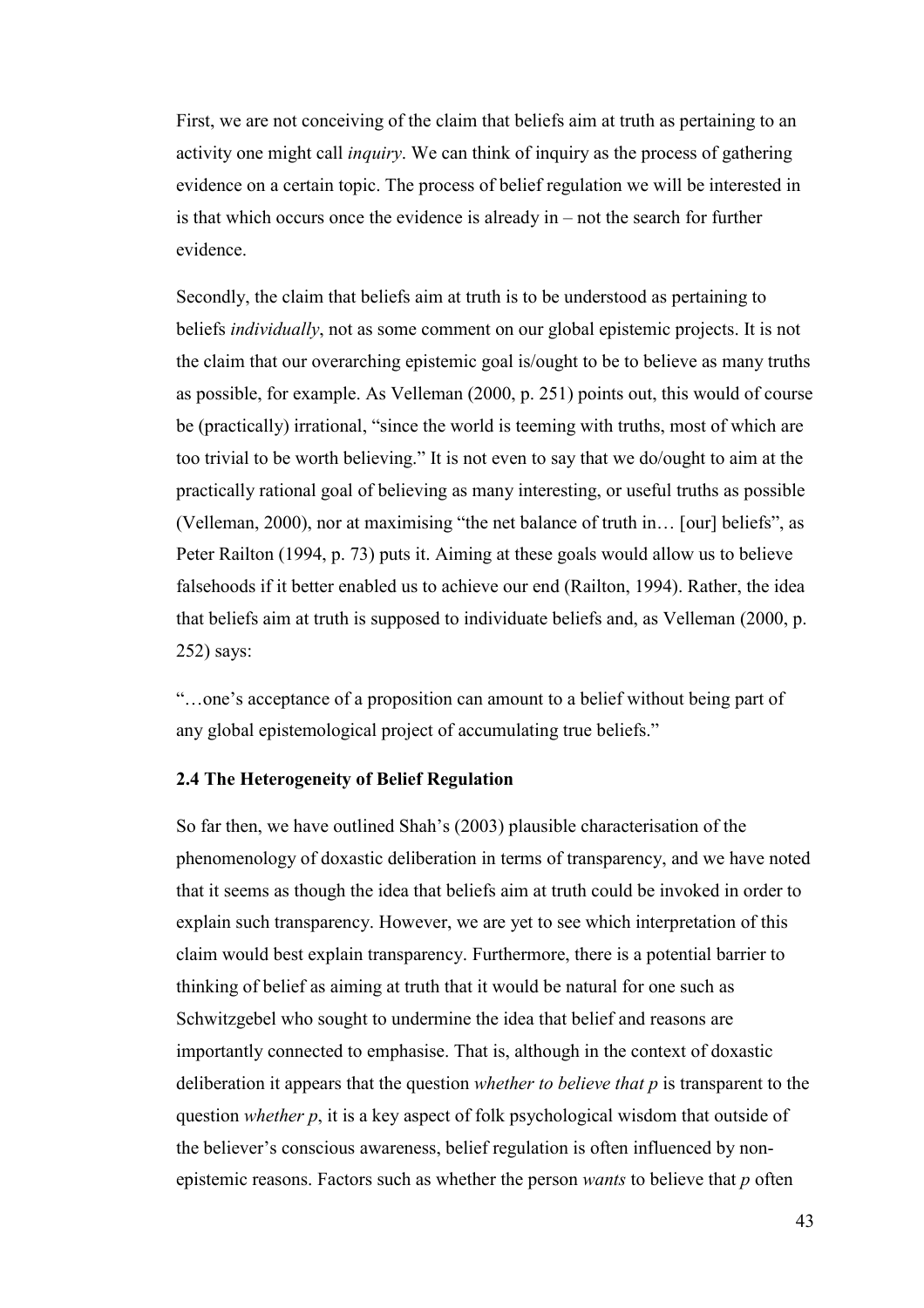influence whether or not they do, for example. This is what we have called the *heterogeneity* of belief regulation. Can either the regulation or the correctness conception of the claim that beliefs aim at truth capture *both* the transparency of doxastic deliberation *and* the heterogeneity of belief regulation?

## **2.5 Transparency and Regulation**

We will begin by considering whether the regulation conception can capture transparency. To this end, we will start by presenting Velleman's (2000) classic account of the claim that beliefs aim at truth, according to which the fundamental constitutive feature of belief is that it is regulated for truth. We will then consider Shah's (2003) criticism of this account according to which it is unable, as it stands, to capture the transparency of doxastic deliberation. As we will see, if this criticism is successful it will follow that we cannot provide a satisfactory explanation of transparency solely in terms of regulation. However, Steglich-Petersen (2006b) maintains that we can explain transparency solely in terms of regulation and provides an account designed to avoid Shah's criticisms. We will argue that such an account is indeed possible, but that Steglich-Petersen's constructive proposal fails. In its place, we will offer an alternative regulation-based explanation of transparency.

What we might call the *early* Velleman – Velleman (2000) – maintains that beliefs aim at truth in *both* the regulation and the correctness senses detailed above. However, he thinks that the correctness condition is *derivable* from the regulation condition:

"Let me be clearer about the relation between the constitutive aim of belief and the norm that applies to belief in light of that aim. To say that belief aims at the truth is not simply to re-express the norm stipulating that a belief must be true in order to be correct; rather, it is to point out a fact about belief that generates this norm for its correctness." (Velleman, 2000, pp. 16-17)

In other words, Velleman thinks that beliefs are the kind of entities that are regulated for truth, and that this entails that they have truth as their norm of correctness. Roughly speaking, the idea is that if beliefs are regulated for truth, then truth is in some sense the goal of belief. Accordingly, the normative force that truth has for belief is the normative force that a goal has for whomever's goal it is. Because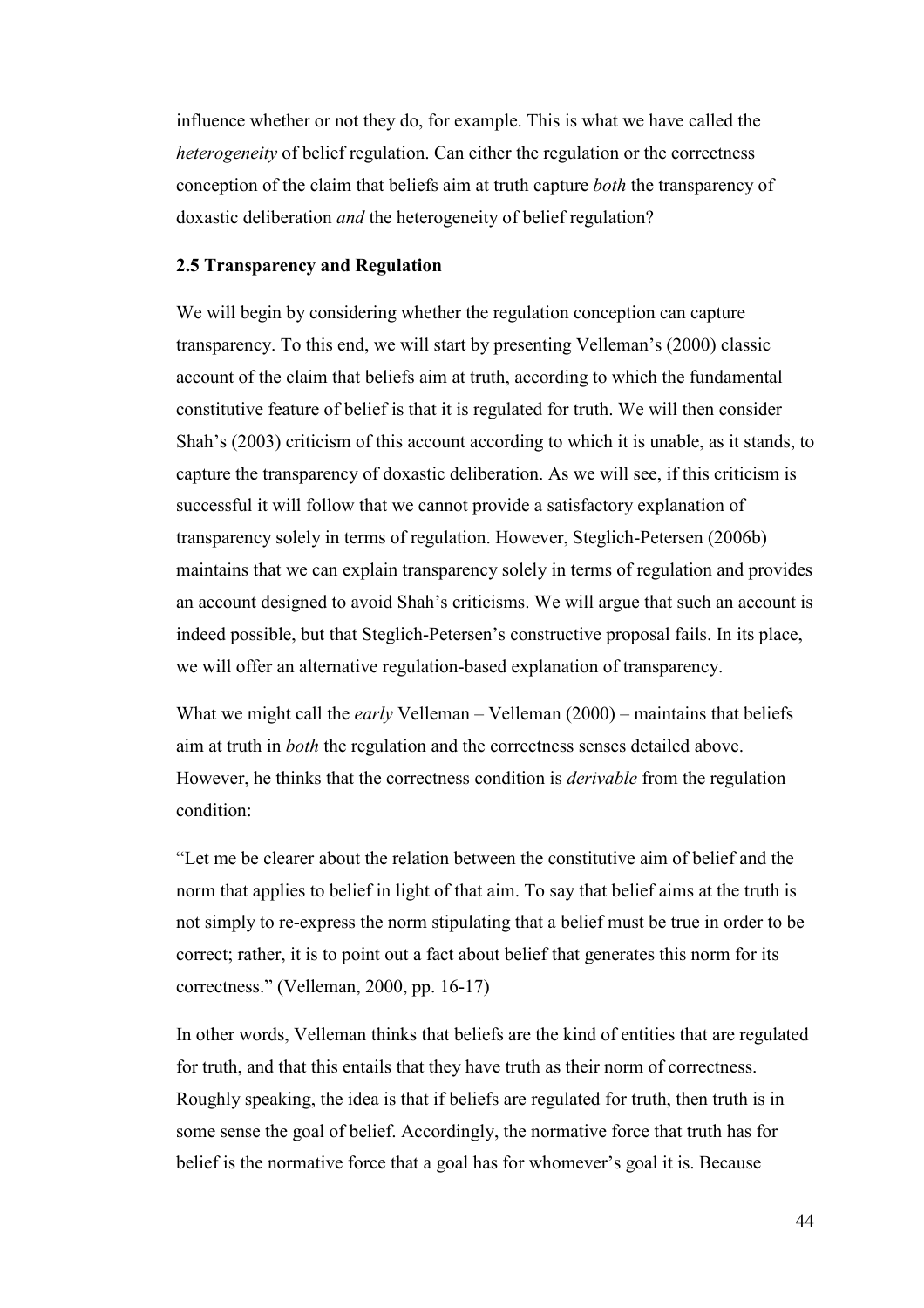beliefs are regulated for the goal of truth, the belief that *p* is correct if and only if *p*. But what, exactly, does Velleman understand by the idea that belief is regulated for truth and how is this to account for both transparency and heterogeneity?

Velleman (2000) does not discuss transparency explicitly, but according to his account, transparency would be explained by the fact that the doxastic deliberator understands the concept of belief they employ to be that of an entity that is regulated for truth. Now, Velleman (2000, p. 253) recognises that not all beliefs are regulated intentionally in the manner of the doxastic deliberator's; beliefs can also be unconsciously regulated for truth:

"Suppose that one part of the person – call it a cognitive system – regulates some of his cognitions in ways designed to ensure that they are true, by forming, revising, and extinguishing them in response to evidence and argument. Regulating these cognitions for truth may be a function for which the system was designed by natural selection, or by education and training, or by a combination of the two. In any case, the system carries out this function more or less automatically without relying on the subject's intentions for initiative or guidance."

He maintains that many (perhaps the majority) of our beliefs are regulated for truth in this manner. Secondly, Velleman claims that he:

"…doesn't require belief to be governed by truth-seeking mechanisms *alone*. There are probably psychological mechanisms that cause, and are designed to cause, beliefs that happen to diverge from the truth. Evolution or education may have given us dispositions to err on the side of caution in perceiving predators, to overestimate our own popularity, and so on. *But my thesis is not that belief is completely shielded from mechanisms that tend to make it false; my thesis is that belief is necessarily subject to mechanisms designed to make it true*." (Velleman, 2000, p. 254) (italics added)

So, Velleman claims that belief is *weakly* regulated for truth, in the sense that although belief is always regulated for truth to some extent, it is also often influenced by factors other than truth, such as what the believer desires to believe, for example. We will refer to this weak regulation claim as (Rw). By acknowledging (Rw), Velleman attempts to accommodate heterogeneity as well as transparency.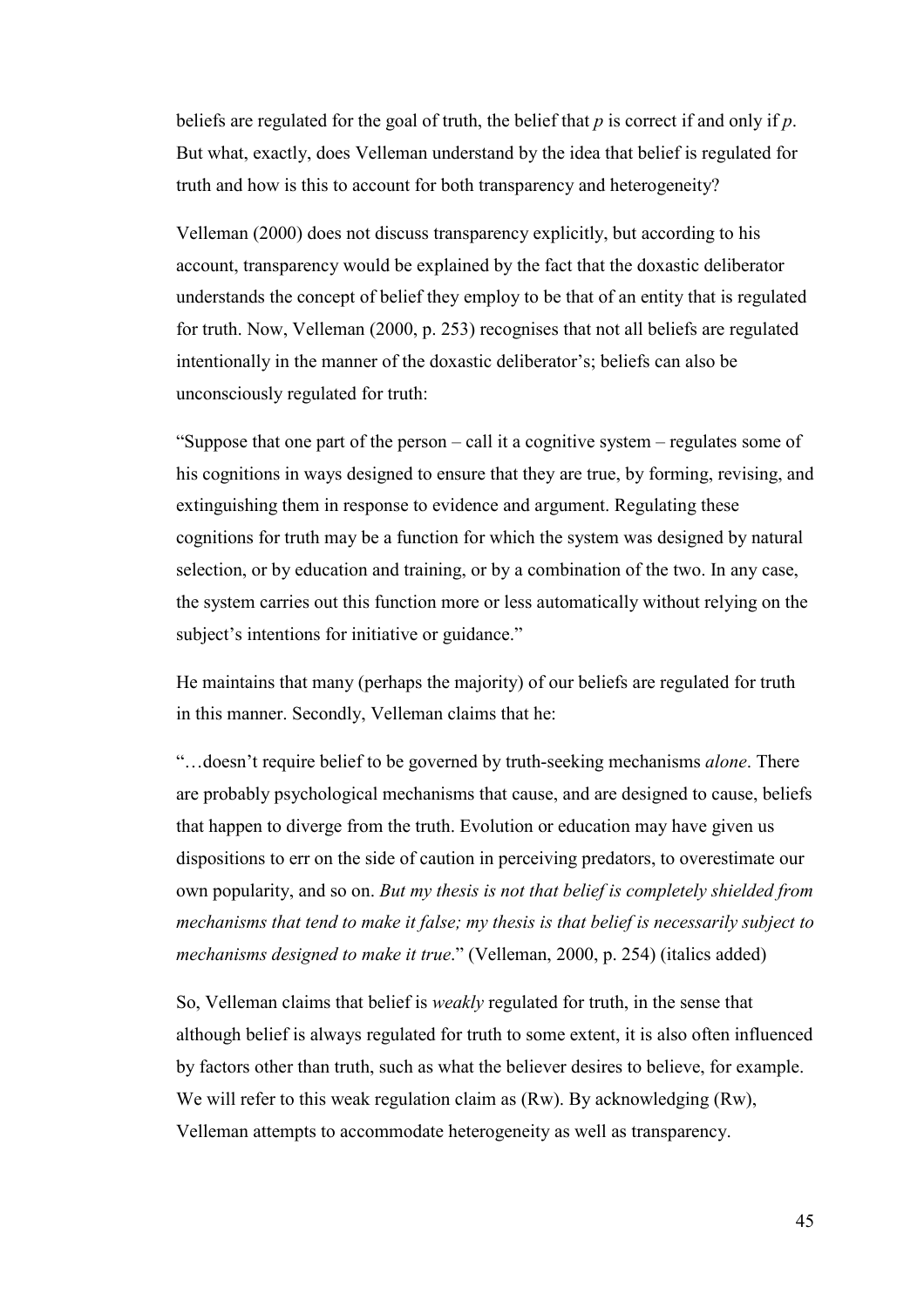Now, at this point, one might wonder what is to stop Schwitzgebel from objecting that not only is heterogeneity true, but that unconsciously regulated beliefs can be regulated *exclusively* for factors other than truth. Velleman's (2000) response would be that we need to think of regulation as *constitutive* of belief, not merely incidental to it, in order to explain transparency. On his picture, it is simply in virtue of the doxastic deliberator understanding the concept of belief as regulated for truth that we can explain transparency. Thus, if unconsciously regulated states are to count as beliefs, they too must be regulated for truth – although this can only be in the sense of (Rw), because of heterogeneity.

However, Shah (2003) objects to Velleman's (2000) conception of belief as follows. Shah (2003, p. 462) agrees with Velleman that it is:

"…entrenched in common sense that reason does not always have decisive doxastic influence"

So, he thinks that we must accept  $(Rw)$  as opposed to  $(Rs)$  – the claim that belief is *strongly* regulated for truth (regulated *solely* for truth). However, given that in the context of doxastic deliberation, one is employing (albeit sometimes implicitly) the concept of belief, one is reliant upon one's grasp of the concept of belief. And, if one *knows* that beliefs are often regulated for matters other than truth, what is to prevent one from thinking the following?

*Well, I know the evidence seems to point towards the fact that if I prod a little deeper I'll discover that p, but I really couldn't cope if I discovered it to be the case, so I'll believe, in accordance with what I'd like to believe, that ~p.*

Although from the outside we can see that what people believe is often decisively influenced by factors other than the truth in this manner – even in the case of beliefs that are the up-shot of doxastic deliberation – the person in the context of doxastic deliberation *cannot* think in this way: doxastic deliberation is transparent.

Furthermore, Shah argues that even if Velleman were to alter (Rw) to (Rs), he would not be able to account for the transparency of doxastic deliberation. Shah (2003, p. 469) thinks that this is because: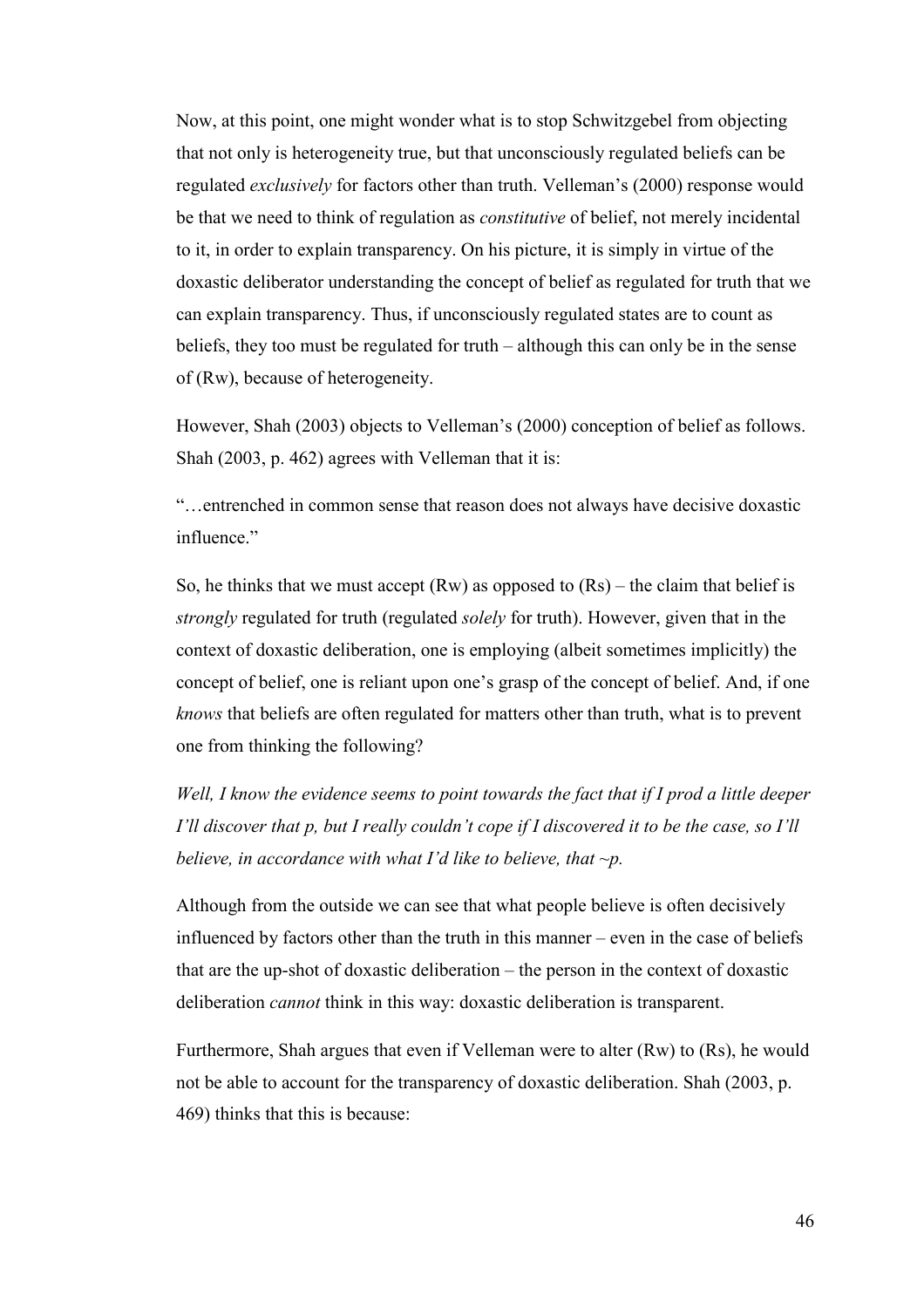"The focus on truth… [for Velleman] is of *instrumental* value in the achievement of the goal of belief; therefore the focus on truth is *mediated* by an inference that it would be conducive to my goal to focus on truth."

And, Shah claims that the phenomenology of doxastic deliberation involves consideration of *whether to believe that p immediately* giving way to consideration of *whether p*: no inference is involved.

Thus, if Shah's criticisms go through, then no formulation of the regulation claim – whether in terms of strong or weak regulation – will be capable of capturing transparency. In the following, we will consider whether Shah gives us convincing grounds to embrace such a conclusion.

Let us deal with the second of Shah's (2003) criticisms of Velleman (2000) first. Shah thinks that, according to (Rs), in the context of doxastic deliberation, the subject considers *whether to believe that p* and thinks:

*Well, beliefs are the kind of thing which are regulated solely for truth, so I can only consider whether or not p is true in order to decide whether or not to believe that p.* 

In reality, however, an account in terms of (Rs) could easily resist such caricature. The proponent of such an account could hold that it is simply in virtue of understanding the concept of belief that the doxastic deliberator understands that (Rs) holds. No inference has been shown to be involved: just a simple grasping of the concept *belief*.

Nonetheless, both Shah (2003) and Velleman (2000) are agreed that (Rs) cannot be considered to be constitutive of belief because of heterogeneity. So, does this mean that Shah (2003) is right that we cannot account for transparency solely in terms of regulation? Steglich-Petersen (2006b) maintains that this is not the case: we can explain transparency solely by appeal to regulation. Let us now turn to his attempt to do so.

Steglich-Petersen claims that we need to recognise that there are two main concepts of belief at work in our thinking. He distinguishes between what he calls the *empirical concept* of belief, according to which a mental state counts as a belief even if it is only weakly regulated for truth, and the *core concept* of belief, according to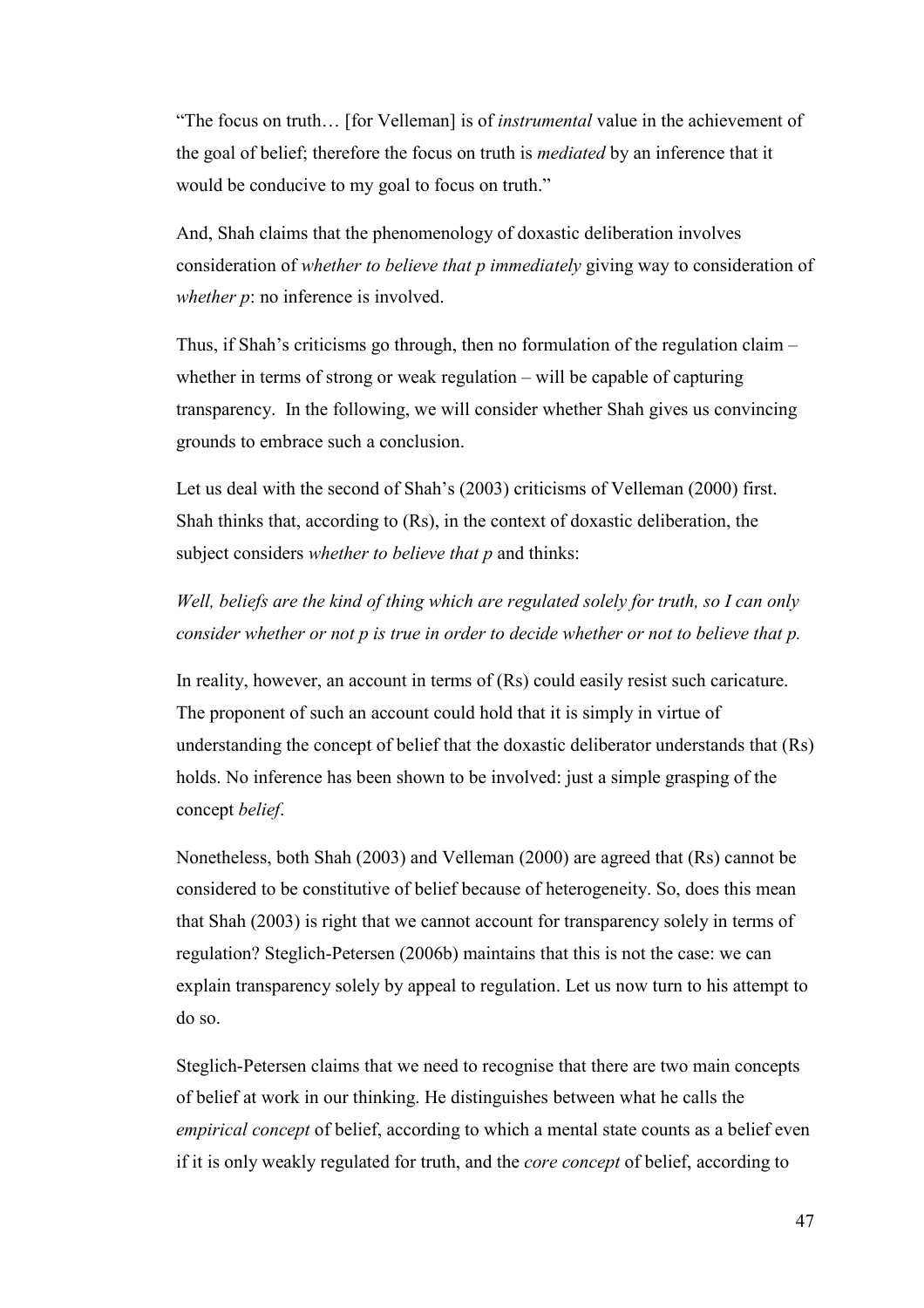which beliefs are strongly regulated for truth (Steglich-Petersen, 2006b, p. 511).<sup>11</sup> The latter is the concept we employ in the context of doxastic deliberation, and:

"…while we cannot explain the role of the concept of belief in doxastic deliberation in terms of weak truth-regulation, we can explain why weakly truth-regulated states and processes nevertheless count as 'beliefs' in terms of the primary deliberative concept of belief." (Steglich-Petersen, 2006b, p. 511)

According to Steglich-Petersen, weakly truth-regulated states can count as beliefs in two different ways. First, because even though they are only weakly regulated for truth, the *believer* is nonetheless consciously intending or aiming (we will use these two terms interchangeably) to accept the truth and only the truth. In order to understand this idea, we must remind ourselves that we are trying to explicate the claim that *beliefs* aim at truth. So, it is important to distinguish talk of *believers* as aiming or intending and *beliefs* themselves as so-doing. Believers can literally aim or intend; beliefs cannot. Thus it is the latter, rather than the former notion that requires explication. Steglich-Petersen's idea is that we can understand the claim that *beliefs* that are only weakly regulated for truth nonetheless aim at truth insofar as this is the *believer*'s aim.

Imagine a darts player who, *qua* darts player, is aiming at the bull's eye on the dart board. Simply because she fails to hit the bull's eye because of a tiny twitch in her hand as she lets go of the dart does not mean that she was in fact torn between aiming at the left hand side of the board and the bull's eye. Similarly, in being influenced (unbeknownst to them) by what they desire to believe, this does not mean that the believer is not solely aiming at truth. It is simply that they are not doing very well at it on this occasion. Now, of course, this analogy is not perfect because an involuntary twitch of the hand is different in kind to the unconscious influence of a desire. Nonetheless, what both of these phenomena have in common is that they are non-intentional, and this is all we need for the analogy to do its work.

But what about beliefs that are formed at the unconscious level? According to Steglich-Petersen, these beliefs represent a third division in our concept of belief,

l

<sup>11</sup> When formulating the truth aim, Steglich-Petersen (2006b) at times uses *only if*, but mostly *if and only if.* He seems to intend the latter, so this is the formulation we will attribute to him. Our discussion of his position is unaffected by this decision.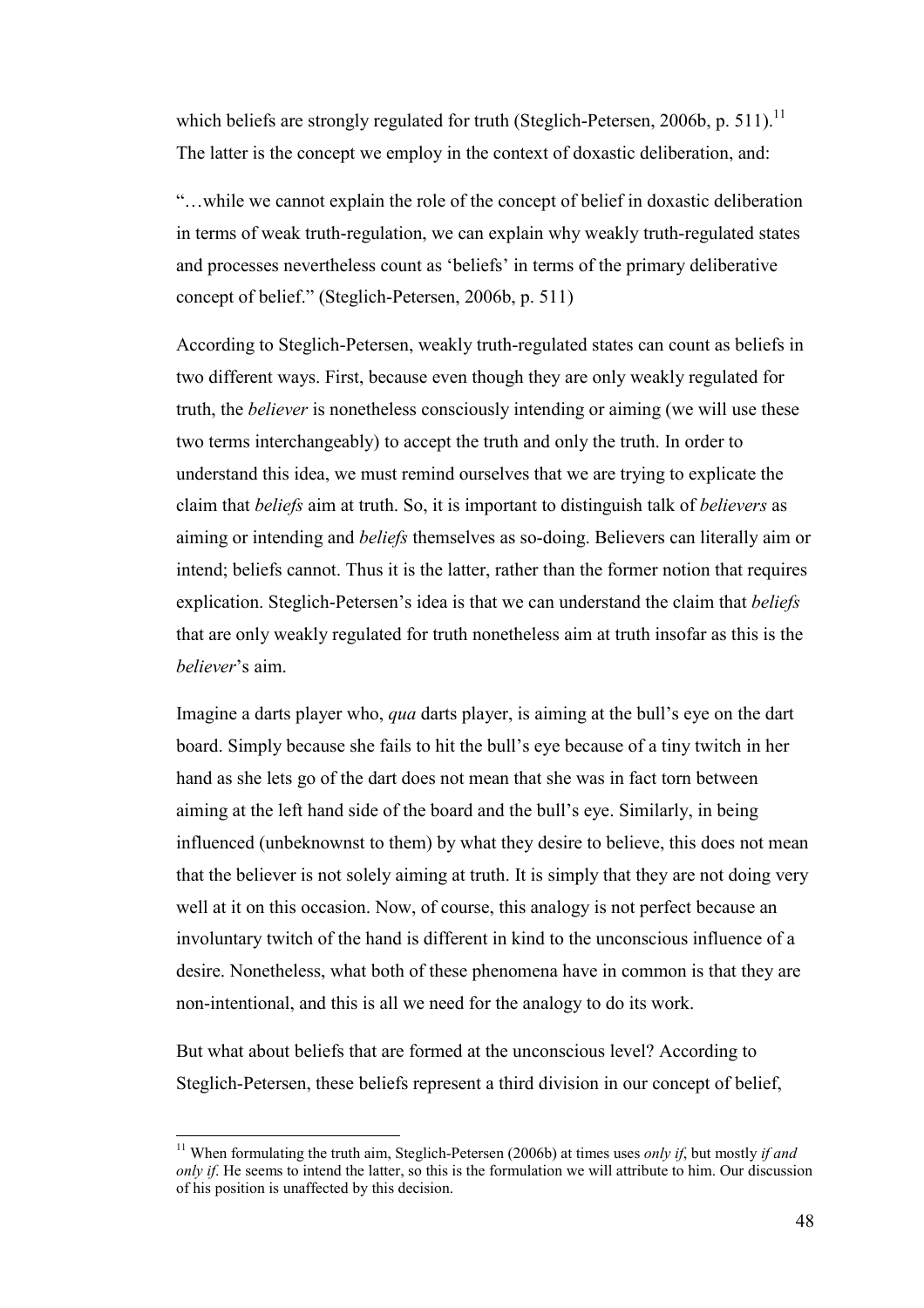between the two types of beliefs that, unlike those falling under the core concept, are thought of as weakly regulated for truth. There are those beliefs that are weakly regulated for truth in which the believer nonetheless intends to believe the truth, and there are those which are weakly regulated for truth at the unconscious level. He claims that:

"Such blind processes count as beliefs… because they share their essential descriptive characteristic of weak truth-regulation with processes that have that characteristic in virtue of how they are related to the intentional aims of a believer." (Steglich-Petersen, 2006b, p. 515)

So, beliefs that are only weakly regulated for truth but are nonetheless intentional are to be understood as beliefs in terms of our core concept of belief according to which we intend to believe the truth. And, beliefs that are only weakly regulated for truth and are not even intentional inherit *their* status as beliefs from weakly truth-regulated beliefs which were the product of an intention. How does this latter move work? Steglich-Petersen (2006b, p. 514) claims that although the empirical concept of belief is to be understood in terms of its intentional counterpart, it still has some "independent empirical content". That is, he thinks that it nonetheless contains the idea that a mental entity must be at least weakly regulated for truth to count as a belief. Unconsciously regulated beliefs share:

"…precisely the descriptive characteristic of being to some degree conducive to the *hypothetical aim* of someone intending to form a belief in the primary strong sense." (Steglich-Petersen, 2006b, p. 515) (italics added)

So, Steglich-Petersen concludes that the regulation condition alone can capture the transparency of doxastic deliberation and explain the status of weakly truth-regulated mental entities as beliefs. So how does he propose to explain transparency? His claim is that in the context of doxastic deliberation, the deliberator employs the core concept of belief as strongly regulated for truth and hence understands that it is:

"…a simple conceptual truth that intending to form a belief about *p just is* intending, or aiming at, accepting *p* if and only if *p* is the case." (Steglich-Petersen, 2006b, p. 516)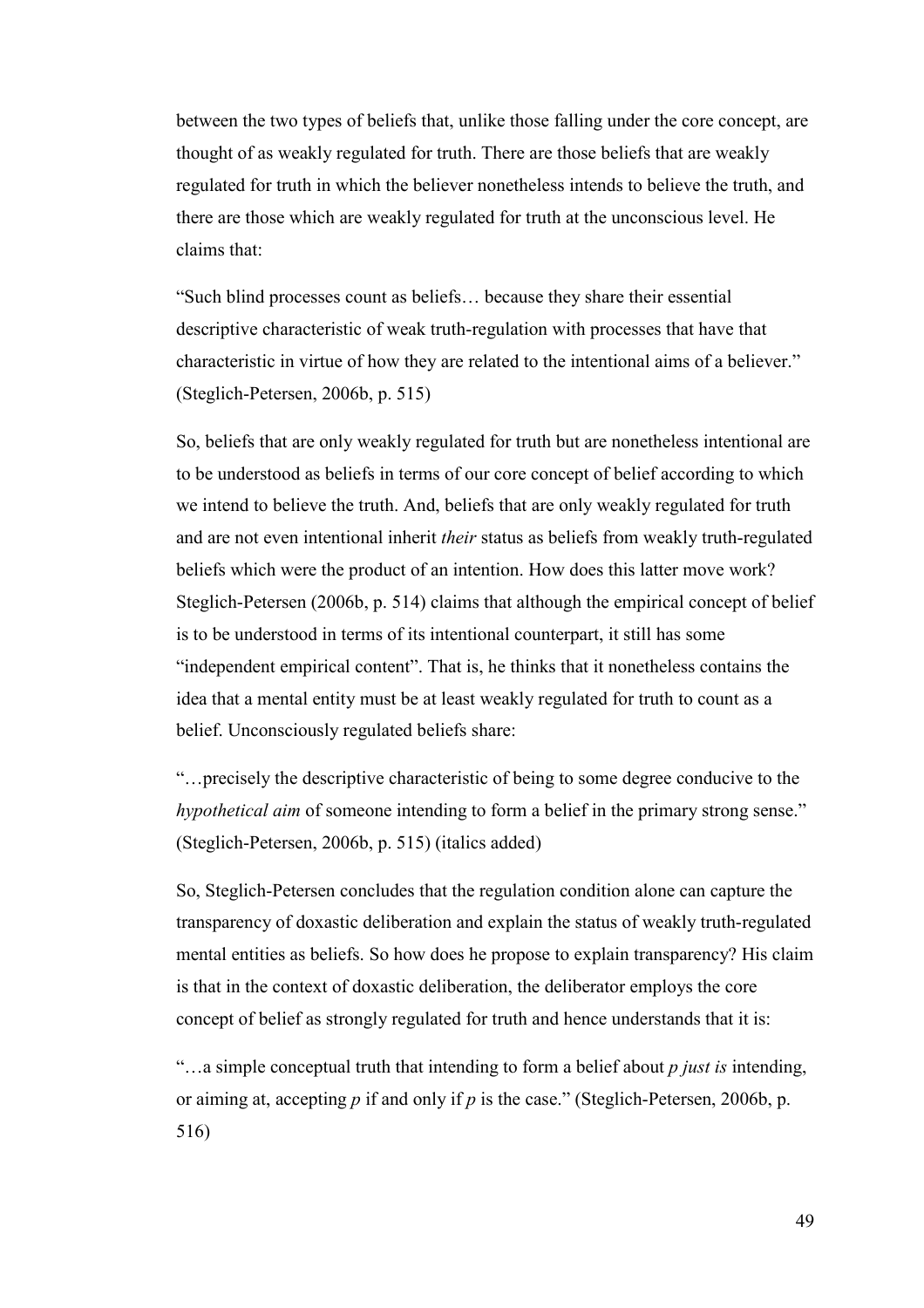On this picture, transparency is the product of the doxastic deliberator (necessarily) appealing to one concept of belief amongst others, and understanding their own situation in light of this concept. But precisely because of this feature of Steglich-Petersen's account, it seems that Shah's question could simply be reposed. *Why*, rather than the core concept, doesn't the doxastic deliberator employ the empirical concept of belief Steglich-Petersen defines? After all, they possess this concept as well. Now, Steglich-Petersen correctly insists that the doxastic deliberator does not think as follows:

# *I know that this state will count as a belief even though it's only weakly regulated for truth, so I'll adopt it instead of a state strongly regulated for truth.*

However, what we cannot do is to explain why this is in a non-question-begging way. If we accept that there are two main concepts of belief – the core and empirical – the question is why the doxastic deliberator employs one rather than the other. Simply stating that they do does not seem to explain anything.

Nevertheless, the failure of Steglich-Petersen's account does not signal the end for regulation-based accounts. In what follows we will present an alternative picture, which avoids the pitfalls facing Steglich-Petersen's account by appealing to a *unitary*  concept of belief.

## **2.6 An Alternative Picture**

It seems that, in spite of heterogeneity, we can capture transparency solely by appealing to strong regulation if we do so as follows: we maintain that in possessing the concept of belief, the doxastic deliberator understands that, however the belief that  $p$  is in fact regulated, if and when it is consciously regulated, this must be solely for truth. That is, although they know that unconsciously regulated beliefs are often regulated for factors other than truth, they also know that in so far as it is to be regulated at the *conscious* level, it can only be so-regulated for truth. So, the doxastic deliberator cannot think: *although it's only weakly regulated for truth, this state would count as a belief*. This is because even though they know that if regulated unconsciously the state in question may well count as a belief, *ex hypothesi* they are consciously regulating it. And, in so far as they understand the concept of belief, they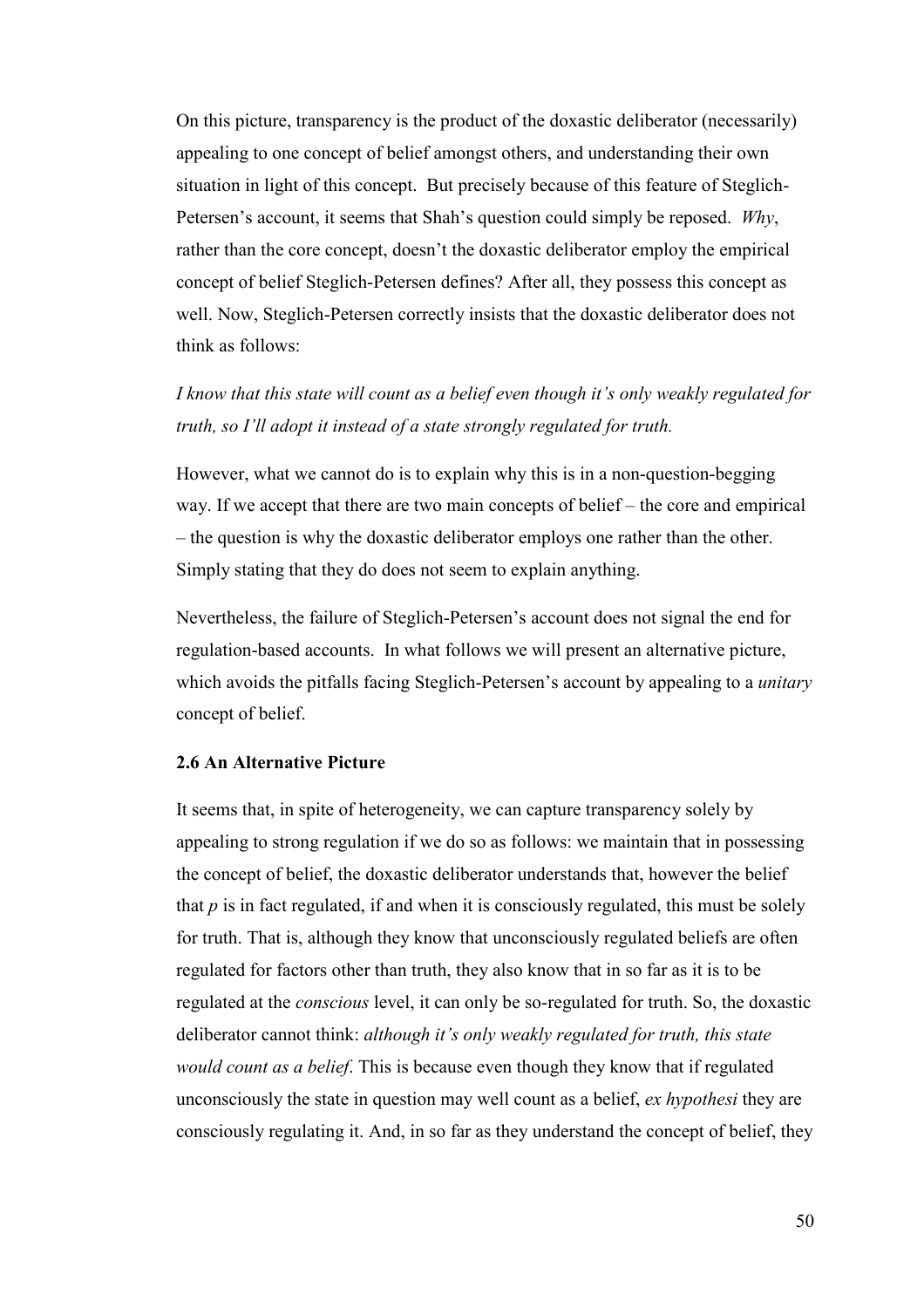understand that such conscious regulation can only be for truth. So, we have arrived at a conception of belief according to which:

(R): It is constitutive of belief that *if* it is consciously regulated, it is so-regulated solely for truth.

Unlike Steglich-Petersen's account, this provides us with a unified conception of belief. On the present account, it is the same concept of belief that we appeal to in classifying unconsciously regulated beliefs as is appealed to by the doxastic deliberator. On Steglich-Petersen's picture, it is as if the doxastic deliberator selects from a number of concepts of belief, and Shah's problematic can thus re-emerge through the question as to why they must employ one concept rather than another. The present account, however, does not create the same space for Shah's question, because on our account, the doxastic deliberator is not employing one concept to the exclusion of another. Both from a first- and third-person perspective, belief is conceived in terms of the way in which it is consciously regulated, regardless of how it is unconsciously regulated.

Now, before we proceed, a number of points must be emphasised about the commitments and status of  $(R)$ . First, we are not claiming that it is only by being consciously regulated for truth that beliefs may feature in consciousness. (R) is quite compatible with the everyday occurrence of beliefs being present in consciousness, without being regulated. A friend asks me to remind him when the Battle of Hastings took place, and I automatically respond, *1066*. If the subject of conversation changes without me being asked to provide any grounds for my answer, then the belief that the battle took place in 1066 has been consciously entertained without having been consciously regulated. By the lights of (R), this does nothing to threaten the idea that I believe that the Battle of Hastings took place in 1066. Secondly, (R) is compatible with a relatively permissive conception of conscious truth-regulation. If, to pursue our present example, I go on to ask myself why I believe that the battle took place in 1066, then something as minimal as *I'm pretty sure I learned that at school* could suffice as a form of conscious truth-regulation, given the background assumption on my part that dates learned at school are generally correct. Thus, some minimal degree of reflection on the status of the sources of one's beliefs may suffice for conscious truth-regulation: in the present case, one needn't go back to a text book. Finally, it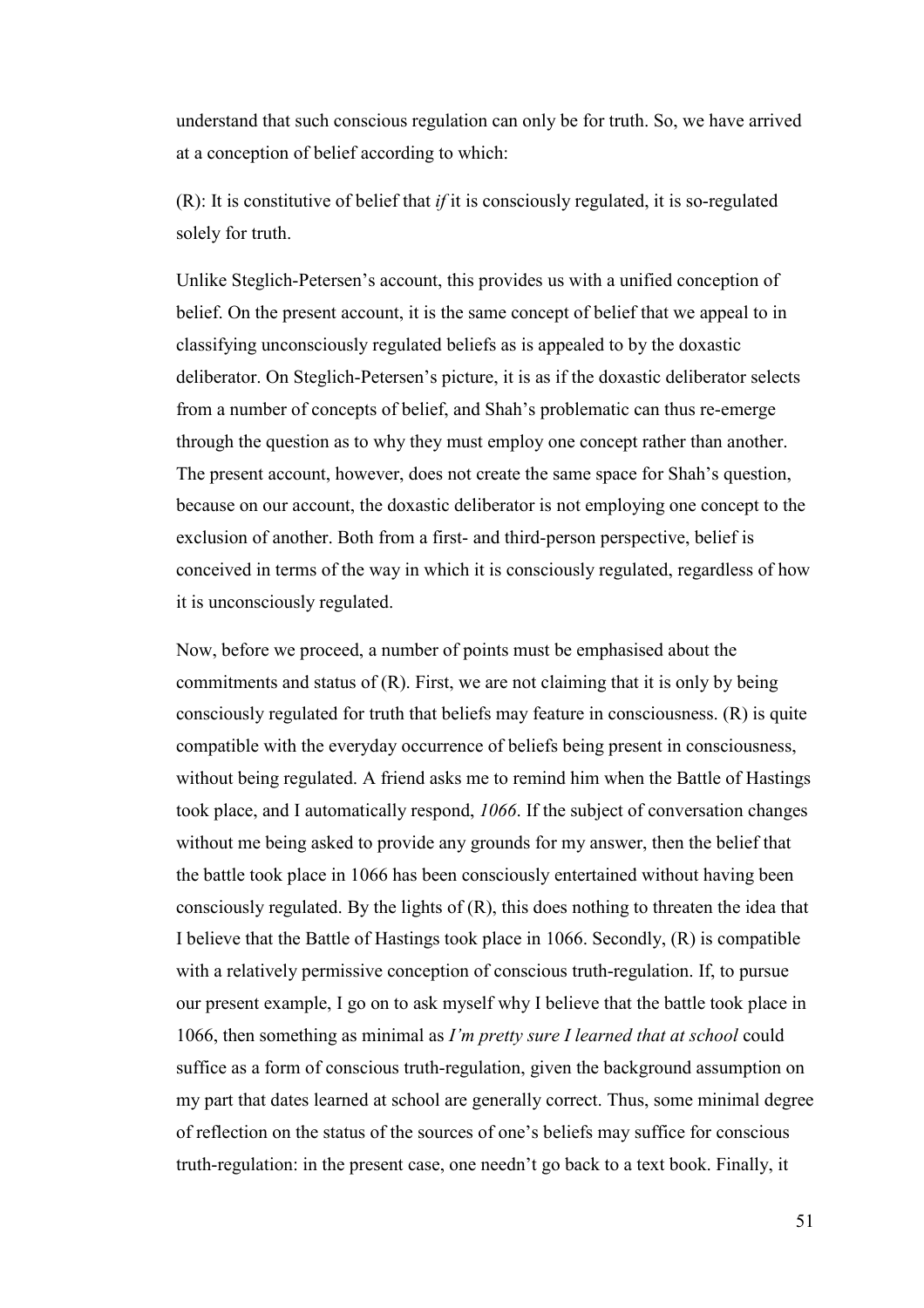should be noticed that (R) involves no reference to the believer themselves aiming at truth. This is intentional: the question of whether (R) involves the possession of such an aim on the part of the believer will be considered at length in the next chapter.

Now, given that it claims to pick out a constitutive feature of belief, the truth of (R) would be incompatible with our viewing non-human animals and human infants as capable of holding beliefs, supposing that they are incapable of conscious truthregulation. Nonetheless, there are a number of obvious strategies that the proponent of (R) might adopt in order to make our practices of attributing beliefs to such creatures intelligible: for example, it might be claimed that such attributions involve an analogical extension from our own situation, it which case it would perhaps be more accurate to characterise non-human animals and infants as possessing protobeliefs. Given the possibility of such strategies, it would be implausible to claim that (R) is made untenable in the face of animals and infants: whilst all parties can agree that a satisfactory account of belief must be able to explain our practice of attributing beliefs to such creatures, it would be tendentious to insist in advance of enquiry that a satisfactory account of belief must show that animals and infants do in fact possess beliefs.

So far, in our explanation as to why unconsciously regulated states count as beliefs, we have appealed to a counterfactual pertaining to them: *if* they come to be consciously regulated, this will be solely for truth. Now, one might wonder whether in addition to being subject to this counterfactual, these unconscious states must also be weakly regulated for truth to count as beliefs. In fact, it seems that the claim that (Rw) is constitutive of belief is intuitively doubtful, as the following thoughtexperiment brings out. Recall that we have characterised regulation in general as involving formation, upholding, revision, and extinction. In the case of weak regulation, when we prise apart these different strands we can see that it is not obvious that it is constitutive of belief. In particular, whatever we think about upholding, revision, and extinction, it is not clear that a mental state need be *formed* for truth in order for it to be intuitively classifiable as a belief. To see this, let us imagine a case in which an evil demon implants a mental state with the content *p* into *S*'s mind on a whim. Now it seems that we are still prepared to think of this state as a belief if, despite coming into it in this way, *S* nonetheless currently thinks that she has sufficient epistemic reason in favour of *p*. If this is so, then it seems that the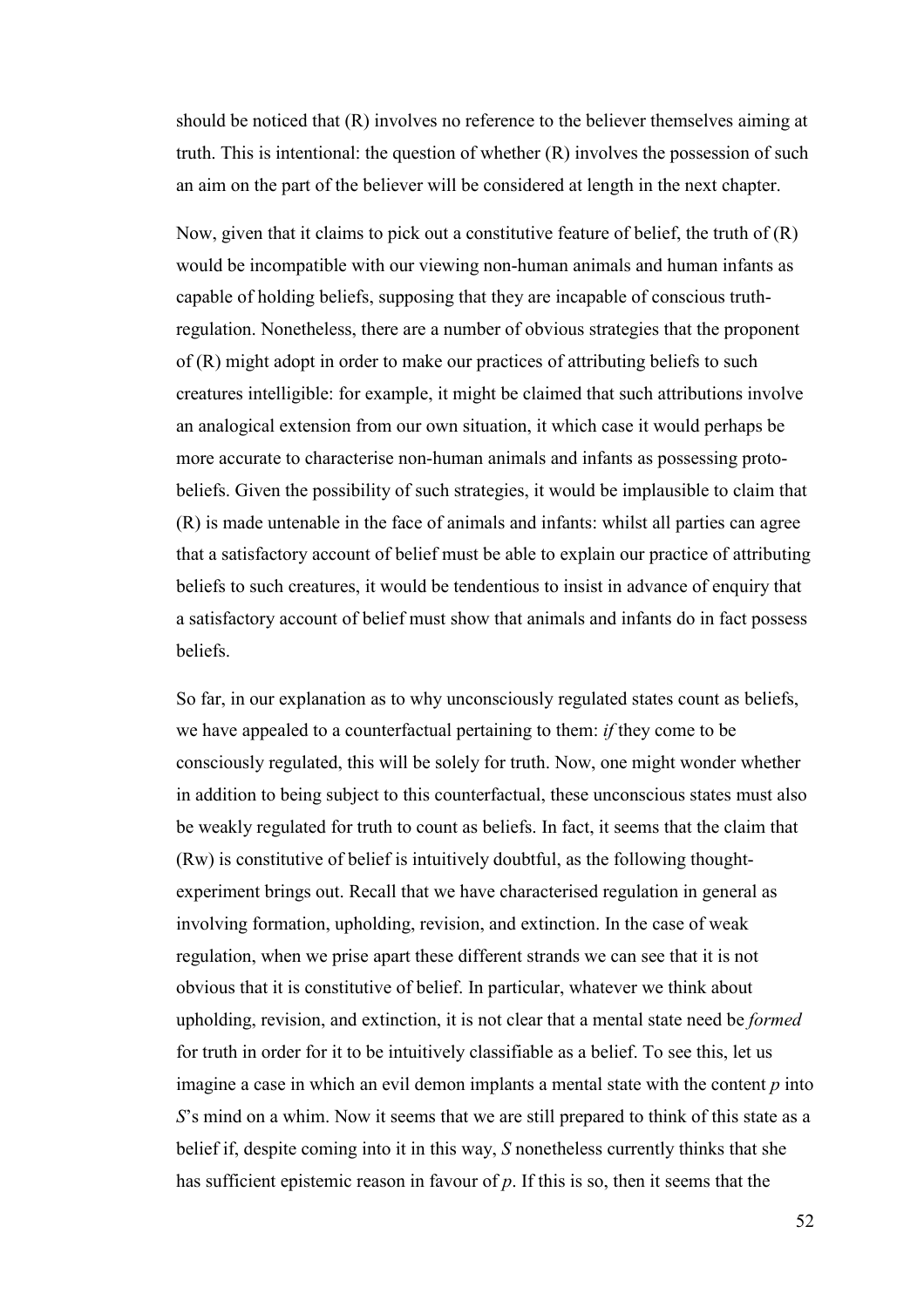manner in which a state is formed does not place a limit on whether or not we are prepared to classify it as a belief. Thus, (Rw), which in part consists in a claim about the formation of belief, does not seem to be constitutive of belief.

# **2.7 Transparency and Correctness**

 $\overline{a}$ 

So far, then, we have maintained that (R) can capture transparency. Shah (2003) does not consider this kind of counterfactual construal of regulation and hence he concludes that the only remaining option for explaining transparency is the correctness conception of the claim that beliefs aim at truth. Even though it is not possible to motivate the correctness condition along these lines, however, it is nonetheless worth considering whether correctness has a role to play, and we will do so by considering Shah's suggestion.

Now, if we recall, Velleman (2000) originally claims that correctness can be *derived* from regulation. However, Shah (2003) maintains that because Velleman allows that beliefs need not be regulated by the conscious aim of a believer, but can also be regulated unconsciously for truth, Velleman is wrong to conceive of the correctness condition  $-(C)$  – as derivable from (Rw). Shah (2003) convinces Velleman (2000) that this is the case and in a joint article on the matter Shah and Velleman (2005) articulate their considered view. They maintain that, if the belief that *p* were always regulated by a literal aim on part of the believer, it would be possible to derive the correctness condition from the fact that the believer aims at truth. However, given that beliefs are often regulated unconsciously, they claim that we cannot derive correctness from regulation, because "how an attitude ought to turn out is not necessarily determined by how it is [weakly] regulated" (Shah and Velleman, 2005, p. 499).<sup>12</sup> Thus, they conclude that we must have a two-part analysis of the concept of belief. They maintain that we ought to think of (Rw) as constitutive of belief to account for those beliefs that are not strongly regulated for truth. As we have seen it is not obvious that this is the case, but they do not see any other way in which such beliefs could be classified as aiming at truth. Furthermore, they think that given that we cannot derive the correctness condition from  $(Rw)$ , we must think of  $(C)$  as an

<sup>&</sup>lt;sup>12</sup> In fact, it is unclear whether correctness could be derived from regulation even on the assumption that the believer possessed a literal aim on every occasion of regulation. As Steglich-Petersen (2006b, p. 500) says, perhaps all that can be derived from the idea that the believer aims at truth is simply that they have "failed to do what… [they] tried to do if the proposition is false, and succeeded in doing what... [they] tried to do if the proposition is true."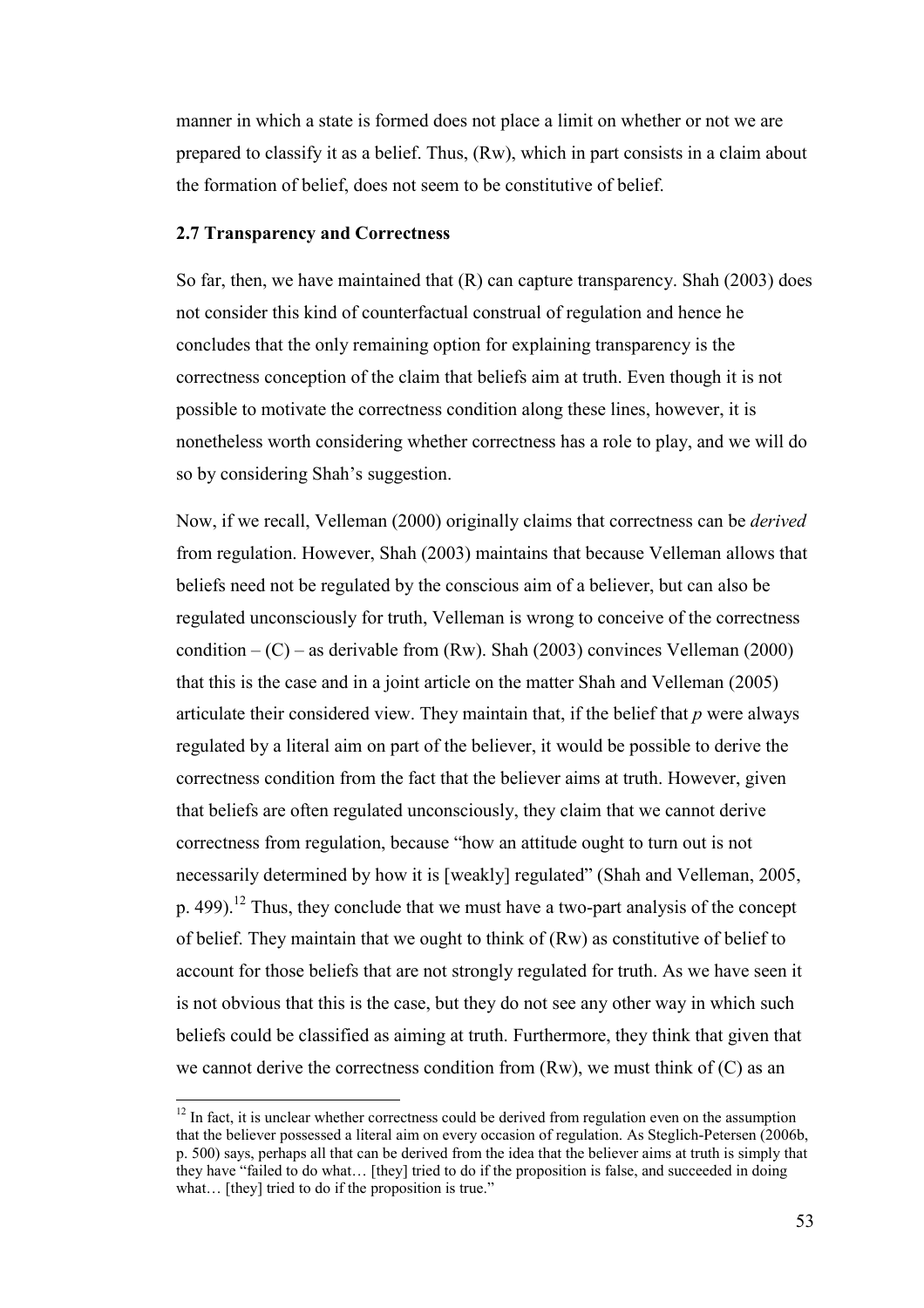*additional* constitutive feature of belief. They think that although (Rw) alone cannot capture transparency, adding (C) will explain why the question as to *whether to believe that p* immediately collapses into the question as to *whether p* in the context of doxastic deliberation. They claim that this is because one is employing the concept of belief in doxastic deliberation, and insofar as one understands this concept, one recognises that one's belief that *p* will be *correct* if and only if *p*.

Now, a significant criticism of this idea has been voiced by Owens (2003), Steglich-Petersen (2006b), and McHugh (2011c). Shah and Velleman think that in the context of doxastic deliberation, it is the fact that one recognises that it is constitutive of the belief that *p* that it is correct if and only if *p* that explains transparency, because they think that:

"…accepting truth as the standard of correctness for belief involves accepting a directive to believe that *p* only if *p* is true". (Shah, 2003, p. 476, fn 2)

# And, that:

"…from a deliberative point of view, making a judgment about what one has reason to believe is bound to have motivational force, because the function of deliberation, as opposed to mere reflection, is to come to a decision or belief on the basis of one's appreciation of reasons." (Shah, 2003, p. 472)

Now, Shah and Velleman's opponents maintain that it is true that on certain metanormative accounts, making a normative judgement is understood as necessarily having *some* motivational force. However, they claim that it is completely implausible that *accepting a directive* could be understood to have such strong motivational force that it excludes even the possibility of acting otherwise. To see this, we might ask ourselves the following question. Even if the doxastic deliberator accepts that their belief will be correct if and only if true and hence accepts a directive to believe in accordance with truth, what is to stop them thinking as follows?

*Well, I know that beliefs are correct if and only if true, but I'm also aware that they can sometimes aim at goals other than truth – like what the believer desires to believe – so why shouldn't I just be a little bit naughty this time? I know I won't have a correct belief, but after all, I'd rather have a soothing one!*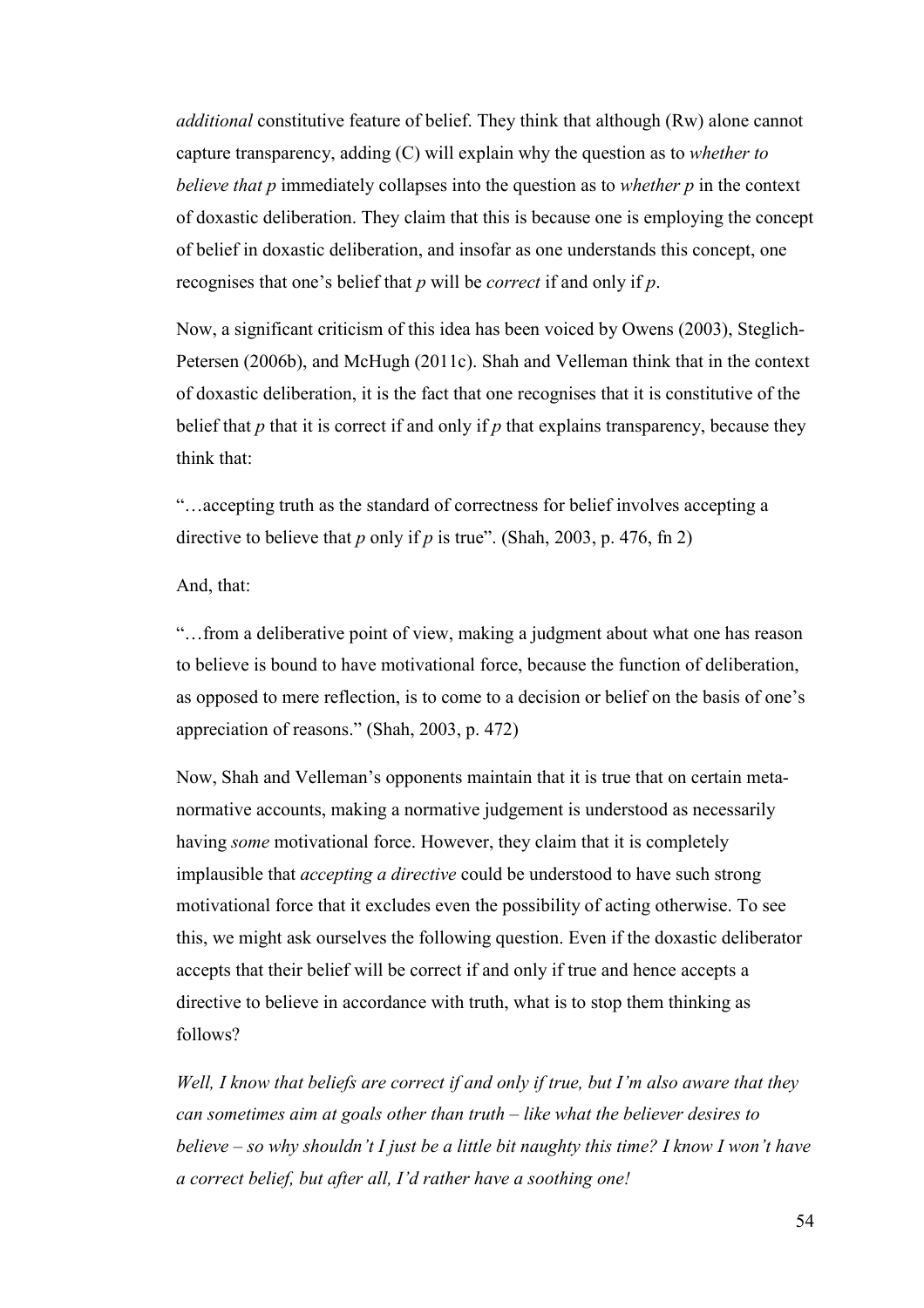Steglich-Petersen (2006b, pp. 506-507) provides an instructive analogy with a moral case:

"It is plausibly regarded as a conceptual truth about promises that promising to U makes it the case that one ought to U, at least in the pro tanto sense of 'ought'… This plausibly means that one only counts as promising to U if one acknowledges that one ought subsequently to U. But does that mean that one will necessarily go on to U? It seems not: one may fail to carry out what one promises to do, otherwise it would not be possible to break a promise. Does it mean, perhaps, that one necessarily intends to U in promising to U? This does not seem to be the case either. All it takes for me to count as promising to U is that I acknowledge that I would be subject to negative evaluation, i.e., would have done something wrong and objectionable in not subsequently Uing, other things being equal."

So, Shah and Velleman's opponents conclude that simply in virtue of grasping that the belief that *p* is correct if and only if *p*, one need not be motivated to the exclusion of all else to consider solely whether *p* in considering whether to believe that *p*. Hence correctness cannot explain transparency.

However, this line of criticism of the idea that correctness can explain transparency neglects to observe the distinction between being answerable to *epistemic* norms, and being answerable to *practical* norms. We can see this if we consider Steglich-Petersen's analogy with the case of promising. In the moral case, although I may judge that it is correct to U, assuming I am rational, whether or not I will then U is subject to practical norms. So, in such a case, I *can* think *I know it would be correct to 2, but I really don't want to*, for example. This is because moral reasoning is a subsection of practical reasoning. However, as we will argue in chapter four, belief is not answerable to practical norms; it is answerable solely to epistemic norms. For this reason, when the doxastic deliberator considers *whether to believe that p* this question amounts to a question about what *epistemic* norms dictate, and in understanding this, it would not be coherent for them to consider anything other than *whether p* because epistemic norms are concerned solely with truth. Whereas practical norms allow for consideration about what one desires, for example, epistemic norms do not. Now, one might object that we have seen that beliefs often *are* governed by practical norms outside of our conscious awareness that this is so: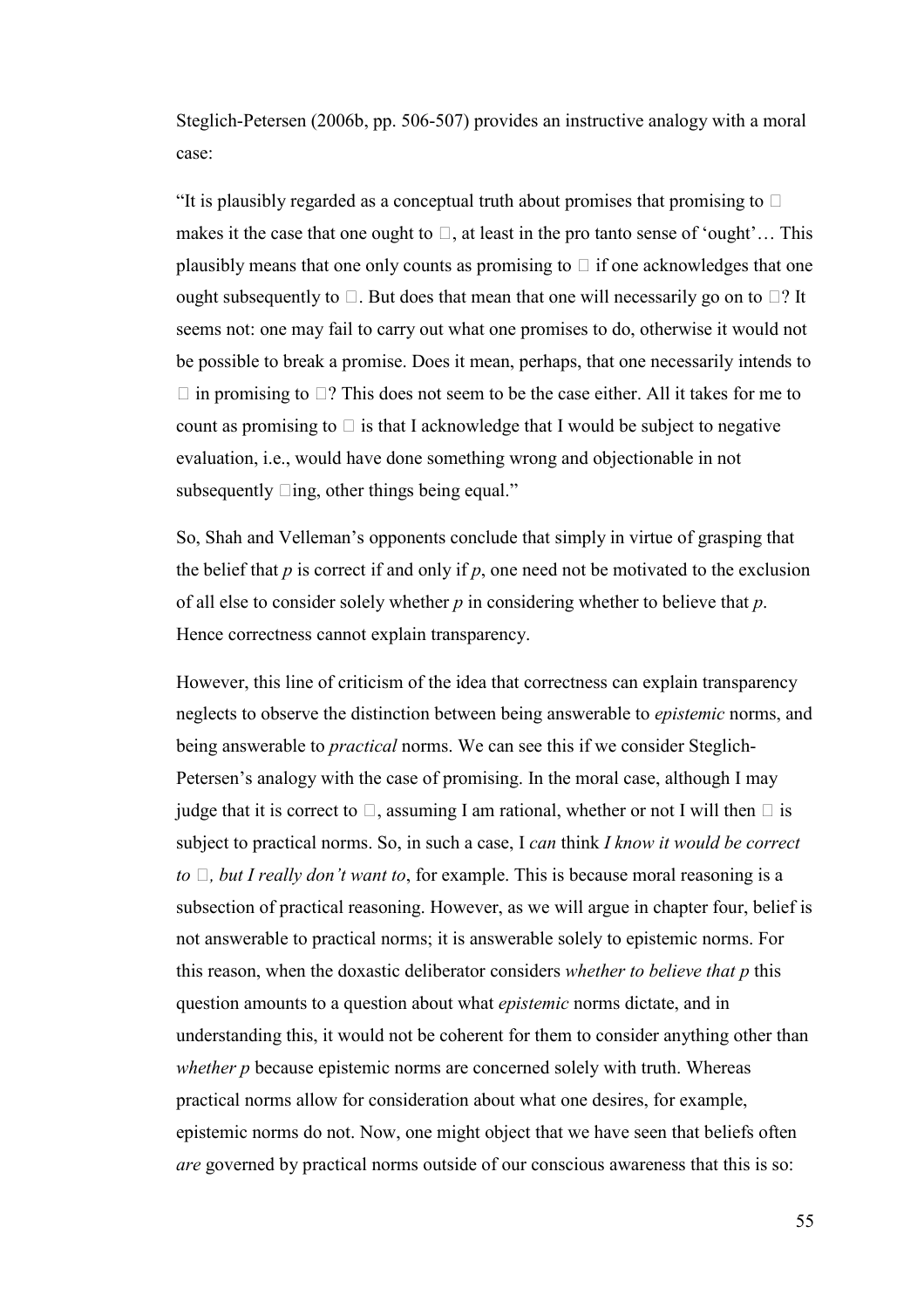whatever we might think about the reasons for our beliefs, whether we hold them is often influenced by whether it is pleasant for us to do so etc. However, we must distinguish between being *governed* by a norm and being *answerable* to it. Although beliefs are often illegitimately *governed* by practical norms without our knowing so, in understanding the concept of belief, we understand that beliefs are *answerable* solely to epistemic norms. Now, at this point, one might wonder *why* the doxastic deliberator can only think about the norms to which belief is answerable, rather than also considering the norms by which it can be governed. The answer here lies in understanding the nature of the deliberative standpoint itself. The question *whether to believe that p* does *not* mean *can I believe that p*; it does *not* mean *will I believe that p*: it means *should I believe that p*. Given this normative aspect of the deliberative standpoint, in thinking about what I should believe I can only think about the norms to which belief is answerable: I would no longer be deliberating if I did otherwise. In both the practical and the theoretical case, what it is to deliberate is for one's thinking to be answerable to the relevant norms. But, in understanding that I am deliberating with respect to *belief*, as opposed to a practical matter, I understand that this deliberation is answerable solely to epistemic norms. The position of the doxastic deliberator is not like that of someone who asks *should I treat my friend fairly or unfairly*. It is rather like the standpoint of someone who, having already resolved to treat their friend fairly, asks themselves *what should I do*, since such a person has made it the case that like the doxastic deliberator, their deliberation is only framed by one set of norms (in this case, moral rather than epistemic). In the same way that such a person's deliberation can only be responsive to considerations as to what would count as fair treatment, so the doxastic deliberator's thinking can only be responsive to considerations pertinent to *whether p*. The difference between the moral and the doxastic case is simply that the doxastic deliberator, given the nature of epistemic norms, automatically occupies this standpoint, whereas the moral deliberator, given the nature of practical norms, must first resolve to have their thought and action guided solely by moral norms in order their deliberation to acquire transparency.

So, it seems that Shah and Velleman (2005) are right that transparency can be explained by appeal to the idea that in understanding the concept of belief they are employing, the doxastic deliberator understands that their belief that *p* will be correct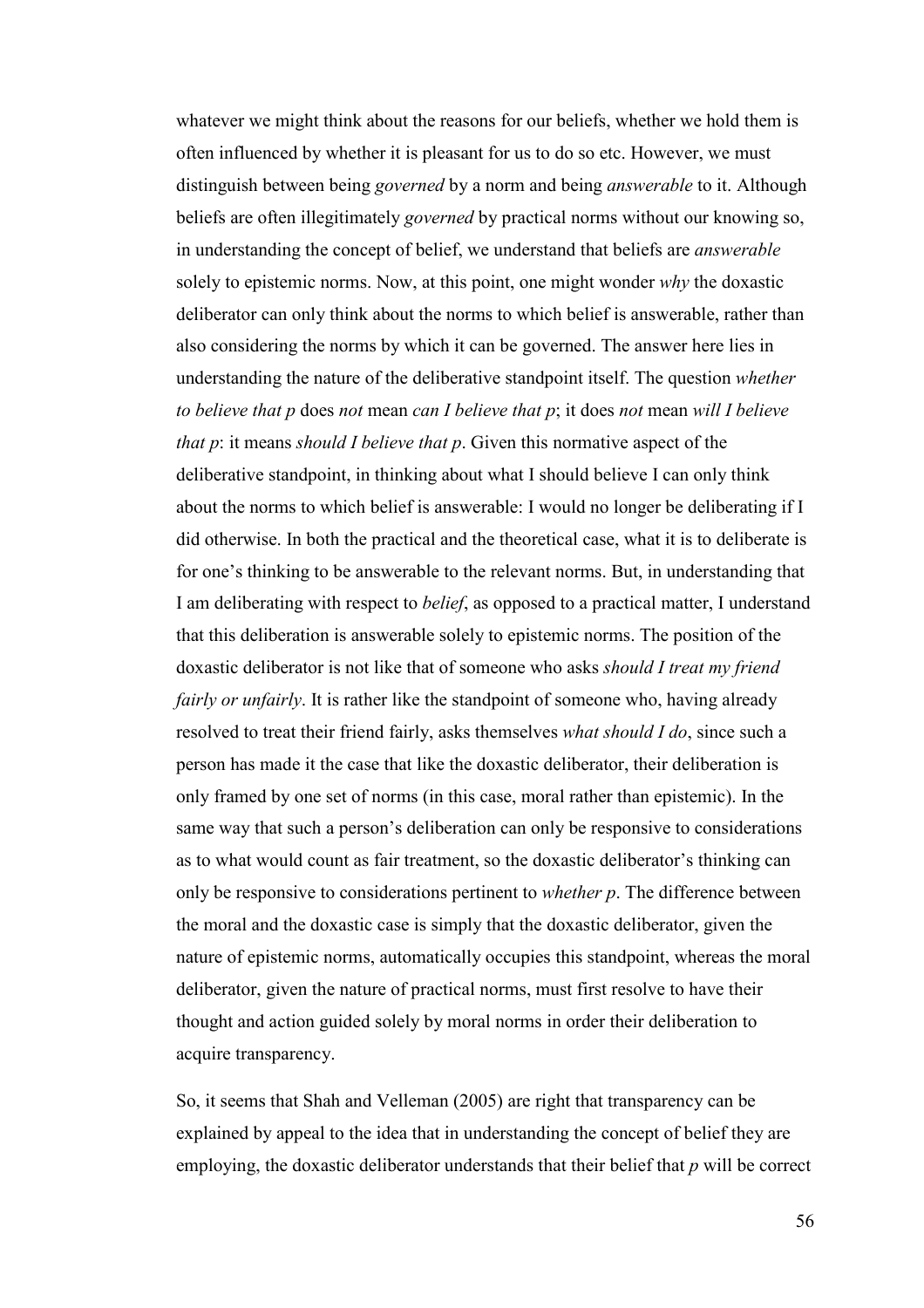if and only if *p* is true. At this point, one might wonder whether we have really established that the correctness condition is *constitutive* of belief. Might it not be an extrinsic feature of belief that it is answerable to epistemic norms? Gideon Rosen (2002, p. 617) effectively presses this point:

"The indisputable fact that belief is… [answerable to] norms is consistent with the following picture: The doxastic facts are constituted entirely from non-normative materials. But once in place, they engage with an independent body of cognitive norms. On this view, if God were to suspend the norms of (say) rationality, he would not annihilate belief. He would simply suspend some of the constraints that govern it."

The question is whether the fact that the belief that  $p$  is correct if and only if  $p$  is a fact about belief itself, or a fact about the norms that pertain to belief, and its relation to those norms. If it is a fact about the norms, then, as in the above picture, it would be possible to remove those norms – i.e. the fact that the belief that *p* is correct if and only if  $p$  – without thereby getting rid of beliefs. However, it is highly counterintuitive that the states that would survive this normative extinction would count as beliefs. Such states would be entirely impervious to rational criticism: it would not be possible to say of someone e.g. *he ought not to believe that p*, but this clearly breaches our folk psychological intuitions about what counts as a belief. So, it seems that not only are beliefs answerable to epistemic norms, but they are constitutively so.

But haven't we already explained transparency solely in terms of (R): It is constitutive of belief that if it is consciously regulated, it is so-regulated solely for truth? Yes, and given this there would be no need to *add* the correctness condition as Shah and Velleman (2005) maintain. However, it seems that if (R) were proffered as a complete explanation of transparency, one might be left with a sense of dissatisfaction. One might be tempted to ask: but *why* does the doxastic deliberator conceive of belief as necessarily regulated in this way? What is it about belief that explains why it must be so-regulated? It is now time to propose the answer to this question in terms of the idea that belief is at base a normative phenomenon. As McDowell (1994, p. 60) maintains: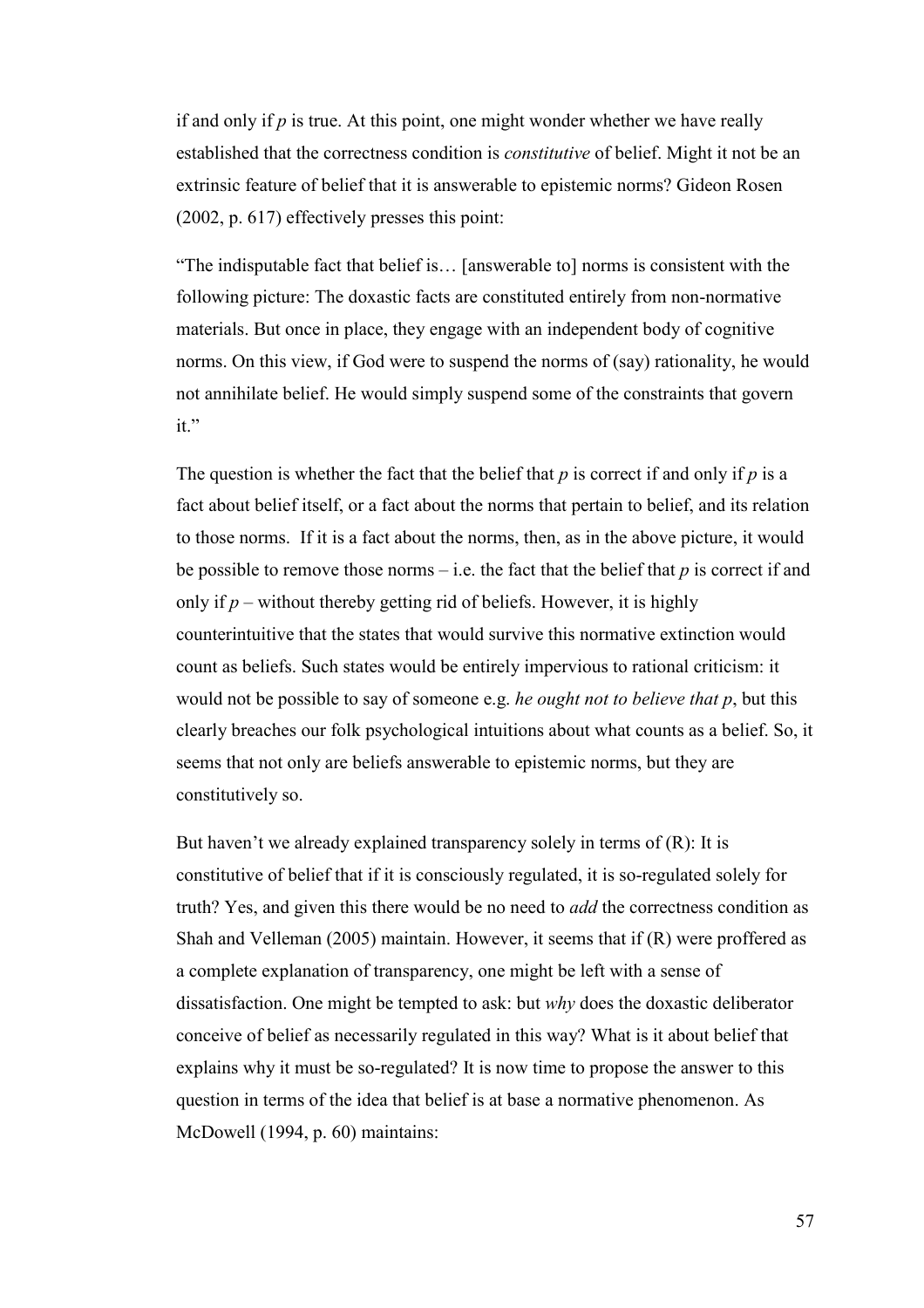"…even in the case of a belief that one simply finds oneself with, the question of one's entitlement to it can always be raised."

And, no matter how one arrived at one's belief, the question of one's rational entitlement to one's belief can always be raised because:

(C): It is constitutive of belief that it is correct if and only if its contents are true.

We have seen Velleman (2000) maintain that correctness can be derived from regulation, and Shah (2003) deny this, leading Shah and Velleman (2005) to affirm that both (C) and (Rw) are independently constitutive of belief. However, we have now arrived at a conception of belief according to which our regulation claim  $- (R)$ is derived from (C).

In sum then, we have argued that the fundamental explanation of transparency is  $-$  as Shah and Velleman (2005) claim – that in understanding the concept of belief, the doxastic deliberator understands that their belief that *p* will be *correct* if and only if *p*. However, *contra* Shah and Velleman (2005), we have argued that it does not seem that the regulation condition is a separate constitutive condition of belief. Rather, we can derive our regulation claim, which the doxastic deliberator grasps in the context of doxastic deliberation, from (C).

#### **2.8 Back to Juliet and the Precipice**

Before we close this chapter, let us return to the initial problem cases with which we began in chapter one and examine how what we have established here bears upon our assessment of those cases. In chapter one, we saw that maintaining that belief and reasons are somehow importantly interrelated enables us to account for the patterns in the behaviour of both Juliet and the woman in Precipice. All of their avowals and considered behaviour hang together, as does all of their unconsidered behaviour. We set out to explore the idea that this is because their avowals and considered behaviour pertain to what they believe, their unconsidered behaviour to other mental states, and we are now in a position to say more about the particular relevance of their considered behaviour to what they believe.

In this chapter, we have argued that belief is a fundamentally normative concept: it is constitutive of believing that *p* that one's belief is correct if and only if *p*. We have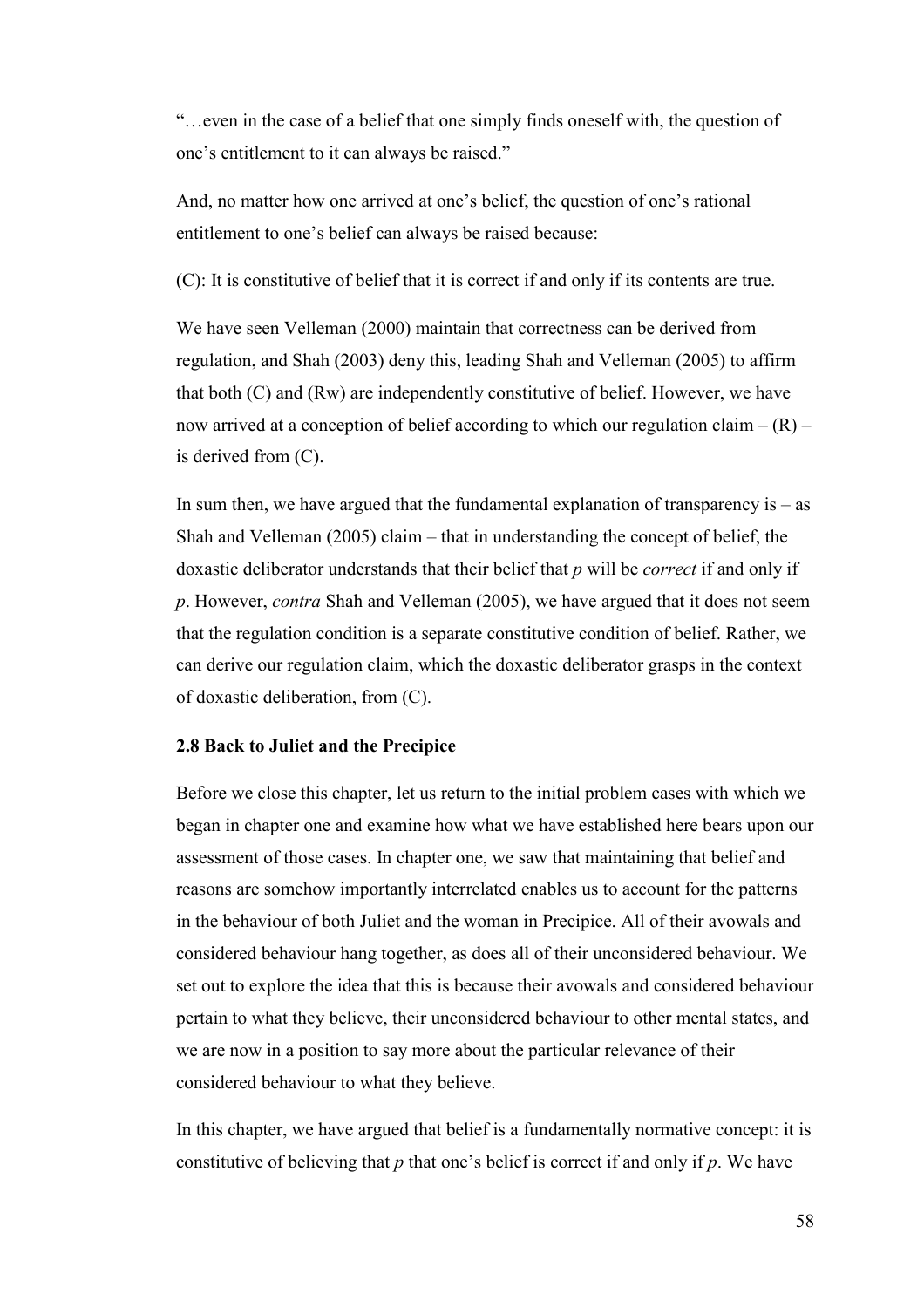also argued that this explains the fact that it is constitutive of belief that if beliefs are consciously regulated for truth, they are so-regulated solely in accordance with truth.

Now, it is important to note that such regulation need not be covert: it need not go on only in the privacy of a person's mind. It can also take the form of an overt rational defence. And, if we turn to Juliet's case to begin with, we see that *ex hypothesi*:

"She is prepared to argue coherently, sincerely, and vehemently for equality of intelligence and has argued the point repeatedly in the past." (Schwitzgebel, 2010, p. 532)

Now, what is this behaviour other than the conscious regulation of her belief that the races are intellectually equal for truth? Similarly, in Precipice, although the woman "didn't dare move toward the transparent center of the walkway", she nonetheless *remains* on the walkway (Gendler, 2008b, p. 634). Such considered behaviour can also be naturally construed as the woman keeping her beliefs regarding her personal safety in line with her epistemic reasons – that is, consciously regulating her belief for truth.

Now, it is important to note that this is *not* to say that simply because someone asserts or argues that  $p$ , or ensures that they behave as if  $p$  is the case, they thereby believe that *p*. This is evidently not the case: consider the behaviour of a liar, for example. They assert that *p* and behave in other considered ways as if *p* but do not believe that *p*. However, it would be difficult to construe the case of the woman in Precipice as one in which she is insincere in keeping herself up on the walkway. And it is part of the description of Juliet's case that she is sincere in her assertions.

Furthermore, our assessments of Implicit Racist and Precipice are not meant to imply that Schwitzgebel is incorrect to think that one's unthinking behaviour is often revelatory of what one believes. Under normal circumstances, when there are no excusing habits or fears in play, for example, one's unthinking behaviour will often be in line with what one believes. That is, it will be revelatory of the fact that one possesses the disposition to consciously regulate one's belief in accordance with one's epistemic reasons. Imagine a case of an unconscious perceptual belief, for example, such as the belief that one's wine glass is in front of one. Now, the only evidence we might have that one believes this is one's reaching out to take a sip from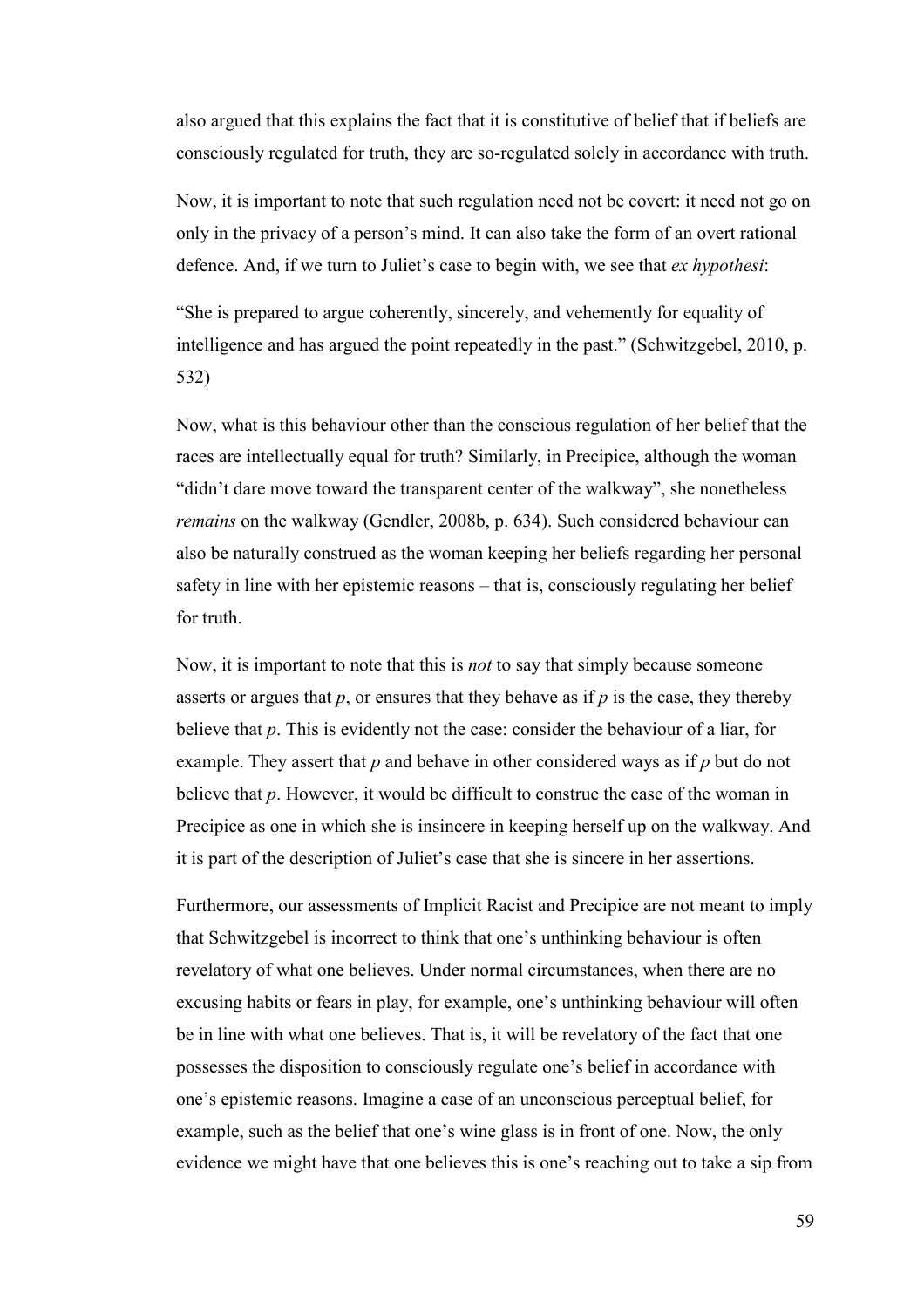the glass. Such unthinking behaviour is relevant to the question of what a subject believes insofar as it evidences how they would consciously regulate their belief if it were drawn to their attention  $-$  if necessary, they could provide reason(s) in its defence such as *I see it*, *I have no reason to doubt my senses* etc. And, it is this disposition (ultimately explicable in terms of belief's correctness condition) that constitutes their belief. All we are claiming is that in these kinds of cases, such unthinking behaviour is itself merely revelatory and not constitutive of belief in the way in which conscious regulation or the disposition to it is.

A further important point to note is that what we are saying is perfectly compatible with the idea that under certain conditions, one's unthinking behaviour is *more* pertinent to what one believes than one's considered behaviour. Herein lies the truth of the expression *actions speak louder than words*. Consider a case in which someone is insincere in their assertions and is caught out by their unthinking behaviour, for example. It seems that the pull towards ascribing Juliet the belief that it is not the case that the races are intellectually equal comes when one conceives of her case as one involving such insincerity. Although this is not Juliet's case *ex hypothesi*, this is not to deny that this kind of case exists. In such cases, when we say of someone that their actions speak louder than their words, we are denigrating their words to the status of *mere* words – that is to say, we refuse their words the status of avowal of belief. Part of the wisdom behind the expression is that verbal behaviour has no automatic purchase on belief, as we have seen. As for the actions themselves, they acquire the very status that the person's verbal behaviour is denied: they speak. That is, they reveal what the person takes their reasons to be (although they nonetheless do not *constitute* the person's taking their reasons to be that way, as considered behaviour often does).

Cases in which one's words are mere words are in fact the converse of a case such as Juliet's. We can think of Implicit Racist and Precipice as on one side of a continuum as to which kinds of behaviour are pertinent to what a person believes. Such cases involve excusing conditions that mitigate the relevance of a person's unthinking behaviour to what they believe. In the middle of the continuum we have cases in which there are no excusing conditions in play and hence both a person's considered and unconsidered behaviour is pertinent to what they believe – although the former is constitutive, the latter only revelatory of what is constitutive. Finally, at the other end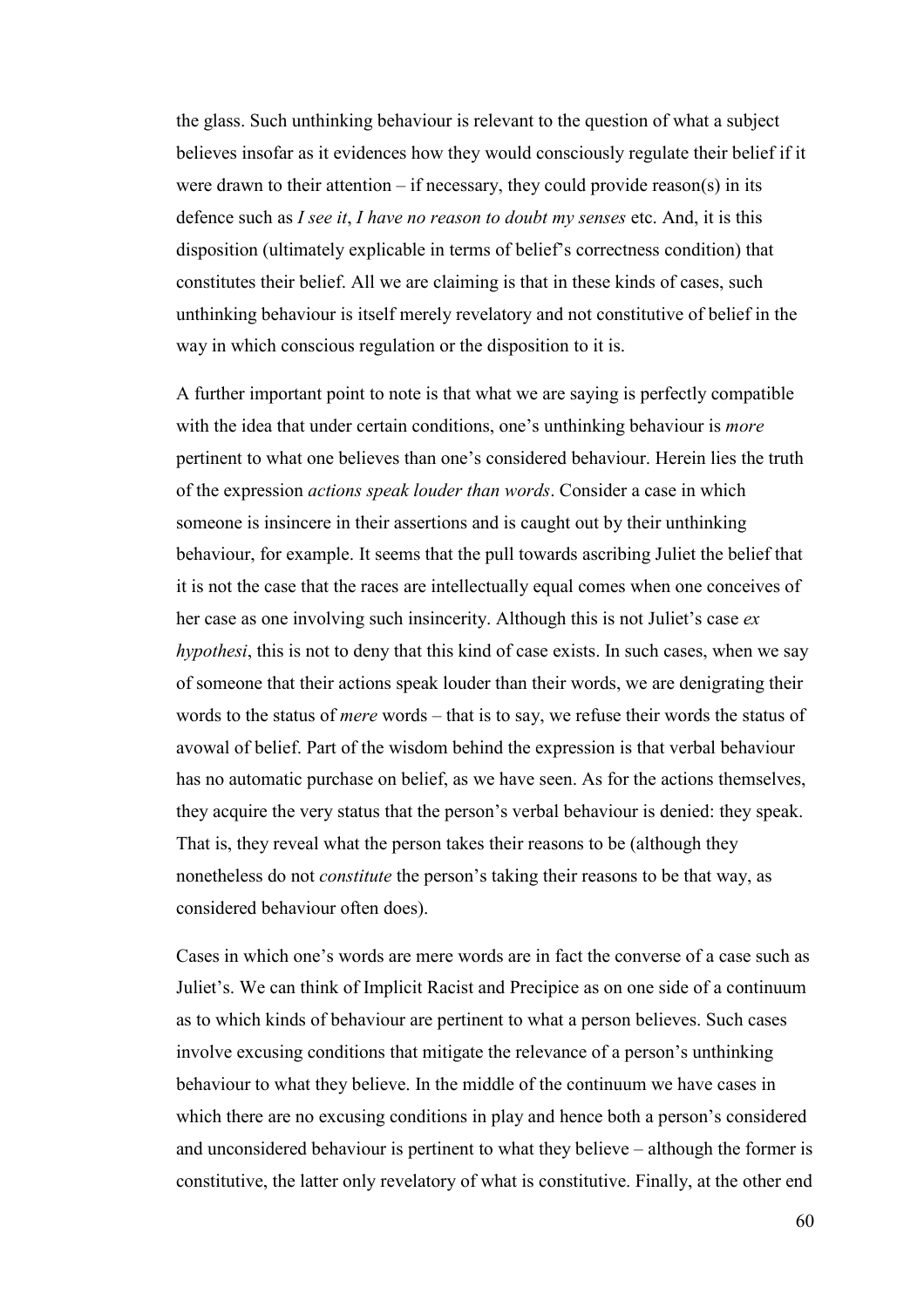of the spectrum are cases in which there are excusing conditions in play – such as the person's insincerity – that undermine the relevance of their considered behaviour to our proper assessment as to what they believe.

We have acknowledged that in the middle of the continuum, where there are no excusing conditions, all of a person's behaviour will hang together, signalling what they believe. Nonetheless, such cases are rare, because human beings are complicated creatures, with many different mental states interfering with one another at any one time.

## **Conclusion**

In this chapter we set out to explore the relationship between belief and reasons, and to provide some support for our claim in chapter one that it is a significant one for understanding the nature of belief. We noted that the phenomenon Shah (2003) refers to as the transparency of doxastic deliberation seems to support the idea that reasons are important for belief. Transparency is the idea that the phenomenology of consciously considering *whether to believe that p* is such that this question is immediately – non-inferentially – transparent to the question *whether p*. However, we also observed another phenomenon (which we dubbed *heterogeneity*) that seems to suggest that epistemic reasons do *not* stand in a privileged position with respect to belief. This is the fact that in spite of transparency, outside of conscious awareness, our beliefs can be regulated by a number of factors other than truth – such as what we desire to be the case, for example. This phenomenon seems to support Schwitzgebel's contention that there is no significant relationship between belief and reasons and hence that all of our behaviour – considered and unconsidered – is on a par when it comes to evaluating whether we hold a certain belief (what we have called his egalitarianism). So, we were presented with a task: to explain transparency in the face of heterogeneity in a way that would reveal that there is nonetheless a significant relationship between belief and reasons. We set about doing so by considering Williams' (1973) famous and suggestive claim that *beliefs aim at truth*.

The broad idea we were exploring is that it is because the doxastic deliberator understands that beliefs aim at truth that when considering *whether to believe that p* this question is transparent for them to the question *whether p*. We outlined the two main interpretations of the claim that beliefs aim at truth as follows: first, as a claim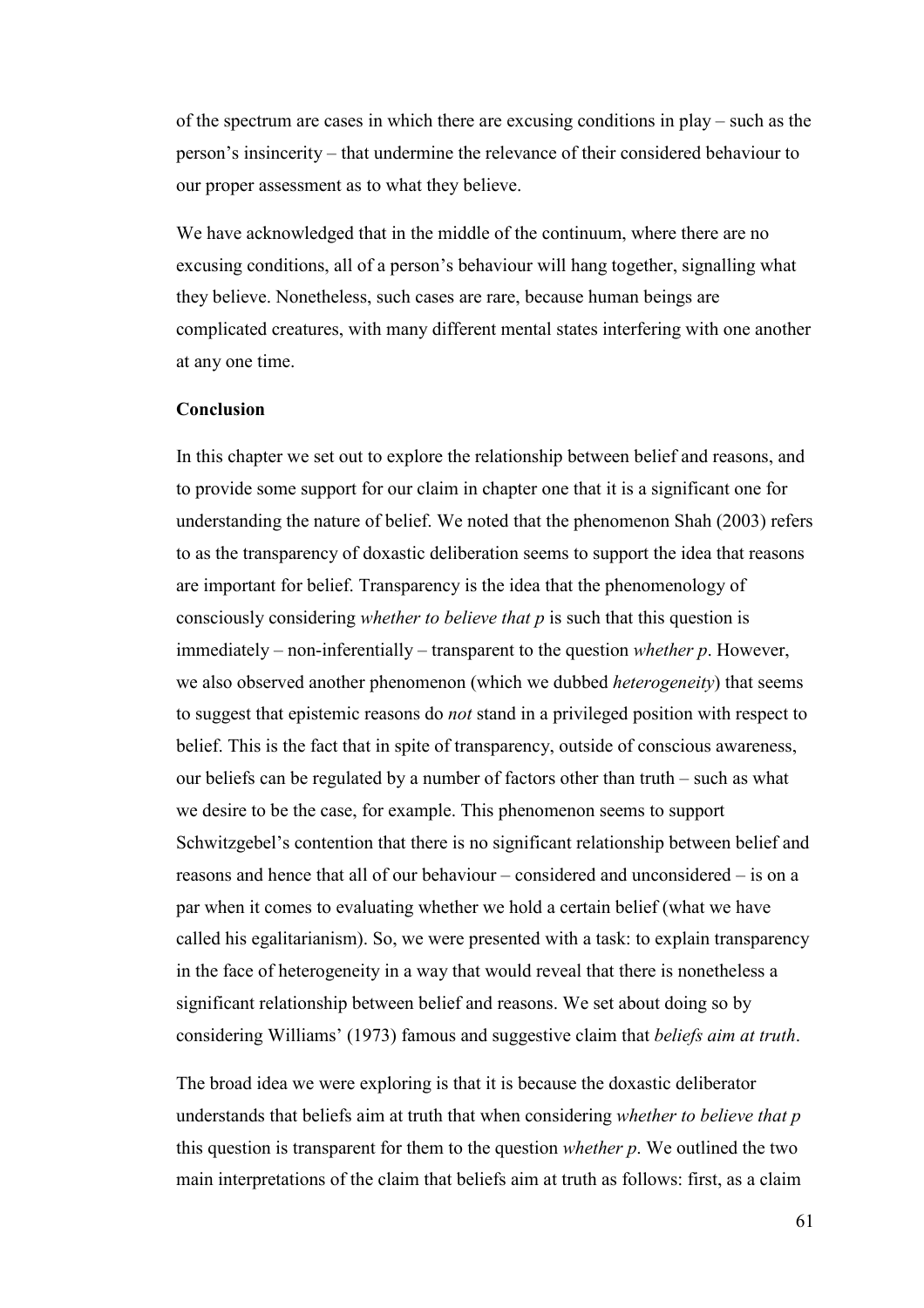about the manner in which belief is *regulated*, secondly, as a claim about belief's correctness condition – that the belief that *p* is correct if and only if *p*. We saw that Shah (2003) argues that we cannot account for transparency by appealing to the manner in which beliefs are regulated because, according to him, it cannot be said to be constitutive of belief that it is strongly regulated for truth. Given that in understanding the concept of belief the doxastic deliberator would know this, regulation seems unable to explain transparency. Why couldn't the doxastic deliberator understand that beliefs are often regulated for factors other than truth and hence consciously consider such factors in deliberating about *whether to believe that p*? We then turned to Steglich-Petersen's (2006b) attempt to defend the idea that we *can* capture transparency (in the face of heterogeneity) solely by appeal to how beliefs need be regulated. He attempts to do so by maintaining there to be *two* main concepts of belief: what he calls that core concept of belief, according to which belief is strongly regulated for truth, and the empirical concept of belief, according to which belief is only weakly regulated for truth. Steglich-Petersen (2006b) maintains that it is because the doxastic deliberator employs the core concept of belief that their deliberation exhibits transparency. However, we objected that this explanation is not satisfactory. The problem of accounting for transparency in the face of heterogeneity simply re-emerges for Steglich-Petersen (2006b) when we ask him *why* the doxastic deliberator employs the core concept of belief, as opposed to the empirical one. In order to avoid this sort of objection, we proposed an alternative explanation in terms of regulation, with a different focus: rather than focussing on how all beliefs are regulated both consciously and unconsciously, our account is concerned with how all beliefs *would* be consciously regulated. We argued that although some beliefs will never be consciously regulated, if and when they are, in order to count as beliefs, they need be so-regulated solely for truth. Thus, we contested Shah and Velleman's (2005) claim that "no single interpretation of 'truth-regulation' can explain both… [heterogeneity and transparency]". Our final observation with respect to regulation is that it is unclear that we need to add that (Rw) is constitutive of belief. We considered a case in which an evil demon causes someone to form a belief, whose contents they nonetheless currently consider true. We noted that in such a case, it seems that we would not wish to withhold the status of belief from this mental state.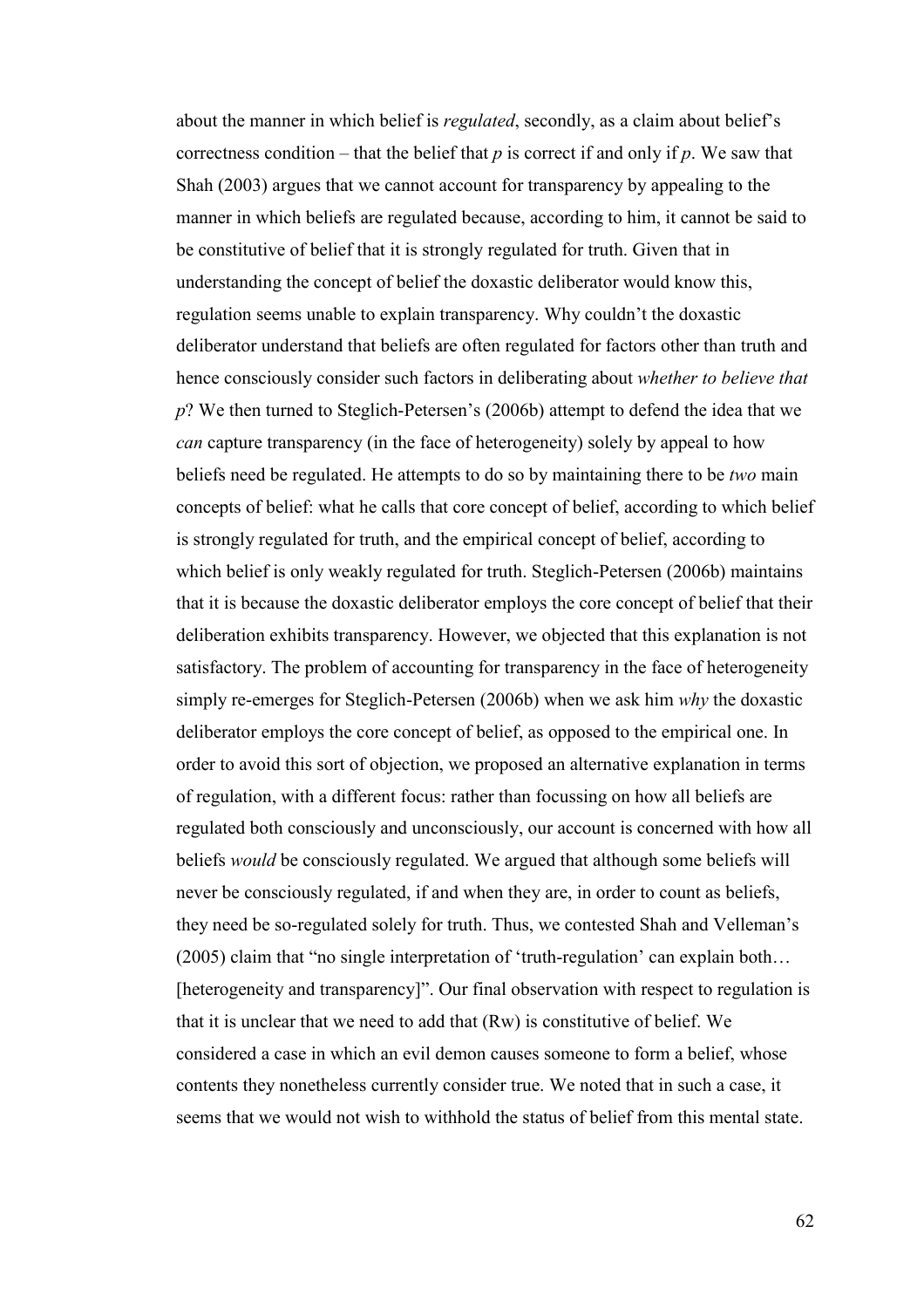We then went on to consider whether correctness has a role to play in explaining transparency. We saw that Shah (2003) convinces Velleman (2000) that this is so and that Shah and Velleman (2005) maintain that it is because, in understanding the concept of belief, the doxastic deliberator understands that their belief will be *correct* if and only if true, that the question *whether to believe that p* is phenomenologically transparent for them to the question *whether p*. However, we then saw that many (Owens (2003), Steglich-Petersen (2006b), McHugh (2011c)) have objected that transparency cannot be accounted for in terms of a correctness condition in this way, because it is prohibitively implausible that the comprehension of such a correctness condition would necessitate the doxastic deliberator's being motivated to comply with it to the exclusion of all other considerations. However, we argued that such a response to Shah and Velleman emerges from a failure to appreciate the difference between the manner in which actions are answerable to practical norms, and beliefs are answerable to epistemic norms. We maintained that considering *whether to believe that p*, simply is considering the question *should I believe that p*. Once we recognise this, and we understand that belief is answerable solely to epistemic norms, it becomes clear why doxastic deliberation is transparent: one is asking oneself *should I believe that p* and one recognises that all that is relevant to this question is *whether p*. So, we arrived at a picture of transparency as ultimately explicable in terms of the idea that it is constitutive of the belief that *p* that it is correct if and only if *p*. This constitutive feature of belief in turn explains the previously proposed constitutive feature of belief, namely, that if belief is consciously regulated for truth, it is so-regulated solely for truth.

We closed by exploring the implications of where we have arrived in this chapter for our previous evaluations of Implicit Racist and Precipice. We can now defend the idea that Juliet and the woman in Precipice hold the relevant beliefs on the basis that their considered behaviour is not only revelatory of their holding such beliefs, it is constitutive of it. This behaviour simply *is* their conscious regulation of their beliefs, or at least reveals that they are disposed to consciously regulate the state in question in accordance with their subjective epistemic reasons, and hence that it is a belief.

Having arrived at a conception of belief according to which it is both constitutive that it be regulated in a certain way under certain conditions, and that it is correct if and only if its contents are true, it is now time for us to examine exactly what these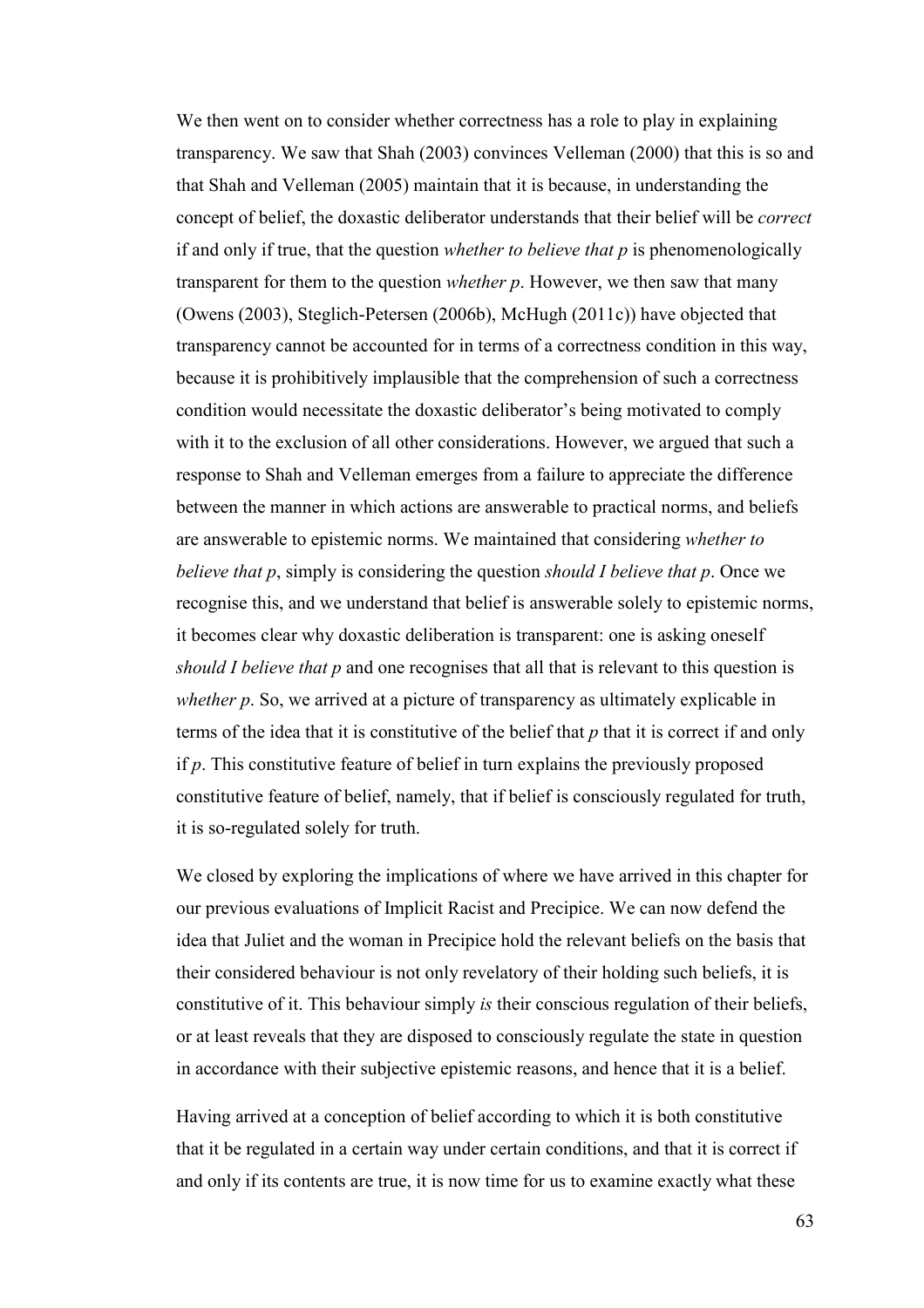two conditions involve in greater depth. We will begin in the next chapter, chapter three, by exploring the regulation condition further, and then, in chapter four, we will turn to the correctness condition.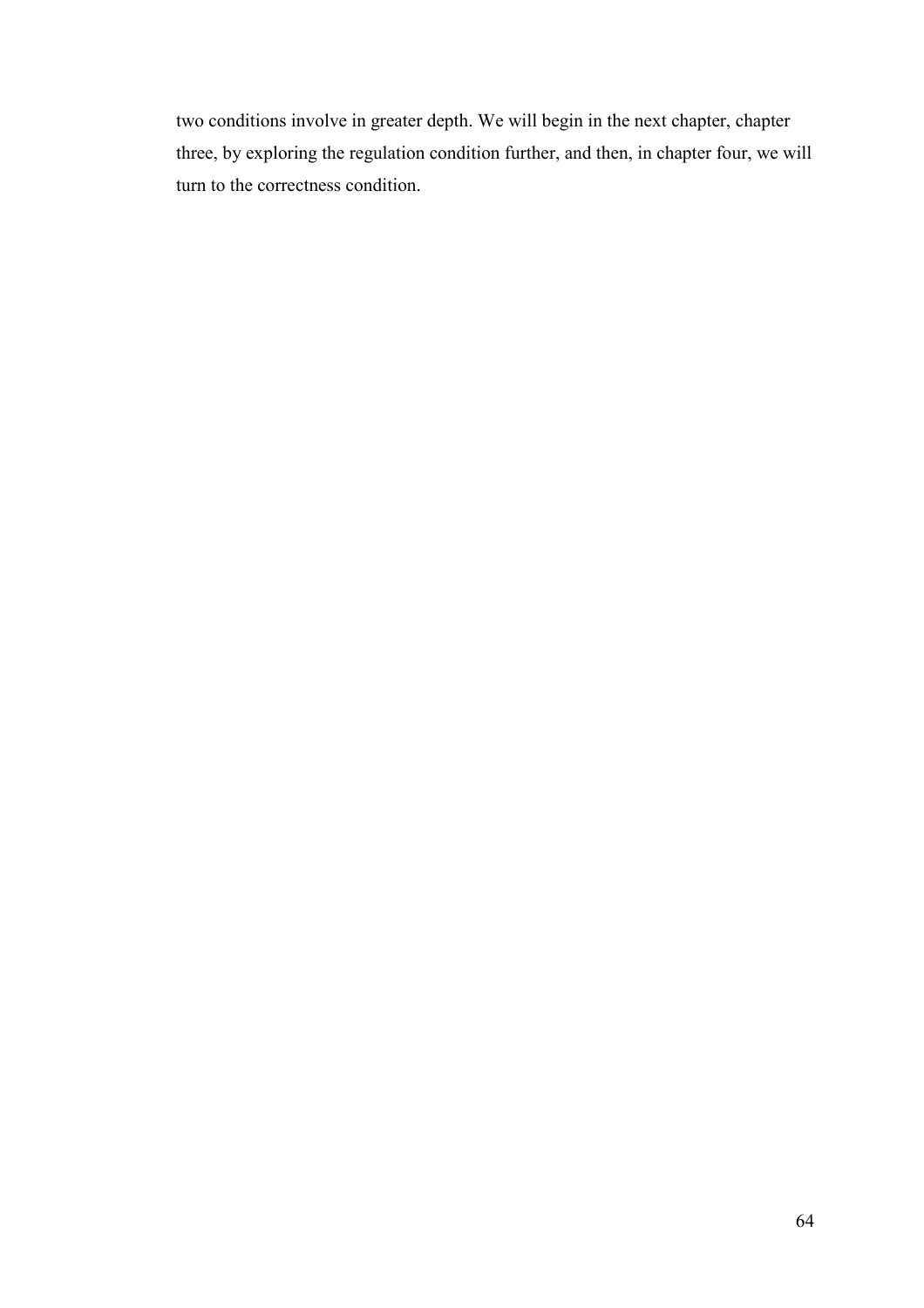## **3. The Regulation Condition**

 $\overline{a}$ 

In the previous chapter, in search of a defence of the idea that there is a significant relationship between belief and reasons, we looked to the transparency of doxastic deliberation, which seemed to represent good evidence that there is such a relationship. We concluded that Williams' (1973) famous aphorism that *beliefs aim at truth* can be construed so as to explain transparency in the face of heterogeneity. We argued that this aphorism is best understood at the most fundamental level as a claim about belief's correctness condition, but that from this correctness condition we can derive a further constitutive feature of belief – about belief's regulation. We called this feature  $(R)$  and it is the idea that if a belief is consciously regulated for truth, it is so-regulated solely for truth. In this chapter, we will investigate precisely how (R) is to be understood. In particular, we will consider whether it should be understood as involving the *believer* possessing a doxastic aim. All parties to the debate so-far have assumed that conscious regulation for truth would involve such an aim on the part of the believer if belief itself is to be considered as aiming at truth. However, we will argue that the believer themselves possesses no such aim but that their belief nonetheless aims at truth in accordance with the manner in which it is consciously regulated. We will also see that, as Williams (1978) maintains, there is no distinction between conceiving of belief as aiming at *truth* and conceiving of it as aiming at *knowledge* in this sense.

We will proceed by examining two further features of doxastic deliberation.<sup>13</sup> The first of these features is what Steglich-Petersen (2009) has called *exclusivity*, and the second, what McHugh (2011a, 2011c, 2012b) has called *demandingness*. Roughly speaking, exclusivity is the idea that when one considers *whether to believe that p*, one can only think of oneself as moved to form the belief that *p* on the basis of epistemic reasons. Demandingness, on the other hand, is the idea that when one considers *whether to believe that p*, one can only think of oneself as moved to form the belief that *p* on the basis of *sufficient* epistemic reason that *p*. It is important to note that – like transparency – neither of these features of doxastic deliberation

<sup>&</sup>lt;sup>13</sup> These features, like transparency, seem to pertain to doxastic deliberation framed by the question *whether to believe that p* not solely when one has not previously believed that *p*, but also when one is considering whether to continue to, or cease to believe that *p*: that is, all forms of conscious belief regulation. Nonetheless, for simplicity's sake, we will assume that the deliberator is in the former circumstance.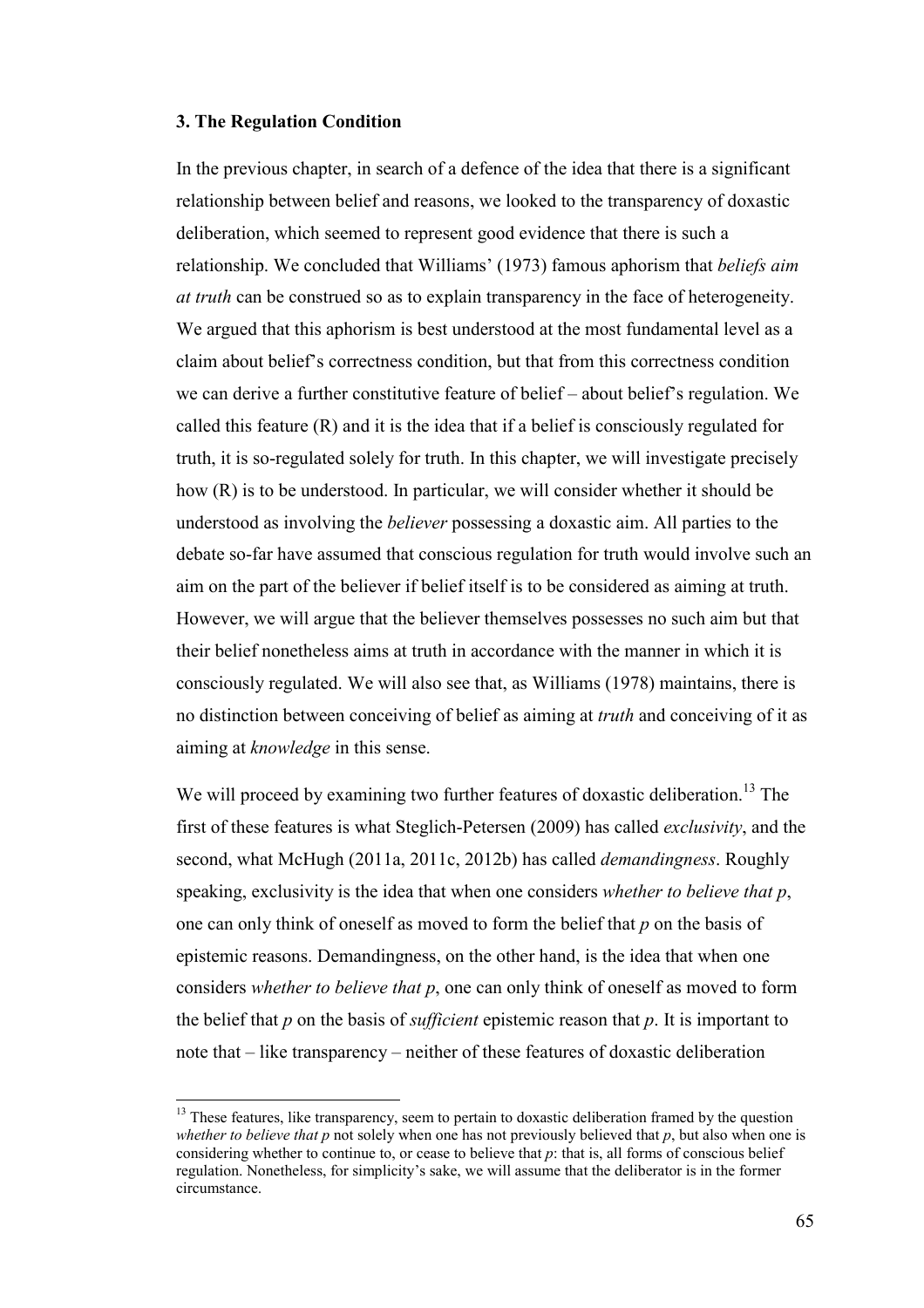conflict with heterogeneity. It can be that one is being influenced (unbeknownst to oneself) by non-epistemic reasons, and that these reasons can lead one to think of oneself as having sufficient epistemic reason.

We will begin by outlining the differences between transparency, exclusivity, and demandingness. We will then consider Owens' (2003) influential argument that given that doxastic deliberation exhibits exclusivity, the deliberator themselves cannot be considered to be aiming at truth; in fact, they cannot be considered to have an aim *of any kind*. Owens argues that this is because their purported *aim* would not *integrate* with their other aims in the manner of ordinary, non-epistemic aims. We will then examine a line of response to Owens' argument, which involves denying that we need think of doxastic deliberation as exhibiting exclusivity. We will argue that this line of response is not convincing. Given this, we will explore an alternative manner of conceiving of the doxastic deliberator's aim – on the model of their aiming to U *iff* they are satisfied that *p*. We will see that this kind of aim provides us with an example of deliberation concerning a non-epistemic aim that exhibits an analogue of exclusivity. However, we will argue that we cannot model the doxastic deliberator's aim in this way because it would be rendered circular: to consciously believe that *p* simply *is* to be consciously satisfied that *p*. And, given that being consciously satisfied that *p* is taking oneself to *know* that *p* (as Owens (2000) and McHugh (2011c) have urged), thinking of the doxastic deliberator as thereby aiming at knowledge is also precluded. So, we will conclude that the doxastic deliberator themselves does not possess an aim. Rather, their belief itself aims at truth insofar as what it *is* to form this belief is to become satisfied that *p* is true. Furthermore, as Williams (1978) maintains, there is no distinction between maintaining this to be the case and holding that beliefs themselves aim at knowledge: being satisfied that *p* is taking oneself to know that *p*.

#### **3.1 Transparency, Exclusivity, and Demandingness**

Let us begin by sharpening our understanding of the distinctions between transparency, exclusivity, and demandingness, as having a firm grasp of these terms will be important in what follows. To remind ourselves, transparency is the idea that when considering *whether to believe that p*, this question immediately (noninferentially) gives way to the question *whether p*. Now, as for exclusivity and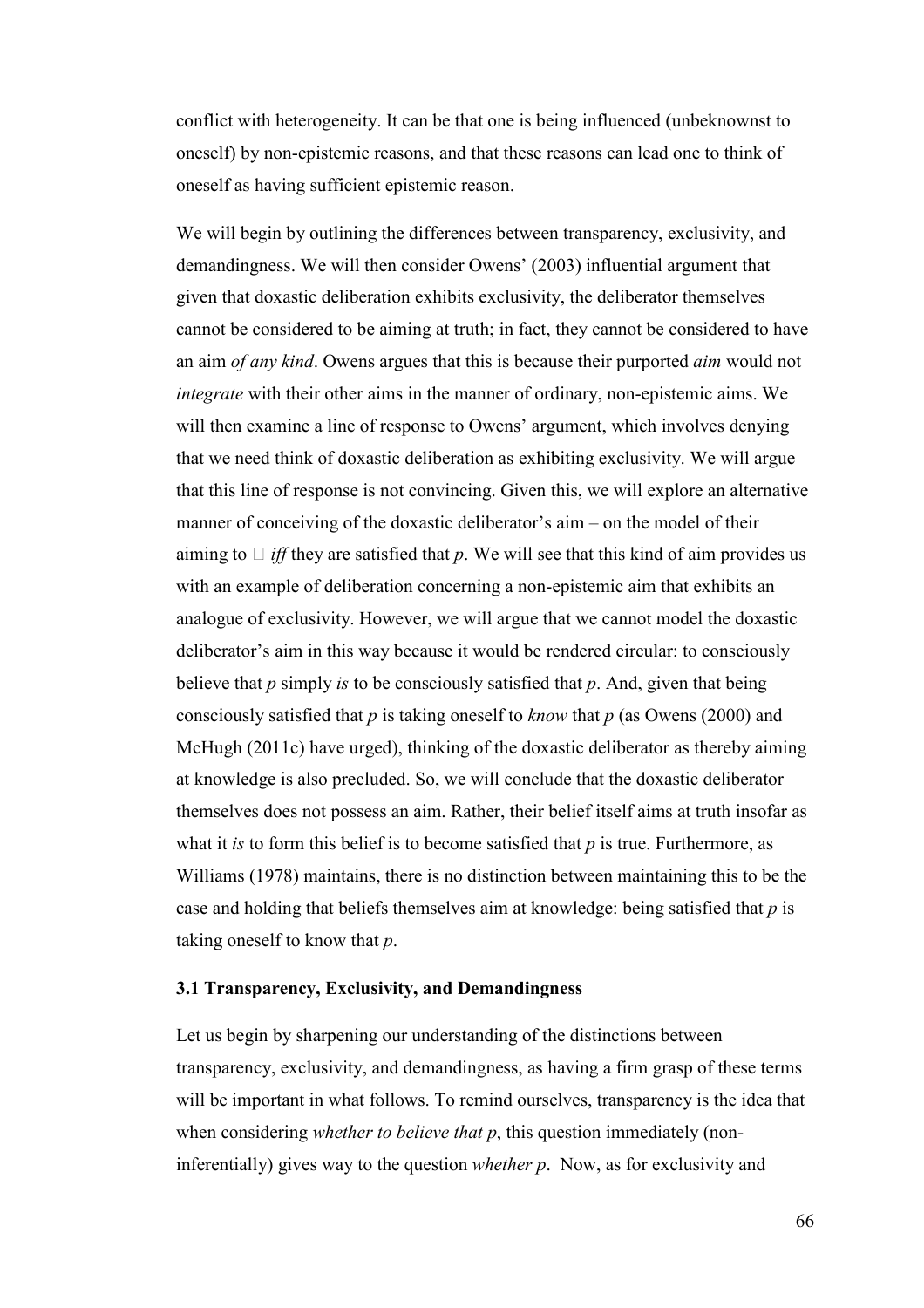demandingness, things are a little more complicated than we intimated in the introduction insofar as we can construct both a *descriptive* and a *normative* version of both of these claims. The descriptive version of exclusivity is the idea that the doxastic deliberator *can* only think of themselves as moved to believe that *p* solely on the basis of epistemic reasons. The normative construal, on the other hand, has it that the doxastic deliberator *should* base their belief exclusively on such considerations. The descriptive version of demandingness is the idea that the doxastic deliberator can only think of themselves as moved to believe that *p* on the basis of *sufficient* epistemic reason in favour of *p*; the normative claim is that they *should* only form the believe that *p* on the basis of sufficient epistemic reason. In this chapter, we will be interested in the descriptive versions of both of these claims – we will turn to the normative versions in the following chapter.

Now, the distinction between demandingness and transparency is relatively clear: transparency is a claim about what one is bound to consider when one considers *whether to believe that p*; demandingness, on the other hand, is a claim about the *amount* of epistemic reason one must have in favour of *p* before one can take oneself to form a belief that *p* on this basis. However, the difference between exclusivity and transparency is a subtle one and may be less obvious. It seems that transparency – the claim that all the doxastic deliberator can consider are epistemic reasons – *entails* exclusivity – the claim that they can only think of themselves as forming their belief on the basis of epistemic reasons. However, transparency is a *stronger* claim than exclusivity: transparency says that one cannot even consider non-epistemic reasons as relevant to the question as to whether to believe that p, whereas exclusivity has it that one cannot think of oneself as going ahead and forming a belief on this basis. So, exclusivity is consistent with the idea that one could consider non-epistemic reasons as relevant to *whether to believe that p* – according to exclusivity one simply cannot knowingly get oneself to form a belief on this basis.

#### **3.2 Believing and Guessing**

Having strengthened our hold on the distinctions between these three phenomena, we will now move on to consider Owens' (2003) argument that the exclusivity of doxastic deliberation renders it inappropriate to think of the doxastic deliberator as possessing an aim. Owens mounts his argument by contrasting deliberation about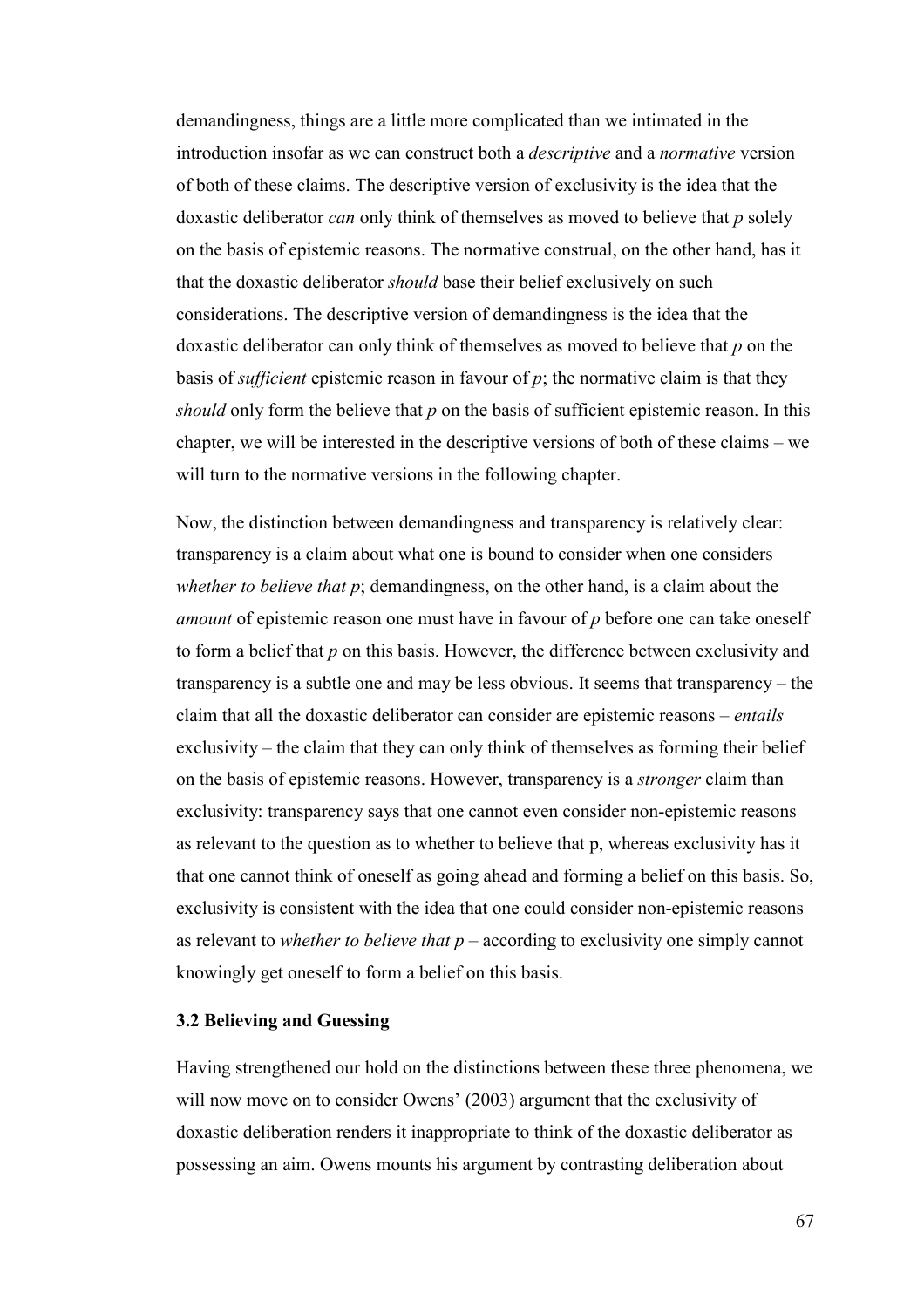*whether to believe that p* with deliberation about *whether to guess that p*. He argues that whilst the guesser ought to be considered to be aiming at truth, the doxastic deliberator ought not.

He begins his discussion by pointing out that what one can guess is clearly *constrained* by what one takes to be true. For example, it is evidently impossible for me to guess that I am 105 years old, knowing as I do that this is false. He claims that:

"Clearly, truth is the standard of correctness for a guess and, I maintain, what explains this is the fact that a guesser intends to guess truly. The aim of a guess is to get it right: a successful guess is a true guess and a false guess is a failure as a guess. Someone who does not intend to guess truly is not really guessing." (Owens, 2003, p. 290)

Nonetheless, what one can guess can be consciously influenced by factors other than truth, as Owens illustrates. He asks us to imagine being in a quiz situation in which we are invited to guess whether the Earth's population is greater than seven billion and will win \$1 million for the correct answer. In such a case, it is clear that even if one has very little epistemic reason in favour of the claim that the Earth's population is greater than seven billion, one can make a guess that it is because one desires to win the money. In this situation, it is clear that the guesser weighs their truth aim *qua* guesser to answer the question correctly against their other aims – most prominently their aim to win the money. So, their guess is based upon *both* epistemic and nonepistemic reasons.

However, Owens affirms that *belief* does not work like this. Although one can straightforwardly *guess* that the Earth's population is greater than seven billion in spite of little epistemic reason one way or the other, it would be *impossible* for one to form a belief under such circumstances. Owens thinks that this is because one would be unable to conceive of oneself as basing a belief about the Earth's population in part upon non-epistemic considerations such as the value of winning \$1 million as one can do with a guess. However much one wants the \$1 million, one *cannot* go ahead and form a belief about the Earth's population under such circumstances. This is not to say that Owens denies heterogeneity. He fully acknowledges that outside of conscious awareness, non-epistemic factors can and do influence belief formation. He simply claims that such factors cannot be the basis upon which we consciously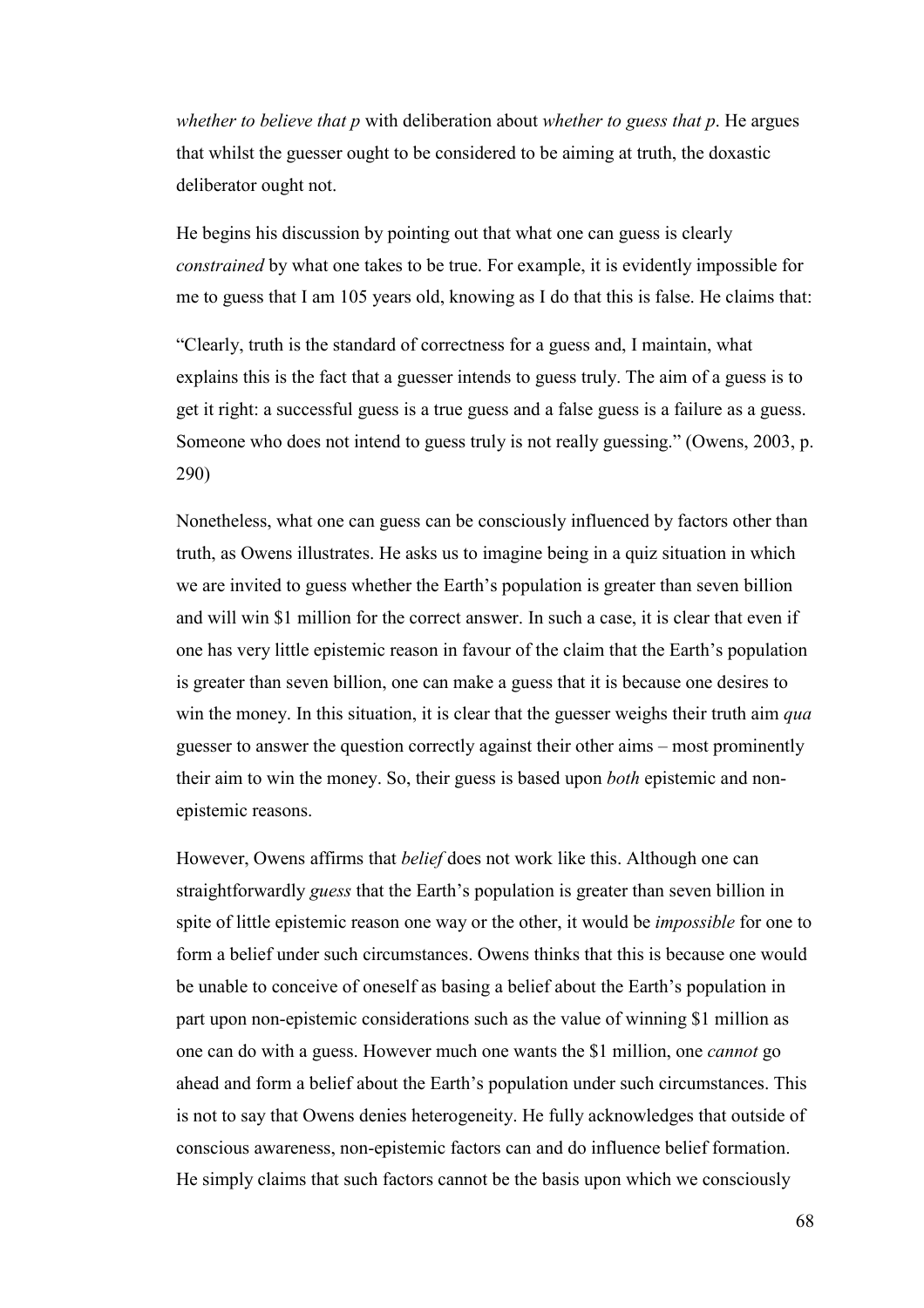form beliefs. That is, doxastic deliberation exhibits exclusivity, whereas deliberating about *whether to guess that p* does not. According to Owens, one can integrate epistemic and non-epistemic considerations when it comes to guessing, but not when it comes to believing.

## **3.3 Our Ordinary Conception of an Aim**

Now, Owens thinks that it is precisely because the guesser's truth aim integrates with their other (non-epistemic) aims in the manner described above that it is apt to think of guessing as aiming at truth. Likewise, in the case of belief, our *inability* to let any concern other than truth explicitly move us to believe renders it inappropriate to consider the doxastic deliberator as aiming at truth. As he puts it:

"If this talk of purpose is to be more than an empty metaphor, the notion of purpose invoked must be one that does explanatory work for us outside the domain of epistemic norms. And, surely, it is our ordinary notion of a purpose which the truthaim theorist means to be employing." (Owens, 2003, p. 295)

So, Owens does not explicitly claim that the kind of integration he has in mind is *essential* to or *necessary* for something's being an aim, but in effect he proceeds as if this were the case, satisfied that our *ordinary* notion of an aim or purpose (again, these terms will be used interchangeably) includes this idea.

To illustrate the ordinary kind of integration of aims Owens has in mind, let us consider an example. Imagine that Paul aims to learn French. Perhaps the *best* way for Paul to achieve this aim is to move to France, and spend every waking hour there either conversing in French or pouring over French grammar books. Nonetheless, if Paul were to move to France, this would conflict with his other aims – holding down his job in England, keeping his children in their English schools etc. Accordingly, he strikes a compromise and enrols himself in a French evening class at his local university. Now, the fact that Paul does not drop everything and move to France does not mean that he does not *really* aim to learn French – despite the fact that he is aware that moving to France would be the best way to realise this aim. It simply means that in so far as Paul is rational, his intention to learn French must take its place in the hierarchy of his other aims, and be integrated accordingly.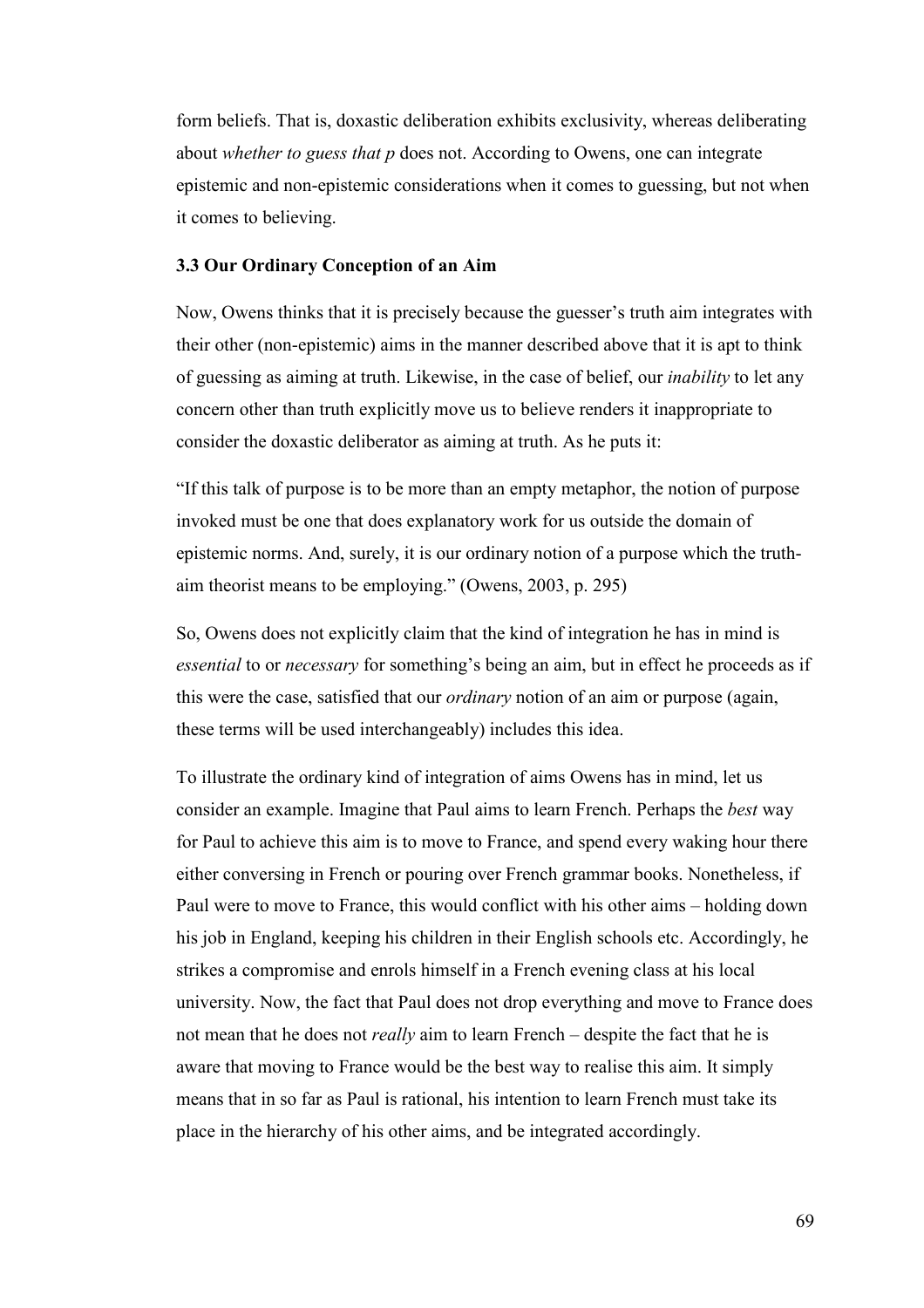Now, Owens' idea is of course that this is how we should expect *all* instances of aiming to behave. And, it seems that the doxastic deliberator's purported aim does *not* work in this way: doxastic deliberation exhibits exclusivity. Given that this is so, we cannot claim to be shedding light upon doxastic deliberation and belief by appealing to the similarity between the doxastic deliberator's *aim* and non-epistemic aims. This is how Owens puts pressure on the very idea that the doxastic deliberator has an aim.

## **3.4 To Deny Exclusivity?**

The obvious solution to this threat to the idea that the doxastic deliberator is genuinely aiming is to deny the assumption upon which it is based – that doxastic deliberation exhibits exclusivity (which would also involve a denial of the stronger claim that doxastic deliberation is transparent), a strategy recently adopted by McHugh (2012b). However, we will now argue that this option has not been rendered plausible.

Let us begin by re-considering the case Owens employs in order to illustrate the exclusivity of doxastic deliberation. He asks us to imagine being offered \$1 million as a reward for forming a belief about the Earth's population for which we have very little evidence. His thought is that we cannot do so as we cannot consciously base a belief on a non-epistemic reason such as our desire for the money. However, these kinds of example do not establish that the doxastic deliberator can only consciously regulate their beliefs on the basis of epistemic reasons because, as McHugh (2012b, p. 8) puts it:

"The fact that you cannot win the reward in such examples does not provide evidence for exclusivity, because that fact is already predicted by demandingness. In order to see whether exclusivity is genuine, we must look at cases where a subject is considering whether to believe a proposition for which the evidence is, by her lights, sufficient. It is only in these cases that the symptoms of demandingness and of exclusivity could come clearly apart. Exclusivity predicts that, even in such cases, non-evidential considerations cannot be motivating reasons for belief (weak exclusivity), or for either belief or withholding (strong exclusivity). Demandingness makes no such prediction."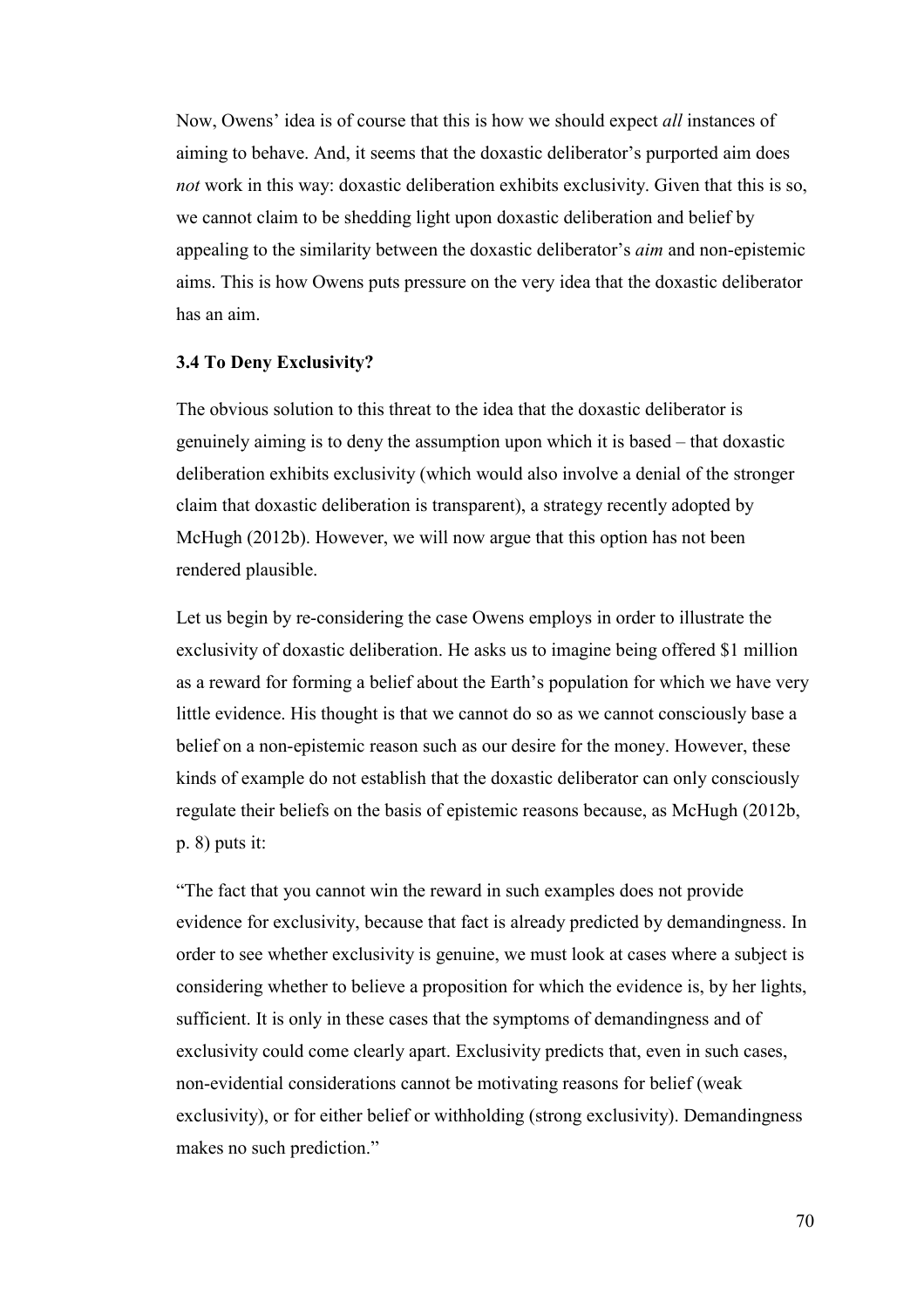As we can see, McHugh also draws a subdivision in the category of exclusivity between what he dubs *weak* and *strong* versions of it. According to weak exclusivity, non-evidential reasons cannot be motivating reasons for belief. According to the stronger version of the claim, non-evidential reasons cannot be motivating reasons for either belief or for the withholding of belief. Now, the thought is that cases such as Owens' \$1 million case cannot establish either weak or strong exclusivity, because they are cases in which the condition of demandingness is not met. We cannot tell whether the person is unable to believe or withhold belief because they cannot consciously do so on the basis of non-epistemic reasons, *or* because they cannot consciously do so whilst being aware that they have insufficient epistemic reason. Keith Frankish (2007, p. 540) puts the point in terms of *enabling conditions*. That is, for all examples like Owens' show, it may well be that the doxastic deliberator can base their belief or withholding of belief in part upon non-epistemic reasons, but that they can only do so when certain enabling conditions are in place: namely, when they take themselves to have sufficient epistemic reason to form the relevant belief. So, in order to consider whether the doxastic deliberator can base their belief or withholding of belief in part upon non-epistemic reasons, we had better consider cases in which they think that they have sufficient epistemic reason to form the belief.

Before we do so though, let us note that it does seem that demandingness is true of doxastic deliberation. Imagine a case in which, having consulted all of the available meteorological evidence, it seems to you that there is a .6 chance that it will rain today and a .4 chance that it will remain dry (McHugh, 2011c). In such a case, it would be impossible to go ahead and believe that it will rain today. One may well be able to form the belief *there is a .6 chance that it will rain today*, and even adopt a .6 *credence* that it will rain today, but one will find oneself unable to form the outright belief *it will rain today* on the basis of this evidence. So, whatever we say about the types of reasons that can knowingly move one to believe, it seems that demandingness is a constraint upon doxastic deliberation: one must consider oneself to have sufficient epistemic reason in favour of *p* to be able to form the belief that *p* as the result of doxastic deliberation. Believing is certainly distinct from guessing in this respect: one need not think of oneself as having sufficient epistemic reason in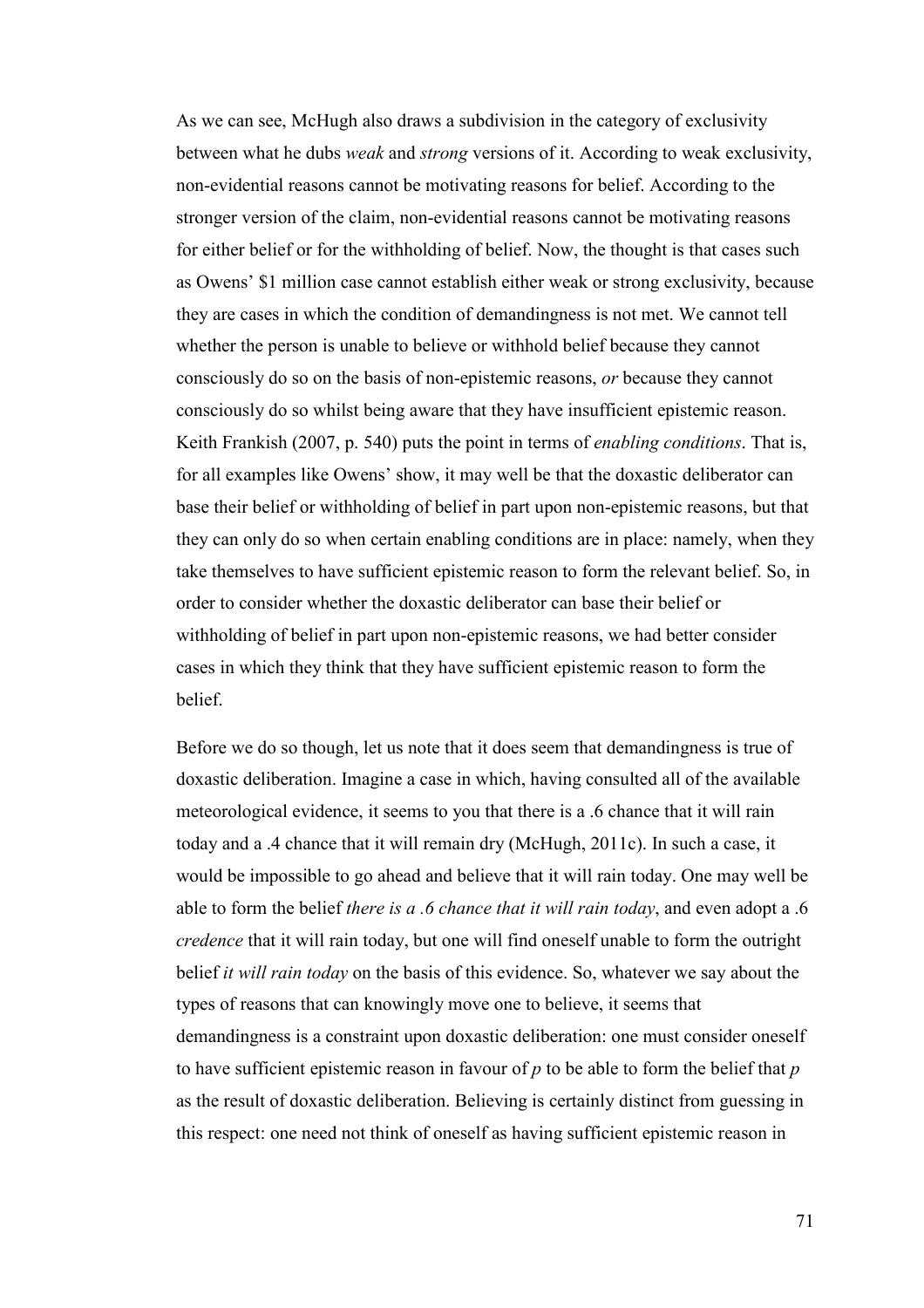favour of  $p$  to guess that  $p$  – indeed, thinking of oneself as having such evidence may well *preclude* guessing that *p*.

But what, exactly, counts as *sufficient* evidence? Philip Nickel (2010, p. 315) draws up a scale of different grades of evidence, according to which:

"At the top of the scale are those claims infallibly known to be true, either because (AI) their truth is made evident by the very fact of their being conceived, or (A2) conceiving them gives a person evidence to believe them that could never be overturned."

Whether or not such forms of evidence indeed exist, this is not the kind of evidence we have in mind when we talk about sufficient evidence. Rather, we are conceiving of sufficiency as something like the following:

"…more than having better or stronger evidence for the proposition than for its negation… some high degree or strength of evidence, or some particular kind of evidence, for the proposition." (McHugh, 2012b, p. 6)

Now, it is important to note that in order to cast doubt upon either weak or strong exclusivity, it is necessary to accept the following idea:

"…there is a distinction between reasons that are sufficient to permit belief and reasons that are sufficient to compel it." (Frankish, 2007, p. 541)

That is, in some (but not all) cases of belief formation, one's evidence for *p* can be such that it is sufficient to *enable* belief in *p* but does not *necessitate* it. A belief formed on the basis of a perception in a typical scenario provides a clear example of a case in which this kind of *discretion* (as McHugh (2012b) calls it) does not seem to apply. I see the wine glass in front of my eyes clear as day; withholding belief as to whether or not it is there is not a real possibility for me. Nonetheless, it has seemed to some that there are cases in which discretion holds. Philip Nickel (2010, p. 315)<sup>14</sup> provides the following example, loosely based on one of Austin's (1961, p. 51):

"…a person identifies a bird he sees relatively clearly as an American goldfinch, but he has some reason to think that another similar bird might have flown into the area, contrary to its usual habits (due to global warming, say) and the birdwatcher has only l

 $14$  Although Nickel (2010) affirms discretion, he does not deny exclusivity.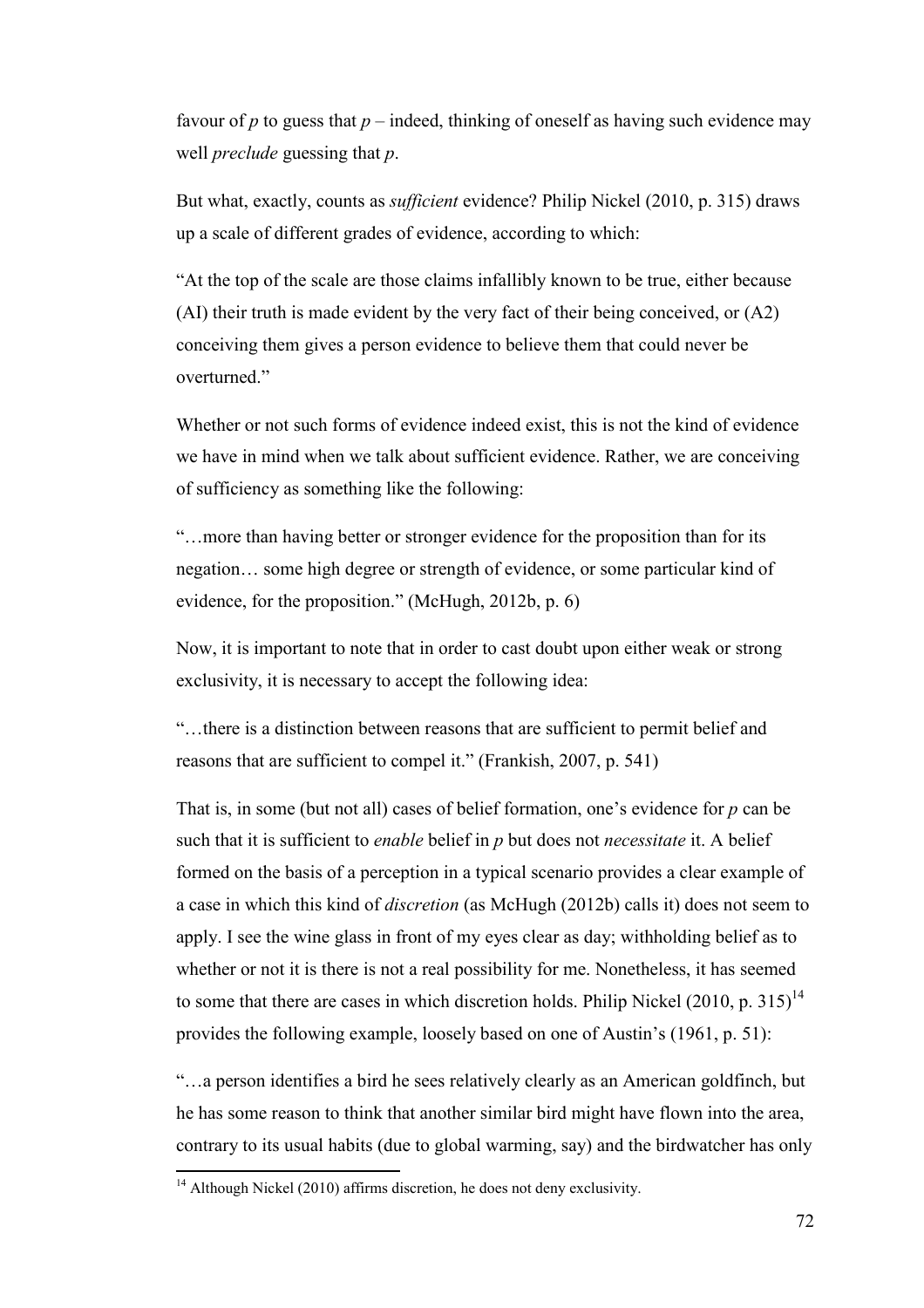weak evidence to believe that he could distinguish this other bird from the American goldfinch."

The idea is that in such a case, the person has sufficient evidence to think that he sees an American goldfinch, but his belief is not compelled by his evidence.

Now, it seems that the only way to evaluate both discretion and the denial of weak and/or strong exclusivity is to consider some further cases. Let us begin with some examples that seem to cast doubt upon strong exclusivity, i.e. the claim that one cannot even withhold belief if one takes oneself to be doing so on the basis of nonepistemic reason. The first of these pertains to a case involving friendship:

"**A.** Your friend is accused of some terrible wrong, and several seemingly independent witnesses have reported that he did it. By your lights, you would not easily have this evidence were your friend not guilty. It would require that all of the witnesses be either mistaken or lying—a possibility that cannot strictly be ruled out, but is far-fetched. However, you value the friendship and you think that, if you were to believe in your friend's guilt, it would have profoundly damaging effects on the friendship, particularly should your friend turn out to be innocent after all." (McHugh, 2012b, p. 12)

In such a case, one might think that although it is not open to you to believe that your friend is not guilty, you are nonetheless able to take into account a non-evidential consideration – "the potential damage of believing that your friend is guilty" – and withhold belief as to whether your friend is guilty or innocent "remaining open to the possibility that the witnesses are mistaken or lying, for this reason" (McHugh, 2012b, p. 12).

Cases involving friendship are complicated, however. It seems that our intuitions regarding whether or not we can knowingly form a belief on the basis of the nonevidential consideration regarding "the potential damage of believing that your friend is guilty" may well be muddied by the fact that we will presumably be inclined to take our friendship *itself* as evidence in favour of our friend's innocence. That is, we will presumably include evidential considerations such as *A friend of mine wouldn't do something like that!* in our deliberations, as well as our specific knowledge of our friend's character: this is the role of character witnesses in a court of law, of course.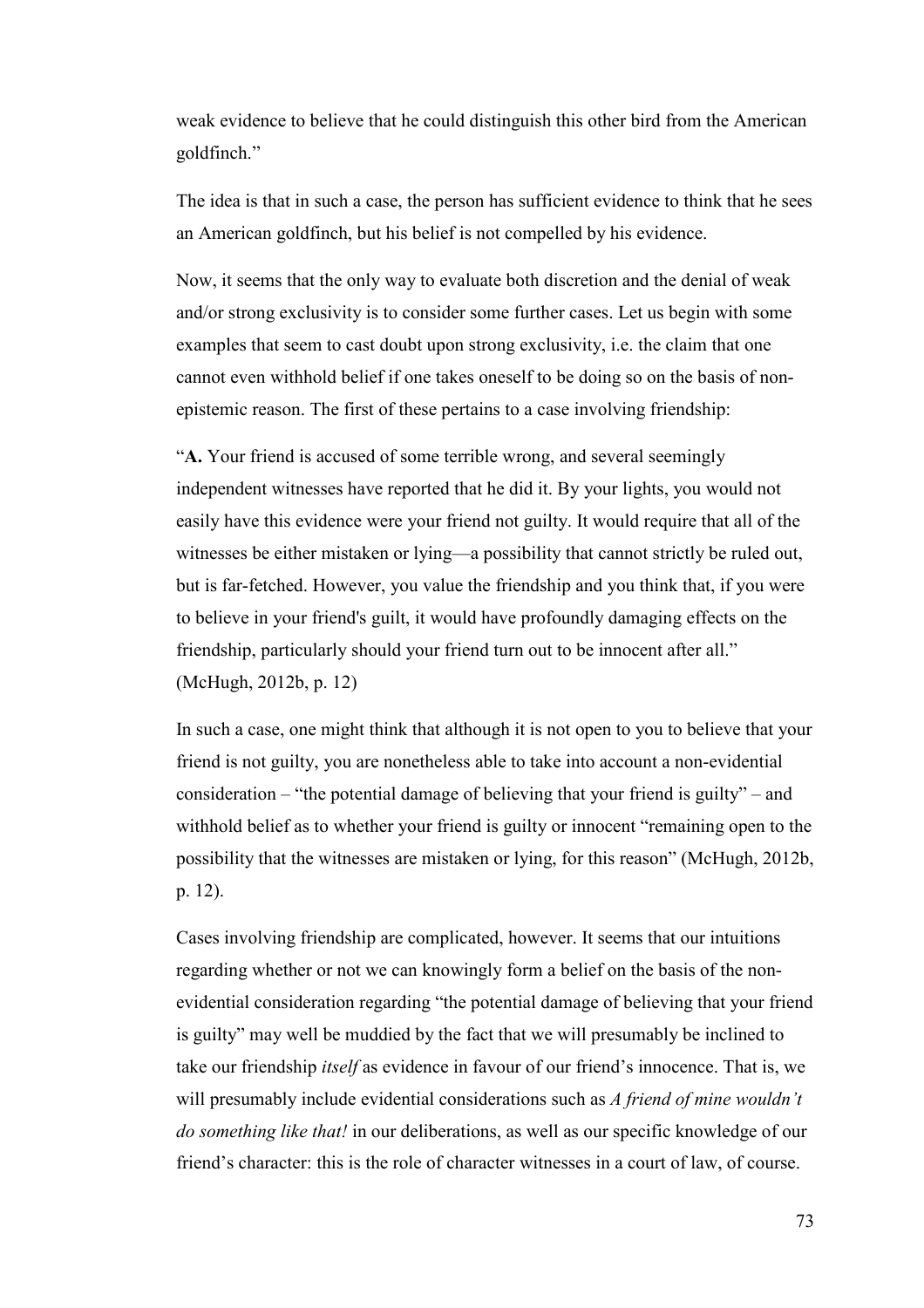Furthermore, because of the emotional attachment involved by definition in cases of friendship, one is likely to refuse or be unable (in some sense) to continue to deliberate regarding the guilt of one's friend. This withdrawal from deliberation should be carefully distinguished from deliberating and then withholding belief on the basis of this deliberation. McHugh's (2012b, p.13) second case provides an example free from such complications, so let us focus our attention upon this instead:

"**B.** You have a cheque that you badly need to lodge by the end of the week. It would be much easier to lodge it tomorrow (Saturday) than today (Friday). You have been to the bank on Saturdays before, and thus have what you regard as sufficient inductive grounds to believe that the bank will be open tomorrow. However, it is not impossible that the bank has changed its hours."<sup>15</sup>

Again, one opposing strong exclusivity would claim that in such a case, although ordinarily you would believe that the bank will be open, because it is so important to you that it *is* in this case, you can explicitly ground your withholding of belief upon this non-evidential consideration. But is this example coherent as described? We will now argue that this is not obviously the case. We will do so by diagnosing the intuitive appeal of the idea that such a case is possible in terms of the intuitive appeal of *contextualism* about considering one's reasons sufficient. We will argue that it is plausible that we *think* cases like B. coherent because we are convinced by the plausibility of such contextualism, as opposed to the cases being genuinely coherent as described. And, hence, it has not been established that strong exclusivity is really in doubt. Neither, for that matter, has the discretion assumption been shown to be intuitively plausible.

McHugh (2012b, p. 13) states:

l

"I am not suggesting that you are always guaranteed to succeed when you try to withhold a belief in this way. You might find yourself stubbornly convinced of the truth of *p*, despite wishing to withhold belief and countenance error possibilities. My claim is only that you can sometimes withhold beliefs in the way described. Nonevidential considerations are not excluded from being motivating reasons for withholding belief."

<sup>&</sup>lt;sup>15</sup> This case is an adaptation of Keith De Rose's (1992) well-known bank case.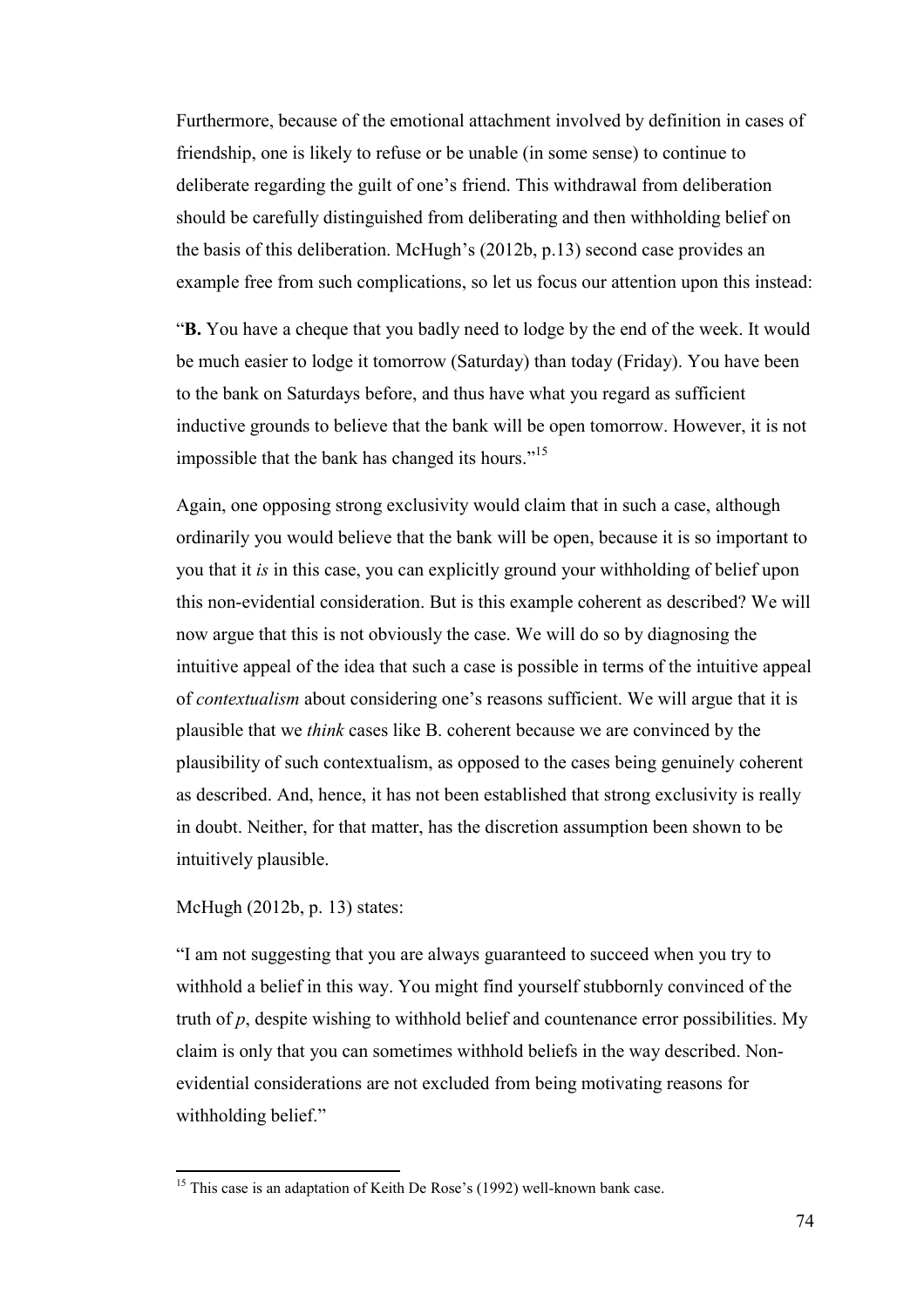This admission on McHugh's part is telling. We might ask *why* reflection upon the importance of the bank's being open will *guarantee* that I withhold belief. It seems that the answer to this question is that we intuitively acknowledge that the only kind of influence explicit considerations of non-epistemic reasons (such as the importance of the bank's being open) can have over whether one withholds belief is *indirect*: it seems that we rely upon the idea that they do so *via* evidential considerations. That is to say, in A., "the potential damage of believing that your friend is guilty" enlivens your mind to the possibility that "the witnesses are mistaken or lying". Similarly, in B., the fact that your cheque badly needs to be lodged by the end of the week makes vivid the fact that "it is not impossible that the bank has changed its hours." (McHugh, 2012b, pp. 12-13)

Indeed, (and this is where De Rose, the original exponent of cases such as B., would approve of our verdict) it seems that the role we think of these non-evidential considerations as playing is as rendering the deliberator's evidence *insufficient* from their point of view. That is, it seems that when we consider cases such as B., we acknowledge that whether one takes certain evidence to be sufficient depends upon the *context*, and although one can be explicitly aware that in another – less demanding – context one would understand the evidence one currently has to be sufficient, in this context, one cannot conceive of it this way as one's mind is enlivened to the reasons for doubting one's evidence. If this is what we are really imagining when we imagine cases such as B., then, of course, it is demandingness that explains why we withhold belief, not discretion and the falsity of strong exclusivity.

But in each case, haven't we *stipulated* that the person in question takes themselves to have sufficient evidence? Yes, but it seems that it is this stipulation that makes McHugh's exact description of the case far from obviously coherent. The charge against those such as McHugh who rely upon examples like A. and B. is that they fire up our *contextualist* intuitions about when one will consider oneself to have sufficient epistemic reason, and then they illegitimately rely upon these intuitive verdicts to reach the conclusion that one can consider one's evidence sufficient and yet withhold belief for non-epistemic reasons.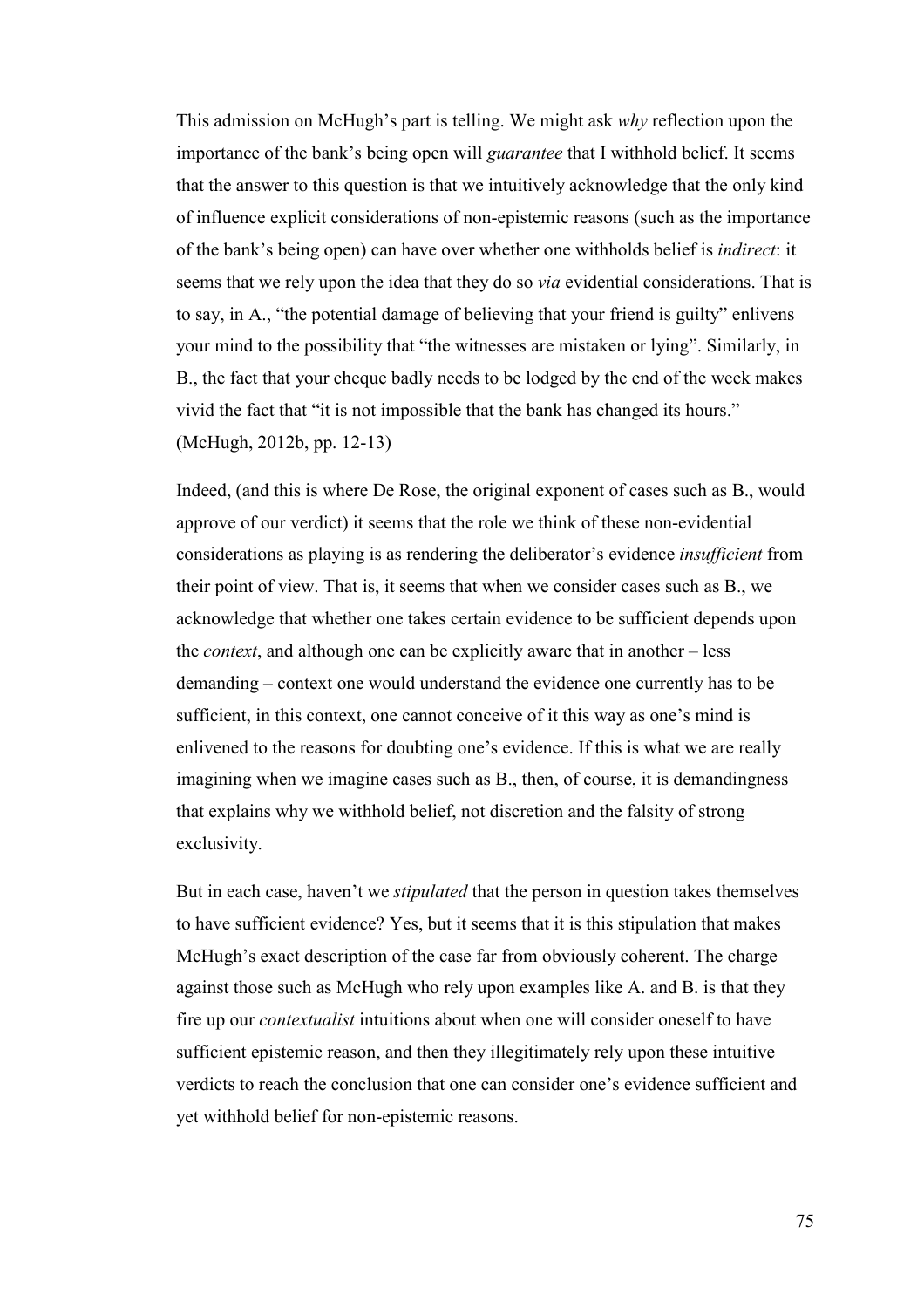Now, McHugh (2012b, p. 15) in fact considers this kind of response to his position and tries to discredit it by observing that if we are correct:

"…a practical consideration can influence you to withhold belief, or to lose a belief you previously held, without being a reason for which you do so, and even though there is no change in your evidence."

He then moves from this observation to the claim that:

"You cannot deliberatively acknowledge the role of the practical consideration in such events of doxastic rearrangement, and yet there is no change in your evidence that could explain them either. It thus becomes puzzling what would be going on from your own point of view, in such a case." (McHugh, 2012b, p. 15)

However, although we are claiming that one cannot acknowledge non-epistemic reasons as reasons upon which one bases one's belief, we have acknowledged that they can feature explicitly in one's thinking about one's situation. In a case like B., it seems intuitively plausible that one would understand one's behaviour as follows:

*I know that I am only doubtful that the bank will be open because of the importance of its being open on this occasion: I recognise that I have what I would ordinarily – in less demanding contexts – think of as sufficient evidence that this is the case. But nonetheless, the bank might not be open; it might have changed its hours.* 

This is what is going on from your point of view. And, as soon as we understand it in terms of your flipping between a third- and first-person perspective upon your own situation in this way, it is perfectly intelligible.

Now, as far as weak exclusivity goes, the same considerations hold *a fortiori*. McHugh (2012b, pp. 16-17) presents the following three cases in order to try to put pressure on the idea that weak exclusivity holds:

"**C.** Your friend is accused of some terrible wrong, but he has an alibi supported by several seemingly independent witnesses. By your lights, you would not easily have this evidence were your friend not innocent. It would require that all of the witnesses be either mistaken or lying—a possibility that cannot strictly be ruled out, but is farfetched. What's more, you value the friendship and you think that, if you did not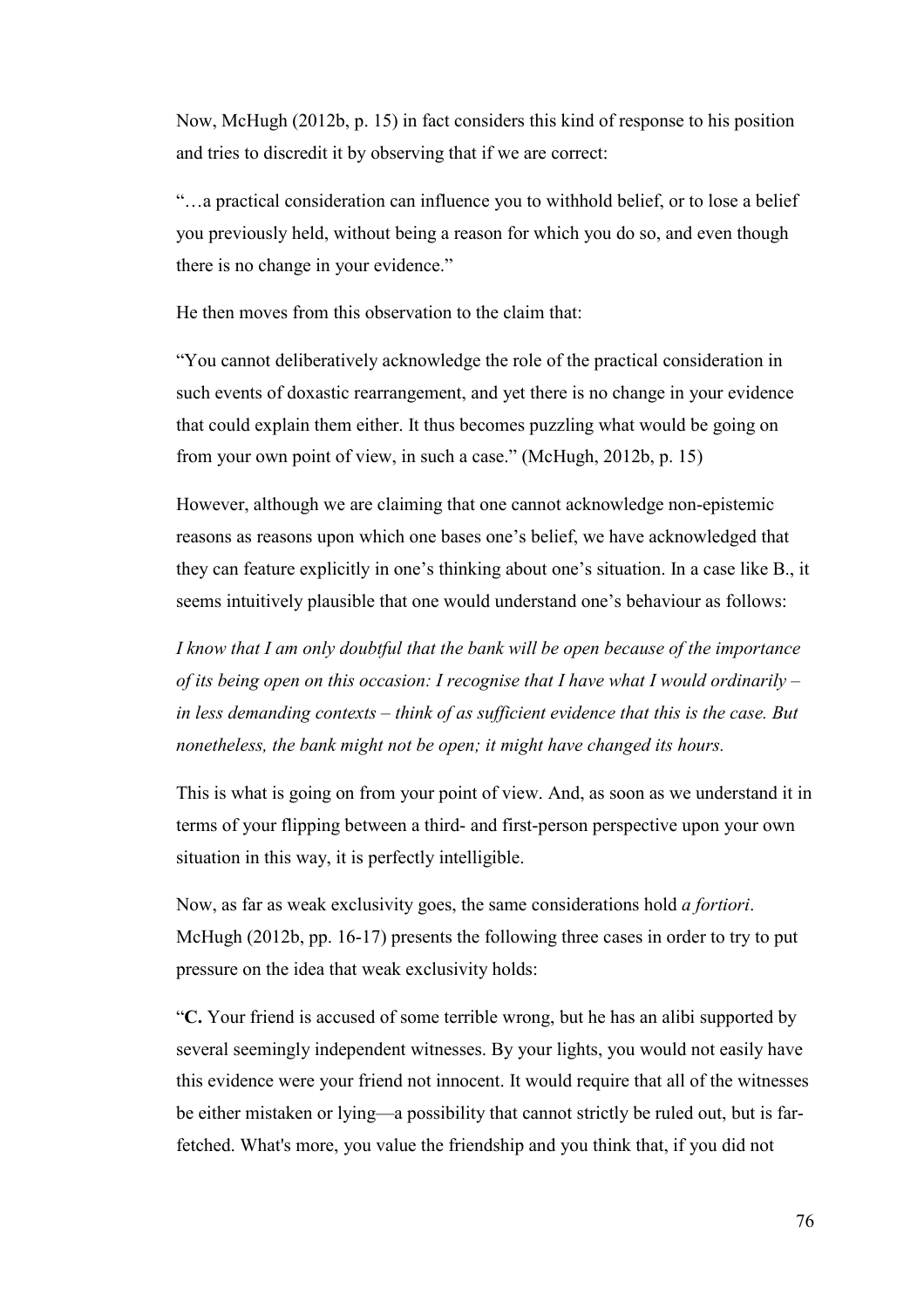believe in your friend's innocence, it would have profoundly damaging effects on the friendship, should he indeed turn out to be innocent.

**D.** You are playing tennis. You are much stronger than your opponent, so you regard the possibility of defeat as far-fetched. If you believed that you would win, your confidence would make victory even more likely.

**E.** You are a car salesman. You are trying to sell a particular car. All the evidence suggests that it is reliable—the model is said to be very reliable, and there is nothing to suggest that this particular vehicle is any exception, but you can't absolutely rule out that there is some fault somewhere. You will be more convincing in your sales pitch if you believe that the car is reliable."

In these cases, unlike in A. and B., the idea is that the non-epistemic reasons can explicitly be taken by the person in question as reasons for their belief that *p*, as opposed to their simply withholding belief regarding *p*. However, as with cases A. and B., it seems that our intuitions about the contextualism that is true of considering oneself to have sufficient reason may well be doing all of the work.

In sum then, we have argued that the kinds of cases we have considered do not render discretion plausible or strong and/or weak exclusivity implausible. This is because we can offer an explanation of the intuitive pull of such cases in terms of the intuitive pull of contextualism about regarding oneself as having sufficient epistemic reason. Of course, this is not a knock-down argument that exclusivity is true of doxastic deliberation. Rather, we have simply cast doubt upon the idea that the denial of exclusivity has been rendered plausible by appeal to the kinds of cases we have been considering. We will now move on to consider an alternative strategy to denying exclusivity by which to overcome the difficulty Owens has raised for the idea that the doxastic deliberator possesses an aim.

## **3.5 A Non-Epistemic Analogy**

As we have seen, Owens' criticism of the idea that the doxastic deliberator possesses an aim is that this aim does not behave like other non-epistemic aims we are familiar with, such as Paul's aim to learn French. Owens expresses this idea by maintaining that the doxastic deliberator's purported aim does not *integrate* with their other aims in the manner we would ordinarily expect of an aim: that is to say, their deliberation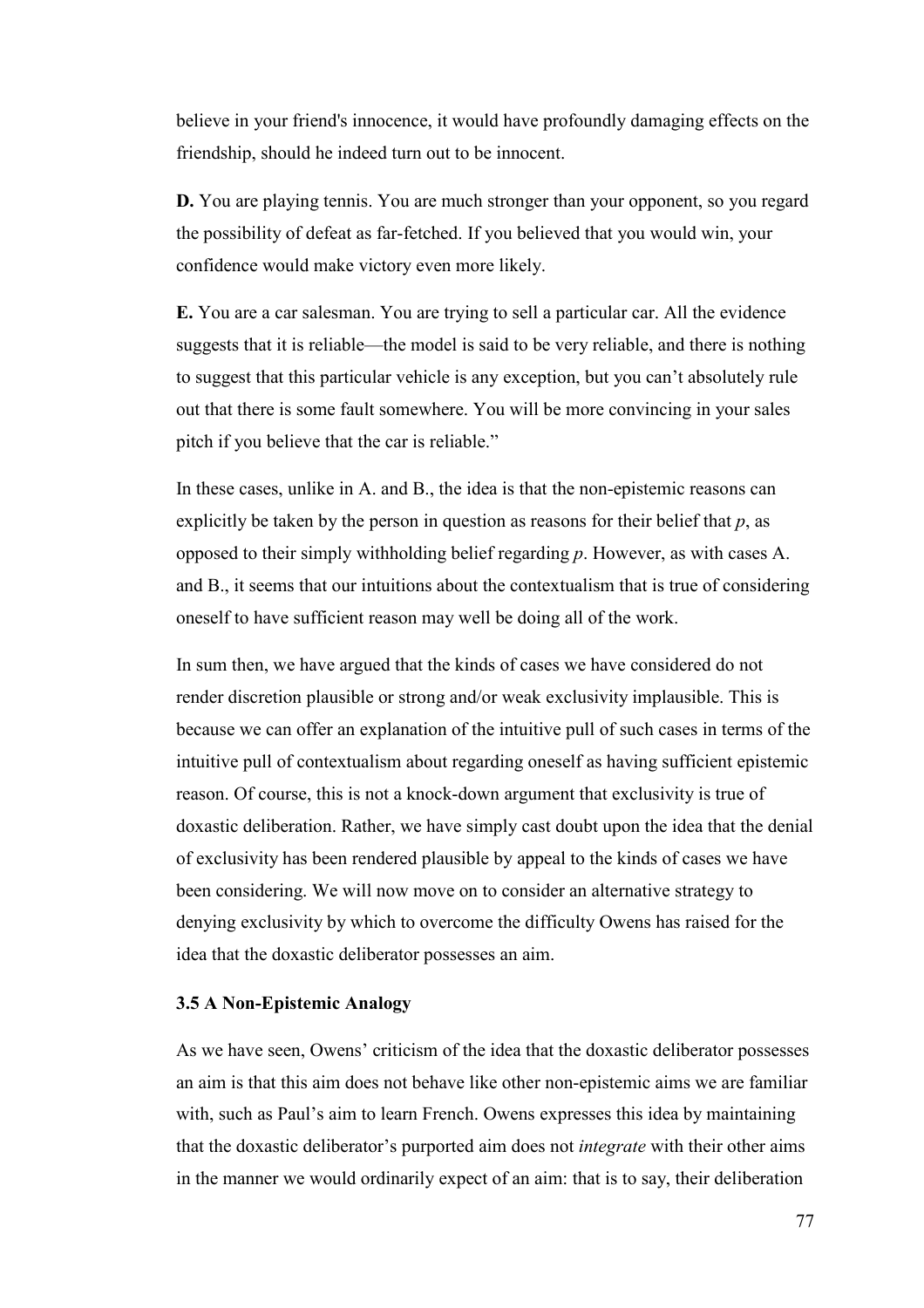exhibits exclusivity. However, we will now argue that not all ordinary, non-epistemic aims behave in the same way as Paul's aim to learn French. We will explore four different ways in which a person's various non-epistemic aims can interact with one another, and maintain that the fourth of these provides us with an example of a nonepistemic aim that requires a form of deliberation characterised by an analogue of exclusivity.<sup>16</sup>

Let us remind ourselves of Paul's aim to learn French. As we have seen, in so far as Paul is rational, his aim to learn French integrates with his other aims. He both aims to learn French and to hold down his job in England, and thus enrols in French evening classes in England. The fact that Paul does not pursue the *optimal* strategy for realising his aim to learn French – moving to France – does not threaten our attribution to him of the aim to learn French. Rather, we simply recognise that Paul has other aims as well, which are *compatible* with his aim to learn French when all of these aims are pursued *suboptimally*. This, of course, is not to say that Paul could not value learning French so highly that it would be rational for him to move to France. It is simply to say that in so far as he is rational, whatever his aims and the various weights he attaches to them *are*, he will integrate them accordingly.

Now, as Owens says, the guesser's aim integrates with their other aims in this manner. The quiz contestant integrates their truth aim *qua* guesser with their aim to win the prize money in the sense that they will be moved to have a guess at the right answer even without sufficient evidence to guarantee truth in order to be in with a chance of winning the prize. In so doing, they pursue both of their compatible aims in a suboptimal manner.

However, this is not so with all possible aims, as Steglich-Petersen (2009) points out. Consider two aims whose pursuit is *irrelevant* to one another. As Steglich-Petersen says, one might wonder how any two aims can ever *really* be irrelevant to one another as the pursuit of any given aim will make its demand on a person's finite resources, thus impacting upon the pursuit of another. Nonetheless, as he says, we can certainly identify cases in which two aims *seem* completely irrelevant to one another in the context of ordinary deliberation. Consider Paul's aim to attend his French class this evening and his aim to take his children to their swimming lesson

l

<sup>&</sup>lt;sup>16</sup> Steglich-Petersen (2009) also identifies the first, second, and fourth of these.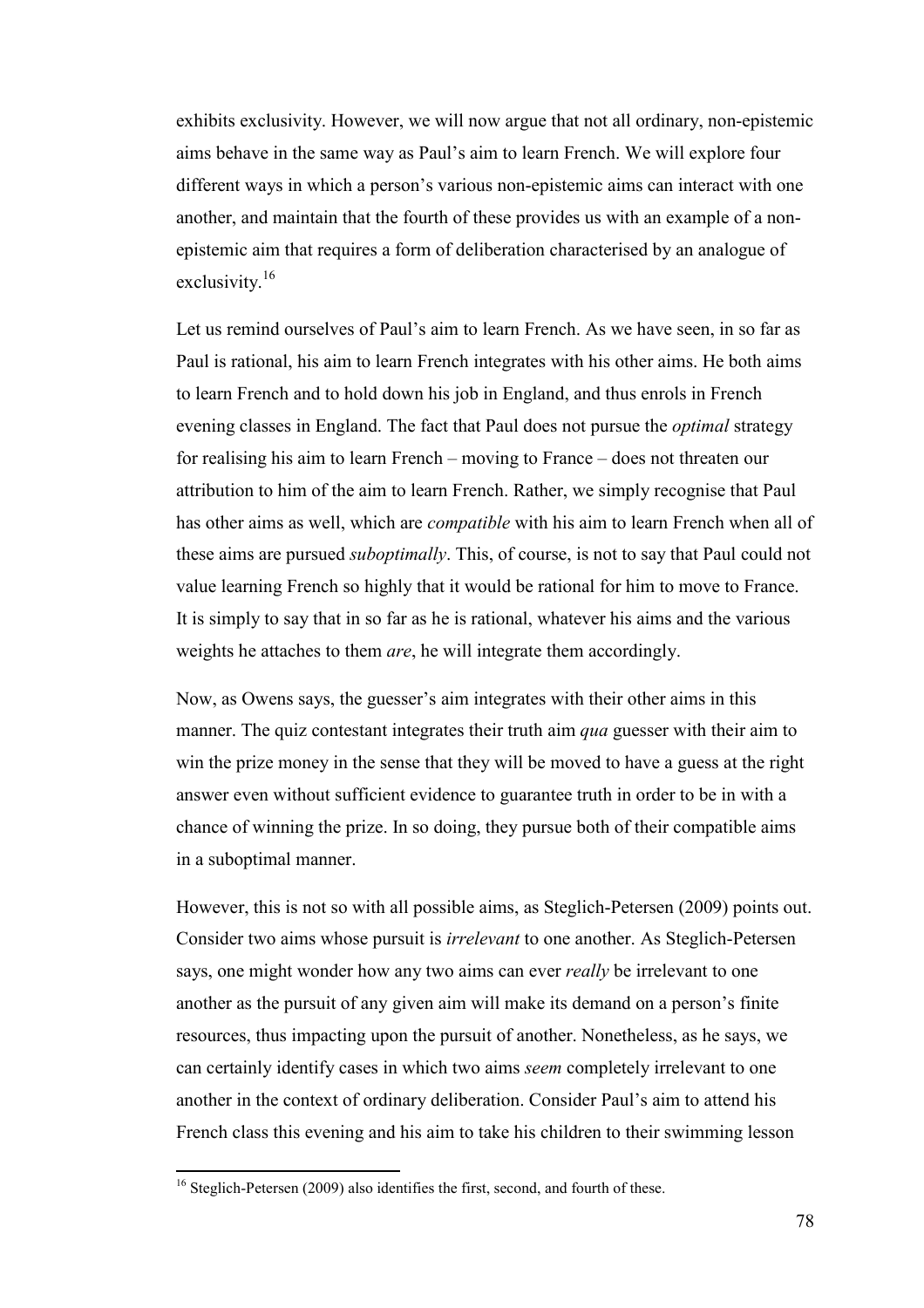during the day two weeks on Saturday. His deliberation regarding the one aim is practically irrelevant to his deliberation concerning the other. Hence, one need not integrate the pursuit of these two aims. However, one might object that in so far as one is to count as pursuing either of them, one need integrate it with other aims one has that *are* relevant to its pursuit. Nonetheless, this does not always mean that one need pursue an aim suboptimally, which brings us to our third category of interaction between aims. These are what we might call *killing two birds with one stone* cases: cases in which two aims are not irrelevant to one another – so the achievement of one does have *some* bearing upon the achievement of the other, but, nonetheless, one need not compromise with respect to the means one takes to achieve either aim. Imagine, for example, that some French children attend the same swimming class as Paul's children and that during the swimming lesson, Paul can make conversation in French with their talkative and grammatically precise father. In such a case, Paul's aim to take his children swimming and his intention to learn French are both optimally realised (or contributed to in the case of the latter aim) by his attendance: fortuitously, no compromise is made regarding either aim.

And, finally, there is a fourth kind of interaction between aims – between aims that are *mutually incompatible*. Imagine Paul's aim to take his children to a swimming lesson between six and seven one evening and his aim to attend his French class during *precisely* that same hour. Paul cannot achieve both of these aims and so one of them will have to be relinquished. Steglich-Petersen points out that this is exactly how the doxastic deliberator's aim behaves with respect to all of their other aims: they have an aim that is mutually incompatible with all of their other aims. And, as he puts it:

"While it is reasonable [for Owens] to claim that it is essential to something being an aim that it can meaningfully be said to interact with and be weighed against other aims, we should not exclude the possibility that sometimes, due to contingent *de facto* incompatibility such weighing is of the kind that results in discarding aims rather than combining them in action. Weighing which of one's aims is more important is a fundamental and important element in practical deliberation." (Steglich-Petersen, 2009, p. 401)

He compares the doxastic deliberator's aim to the non-epistemic aim: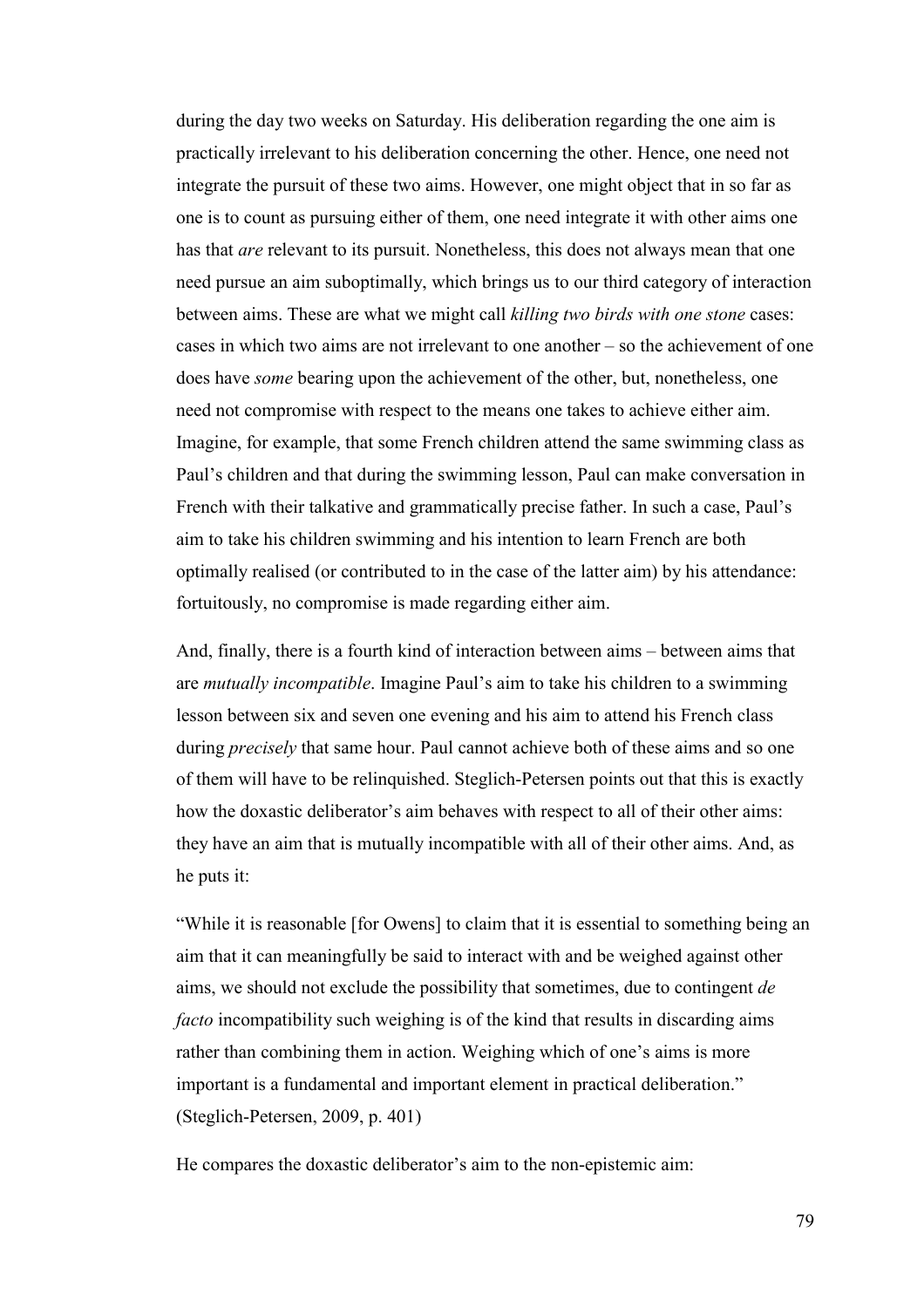"…of trying out a new restaurant if and only if it receives good reviews. When subsequently deciding whether to try the restaurant or not, only one consideration will be relevant as far as achieving the aim goes, namely whether or not it received good reviews." (Steglich-Petersen, 2009, p. 402)

His idea is that in the context of doxastic deliberation, one deliberates about *whether to believe that p* and in so doing, one excludes aims other than one's doxastic aim – such as whether they desire to believe that  $p$ , for example – on the basis that they are incompatible with one's truth aim, just as any consideration other than whether the restaurant received good reviews is excluded as incompatible with the aim of trying out the restaurant *if and only if* it receives good reviews.

Now, one might notice that we have exchanged Owens' talk of the *integration* of aims with talk of aims *interacting*, and of their being *weighed* against one another. One might wonder whether this is illegitimate – perhaps aims that are mutually incompatible cannot be thought of as *integrating* with one another for this very reason. Indeed, the word *integration* does have connotations of intermingling that the word *interaction* does not. However, of course, whatever terminology we use, what matters is whether or not cases of aims that are mutually incompatible with all of a person's other aims do occur in ordinary, non-epistemic contexts. If they do, then it seems that there is no difficulty in understanding the doxastic deliberator's aim as a genuine aim. It is not mysteriously insulated from all of their other considerations in a manner in which no other aim is.

So, the potential example we have of a non-epistemic aim which behaves just as the doxastic deliberator's aim does is:

(T): To try the new restaurant if and only if it receives good reviews.

It seems as though both the restaurant deliberator and the doxastic deliberator are unable to realise their aims in a manner that involves explicitly taking anything other than one factor into consideration: each has an aim that *cannot* be realised in a suboptimal manner by integrating it with their other aims.

However, McHugh (2011a) objects that things are not quite so simple. He asks us to imagine a case in which there is some *uncertainty* as to whether or not the restaurant received good reviews. Suppose that the restaurant deliberator has not read the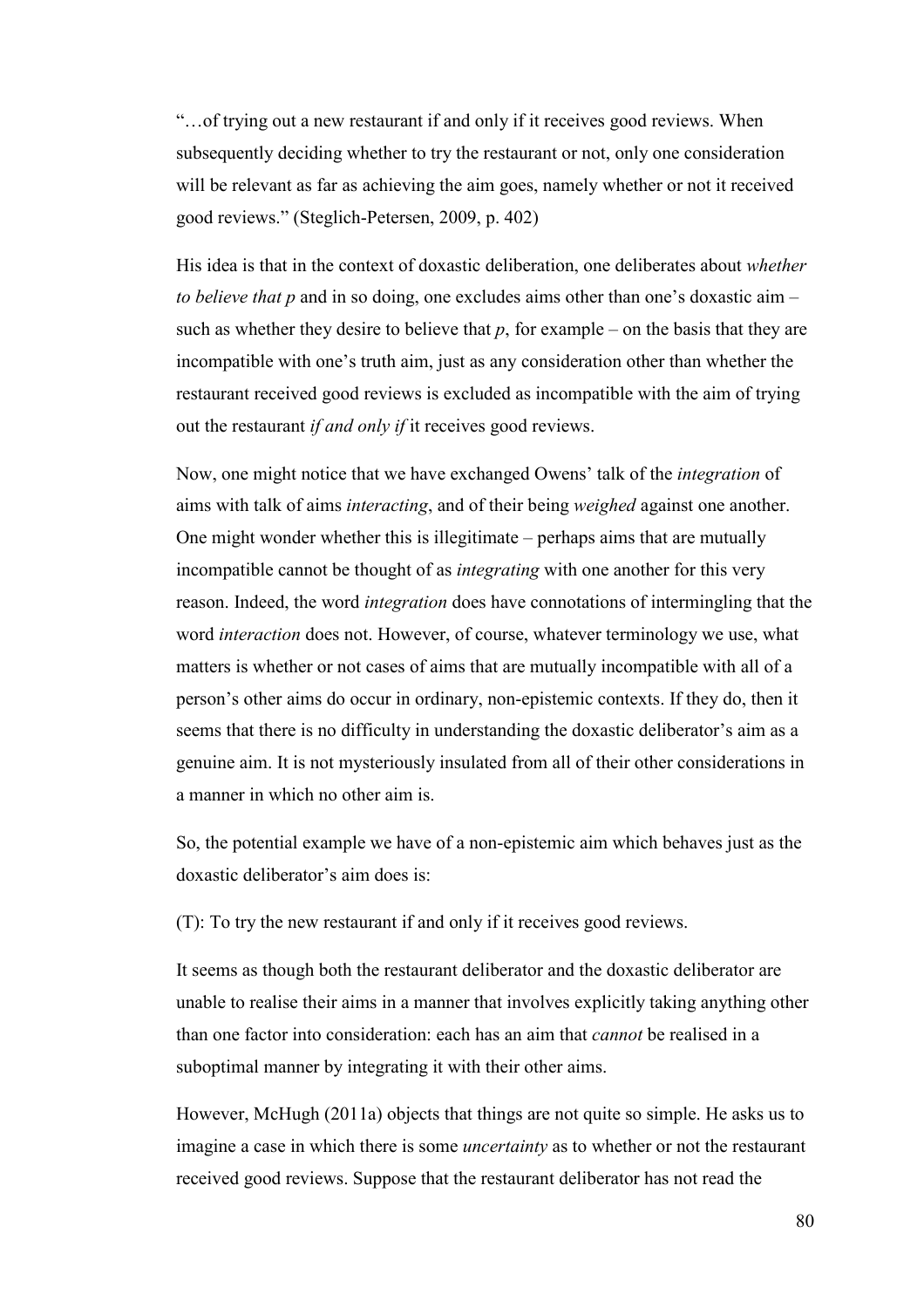reviews, but has seen the facial expressions of people reading them and this evidence suggests that the reviews are good, but there is of course still some doubt. McHugh maintains that in such a scenario, the aim of trying the new restaurant if and only if it gets good reviews would be rationally integrated with one's other aims in the way in which Paul integrates his aim to learn French with his aim to hold down his job in England: the aim will be pursued suboptimally in combination with the deliberator's other aims. For example, the restaurant deliberator's aim could be integrated with their additional aims to avoid pointless expenditure and travel as follows: if the restaurant is cheap and close, he will try it; if it is expensive and far away, he will not. In integrating their aim to try the restaurant if and only if it gets good reviews with their other aims, the restaurant deliberator does not *give up* their aim of trying the restaurant if and only if it gets good reviews; rather, they pursue this aim, whilst running the risk of failing to achieve it.

Now the point here is of course not limited to a particular example. Rather, it is quite a general one about cases in which one aims to U *iff p*. Indeed, it seems that aims of this form will always permit of the kind of integration of mutually compatible aims that it appears that the doxastic deliberator's aim does not. And, as McHugh points out, this is because there is always room to *doubt* whether *p*. However, if we return to (T), we will see a way out of this difficulty. It seems that what Steglich-Petersen was *really* envisaging when providing this example of an ordinary non-epistemic aim, was a case in which one resolves not to go to a new restaurant unless *one reads* good reviews of it beforehand. That is, one aims to go to the new restaurant if and only if one is *satisfied* that it has had good reviews. So, so far, we have been considering an aim of the following form:

1. U *iff p*

Instead, let us now consider this alternative kind of aim:

2. U *iff* one is satisfied that *p*

which in the restaurant deliberator's case would be the following aim:

(T\*): To try the new restaurant if and only if one is satisfied that it has received good reviews.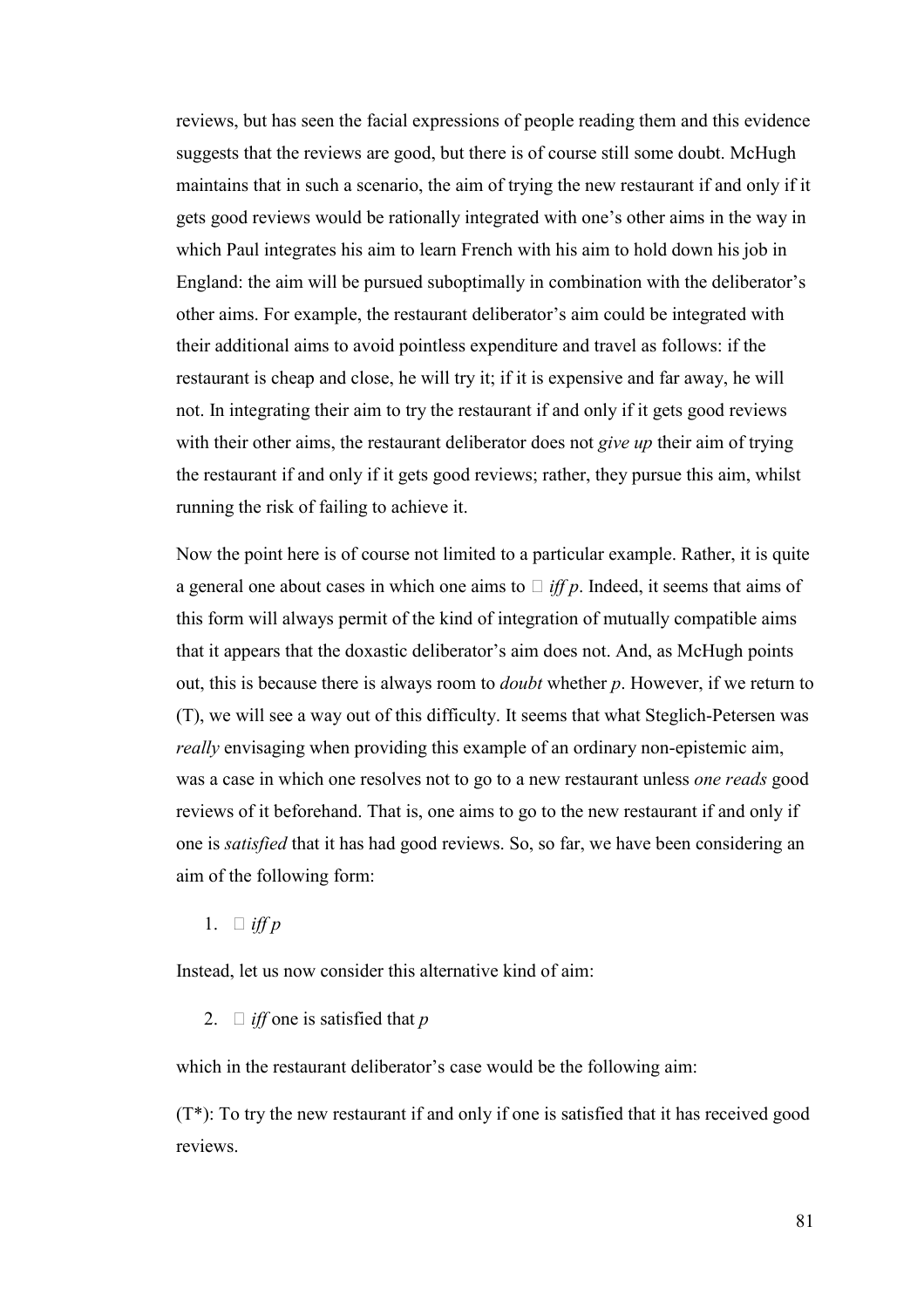Now, aims of type 2., such as  $(T^*)$ , do not seem to allow for the requisite uncertainty to enable the kind of integration McHugh describes as possible in the case of aims of type 1., such as (T). It is at least very difficult to imagine a case in which one is uncertain as to whether or not one is satisfied that *p*. Although there are of course limits on our self-knowledge, it seems difficult to doubt the idea that we have privileged access to our conscious experience of being satisfied that *p*. <sup>17</sup> And, given that  $(T^*)$  does not allow for the same kind of uncertainty as  $(T)$  it seems as though it does in fact behave in a manner very similar to the doxastic deliberator's aim. That is, neither (T\*) nor the doxastic deliberator's purported aim integrate with their other aims. Now, at this point, one might worry that the aim we are now considering:

(T\*): To try the new restaurant if and only if one is satisfied that it has received good reviews

is – unlike Steglich-Petersen's original suggestion – no longer a non-epistemic aim. Isn't one's satisfaction here *epistemic*? In response, we should note that the aim is to *try* the restaurant if and only if a certain condition holds, and trying out a new restaurant is certainly not an epistemic activity. Thus, it seems that we have met Owens' challenge by providing an example of deliberation involving a non-epistemic aim that exhibits an analogue of the exclusivity that characterises doxastic deliberation.

## **3.6 A Dilemma: Circularity or Failure of Exclusivity**

So, the suggestion we have arrived at is that rather than:

(D) To believe that *p iff p*;

 $\overline{a}$ 

the doxastic deliberator aims:

(D\*): To believe that *p iff* they are satisfied that *p*.

But this aim strikes us as *circular*. <sup>18</sup> That is, being consciously satisfied that *p* seems to be identical to consciously believing that *p*. Perhaps, in order to create some space

<sup>&</sup>lt;sup>17</sup> Although it may be possible to later doubt that one had been genuinely satisfied that *p*, it does not follow from this that at the time at which one considers oneself satisfied that *p* there is room to doubt that this is the case: in fact, the phenomenology of satisfaction seems to crowd out any possibility of this sort of critical distance.

<sup>&</sup>lt;sup>18</sup> Thanks to Lucy O'Brien for suggesting this line of objection.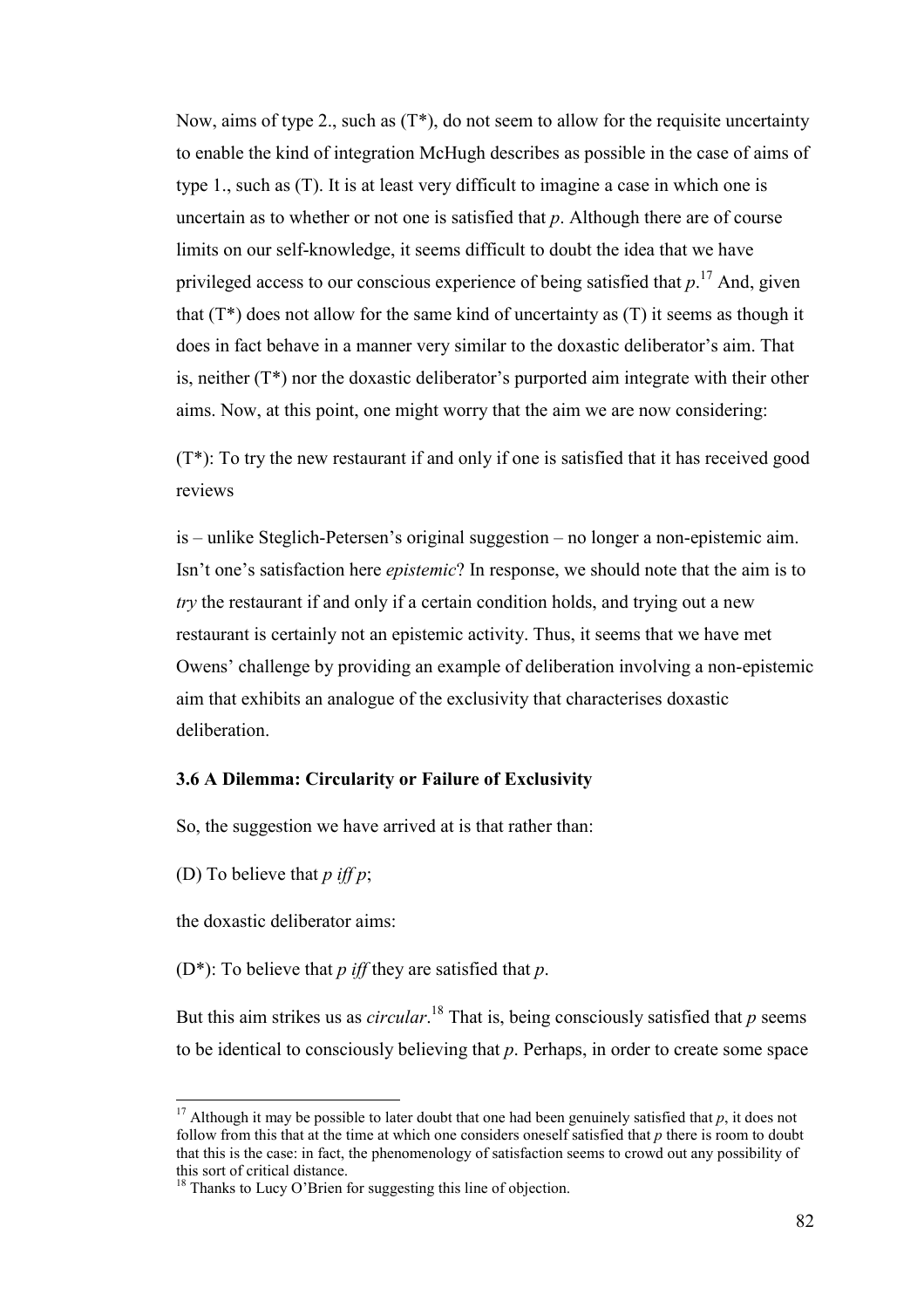between the left and right-hand components of (D), we ought to reformulate the doxastic deliberator's aim as follows:

(D\*\*): To believe that *p iff* they are satisfied that they have sufficient epistemic reason in favour of *p*.

If we combine this new aim with an affirmation of discretion, then we can forge a gap between being satisfied that one has sufficient epistemic reason in favour of *p* and being satisfied that *p*, and hence between the former and believing that *p*. It looks as though we would then have a non-circular aim to attribute to the doxastic deliberator that is also subject to exclusivity – just what we were looking for.

However, as we saw in the previous section, we have not been given reason to affirm discretion – we have not been given reason to think as Frankish (2007, p. 541) puts it that:

"…there is a distinction between reasons that are sufficient to permit belief and reasons that are sufficient to compel it."

Previously, we argued that the intuitive appeal of the kinds of examples provided in support of discretion can be at least equally well explained by the truth of contextualism about judging that one has sufficient epistemic reason in favour of *p*. We will now consider a positive reason to deny that discretion holds, which could not fully be explored within the bounds of the present work, but must nonetheless be mentioned. When we introduced Shah's (2003) use of the term *transparency* to describe an aspect of the phenomenology of doxastic deliberation, we noted that this use is not to be confused with the use of the term made in the self-knowledge literature. When discussing self-knowledge, the term is employed to describe the manner in which one comes to know about one's mental life. Now, it seems intuitive that such transparency holds of the process by which one comes to know that one is satisfied that one has sufficient epistemic reason in favour of *p*. One comes to know that one is satisfied regarding one's reasons not by looking into oneself *via* some kind of mechanism of *inner sense*, <sup>19</sup> but rather by looking out into the world and considering one's reasons. As Richard Moran (2001a) puts it, we come to know such

 $\overline{a}$ 

 $19$  David Armstrong (1968) is a key contemporary proponent of such an inner sense theory of selfknowledge.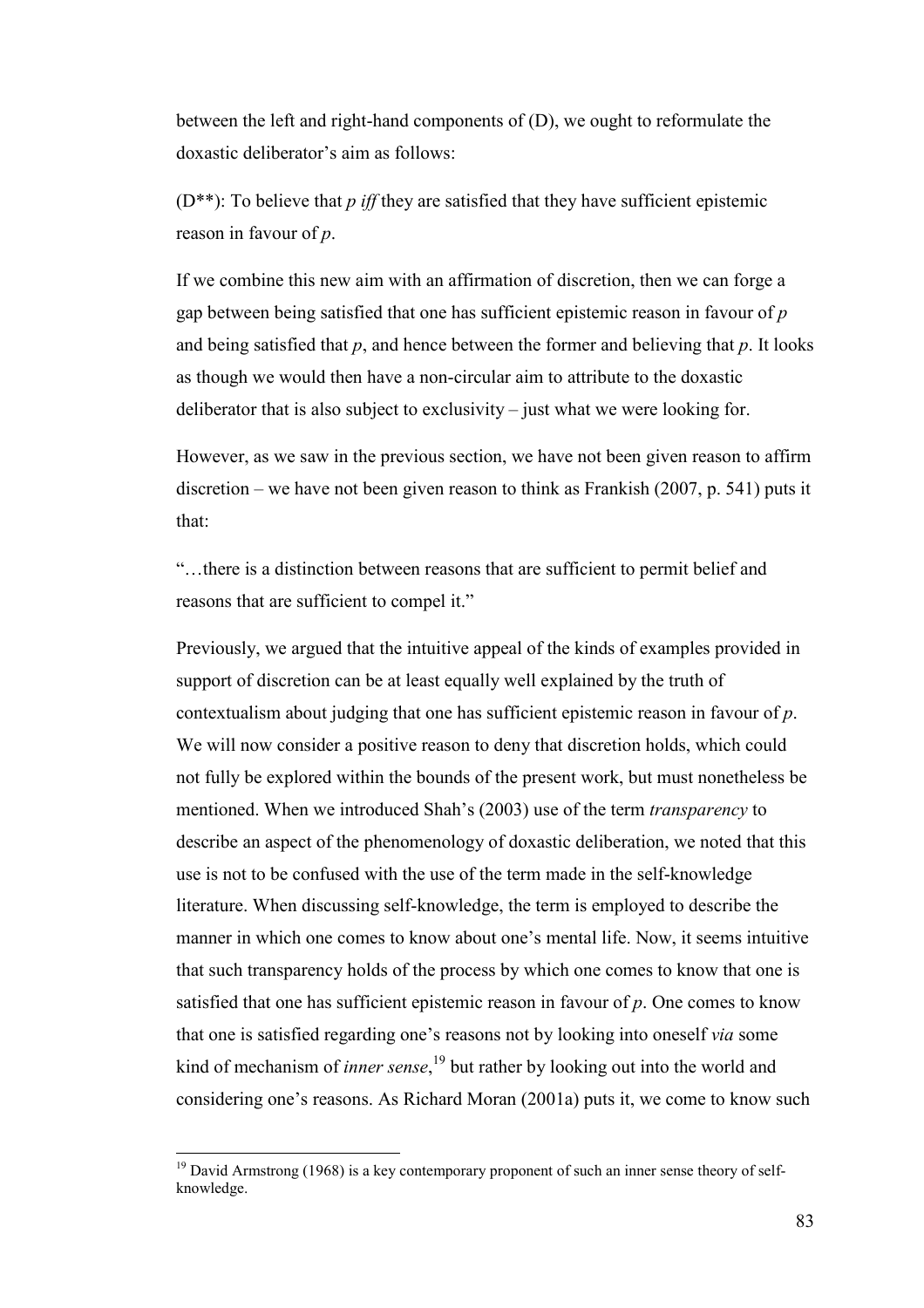facts about ourselves by treating a *theoretical question* about whether we are in a certain condition as amounting, from our perspective, to a *deliberative question* – a question the answer to which one *decides* rather than *discovers*. Now, if this is right, then it seems that when one asks oneself whether one is satisfied that one has sufficient epistemic reason in favour of *p*, one goes about answering this question in the same way that one goes about answering the question *whether to believe that p*. That is, on both occasions, all one can do to answer the question is to consider one's reasons. If this is the case, then there would be no room for discretion, as in coming to know that one has sufficient epistemic reason in favour of *p*, one would have already done all one could to come to believe that *p*.

Given this, it seems that our attempt to conceive of the doxastic deliberator themselves as possessing an aim is in trouble. We have tried to model the doxastic deliberator's aim as *per* (D\*) on the restaurant deliberator's aim:

(T\*): To try the new restaurant if and only if one is satisfied that it has received good reviews.

However, there is a crucial difference between  $(T^*)$  and  $(D^*)$ . Trying a new restaurant is not identical to being satisfied that it has received good reviews, whereas believing that *p is* identical to being satisfied that *p*. It seems then that we are faced with a dilemma when it comes to characterising the doxastic deliberator's aim. On the first horn of the dilemma, we formulate the doxastic deliberator's aim as follows:

1. U *iff p*,

in which case there is a gap between the left and right-hand side of the formulation, which means that deliberation concerning the aim will fail to exhibit exclusivity. Alternatively, on the second horn of the dilemma, we formulate the doxastic deliberator's aim as follows:

2. U *iff* one is satisfied that *p*,

in which case there is no gap to allow for failure of exclusivity, but the aim is thereby circular. As a result, it seems that we are forced to agree with Owens that it is illegitimate to think of the doxastic deliberator *themselves* as aiming at anything.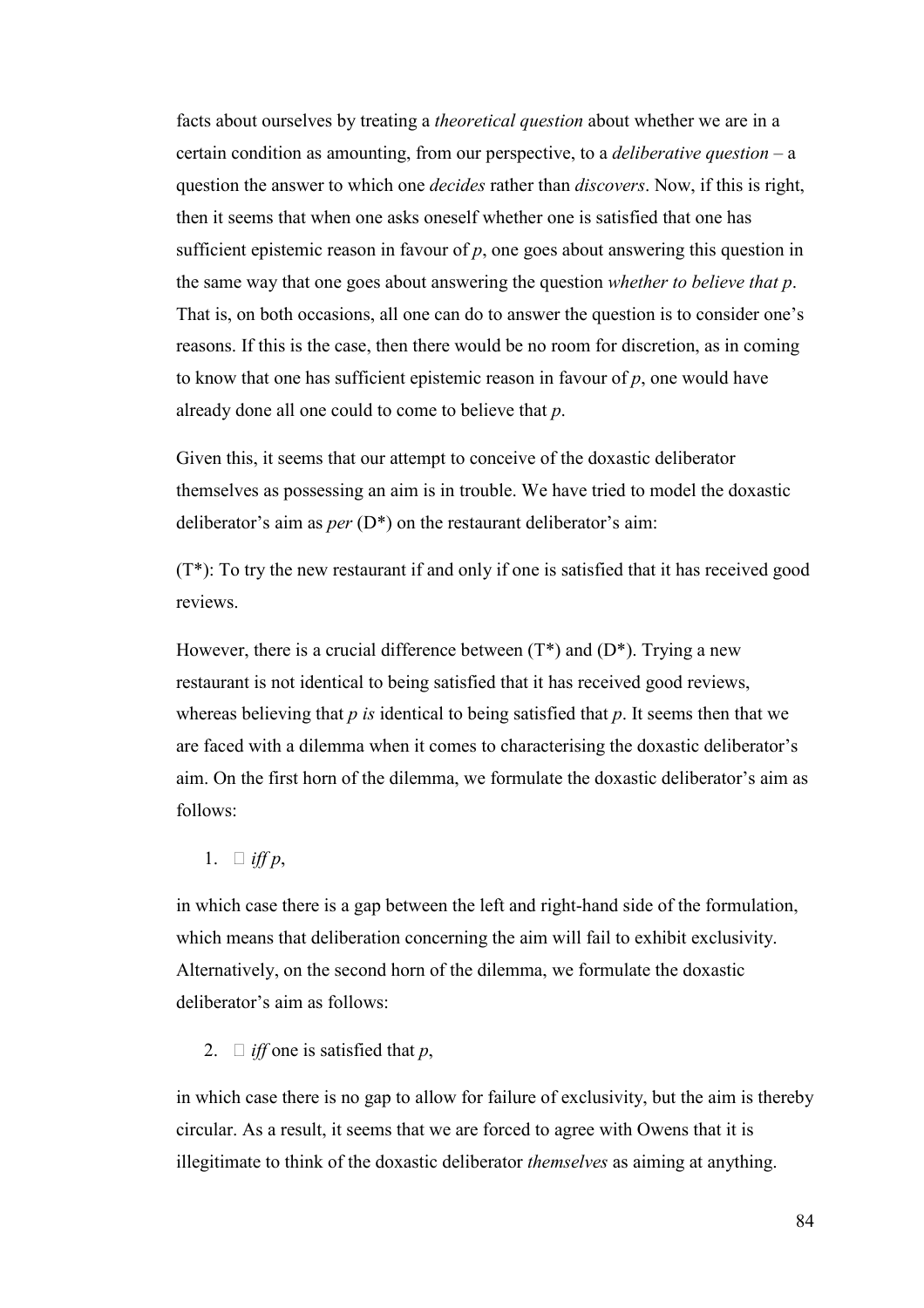# **3.7 Demandingness and Aiming at Knowledge**

However, before renouncing the idea that the doxastic deliberator has any kind of aim, Owens (2000) claimed this aim to be *knowledge*, as opposed to *truth*, and McHugh (2011c) continues to maintain that this is the case. Is there any hope for this option?

Owens (2000) and McHugh (2011c) claim that the best way of explaining demandingness is to maintain that the doxastic deliberator aims at *knowledge*. Their claim is not that the doxastic deliberator does not aim at truth – knowing that *p*, of course, entails that *p* is true – but rather that their most *basic* aim is knowledge. Their idea is that the doxastic deliberator cannot believe that *p* if they take themselves to have insufficient evidence that *p* as to take oneself to have insufficient evidence that *p* is to take oneself to fail to know that *p*. And, one cannot be counted as aiming at knowledge in believing that *p* if one understands oneself as failing to know that *p*. So, the thought is that what it means to understand oneself as having *sufficient evidence* that *p* is equivalent to understanding oneself as having evidence that is good enough to *know* that *p*. Now, of course, this is not to say that one must explicitly characterise one's evidence under this description. We have maintained throughout that in order to count as a doxastic deliberator, one need not explicitly ask oneself the question *whether to believe that p*. And, similarly, one need not explicitly think: *I have evidence sufficient to know that p*, in order to count as a believer. Rather, this can remain implicit: in order to count as a doxastic deliberator, one need simply find oneself unable to believe that *p* without a certain amount of evidence.

However, attempting to explain demandingness in this manner will not work as it falls foul of the second horn of the dilemma we have outlined. It involves a characterisation of the doxastic deliberator's aim in the form of 2. U *iff* one is satisfied that  $p$ . And, as we have seen – given that discretion is false – we cannot understand this aim as anything but circular: being consciously satisfied that *p is* consciously believing that *p*.

So, it seems that we must conclude, as Owens (2003) later does, that the doxastic deliberator themselves does not possess a doxastic aim. Thus, we need an alternative conception of our regulation claim (R), i.e., the claim that if the doxastic deliberator consciously regulates their belief, they do so solely for truth. Instead of conceiving of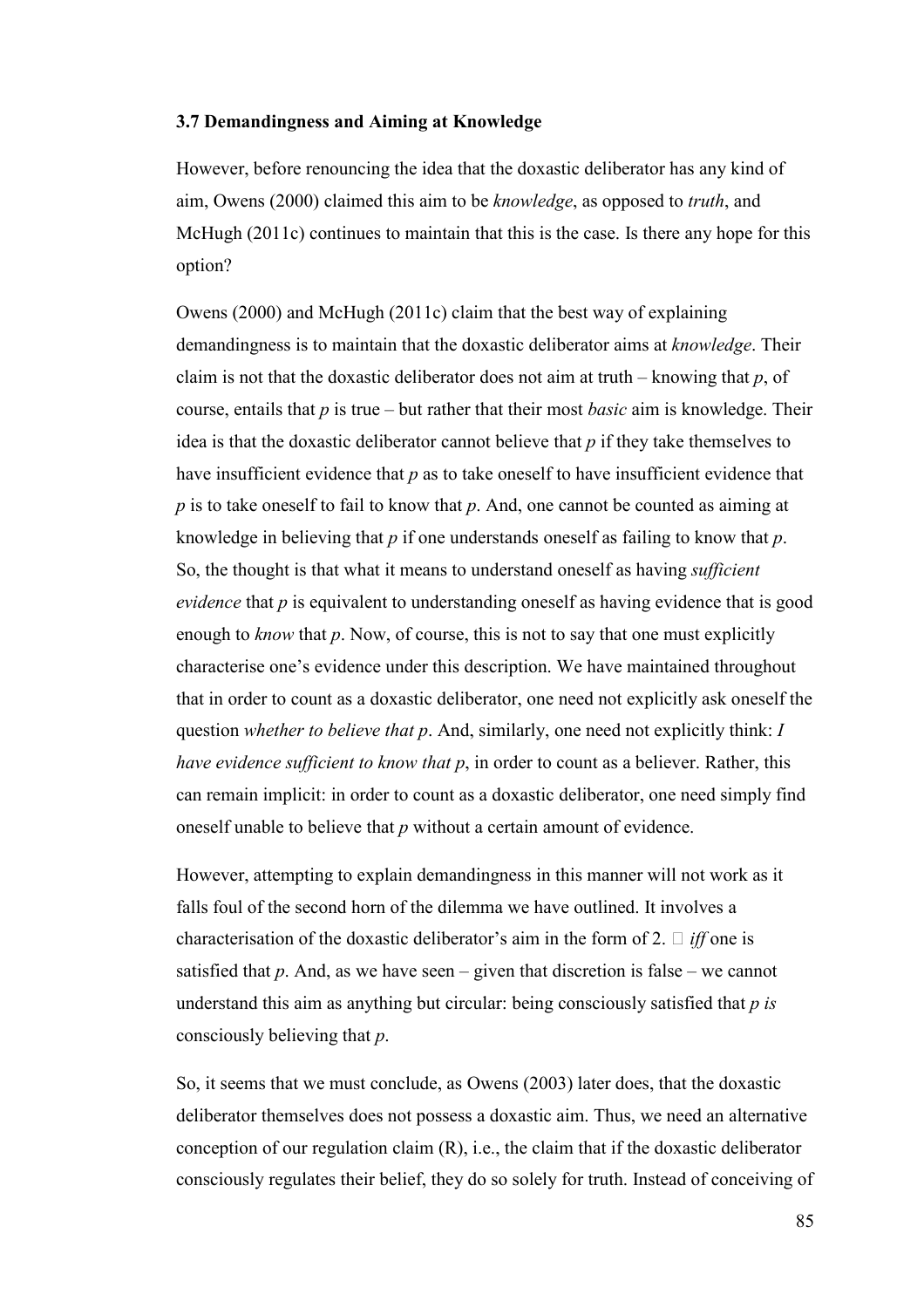the doxastic deliberator as aiming to believe that *p iff* they are satisfied that *p*, it seems that we should conceive of (R) as follows. The belief that the doxastic deliberator forms as the culmination of doxastic deliberation *itself* aims at truth in the sense that coming to hold it for the doxastic deliberator simply *is* coming to be satisfied that it is true. So, when considering *whether to believe that p*, the doxastic deliberator experiences this question as transparent to the question *whether p* because, in so far as they understand the concept of belief, they understand that forming the belief that *p is* reaching a state of satisfaction that *p*.

Now, at this point, one might wonder whether it is legitimate to think of this kind of conscious regulation for truth as *belief's aiming at truth*. Having concluded that the doxastic deliberator themselves does not possess an aim, perhaps we ought to maintain with Boyle (forthcoming a, p. 25) that:

"…believing is neither an aim we pursue nor an activity structured toward an aim."

It seems that the right thing to say here is that beliefs themselves do not literally aim at truth. As Wedgwood (2002, p. 267) puts it:

"Beliefs are not little archers armed with little bows and arrows: they do not literally "aim" at anything. The claim must be interpreted as a metaphor."

Indeed, we have known all along that Williams' (1973) claim was only ever intended as an evocative metaphor. The question we have been wrestling with is how best to spell out this metaphor. And, rather than opting to understand this claim in terms of the believer's conscious aim, we have opted to explain it in terms of a construal of their coming to believe that *p* as their coming to be satisfied that *p* is true. Of course, we have also sought to explain the metaphor in terms of belief's constitutive correctness condition that we will explore further in the next chapter. Before we do so, however, we will now turn to consider the relationship between belief and knowledge a little further.

Although the doxastic deliberator does not aim at knowledge, perhaps demandingness ought to convince us that belief itself aims at knowledge, rather than truth. Indeed, it seems that being satisfied that *p* is taking oneself to know that *p*. However, Williams (1978, pp. 23-31) maintains that there is no distinction between conceiving of belief as aiming at truth and as aiming at knowledge and we are now in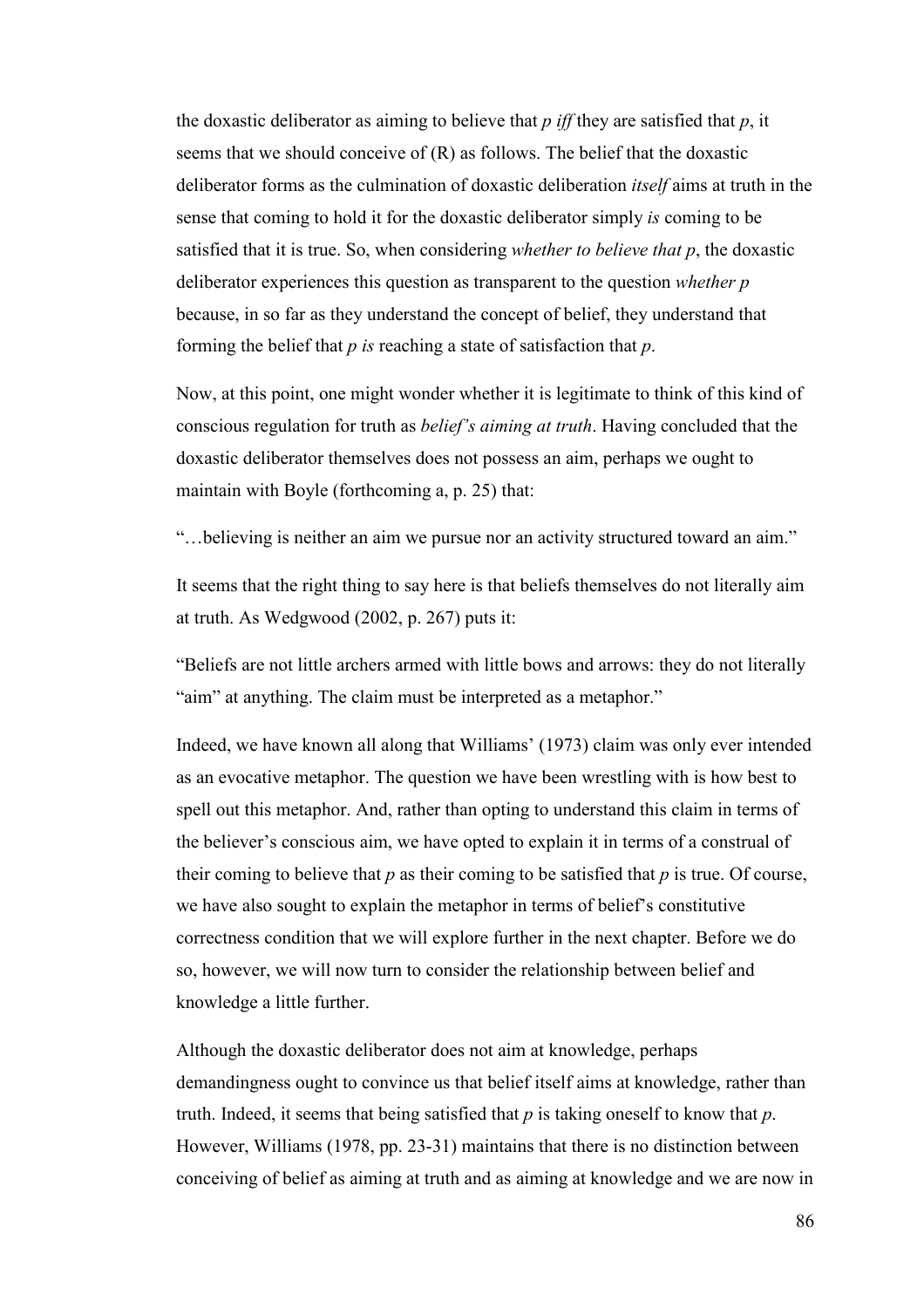a position to see why this is so. As Williams says, to become consciously satisfied that *p* is *both* to become consciously satisfied that *p is true*, and in so doing, to become satisfied that one *knows that p*. Thus, to say that beliefs aim at truth in this sense is to say that they aim at knowledge.

Let us now briefly explore the nature of this relationship between belief and knowledge. In support of the idea that to say that beliefs aim at truth is to say that they aim at knowledge, let us begin by observing that it would be strange to understand oneself as believing that *p*, and yet to consider from the first-person perspective whether one knows that *p* and answer in the negative. As McHugh (2011c, p. 385) puts it:

"This conclusion seems already to amount to a withdrawal of belief that  $p$ , in so far as your mental states are coherent."

But why was there a need to stipulate that one consider the matter *from the firstperson perspective*? Well, it appears that, although demandingness is true, there is no bar to one's taking a third-person perspective on one's situation and realising that one may be wrong to believe that *p*. From such a perspective, one can realise that *for all the evidence one has*, *p* might be false. This is the only sense in which Harold Pritchard (1967, p. 61) is correct when he claims that:

"We must recognize that whenever we know something we either do, or at least can, by reflecting, directly know that we are knowing it, and that whenever we believe something, we similarly either do or can directly know that we are believing it and not knowing it."

Indeed, it seems that this fact about this kind of third-person reflection upon our own beliefs explains one ordinary use of the word *believe*, where it signifies a lack of full assurance. Imagine a case in which one says *I believe it is on the kitchen table* as opposed to simply *It is on the kitchen table*. One might think that such a case constitutes evidence *against* the claim that beliefs aim at knowledge. After all, the speaker is expressing doubt by their very use of the word *believe*. However, in so far as this represents a genuine claim to believe that *it is on the kitchen table* as opposed to something like *I seem to remember it's being on the kitchen table*, or *there is a chance that it is on the kitchen table*, the person speaking is simply expressing their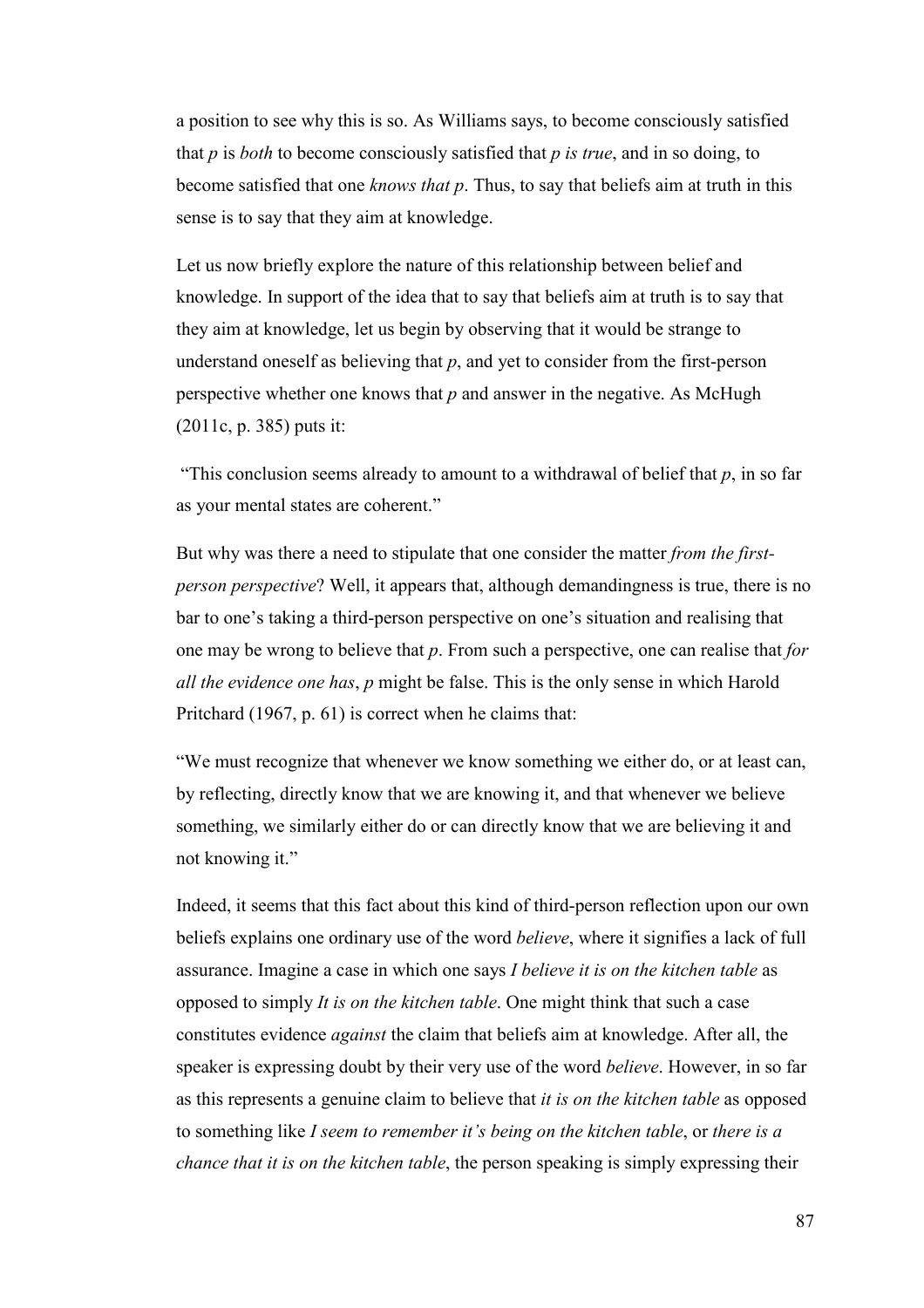awareness that although they are satisfied (and hence take themselves to know) that it is on the kitchen table, they are aware that they are not infallible – it nonetheless might not be on the table. It is the fact that *believe* is often used to express fallibility in this manner that, it seems, explains why its use can also constitute a form of politeness when used sincerely or irony when used insincerely as in the locution *I believe you'll find…*.

It is this ability to switch between first and third-person perspectives on one's beliefs that is played upon to generate the famous Paradox of the Preface. The Paradox of the Preface arises when an author apologises in the preface for the inevitable errors contained within the book. Given that the author is to be understood as asserting both that the book contains errors, as well as every claim that is made within the main body of the work, a puzzle is generated. There is much that could be said about this puzzle, but here we shall simply observe that it is a switch between first and thirdperson perspectives on the part of the author that enables them to make both their claim in the preface and each of the individual claims in the book coherently. From within a first-person perspective, for each claim in the book *p*, they are satisfied that *p* (and hence take themselves to know that *p*).<sup>20</sup> However, when adopting a thirdperson perspective upon their endeavours in researching the book, the author realises that for any one claim (or indeed all of the claims – though they might think this unlikely), they may be wrong: the claim may be false.

But doesn't this ability to switch between first and third-person perspectives leave the believer in a somewhat *unstable* position? That is, once one adopts a third-person perspective and realises that despite one's evidence it may be the case that *~p*, wouldn't one bring this realisation back with one into the first-person perspective and hence undermine one's belief that *p*? This is in fact how sceptical worries set in, when they do. The realisation that for all one knows one might be dreaming, if held on to, does undermine all of one's beliefs. Nonetheless, the fact that it is very difficult (and certainly pathological) to hold on to the idea that such a hypothesis may turn out to be true seems to evidence our marvellous ability to insulate thoughts from a first-person perspective about whether to believe individual propositions from

 $\overline{a}$ 

<sup>&</sup>lt;sup>20</sup> They may of course opt to write things in their book that they are not totally certain they believe, but if this is the case, their apology in the preface loses its puzzling nature.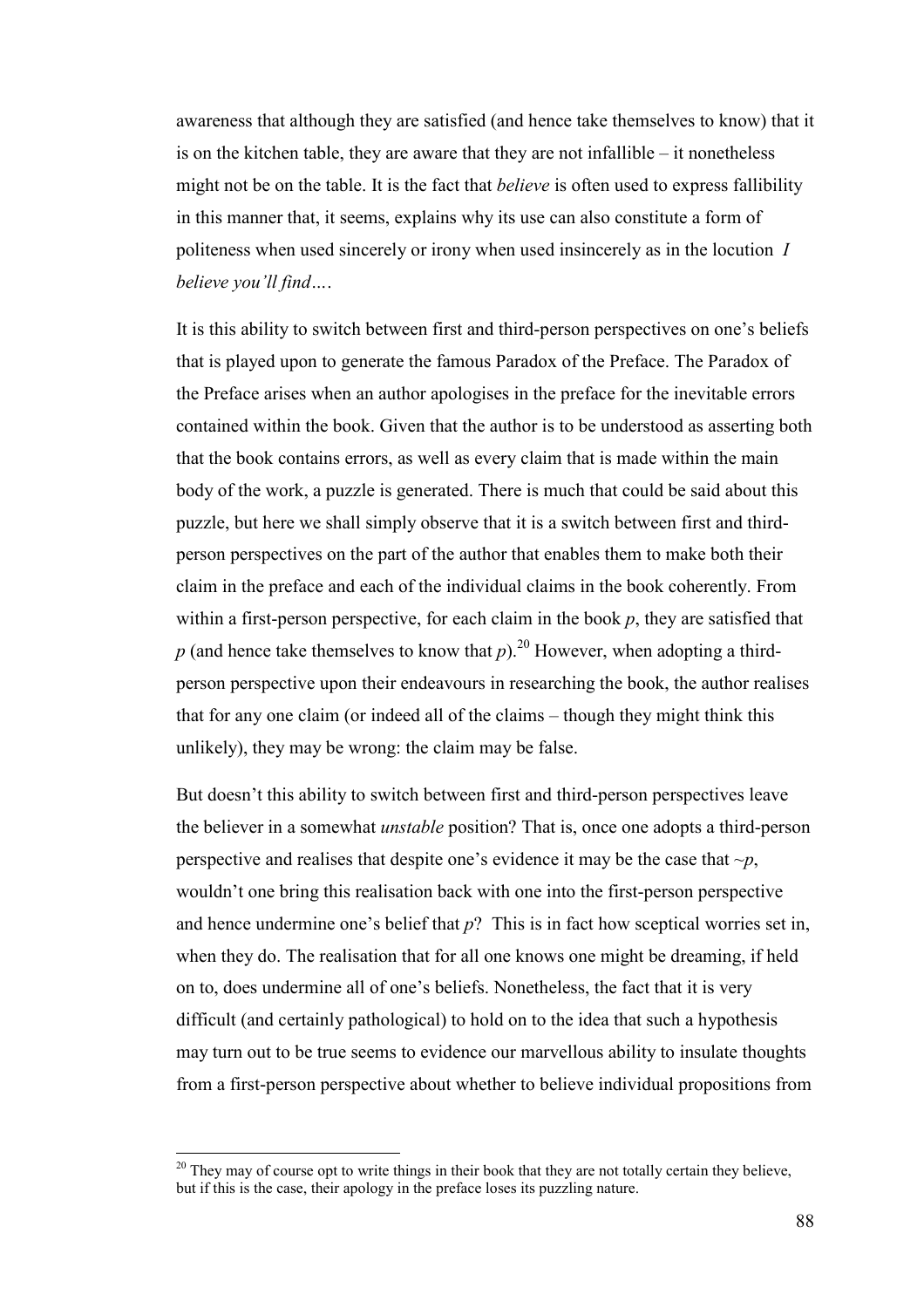such sceptical hypotheses, which can only really be entertained from a third-person perspective.

This brings us to the question as to whether there is anything more that we can say about being satisfied that *p* than that it involves taking oneself to know that *p*. Don't we owe an explanation as to how *much* epistemic reason one needs to reach such a state of satisfaction in a given situation? We will return to the issue as to how much evidence is sufficient evidence in the next chapter, but let us simply note for now that to provide a fully informative and perhaps reductive account of belief, an answer to this question would need to be forthcoming. But, an answer to this question would constitute an account of what knowledge is, which, thankfully, is beyond the scope of this thesis. For now, let us leave the terms *satisfied* and *knowledge* as unanalysed place-holders in a full account of the nature of the relationship between belief and knowledge.

#### **Conclusion**

We had arrived at the end of the last chapter at the idea that beliefs aim at truth in the sense that if they are consciously regulated, this regulation is solely for truth. In this chapter, we have explored how we should understand this claim. In particular, we have considered whether we should conceive of it as involving the attribution of an aim to the doxastic deliberator themselves. We began by considering Owens' (2003) argument that the doxastic deliberator themselves does not aim at anything, because their purported *aim* does not *integrate* with their other aims in the manner we would expect of an ordinary aim: that is, doxastic deliberation exhibits exclusivity. We explored the option of responding by denying that this is so. However, we saw that the cases put forward in an attempt to establish this conclusion were not convincing as our response to them could equally well be explained by our sense that whether one is satisfied that *p* will be determined by the context. We then attempted to construct an example of a non-epistemic aim that carries with it a form of deliberation subject to a non-epistemic analogue of exclusivity. We saw that we would be unable to do so on the model of 1. U *iff p* because, as long as one can be uncertain that  $p$ , exclusivity fails. We then turned to the model of 2.U *iff* one is satisfied that *p*. It seems that non-epistemic aims of this kind do carry with them a non-epistemic form of exclusivity. However, we observed that since discretion is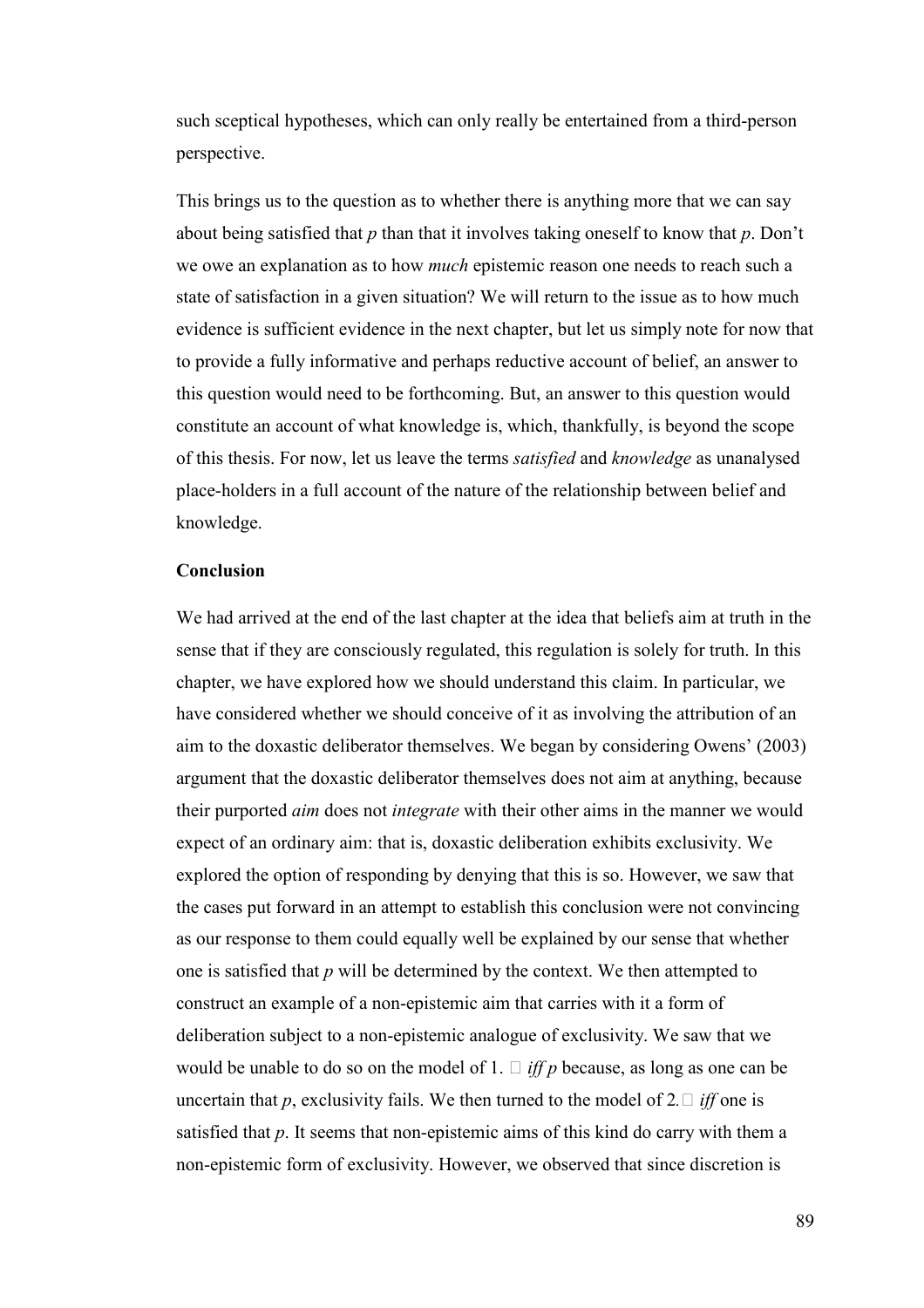implausible, this aim would be circular in the case of the believer: being consciously satisfied that *p is* consciously believing that *p*. We were thus faced with a dilemma. On the first horn we conceive of the doxastic deliberator as aiming to believe that *p iff p*. Deliberation concerning any such aim will fail to exhibit exclusivity in so far as there is room for uncertainty as to whether *p* obtains. However, on the second horn of the dilemma, when we attempt to secure exclusivity by thinking of the doxastic deliberator as aiming to believe that *p iff* they are satisfied that *p*, our aim is a circular one because being consciously satisfied that *p* is consciously believing that *p*. We argued that conceiving of the doxastic deliberator as aiming at knowledge falls fouls of the second horn of the dilemma as taking oneself to know that *p* is being satisfied that *p*. Thus, we concluded that we ought not to understand the doxastic deliberator themselves as aiming. Rather, we argued, beliefs aim at the truth in the sense that the believer is disposed to consciously regulate their belief for truth such that they will not be able to form a belief that  $p$  unless they are satisfied that  $p$  – because consciously believing that *p* is being consciously satisfied that *p*. This understanding of belief captures both the exclusivity and the demandingness of doxastic deliberation. We defended the legitimacy of conceiving of this as belief itself as aiming and we then saw that understanding belief itself to aim at truth in this way is equivalent to understanding it as aiming at knowledge, because being satisfied that *p* is also understanding oneself to know that *p*. We closed by briefly exploring this connection between belief and knowledge.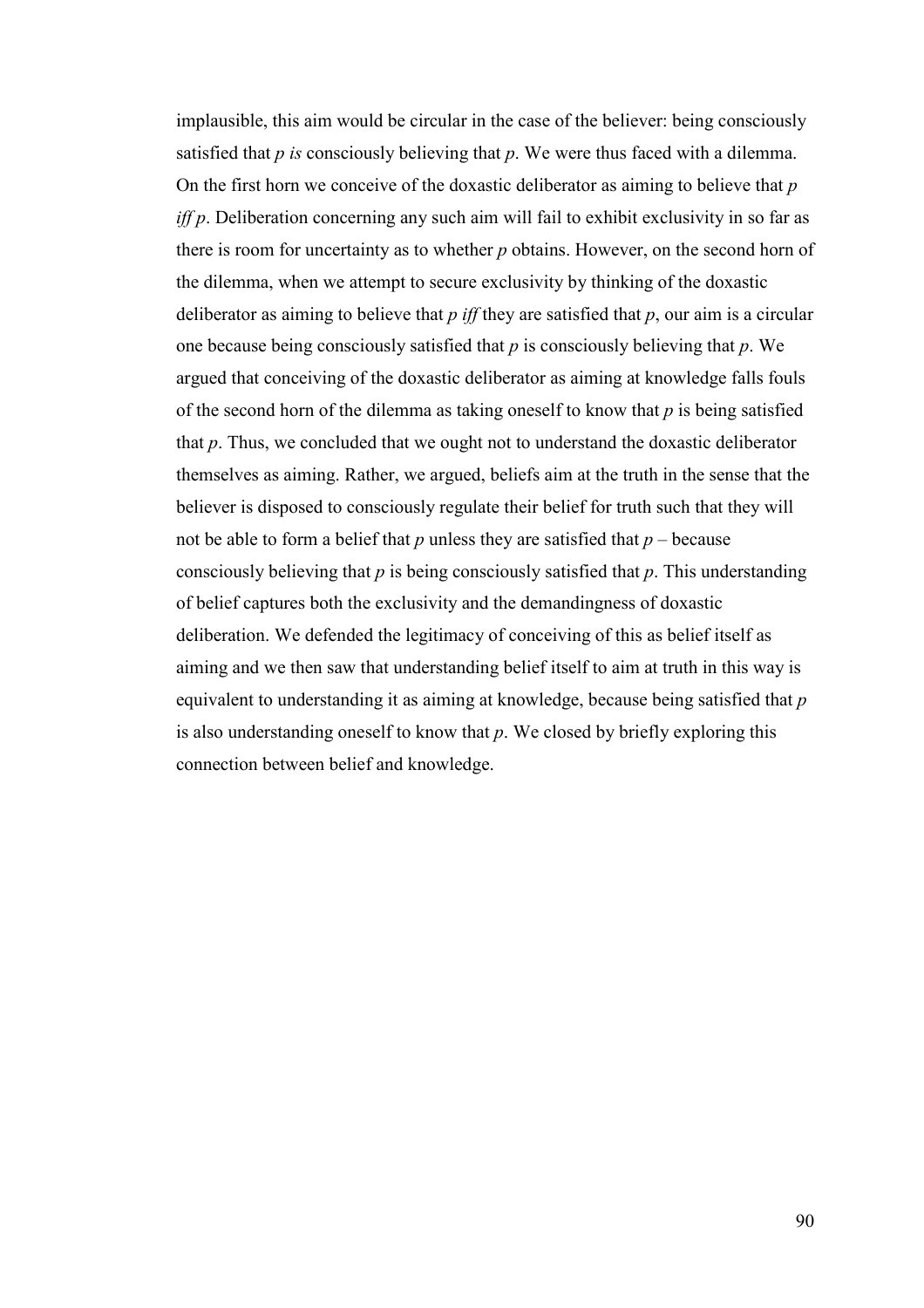## **4. The Correctness Condition**

 $\overline{a}$ 

Having come to a better understanding of the regulation condition, it is now time to turn to the correctness condition, which we have argued underpins the regulation condition. In chapter two, we saw that the transparency of doxastic deliberation is ultimately to be explained by the fact that the doxastic deliberator understands that their belief that *p* is only answerable to epistemic norms, and that this means that their belief that *p* will be *correct* if and only if *p*. However, the doxastic deliberator does not have direct access to whether or not *p* is true, as we emphasised in the previous chapter. Thus, their deliberation as to *whether to believe that p* is governed only *indirectly* by the correctness condition, *via* derivative epistemic norms that provide them with reliable means of satisfying the correctness condition. The correctness condition tells us when a belief is correct – namely when it is true – and these subjective epistemic norms tell us when a belief is rational. In this chapter, we will argue that the subjective norms that govern doxastic deliberation are what we will call *normative exclusivity*, and *normative demandingness*. These are the normative analogues of descriptive exclusivity and demandingness, as introduced in the previous chapter. According to normative exclusivity, one *ought* to believe that *p* only if one does so solely on the basis of objective epistemic reason in favour of *p*. In addition, according to normative demandingness, one *ought* to believe that *p* if and only if one does so on the basis of *sufficient* objective epistemic reason in favour of *p*. <sup>21</sup> These prescriptions combine to yield:

(Ra): One should believe that *p* if and only if one does so solely on the basis of sufficient objective epistemic reason in favour of *p*.

We will begin by briefly considering what it *means* to call a true belief a *correct* belief. We will then outline both normative exclusivity and demandingness in greater detail and argue that they can be derived from the correctness condition. Having fully articulated our understanding of these epistemic norms in this way, we will consider two potential lines of objection to the idea that they are constitutive of belief. First, we will consider *pragmatism*, which we will understand, following Owens (2000), to

 $21$  As with descriptive exclusivity and demandingness, normative exclusivity and demandingness pertain to all forms of conscious belief regulation – not merely formation. Unlike the descriptive forms of these claims, however, the normative versions pertain to all belief regulation – be it conscious or unconscious. As in the previous, we will restrict our focus, for the sake of simplicity, to belief-formation in the context of doxastic deliberation.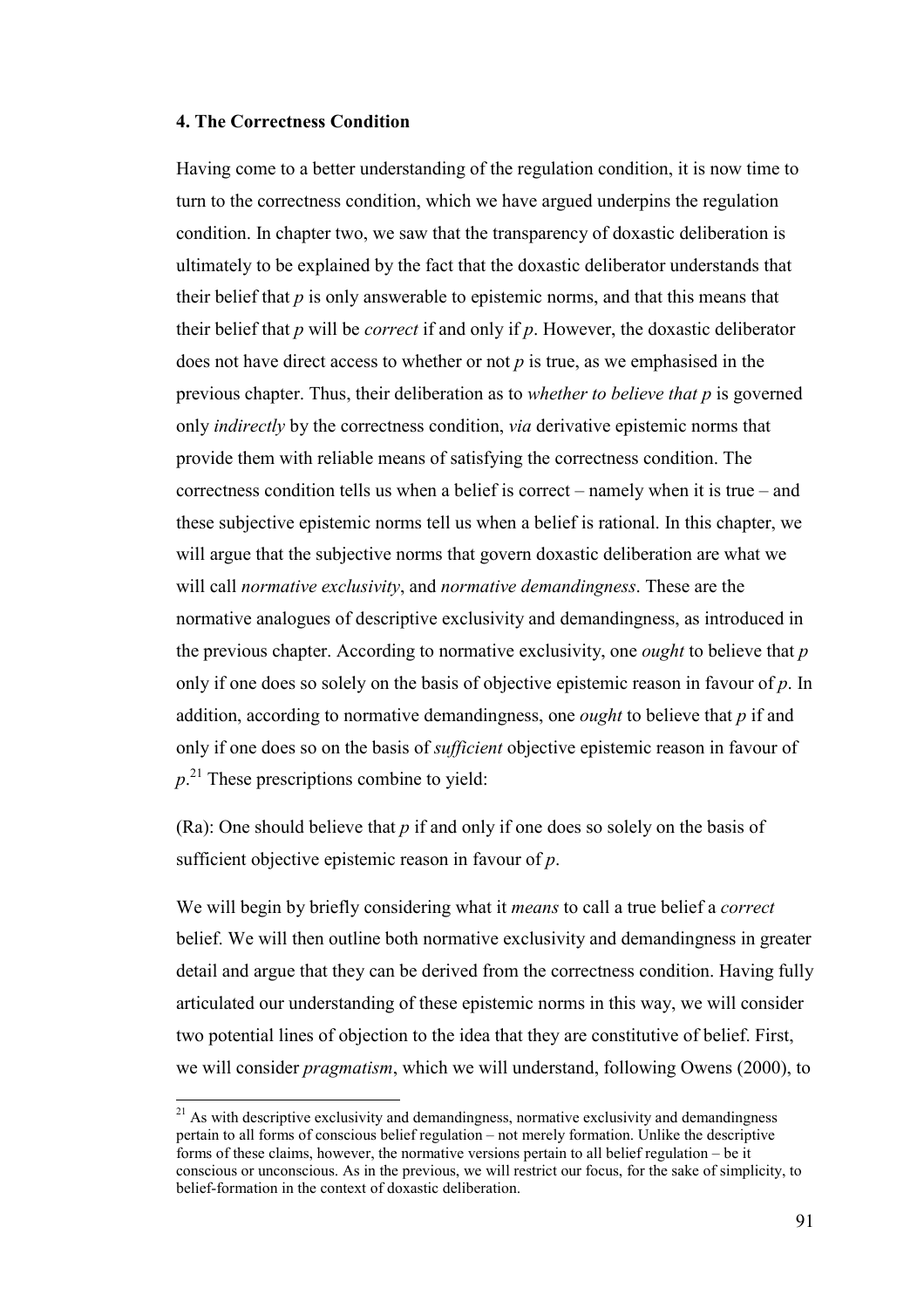be the claim that belief is answerable to practical norms, the most fundamental of which has it that an action is (practically) rational just if the occurrence of that action (along with its consequences) would be desirable. We will argue that we can explain the intuitions the pragmatist invokes by acknowledging that, although beliefs themselves are never answerable to anything other than epistemic norms, it may nonetheless be practically rational to attempt to foster certain beliefs in oneself by putting oneself in certain situations, for example. This rationality pertains to the activity of fostering rather than the resultant belief, which will always be irrational if its formation contravenes normative exclusivity and demandingness. The second potential objection to the idea that belief is answerable to the correctness condition – and hence normative exclusivity and demandingness – we will consider is the notion that we do not possess the requisite kind of *control* over our beliefs in order to be held responsible for them in accordance with such norms. However, we will argue that we have what we will call *reflective control* over our beliefs – roughly, we can control our beliefs insofar as we can reflect upon our reasons for holding them – which renders the manner in which we hold one another (and ourselves) responsible for our beliefs coherent. In order to establish this claim, we will respond to Owens' (2000) critique of the reflective control model, according to which pragmatic considerations play a role in rationalising our beliefs that precludes reflective control. We will argue that his account does not rule out a credible alternative account of justification which extends no role to pragmatic considerations in the rationalisation of belief, at least in paradigmatic cases. We will close by articulating in further detail the manner in which reflective control explains our practices of holding one another responsible and the precise way in which the role of judgement in reflective control is to be understood.

In this chapter, it is particularly important to bear in mind that what we are doing is systematising our folk concept of belief. For example, we will argue that the correctness condition is constitutive of our concept of belief, but in so doing, we do not commit ourselves to the existence of normative facts. We are merely claiming that this is what our concept of belief involves. Whether or not this concept will turn out to refer in its entirety is then a further question.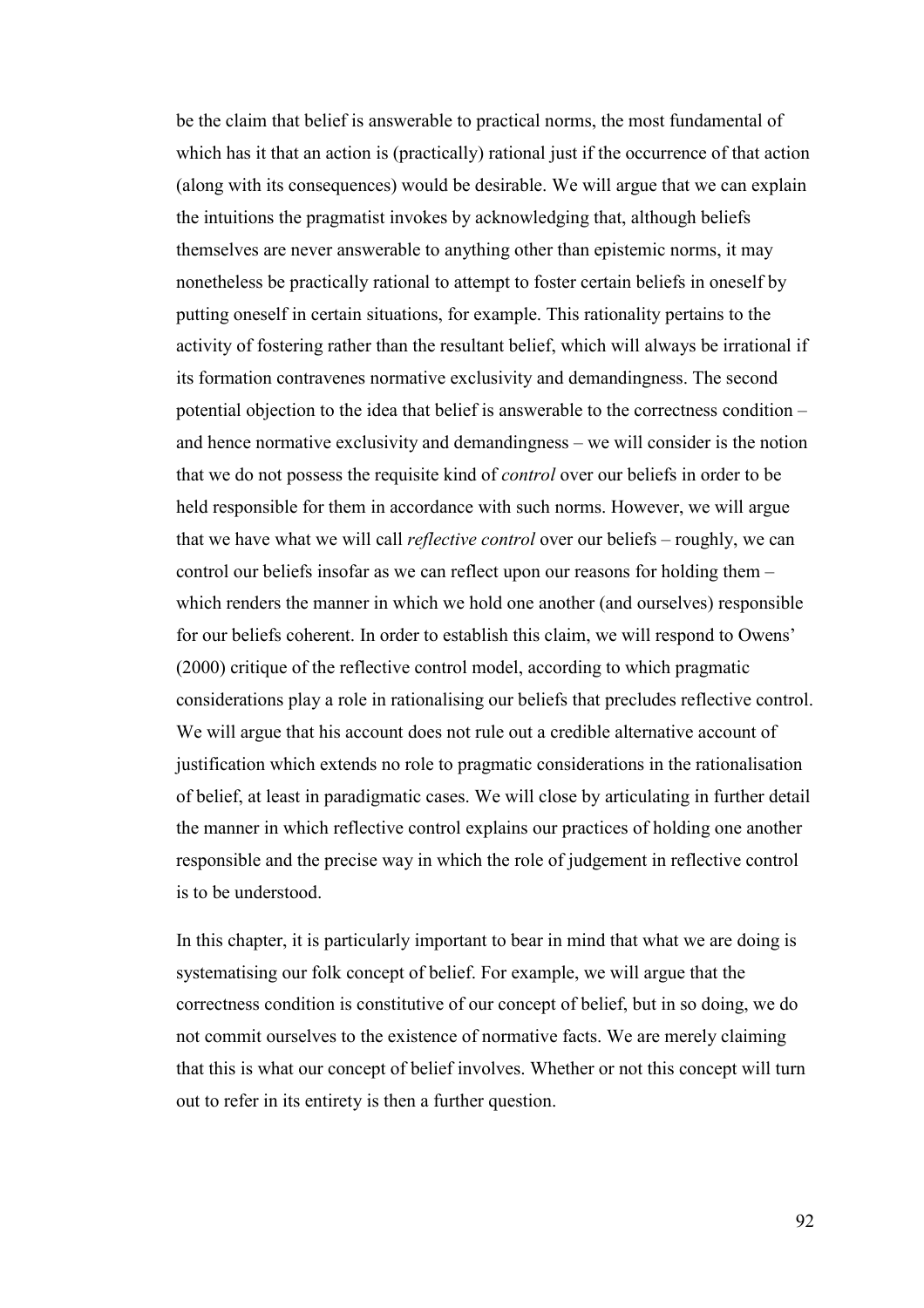# **4.1** *Correctness* **as a Term of Art**

It is important to emphasise that referring to a belief as *correct* is to employ a term of art. In ordinary parlance, if one were to call a particular belief *correct*, it would be unclear what one meant. In particular, one might wonder whether the belief was being asserted to be *true*, or *rational*. We have been using the term *correct* to indicate a true belief but, of course, in claiming truth to be belief's standard of correctness, it need not be denied that beliefs can be evaluated along additional dimensions. Indeed, as we will presently argue, we can derive subjective epistemic norms, which tell us when a particular belief is rational, from the objective correctness condition. Before we do so, however, let us have a slightly closer look at what it means to call a true belief correct. This claim can be interpreted variously,  $2^2$ but we will understand it in the manner Wedgwood (2002, p. 267) outlines here:

"'Correct' is not just a synonym for 'true'. To say that a mental state is "correct" is to say that in having that mental state, one has got things "right"; one's mental state is "appropriate". To say that a mental state is "incorrect" is to say that in having that mental state, one has got things "wrong" or made a "mistake"; one's mental state is in a sense "defective". Clearly, there is nothing wrong or defective about false propositions as such; what is defective is *believing* such false propositions. Moreover, other mental states besides beliefs, such as choices or decisions, can also be wrong or mistaken or incorrect. So 'is correct' also does not just mean "is a belief in a true proposition"."

We will also refer to the correctness condition so understood as an *epistemic norm*. Furthermore, we will now argue that it is the fundamental epistemic norm, from which we can derive further epistemic norms that tell us when a belief is rational.

#### **4.2 Normative Exclusivity and Normative Demandingness**

In the previous chapter, we argued that the ultimate explanation of transparency lies in the fact that the doxastic deliberator recognises that the correctness condition is constitutive of belief. Now, so far, the only epistemic norm we have considered is the correctness condition itself. However, it seems that we cannot give a complete explanation of transparency in terms of the correctness condition alone, because the

l

 $22$  See McHugh (2012a).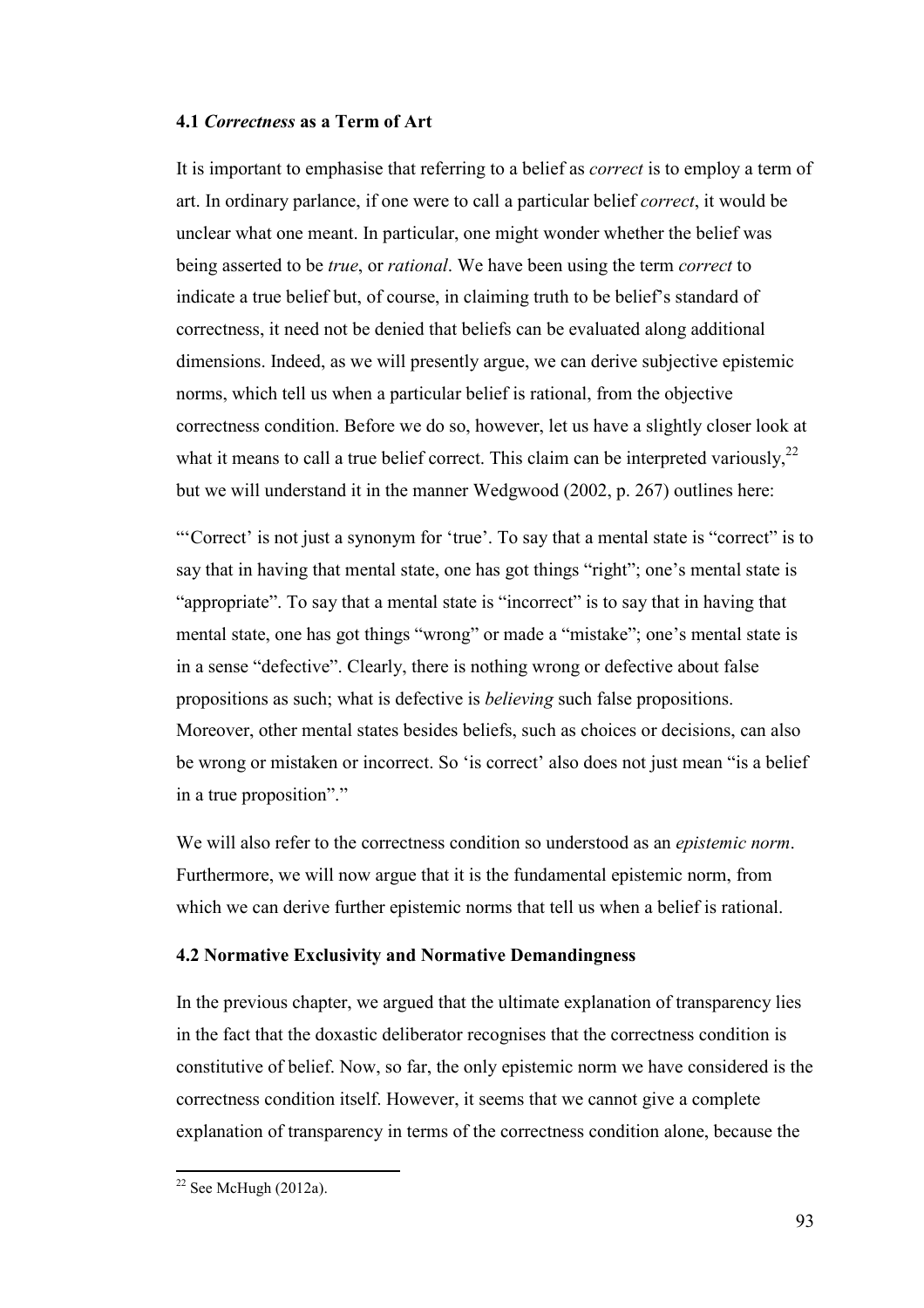correctness condition informs us that a belief that *p* is correct if and only if *p* is true, but the doxastic deliberator may not know whether *p* is true. Thus, it seems that their deliberation must be governed by additional epistemic norms that instruct them how to get to the truth.

Now, in the previous chapter, we introduced the phenomena of exclusivity and demandingness. We understood exclusivity to be the claim that the doxastic deliberator *can* only form the belief that *p* if they think of themselves as doing so on the basis of epistemic reasons, and we took demandingness to be the claim that the doxastic deliberator *can* only form the belief that *p* if they think they are doing so on the basis of sufficient epistemic reason in favour of *p*. When we introduced this terminology of exclusivity and demandingness, we noted that both can be given a normative construal in addition to their descriptive one. It is this normative construal of both exclusivity and demandingness that serves as the subjective translation of the correctness condition and informs the doxastic deliberator about how best to go about believing the truth. What we will call *normative exclusivity* is the claim that one *ought* to form one's beliefs solely on the basis of objective epistemic reasons. *Normative demandingness*, on the other hand, is the claim that one *ought* to form one's beliefs on the basis of sufficient objective epistemic reason.

Now, it is important to note that these purported norms are to be understood as regulating the process of belief formation on the basis of the subjective epistemic reasons one already possesses, rather than the process of inquiry, or the gathering of such reasons. Normative demandingness may have implications for the process of inquiry, though. That is, according to normative demandingness, if one has insufficient epistemic reason in favour of *p*, one should not form the belief that *p*. Now, if one finds oneself in a situation in which one does not have sufficient epistemic reason regarding a certain proposition, *p*, and one desires to make up one's mind about  $p$ , this will mean that it will be rational for one to seek further epistemic reasons pertaining to *p*, but the influence of normative demandingness on inquiry can only be indirect in this way.

Now, one might wonder whether it makes sense to think of the doxastic deliberator as subject to normative exclusivity and demandingness, precisely because their deliberation exhibits *descriptive* exclusivity and demandingness. That is, they cannot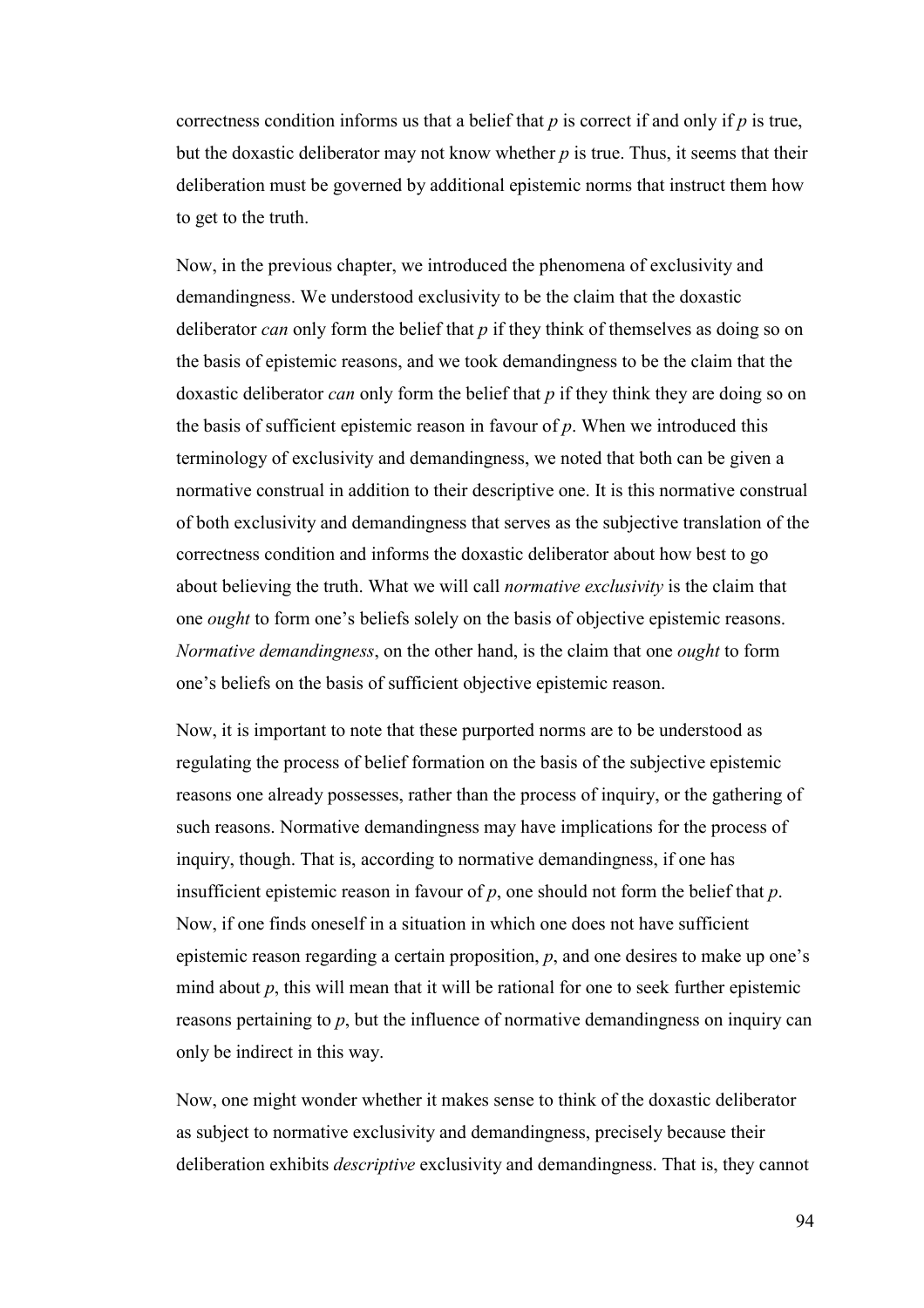think of themselves as doing anything other than forming their belief solely on the basis of sufficient epistemic reason, so what sense is there in informing them that they should form their beliefs in this way? However, even though the doxastic deliberator can only understand themselves to be forming the belief that *p* solely on the basis of sufficient objective epistemic reason in favour of  $p$ , they can nonetheless fail to do so, as we have seen. The doxastic deliberator forms an *irrational* belief that *p* when they *think* that they do so solely on the basis of sufficient objective epistemic reason in favour of *p* yet this is in fact *not* the case. Sometimes their belief formation is influenced outside of consciousness by what they want to believe, for example (psychologists call this *hot* biasing), and sometimes they are simply inattentive to their reasons (an example of *cold* biasing). Furthermore, normative exclusivity and demandingness pertain to *all* beliefs, not simply those formed by the doxastic deliberator – and beliefs can be formed outside of conscious attention without adherence to normative exclusivity and normative demandingness. Given that, even in the context of doxastic deliberation, the influence of non-epistemic factors always threatens, the prescription to guard against these factors, embodied in normative exclusivity and demandingness, is *prima facie* coherent. Even if one cannot but think of oneself as having formed a belief solely on the basis of sufficient epistemic reason, normative exclusivity and demandingness counsel one to be attentive to one's epistemic objective reasons because, whatever one thinks one has done, one will have exhibited a failing if one's belief is not formed solely on the basis of such reasons. In the final sections of this chapter, we will consider in some detail the kind of control one must have over one's beliefs in order to be considered responsible for them in the manner that would be required for normative exclusivity and demandingness to hold.

A second potential objection pertains to the relationship between normative exclusivity and demandingness and the correctness condition. Above we have claimed that the former can be *derived* from the latter, but one might object to this claim for the following reason. The correctness condition holds that a belief is correct if and only if it is true, but it says nothing about how one must arrive at that belief. So, even if a belief is grossly irrational, if it is true, it is correct, according to the correctness condition. However, even though irrational beliefs can be correct, the only way in which it makes sense for the doxastic deliberator to consider *whether to*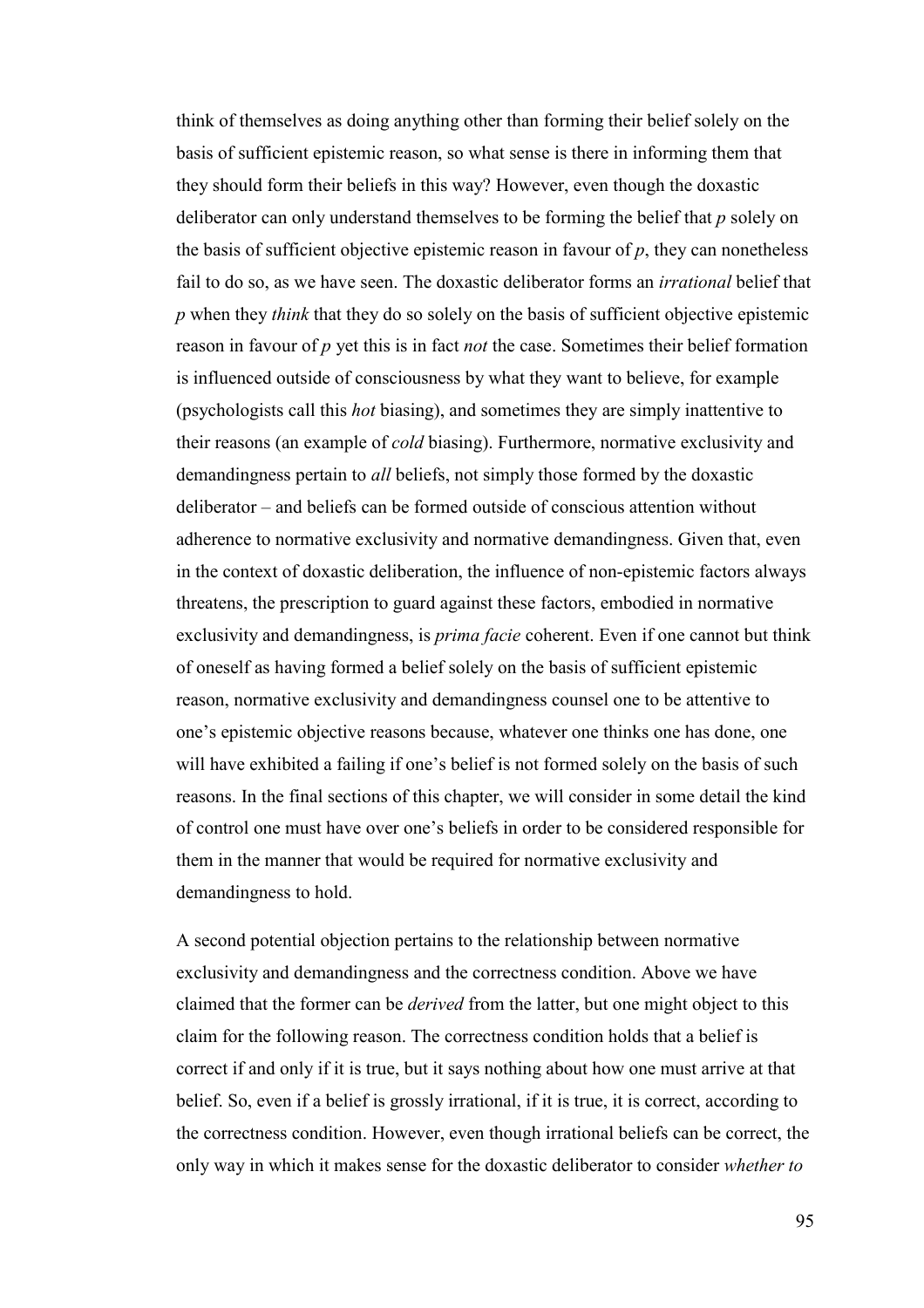*believe that p* (understanding the correctness condition to be constitutive of belief) is to consider what it would be *rational* to believe. Rational belief is the best *means* they have to get to the truth. In this connection, Wedgwood (2002, p. 282) claims that:

"The following principle seems a plausible claim about norms in general (not just epistemic norms). If there is a fundamental norm that directs one to achieve a certain outcome and that outcome is an end that one can achieve only by using means to that end, then there is also a secondary norm that directs one to use means that it is rational for one to believe to be sufficiently reliable means to that end."

And, this seems to be exactly how it is with normative exclusivity and normative demandingness. Combining these two epistemic norms we get the following rational constraint upon a believer:

(Ra): One should believe that *p* if and only if one does so solely on the basis of sufficient objective epistemic reason in favour of *p*.

The explanation as to why this prescription holds does seem to be that it is rational for one to believe that following the prescription will be a sufficiently reliable means to the end of having a true (and hence correct) belief. $^{23}$ 

# **4.3 Evidentialism** *vs***. Pragmatism**

 $\overline{a}$ 

However, at this point, one might object that it is not so obvious that belief *is* subject solely to such epistemic norms. Indeed, there is a long-standing debate between socalled *evidentialists* and *pragmatists* that is relevant here, but this debate has not always been sensitive to the distinction we have drawn between normative exclusivity and normative demandingness. Thus, in order to engage with this debate through the lens of the distinctions we have developed, we should first distinguish between three kinds of evidentialism – evidentialism that affirms normative exclusivity, evidentialism that affirms normative demandingness, and evidentialism

<sup>&</sup>lt;sup>23</sup> One might wonder whether in the previous chapter we ought to have considered the idea that the doxastic deliberator aims to form a rational belief. However, such an aim would fall foul of the second horn of our dilemma: the doxastic deliberator would be aiming to believe that *p iff* they were satisfied that they were doing so in accordance with (Ra), which amounts to aiming to believe that *p iff* they were satisfied that *p*. Such an aim would be circular, as we have argued.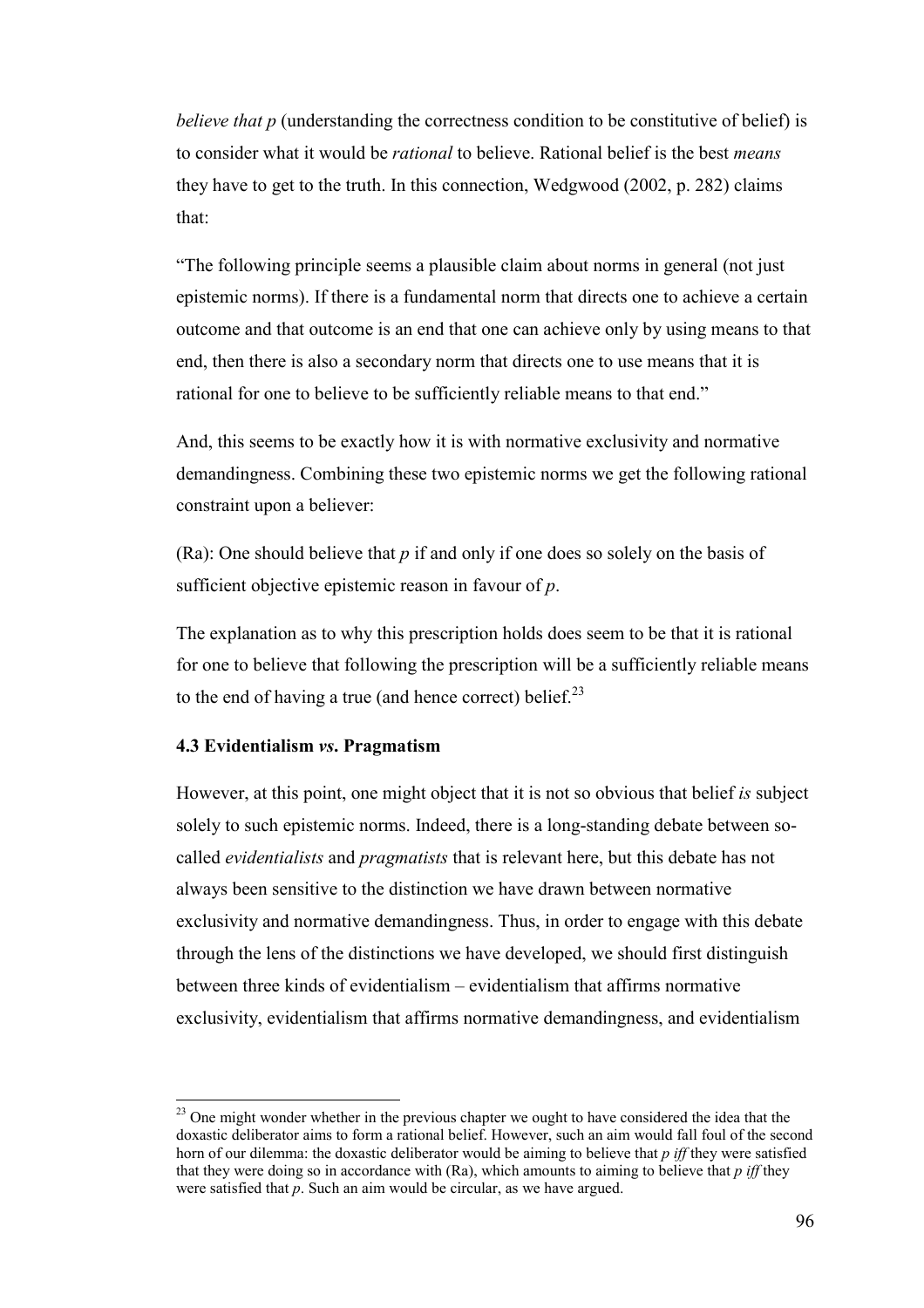that affirms both. Evidentialism is often classified as essentially a thesis about what *kind* of reasons ought to influence belief as *per* normative exclusivity:

"Evidentialism is the thesis that what justifies belief in  $p$  is just evidence in  $p$ 's favour." (Owens, 2000, p. 23)

But it is also often thought of as an affirmation of normative demandingness as well. In the words of perhaps *the* most famous evidentialist, William Kingdon Clifford (1999, p. 77):

"It is wrong always, everywhere, and for anyone to believe anything on *insufficient* evidence." (italics added)

And, of course, an evidentialist could affirm both of these theses, maintaining what we have called (Ra). Pragmatism is essentially the claim that the norms that govern action – what we will call *practical norms* – also govern belief regulation. Given this, it is characteristic of the pragmatist to deny normative exclusivity, maintaining instead that it is often the case that what one ought to believe is in part determined by non-epistemic reasons. Furthermore, some pragmatists will hold that sometimes one ought to believe that *p*, even if one has insufficient epistemic reason to believe that *p* (*contra* normative demandingness). An arch-pragmatist, James (1931) denies both normative exclusivity and normative demandingness when he claims that:

"Our passional nature not only lawfully may, but must, decide an option between propositions, whenever it is a genuine option that cannot by its nature be decided on intellectual grounds."<sup>24</sup> (James, 1931, p. 11)

James (1931) invokes the famous example of Pascal's Wager in support of his pragmatism. Pascal (2006) notoriously maintains that if we perform a cost-benefit analysis, it becomes clear that one *ought* to believe that God exists. We can reconstruct Pascal's thinking as follows. He observes that there are four main situations one might find oneself in with respect to belief in God:

1. Believe in God and God exists;

l

 $24$  Both Clifford and James slip between what appear to be epistemic, prudential, and even moral uses of the term *ought* when discussing what we ought to believe. We shall set the question as to the morality of belief regulation aside.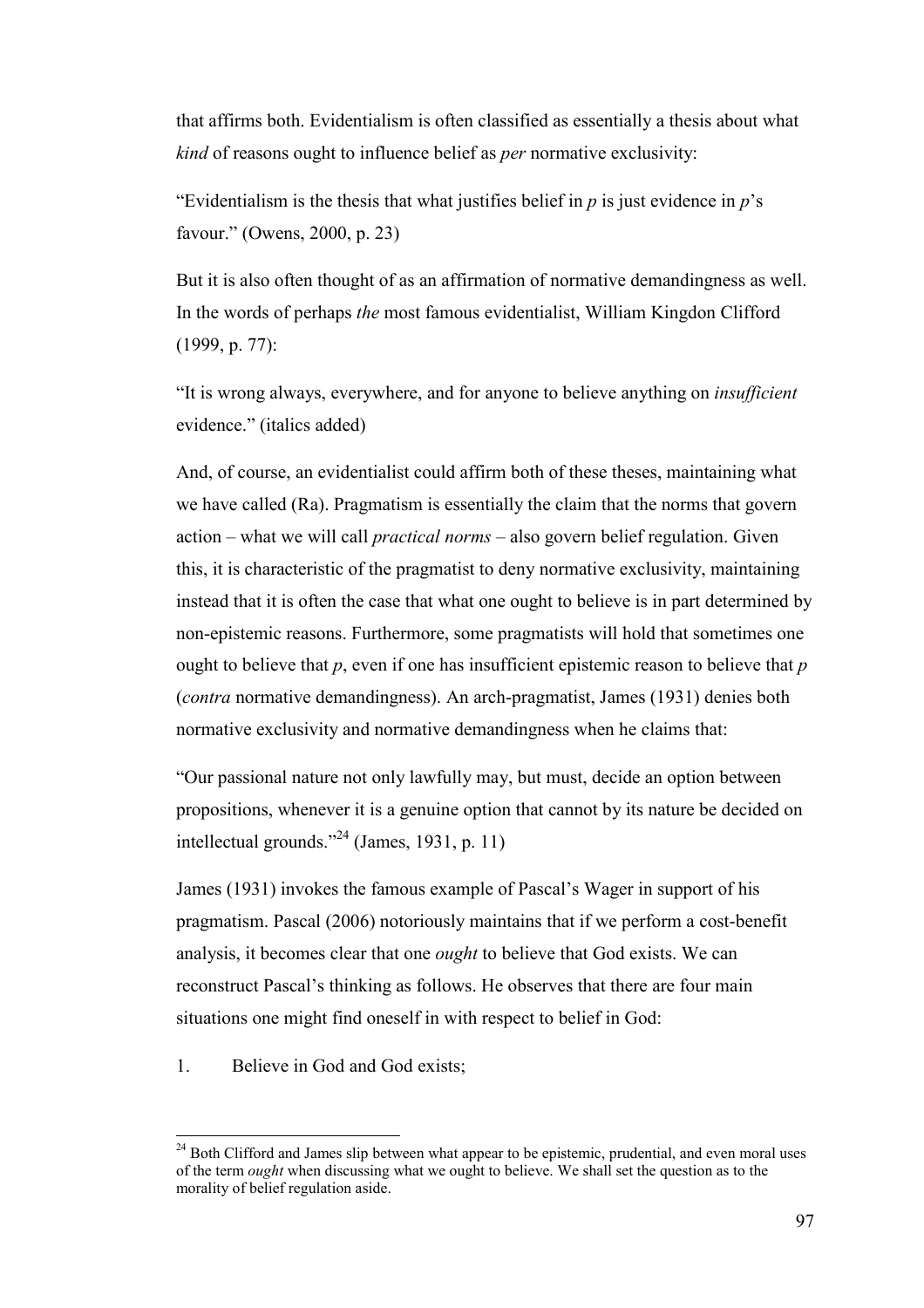- 2. Believe in God and God does not exist;
- 3. Do not believe in God and God exists;
- 4. Do not believe in God and God does not exist.

Now, presuming that belief in God is the sole determinant as to whether one is sent to heaven or hell and that there are no heaven and hell if God does not exist, 1. is the best situation in which to find oneself: one is rewarded for one's belief by an eternity of bliss in heaven. 4. is the next best situation in which to find oneself: one does not have to bother with the sacrifices of belief in God during this lifetime, and will face no punishment for this in the hereafter. 2. is the next best situation: one wastes time in this life worshiping a God who turns out not to exist but then suffers no further in the afterlife. However, 3. is an unspeakably bad situation in which to find oneself – far worse than any of the other eventualities – as one is punished for one's lack of belief in this life by an eternity of torment.

Given this line of reasoning, Pascal entreats us to attempt to foster belief in God by throwing ourselves into a religious life. Now, as we saw in the previous chapter, both descriptive exclusivity and descriptive demandingness are true of doxastic deliberation. This is to say, the doxastic deliberator cannot understand themselves to form a belief that *p* on the basis of any non-epistemic consideration and they cannot form a belief that *p* unless they are satisfied that they have sufficient epistemic reason in favour of *p*. Nonetheless, let us grant for the sake of argument that they are able to undertake a programme of self-manipulation – they attend mass every day – such that they come to form the belief that *p*. Let us imagine that attending mass in this way enables them to overlook the reasons they have against belief in God and that they somehow manage to think of their belief in God as unrelated to their initial non-epistemic reasons even though it continues to be so.<sup>25</sup> The question we are faced with here is whether this belief is *rational*: whether they *should* believe it.

It seems that we can explain the pull of Pascal's thinking by distinguishing between the rationality of an action designed to induce a belief (which *is* governed by practical norms), and the rationality of the belief itself (which is not), as Owens (2000, p. 29) suggests. Although it may be practically rational to attempt to induce a

l

 $25$  We will return to the topic of self-deception in the next chapter.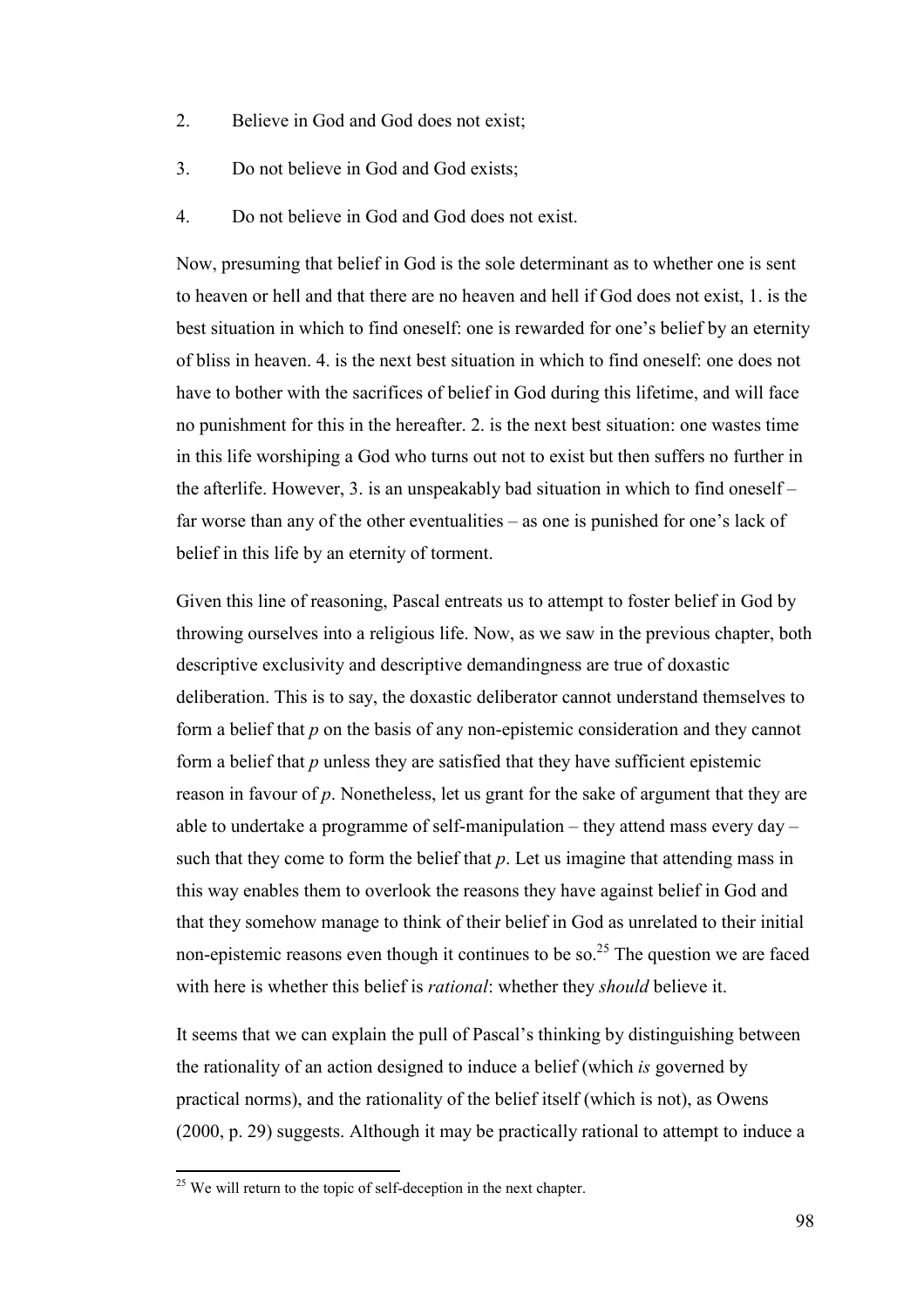belief in God in oneself, whether the belief itself is rational depends solely upon whether its regulation adheres to epistemic norms. We can produce no particular argument for this claim other than by offering it as an explanation of the apparent pull of cases like Pascal's, such as it is, and relying upon the robust intuition that the rationality of belief itself cannot be subject to practical norms.

Now, the pragmatist may acknowledge that there is a distinction to be drawn between whether it is practically rational to attempt to get oneself to form a certain belief and whether the belief itself is (epistemically) rational. Nonetheless, they may charge that this distinction does nothing to help us from a deliberative point of view. The question *should I believe that p* can be given only one all-things-considered answer. Being told that there is a distinction between the status of a belief as epistemically rational, and the status of a belief as the outcome of a practically rational course of action, only puts off the question as to *whether to believe that p*. We need to know whether our answer to this question should advert to considerations pertaining to epistemic or practical rationality, and the pragmatist charges that there are many cases in which it is to practical, and not epistemic rationality that we should turn. However, we can respond to this by maintaining that considerations of practical and epistemic rationality are *not* pertinent to the *same* question, after all. The question to which practical considerations are relevant, and which the pragmatist erroneously takes the doxastic deliberator to be asking, is *should I try to get myself to belief that p*. This is a different question to the question *should I believe that p*, and this latter question is answerable solely to epistemic norms. Thus, we do have the means to settle on an all-things-considered answer to the question *should I believe that p*. This question is only answerable to epistemic norms, even if the all-thingsconsidered answer to the question *should I get myself to belief that p* is answerable to practical norms.

David Papineau (forthcoming, p. 4) puts forward a different kind of example designed to provoke pragmatist intuitions:

"Suppose some quite untreatable form of cancer is common in John's family and that he indeed has it. There is a simple enough test, but John doesn't take it, because he is confident that he doesn't have the cancer. (He feels great!) As a result, he avoids the distress and unhappiness that would be occasioned by his learning the truth."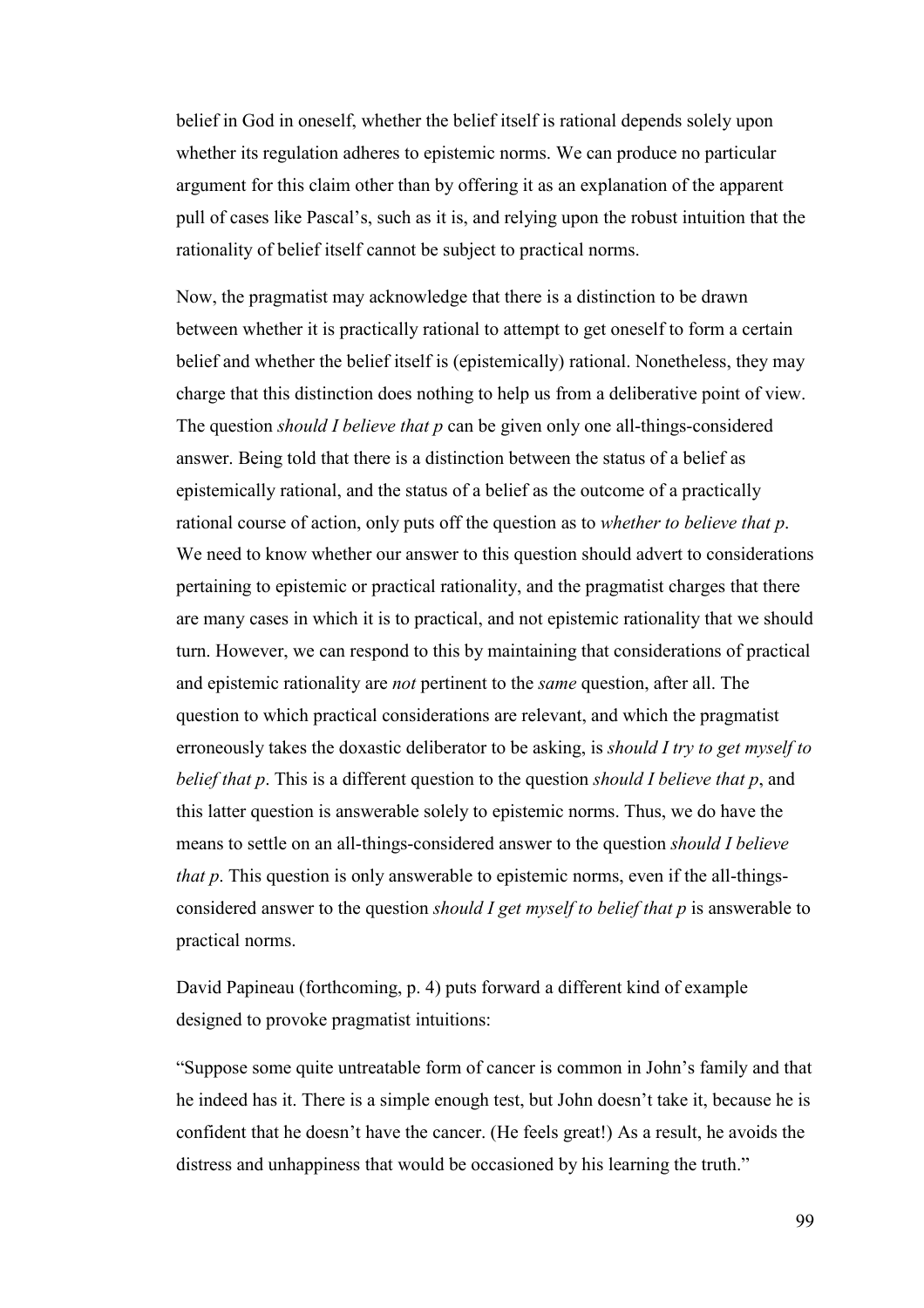We might call such cases *Ignorance is Bliss* cases. Given that the cancer is untreatable, Papineau (forthcoming, p. 4) maintains that John "has done nothing wrong at all"; in fact, he cites the case as one in which there is "a positive value" in John's having a false belief. Does this kind of case conflict with our claim that belief is answerable to the correctness condition, and, derivatively, normative exclusivity and demandingness? No: again, it is perfectly consistent with our position that it may be practically rational for John to avoid believing that he has cancer. Nonetheless, in so far as he forms the belief that it is not the case that he has cancer on the basis of insufficient epistemic reason, his belief itself is rationally criticisable. This allows us to accommodate our unease at saying, as Papineau does, that John "has done nothing wrong *at all*" (italics added) in believing a false proposition, but also to acknowledge that John may well be better off under such circumstances.

Finally, there are what we might call *Uninteresting Truths* cases, in which pressure is applied directly to the correctness condition itself. These are cases in which the true belief in question is of utterly no interest. Papineau cites the example of his having a belief about the number of blades of grass on his lawn. Whiting (2012) puts forward the example of having a belief about the length and colour of each hair on David Cameron's left arm. Such true beliefs, Papineau claims, are of no value to anyone.

As for *Uninteresting Truths* cases, it is consistent with the correctness condition and its derivative norms that there are (perhaps always) many more worthwhile things to do than form a belief regarding the number of blades of grass on Papineau's lawn. Nonetheless, the correctness condition should be understood as claiming that *if* one undertakes to form a belief about such a matter, in believing falsely that there are *x* blades of grass, one does something *worse* than one would do in believing truly that there are *y*.

#### **4.4 Deciding to Believe**

So far, then, we have defended the idea that we can derive both normative exclusivity and demandingness from the correctness condition, and that we can explain away any intuitions that might appear to support pragmatism by distinguishing between whether it is rational to attempt to acquire or avoid certain beliefs, and whether, after one has considered a proposition, the belief in this proposition is itself rational. We will now consider a second line of objection to the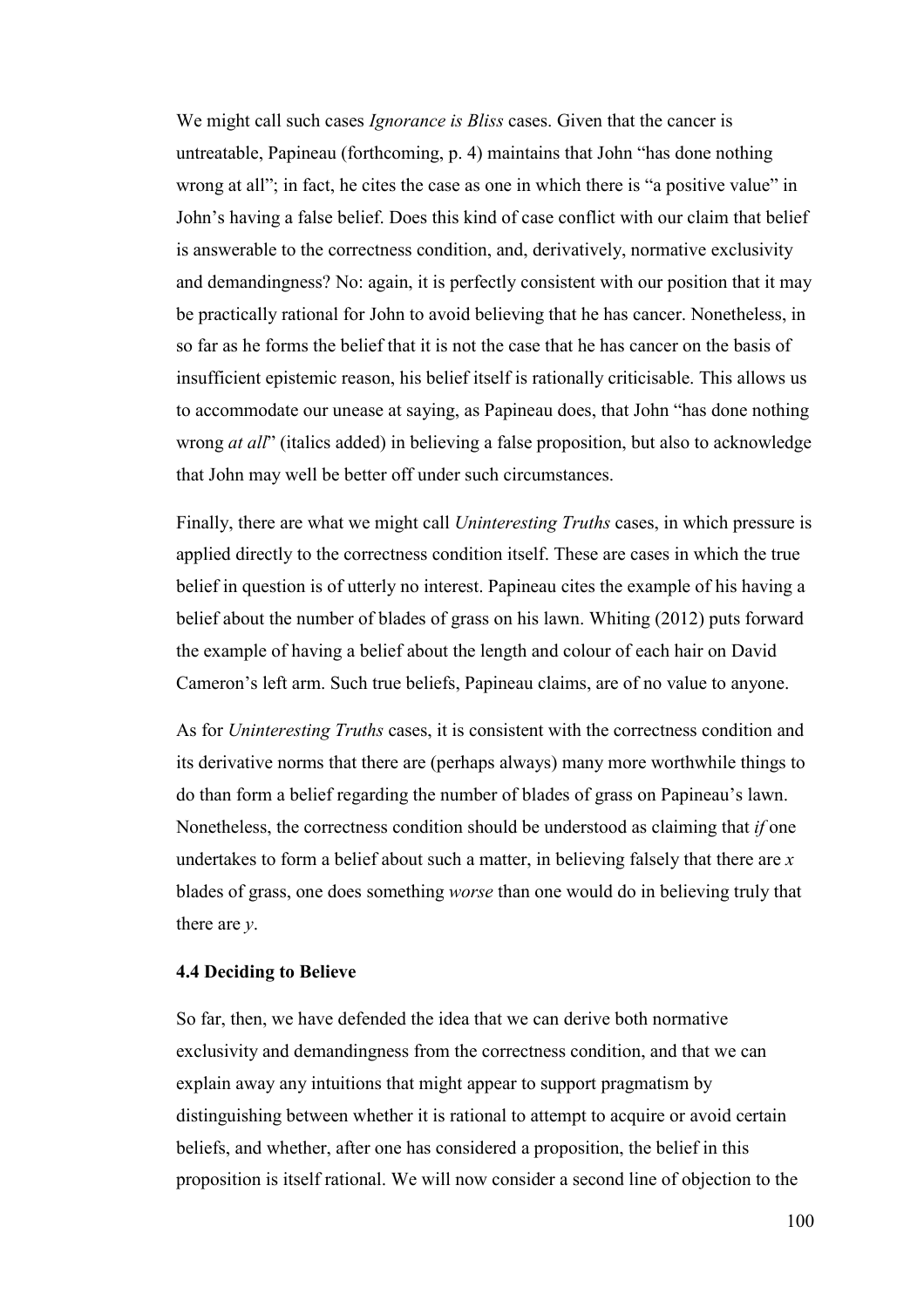idea that belief is subject to the epistemic norms we have outlined. This is the idea that we cannot be said to have the requisite kind of control over our beliefs in order to be held responsible for them in the manner required by normative exclusivity and demandingness. This objection will occupy our attention for the remainder of this chapter. In the present section, we will consider one brand of response to the objection, along the lines of the doctrine known as v*oluntarism*. We will distinguish two versions of voluntarism, and argue that neither position is able to account for the sort of control that would be required for epistemic norms to be regarded as applying to doxastic deliberation.

A natural thought is that in order for a norm to apply to someone, they need to be *free* to comply with it. A further natural thought is that what it means to be able to freely comply with a norm is to be able to *decide* to do so. However, Williams (1973) famously claims that one cannot *decide to believe*. Now, as Owens (2000, p. 78) points out, the relationship between decision and voluntariness is complex:

"'Decision might refer to a practical judgement – the judgement that I *should* raise my hand. On the other hand, 'decision' could refer to an executive event, the formation of an intention, a state which ensured that I will perform the act decided upon."

Thus, we may distinguish two versions of the claim that one can decide to belief. The first, which we will call *judgement-based voluntarism*, is the idea that one can make a practical judgement – on the basis of one's practical reasons – that one ought to form a belief, and consequently form a belief on this basis. The second version, which we will call *will-based voluntarism*, is the idea that, by a sheer act of will, one can come to *believe that p*. <sup>26</sup> We will see that Williams' objection is sustained in relation to both of these positions.

Let us begin with judgement-based voluntarism. In the previous chapter we saw that, from the perspective of the doxastic deliberator, their beliefs are constrained by descriptive exclusivity and descriptive demandingness, so they cannot adopt a belief on the basis of a decision to do so, *irrespective of these constraints*. But what if these

l

<sup>26</sup> It should be noted that these two positions are often conflated under the banner of *voluntarism*. In particular, see Frankish (2007). Nonetheless, as we will see, these two positions *should* be held apart, because they involve substantively different conceptions of what it is to make a decision.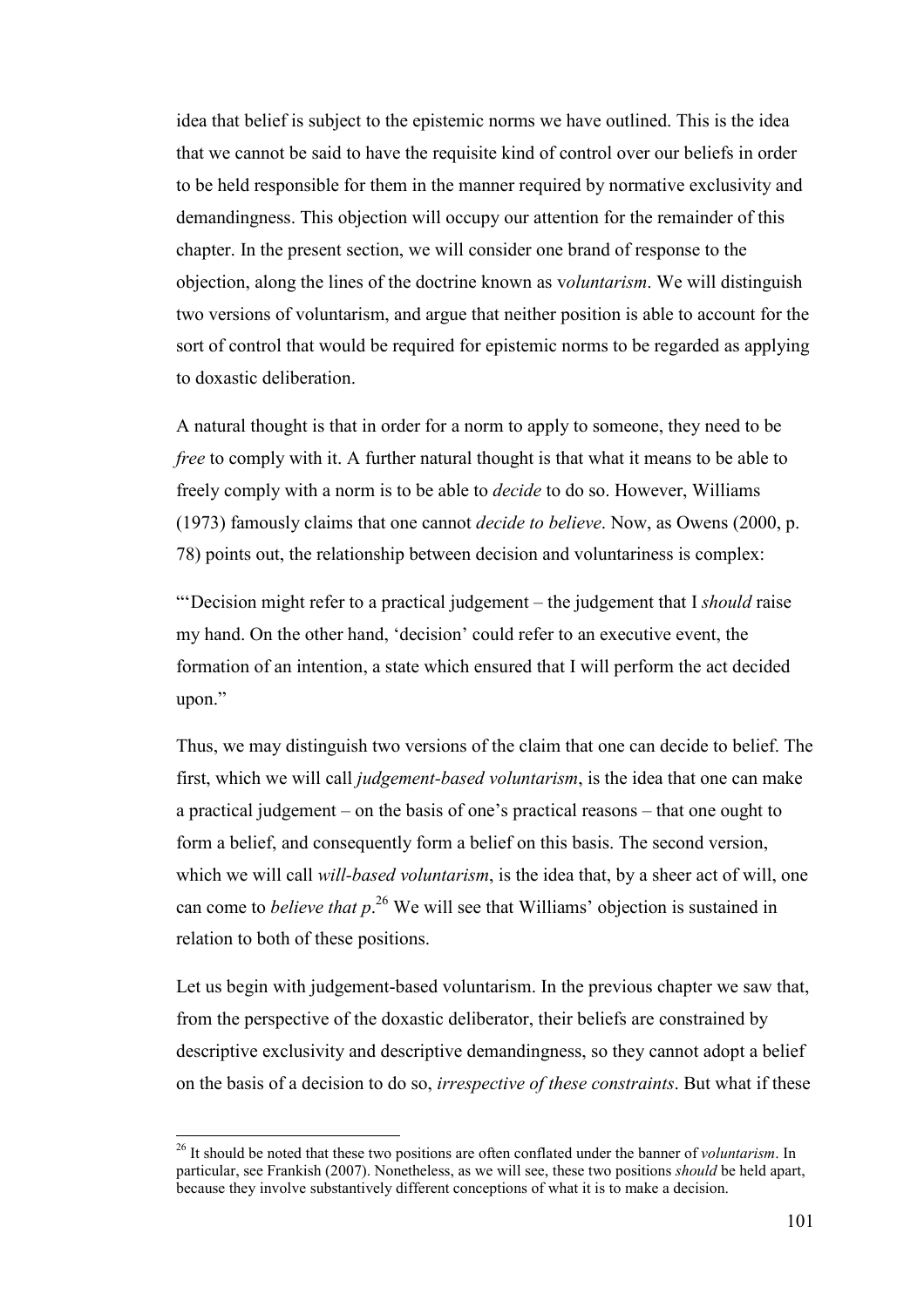constraints are taken into consideration? That is, what if, as Frankish (2007) puts it, the *enabling condition* of descriptive demandingness has been met, and one can decide to believe that *p* under such circumstances without violating descriptive exclusivity? Frankish thinks that this is possible. He claims that once one takes oneself to have sufficient epistemic reason in favour of *p*, there is still room for an act of belief formation, which he calls *endorsement*. Furthermore, he claims that, although:

"…pragmatic considerations cannot determine *which side* of the fence we come down on; that will be determined by the evidence available to us… [nonetheless,] they may determine *that* we come off the fence at all – that we form a belief on some matter rather than withholding judgement." (Frankish, 2007, pp. 541-542)

So, Frankish's idea is that one can make a practical judgement in favour of adopting a particular belief (an endorsement), without violating either descriptive exclusivity or demandingness.

However, as we have seen, the idea that once one understands oneself to have sufficient epistemic reason in favour of  $p$ , one need not yet believe that  $p$  is implausible: discretion, and, along with it, judgement-based voluntarism, ought to be denied.

This brings us to will-based voluntarism. Again, descriptive exclusivity and demandingness clearly rule out the possibility of forming the belief that *p* on the basis of a sheer act of will. What about the possibility of meeting these conditions, and *then* deciding to believe through an act of will? This proposal runs into exactly the same difficulties as the proposal considered above. Given the falsity of discretion, the imagined situation, in which one has sufficient epistemic reason to believe that  $p$ , but needs to propel oneself "off the fence" through an act of will, is not a situation that could obtain.

# **4.5 Indirect Control**

Given that such voluntary control over our beliefs is to be ruled out, it might be suggested that we are subject to epistemic norms such as normative exclusivity and demandingness because we have *indirect* control over our beliefs. Perhaps I honour epistemic norms insofar as *I put myself in a position* to adhere to them. For example,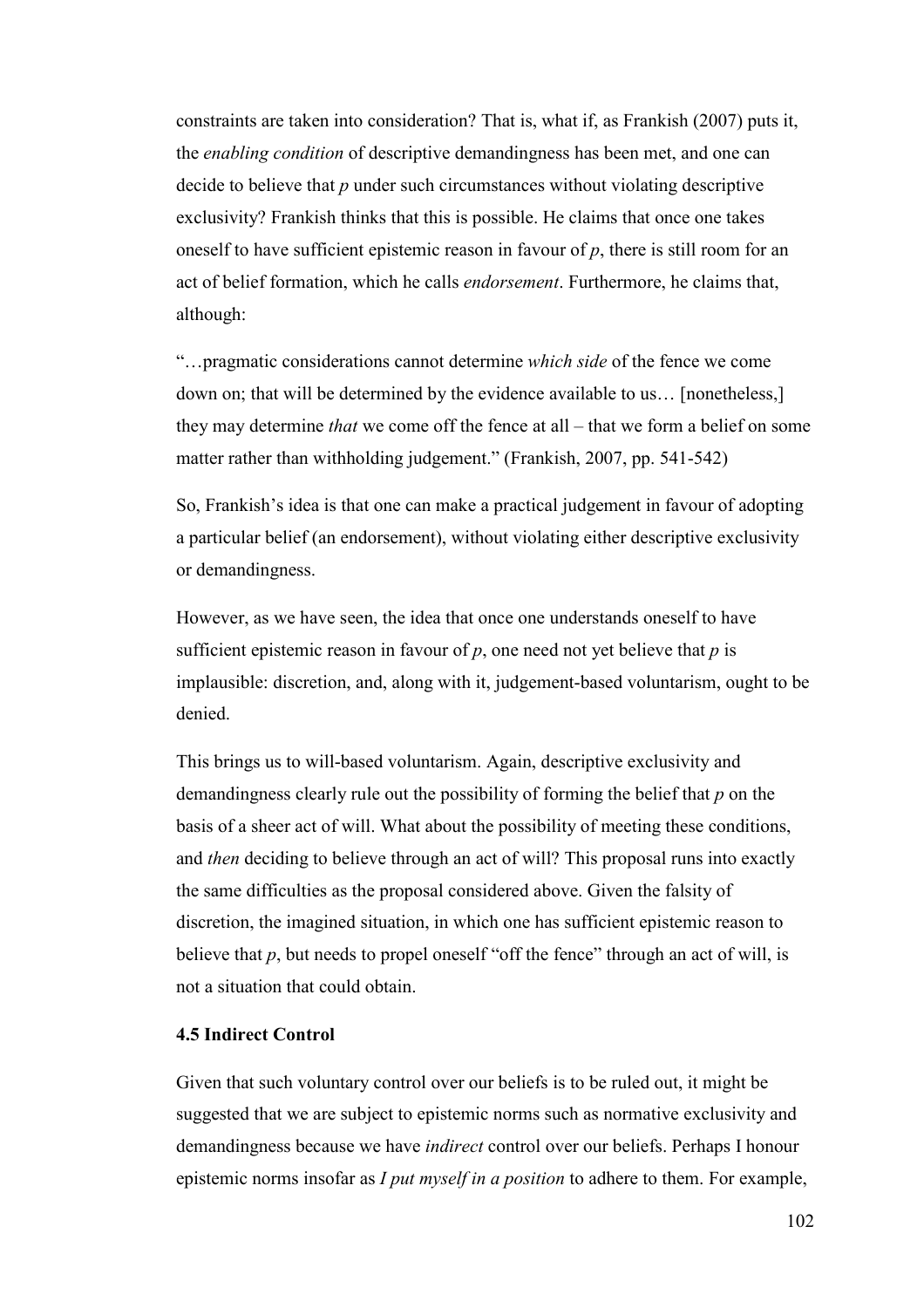I seek to learn about resuscitation procedures and hence, in order to adhere to epistemic norms, I enrol myself in a first-aid course. As Galen Strawson (2003, pp. 231-3) describes, perhaps:

"[T]he role of genuine action in thought is at best indirect. It is entirely *prefatory*, it is essentially – merely *catalytic*. For what actually happens, when one wants to think about some issue or work something out? If the issue is a difficult one, then there may well be a distinct, and distinctive, phenomenon of setting one's mind at the problem… No doubt there are other such preparatory, ground-setting, tuning, retuning, shepherding, active moves or intention initiations. The rest is waiting, seeing if anything happens, waiting for content to come to mind… There is I believe no action at all in reasoning and judging considered independently of the preparatory, catalytic phenomena just mentioned, considered in respect of their being a matter of specific content-production or of inferential moves between particular contents."

However, this cannot be considered to be an adequate construal of the kind of responsibility we take ourselves to have for our beliefs. As Boyle (forthcoming a, p. 16) says, it seems that if someone has done all they can to put themselves in a position to conform to these epistemic norms and yet they have failed to do so, we should regard them as "unfortunate", and this is certainly not how we regard someone whose beliefs fail to conform to epistemic norms: we hold them directly responsible for their belief.

#### **4.6 Reflective Control**

Given the failure of voluntarism as well as the indirect construal of epistemic control, it has seemed to many that the most promising option open to one who seeks to maintain that we have the appropriate kind of control over our beliefs to be subject to both normative exclusivity and demandingness is what Owens (2000, p. 3) has called *reflective* control. This is the idea that one is free to exercise control over one's beliefs in so far as one has the capacity to *reflect* upon one's epistemic reasons for holding those beliefs and thereby regulate one's beliefs. This idea has found expression in recent authors such as Christine Korsgaard (1996a), and McDowell (2009). We can think of the idea this way. Just as the compatibilist in the free will debate is correct to maintain that we are free to act insofar as we are free to reflect upon our practical decisions and act in accordance with these, so the right thing to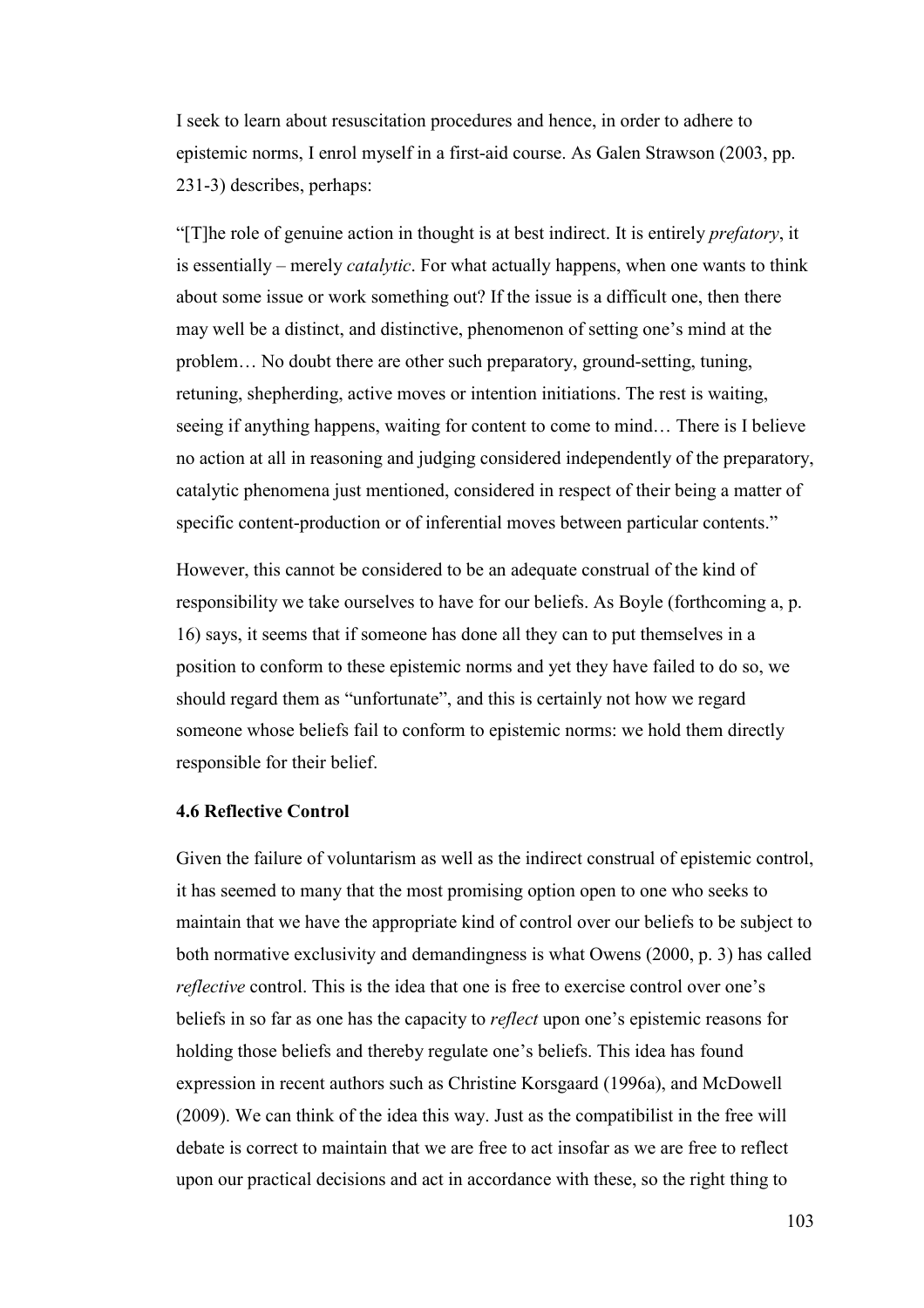say about doxastic freedom is that we are free to believe as we please, insofar as we are free to reflect upon our epistemic reasons and believe accordingly. To ask for anything more would be to ask for the wrong kind of freedom, in both cases.<sup>27</sup>

However, Owens mounts a powerful attack on the idea that we have reflective control over our beliefs. He affirms both what we have been calling descriptive and normative demandingness. That is, he maintains that the doxastic deliberator *can* only form the belief that *p* if they take themselves to have sufficient epistemic reason in favour of *p* and that they *should* only form the belief that *p* on the basis of sufficient epistemic reason in favour of *p*. However, even though he affirms what we have been calling descriptive exclusivity, he *denies* normative exclusivity. So, although he thinks that we can only consciously understand ourselves as forming a belief solely on the basis of epistemic reasons, he does not think – *contra* normative exclusivity – that a belief is only rational if it is formed solely on the basis of epistemic reasons. Why? Because he thinks that a full description of what it *is* to have sufficient epistemic reason in favour of *p* will necessarily invoke pragmatic considerations such as the importance of the matter, and the amount of time one has etc. Even though the doxastic deliberator can only take themselves to be forming a belief on the basis of epistemic reasons, their:

"…awareness of inconclusive evidence plays an essential non-reflective role: it combines with a sense of the constraints on… [their] cognitive resources to produce the impression of a conclusive reason." (Owens, 2000, p. 35)

Thus, we have all of the ingredients for denying the idea that we have reflective control over our beliefs. According to Owens' picture, although we need to invoke pragmatic considerations to render a belief rational (*pace* normative exclusivity) and indeed to be able to form a belief, we cannot consciously consider ourselves to be forming a belief on the basis of such pragmatic considerations (as *per* descriptive exclusivity). What this means is that we cannot *reflect* upon what are – as a matter of fact – our reasons for belief, and hence exert control over our beliefs. As a matter of

 $\overline{a}$ 

 $27$  There is an important disanalogy with the moral case, however. In the case of practical deliberation, *akrasia* – judging that all things considered one ought to U and yet failing to U – is always a possibility. However, there is no such thing as *epistemic akrasia* because judging that one ought to believe that *p* simply *is* believing that *p*, as we have argued.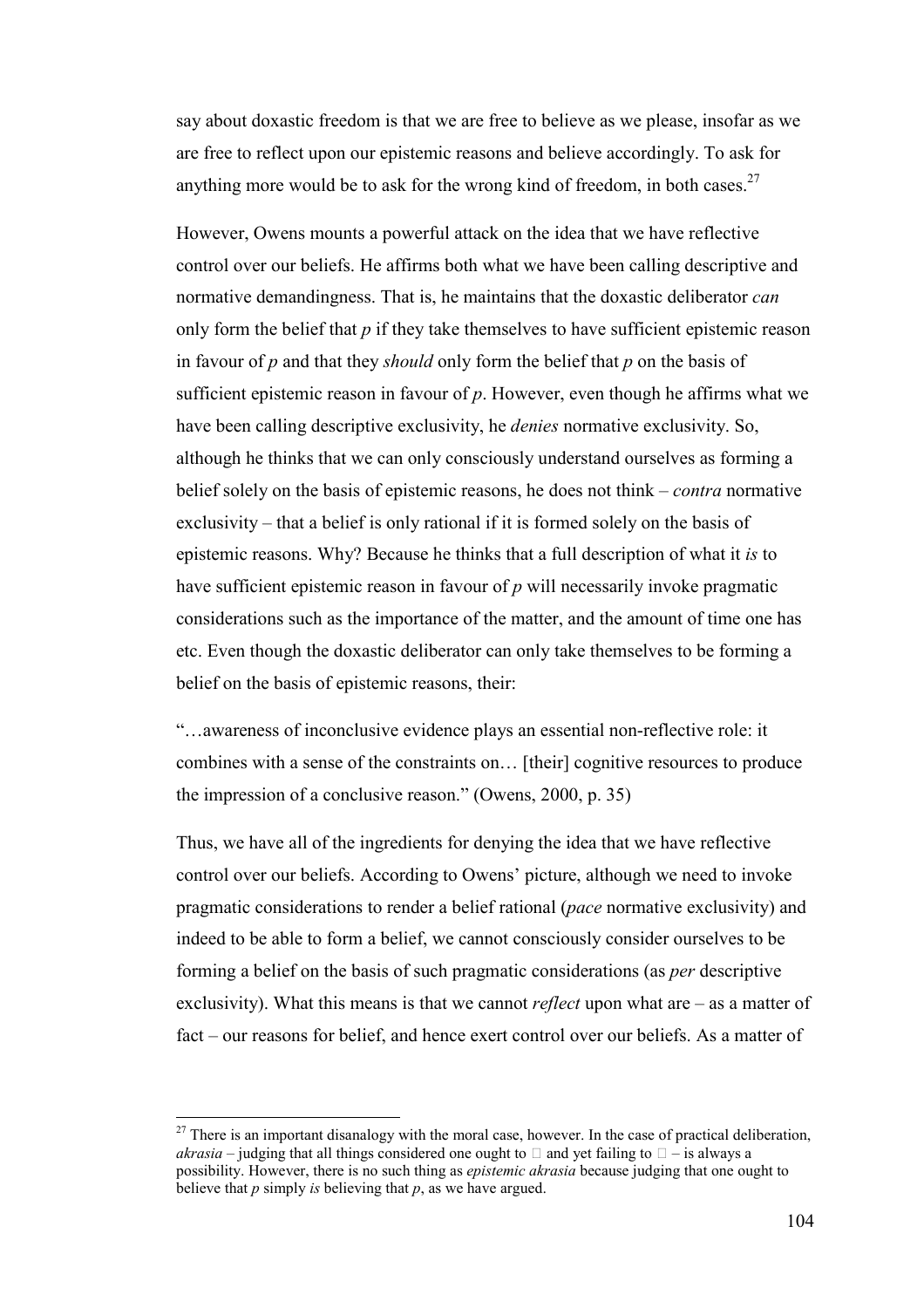fact, our beliefs are in part based upon pragmatic considerations, but reflection upon these considerations does not enable us to exert control over our beliefs.

One might wonder why, given that Owens emphasises the role of pragmatic considerations in rationalising belief, we did not already consider his account when we considered pragmatism earlier. The reason for this is that, although he denies normative exclusivity, Owens does not conceive of himself as a pragmatist. He distinguishes between what he calls *pragmatic* considerations, such as time constraints, and *practical* considerations, which are concerned with what one desires. Although he thinks that the former rationalise belief, he denies that the latter ever do, and understands this to amount to a denial of pragmatism. Now, we might wonder about this distinction between pragmatic and practical considerations, but for our purposes we can simply grant him the distinction, and with it the claim that his position is distinct from pragmatism.

Owens argues that, as reflective control was the best hope we had for some kind of control over our beliefs, and, as it turns out that we cannot exercise reflective control over our beliefs, we must give up the idea that we can exercise control over our beliefs. However, although he denies normative exclusivity, he does not conclude from what he takes to be the failure of reflective control that we should not be held responsible to normative demandingness, which he affirms. Rather, he maintains that, as he puts it:

"Some norms are not there to guide action, to govern the exercise of control: their function is to assess what we are." (Owens, 2000, p. 126)

Now, we shall not dispute that this is the case. However, it is worth noting that understanding our responsibility to epistemic norms on this model would amount to a revisionist account of such responsibility. As we have previously emphasised, we are held *directly responsible* to epistemic norms. That is to say, when we accuse someone, for example, of having an irrational belief, we do not criticise them in the manner we would if we were merely criticising them on the basis of the kind of person they are. Rather, when we ask them, *why do you believe that*, we implicitly assume that they could do something about their belief. Thus, modelling our epistemic responsibility in the terms Owens proposes would involve viewing our ordinary practices as based on a significant degree of error. To the extent that we are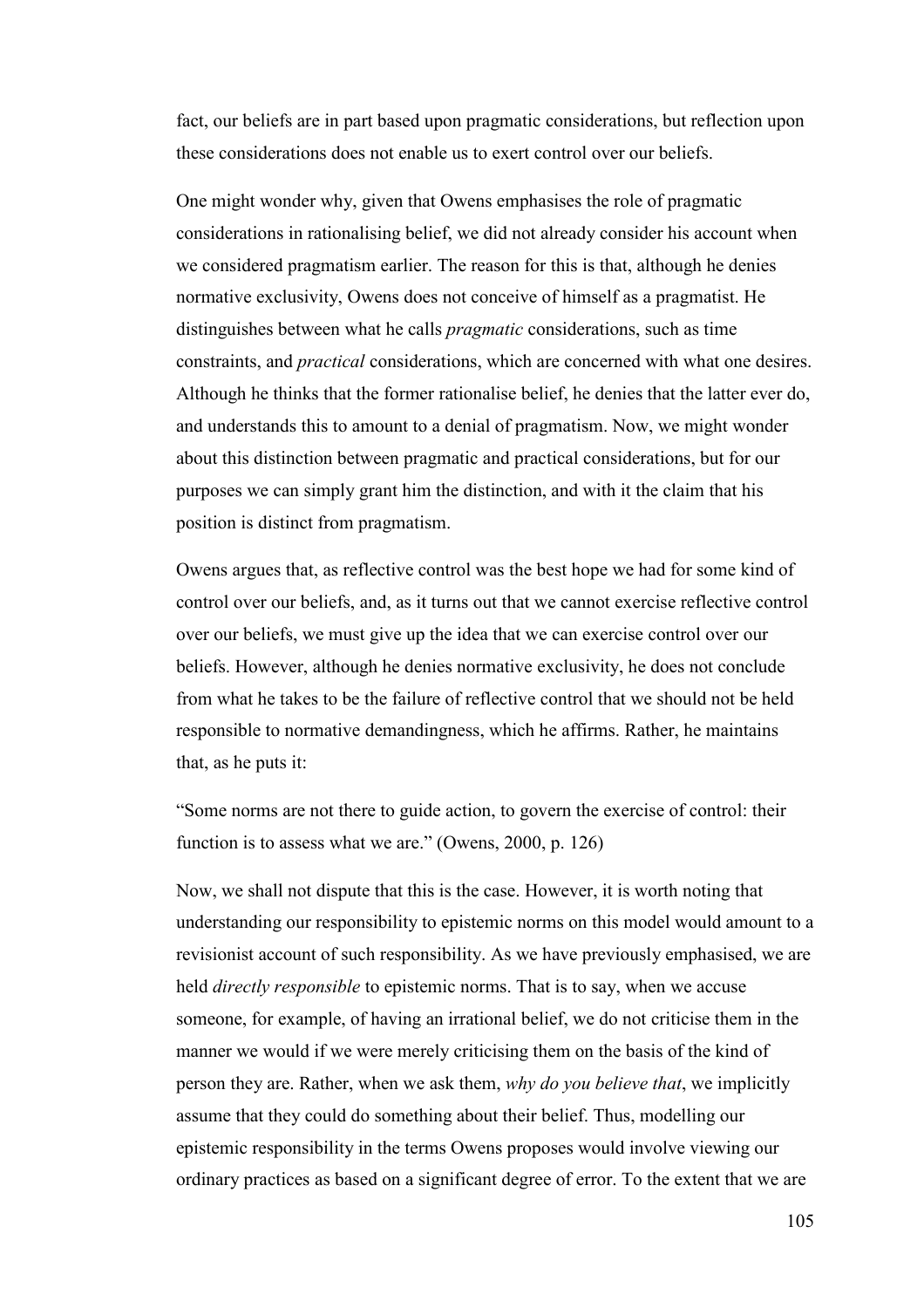motivated to vindicate these practices in our account of epistemic responsibility, therefore, there should be a presumption against accepting Owens' account. In what follows, we will be concerned to cast doubt upon Owens' denial of reflective control, thus showing that he has not demonstrated the need to accept his account, and the theoretical costs that come with it.

It will be useful to begin with a fuller statement of the structure of Owens's position. For any given belief, there is an indefinite number of alternative hypotheses that, if true, would show the belief in question to be false. Owens' claim that pragmatic considerations rationalise belief is based on the idea that, for a belief to be rational, all of these alternative hypotheses need to be ruled out. His further thought – surely correct – is that the epistemic reasons reflectively available to a subject cannot be such as to rule out the entire range of these hypotheses. Thus, for example, consulting an encyclopedia of philosophy might rule out the hypothesis that Russell wrote the *Tractatus*, but it will not rule out the hypothesis that *Wittgenstein* was the pseudonym of some devious philosopher, and that this philosopher and not the real Ludwig Wittgenstein in fact penned the *Tractatus*. More radically, it might be thought that *no* reflectively available epistemic reason could rule out the hypothesis that our experience is engineered by a mad scientist. Thus, it would seem that epistemic reasons alone are in principle incapable of rationalising our beliefs. It does not follow from this, however, that all of our beliefs are irrational. To see this, we should distinguish between an epistemic ruling out and a pragmatic ruling out. Let us say that a hypothesis *h* is epistemically ruled out if the truth of a proposition constituting one of one's epistemic reasons would be incompatible with the truth of *h*. A hypothesis *h* is *pragmatically* ruled out, meanwhile, if pragmatic considerations such as the time available make it the case that the subject will have sufficient epistemic reason for some belief without having epistemically ruled out *h*. Owens' idea is that a belief is rational just when the totality of alternative hypotheses have been ruled out. Given that epistemic reasons alone are never capable of ruling out the entirety of such hypotheses, it follows that pragmatic ruling out is a necessary element of rationalisation. Thus, pragmatic considerations play an ineliminable role in making beliefs rational.

Now, a full engagement with this position would extend beyond the scope of the present thesis. Thankfully, however, such an engagement is not necessary in order to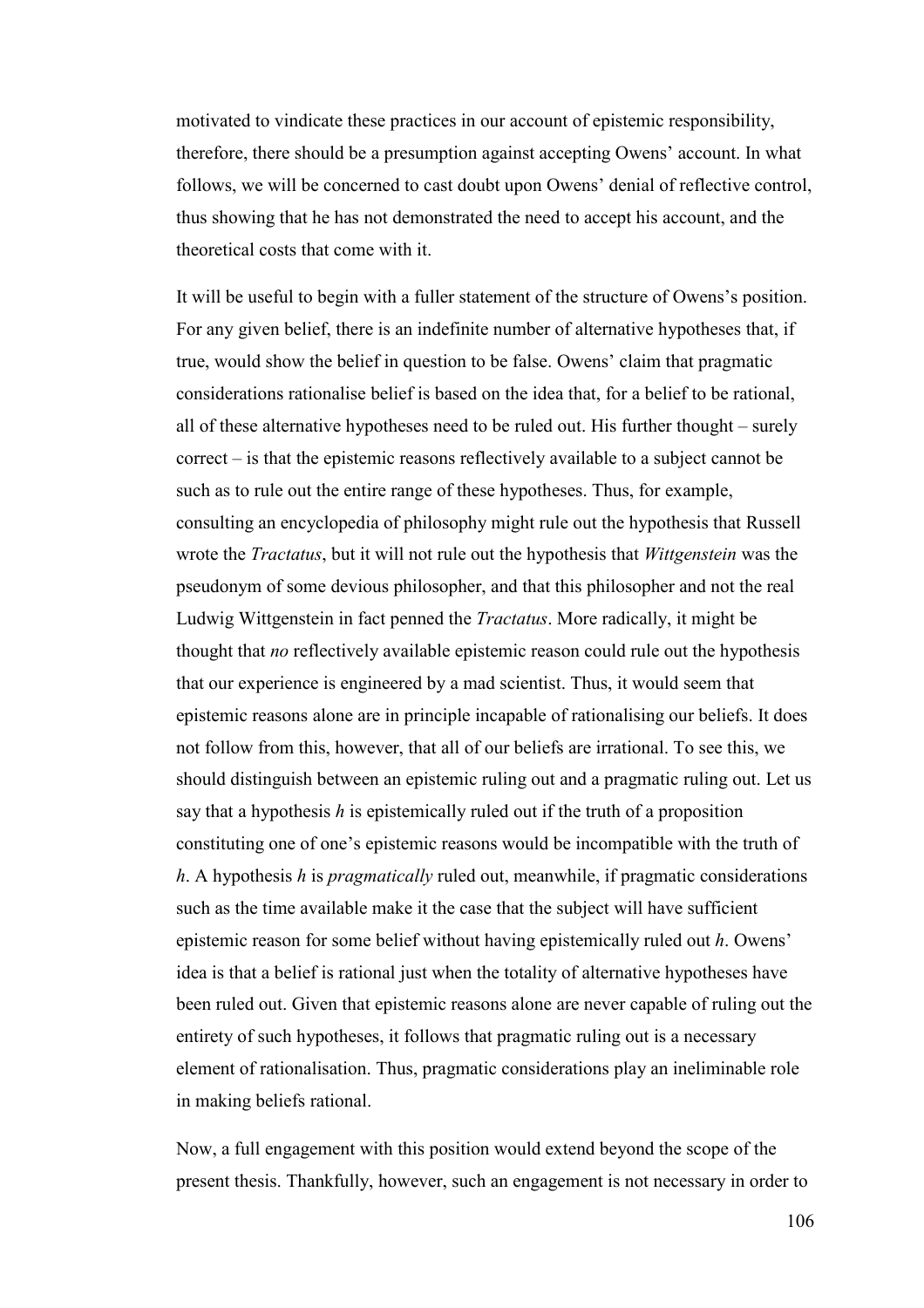cast doubt upon Owens' position. Given its theoretically unattractive consequence that our ordinary practices of holding one another responsible for the character of our beliefs is in error, there should be a presumption against Owens' account, as argued above. That is to say, the burden of proof is firmly with him, and he will need to provide a knockdown argument for his position in order for us to accept it. Such an argument would need to refute any coherent and *prima facie* credible philosophical alternatives. Consequently, all we need to do to show that Owens has not established his account is to spell out such a position, and show that his account has not ruled it out. Now, we arrive at such a position if we take issue with Owens' starting premise – namely, that a belief is only rational once the totality of competing alternative hypotheses have been ruled out, epistemically or else pragmatically. Take a simple case of a perceptual belief – e.g. *there is a wine glass in front of me* – that is formed on the basis of my visual experience as of a wine glass in front of me. Now, there is a strong intuitive case for claiming that this experience provides me with sufficient epistemic reason for the belief for it to be rational for me to adopt the belief on this basis, even though this reason does not epistemically rule out the possibility, e.g., that I am a brain in a vat. Now, so far, Owens could agree: the *reason* that my visual experience as of a wine glass provides me with sufficient epistemic reason for rational belief in this case, in spite of the fact that the existence of this visual experience is not incompatible with the truth of the brain in a vat hypothesis, is that I pragmatically rule out such a hypothesis. Owens wants to account for my belief regulation by claiming that this regulation is partially responsive to pragmatic considerations such as the time available to me, and the importance of the issue. But we can put pressure on this idea by imagining that I had infinite time available, or that a correct belief concerning the presence of the glass would win me £1 million. Even in such cases, it is hard to imagine what I would do differently in order to settle on a belief as to whether the wine glass is in front of me. Owens would need to say that, in such cases, having suspended all pragmatic considerations, my perceptual experience no longer provides me with sufficient epistemic reason for rationally believing that there is a wine glass in front of me. But this is far from clear. It is true that on this occasion there are a number of alternative hypotheses that are neither epistemically nor pragmatically ruled out; but Owens would have to site some other fact about the case than this in order for the verdict his position demands – that I no longer hold a rational belief – not to beg the question. It seems that all he has left to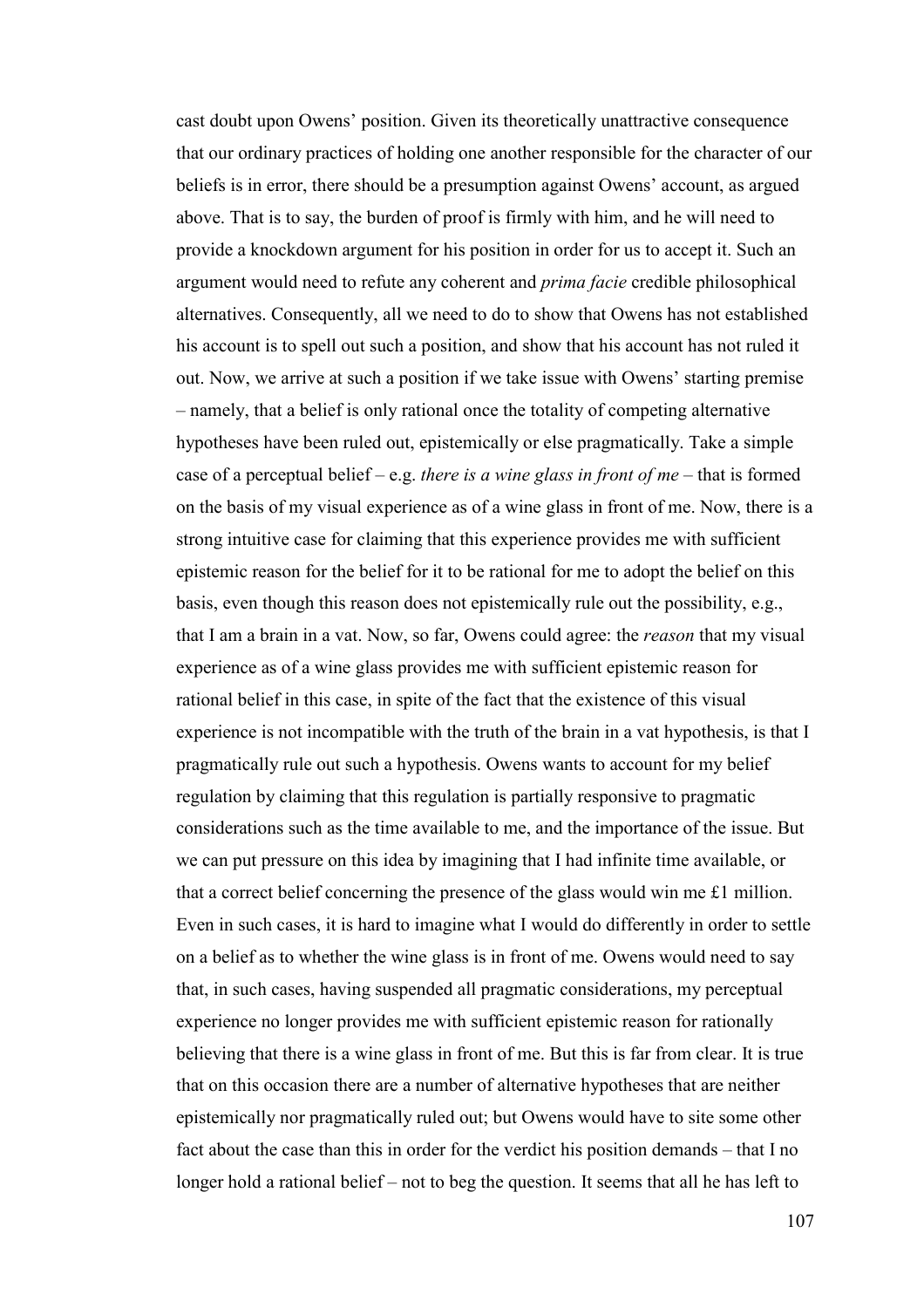appeal to are our intuitions about the present case, but these are far from conclusive. If, however, I *can* be regarded as possessing sufficient epistemic reason to believe that there is a wine glass in front of me in this case, then there is nothing preventing us from holding that in the ordinary case as well, pragmatic considerations play no role in making it the case that my belief that the wine glass is in front of me is based on sufficient epistemic reason, hence rational.

Now, the foregoing was certainly not intended as a conclusive argument in support of the position that we presented. We simply aimed to show that a coherent position that is not entirely without intuitive support would deny Owens' claim that one needs to have ruled out all competing hypotheses – whether epistemically or pragmatically – for one's belief to be rational. Since Owens' account, as it stands, does not amount to a knock-down refutation of such a position, and since we should require him to refute all competing accounts in just this way given the theoretically unattractive consequences of his own position, it follows that we have not yet been given sufficient reason to accept his account.

Now, Owens claims that our beliefs are always in part caused by pragmatic considerations. Thankfully, such considerations, as well as causing beliefs, partly rationalise them. In the above, we have put pressure on the idea that such considerations do in fact rationalise beliefs, but this does not of itself show that they do not cause our beliefs. If this were the case, then, not only would we not possess reflective control, but our beliefs, being in part caused by considerations that do not rationalise them, would themselves be irrational. Now, we do not deny that there can be occasions on which such considerations do cause our beliefs, and we embrace the conclusion that when this occurs, the resultant belief is irrational. Nonetheless, there is now no reason to accept that these cases are the norm. Owens needs to say that pragmatic considerations operate in the unconscious mind to give the conscious impression of sufficient epistemic reason, to avoid the conclusion that all of our beliefs are irrational. However, we have removed this motivation for saying that this is the case: we have argued that Owens has not ruled out the idea that our beliefs are rationalised independently of such pragmatic considerations. So, why say that such considerations conspire at the unconscious level? We have no way of definitively demonstrating that they do *not* – we cannot appeal to the phenomenology of beliefregulation as *ex hypothesi* these considerations would operate outside of our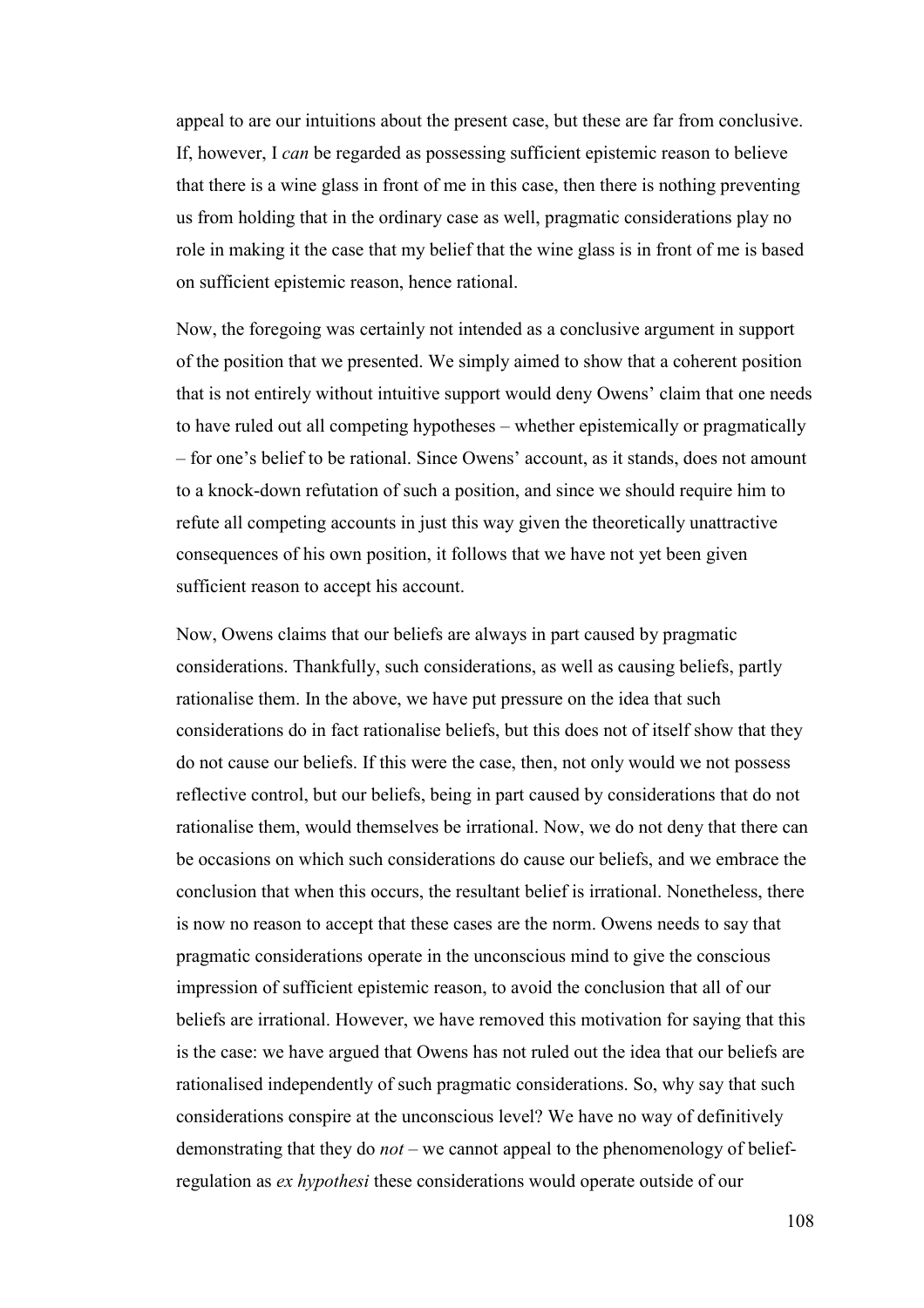awareness. All we can show – as we have done – is that there is no need to think of the doxastic deliberator as unconsciously aware that they would have to epistemically rule out sceptical hypotheses if there were more time etc. Instead, why not think of the doxastic deliberator as aware that the only justification they need for their belief that there is a wine glass in front of them is that this appears to be the case?

### **4.7 Responsibility and Reflection**

So far, then, we have seen no reason to deny that the control one has over one's beliefs is to be thought of on the model of reflective control discussed above. This picture, if correct, would capture our ordinary practices of holding one another responsible for our beliefs. In order to see this, it is worth thinking about these practices in a little more detail. Boyle (2012, pp. 4-6) effectively portrays a number of significant features:

"…if a person believes P, we expect him normally to be able to answer the question *why* he believes P, in the following sense: we expect him to be able to discuss what convinces him that P is true, what grounds he has for affirming this proposition. I do not mean that we expect a person always to be able to produce specific grounds for his beliefs: plainly, people can hold beliefs for which they do not have specific grounds. But the point that we should notice is that, even when a person admits to lacking grounds for a given belief, *he thereby accepts the presupposition of the question* – that he is in a position to speak for whatever grounds he has...

We normally address our questions and criticisms entirely to the soundness of the propositions… [a person] believes, criticizing them or the grounds he gives for them. And we do not merely make such criticisms *of* his beliefs; we address them *to* him: we ask *him* why he believes something so outlandish, why he accepts such a manifestly unreasonable argument, etc. If his belief on a certain point is demonstrably wrong or ill-grounded, we expect him to reconsider the matter – and we expect his reconsideration, not merely to change his self-assessment, but to change his first-order beliefs themselves. We thus seem to treat his believing as a circumstance that is in some sense up to him, one for which he is responsible in a specific way."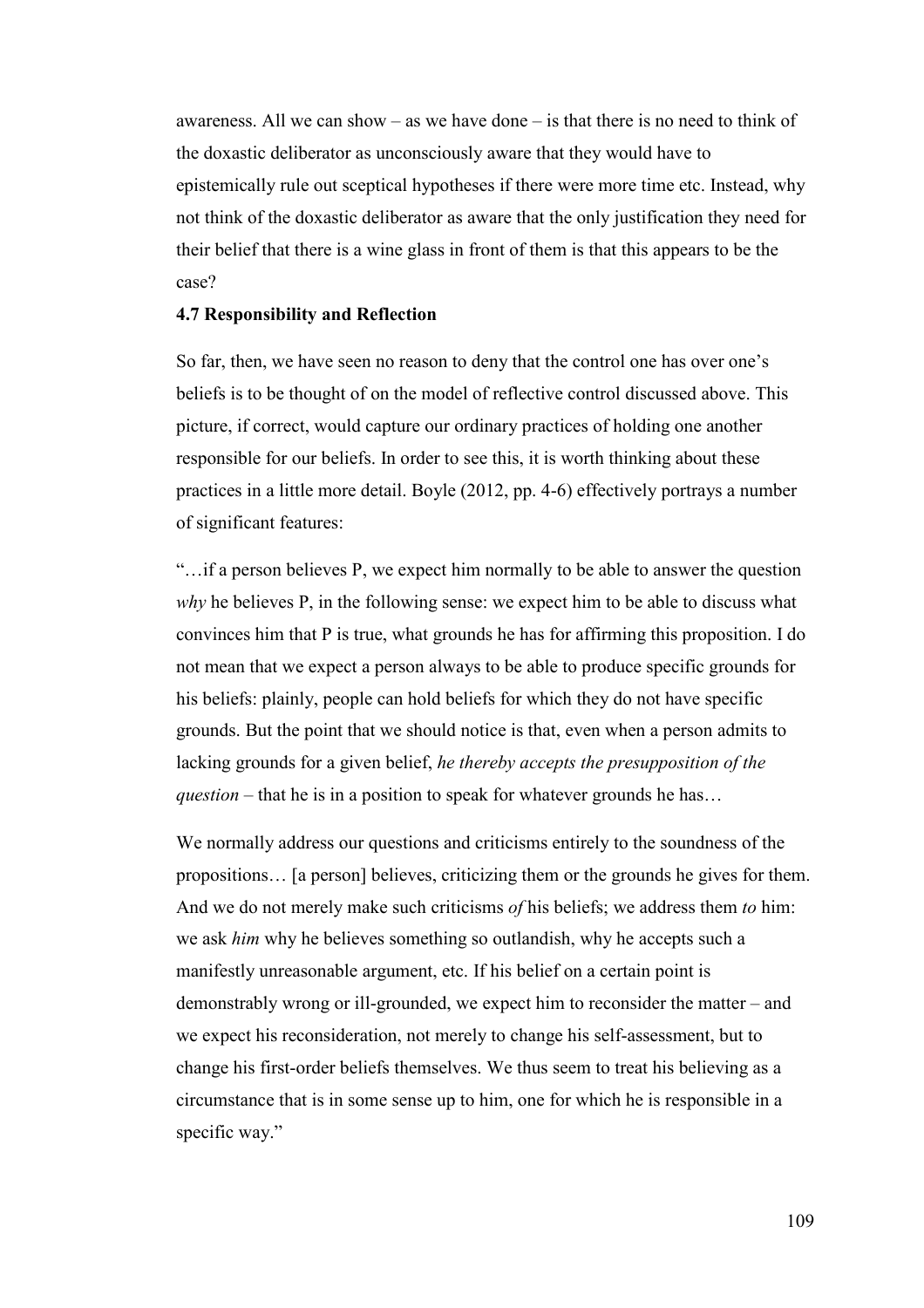A number of connected aspects of our practices of holding one another responsible are being presented in the above passages. The most basic point is that our practices presuppose an extremely tight connection between possession of and rational responsibility for a belief: the why-question can always be asked with respect to a person's belief, and we expect them to be capable of providing some sort of response. We level this why-question at the believer themselves, and in so doing we treat them as occupying a position from which they may answer the question themselves, *speaking for* whatever grounds they may have. When the grounds the person presents are manifestly unsatisfactory, we treat the person themselves as rationally criticisable, and we expect that their acknowledgement of this criticism will bring with it a reappraisal of the belief that warranted criticism, which will often issue in revision or extinction of the offending belief.

Now, the reflective control model can accommodate all of these features. We suppose that the believer themselves is always in a position to speak for whatever grounds they may have, because we suppose that the believer is always capable of reflecting on their epistemic reasons, and such reflection will put the believer in a position to articulate their reasons, such as they are. Thus, to ask the why-question is to invite the believer to share the results of their reflection upon their reasons. We treat the why-question as always applicable to the believer because we suppose that the believer can always undertake such a process of reflection, whether they already have or not. It is for this reason as well that we treat the believer themselves as rationally criticisable if the grounds their refection discloses are judged to be lacking. In criticising a person's beliefs as irrational, for example, one is not simply making a disparaging remark about the belief itself, as one might sneer at a neighbour's unkempt lawn, but one is criticising the person themselves for ever having held such a belief. Even if the person has never reflected on their belief until the occasion of criticism, they could have, and they should have: had they done, they could have seen the inadequacy of their reasons for themselves, and could have abandoned their belief on this basis. Given that they did not, the present situation, in which they hold a criticisable belief, is in part of their own making, and this is why in criticising their belief we do more than simply bring to their attention the faultiness of their belief – we criticise them for ever having held it. Thus, our rational criticism of one another is fruitfully understood as presupposing reflective control: we criticise one another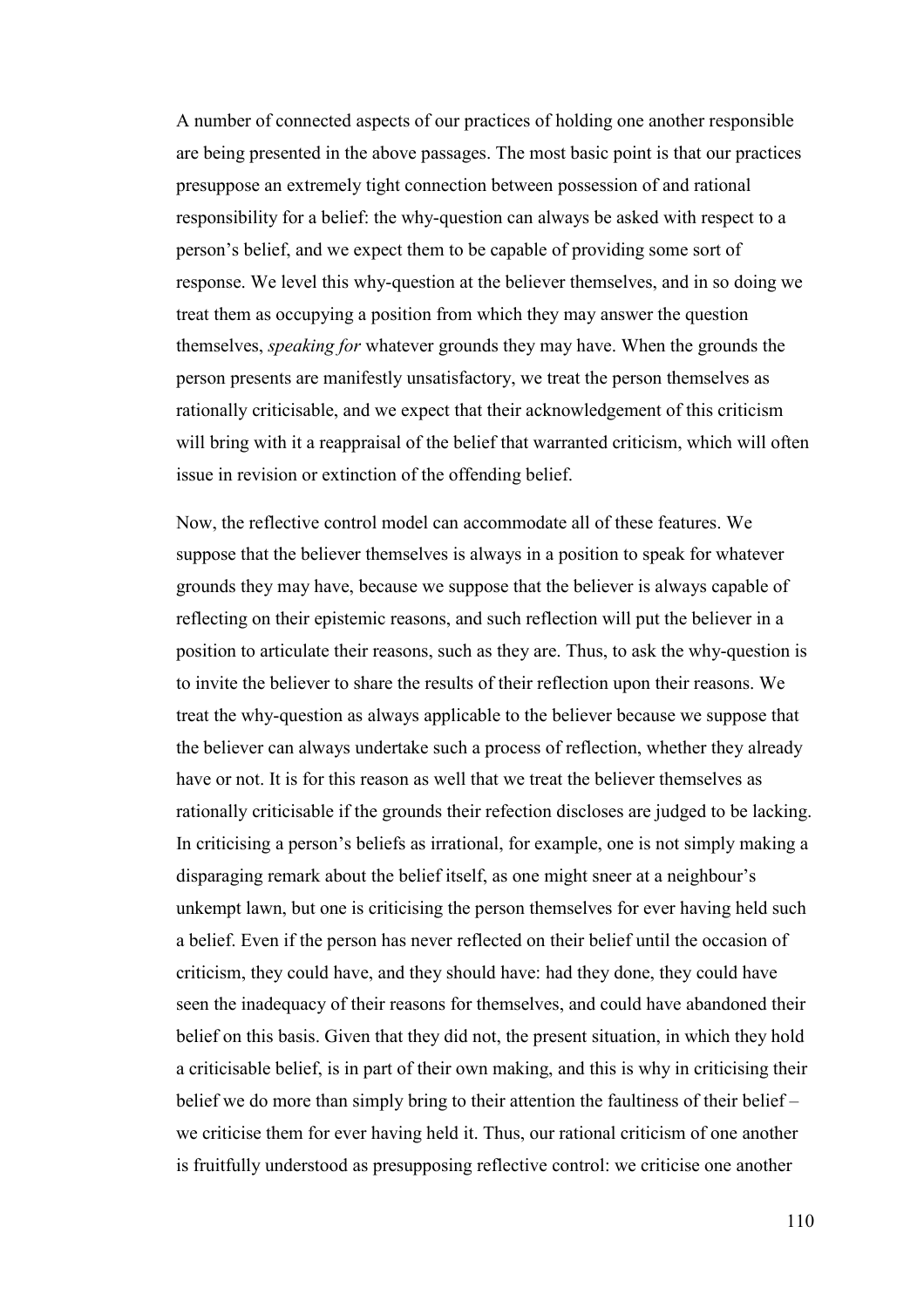for not having already exerted such control. This presupposition also explains our expectations about the results of such criticism. We can only bring into view the inadequacy of a person's ground by getting them to engage in precisely the process of reflection we criticise them for not having already undertaken. Given that they have gone through this process at the point at which they acknowledge rational criticism, we expect their acknowledgement of the criticism to be coeval with an exercise of reflective control, and thus we expect them to abandon or revise the offending belief.

In addition to drawing to our attention the presuppositions of our practices of holding one another responsible for our beliefs (which we have argued can be accommodated by the reflective control model), Boyle also highlights an unhelpful assumption that could be understood as underlying the reflective control model. According to this assumption, our control over our beliefs consists in our capacity to make a *judgement* by which we can *affect* what we believe. On this picture, as he puts it:

"…a person's agency can get no nearer to her beliefs than to touch them at their edges, so to speak" (forthcoming a, p. 3)

The decisive difficulty with this assumption is motivated by Boyle with the simple observation that judging that *p requires* believing that *p*. That is, one cannot judge that  $p$  unless one also believes that  $p$ . As Boyle (forthcoming  $a$ ,  $p$ , 12) says:

"My conscious act of judging P must be expressive of my having settled on a view about whether P, namely: Yes, indeed, P. But it is hard to see how this can mean anything less than: it must be expressive of my believing that P."

Now, maintaining that this is the case is not to deny that sometimes the belief that *p begins* with the conscious judgement that *p*. It can be that one consciously judges that *p* at the first moment when one believes that *p*, whilst aware that one did not believe that *p* before that moment. But this is obviously distinct from saying that the judgement that *p caused* the belief that *p*.

Nonetheless, we need not think of reflective control as resting upon such an assumption.<sup>28</sup> Rather, we can and should maintain that in reflecting and judging that

 $\overline{a}$ 

<sup>&</sup>lt;sup>28</sup> Boyle (forthcoming a, p. 9) does not think that it does: his "complaint is not that... [many authors] unambiguously endorse a wrong view, but that they do not unambiguously endorse a right one."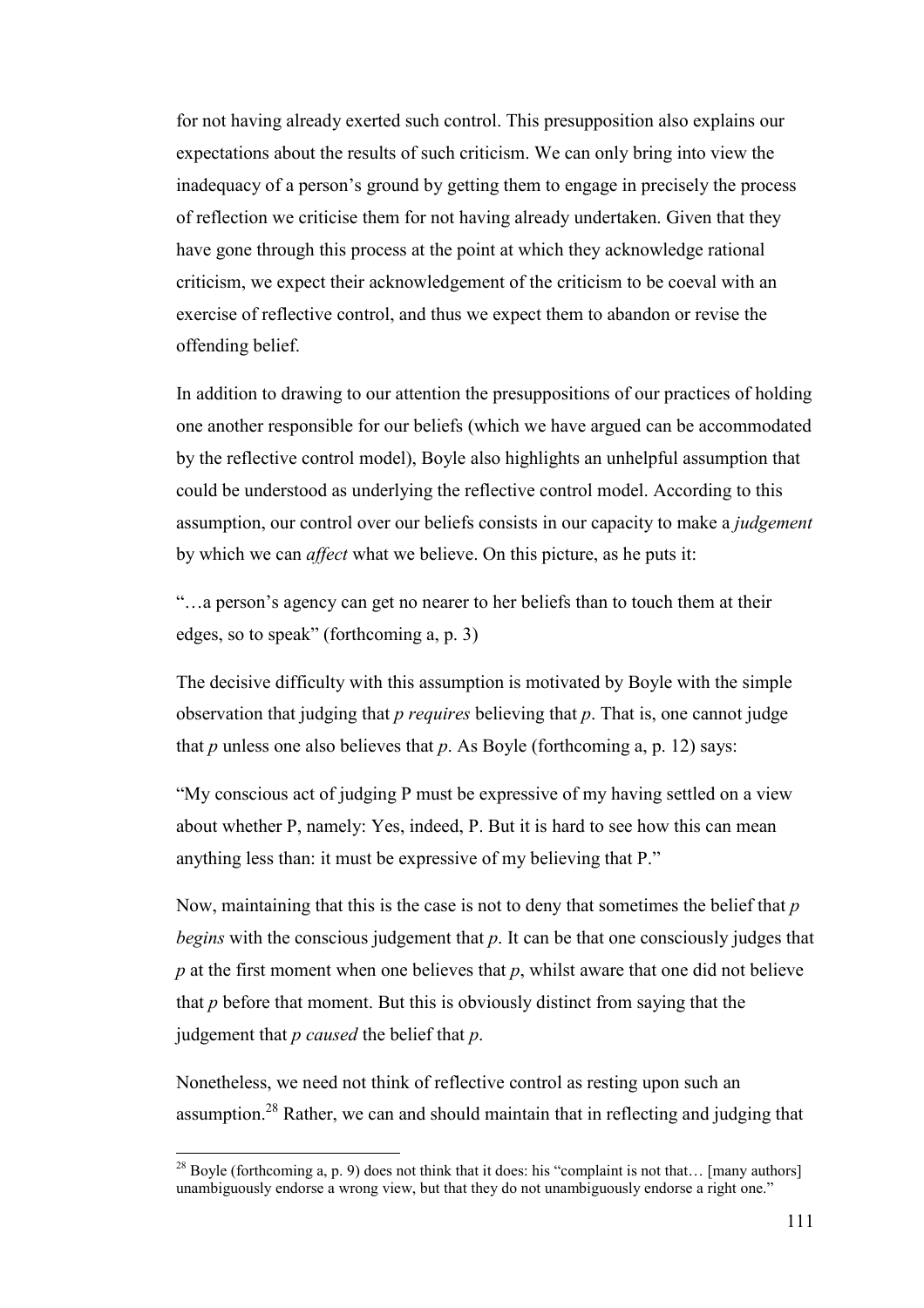*p* one *thereby* alters one's beliefs. There is no further link in the causal chain. As we emphasised in the previous chapter, to be consciously satisfied that *p* simply *is* to consciously believe that  $p$  – and what more could such satisfaction amount to than a judgement that *p*?

In sum, then, we have argued that Owens has not demonstrated that we do not have reflective control over our beliefs. Furthermore, we have argued that our possession of this power of reflection would explain the manner in which we hold one another responsible to epistemic norms. Finally, we have noted that we ought not to think of reflection as involving the making of a judgement which then *affects* our belief – rather, consciously judging that *p is* consciously believing that *p*.

# **Conclusion**

In this chapter, we have explored the nature of the correctness condition, which we postulated in order to explain the transparency of doxastic deliberation. We began by briefly exploring what it *means* to call a true belief a *correct* one. We noted that this claim can be understood variously, but, following Wedgwood (2002), we adopted a working understanding of it as commending a correct belief for being in some way *right*, or *appropriate*. We went on to suggest that we can derive two further epistemic norms from the correctness condition – what we called *normative exclusivity*, and *normative demandingness* – which inform us as to when a particular belief is *rational*. According to normative exclusivity, one ought to form the belief that *p* solely on the basis of epistemic reason in favour of *p*. According to normative demandingness, one ought to form the belief that *p* on the basis of sufficient epistemic reason in favour of *p*. We then considered two main objections to the idea that belief is subject to the epistemic norms we had arrived at. The first of these was the pragmatist's claim that what one should believe is often answerable to practical norms. We showed that the pragmatist's claim results from a confusion of two questions: *should I believe that p* and *should I try to get myself to believe that p*. Although the latter is answerable to practical norms, the former is answerable solely to epistemic norms. The second line of objection we explored to the idea that beliefs are answerable to the correctness condition and the derived norms of exclusivity and demandingness is the idea that we do not have the right kind of control over our beliefs to render this answerability coherent. We argued that Owens is wrong to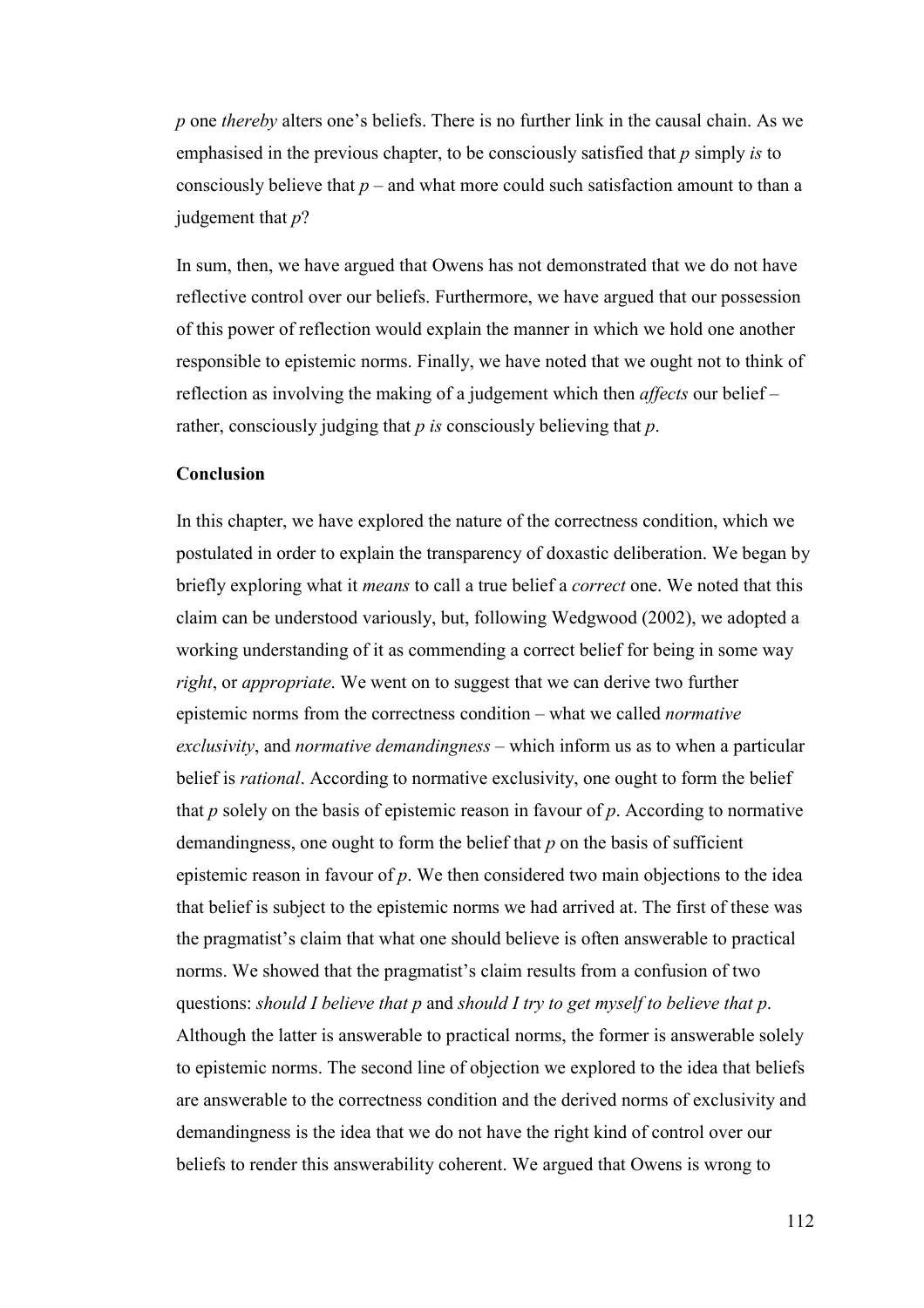conclude that our beliefs are not under our reflective control. Given the theoretically unattractive consequence of his view – that we are not directly responsible for our beliefs in the way that we think we are – the burden of proof is firmly with Owens to establish his position beyond doubt. This he has not achieved, as his position rests upon a contentious assumption: that we need rule out all competing hypotheses in order to have sufficient epistemic reason in favour of *p* and, hence, rationally form the belief that *p*. Given that this is far from obviously correct, and given the theoretically unpalatable consequences of accepting it, it is open to us to maintain against Owens that pragmatic considerations do not ordinarily play any role in determining when we understand ourselves to have sufficient epistemic reason, and that, when they do, the resultant belief is irrational. Hence, there is no reason to reject the reflective control model – our reasons for rational belief are solely epistemic and so we can reflect upon them to marshal our beliefs. Furthermore, we argued that reflective control can capture the manner in which we hold one another directly responsible for our beliefs. And, finally, we noted that such reflective control must not be understood to involve making a judgement, which then affects one's belief from the outside. Rather, making a judgement *is* itself to believe.

#### **Summary of the Position So Far**

We will now move on, in chapters five and six, to explore two irrational phenomena – self-deception and delusion – which have more to teach us about the nature of belief. Before we do so, however, let us summarise what we have achieved so far. We began in chapter one by considering two difficult cases when it comes to belief attribution: Implicit Racist and Precipice. We noted that it seems that in order to explain the patterns in the behaviour of both Juliet and the woman in Precipice, we should appeal to the idea that there is some kind of significant relationship between belief and epistemic reasons. That is, in order to explain why all of their considered behaviour hangs together, as does all of their unconsidered behaviour, we should view the former as pertaining to their consideration of their reasons – and hence what they believe – and the latter to some other mental state. In chapter two, we set out to explore the contention that belief and reasons are importantly related. We noted that there are two key phenomena pertaining to belief, which appear to point in opposing directions. The first is what Shah has called the *transparency* of doxastic deliberation, the second, what we have called the *heterogeneity* of belief regulation.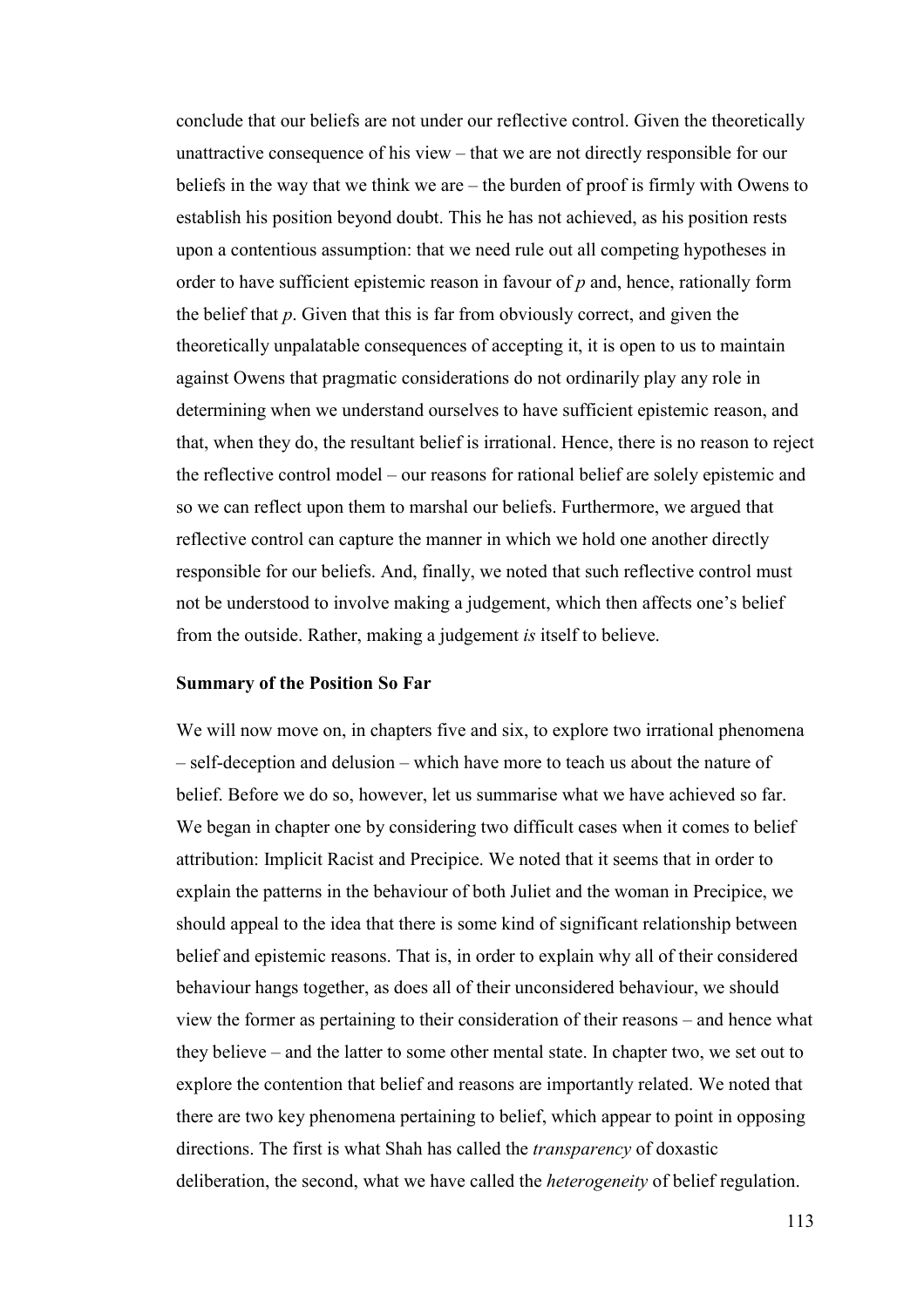Transparency seems to point to the idea that belief and reasons are importantly interrelated, and heterogeneity towards the conclusion that this is not the case. However, we argued that we can explain transparency, in spite of heterogeneity, in terms of Williams' claim that *beliefs aim at truth* if we understand this claim as follows. Regardless as to how beliefs are regulated outside of consciousness, it is constitutive of belief that if and when it is consciously regulated, it must be soregulated solely for truth. This is what we have called the *regulation condition*. We then argued that the explanation as to why this regulation condition is constitutive of belief is that belief is at base a normative phenomenon: the fundamental constitutive fact about belief is that the belief that *p* is *correct* if and only if *p*. We called this claim the *correctness condition*. Given that correctness is constitutive of belief in this way, the most fundamental explanation of transparency runs as follows. Considering *whether to believe that p* is considering *whether one should believe that p*. This being the case, insofar as one understands the concept the belief, one understands that it is answerable solely to epistemic norms, the most basic of which is the correctness condition. So, given that one's question is *whether one should believe that p*, it would only be coherent to consider *whether p*. Having thus explained transparency, we went on to further explore the nature of both the regulation and correctness conditions in turn. Beginning with the former, we saw that regulation is not to be understood in terms of the doxastic deliberator themselves possessing a literal aim: rather, their belief aims at truth, simply insofar as coming to consciously believe that *p* is coming to be consciously satisfied that *p*. Then, turning to correctness, we saw that we can derive two subsequent epistemic norms from the correctness condition itself, which instruct us as to when a belief is rational: normative exclusivity and normative demandingness. Having thus defended and clarified the sense in which beliefs aim at truth (and hence, that there is an important relationship between belief and reasons), let us now progress to consider two irrational phenomena that promise to teach us more about the nature of belief.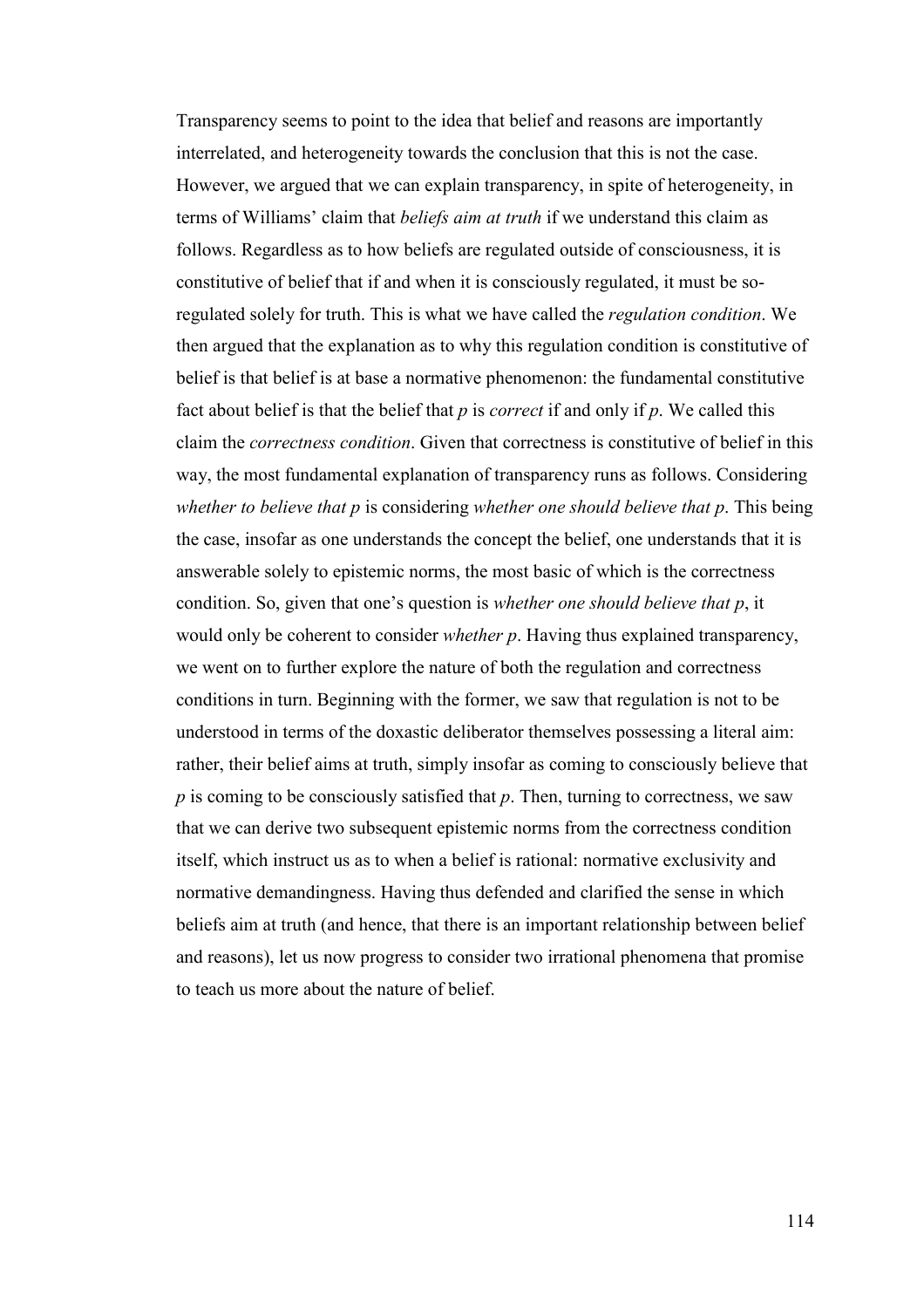#### **5. Belief and Self-Deception**

Our sense that there is an important relationship between belief and reasons was first prompted by our attention to two cases in which belief attribution is controversial. We then proceeded to develop, over the last three chapters, an account of the nature of belief designed to tie reasons and belief to one another at a constitutive level. With this account in hand, we will now return to consider some further cases in which belief attribution is problematic: cases involving self-deception and cases of delusion. We do so with the intention both of learning more about such cases *via* the verdicts our account demands, and more about the requirements of our account from its treatment of such cases. In the present chapter we consider self-deception, and in the final chapter, delusion.

An obvious place to begin when trying to understand self-deception is to look to ordinary cases of deception, in which one person deceives another – *other-deception*. In typical cases of other-deception, *A* believes that *p* and desires that *B* does not believe that  $p$ , but rather that they believe that  $\neg p$  instead. So,  $\vec{A}$  intentionally brings it about that *B* believes that  $\neg p$ , whilst continuing to believe that *p* themselves. If we use this as a model for self-deception, we are obliged to think of the self-deceiver as believing that *p* (their undesired belief), as well as intentionally bringing about in themselves and sustaining the belief that  $\neg p$  (their desired belief). This model of selfdeception spurs two philosophical problems: (i) the *intention problem*, which is to specify whether or not the self-deceiver possesses a self-deceptive intention; and (ii) the *doxastic problem*, which is to specify whether the self-deceiver holds either or both of the relevant beliefs. In this chapter, given our exclusive interest in belief attribution, we will be concerned to arrive at a solution to the doxastic problem. It has often been thought that a solution to this problem requires a solution to the intention problem, on the grounds that the chief obstacle to attributing the selfdeceiver their desired belief is the idea that they intend to form that belief; thus, determining whether they possess the relevant intention will directly inform our verdict on which beliefs they hold. However, we will show in this chapter that a conclusive solution to the doxastic problem can in fact be arrived at independently of considerations of whether they possess a self-deceptive intention. Hence, our interest in the self-deceiver's beliefs will not bring with it an account of the status of their motivation.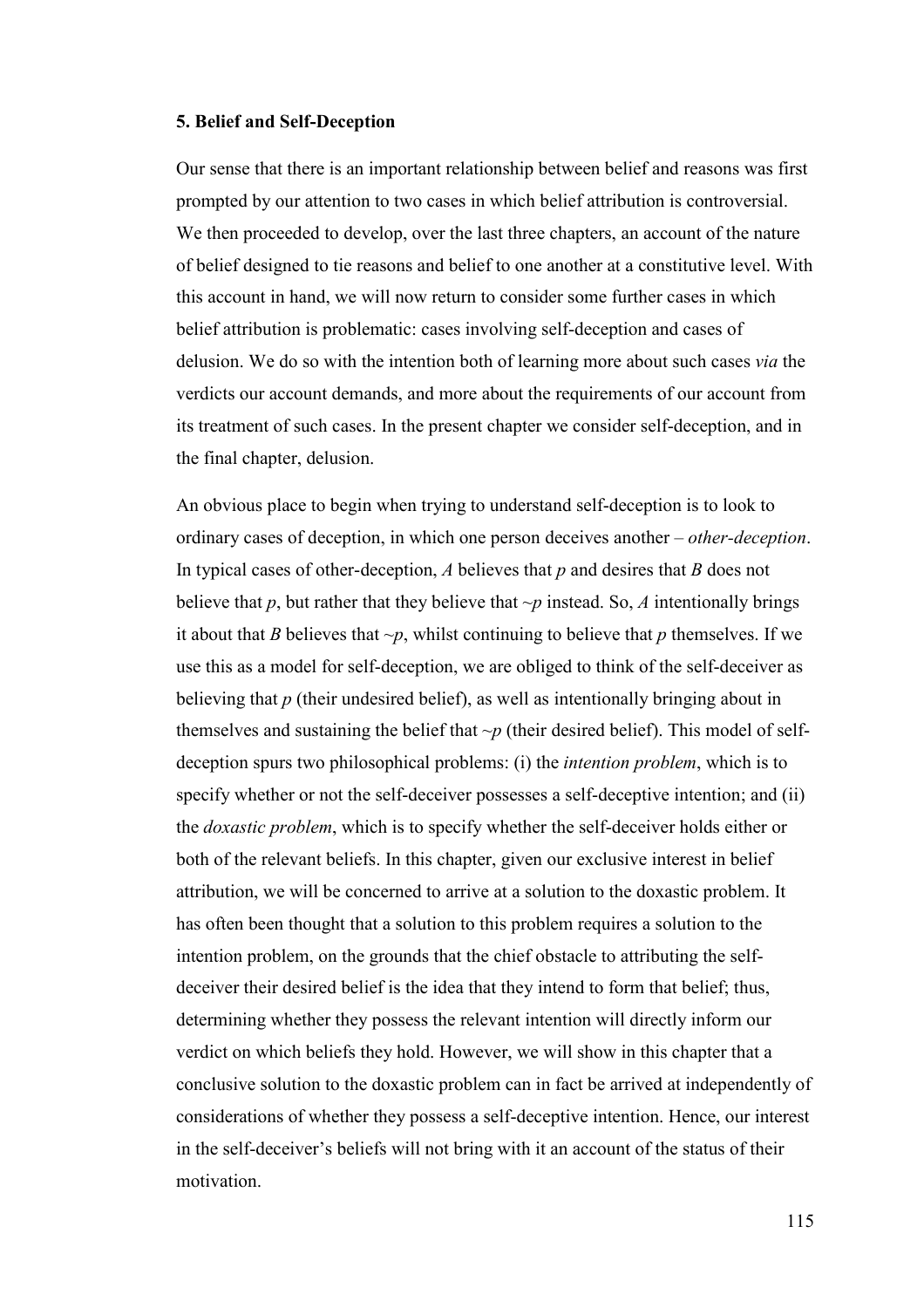In recent times, the strategy of attributing the self-deceiver both the belief that *p* and the belief that  $\neg p$ , as invited by the other-deception model, has been thrown into doubt. On the one hand, there are theorists who claim that, in paradigm cases, the self-deceiver holds their undesired belief and not their desired belief (e.g. Robert Audi (1997), Eric Funkhouser (2005), Tamar SzabU Gendler (2008a)), and on the other hand, there are those who claim that things are the other way around: in the paradigm case, the self-deceiver does not hold their undesired belief, but they do hold their desired belief (e.g. Annette Barnes (1997), Alfred Mele, as recently as (2010)). We will maintain that an option which all parties seem largely to overlook is in fact preferable to the alternatives discussed. We will argue for a position that we will call *doxastic minimalism*, according to which the self-deceiver neither believes that  $p$  nor believes that  $\neg p$ . We will present both a negative and a positive argument for this conclusion. We will begin by arguing that no explanatory *need* to attribute the self-deceiver either belief has been demonstrated. As we saw in our first chapter, folk psychology contains a rich array of explanatory tools – we do not need to rely solely on belief and desire – and, if we bear this firmly in mind, we will see that all of the phenomena that have been adduced to point to the idea that the self-deceiver holds either one belief or the other can be explained without recourse to belief. We will then turn to the understanding of belief we have been developing in this thesis to reveal that not only is it unnecessary to attribute the self-deceiver either belief, we *should* not, either. We will argue that in the paradigm case of self-deception, the selfdeceiver cannot be said to hold either their undesired or desired belief. Their undesired belief would need to be unconscious in the strong sense that they would be unable to reflect upon it. However, given the intimate connection between reflective control and possession of belief argued for in the previous chapter, this is as much as to say that the self-deceiver's putative belief would fail to satisfy the correctness condition, but a state that fails to satisfy this condition cannot be a belief. In contrast, the self-deceiver does reflect upon reasons in favour of their desired belief that *~p*. However, when they do so, the unease that they feel surrounding the topic of *p* precludes us from thinking of this reflection as regulation of a belief solely in accordance with truth. Thus, our account of belief teaches us that the paradigm case of self-deception does not involve belief, and self-deception teaches us that our account militates against beliefs that are unconscious in the present strong sense, and requires that the satisfaction attendant upon viewing one's epistemic reasons as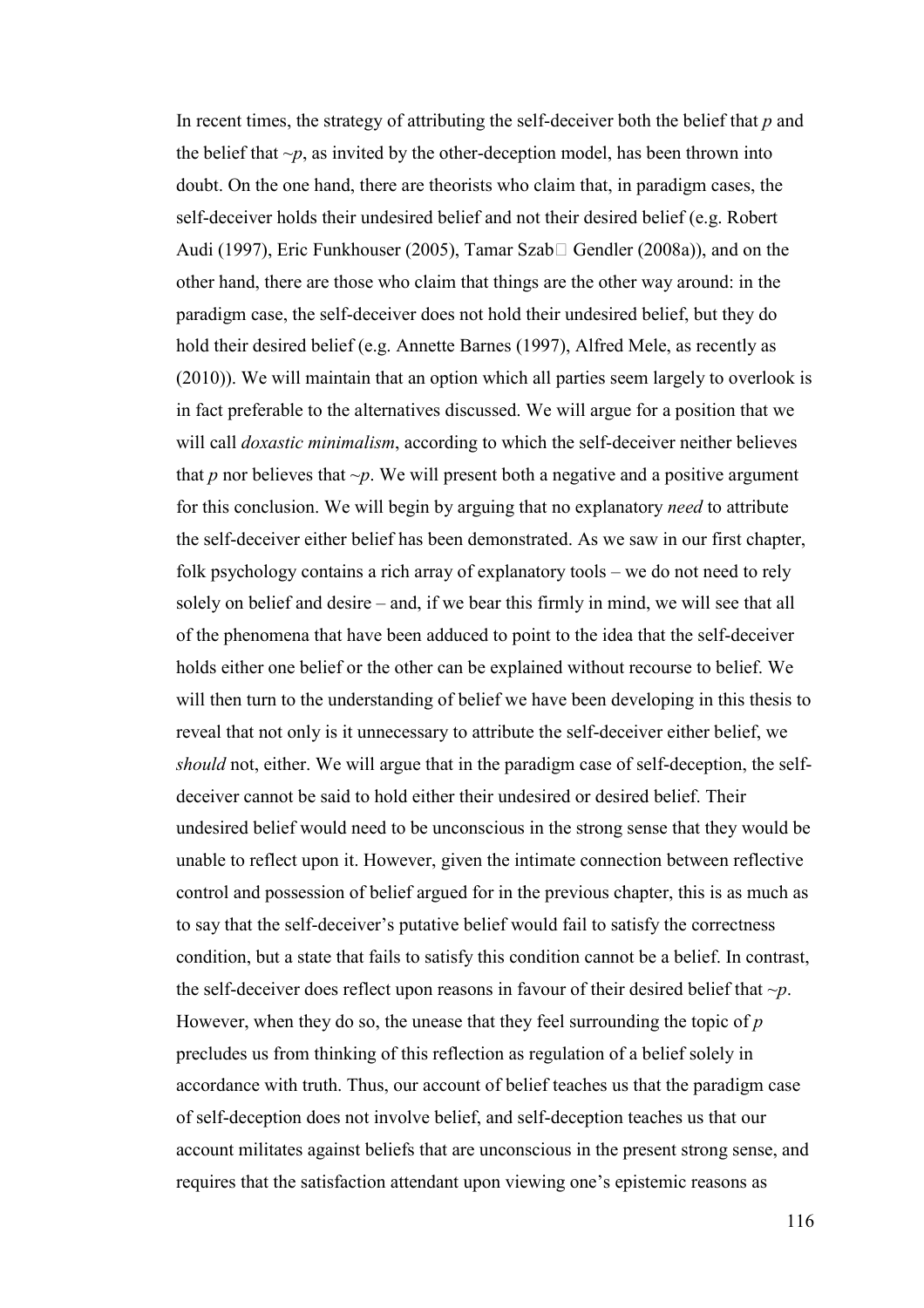sufficient should be incompatible with the feelings of doubt and unease exhibited in self-deception.

We will proceed as follows. We will begin with a rough-and-ready characterisation of what we will mean by a *paradigm* case of self-deception. We will then outline the four main options one has with respect to attributing the self-deceiver beliefs. We will go on to take each purported belief – the self-deceiver's undesired belief and their desired belief – in turn and consider the explanatory role it is alleged to play in isolation from the other. We will argue that, considered independently, there is no explanatory need to postulate either belief. Of course, our negative conclusion does not follow straightforwardly from this, as there may be some reason(s) to think that the self-deceiver must hold at least one of the beliefs in question. Thus, we will go on to examine how attributing the self-deceiver one belief might be supposed to interact with failing to attribute them the other, as well as some additional reasons one might think that the self-deceiver need hold at least one of the beliefs. We will argue that none of these considerations are convincing. So, we will conclude that, in paradigm cases of self-deception, no explanatory need to attribute the self-deceiver either their undesired or their desired belief has been demonstrated. We will then present positive reason to resist attributing the self-deceiver either the belief that *p* or the belief that  $\neg p$ , by appeal to the requirements of the regulation and correctness conditions on belief argued for in the preceding chapters. In so doing, we will learn more about the requirements of the account that we have developed.

## **5.1 Paradigm Cases**

Self-deception is attributed to people in a wide variety of cases. In fact, there is so much disparity in cases of self-deception that a unified account of the phenomenon may be difficult to provide. Furthermore, there is disagreement even about how to account for paradigm cases. So, in what follows, we will limit our enquiry to paradigm cases of the phenomenon: unless specified otherwise, when we refer to self-deception, we refer to paradigm cases of the phenomenon.

So, what counts as a paradigm case of self-deception? It seems that in some situations, the self-deceiver attempts to acquire a belief that they *desire*, and in other cases a belief that they do *not* desire. Consider the contrast between the husband who desires to believe that his unfaithful wife is not having an affair and so deceives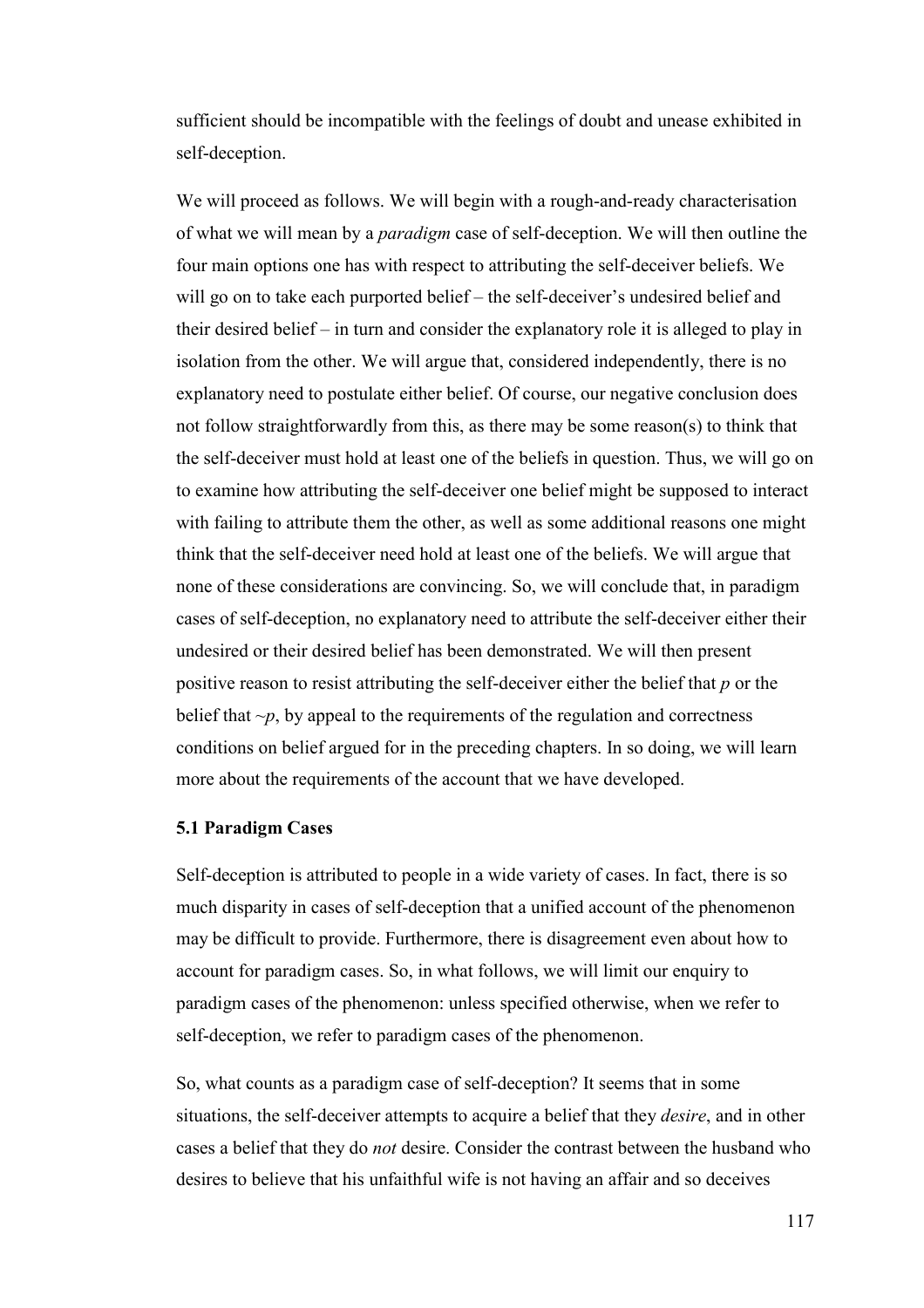himself that this is the case, and the jealous husband who deceives himself that his faithful wife is having an affair, although he does not desire to believe this. We will include only the former kind of case, in which the self-deceiver desires to believe that *~p*, under the banner of *paradigm* cases of self-deception with respect to *p*. The kinds of cases we will be concerned with are described by Audi (1982, p. 134) here:

"…the lover who cannot bear the thought that his beloved is drawing away, the alcoholic who cannot admit that he is unable by himself to stop drinking, the terminal patient unable to face his death, and the athlete unable to reconcile himself to his waning powers."

### **5.2 The Options**

The four main options for characterising the self-deceiver's beliefs are as follows:

- (1) The self-deceiver both believes that *p* (their undesired belief) and believes that  $\neg p$  (their desired belief). (Donald Davidson (e.g. 1986) is the most famous proponent of this position.)
- (2) The self-deceiver believes that *p* (their undesired belief) but they do not believe that  $\neg p$  (their desired belief). (Proponents include Audi (1997), Eric Funkhouser (2005), Tamar SzabU Gendler (2008a).)
- (3) The self-deceiver does not believe that *p* (their undesired belief), but they do believe that *~p* (their desired belief). (Proponents include Barnes (1997), and Mele, as recently as (2010).)
- (4) The self-deceiver neither believes that *p* (their undesired belief) nor believes that  $\neg p$  (their desired belief).

So, if we take the case of the husband who desires to believe that his unfaithful wife is not having an affair and becomes self-deceived over her infidelity, according to option (1), he both believes that she is having an affair and that it is not the case that she is having an affair. According to option (2), he believes that she is having an affair but he fails to bring himself to believe that it is not the case that she is having an affair. According to option (3), he does not believe that she is having an affair, but rather manages to bring himself to believe that it is not the case that she is having an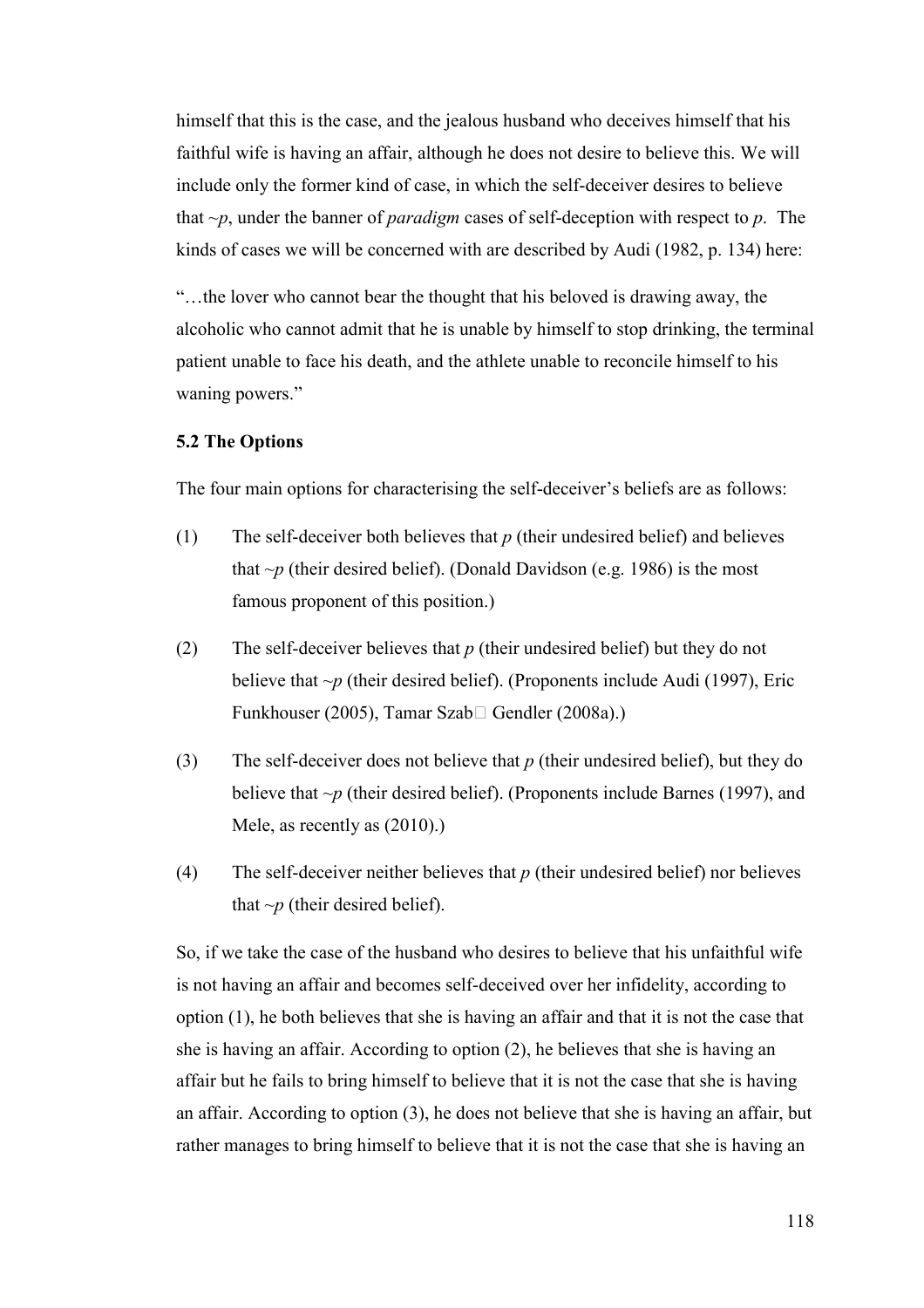affair. And, finally, according to option (4), he neither believes that she is having an affair nor believes that it is not the case that she is having an affair.

The major difficulty with (1) is to explain how it is that the self-deceiver can both believe that *p* and believe that  $\neg p$ , and yet fail to put these two beliefs together to form the impossible belief that *p* and  $\neg p$ <sup>29</sup> Davidson (1986) attempts to explain how this can be so by appealing to the idea that the mind is divided. However, it is far from clear that his attempt to do so is successful, as it stands.<sup>30</sup> Given that this is the case, all parties to the debate we are about to enter assume for the sake of argument that the self-deceiver's beliefs are not to be conceived as *per* (1). We will follow suit for now, but, of course, by the end of this chapter we will have a positive argument in favour of (4), and hence we will have provided reason for denying (1).

We will now begin to make our case for (4) by presenting our negative argument: we will argue that there is no explanatory need to attribute the self-deceiver either belief. We will start by taking each of the self-deceiver's purported beliefs in turn and examining the arguments for attributing it to them, when considered in isolation from the other belief. First: their undesired belief.

## **5.3 The Undesired Belief: A Negative Case**

 $\overline{a}$ 

We will begin by considering the idea that the self-deceiver's *behaviour* reveals them to hold their undesired belief. Audi (1982) (a proponent of (2)) argues that this is the case: the self-deceiver's behaviour reveals them to unconsciously hold their undesired belief. Before we progress, it is worth pausing briefly to consider what is meant by the claim that they hold this belief *unconsciously*. In particular, it is important to distinguish between the indisputable fact that there can be unconscious beliefs that one merely *happens* not to be conscious of at a certain time, and the claim that there can be unconscious beliefs that there is some psychological barrier to consciously countenancing. Audi (1982, p. 137) conceives of the self-deceiver's belief along the latter lines:

 $29$  This belief is impossible, provided the believer does not also believe that there can be true contradictions. Graham Priest (2006) is an example of someone who holds that some contradictions are true, but his view is a minority one and we will set it aside.

 $30$  For a convincing criticism of Davidson's position, see David Pears (1984).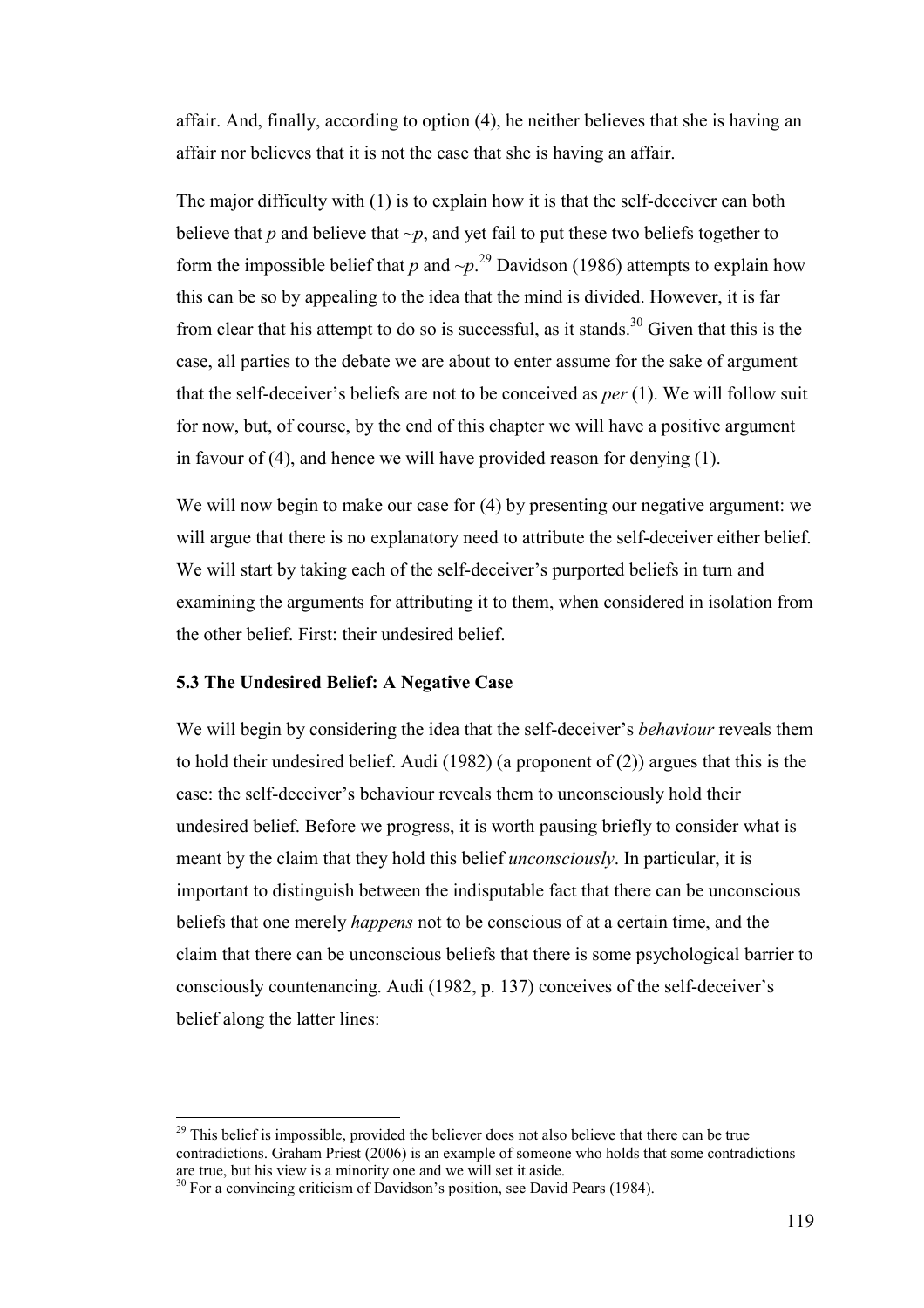"…unconscious beliefs are very much like conscious ones, apart from two major differences: (i) if they manifest themselves is *S*'s consciousness, he is very unlikely, without special self-scrutiny or prompting from someone else, to attribute these manifestations to them; and (ii), he is, with the same exceptions, very unlikely to explain actions of his which are due to them, *as* due to them. But – and this is the important point here – they do tend to manifest themselves in consciousness and behavior, and in essentially the same way as conscious beliefs, though usually less frequently…

Roughly, we might say that *S*'s belief that *p* is unconscious if and only if (1) he does not know or believe he has it, and (2) he cannot come to know or believe he has it without either outside help…or some special self-scrutiny."

We will now consider two of Audi's examples of paradigm cases of self-deception that he claims testify to the fact that the self-deceiver unconsciously holds their undesired belief. Against Audi, we will argue that we do not need to resort to the claim that the self-deceiver holds their undesired belief in such cases in order to explain those aspects of their behaviour that superficially point to this conclusion.

First, there is Audi's case of Ann. Audi (1982, p. 134) asks us to imagine that:

"… Ann is dying of cancer and is aware of many facts, such as her long, steady decline, pointing to this outcome, though no one has told her that her case is terminal and she has avoided letting her doctor give her a prognosis. Suppose further that she talks of recovery and discusses her various plans for the long future…the facts pointing to her death are not unmistakably prominent and her talk of recovery is apparently sincere…she has better than average medical knowledge…[but] (among other things)…her talk of recovery lacks full conviction (or exhibits too much apparent conviction), and…is often followed by depression or anxiety."

He describes how Ann "asks about funeral arrangements "just in case"" and "rewrites her will" etc. (Audi, 1982, p. 139). Such behaviour warrants the attribution of the unconscious belief that she will soon die of cancer to Ann, according to Audi. But it seems that there are many other ways of accounting for this behaviour on Ann's part that do not involve attributing her an unconscious belief. Mele (2009, p. 273) (a proponent of (3)) suggests that we say that she consciously believes "that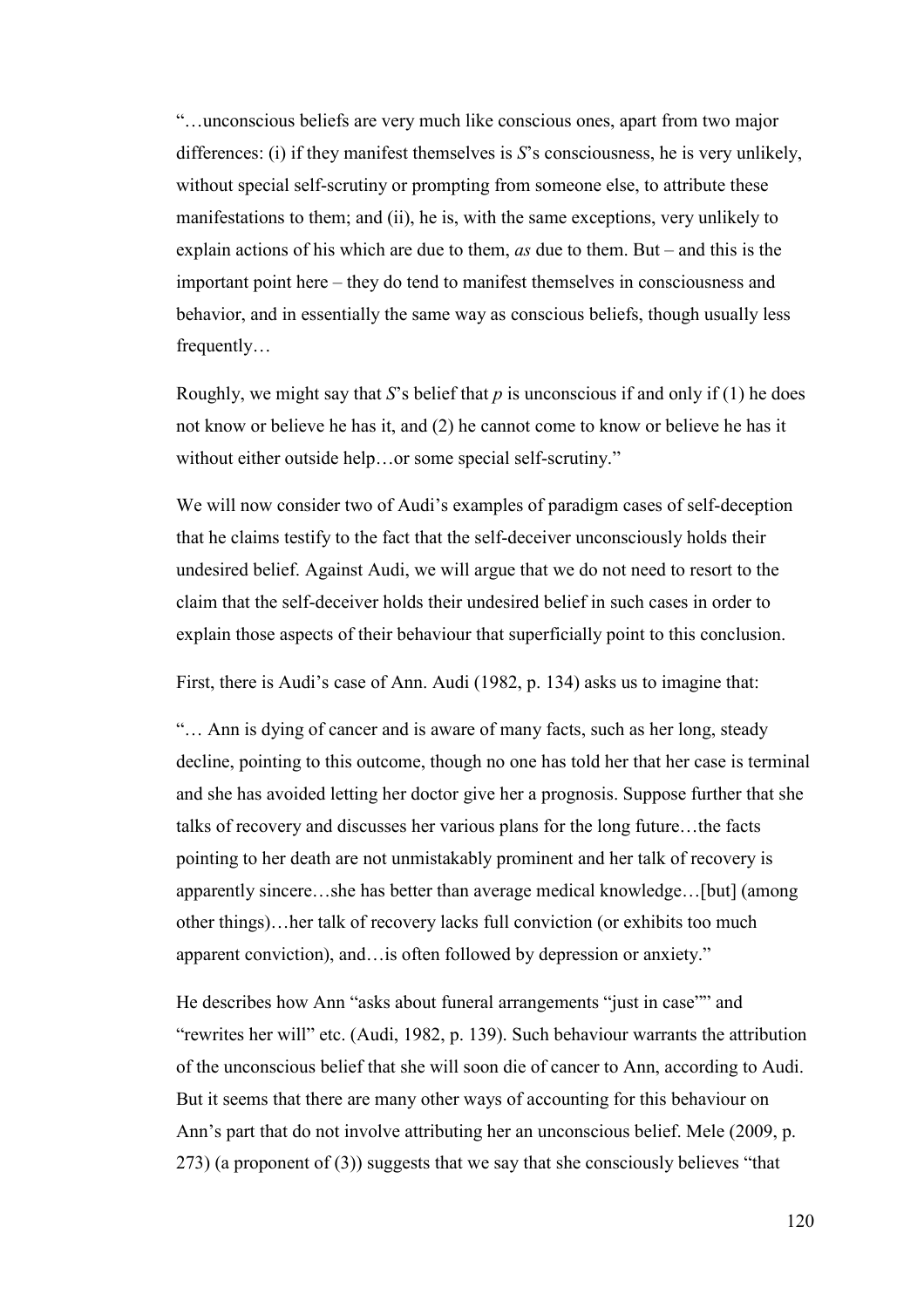there is a significant chance" that she will soon die of the disease, which, together with her relevant desires, explains why she makes out her will etc. However, this explanation seems untrue to the phenomenology of self-deception. It seems that part of the experience of being self-deceived is the avoidance of confronting the possibility of the undesired situation too explicitly, so to attribute the self-deceiver the conscious belief that there is a chance that this situation obtains rings untrue. Rather, in Ann's case, a ready folk psychological explanation is that Ann is *anxious* about the state of her health and *suspects* that things are worse than she is currently aware, and that she may find out that something she *fears* is the case by probing the matter too much with her doctors etc., so she avoids confronting the matter in the manner in which she would need to in order to form the true belief that she is terminally ill, or even that there is a significant chance that this is the case. Nonetheless, her anxiety and suspicions are enough to prompt the actions on Ann's part that seem to suggest that she believes her undesired belief.

Mele (e.g. 1997, p. 96) also thinks that a suspicion that *p* can often carry the majority of the burden of explaining the self-deceiver's behaviour that appears to point to their holding their undesired belief. However, one might object that to suspect that *p* is the case involves being disposed, *ceteris paribus*, to investigate in an even-handed manner whether or not  $p$  is in fact the case. But, rather than straightforwardly investigating whether or not their undesired state of affairs obtains, self-deceivers typically do all they can to avoid discovering that it does. Does this suggest that a suspicion is not the appropriate mental state to appeal to here? Well, for a start, it is unclear that suspecting that *p* does disposes one – *ceteris paribus* – to behave in such a way. Furthermore, even if it did, in the case of the self-deceiver, all else is not equal. The self-deceiver is *anxious* that *p* and they *desire* not to believe that *p* etc. and this explains why their suspicion that *p* does not prompt them genuinely to seek out evidence as to whether or not  $p$  is the case, but instead disposes them to misinterpret and avoid evidence that *p* and seek only evidence that *~p*. So far, of course, we are yet to provide a positive argument for regarding a suspicion-based explanation as superior to a belief-based explanation of the self-deceiver's behaviour. We will consider whether such an argument can be provided after our negative case is complete.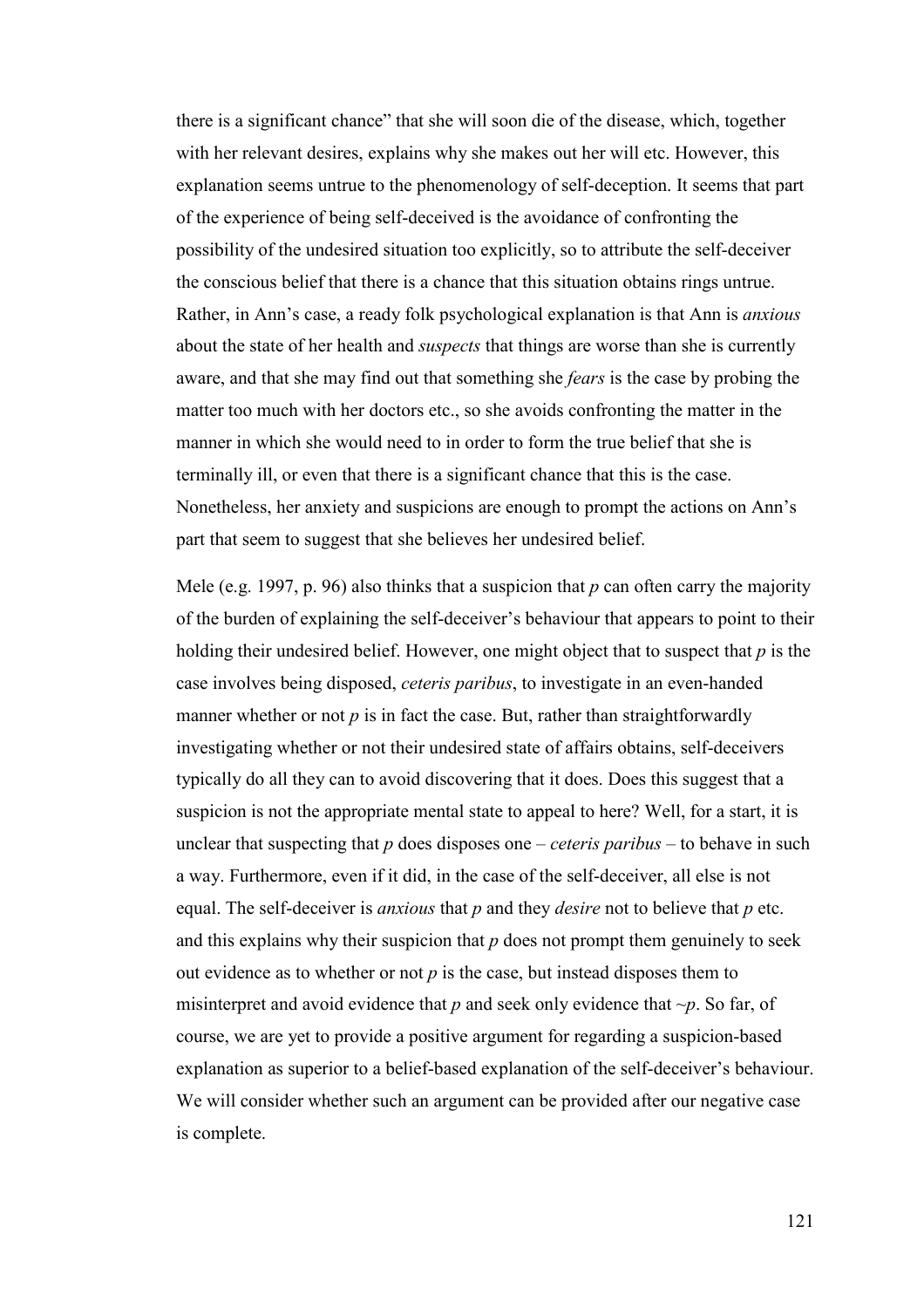The second case of Audi's (1972, p. 48) we will examine is that of a woman who is self-deceived about the fact that her husband is a "failure". Again, Mele suggests that a belief other than the unconscious belief that her husband is a failure can explain the woman's behaviour that appears to point to her holding this belief. He thinks that the belief that "her husband has failed in many ways" could help explain the woman's negative behaviour towards her husband, or her treating him as she would a failure, without her believing him to *be* a failure (Mele, 1982, p. 161).

Again, it seems that the phenomenology of self-deception precludes us from thinking of the woman as too readily attending to any such belief. However, Mele's suggestion can be taken on board, provided that we recognise that folk psychology provides the nuanced language necessary to describe the case accurately: a ready explanation of the woman's negative behaviour towards her husband involves her possessing a *dim awareness* of her husband's many failures, combined with a *resentful attitude* towards these failures. Once more, there is no explanatory need to suppose that the self-deceiver unconsciously holds her undesired belief.

Other than the self-deceiver's behaviour, are there any further considerations that appear to support the attribution to them of their undesired belief? A second consideration appeals to the idea that their holding such a belief has a *causal* role to play: it helps cause and sustain their self-deception. Let us take the case of the husband who is self-deceived over his wife's infidelity as an example. It might be thought that it is the belief that his wife is having an affair (along with his strong desire not to believe this, for example) that prompts him to enter into and sustains his self-deception. However, it seems that there is no need to attribute the husband his undesired belief in order to explain the initiation and sustenance of his selfdeception. A suspicion that his wife is unfaithful to him on the part of the husband, combined with a strong desire to believe that this is not the case, fill this explanatory role.

A third consideration is the self-deceiver's *phenomenology*, to which we have already briefly alluded. William Talbott (1995) considers why this might be thought to point towards the self-deceiver's holding their undesired belief. He claims that it is the: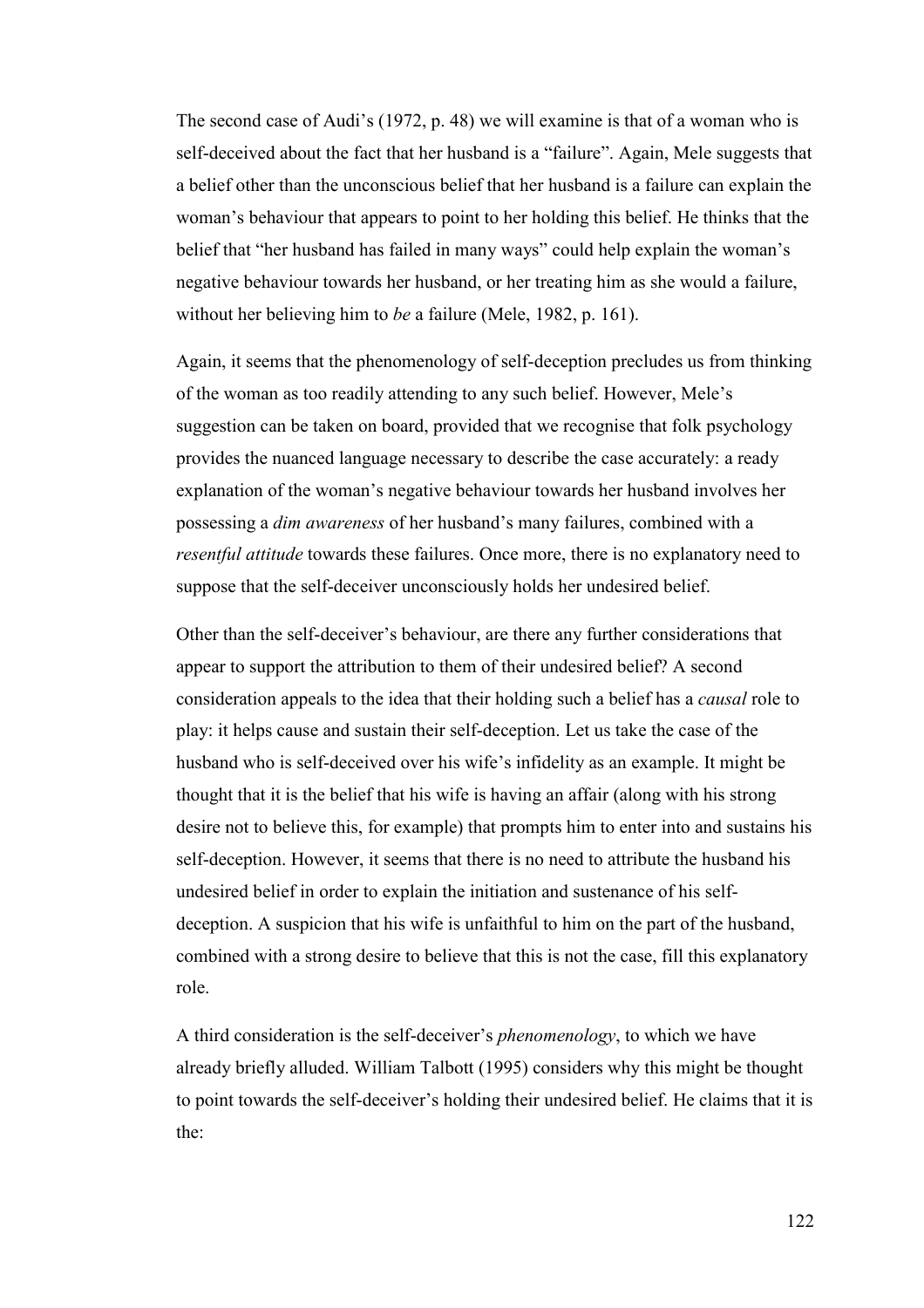"…almost palpable quality of emotional resistance to doubts about… [their desired belief] or evidence against… [it] that, I believe, most inclines us to attribute to the self-deceived person at some level a recognition that… [their undesired belief is true]. If she does not really recognize that… [her undesired belief is true], why does the evidence that…[it is] produce such an emotionally charged reaction?" (Talbott, 1995, pp. 44-45)

However, as Talbott says, it seems that such reactions can be explained simply by the self-deceiver's awareness that the evidence *could* be taken by them to point towards their undesired belief, and that if it were, the consequences would be disastrous for them. A suspicion that *p* may even seem to be present in some cases, but, again, it is not explanatorily necessary to attribute them their undesired belief.

A fourth consideration we must consider is what we might call the self-deceiver's *inputs*. Consider the balding man who is self-deceived about his steadily receding hair-line (this kind of example is employed by Davidson (1986)). We might ask: how can he fail to believe that he is balding? After all, he owns a mirror. However, this line of thought presumes that the biasing strategies employed by the self-deceiver, which both control what the self-deceiver's inputs are in the first place, and distort the information once it arrives, cannot be substantially successful. Clearly, the uneasiness the balding man feels when his wife motions as to ruffle his hair, and the manner in which he avoids dwelling for longer than a split second on his image in the mirror in the mornings suggest that the biasing strategies are not wholly successful: enough information has gotten through to make him extremely uncomfortable around the topic of his hair; nonetheless, the suggestion is that the biasing strategies employed by the self-deceiver enable him to avoid forming the belief that he is balding. To stipulate that this cannot be so is to beg the question against one who claims that these strategies *can* be substantially successful.

Fifthly, we might draw attention to what ex-self-deceivers typically *say* of their experience of self-deception having come out of their self-deceptive state. When they are no longer self-deceived, they may say things such as *I knew all along/deep down that p was the case*, for example. However, given that the suggestion is that they believed that *p* unconsciously, in Audi's sense, it is not obvious that the self-deceiver stands in a privileged relation to their prior self-deceptive state. If they say such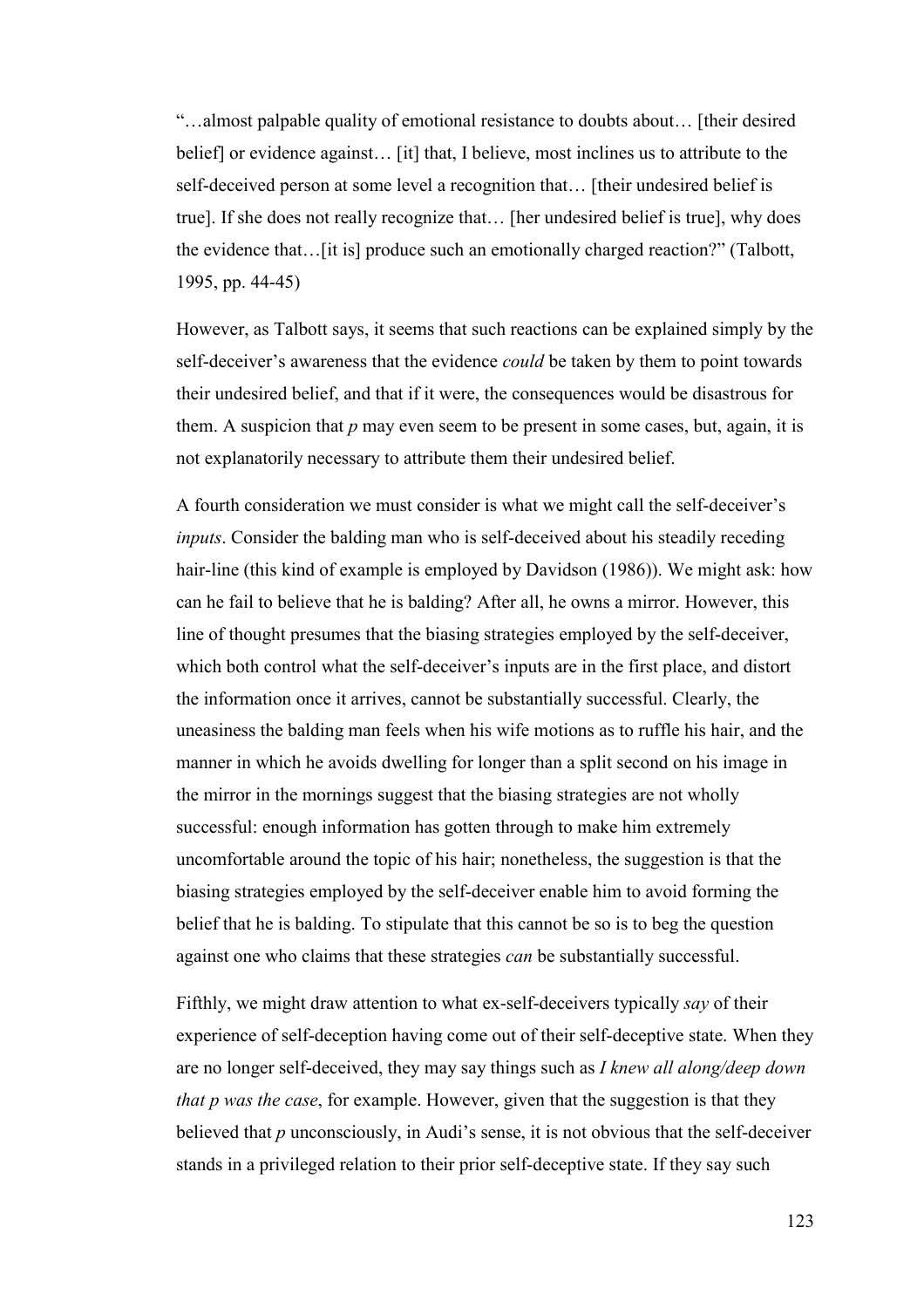things, they would presumably be inferring that these things are the case, just as someone else may infer that the self-deceiver believed their undesired belief, based upon their behaviour. (Barnes (1997, p. 89) makes a similar point with respect to the self-deceiver's purported intention.)

A sixth consideration is that we often hold self-deceivers responsible for their selfdeception – be it rationally, or morally, or sometimes both. Perhaps this would be unwarranted if they did not hold their undesired belief. However, even granting that we are on occasion correct to censure self-deceivers, this can be explained with or without the idea that they believe their undesired belief. Perhaps they are to be criticised simply for engaging in their biased evidence gathering, for example.

So far, then, we have considered six apparent motivations for attributing the selfdeceiver their undesired belief: their behaviour, the causation and sustenance of selfdeception, the phenomenology of self-deception, their inputs, what people say of their own past mental states when they are no longer self-deceived, and the fact that we often hold self-deceivers to account over their self-deception. We have argued that none of these considerations demonstrate an explanatory need to suppose that the self-deceiver holds their undesired belief. In particular, we have drawn attention to the fact that folk psychology is sufficiently rich to be able to explain the behaviour and phenomenology of self-deception without appealing to the idea that the selfdeceiver unconsciously believes their undesired belief. By way of example, we have suggested that a *suspicion* that *p*, combined with *anxiety* that *p*, and a *desire* not to believe that  $p$ , but to believe that  $\neg p$ , may meet the explanatory charge in some cases.

## **5.4 The Desired Belief: A Negative Case**

We will now turn to the self-deceiver's desired belief. Again, we will begin by considering whether or not their behaviour warrants the attribution of this belief to the self-deceiver. As with their undesired belief, *prima facie* the self-deceiver behaves as if they believe that  $\neg p$ . Audi's Ann, who is dying of cancer, makes plans for the long-term future and talks as if it is not the case that she will soon die etc. However, Audi appeals to his example of Ann in order to argue that the selfdeceiver's behaviour does *not* support the attribution of their desired belief to them. He describes how Ann's "talk of recovery lacks full conviction (or exhibits too much apparent conviction)" and so does not justify the attribution to her of the belief that it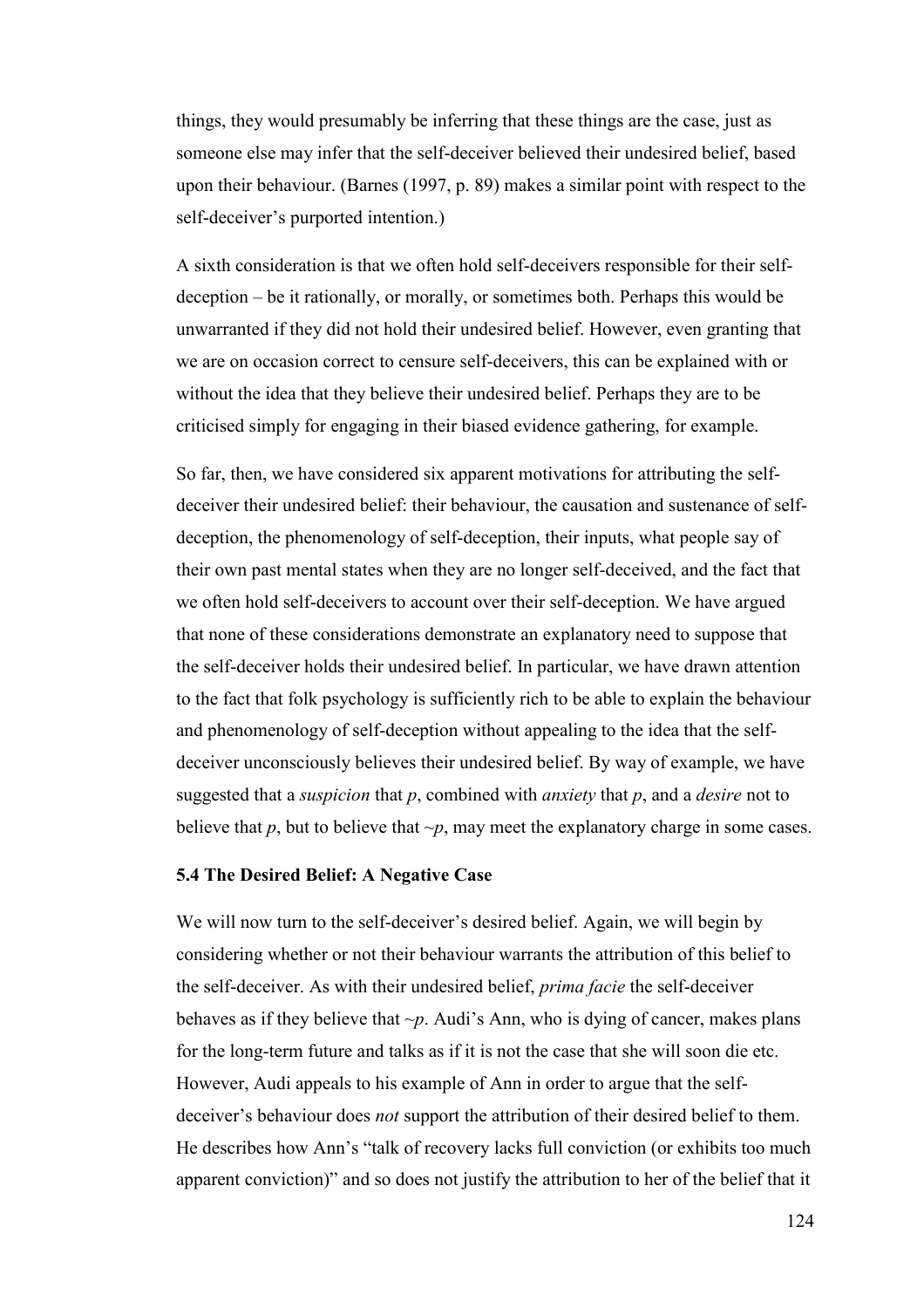is not the case that she will soon die of cancer (Audi, 1982, p. 134). Furthermore, according to Audi (1982, p. 139), behaviour that seems to evidence the selfdeceiver's holding their desired belief could equally be explained in terms of their "wants, needs, etc. that explain why the unconscious belief is unconscious in the first place." This is somewhat suggestive. Is there more that could be said here?

We could begin by looking to Audi's own suggestion that the self-deceiver *sincerely avows* their desired belief that  $\neg p$ , where sincere avowal is understood as not entailing belief. Audi thinks that the self-deceiver sincerely avows that *~p* insofar as they lack the belief that they are speaking falsely in so doing, lack any intention to deceive, are not disposed to tell themselves or those they trust that *p*, and so on. Is the sincerity of one's speech acts secured simply by failing to believe that one is speaking falsely? It seems that Audi is correct that the person who speaks without any belief that what they are saying is false etc. is not straightforwardly *insincere*. However, it also seems that more is required of one who is sincere in what one says: in order to speak sincerely, perhaps one need believe what one says, or perhaps one need only believe that one believes it.

We will not pursue this issue, however, as it is not clear that we need think of the self-deceiver's speech acts as sincere in any case. It seems truer to the phenomenology of self-deception to say that in asserting their desired belief that *~p*, the self-deceiver experiences a certain amount of conflict – a niggling feeling etc. As Audi (1982, p. 134) says, their speech acts often evidence this in lacking "full conviction (or exhibit[ing]… too much apparent conviction)". Given that this is so, one ready explanation of what the self-deceiver is doing when they assert that *~p*, for example, is what Mele (1987a: 144) calls "acting as-if". As Mele explains, acting as if one's desired belief were true can help generate evidence in favour of one's desired belief, as one can be swayed by one's own behaviour. It can also "generate "social" evidence for a favored hypothesis": if the self-deceiver acts as if something is the case, then others may well respond to them as if this is the case, which generates further reassurance from the self-deceiver's point of view (Mele, 1987a: 158). As Mele (1987a: 157) says, "it is not difficult to see why someone may be motivated to act as if...  $[\sim p]$  by a desire... [to believe that  $\sim p$ ]."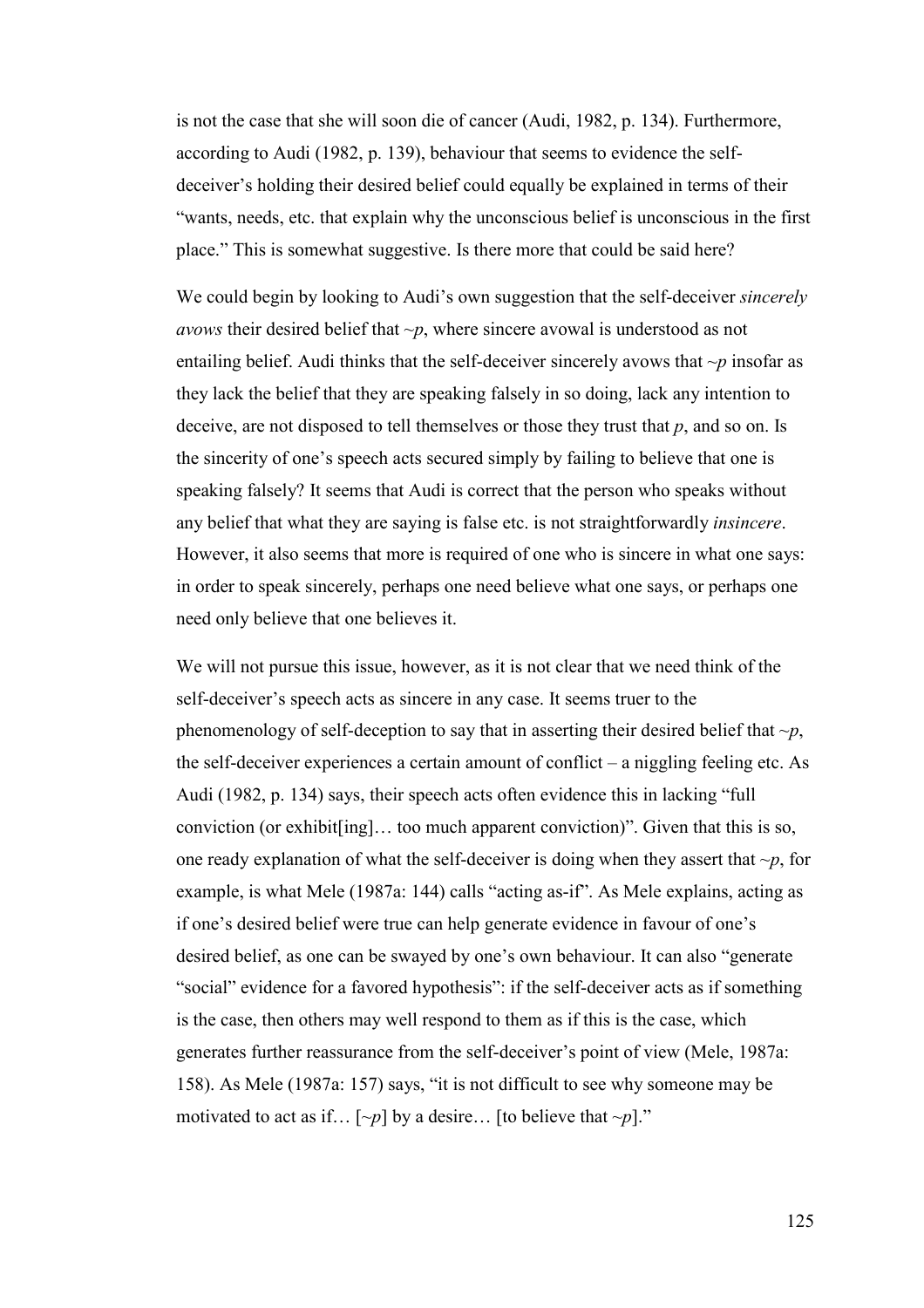We can also think of the self-deceiver as engaging in a kind of *internal* acting as-if, in addition to their external behaviour of this kind. Not only do they tell others that *~p*, they continually *tell themselves* this as well. In addition to their *anxiety* that *p*, their *hope* that  $\neg p$ , their *desire* to believe that  $\neg p$  etc., such internal acting as-if could also help lead the self-deceiver to behave as if *~p*.

So, there are viable alternatives for explaining those aspects of the self-deceiver's behaviour that appear to point to their holding their desired belief. Given this, let us move on to consider any further reasons one might have for attributing the selfdeceiver their desired belief. Let us briefly consider the phenomenology of the selfdeceiver once more: any attraction the self-deceiver feels when the thought *~p* is entertained is readily explicable in terms of their desire to believe that *~p* and to avoid believing that *p*. Also, as before, their subsequent assertions with respect to their past self-deception need be granted no special authority. If an ex-self-deceiver were to say *I really managed to convince myself that ~p*, the appropriate response would seem to be to doubt their apparent memory of their past state. Paradigm cases of self-deception necessarily involve feelings of conflict which would preclude such a sense of conviction. And fourthly, any responsibility we are likely to attribute to the self-deceiver for their self-deceptive state, even if well-placed, does not require the idea that they believed the false, desired belief. They are rationally (and perhaps sometimes morally) criticisable for their biased evidence gathering.

In this section, we have considered four apparent motivations for attributing the selfdeceiver their desired belief: this time, we have considered their behaviour, the phenomenology of self-deception, what people say of their own past mental states when they are no longer self-deceived, and the fact that we often hold self-deceivers to account over their self-deception. As with the self-deceiver's undesired belief, we have argued that these considerations demonstrate no explanatory need to attribute the self-deceiver their desired belief.

### **5.5 Putting the Two Together: The Negative Case Continued**

So far, then, we have seen that, considered in isolation, no explanatory need has been demonstrated to attribute the self-deceiver either their undesired belief that *p*, or their desired belief that *~p*. Of course, it does not follow straightaway from this that in the paradigm case there is no explanatory need to attribute the self-deceiver either belief.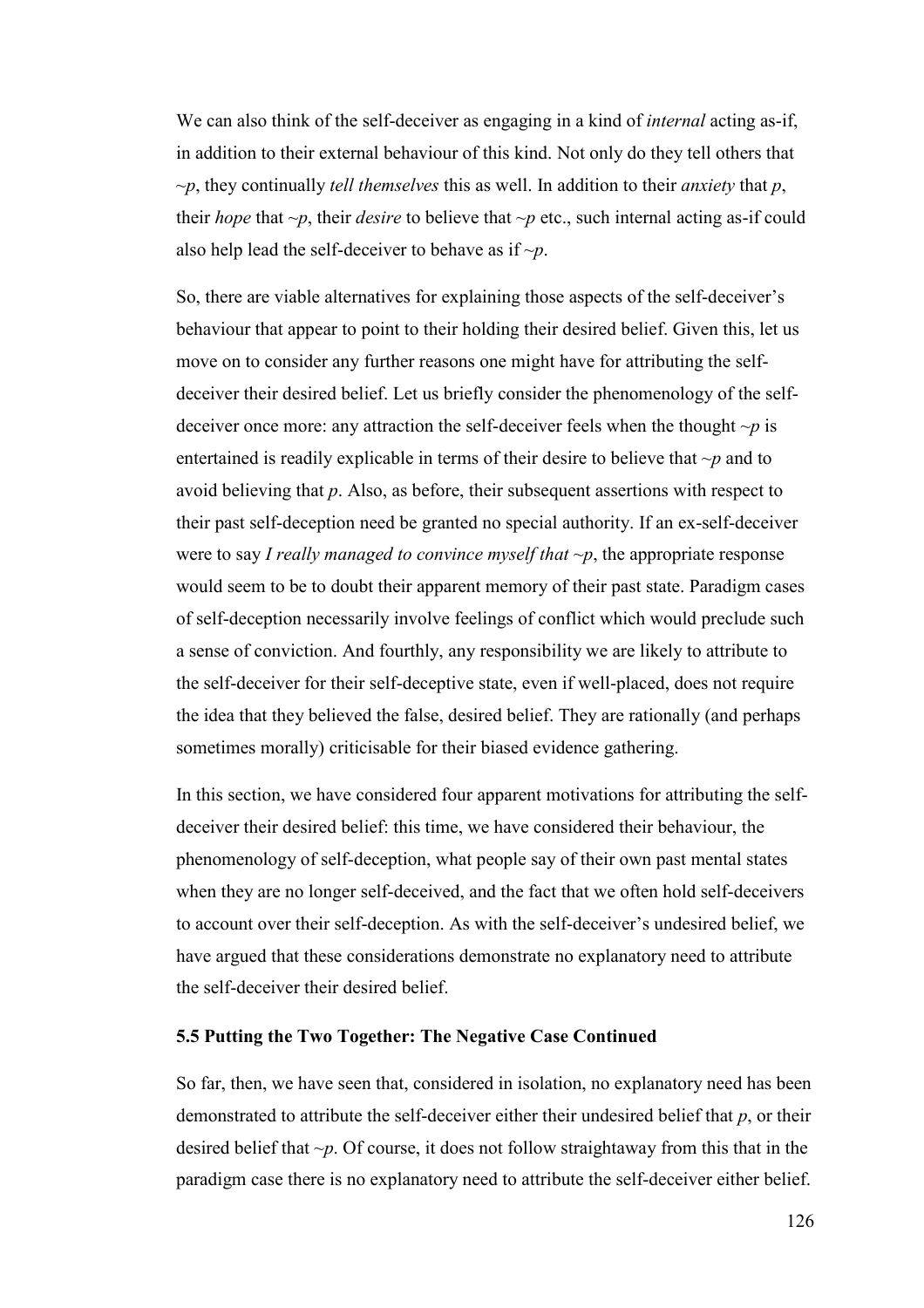What if there were some reason(s) to think that they must have at least one of the beliefs in question? We will begin by considering the possibility that attributing the self-deceiver one of their beliefs is necessary for withholding the attribution of the other belief.

According to position (2), on which the self-deceiver holds their undesired belief that *p*, but not their desired belief that  $\neg p$ , it could be thought that their undesired belief helps to explain why the self-deceiver fails to attain their desired belief. Given the assumption that they do not hold contradictory beliefs, the idea could be that the selfdeceiver is frustrated in their attempts to acquire their desired belief by their prior possession of their undesired belief.

On position (3), according to which the self-deceiver does not hold their undesired belief, but does hold their desired belief, the fact that we attribute the self-deceiver their desired belief could be understood as explaining why we fail to attribute them their undesired belief. Again, given the assumption that they do not hold contradictory beliefs, the fact that we are prepared to attribute them their desired belief might be thought to explain why we cannot attribute them their undesired belief.

However, it seems that these explanatory roles can be met without attributing the self-deceiver either belief. Let us take the case of the husband who is self-deceived over his wife's infidelity once more. According to the doxastic minimalist, the husband begins to *suspect* that his wife may be having an affair and, immediately, his defences go up. He strongly *desires* both that his wife is faithful and to believe that this is the case. The combination of this desire and his suspicion explains why he begins to avoid information in favour of his feared conclusion and seek out evidence against it, and distort any evidence he finds for his own purposes. Engaging in such biased evidence gathering, he prevents himself from coming to hold his undesired belief that his wife is having an affair. Even so, there is significant disquiet in his mind regarding the issue: he is *anxious* that it not be the case that his wife is having an affair, he has niggling *doubts* about the information he already has, but he *hopes* that it is not the case that she is unfaithful to him. Nonetheless, his niggling doubts and suspicions prevent him from attaining the belief that it is not the case that his wife is having an affair.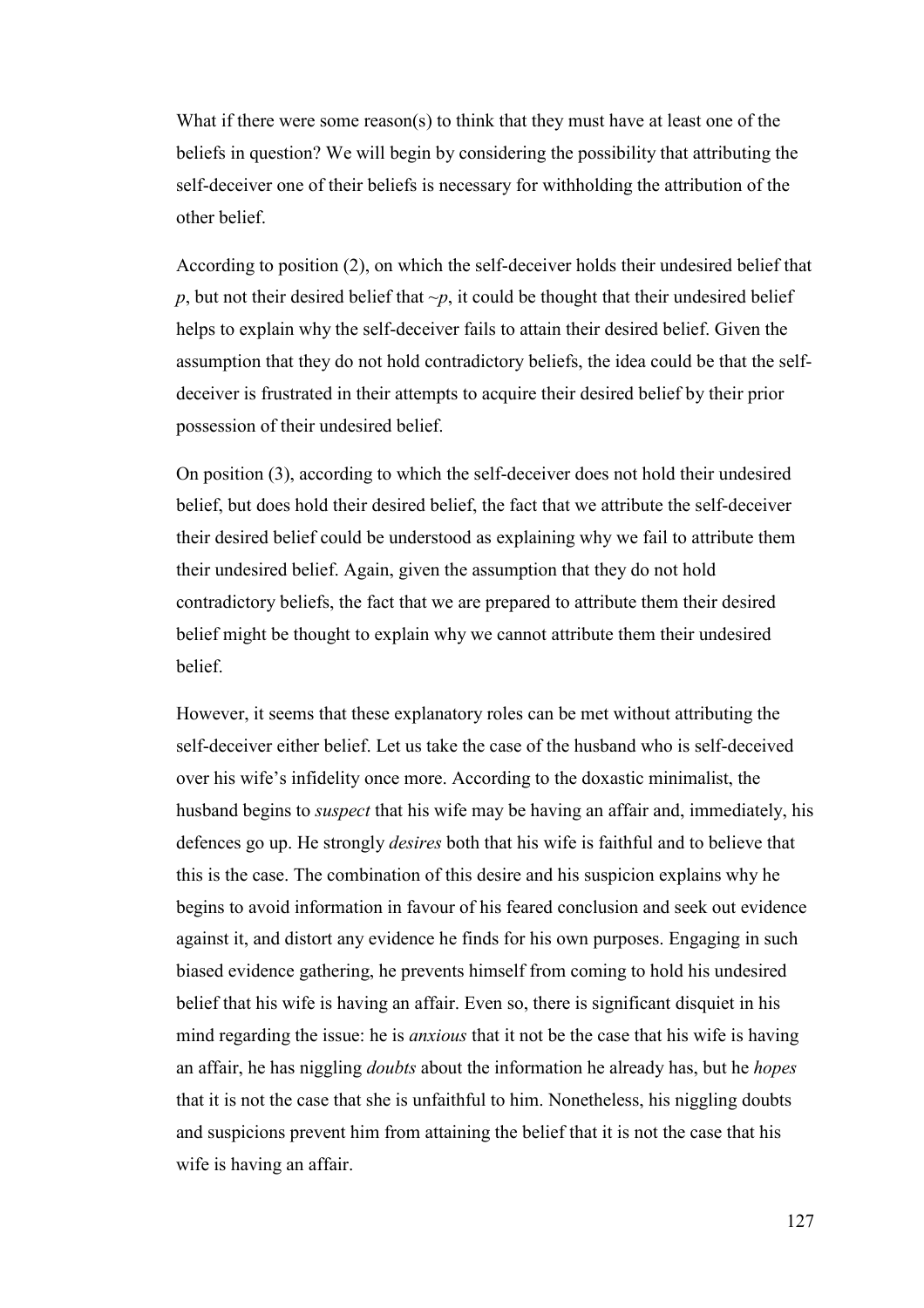On this construal of the case, the explanation as to why the husband fails to attain his desired belief is that his niggling doubts and suspicions to the contrary prevent him from so doing. We need not stipulate that only a belief that *p* can prevent one from forming the belief that *~p*. Similarly, there appears to be no reason to insist that only the possession of his desired belief prevents the husband from failing to hold his undesired belief. The biasing mechanisms described ensure that he fails to hold his undesired belief, whether or not they result in his coming to believe his desired **belief** 

So, we have seen that attributing the self-deceiver one of the beliefs in question is not necessary for withholding the attribution of the other. But are there any further reasons to think that the self-deceiver must hold at least one of the beliefs under discussion?

First, one might think that if someone feels drawn to both the belief that *p* and the belief that  $\neg p$ , yet holds neither, they are in a state of simple ambivalence with respect to *p*; they are not self-deceived about *p*. So, one might think, in order to distinguish self-deception from ambivalence, we must attribute the self-deceiver either the belief that  $p$  or the belief that  $\neg p$ . However, it seems that there are at least two ways in which the doxastic minimalist can distinguish self-deception from simple ambivalence. First, we can draw attention to the fact that self-deception is necessarily motivated: the self-deceiver's desire to avoid their undesired belief and promote their desired belief, as well as their anxieties surrounding the subject-matter about which they are self-deceived, mark out self-deception from simple ambivalence. Secondly, we might point to the fact that if one is simply ambivalent about whether  $p$ , one will typically behave very differently than if one is selfdeceived concerning *p*. For example, if one is merely ambivalent about *p*, *ceteris paribus*, one will affirm that this is so, whereas in the paradigm case, the selfdeceiver will vehemently affirm that *~p*.

Secondly, one might think that in order to explain why self-deception was ever so called in the first place, one needs to retain something of the model of otherdeception. Why is self-deception called *deception* if the self is neither the deceiver who believes the truth, nor the deceived who believes a falsehood? But the doxastic minimalist can maintain that self-deception acquired the name it did because the self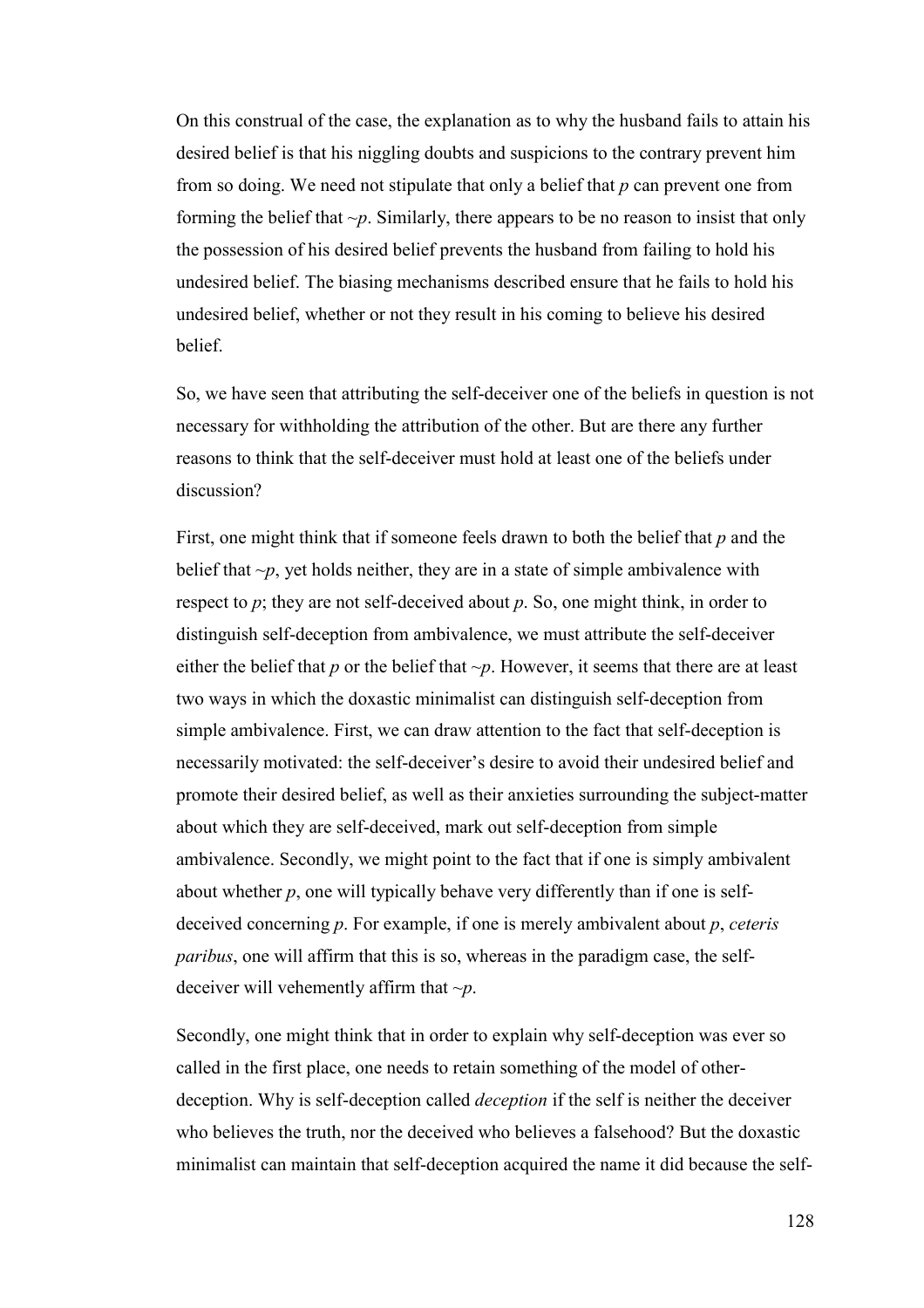deceiver's behaviour superficially suggests that the self-deceiver holds both their undesired and their desired beliefs (and, of course, because self-deception is apparently intentional), and so appears to be both deceiver and deceived. The doxastic minimalist does not need to appeal to the self-deceiver's possession of at least one of the beliefs in question to explain why the name given to the phenomenon under discussion is *self-deception*.

Finally, one might think that we need to attribute the self-deceiver either their undesired or their desired belief in order to explain the irrationality involved in selfdeception. Perhaps the self-deceiver is irrational insofar as they believe the truth, but act as if it were not so, or because they have come to hold an irrational belief in a falsehood. However, the doxastic minimalist can readily explain the irrationality involved in self-deception without appealing to either belief: self-deception is (epistemically) irrational simply insofar as it involves the desire to avoid believing a certain proposition and to believe another, irrespective of their truth-values. $31$ 

# **5.6 The Positive Case**

 $\overline{a}$ 

We have now completed our negative case in favour of doxastic minimalism. That is, we have argued that, as yet, no explanatory need has been demonstrated to attribute the self-deceiver either their undesired or their desired belief. We will now progress to make our positive case for the idea that we ought not to attribute the self-deceiver either the belief that  $p$  or the belief that  $\neg p$ . In so doing, we will tease out further consequences of the account of belief we have been developing.

Let us begin with the self-deceiver's undesired belief. The claim we are contending with is that the self-deceiver holds their undesired belief unconsciously, in Audi's sense. So far, we have seen that there is no explanatory need to say that this is the case, because attributing the self-deceiver the suspicion that *p* in addition to anxiety that  $p$  will also meet the explanatory need. It is now time to break the tie between these alternative accounts.

We have seen that it is constitutive of belief that *if* it consciously regulated, it is soregulated solely in accordance with truth. However, the hypothesis we are

<sup>&</sup>lt;sup>31</sup> This is not to say that undertaking a self-deceptive strategy cannot sometimes be practically rational, as we saw when we discussed pragmatism.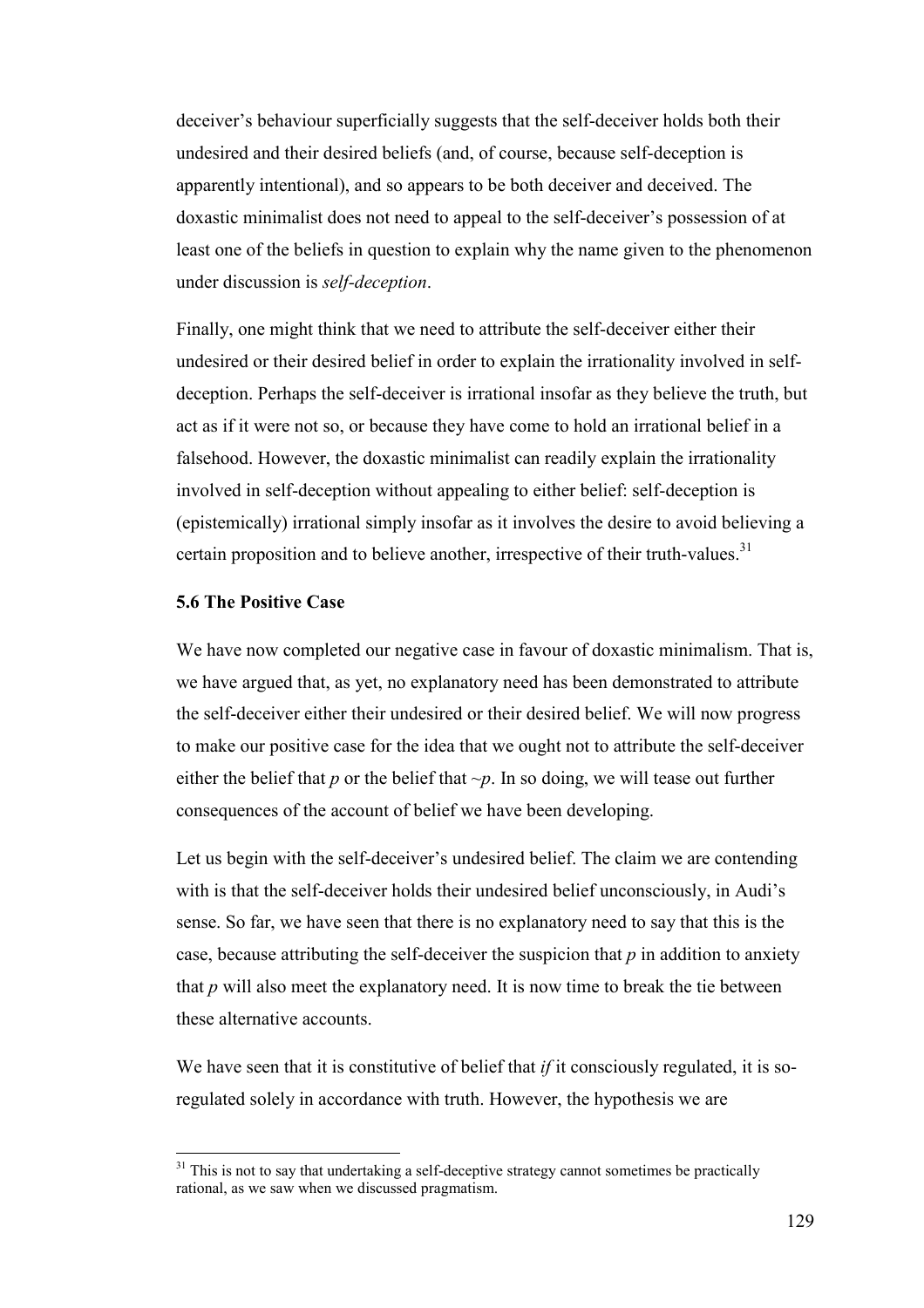considering is that the self-deceiver unconsciously holds their undesired belief and hence is prevented from consciously regulating it. So, it seems that  $(R)$  will be of no help to us. However, we have also seen that it is  $(C)$  – the claim that it is constitutive of belief that it is correct if and only if its contents are true – that ultimately explains (R). What happens if we look directly to (C) for help? Well, in the previous chapter we saw that we can derive both normative exclusivity and demandingness from the correctness condition; consequently, both of these epistemic norms are also constitutive of belief. Furthermore, we argued that if we are to think of these derivative epistemic norms as constitutive of our belief then we must think of ourselves as having reflective control over our beliefs. That is, the manner in which we hold one another responsible for our beliefs reveals that we take it to be a constant possibility that one can reflect upon one's beliefs and thereby regulate them. However, it now becomes clear that a consequence of this claim about reflective control is that it renders the kind of unconscious belief Audi describes not merely unusual, but impossible. It is incompatible with our folk psychological sense that we are to be held directly responsible for our beliefs at all times that we can hold a belief without having the capacity to consciously reflect upon it at any given time. It is therefore a requirement of our account not just that a belief must behave in a certain way when consciously regulated (as described in (R)), but also that it must be constantly amenable to conscious regulation. Thus, we have arrived at a positive reason to prefer the hypothesis that the self-deceiver suspects that *p* as opposed to the hypothesis that they unconsciously (in Audi's sense) believe that *p*: such unconscious belief is impossible.

This brings us to the self-deceiver's desired belief. Those who suggest that the selfdeceiver holds their desired belief of course do not maintain that it is prevented from conscious regulation. Indeed, paradigmatically, the self-deceiver *will* consider the proposition that *p*, and they will quickly dismiss it along the following lines: *Of course she's not having an affair. Our relationship is better than ever!* But isn't this simply conscious regulation for truth? Of course, the self-deceiver's subjective epistemic reasons are not objective epistemic reasons, but nonetheless, aren't they regulating their *belief* in line with the truth as they see it? It seems not. As has been admitted by all sides, in the paradigm case of self-deception, the self-deceiver feels a characteristic *unease* whenever the proposition *p* is entertained. They do not want to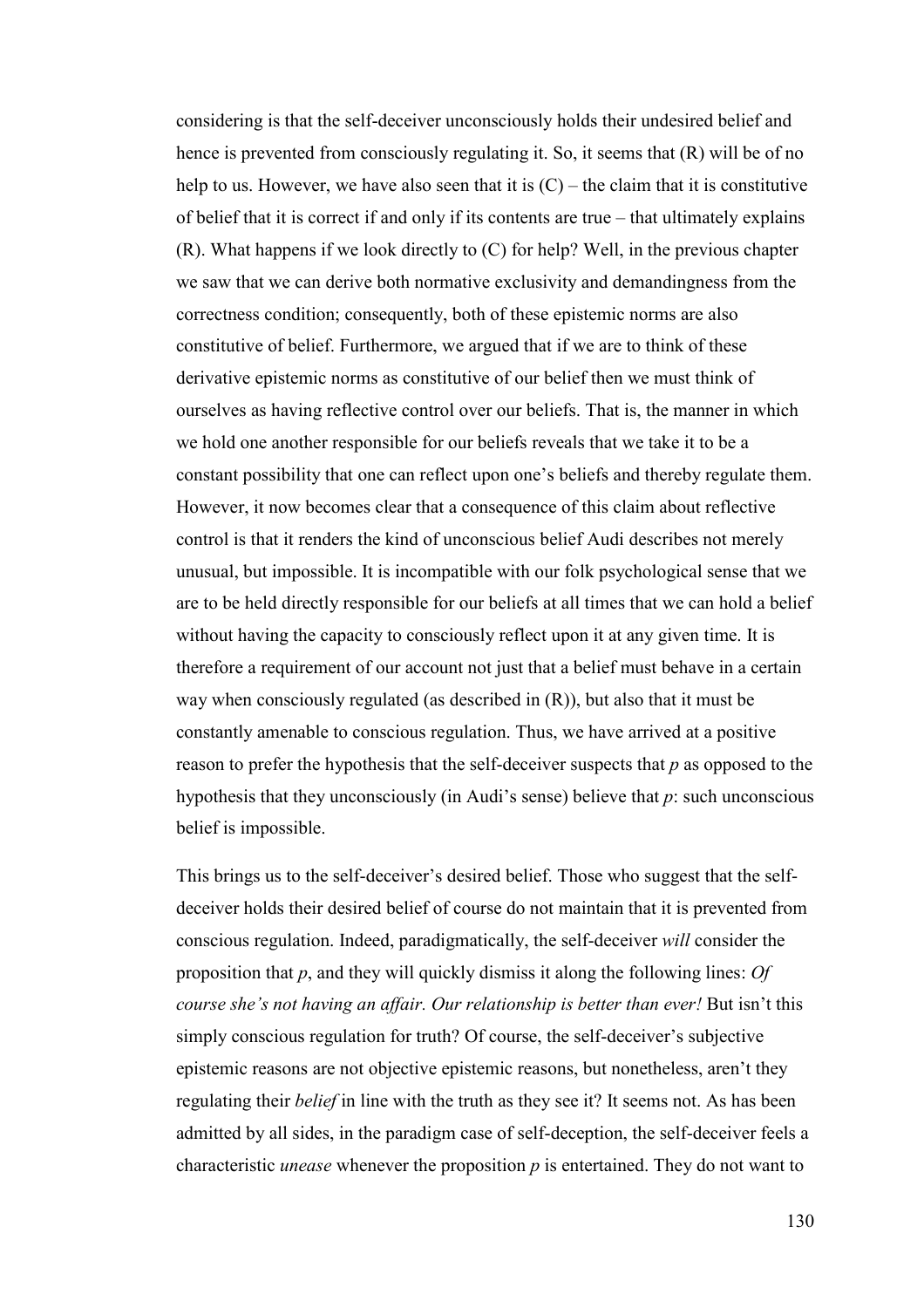dwell upon its truth-value for long, and we have suggested that this is because they suspect that all is not well. Now, given that this is the case, it seems that we ought not to allow that they are consciously regulating their belief that  $\neg p$  for truth. They are uneasy about  $p$ , and this sense of unease – however faint – precludes the satisfaction that we have understood to be involved in conscious belief regulation. It is precisely this sense of unease that makes it more apt to describe the self-deceiver as acting as-if  $\neg p$ , as opposed to consciously regulating the belief that  $\neg p$  for truth when they think thoughts such as: *Of course she's not having an affair. Our relationship is better than ever!* 

In sum, then, we have now argued that, not only is there no explanatory *need* to attribute the self-deceiver either the belief that  $p$  or the belief that  $\neg p$ , but there is also positive reason not to do so. Furthermore, in articulating our positive case for doxastic minimalism, we have learnt more about our understanding of belief. With respect to the self-deceiver's undesired belief, we have argued that they cannot be said to hold this unconsciously in Audi's sense, because such unconscious belief is incompatible with the manner in which we hold one another responsible for our beliefs, which we explored in the previous chapter. With respect to the selfdeceiver's desired belief, we saw that they cannot be understood to hold this, as the manner in which they regulate their representation that  $p$  is not compatible with  $(R)$ . That is, we have learnt that the satisfaction involved in consciously believing precludes the sense of unease about *p* characteristic of self-deception.

# **Conclusion**

In this chapter, we have explored the phenomenon of self-deception with the hope that it will reveal more to us about the nature of belief. We have argued for a position that we have called *doxastic minimalism* according to which, in the paradigm case of self-deception, the self-deceiver neither holds their undesired belief that *p* nor their desired belief that *~p*. In so doing, we upheld our allegiance with the idea mooted in chapter one, that ordinary, folk psychology affords a rich array of potentially explanatory concepts, which stretch beyond the two old favourites – belief and desire. We proposed that we consider the self-deceiver's hopes, suspicions, doubts, and anxieties, to name a few, as opposed to thinking of the majority of their behaviour as revelatory solely of belief-desire pairs.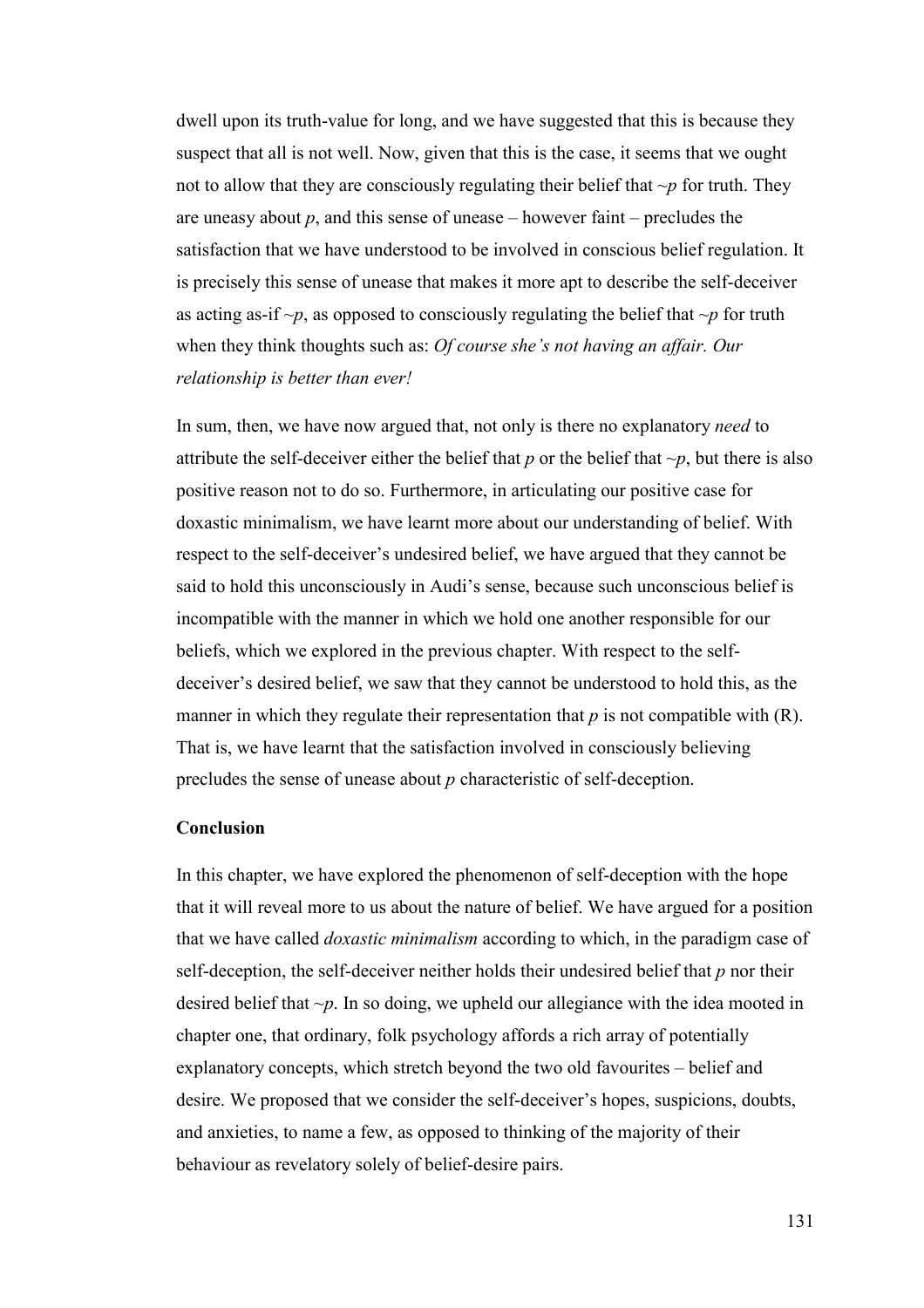We began by presenting a negative case in support of this claim. We took each of the self-deceiver's purported beliefs in turn and argued that, considered on its own, there is no explanatory need to attribute it to them. We then argued that there is no need to say that, in the paradigm case, the self-deceiver need hold at least one of the beliefs in question. We began by showing that the attribution of one belief is not necessary to explain why we withhold the attribution of the other. The self-deceiver fails to attain their desired belief because of their niggling doubts and suspicions otherwise. They fail to attain their undesired belief because of the success of the biasing strategies they begin to employ as soon as they suspect that things are not how they would like them to be. Furthermore, we argued that the distinction between selfdeception and simple ambivalence is easy for the doxastic minimalist to draw – either in terms of the self-deceiver's motivation, or their behaviour. They can explain why self-deception was so-called in terms of the surface appearances of the phenomenon. And, finally, the doxastic minimalist can account for the irrationality of self-deception without appealing to the self-deceiver's beliefs, by pointing to the fact that the self-deceiver is motivated to avoid one belief and attain another, irrespective of their truth-values.

After presenting this negative case in favour of doxastic minimalism, we mounted a positive case in its support and, in so doing, we discovered more about the conception of belief we have been developing throughout the course of this thesis. We argued that the self-deceiver cannot be said to hold their undesired belief unconsciously in Audi's sense, because the existence of such unconscious belief is incompatible with the claim that the correctness condition is constitutive of belief. As we argued in the previous chapter, we hold one another rationally responsible for our beliefs in a direct manner, which implies that we could – at any moment – reflect upon them. This precludes the existence of unconscious beliefs as Audi understands them. As for the self-deceiver's desired belief, we argued that they cannot be said to hold this, as the manner in which they consciously regulate the thought that *p* cannot be counted as solely for truth, as it includes a certain amount of unease on their part surrounding *p*.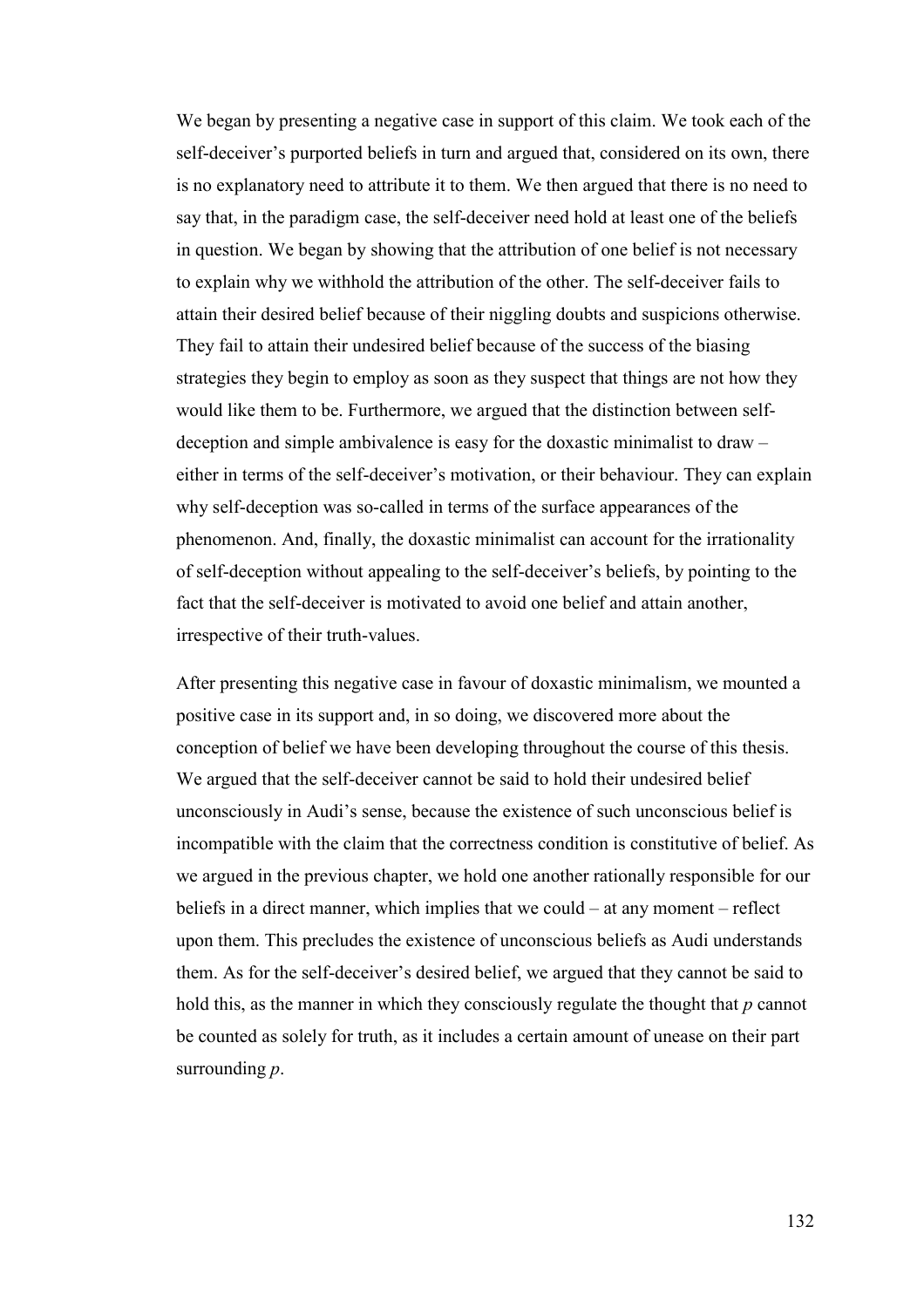# **6. Belief and Delusion**

 $\overline{a}$ 

We now turn to a less pervasive and often more disturbing phenomenon than selfdeception: delusion. Once more, we will consider the phenomenon in the light of the account of belief that we have been developing, with the hope of learning more both about delusion itself and the implications of our account of belief. The question this chapter will be organised around is: Does someone who is deluded that *p* believe that *p*? Those who answer this question in the affirmative we will refer to as *doxasticists* about delusion (e.g. José Bermúdez (2001), Lisa Bortolotti (2010)), and those who answer in the negative, *non-doxasticists* (e.g. Gregory Currie (2000), John Campbell (2001), Andy Egan (2008)). Now, in the previous chapter we observed that selfdeception is a diverse phenomenon and hence we proceeded by discussing what we called paradigm cases. In this chapter we will proceed slightly differently. Given that one case of delusion can vary vastly from the next, our approach will be to consider typical features of delusion that will be possessed to a greater or lesser extent in any given case, and explore the manner in which such features will impact upon belief attribution. We shall not be concerned to legislate one way or the other as to whether all delusions do or do not involve the deluded individual believing the content of their delusion. Rather, we will argue that although some cases of delusion may best be understood as extreme cases of irrational belief, in other cases the delusion falls of the edge of the scale of irrational beliefs and no longer merits belief attribution.

Before we begin, it will be useful to re-state what counts, on our picture of belief, as an irrational belief. With this clarification in hand, we will be better able to adjudicate the question as to whether the deluded subject is simply in the grips of an extremely irrational belief, or whether they should be described as having fallen off the scale from the rational to the irrational, such that they no longer hold a belief of either kind. According to the analysis of the correctness condition developed in chapter four, the following prescription tells a subject when it would be rational to believe that *p*:

(Ra): One ought to believe that *p* solely on the basis of sufficient objective epistemic reason that *p* 32

 $32$  For the remainder of this chapter, we will be concerned solely with epistemic reasons. Accordingly, we will now drop the qualifier *epistemic*.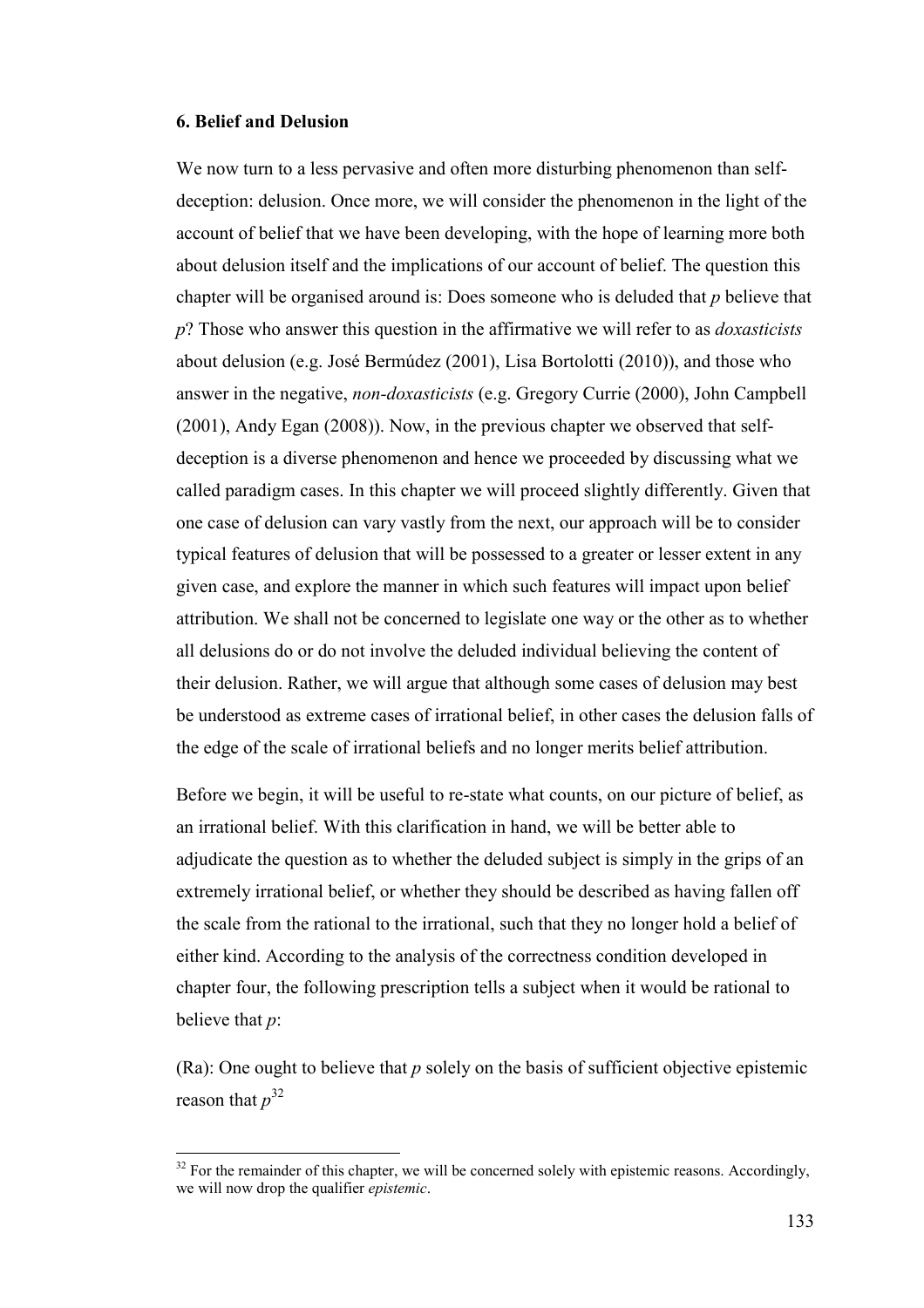Any belief that fails to comply with this prescription is to be counted as irrational. Now, we know from chapters two and three that it is impossible for a subject to consciously regulate a belief without thinking of themselves as complying with this condition, since we know that:

(R): It is constitutive of belief that, if it is consciously regulated, it is so-regulated solely for truth.

That is to say, it is not possible to hold the belief that *p* on the basis of conscious regulation without being satisfied that one holds the belief solely on the basis of sufficient objective reason that *p*. Nonetheless, there is a difference between being satisfied that one has met (Ra), and actually meeting it, and it is in the space held open by this difference that irrational beliefs may creep in. This difference is effectively expressed in the terminology of subjective and objective reasons: one has a subjective reason when one takes it that something is an objective reason for something else. (R) tells us that one may consciously form a belief only when one has sufficient subjective reason – that is, one takes there to be sufficient objective reason in support of believing *p* for one's belief to satisfy (Ra). In the good case, sufficient subjective and sufficient objective reasons will align, but a belief will be irrational and hence fail to meet (Ra) when one has sufficient subjective reasons in spite of having failed to latch on to sufficient objective reasons for believing that *p*. Now, with this in hand, the question as to whether the subject who is deluded about *p* believes that *p* can be re-expressed as the question as to whether the deluded subject holds fast to *p* on the basis of sufficient subjective reasons that *p*: that is, does the deluded subject hold fast to *p* because they are satisfied that they have discovered sufficient objective reason in support of *p*'s truth?

The considerations that we will present in this chapter are fruitfully understood as responses to this question. Having introduced delusional phenomena with reference to a number of psychological case studies, we will consider the claim that the content of a delusion is often not the sort of content that could be affirmed on the basis of sufficient subjective reasons, because it is incoherent, and one cannot take oneself to have sufficient subjective reasons for believing an incoherent content. We will argue that these considerations do little to support the non-doxasticist's case, because many of the delusional contents that are adduced as *prima facie* incoherent can in fact be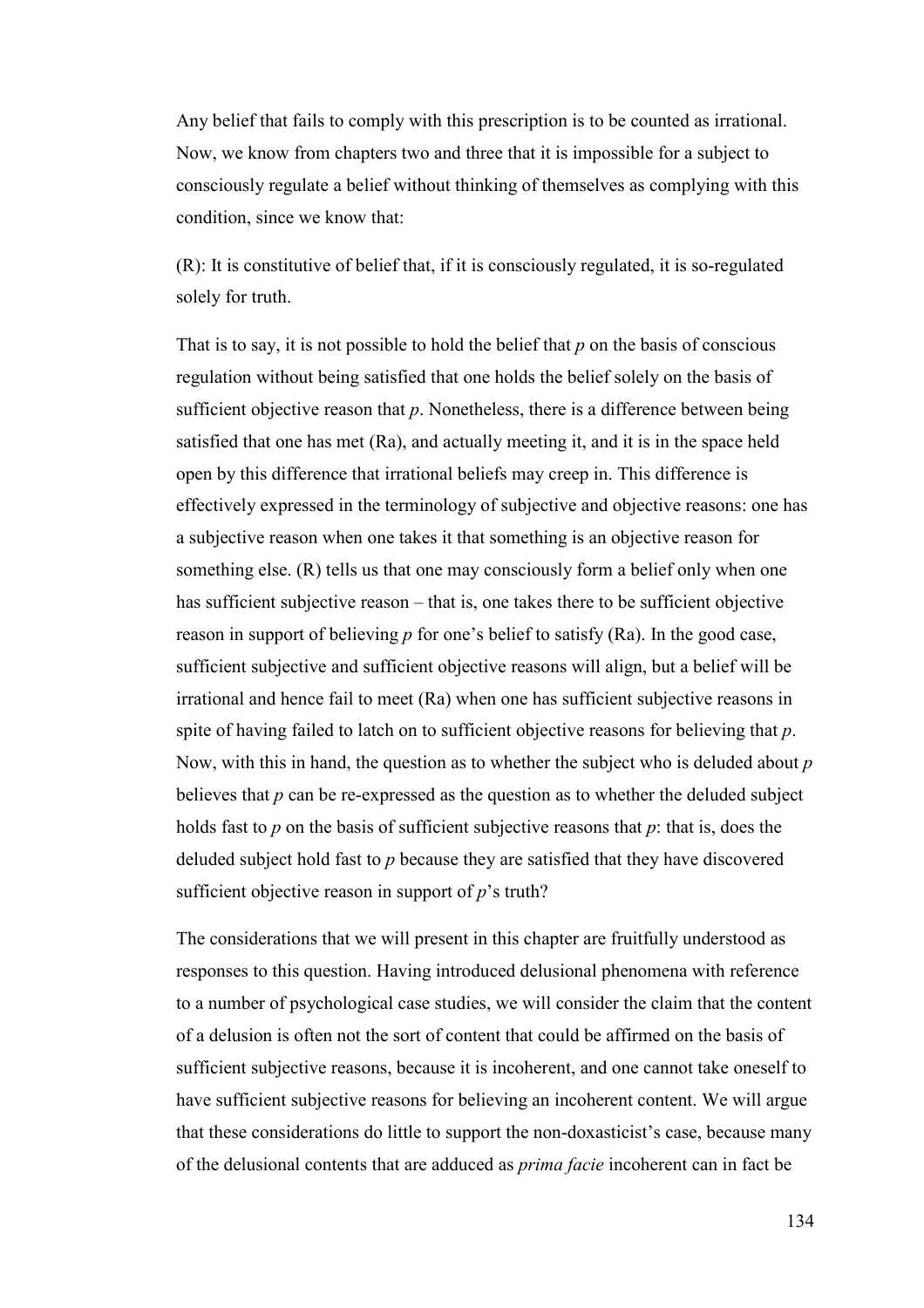easily construed as coherent, once we recognise, with Tim Bayne and Elisabeth Pacherie (2005, p. 182), that "[t]he semantics of a word may reflect the fact that it is part of several scientific or folk-psychological domains". We will then turn to a thought associated with Willard Quine (e.g. 1960) and Davidson (e.g. 1973): namely, that treating *p* as subject to some tolerable degree of *rational integration* with one's other beliefs is constitutively involved in taking there to be sufficient objective reasons in support of  $p$  for rational belief that  $p$  to be possible.<sup>33</sup> In extreme cases, however, the deluded subject shows little or no tendency to bring the content *p* of their delusion into line with their belief set, and this puts pressure on the idea that they hold fast to *p* on the basis of sufficient subjective reasons for *p*. Next, we interrogate the notion of subjective reasons itself: how *subjective* can a subjective reason be? To have sufficient subjective epistemic reason for *p* is to be satisfied that one has uncovered sufficient objective reason for believing that *p*; now, the deluded subject certainly feels a kind of satisfaction, but should this be described as a satisfaction that there are sufficient objective reasons for the delusional content *p*? We will suggest that extreme cases of delusion put pressure upon this idea. Finally, we will draw attention to the fact that in extreme cases of delusion, we do not apply to the deluded subject the type of responsibility that we would need to in order to regard their state of delusion as subject to the correctness condition, and given that the correctness condition is constitutive of belief, it follows that we do not regard the deluded subject in such extreme cases as holding a belief. All-in-all, we will treat these considerations as establishing a strong case for the claim that extreme cases of delusion do not involve belief, and we will close with a brief review of some of the options available to account for such cases in non-doxastic terms.

# **6.1 Introducing Delusion**

 $\overline{a}$ 

Roughly what kind of phenomenon is delusion? Unlike self-deception, the ascription of which is often made to those who would be understood as within a normal psychological range, delusions are considered symptomatic of psychiatric disorders, such as schizophrenia, and dementia, and characteristic of delusional disorders (Bortolotti, 2009, p. 1). The current *Diagnostic and Statistical Manual of Mental* 

<sup>33</sup> As will become clear, the sense of *integration* at play here is unrelated to the sense of *integration* involved in chapter three, when we addressed Owens' (2000) denial that the believer aims at truth.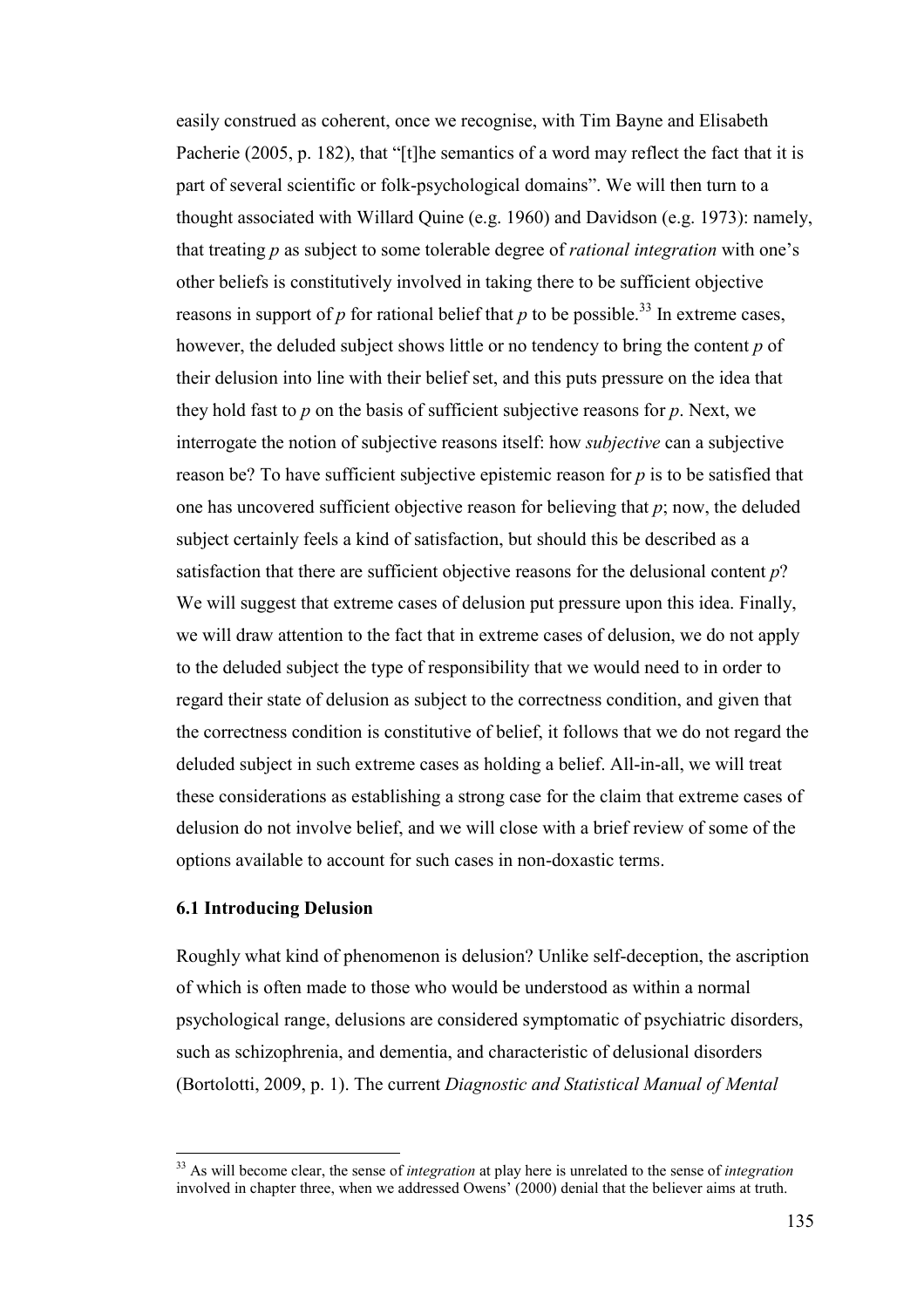*Disorders* – the DSM – IV – published by the *American Psychiatric Association* defines delusion as follows:

"Delusion. A false belief based on incorrect inference about external reality that is firmly sustained despite what almost everyone else believes and despite what constitutes incontrovertible and obvious proof or evidence to the contrary. The belief is not one ordinarily accepted by other members of the person's culture or subculture (e.g. it is not an article of religious faith). When a false belief involves a value judgment, it is regarded as a delusion only when the judgment is so extreme as to defy credibility." (2000, p. 765)

Now, this definition has been challenged along multiple lines, neatly summarised by Max Coltheart (2007, p. 1043):

"Couldn't a true belief be a delusion, as long as the believer had no good reason for holding the belief? 2. *Do delusions really have to be beliefs* – might they not instead be imaginings that are mistaken for beliefs by the imaginer? 3. Must all delusions be based on inference? 4. Aren't there delusions that are not about external reality? 'I have no bodily organs' or 'my thoughts are not mine but are inserted into my mind by others' are beliefs expressed by some people with schizophrenia, yet are not about external reality; aren't these nevertheless still delusional beliefs? 5. Couldn't a belief held by all members of one's community still be delusional?" (italics added)

A further widespread criticism of the DSM definition is that it does not foreground the well-being of the deluded person – the fact that delusions are preoccupying and distressing for the deluded person and often severely disrupt their day-to-day functioning. In this chapter we will only be interested in the various ways in which the DSM definition can be challenged in so far as they impact upon 2.: "Do delusions really have to be beliefs?" We use the definition merely as a jumping-off point for our investigation.

Now, delusions are typically divided into *monothematic* and *polythematic* kinds. There are two standard examples of monothematic delusions that have been picked up by philosophers of mind in recent times: the *Capgras* delusion and the *Cotard* delusion. People suffering from Capgras typically claim that a loved one has been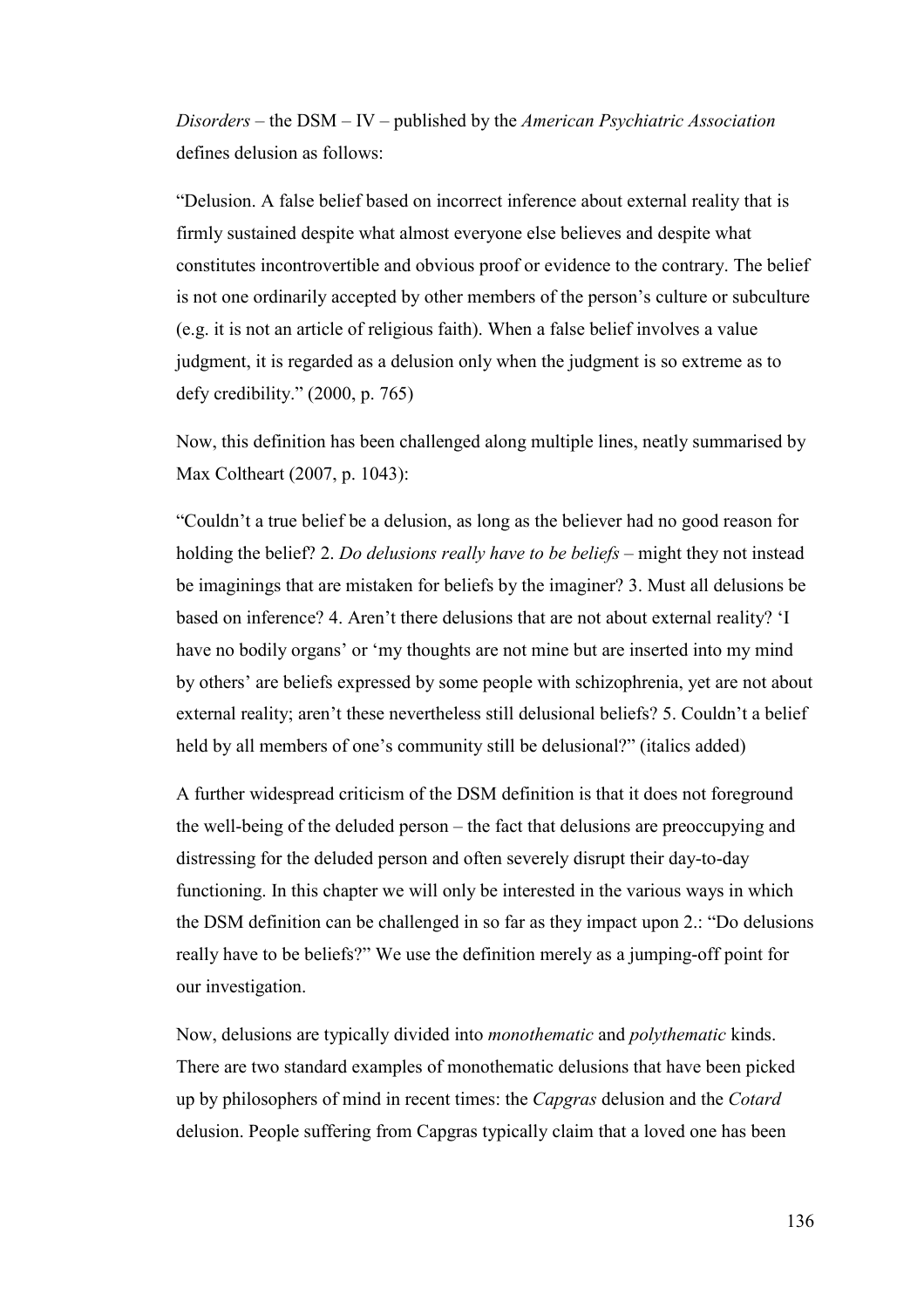replaced by an impostor of some kind. Here is the description of the experience of one Capgras patient:

"I knew her name and everything about her, yet she appeared strange, unreal, like a statue. I saw her eyes, her nose, her lips moving, heard her voice and understood what she said perfectly, yet I was in the presence of a stranger." (Marguerite Sechehaye, 1970, p. 36)

Those suffering from Cotard delusion, on the other hand, characteristically claim to be dead. Jules Cotard (1882) calls the delusion *le délire de négation*:

"She repeatedly stated that she was dead and was adamant that she had died two weeks prior to the assessment (i.e. around the time of her admission on 19/11/2004). She was extremely distressed and tearful as she related these beliefs, and was very anxious to learn whether or not the hospital she was in, was 'heaven'. When asked how she thought she has died, LU replied 'I don't know how. Now I know that I had a flu and came here on 19th November. Maybe I died of the flu.' Interestingly, LU also reported that she felt 'a bit strange towards my boyfriend. I cannot kiss him, it feels strange – although I know that he loves me'." (Ryan McKay and Lisa Cipolotti, 2007, p. 353)

Both the Capgras and Cotard delusions are monothematic: they involve just one theme.<sup>34</sup> By way of contrast, polythematic delusions involve more than one theme, where the themes can be interrelated: a classic example is persecutory delusions, where the person in question is deluded that everyone hates them and is out to get them.

A second important distinction that is usually drawn with respect to delusions is the distinction between *circumscribed* and *elaborated* delusions. Monothematic delusions are typically circumscribed, whereas polythematic delusions tend to be elaborated. A delusion is more or less circumscribed depending upon the extent to which it leads to the formation of further states whose content is related to the content of the initial delusion, and the pervasiveness of the effects on the deluded person's behaviour. For example, it is fairly common in Capgras that although the

l

 $34$  However, as Bayne and Pacherie (2004, p. 8) point out, to call Capgras and Cotard monothematic is a simplification: "monothematic delusions do not have quite the monothematicity that they are often presented as having."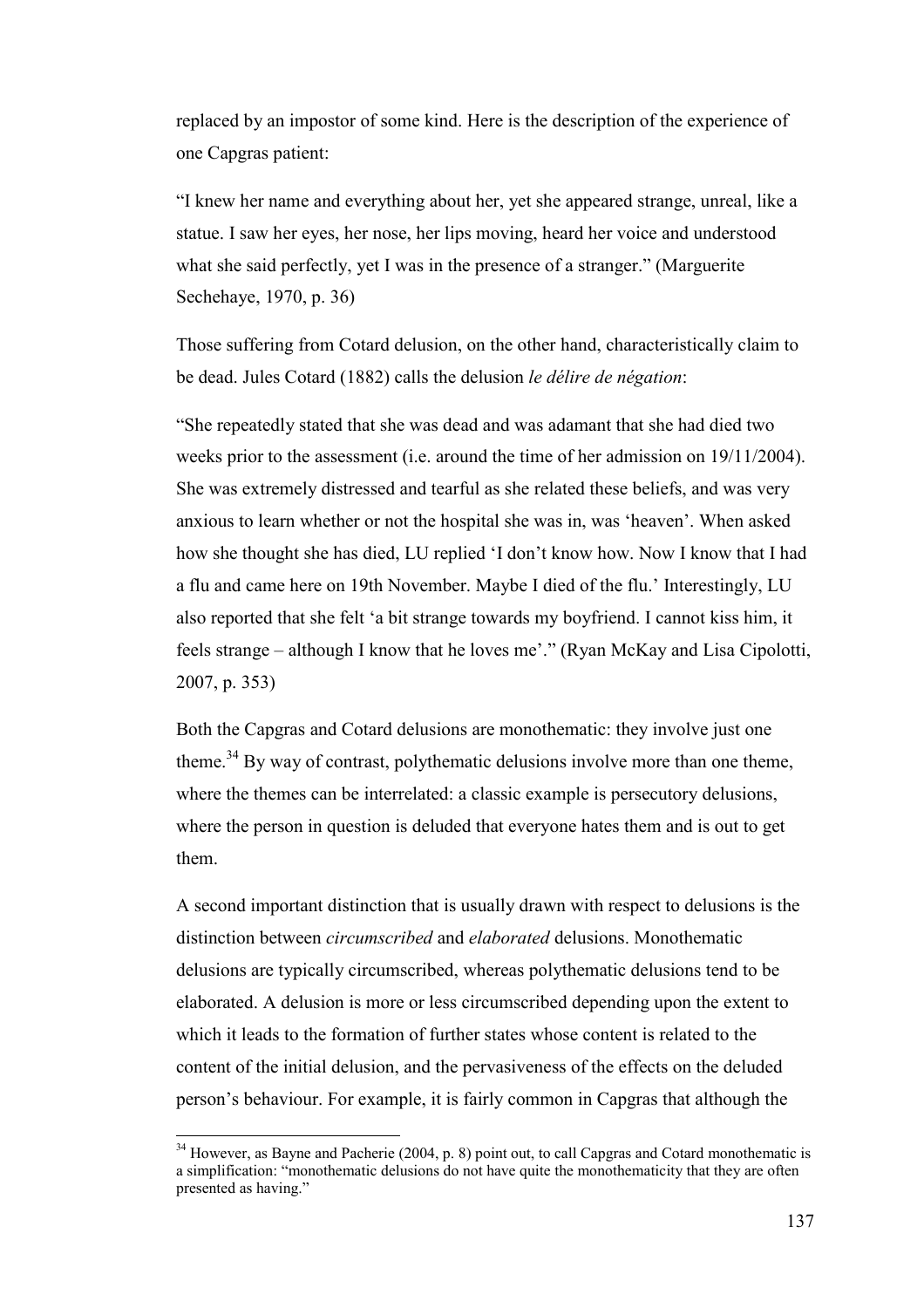sufferer is deluded that their loved one has been replaced by an impostor, they show little interest in attempting to find their real loved one. However, Capgras can become elaborated, such as when the deluded person develops paranoid thoughts regarding the content of their delusion – for example that the impostor is evil and intends to harm them (Bortolotti, 2009, pp. 8-9).

## **6.2 Typical Contents of Delusions**

We will now begin to consider various typical features of delusions that pertain to whether we should attribute the deluded subject a belief in the contents of their delusion. The first of these is the kind of contents delusions tend to have. Consider delusions of *inter-metamorphosis* – that one person has changed into another – for example. One patient claimed that his mother changed into another person every time she put her glasses on (Karel De Pauw and Krystyna Szulecka, 1988). Now, the content of such a claim might strike one as incoherent – perhaps meaningless. Is it not nonsensical to claim that one's mother *herself* changes into another person under certain conditions? Conceiving of such contents as meaningless would then lead one to deny that the deluded individual believes them: one cannot have a belief with meaningless content, as such content is not a candidate for truth evaluation. Indeed, John Campbell (2001, p. 95) claims that:

"The key question is whether the deluded subject can really be said to be holding on to the ordinary meanings of the terms used."

The Cotard delusion provides us with another good example: it may well be thought to involve a performative contradiction as a dead person could not assert *I am dead*. And, again, this claim could be understood as not simply necessarily false, but evidencing a lack of a firm grasp on the concept of death. However, as Matthew Ratcliffe (2008. p. 168) says:

"We should be wary of enforcing overly strict semantic boundaries and jumping to the conclusion that utterances to the effect that one is dead are meaningless."

Now, this is not to imply that the deluded individual uses the word *dead* in some non-literal, metaphorical sense, but rather, as Bayne and Pacherie (2005, p. 182) say: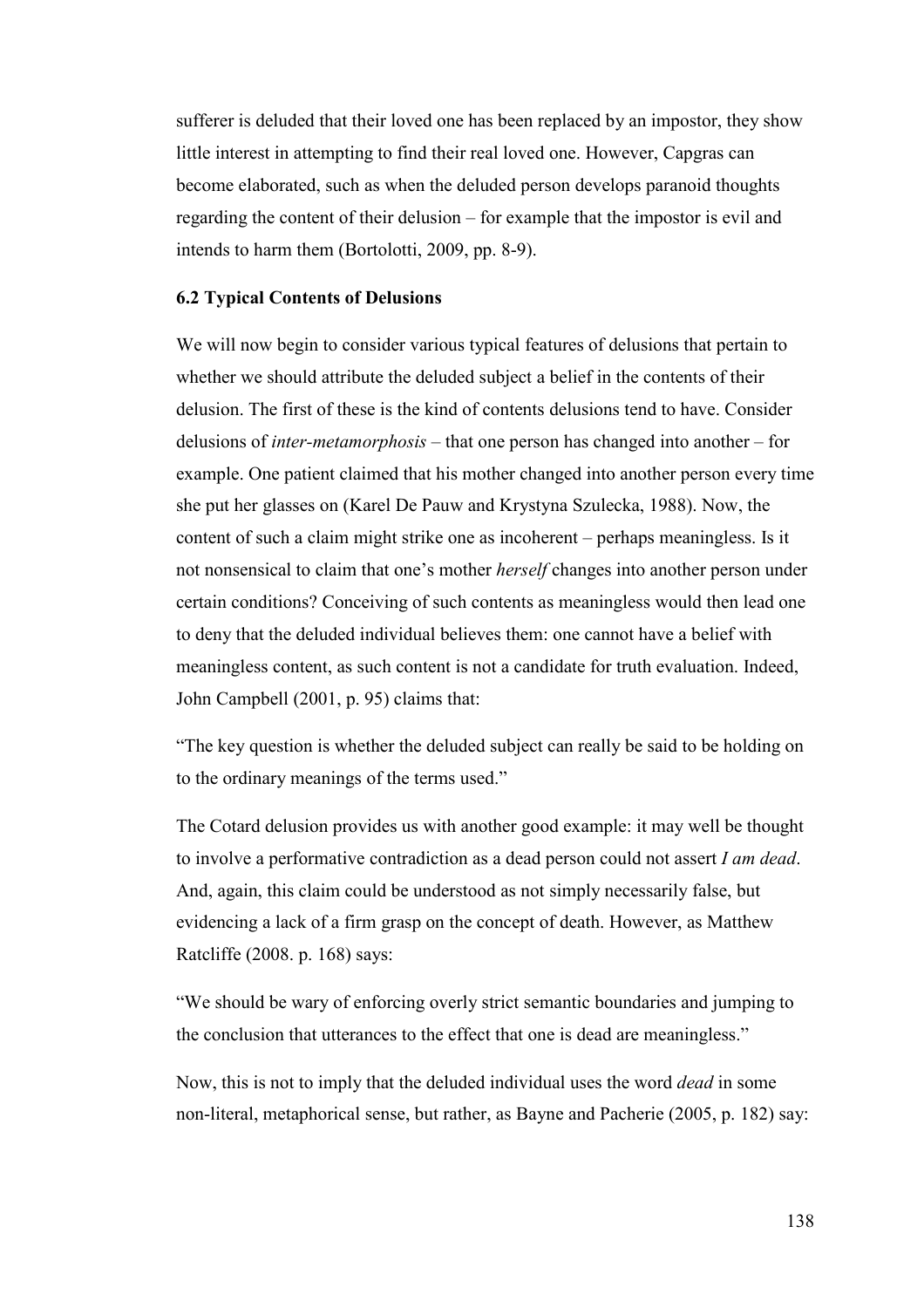"The semantics of a word may reflect the fact that it is part of several scientific or folk-psychological domains. For 'death' these domains include biology, the subjective realm of consciousness, religious beliefs concerning life after death, supernatural entities etc. In his use of words, a delusional patient may break the rules governing one of these intersecting language games while retaining the meaning his words have in other language games."

Consider LU's case, described above, in which she asks if she is in heaven. Presumably she uses the word *dead* to refer to her bodily death, which she conceives of her consciousness as having survived, and hence she wonders at the realm this consciousness now inhabits. Now, this does not mean that one need have a fully worked-out theory to support one's conception of the content of one's belief, of course. The person suffering from delusions of inter-metamorphosis, for example, need not have a theory of personal identity, according to which the kind of transitions he describes are possible; he must simply have some less than fully determinate meaning in mind – such as that under certain circumstances (glasses off) his mother is present and under other circumstances (glasses on) someone other than his mother is present. So, even in cases of the most bizarre assertions, there is often some meaning attributable to the deluded subject, and hence the possibility of their believing the content about which they are deluded is not precluded just by the nature of such content. Rather than looking to the *content* of the delusion, therefore, we will need to look to the nature of the deluded subject's *relation* to that content.

## **6.3 Integration**

The next consideration we will look to is the allegation that because the contents of delusions are often poorly integrated with the rest of the deluded subject's beliefs – especially in the case of monothematic, circumscribed delusions – they cannot be said to believe them.

Why does it matter whether a subject's beliefs exhibit some form of rational integration? The idea that they must is famously associated with Quine (e.g. 1960), and Davidson (e.g. 1973), who thinks of this coherence constraint as the most fundamental notion of rationality. Now, we will not explore the positions of these two thinkers – rather, we will simply note that we can accommodate the idea that some degree of rational coherence is important for belief attribution with the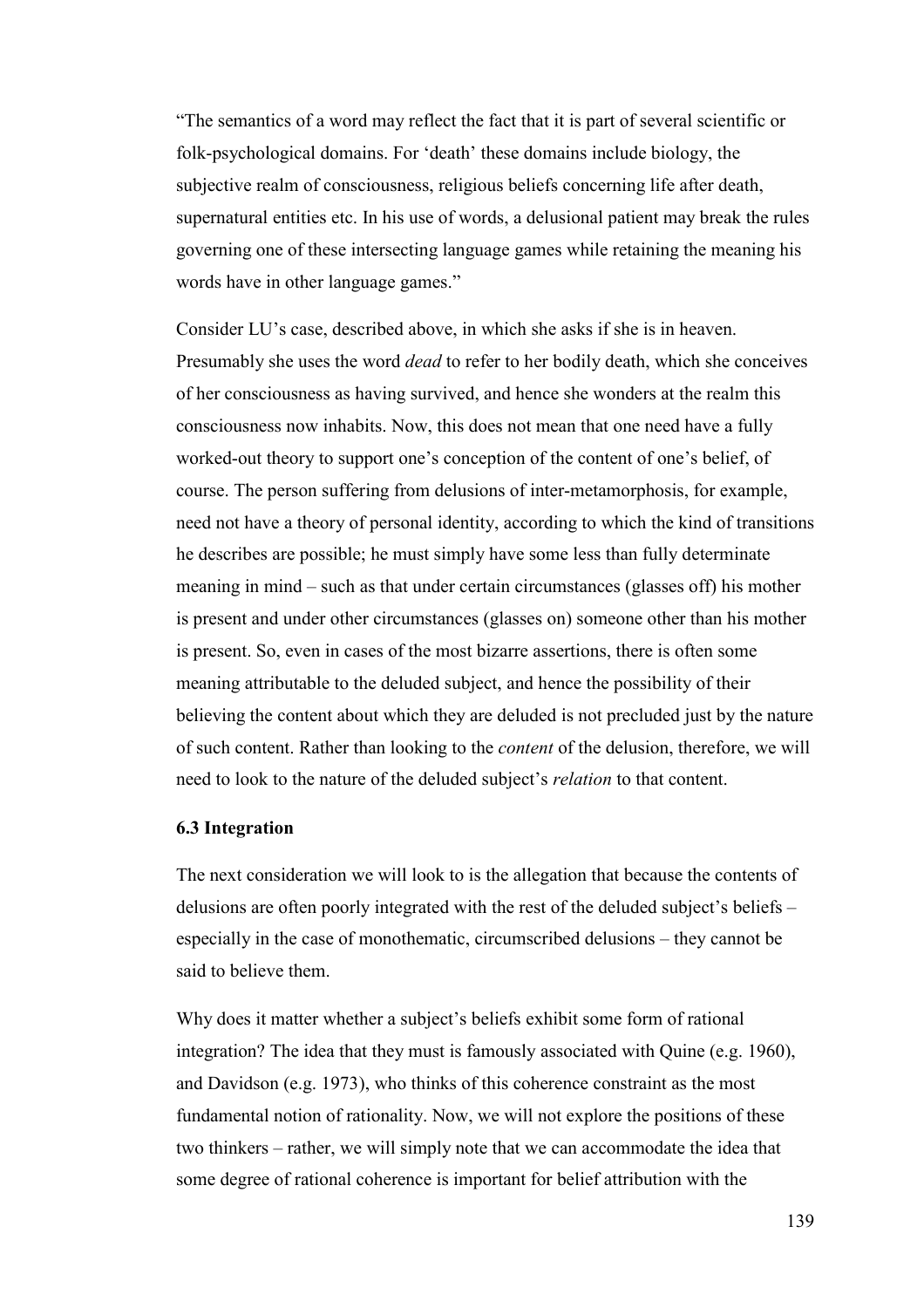explication of the idea that beliefs aim at truth that we have arrived at so far. Whilst it is of course the case that there can be a lot of conflict within one's total set of beliefs, some basic coherence is nonetheless required by the idea that beliefs aim at truth in the sense we have articulated. Minimally, for example, given that beliefs aim at truth, one cannot consider whether to believe that *p* and reach the conclusion that *p and*  $\neg p$  – providing one accepts that the contents *p* and  $\neg p$  cannot be true.

So, in certain cases of delusion where the lack of integration between the contents of the delusion and the rest of the deluded subject's beliefs is fairly subtle, the existence of such conflict need not preclude attributing them a belief in the contents of their delusion. We might even allow that people suffering from *anosognosia* (denial of illness) who frequently deny that their limbs are paralysed, and yet recognise on other occasions that they cannot carry the shopping (Berti *et al*., 1998, cited in Bortolotti, 2010, p. 65), just hold an extremely irrational belief that it is not the case that their limbs are paralysed. However, deluded patients sometimes exhibit a far more blatant lack of integration between their beliefs:

"In the course of the same interview, she clearly stated that her husband had died suddenly four years earlier and had been cremated (this was correct), but also that her husband was a patient on the ward in the same hospital." (Breen *et al*., 2000, p. 91, cited in Bortolotti, 2010, p. 64)

Furthermore, they often fail to see the need to *resolve* such explicit bad integration. For example, LU:

"…was asked about how she knew whether someone was dead. She answered that dead people are motionless, and don't speak. Then she was asked to explain why she could move and speak, and she acknowledged the tension between her thoughts about dead people and her thought that she was dead. Yet she did not give up the delusion that she was dead." (Bortolotti, 2010, p. 64)

Now, in such explicit cases of bad integration – particularly when no need to resolve the conflict is felt by the patient – it seems that they *cannot* be said to hold the relevant belief(s), as this would contradict the idea that it is constitutive of belief that it aims at truth in the manner we have defended. As Currie and Ian Ravenscroft (2002, p. 176) put it: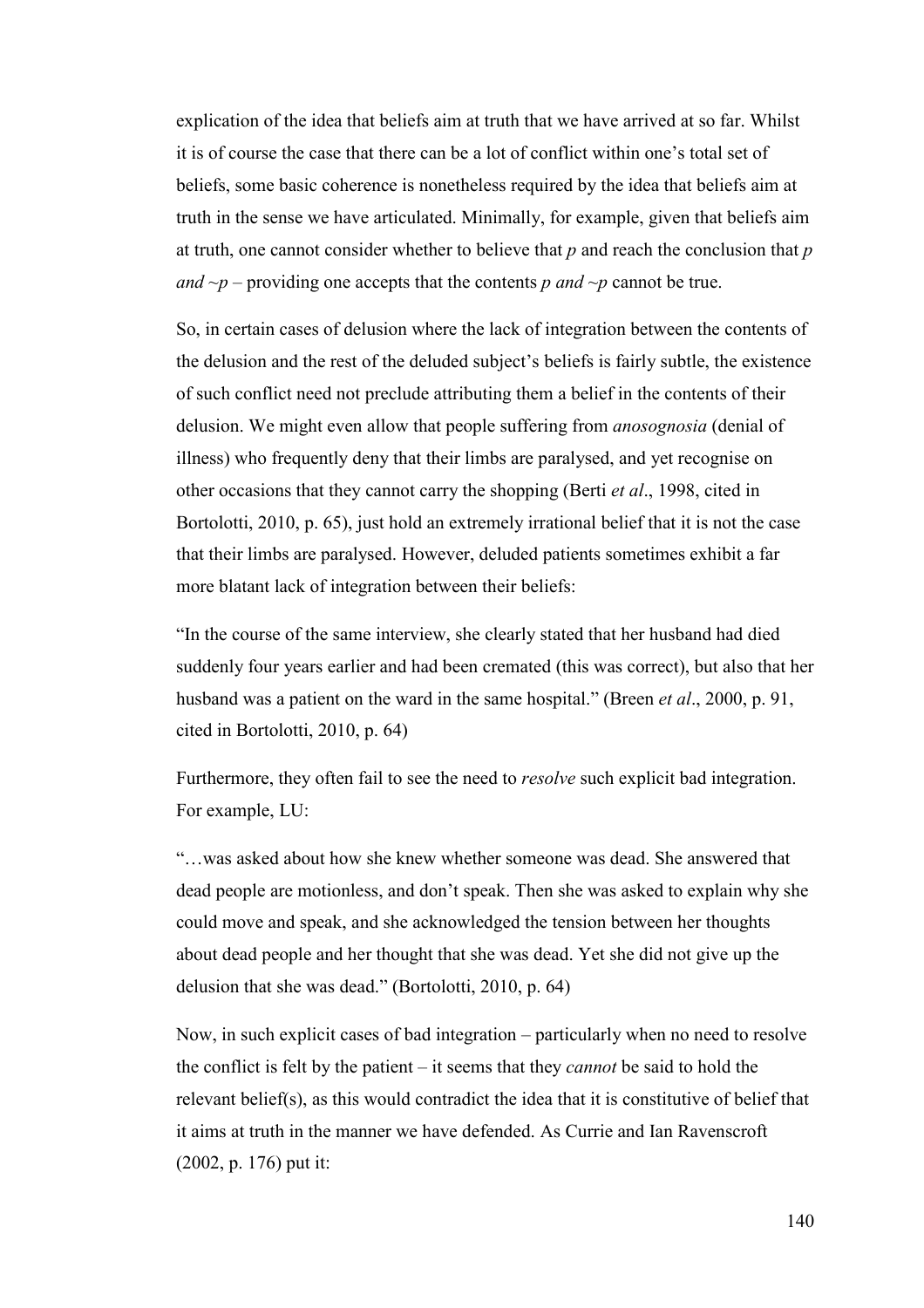"If someone says that he has discovered a kind of belief that is peculiar in that there is no obligation to resolve or even to be concerned about inconsistencies between these beliefs and beliefs of any other kind, then the correct response to him is to say that he is talking about something other than belief."

Now, at this point, the doxasticist might object that cognitive behavioural therapy is often used with some success to treat deluded patients, and such therapy is characterised by questioning the likelihood that the content of the patient's delusion is true given their other beliefs. This could be understood to suggest that the deluded subject does experience some "obligation to resolve… inconsistencies between [their] beliefs" (Currie and Ravenscroft, 2002, p. 176)

However, even given that cognitive behavioural therapists *treat* deluded patients as if they believe the contents of their delusion, and have some success in so doing, the question is whether this implies that the deluded subject *does* believe the contents of their delusion. It is clear that it does not entail this: a form a therapy with an incorrect presupposition may be somewhat successful nevertheless. Indeed, it may be beneficial for a deluded subject to be treated as if they believe their delusion; it might even be that there will be a point during the therapy at which their delusional relation to the content *p* becomes an irrational belief that *p* even if it were not beforehand. None of this establishes anything about the status of the deluded subject's relation to the delusional content before they have stepped into the therapist's office. In any case, the success of cognitive behavioural therapy with deluded patients is limited, as Bortolotti (2010, p. 68) describes:

"Literature on the use of cognitive behavioural therapy for subjects with persecutory delusions suggests that the conviction in the content of the delusion and the preoccupation with the delusion can be reduced significantly as a result of these challenges, but the outcome does not often include a reassessment of the delusional states or a satisfactory elimination of dissonance."

Given these considerations, appeals to the manner in which cognitive behavioural therapists treat deluded patients do not offer the doxasticist's case much support: in extreme cases, it seems that the deluded subject does not exhibit even the minimal tendency towards integration that our account requires of a believer.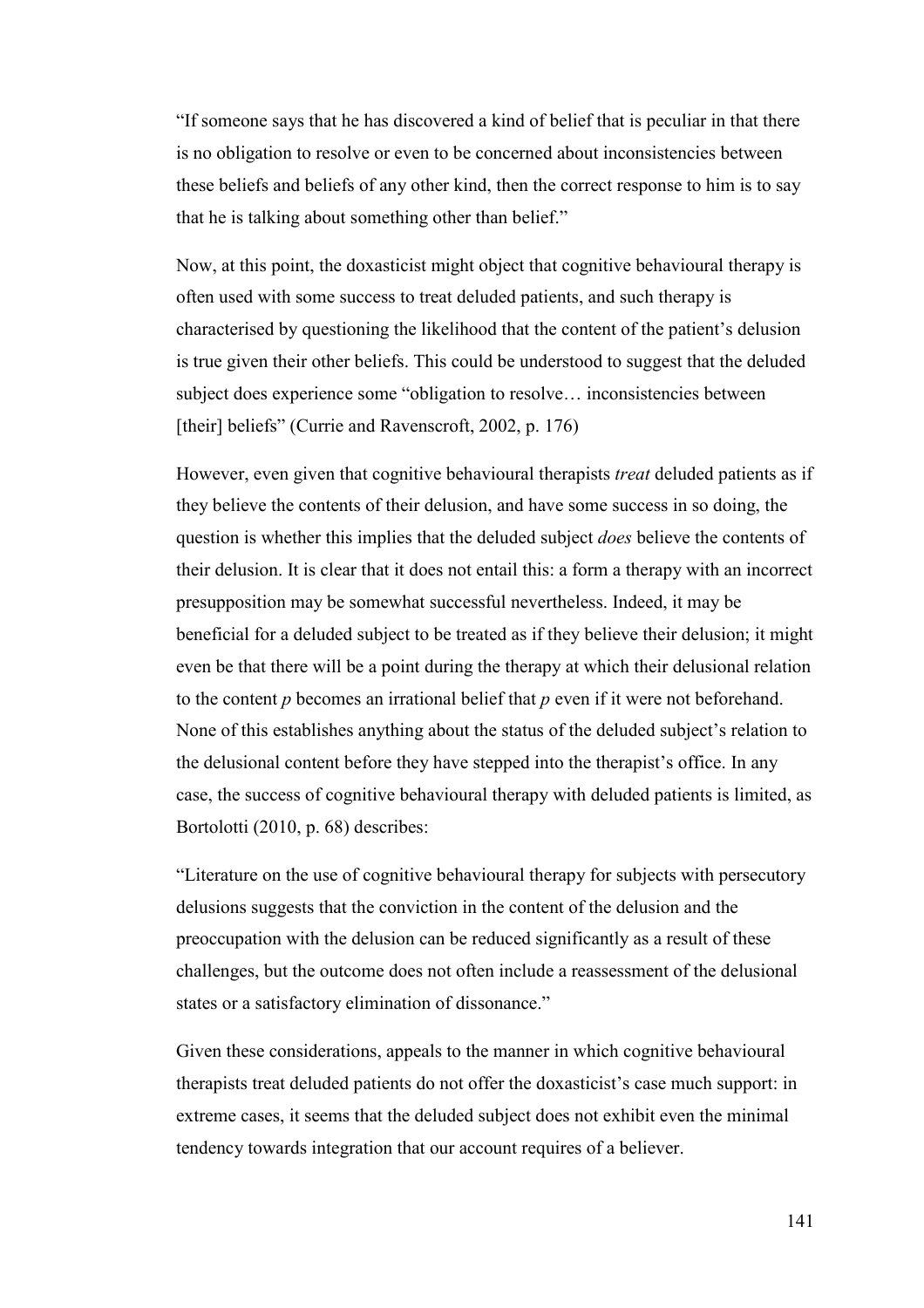#### **6.4 Subjective Reasons**

A further consideration against doxasticism emerges if we think in more detail about what it *is* to possess a subjective reason. As we have said above, the possession of a subjective reason involves being in a state of satisfaction; but this state of satisfaction is not, as it were, untethered: one is satisfied that something in particular is the case, namely that one has uncovered sufficient objective reason for *p* in order for the belief that  $p$  to be rational. Now, the subjective reasons that one possesses – that is, the objective reasons one takes oneself to have discovered – and the objective reasons in fact available to one may depart very far from one another. Even in such cases of irrational belief, however, it is one's satisfaction that one has uncovered sufficient objective reasons – however misplaced – that marks one out as believer, as a rational agent, however inept one's execution of such agency may have turned out to be on the present occasion. Nonetheless, it seems that there are limits on how far one can go wrong while still taking oneself to have uncovered objective reasons. When one crosses this boundary, one will no longer qualify as being satisfied that one has uncovered objective reasons, and this is to say that one will no longer count as possessing subjective reasons, even if it is possible to undergo a sense of satisfaction that leaves one feeling, from the inside, just like somebody who does in fact possess subjective reasons.

This boundary has been crossed when it is so obvious that two things do not stand in a reasons relation to one another, that a subject who claims to be satisfied that they in fact do stand in such a relation is most naturally understood as failing to understand what it *is* for two things to stand in a reasons relation. Now, in certain extreme cases of delusion, it seems that the attempt to cast the deluded subject as believing the content about which they are deluded pushes them over exactly this boundary. Consider the following case of *erotomania* (Jordan *et al*., 2006, p. 787, cited in Bortolotti 2010, p. 122):

"She realized he was empty without her and was pursuing her, but enemies were preventing them from uniting. The enemies included a number of people: people in her family, her classmates, neighbours and many other persons who were plotting to keep them apart. She knew that her conclusions were accurate because he would send messages to her proving his love. These messages would often present

142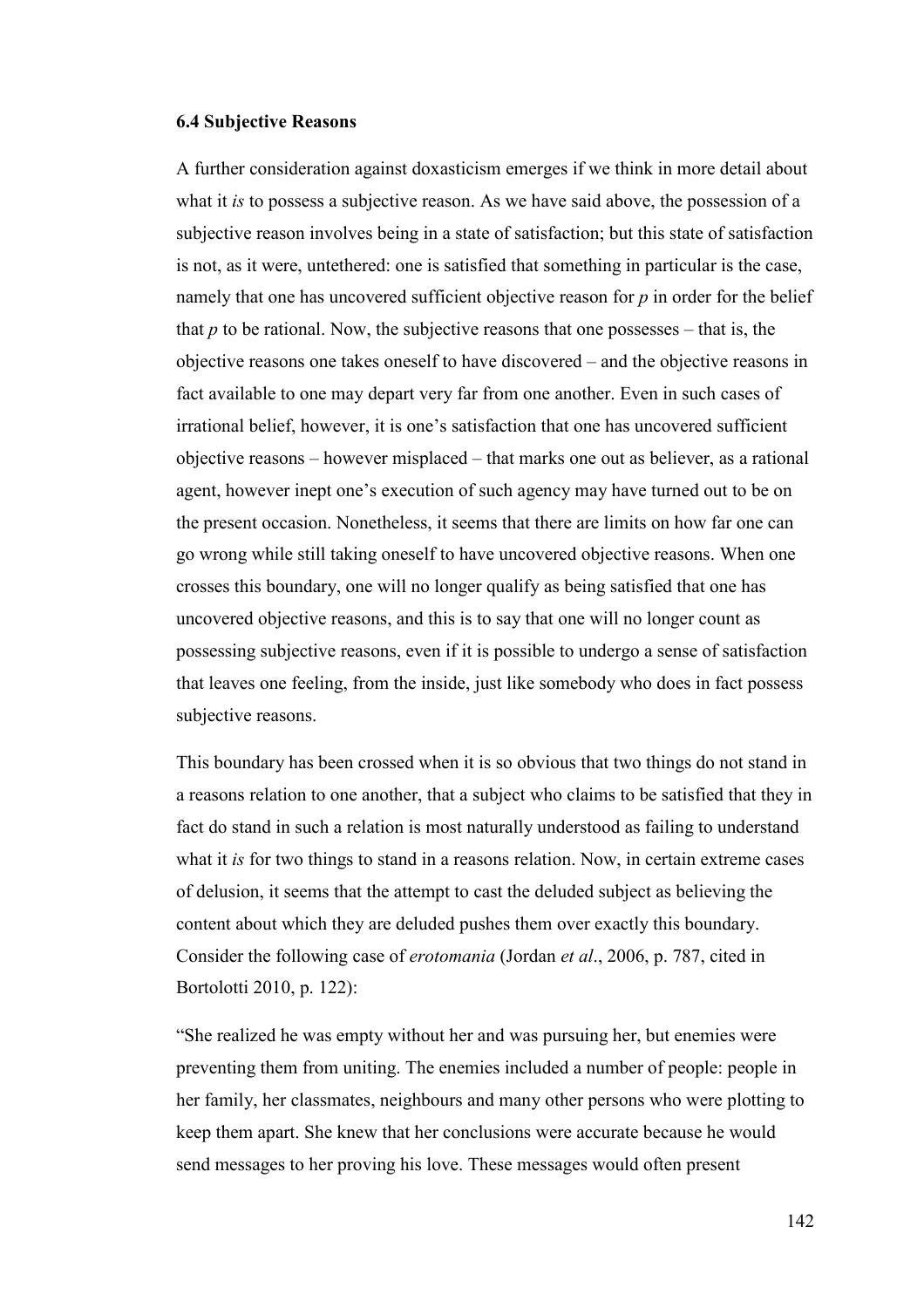themselves as the license plates on cars of a certain state, the color purple and other indications that she received from the environment that proved that he loved her."

In this example, the woman involved treats number plates and the presence of certain colours as *indicating* that a person loves her. But is this experience of indication sufficient for us to say of the woman that she is satisfied, on the basis of the fact that she sees certain number plates and colours, that she has available to her sufficient objective reasons to rationally form the belief that the person in question loves her? Surely not. It is so obvious that the presence of certain colours and the feelings of one person towards another ordinarily have no bearing upon one another that, were the woman to choose to express herself by saying *There's purple here, therefore he loves me*, we would want to question whether she understands, on this occasion, what it is for one thing to be a reason for another. Of course, especially in the case of circumscribed, monothematic delusions, the woman may have a large independent body of beliefs that remain untouched by her delusional state, and it is clear that her holding such beliefs testifies to a firm grasp of the nature of a reasons relation in other contexts. This does nothing to undermine our verdict on the present case, however. We are suggesting that the blatant outlandishness of the connections that the woman draws in her delusional state invites a verdict according to which her delusion involves a periodic alienation from her rational agency, rather than just a periodic lapse into irrationality.

In any case, the woman herself does not explicitly advert to the language of rational grounding when she explains the connections that she experiences between the colour purple and the person's love for her. She does not say, for instance, that the presence of the colour purple probabilifies, or suggests that the person loves her; it is rather the *indication* of his love – a *sign* that the environment has chosen to disclose only to her. There is thus a sense in which the connections that the woman encounters are *magical*, rather than rational. Her experience as of looking on at a world in which one thing can *indicate* another without exhibiting any of the intelligible connection characteristic of a reasons relation, may produce a feeling in her that superficially resembles the sense of consciously coming to be satisfied that one has sufficient objective reasons for rational belief that *p* (she claims that her convictions are *accurate* and *proven*). Regardless of any such phenomenological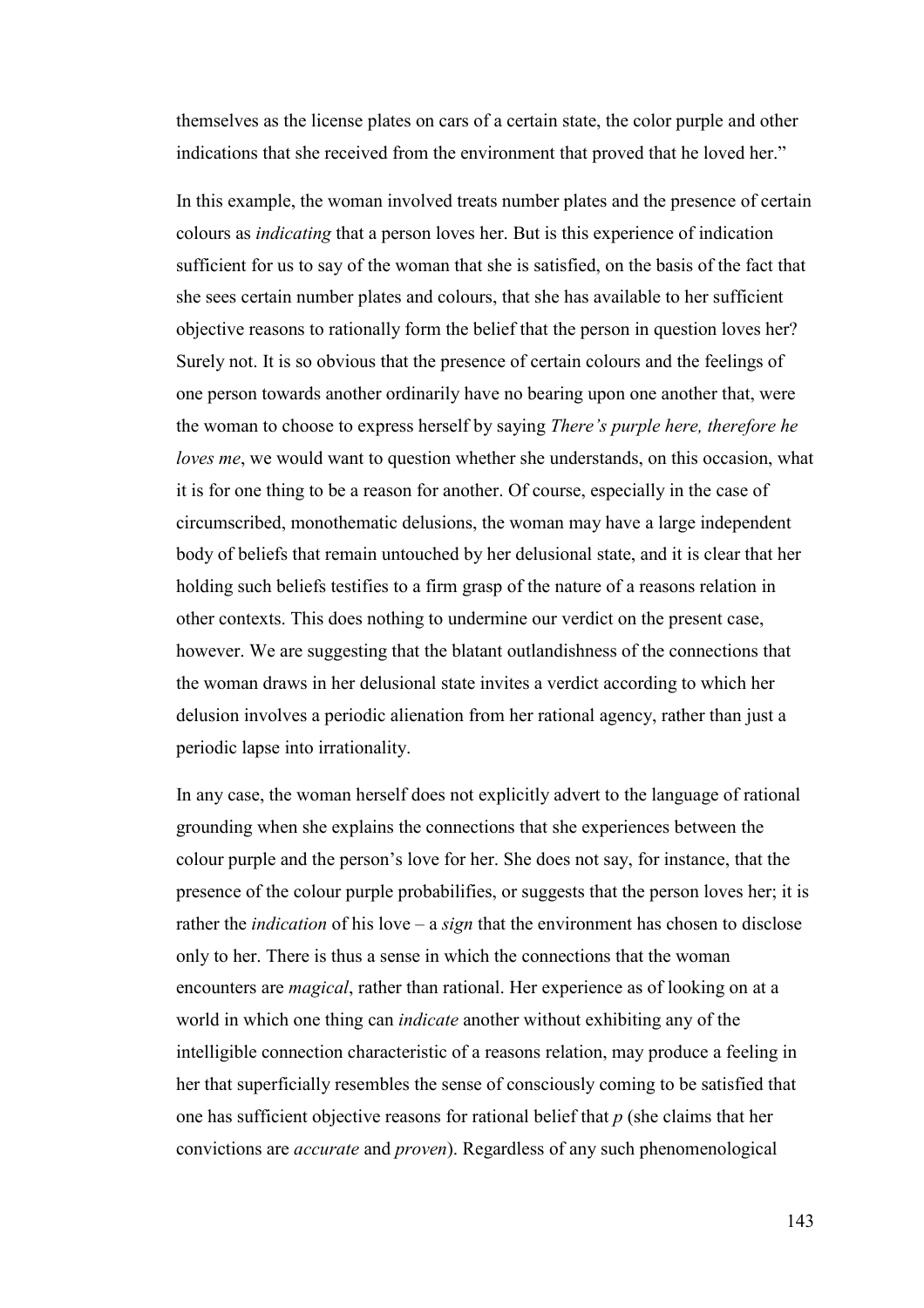affinity, however, we should not regard the woman's delusion as upheld on the basis of sufficient subjective reasons.

Now, this is not to assert that the deluded woman *must* have left the domain of the rational in order to treat the colour purple as testifying to the fact that the person in question loves her. If, for example, she tells herself that her loved one, or some representative of him, is in the local vicinity, and they are engineering the fact that she so frequently encounters the colour purple (knowing, perhaps, that it is her favourite colour), then, against this backdrop, we would be able to regard her as grasping the concept of a reasons relation if she asserted *There's purple here, therefore he loves me*. If she thinks in this way, then her delusion will have left the realm of the magical and re-entered the rational: her delusion will now qualify as an irrational belief. Nonetheless, absent such rationalisation, her delusion will not be the product of her having sufficient subjective reasons, because absent such rationalisation, it will not make sense to think of her as possessing subjective reasons.

#### **6.5 The Deluded Subject and the Correctness Condition**

This brings us to our final consideration regarding whether the deluded subject believes the content of their delusion. This consideration stems from the very fact that it is typical to refer to someone in such circumstances as a deluded *subject*, and that they are often – quite literally – treated as a *patient*. What this suggests is of course that the person is not to be held responsible for holding fast to the contents of their delusion. And, as we have argued, it is characteristic of belief that one is held rationally responsible for it. So, it seems that we may have hit upon a neat way of drawing a boundary between those with delusions that believe their delusions, and those who do not. That is, when the consensus is that the deluded subject is not to be held responsible for holding fast to the contents of their delusion, they are not to be understood as believing its contents. When, on the other hand, they continue to be seriously engaged with at the level of reasons, they ought to be attributed the belief in the contents of their delusion.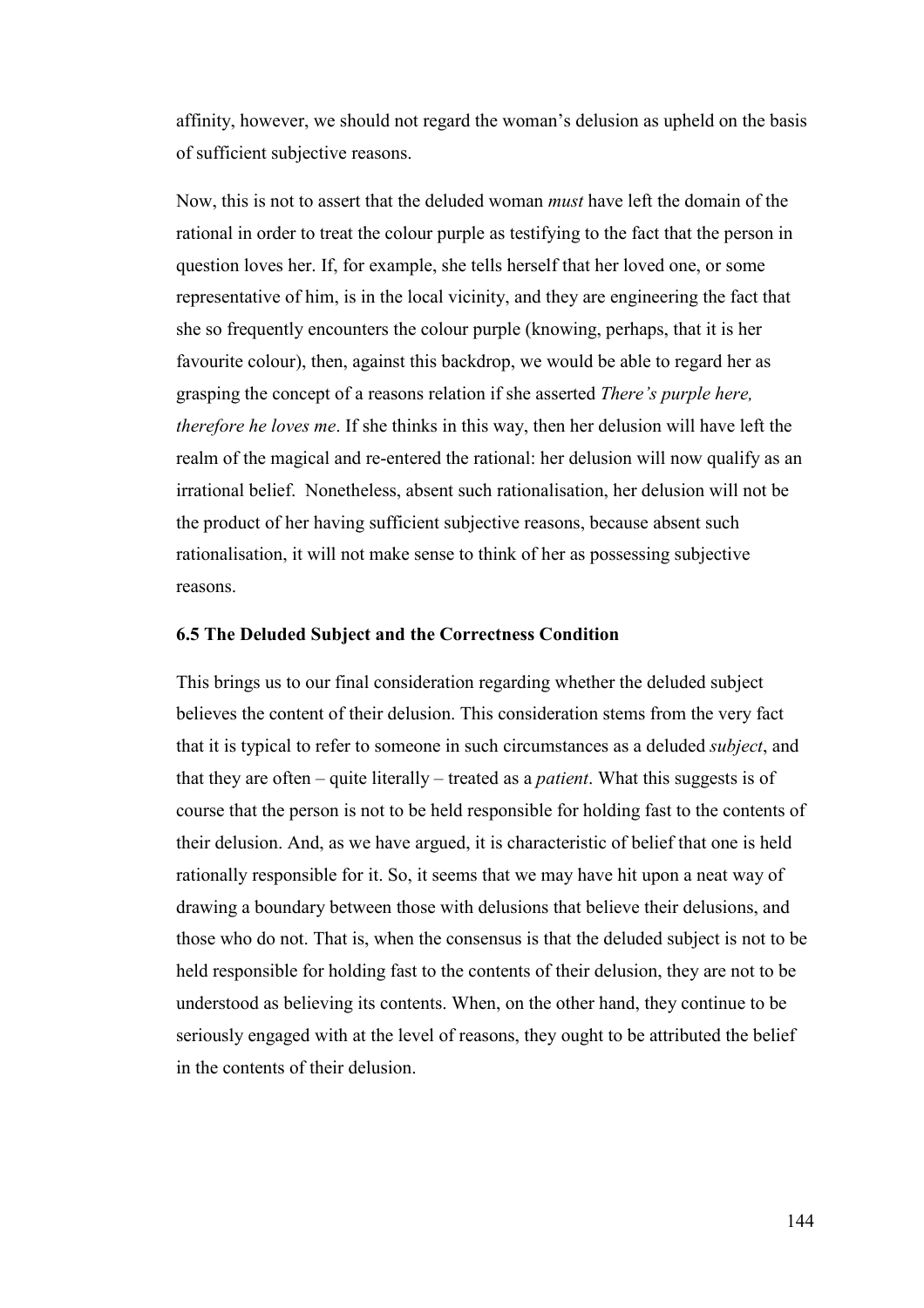## **6.6. Non-Doxastic Accounts of Delusion**

Given that we have argued that in certain cases deluded subjects fall outside of the bounds of belief attribution with respect to the contents of their delusion, we must establish that there are viable alternatives to the conception of delusion as involving belief. We will not be concerned to adjudicate between or argue for any particular such position. Nonetheless, we will now point to two *prima facie* viable options.

First, Velleman (2000, p. 266, fn 43) claims, that the deluded subject has a *phantasy* that  $p$ , as opposed to believing that  $p$ , where phantasies are understood as:

"…imaginings that are generated by wish rather than purposely formed by the subject out of a desire to imagine."

As he puts it:

"Aren't there people who believe that they are Napoleon? (People other than Napoleon, I mean.)…

I think the answer is that it isn't literally a belief. I suspect that we tend to apply the term 'belief' in a figurative sense to phantasies for which the subject doesn't or cannot have countervailing beliefs. When someone is said to believe that he is Napoleon, he actually has a phantasy to that effect; but on the question of who he is, a phantasy is all he has. He is somehow incapable of reality-tested cognitions of his identity. The phantasy of being Napoleon is thus what he has instead of a belief about his identity; and in this sense it is his belief on the topic, just as a cardboard box on the sidewalk may be his house in virtue of being what he has instead of a house.

If you ask me, however, a cardboard box on the sidewalk isn't really a house. And a phantasy of being Napoleon isn't really a belief." (Velleman, 2000, pp. 280-281)

So, Velleman thinks of the subject who is deluded that *p* as imagining that *p*, as opposed to believing that *p*. Such an analysis seems plausible in the light of the fact that deluded subjects – particularly in circumscribed cases – often fail to act consistently in accordance with the contents of their delusion. Think of the Capgras patient who claims that their loved one has been replaced by an impostor, but shows little concern regarding the whereabouts of their *real* loved one. This would be well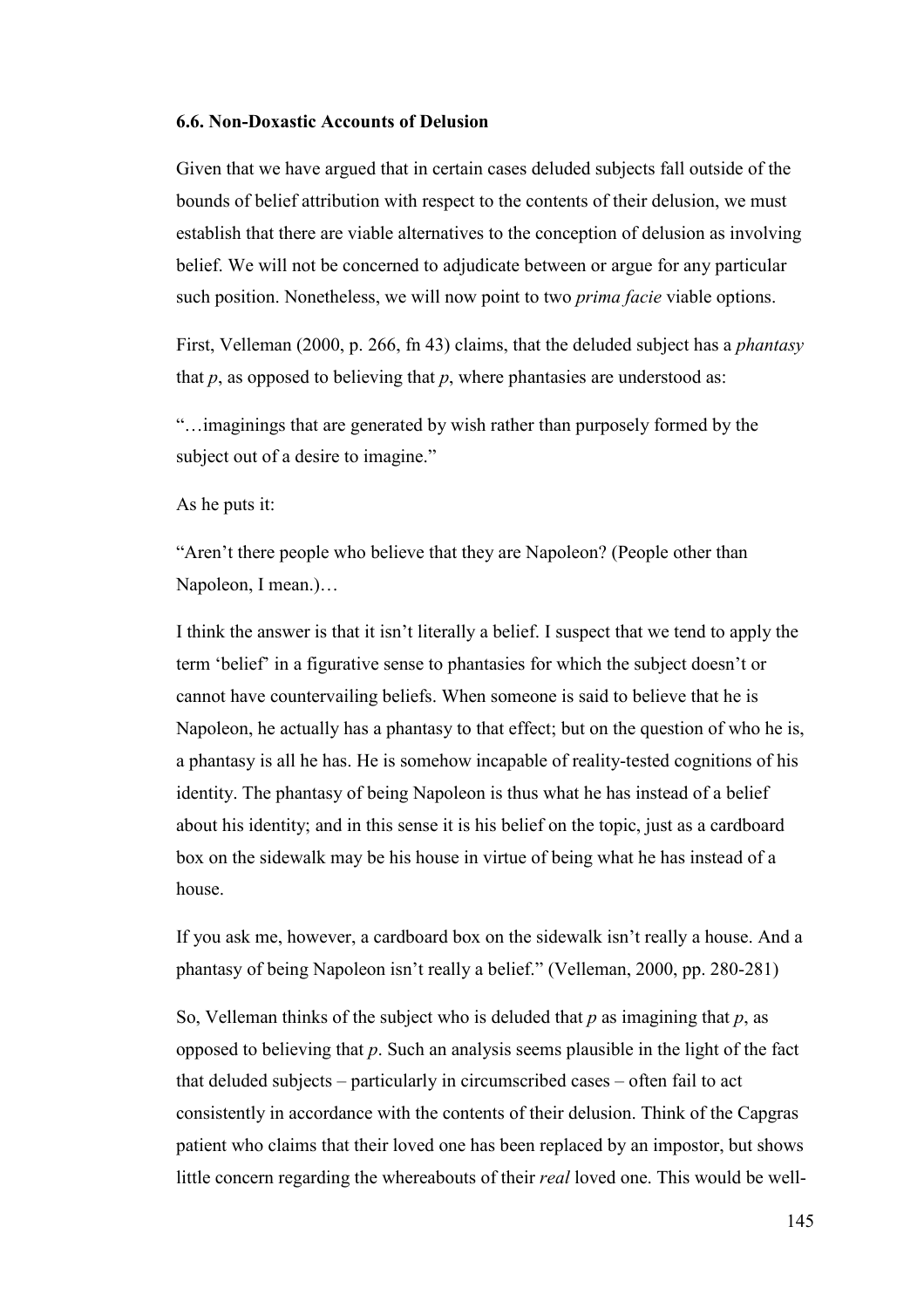explained by the fact that they imagine, rather than belief their loved one to be missing – whilst my belief that my husband is missing would ordinarily dispose me to go out and look for him, my imagining that this is so would not.<sup>35</sup> Velleman's account would also neatly explain the fact that, in extreme cases, the deluded subject exhibits little or no tendency to integrate the deluded content with their other beliefs, since one is certainly not obligated to integrate one's imaginings with one's beliefs.

A second, related, account that could also lay claim to both of these explanatory benefits is that developed by Currie (2000), known as the *metarepresentational* account. On Currie's account, like Velleman's, the deluded subject has nothing but an imagining where others would have a belief; but, moreover, according to Currie the subject *misidentifies* their imagining that *p* as a belief that *p*. Thus, Currie is well placed to explain the deluded subject's behaviour and lack of integration in terms of the dispositional profile of an imagining, and indeed his account is explicitly designed to show how:

"…it would be intelligible how it is that people with delusions often do not follow out the consequences of their delusions very far, or try to resolve tensions between their delusions and their other beliefs." (Currie and Ravenscroft, 2002, p. 178)

However, in addition to explaining these features, the metarepresentational account could also be capable of explaining the additional items of behaviour – the deluded subject's conviction that  $p$ , for example – that superficially point towards their holding a belief.

## **Conclusion**

l

In this final chapter, we have considered what our conception of belief has to teach us about delusion and *vice versa*. We began by introducing the phenomenon of delusion, with particular reference to the Capgras and Cotard delusions. We then proceeded to explore four main considerations pertaining to whether or not the deluded subject believes the content of their delusion. The first of these was the contention that the deluded subject cannot be understood to believe the contents of their delusion, because these contents are meaningless, or because their assertion

 $35$  It should be noted that Velleman himself would not approve this use of his account, claiming as he does that imagination and belief have an indistinguishable motivational role. See O'Brien (2005a) for a convincing critique of this claim.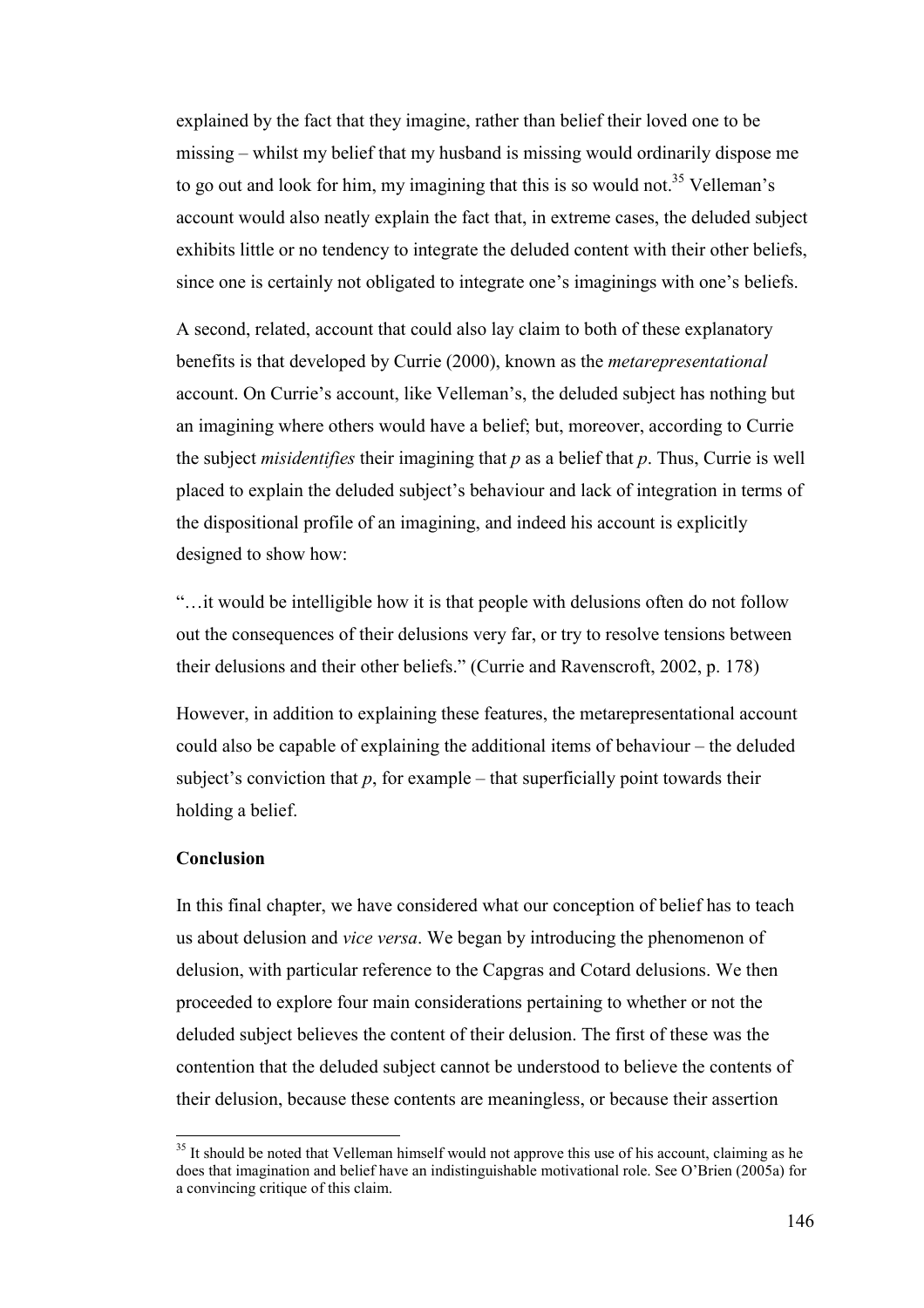amounts to a performative contradiction – as in the case of the Cotard patient who asserts *I am dead*. However, we argued that we ought not to be so literal-minded in interpreting the meaning of such patients. Given that the adjective *dead* can be understood in different ways in accordance with different linguistic and cultural practices, the patient's assertion clearly need not be meaningless. For example, they might think of their consciousness as having survived their bodily death. So, we maintained that such accusations of meaninglessness do not preclude us from thinking of the deluded subject as believing the contents of their delusion. Next, we turned to the claim that the deluded person cannot be said to believe the contents of their delusion because such a belief would be too poorly integrated with the rest of their beliefs. We acknowledged that, although a certain amount of undiscovered inconsistency in someone's belief system is to be accepted, if a deluded person asserts propositions that are evidently contradictory in the same breath, and then sees no need to resolve such a contradiction, they have exceeded our capacity to attribute them beliefs. Given that beliefs aim at truth as we have argued, one cannot be understood to believe that  $p$  *and*  $\neg p$ . We then addressed in more detail what it is to possess a subjective reason, and argued that there are certain extreme cases of delusion in which we could just as soon regard the deluded subject as failing to grasp or apply the concept of a reasons relation as see them as irrationally operating on the basis of extremely idiosyncratic subjective reasons. In such cases, we argued, delusion constitutes a periodic alienation from one's rational agency, rather than simply a brief foray into the domain of the irrational, and for this reason we suggested that the concept of belief does not get a grip on such cases. Finally, we argued that the fact that the attribution of delusion often carries with it the attribution of patiency is itself a barrier to attributing the deluded subject a belief in the contents of their delusion. As we have argued, belief is a fundamentally normative concept, for which one is to be held directly rationally responsible.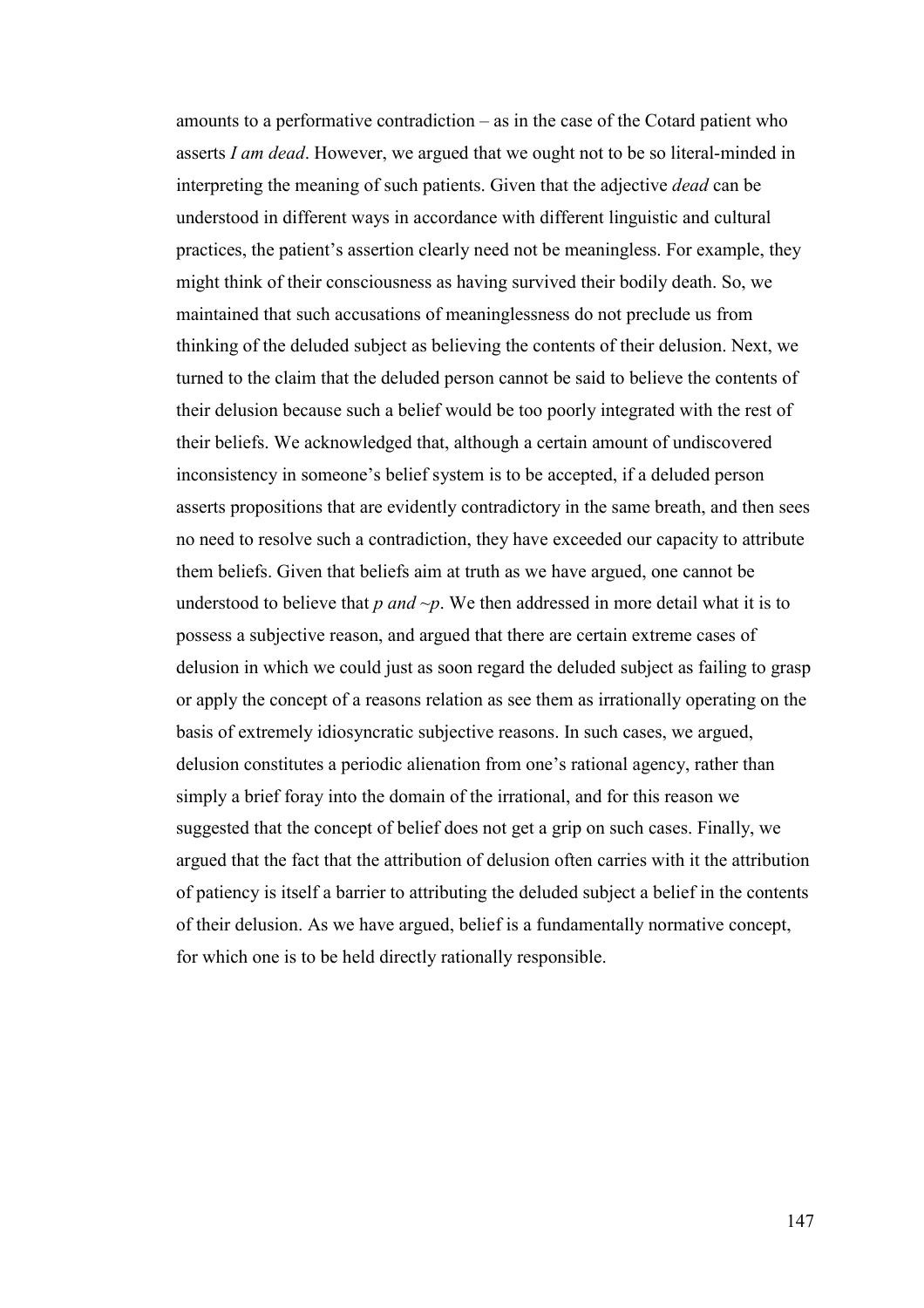## **Overall Conclusion**

In this thesis, we set out to unearth some significant features of our folk psychological concept of belief, and this we have done. We have discovered that beliefs aim at truth in the sense that:

(R): It is constitutive of belief that *if* it is consciously regulated, it is so-regulated solely for truth;

and

(C): It is constitutive of belief that it is correct if and only if its contents are true.

We have argued that  $(C)$  represents the ultimate explanation of  $(R)$ , and hence that belief is at base a normative phenomenon, for which the question as to why it is held can always be raised. In the process, we have highlighted the fact that folk psychology is rich in potentially explanatory concepts, and that if we allow concepts other than belief and desire to do their own work, we remove the temptation to misunderstand belief and its relationship with reasons.

We began by considering two cases in which it is difficult to attribute belief: Implicit Racist and Precipice. We argued that in order to explain the patterns in the behaviour of both Juliet and the woman in Precipice, it seems that we need to postulate that there is a significant relationship between belief and reasons. We then began to investigate this relationship.

In chapter two we investigated two features of belief that appear to point in opposing directions. The first is the transparency of doxastic deliberation – that when one considers *whether to believe that p* this is immediately transparent to the question *whether p*. This seems to suggest that belief and reasons are importantly intertwined. On the other hand, however, heterogeneity – the idea that beliefs are often influenced (outside of conscious awareness) by factors other than epistemic reasons – seems to suggest that the relationship between belief and reasons might not be all that significant after all. However, we argued that we can explain transparency – in spite of heterogeneity – by appealing to the fact that in considering *whether to believe that p*, the doxastic deliberator understands that the only considerations relevant to this question are those that determine *whether p*, because they understand that it is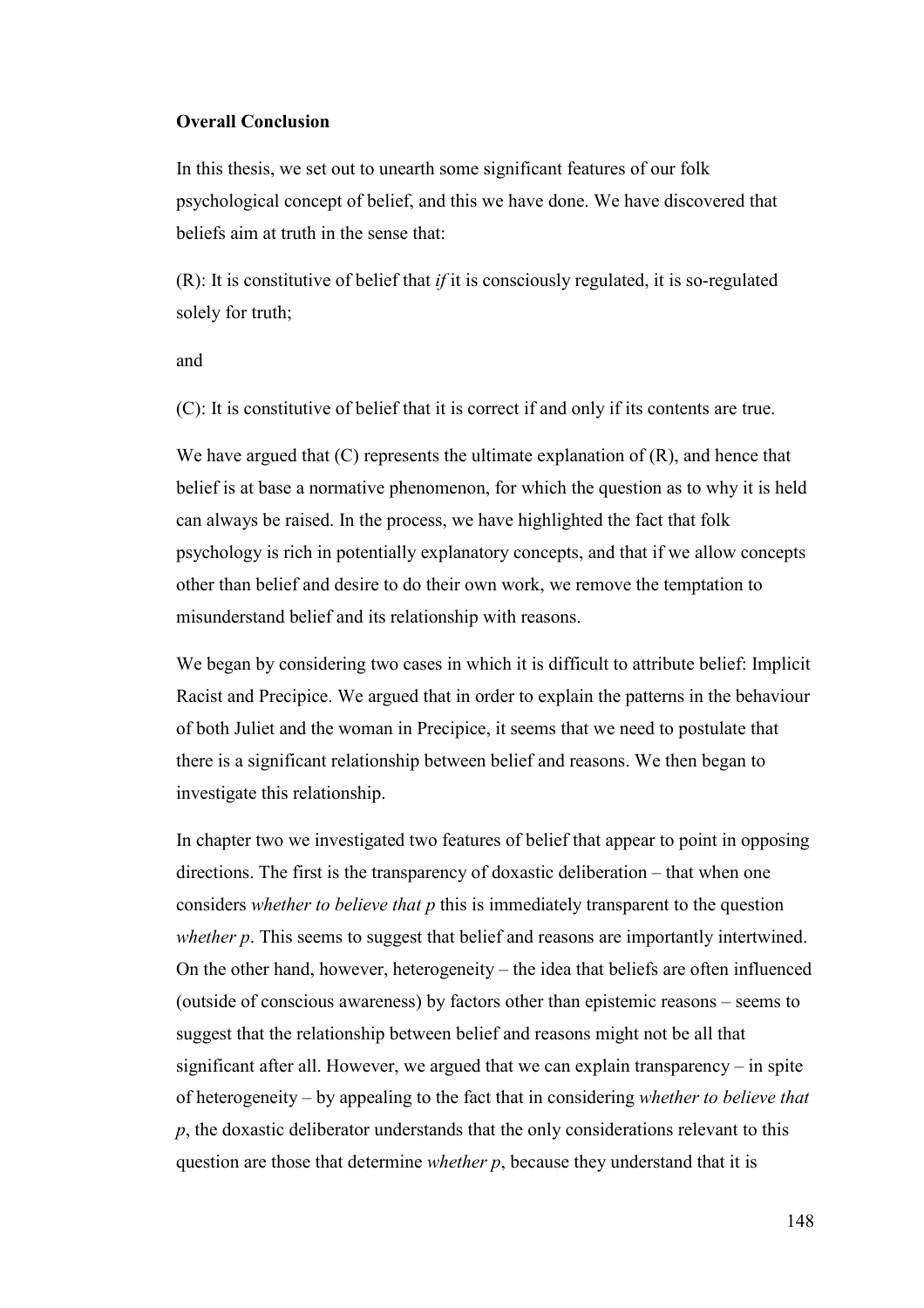constitutive of belief that it is answerable solely to epistemic norms – ultimately the correctness condition. They understand that it is because of  $(C)$  that  $(R)$  is the case: in consciously regulating their state, they would not be consciously regulating a belief unless they were doing so solely in accordance with truth.

Having thus explained transparency and argued for both  $(R)$  and  $(C)$ , we then set out to explore each of these conditions in further detail. We began in chapter three with the regulation condition. We argued that it is not to be understood in terms of the doxastic deliberator themselves possessing an aim or intention to believe. We cannot maintain this to be the case because in attempting to do so, we impale ourselves upon either one or another horn of a dilemma. On one horn, we attempt to model the doxastic deliberator's aim as to believe that *p* if and only if *p*. If we do this, however, their deliberation as to *whether to believe that p* would fail to exhibit the *exclusivity* it in fact does. That is, because one can be uncertain as to *whether p*, one's aim to believe that *p* if and only if *p* could *integrate* with one's other aims in the following sense. One could think: *Well, I've got quite good evidence that p and, given that time is short, I'll go ahead and form the belief that p*. This cannot happen. So, we might try to model the doxastic deliberator's aim as follows: to believe that *p* if and only if they are *satisfied* that *p*. However, this will impale us upon the other horn of the dilemma, as such an aim would be *circular*: to be consciously satisfied that *p* simply *is* to consciously believe that *p*. By way of conclusion, we maintained that, according to the regulation condition, beliefs aim at truth not in the sense that the believer aims at truth, but rather in virtue of the fact that the belief *itself* aims at truth. The belief itself aims at truth in the sense that the believer's coming to hold it *is* their coming to be satisfied that it is true.

In chapter four, we turned to the correctness condition: that the belief that *p* is correct if and only if *p*. We argued that from this correctness condition, we can derive two further epistemic norms – normative exclusivity and demandingness – which combine to yield:

(Ra): One should believe that *p* if and only if one does so solely on the basis of sufficient objective epistemic reason in favour of *p*.

We considered two main objections to this idea. The first is the *pragmatist*'s claim that belief is answerable to practical norms. We argued that the pragmatist fails to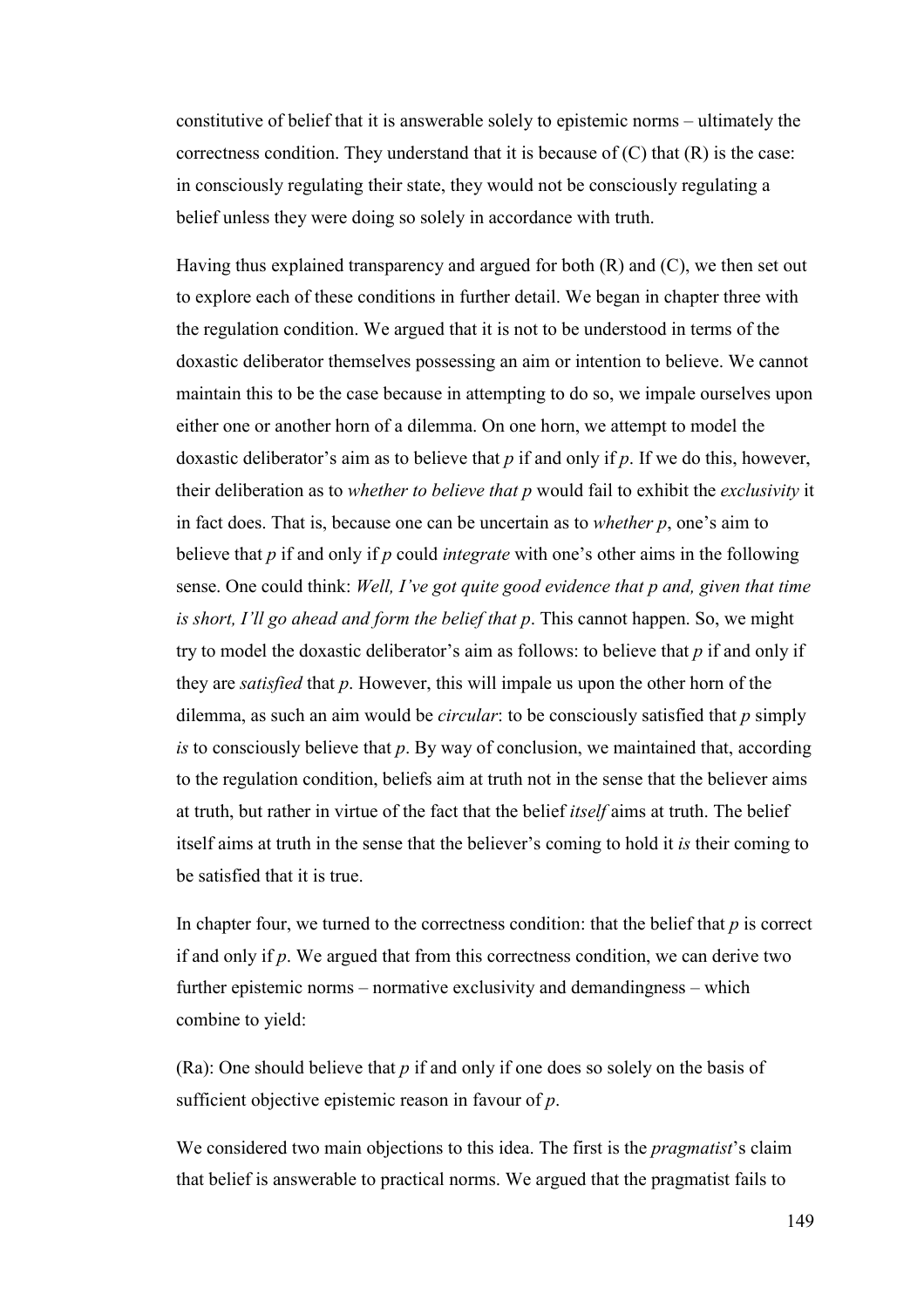distinguish two questions: *whether to believe that p* and *whether to try to get oneself to believe that p*; whilst the latter is answerable to practical norms, the former is answerable solely to epistemic norms. We then considered a second objection to the claim that belief is a fundamentally normative concept, which has it that we cannot be understood to have the requisite kind of control over our beliefs in order to be held responsible for them in the manner in which we are. We engaged with Owens' (2000) forceful articulation of this objection, and argued that he has not established that we do not possess a kind of *reflective control* over our beliefs that would make sense of our practices of holding one another responsible in a manner consistent with (C).

In chapters five and six, we came full circle and considered two phenomena – selfdeception and delusion – which present difficulties for belief attribution, just as Implicit Racist and Precipice did at the start. Our hope was that, in so doing, we would learn more both about the concept of belief we have been developing, as well as about self-deception and delusion themselves. We began in chapter five with selfdeception. We argued for a position we called *doxastic minimalism*. According to the doxastic minimalist, in the paradigm case of self-deception, the self-deceiver neither believes that  $p$  – their undesired belief – nor believes that  $\neg p$  – their desired belief. We began by presenting a negative argument that this is the case. We argued that, considered individually, no explanatory need to attribute the self-deceiver either of their purported beliefs has been demonstrated. Facts about their behaviour and the phenomenology of self-deception can equally well be explained by appeal to other folk psychological concepts, such as *suspicion*, *anxiety*, and *hope*. We then presented a positive case in favour of our *doxastic minimalist* conclusion. In the case of the self-deceiver's undesired belief, we argued that they cannot be said to hold such a belief, because if they did, they would have to do so unconsciously in the strong sense that they would be unable to reflect upon it. This conflicts with our claim that we can be held directly responsible for our beliefs in the manner in which we are insofar as we can reflect upon them at given time. So, in considering self-deception we revealed that a consequence of our account of belief is that there cannot be unconscious beliefs, in the strong sense. Regarding the self-deceiver's desired belief, we argued that they cannot be understood to hold such a belief, as when they consciously think about *~p* they do not do so in a manner that can be understood to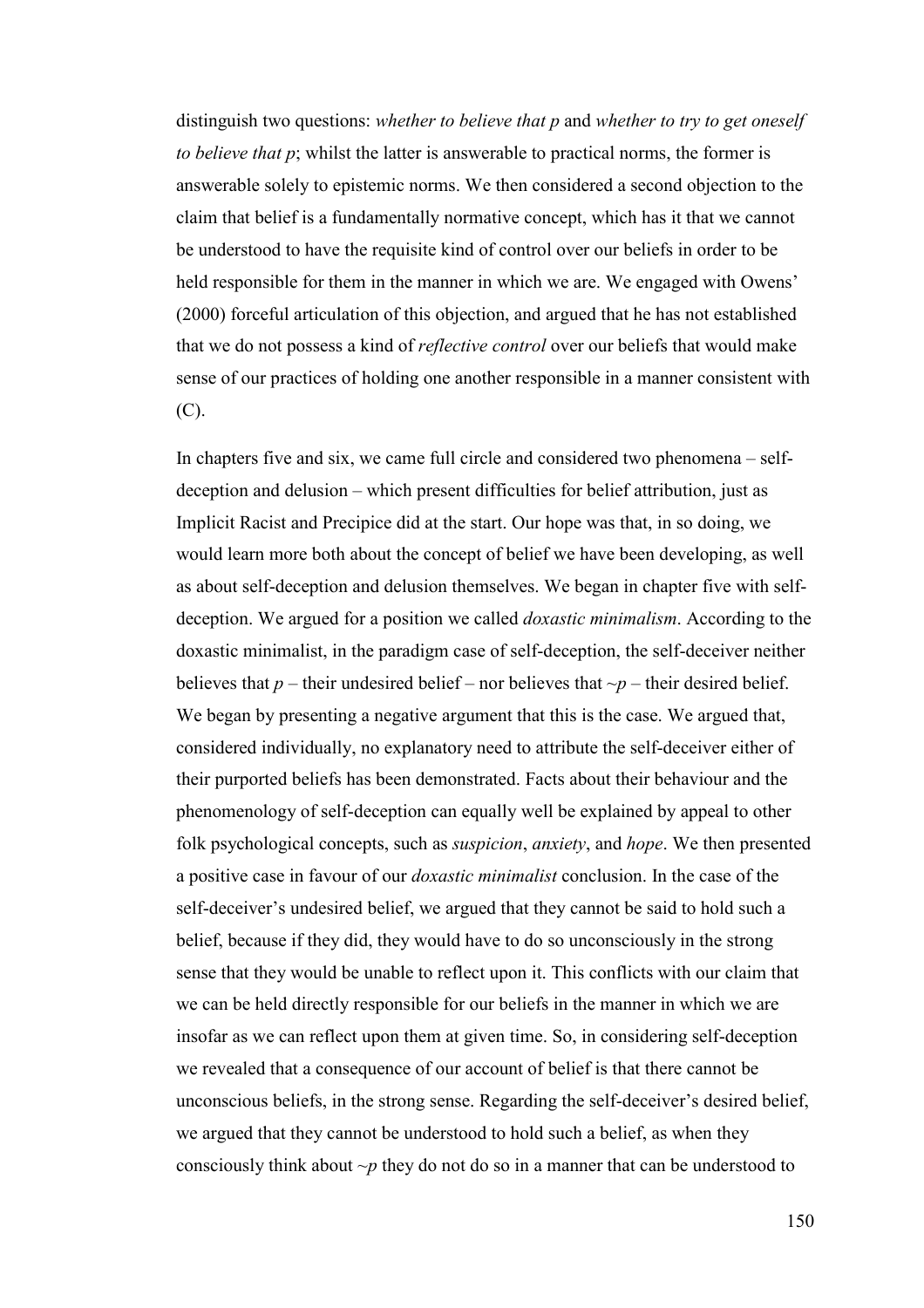constitute conscious regulation solely in accordance with truth, as they experience a characteristic unease surrounding the topic *p* that is incompatible with such regulation.

In chapter six, we turned to the phenomenon of delusion. As with self-deception, our interest in delusion was an interest in belief attribution: specifically, we were concerned to determine whether or not the deluded subject can be said to *believe* the content about which they are deluded. Whilst we acknowledged that a number of central cases are plausibly regarded as species of irrational beliefs, we denied that such a *doxasticist* construal of delusion adequately accounts for certain more extreme cases. In such cases, the subject is better seen as periodically alienated from their nature as a rational agent and their status as a believer, rather than forming an irrational belief. Three considerations motivated this verdict: first, subjects in such cases show little or no tendency to rationally integrate the delusional content with their other beliefs, secondly, it puts a strain on our concept of a reason to describe them as taking themselves to have sufficient reason in support of the delusional content, and finally, we do not extend to such subjects the kind of rational agency that is required for us to hold them rationally responsible, and hence for the correctness condition to hold. Thus, delusion afforded a clarification and affirmation of the conception of belief developed in the first four chapters. Through attention to the deluded subject, we re-learned that belief is a fundamentally normative notion, and that as soon as one thinks of oneself as forming a belief, one thinks of oneself as responding to its constitutive norms. Thus, to believe is to claim for oneself a kind of rational agency that neither the self-deceiver nor the deluded subject is fully capable of living out.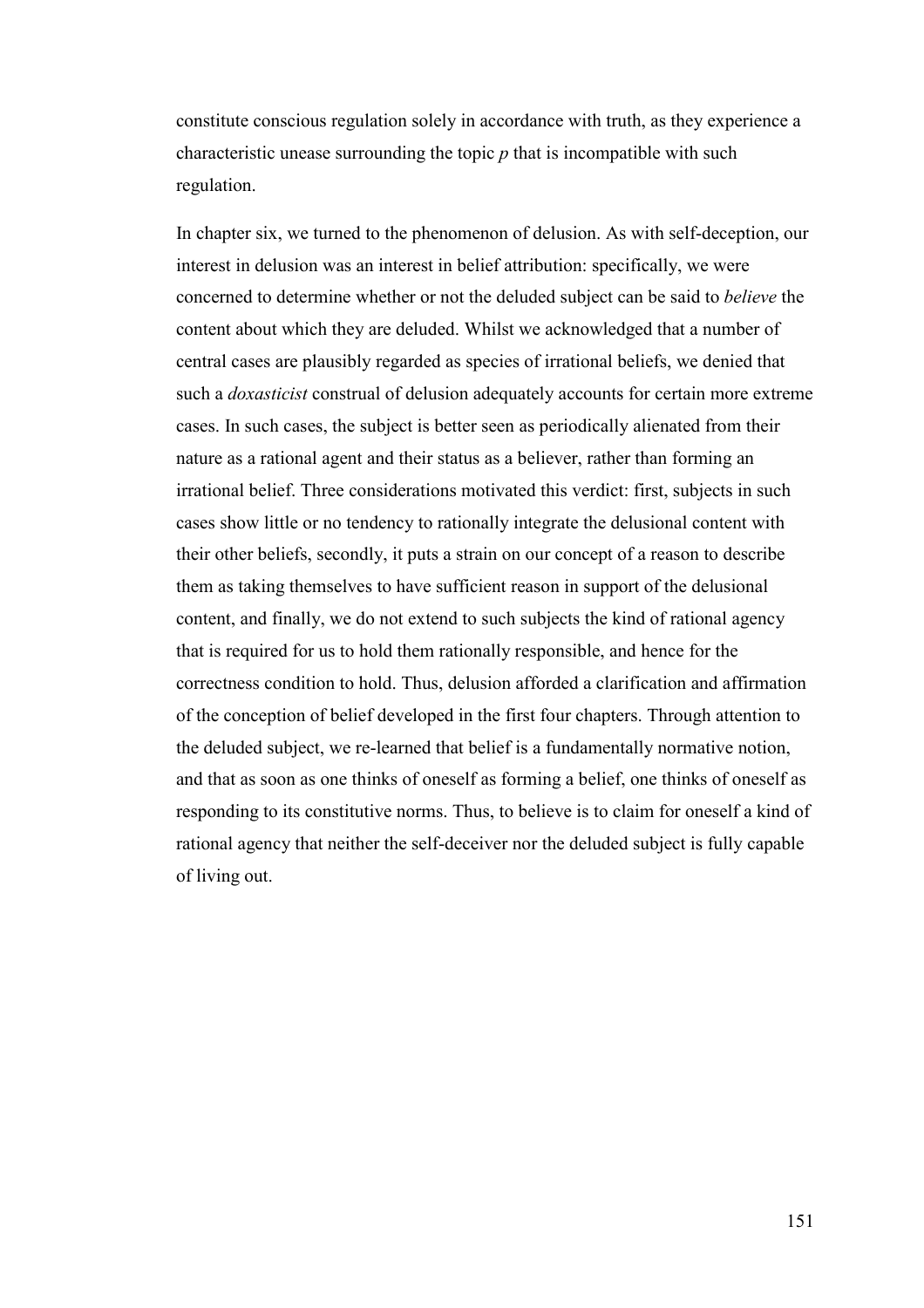## **Bibliography**

Adler, Jonathan 2002: *Belief's Own Ethics*, Cambridge, MA: The MIT Press.

American Psychiatric Association 2000: *Diagnostic Statistical Manual of Mental Disorders* (4th edn), Text Revision (DSM-IV-TR).

Aristotle 1998: *The Nicomachean Ethics*, Ross, D. (trans.), Oxford: Oxford University Press.

Armstrong, David 1968: *A Materialist Theory of the Mind*, London: Routledge & K. Paul.

Audi, Robert 1972: 'The Concept of Believing', *The Personalist*, 53, pp. 43-62.

Audi, Robert 1982: 'Self-Deception, Action, and Will', *Erkenntnis*, 18 (2), pp. 133- 158.

Audi, Robert 1988: 'Self-Deception, Rationalization, and Reasons for Acting', *Perspectives on Self-Deception*, McLaughlin, B. and Rorty, A. (eds), Berkeley: University of California Press, pp. 92-120.

Audi, Robert 1997: 'Self-Deception vs. Self-Caused Deception: A Comment on Professor Mele', *Behavioural and Brain Sciences*, 20, p. 104.

Audi, Robert 2007: 'Belief, Intention, and Reasons for Action', *Rationality and the Good: Critical Essays on the Ethics and Epistemology of Robert Audi*, Timmons, M., Greco, J., and Mele, A. (eds), Oxford: Oxford University Press, pp. 248-262.

Austin, John 1961: *Philosophical Papers*, Urmson, J. and Warnock, G. (eds), New York: Oxford University Press.

Baker, Lynne 1999: 'Folk Psychology', *MIT Encyclopedia of Cognitive Science*, Wilson R. and Keil, F. (eds), Cambridge, MA: MIT Press, pp. 317-318.

Barnes, Annette 1997: *Seeing Through Self-Deception*, Cambridge: Cambridge University Press.

Bayne, Tim and Pacherie, Elisabeth 2004: 'Bottom-up or Top-down? Campbell's Rationalist Account of Monothematic Delusions', *Philosophy, Psychiatry & Psychology*, 11, pp. 1-11.

Bayne, Tim and Pacherie, Elisabeth 2005: 'In Defence of the Doxastic Conception of Delusions', *Mind & Language*, 20 (2), pp. 163-188.

Bayne, Tim 2010: 'Delusions as Doxastic States: Contexts, Compartments, and Commitments', *Philosophy, Psychiatry, and Psychology*, 17 (4), pp. 329-336.

Bermúdez, José Luis 2000: 'Self-Deception, Intentions and Contradictory Beliefs', *Analysis*, 60 (4), pp. 309-319.

Bermúdez, José 2001: 'Normativity and Rationality in Delusional Psychiatric Disorders', *Mind & Language*, 16 (5), pp. 457–493.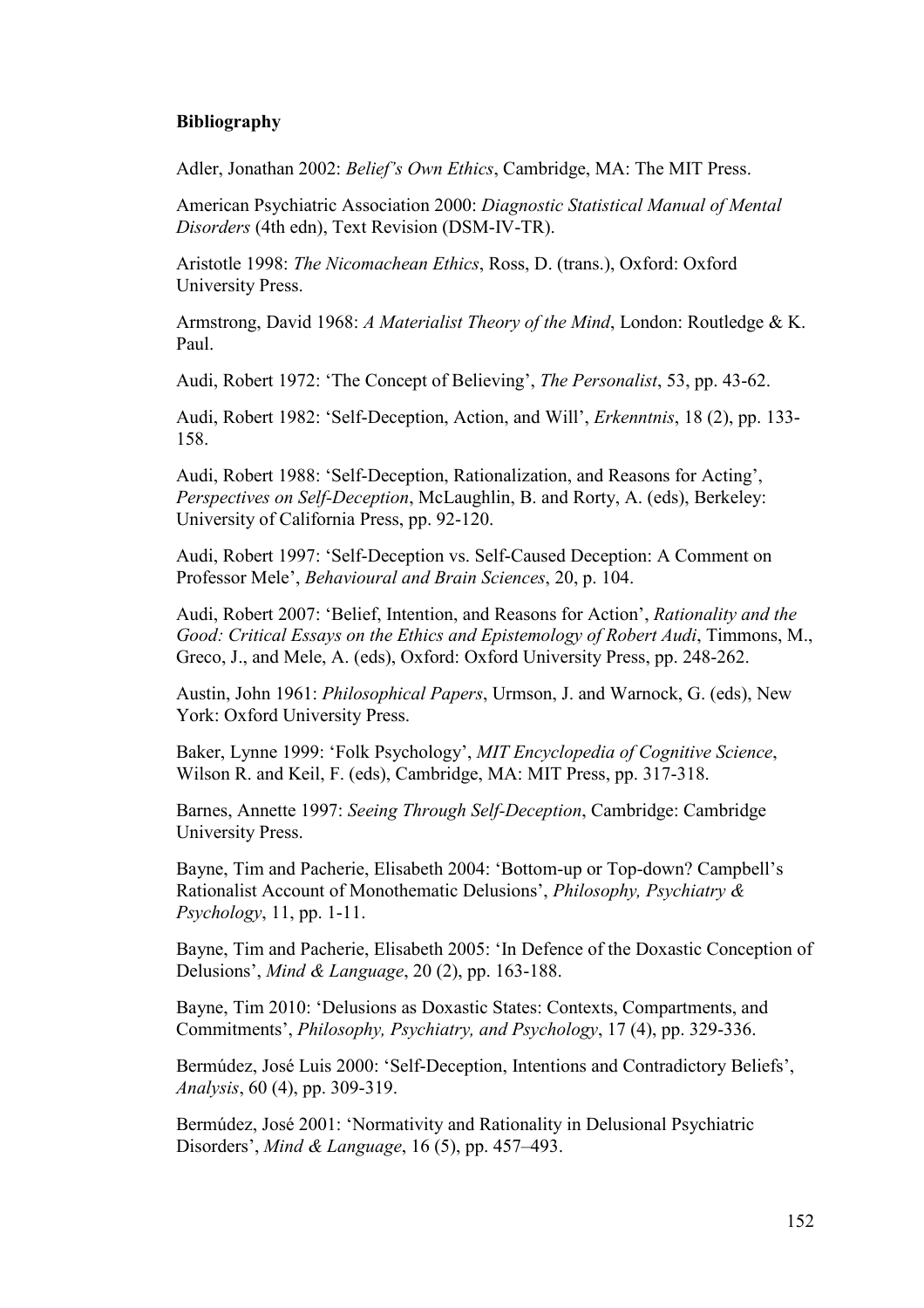Boghossian, Paul 2003: 'The Normativity of Content', *Philosophical Issues*, 13, pp. 31-45.

Bortolotti, Lisa 2009: 'Delusion', *Stanford Encyclopedia of Philosophy*, http://plato.stanford.edu/*entries/delusion/* 

Bortolotti, Lisa 2010: *Delusions and Other Irrational Beliefs*, Oxford: Oxford University Press.

Boyle, Matthew 2009: 'Two Kinds of Self-Knowledge', *Philosophy and Phenomenological Research*, 78 (1), pp. 133-164.

Boyle, Matthew 2011a: ''Making Up Your Mind' and the Activity of Reason', *Philosophers' Imprint*, 11 (17), www.philosophersimprint.org/011017/

Boyle, Matthew forthcoming a: 'Active Belief', *Canadian Journal of Philosophy*, 41, http://nrs.harvard.edu/urn-3:HUL.InstRepos:4875850

Boyle, Matthew forthcoming b: 'Essentially Rational Animals', *Rethinking Epistemology*, Abel, G. and Conant, J. (eds), Berlin: Walter de Grutyer, http://nrs.harvard.edu/urn-3:HUL.InstRepos:8641838

Bratman, Michael 1992: 'Practical Reasoning and Acceptance in a Context', *Mind*, 101 (401), pp. 1-15.

Byrne, Alex and Gertler, Brie 2010: 'Self-Knowledge of Beliefs', *Philosophy TV*, http://www.philostv.com/alex-byrne-and-brie-gertler/

Byrne, Alex and Boyle, Matthew 2011: 'Self-Knowledge and Transparency', *Proceedings of the Aristotelian Society Supplementary Volume*, 85 (1), pp. 201-241.

Campbell, John 2001: 'Rationality, Meaning, and the Analysis of Delusion', *Philosophy, Psychiatry, & Psychology*, 8 (2-3), pp. 89-100.

Cavell, Marcia 1994: 'Reason and the Gardener', *The Philosophy of Donald Davidson*, Hahn L. (ed.), Illinois: Open Court Publishing Company, pp. 407-421.

Chignell, Andrew 2010: 'The Ethics of Belief', *Stanford Encyclopedia of Philosophy*, http://plato.stanford.edu/entries/ethics-belief/

Chinn, Clark, and Brewer, William 2001: 'Models of Data: A Theory of How People Evaluate Data', *Cognition and Instruction*, 19 (3), pp. 323-393.

Chrisman, Matthew 2008: 'Ought to Believe', *The Journal of Philosophy*, 105 (7), pp. 346-370.

Chrisman, Matthew 2010: 'The Aim of Belief and the Goal of Truth: Reflections on Rosenberg', *Self, Language, and World: Problems from Kant, Sellars, and Rosenberg*, O'Shea, J. and Rubenstein, E. (eds), Atascadero, CA: Ridgeview Publishing Company.

Churchland, Paul 1981: 'Eliminative Materialism and the Propositional Attitudes', *Mind and Cognition*, Lycan, W. (ed.), Oxford: Blackwell, pp. 206-223.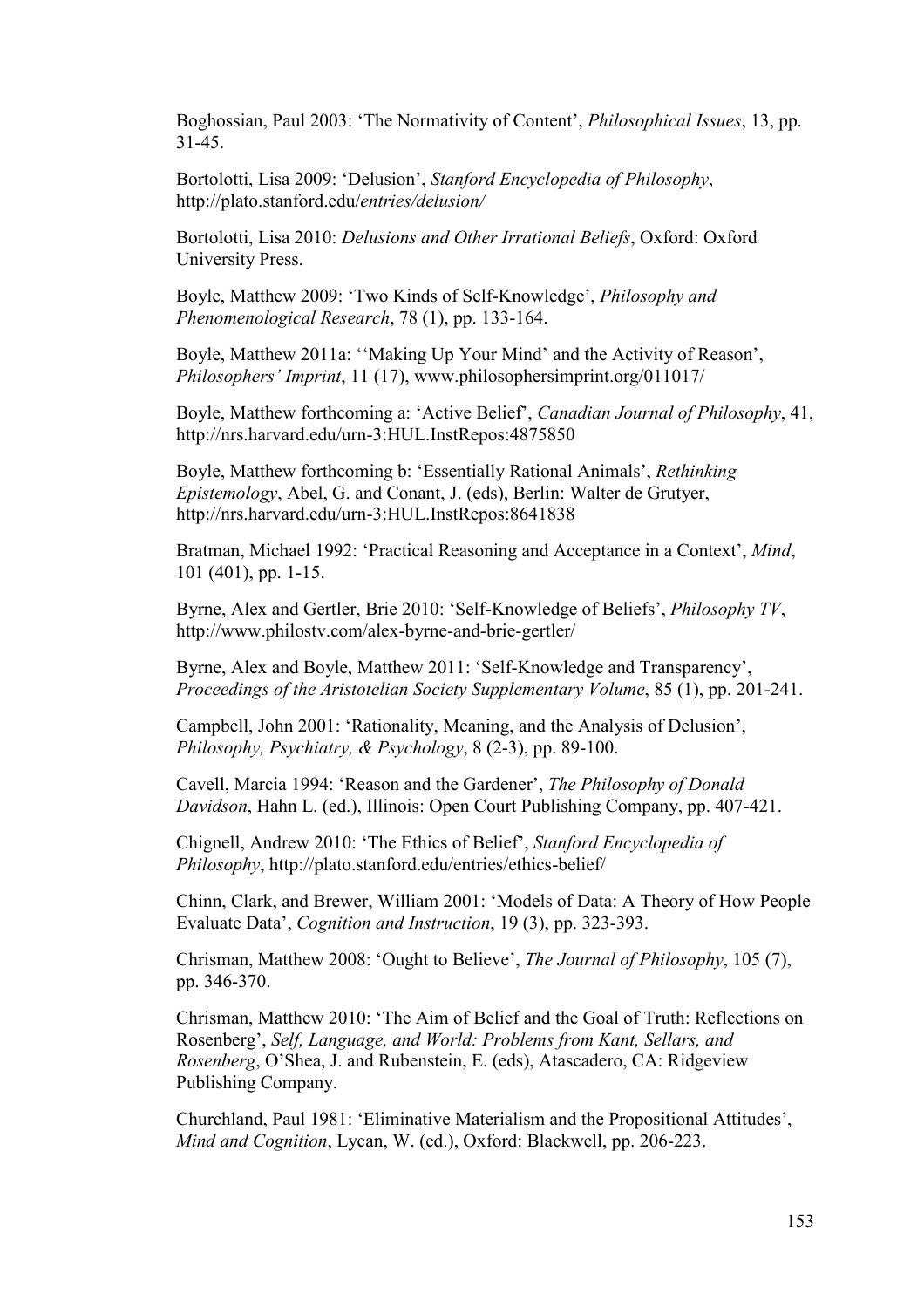Clifford, William 1999: 'The Ethics of Belief', *The Ethics of Belief and Other Essays*, Madigan, T. (ed.), Amherst, MAL Prometheus, pp. 70-96.

Cohen, L. Jonathon, 1992: *An Essay on Belief and Acceptance*, Oxford: Clarendon Press.

Cotard, Jules 1882: 'Du Délire des Négations', *Archives de Neurologie*, 4, pp. 152– 170, 282–95.

Coltheart, Max 2007: 'Cognitive Neuropsychiatry and Delusional Belief', (The 33rd Sir Frederick Bartlett Lecture), *The Quarterly Journal of Experimental Psychology*, 60 (8), pp. 1041-1062.

Currie, Gregory 2000: 'Imagination, Delusion, and Hallucinations', *Pathologies of Belief*, Coltheart, M. and Davies, M. (eds), Oxford: Blackwell, pp. 167-182.

Currie, Gregory and Ravenscroft, Ian 2002: *Recreative Minds: Imagination in Philosophy and Psychology*, New York: Oxford University Press.

Davidson, Donald 1969: 'How is Weakness of the Will Possible?', *Essays on Actions and Events*, Oxford: Clarendon Press, pp. 21-42.

Davidson, Donald 1973: 'Radical Interpretation', *Inquiries into Truth and Interpretation*, Oxford: Clarendon Press, pp. 125-140.

Davidson, Donald 1982: 'Paradoxes of Irrationality', *The Essential Davidson*, Oxford: Oxford University Press, pp. 138-152.

Davidson, Donald 1984: *Inquiries into Truth and Interpretation*, Oxford: Clarendon.

Davidson, Donald 1986: 'Deception and Division', *Problems of Rationality*, Oxford: Clarendon Press.

Davidson, Donald 1997: 'Who is Fooled?', *Problems of Rationality*, Oxford: Clarendon Press.

Dennett, Daniel 1991: 'Real Patterns', *The Journal of Philosophy*, 88 (1), pp. 27-51.

Dennett, Daniel 1995b: 'Do Animals Have Beliefs?', *Comparative Approaches to Cognitive Science*, Roitblat, H. (ed.), Cambridge, MA: MIT Press.

De Pauw, Karel and Szulecka, Krystyna 1988: 'Dangerous Delusions: Violence and the Misidentification Syndromes' *British Journal of Psychiatry*, 152, pp. 91-96

De Rose, Keith 1992: 'Contextualism and Knowledge Attributions', *Philosophy and Phenomenological Research*, 52, pp. 913-929.

Descartes, René 1984: *The Philosophical Writings of Descartes Volume II,* Cottingham, J., Stoothoff R., and Murdoch, D. (trans.), Cambridge: Cambridge University Press.

Descartes, René 1985: *The Philosophical Writings of Descartes Volume I*, trans. Cottingham, J., Stoothoff R., and Murdoch, D. (trans.), Cambridge: Cambridge University Press.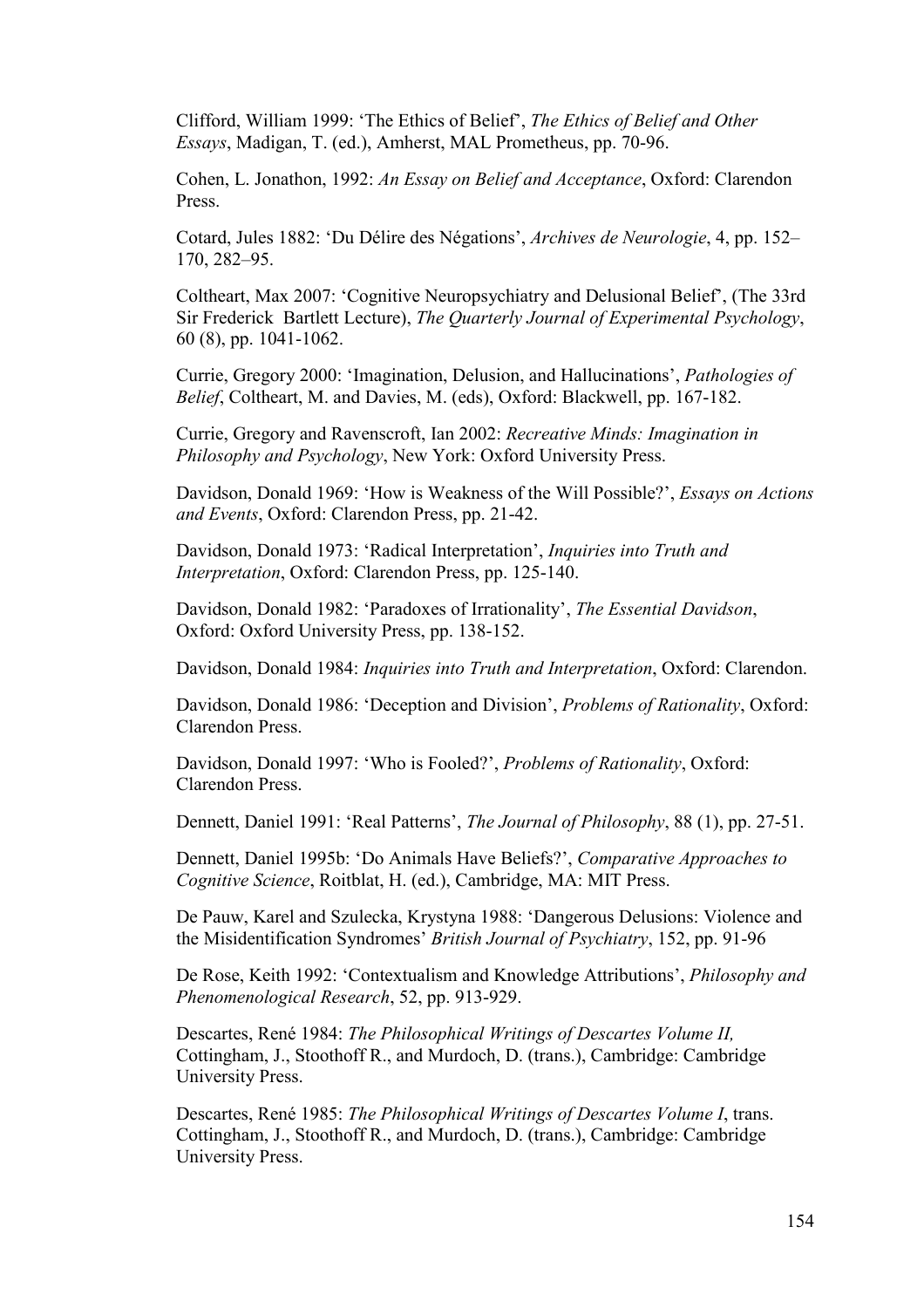Dupuy, Jean-Pierre (ed.) 1998: *Self Deception and Paradoxes of Rationality*, Stanford: CSLI Publications.

Egan, Andy 2008: 'Imagination, Delusion, and Self-Deception', *Delusion and Self-Deception: Affective and Motivational Influences on Belief*, Bayne, T. and Fernández, J. (eds), Hove: Psychology Press, pp. 263-280.

Elster, Jon 1999: 'Davidson on Weakness of Will and Self-Deception', *The Philosophy of Donald Davidson*, Hahn, L. (ed.), Illinois: Open Court Publishing Company, pp. 425-442.

Evans, Gareth 1982: *The Varieties of Reference*, McDowell, J. (ed.), Oxford: Clarendon Press.

Evans, Jonathan St. B. T. 2003: 'In Two Minds: Dual-Process Accounts of Reasoning', *TRENDS in Cognitive Science*, 7 (10), pp. 454-459.

Evans, Jonathan St. B. T. 2008: 'Dual-Processing Accounts of Reasoning, *Judgment and Social Cognition*, http://www.open.ac.uk/Arts/philos/mmr/Evans\_ARP\_dual\_processes.pdf

Fotopoulou, Aikaterini, 2008: 'False-Selves in Neuropsychological Rehabilitation: The Challenge of Confabulation', *Neuropsychological Rehabilitation*, 18 (5/6), pp. 541-565.

Frankish, Keith 2004: *Mind and Supermind*, Cambridge: Cambridge University Press.

Frankish, Keith 2007: 'Deciding to Believe Again', *Mind*, 116, pp. 523-547.

Frankish, Keith 2012: 'Delusions, Levels of Belief, and Non-doxastic Acceptances', *Neuroethics*, 5, pp. 23-27.

Funkhouser, Eric 2005: 'Do the Self-Deceived Get What They Want?', *Pacific Philosophical Quarterly*, http://comp.uark.edu/~efunkho/selfdeception.pdf

Funkhouser, Eric 2009: 'Self-Deception and the Limits of Folk Psychology', *Social Theory and Practice*, http://comp.uark.edu/~efunkho/selfdecrat.pdf

Gardner, Sebastian 1993: *Irrationality and the Philosophy of Psychoanalysis*, Cambridge: Cambridge University Press.

Gendler, Tamar 2008a: 'Self-Deception as Pretense', *Philosophical Perspectives: Mind*, 21, pp. 231-258.

Gendler, Tamar Szabó 2008b: 'Alief and Belief', *The Journal of Philosophy*, pp. 634-663.

Gendler, Tamar Szabó 2008c: 'Alief in Action (and Reaction)', *Mind and Language*, 23 (5), pp. 552-585.

Gibbard, Allan 2005: 'Truth and Correct Belief', *Philosophical Issues*, 15, pp. 338- 350.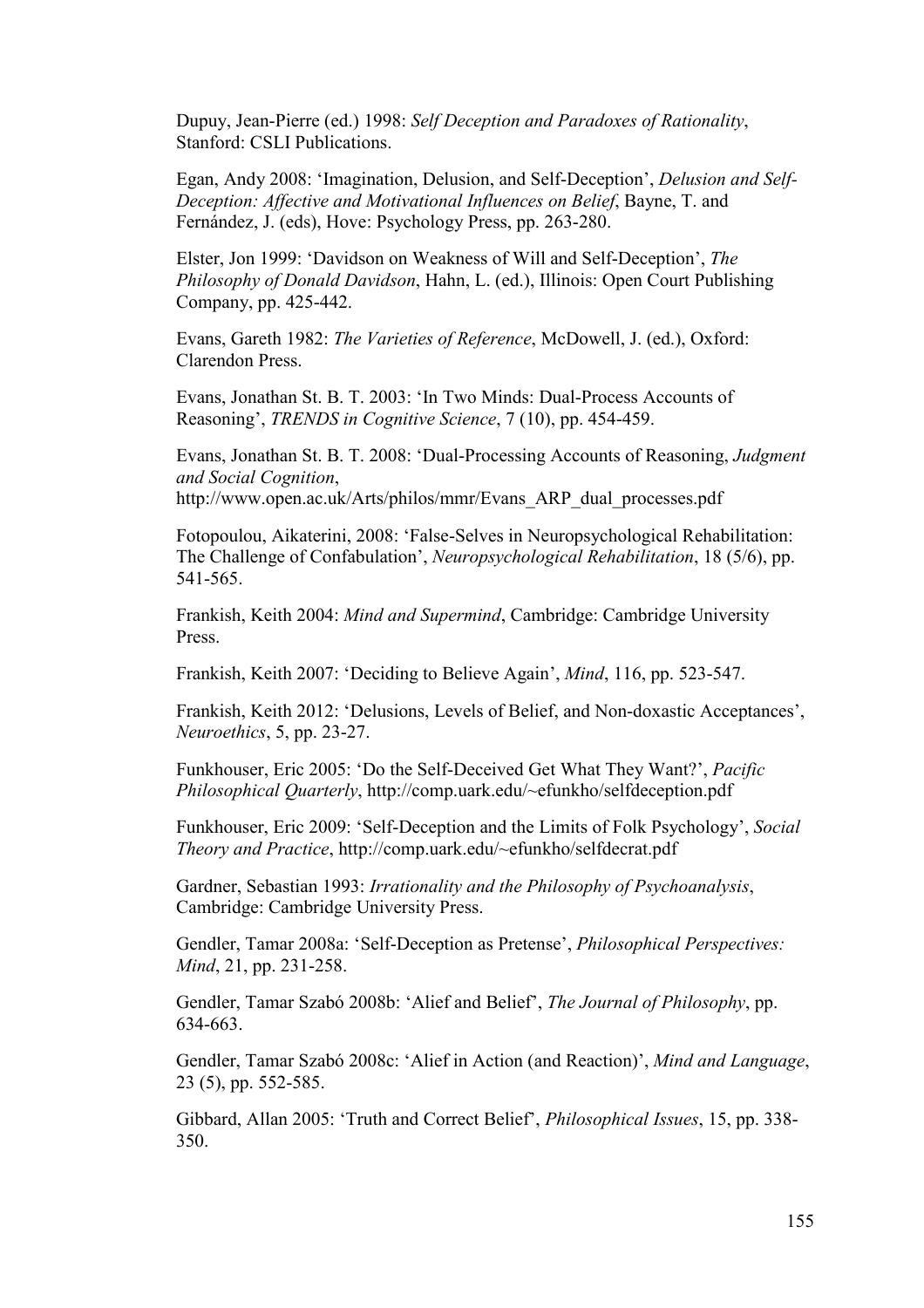Goldman, Alvin I. 1993: 'The Psychology of Folk Psychology', *Behavioural and Brain Sciences*, 16,

http://users.ecs.soton.ac.uk/harnad/Papers/Py104/goldman.psyc.html

Gorman, Michael 1993: 'Hume's Theory of Belief', *Hume Studies*, 19 (1), pp. 89- 102.

Griffiths, Paul 2009: 'The Distinction Between Innate and Acquired Characteristics', *Stanford Encyclopedia of Philosophy*, [http://plato.stanford.edu/entries/innate](http://plato.stanford.edu/entries/innate-acquired/)[acquired/](http://plato.stanford.edu/entries/innate-acquired/) 

Halligan, Peter and Marshall, John 1996: 'The Wise Prophet Makes Sure of the Event First: Hallucinations, Amnesia, and Delusions', *Method in Madness*, Halligan P. and Marshall J. (eds), Exeter: Psychology Press, pp. 235-266.

Hieronymi, Pamela 2008: 'Responsibility for Believing', *Synthese*, 161, pp. 357-373.

Holton, Richard 2001: 'What is the Role of the Self in Self-Deception?', *Proceedings of the Aristotelian Society*, 101 (1), pp. 53-69.

Hume, David 1975: *An Enquiry Concerning Human Understanding*, Selby-Bigge, L. (ed.), Oxford: Oxford University Press.

Hume, David 1978: *A Treatise of Hume Nature*, Selby-Bigge, L. (ed.), Oxford: Oxford University Press.

Hunter, David 1998: 'Understanding and Belief', *Philosophy and Phenomenological Research*, 58 (3), pp. 559-580.

Hunter, David 2011: 'Alienated Belief', *dialectica*, 65 (2), pp. 221-240.

Jackson, Frank and Pettit, Philip 1993: 'Folk Belief and Commonplace Belief', *Mind and Language*, 8 (2), pp. 298-305.

James, William 1931: 'The Will to Believe', *The Will to Believe and Other Essays in Popular Philosophy*, London: Longmans, Green and Co.

James, William 1983: *The Principles of Psychology*, Cambridge, MA: Harvard University Press.

Johnston, Mark 1988: 'Self-Deception and the Nature of Mind', *Perspectives on Self-Deception*, McLaughlin, B. and Rorty A. (eds), Berkeley: University of California Press, pp. 63-91.

Kolodny, Niko 2007: 'How Does Coherence Matter?', *Proceedings of the Aristotelian Society*, 107 (3), pp. 229-263.

Korcz, Keith 2010: 'The Epistemic Basing Relation', *Stanford Encyclopedia of Philosophy*,<http://plato.stanford.edu/entries/basing-epistemic/>

Lazar, Ariela 1998: 'Akrasia and the Principle of Continence or What the Tortoise Would Say to Achilles', *The Philosophy of Donald Davidson*, Hahn, L. (ed.), Illinois: Open Court Publishing Company, pp. 381-401.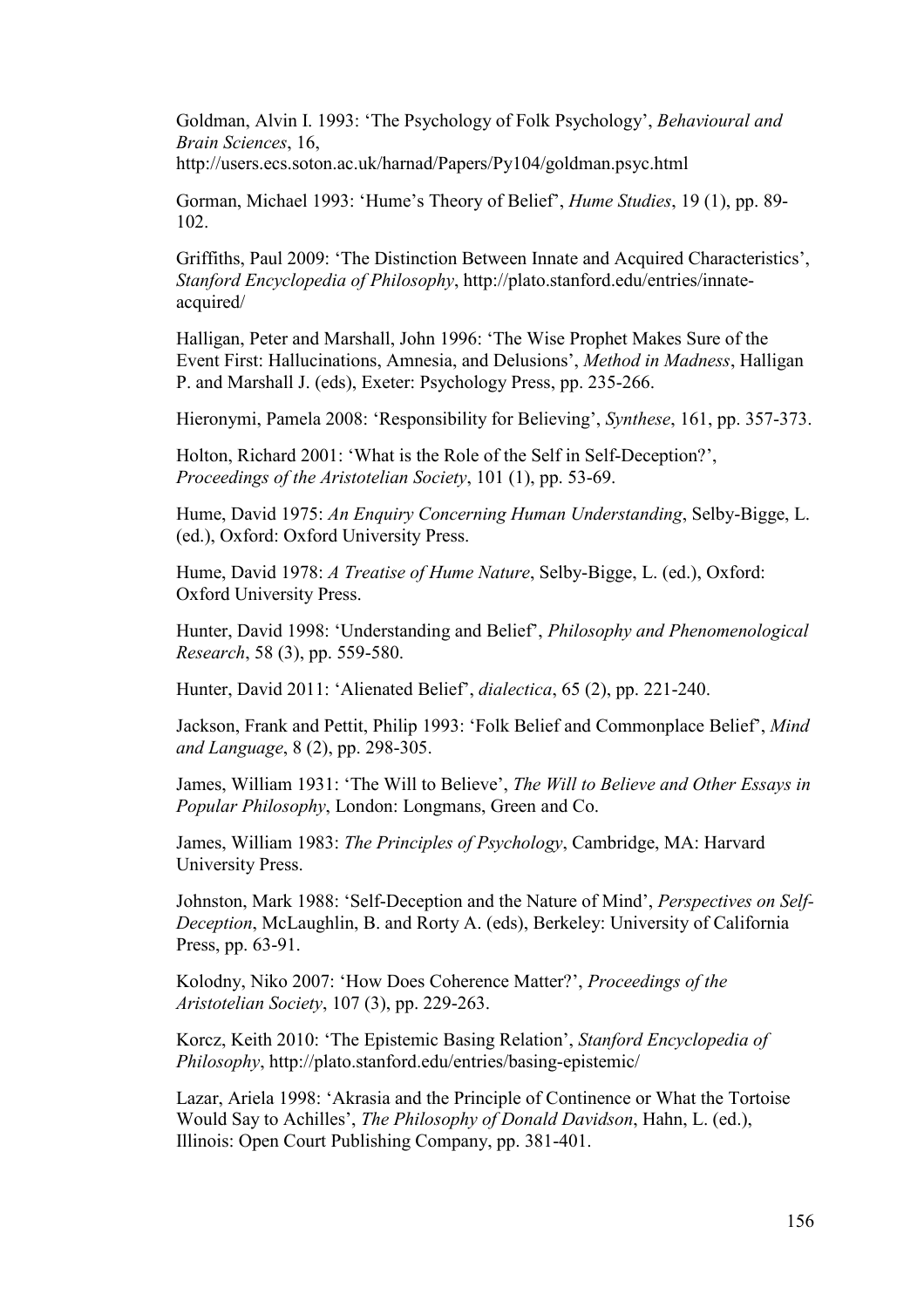Lehrman, Daniel 1953: 'Critique of Konrad Lorenz's Theory of Instinctive Behavior', *Quarterly Review of Biology*, 28 (4), pp. 337-363.

Locke, John 1996: *An Essay Concerning Human Understanding*, Winkler, K. (ed.), Indiana: Hackett Publishing Company, Inc.

Lorenz, Konrad 1965: *Evolution & the Modification of Behaviour*, Chicago: University of Chicago Press.

Malcolm, Norman 1967: 'Knowledge and Belief', *Knowledge and Belief*, Griffiths, A. Phillips (ed.), Oxford: Oxford University Press, pp. 69-81.

Marler, Peter 2004: 'Science and Birdsong: The Good Old Days', *Nature's Music: The Science of Birdsong*, Marler, P. and Slabbekoorn, H. (eds), Elsevier Academic Press, San Diego , CA , pp. 1-38.

Matthews, Eric 2005: 'Unconscious Reasons', *Philosophy, Psychiatry, & Psychology*, 12 (1), pp. 55-57.

McDowell, John 1994: *Mind and World*, Cambridge, MA: Harvard University Press.

McDowell, John 2009: *Having the World in View: Essays on Kant, Hegel, and Sellars*, Cambridge, MA: Harvard University Press.

McHugh, Conor 2011a: 'Belief and Aims', *Philosophical Studies*, https://sites.google.com/site/conormchughhomepage/

McHugh, Conor 2011b: 'Epistemic Deontology and Voluntariness', *Erkenntnis*, https://sites.google.com/site/conormchughhomepage/

McHugh, Conor 2011c: 'What Do We Aim At When We Believe?', *dialectica*, 65 (3), pp. 369-392.

McHugh, Conor 2012a: 'The Truth Norm of Belief', *Pacific Philosophical Quarterly*, 93, pp. 8-30.

McHugh, Conor 2012b: 'The Illusion of Exclusivity', *European Journal of Philosophy*, https://sites.google.com/site/conormchughhomepage/

McKay, Ryan, Cipolotti, Lisa 2007: 'Attributional Styles in a case of Cotard Delusion', *Consciousness and Cognition*, 16, pp. 349-359.

McLaughlin, Brian 1988: 'Exploring the Possibility of Self-Deception in Belief', *Perspectives on Self-Deception*, McLaughlin, B. and Rorty, A. (eds), Berkeley: University of California Press, pp. 29-62.

Mele, Alfred 1982: ''Self-Deception, Action, and Will': Comments', *Erkenntnis*, 18 (2), pp. 159-164.

Mele, Alfred 1987a: *Irrationality: An Essay on Akrasia, Self-Deception, and Self-Control*, Oxford: Oxford University Press.

Mele, Alfred 1992a: *Springs of Action: Understanding Intentional Behavior*, Oxford: Oxford University Press.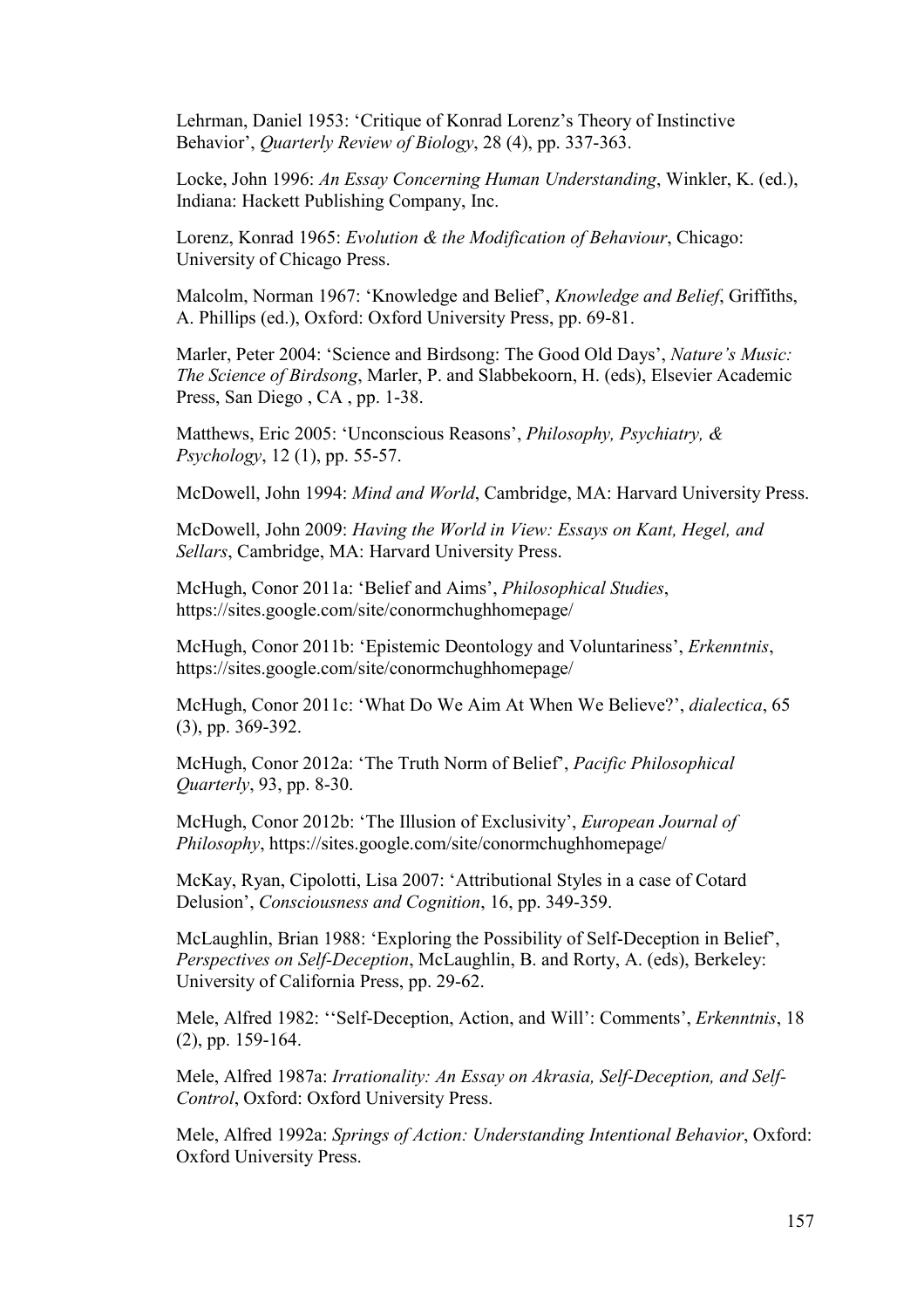Mele, Alfred 1997: 'Real Self-Deception', *Behavioural and Brain Sciences*, 20, pp. 91-136.

Mele, Alfred 2001: *Self-Deception Unmasked*, Oxford: Princeton University Press.

Mele, Alfred 2007: 'Intention, Self-Deception, and Reasons for Action', *Rationality and the Good: Critical Essays on the Ethics and Epistemology of Robert Audi*, Timmons, M., Greco, J., and Mele, A. (eds), Oxford: Oxford University Press.

Mele, Alfred 2009: 'Have I Unmasked Self-Deception or Am I Self-Deceived?', *The Philosophy of Deception*, Clancy, M. (ed.), Oxford: Oxford University Press.

Mellor, Hugh 1978: 'Conscious Belief', *Proceedings of the Aristotelian Society*, 78, pp. 87-101

Mellor, Hugh 1980: 'Consciousness and Degrees of Belief', *Matters of Metaphysics*, Cambridge: Cambridge University Press, pp. 30-60.

Montaigne, Michel de 1957: *Essays,* Frame, D. (trans.), Palo Alto: Stanford University Press.

Moran, Richard 2001a: *Authority and Estrangement: An Essay on Self-Knowledge*, Oxford: Princeton University Press.

Moran, Richard 2001b: 'Responses to O'Brien and Shoemaker', *European Journal of Philosophy*, 11 (3), pp. 402-419.

Morton, Adam 1980: *Frames of Mind: Constraints on the Common-Sense Conception of the Mental*, Oxford: Clarendon Press.

Morton, Adam 1988: 'Partisanship', *Perspectives on Self-Deception*, McLaughlin, B. and Rorty A. (eds), Berkeley: University of California Press, pp. 170-182.

Morton, Adam 2003: *The Importance of Being Understood: Folk Psychology as Ethics*, London: Routledge.

Nichols, Shaun 2002: 'Folk Psychology', *Encyclopedia of Cognitive Science*, London: Nature Publishing Group,

http://www.hum.utah.edu/philosophy/faculty/nichols/Papers/FolkPsychologyFinal.ht m

Nickel, Philip 2010: 'Voluntary Belief on a Reasonable Basis', *Philosophy and Phenomenological Research*, 81, pp. 312-334.

O'Brien, Lucy 2001: 'Moran on Agency and Self-Knowledge', *European Journal of Philosophy*, 11 (3), pp. 375-390.

O'Brien, Lucy 2005a: 'Imagination and the Motivational View of Belief', *Analysis*, 65 (1), pp. 55-62.

O'Brien, Lucy 2005b: 'Self-Knowledge, Agency and Force', *Philosophy and Phenomenological Research*, 71 (3), pp. 580-601.

O'Brien, Lucy and Soteriou, Matthew, (eds), 2009: *Mental Actions*, Oxford: Oxford University Press.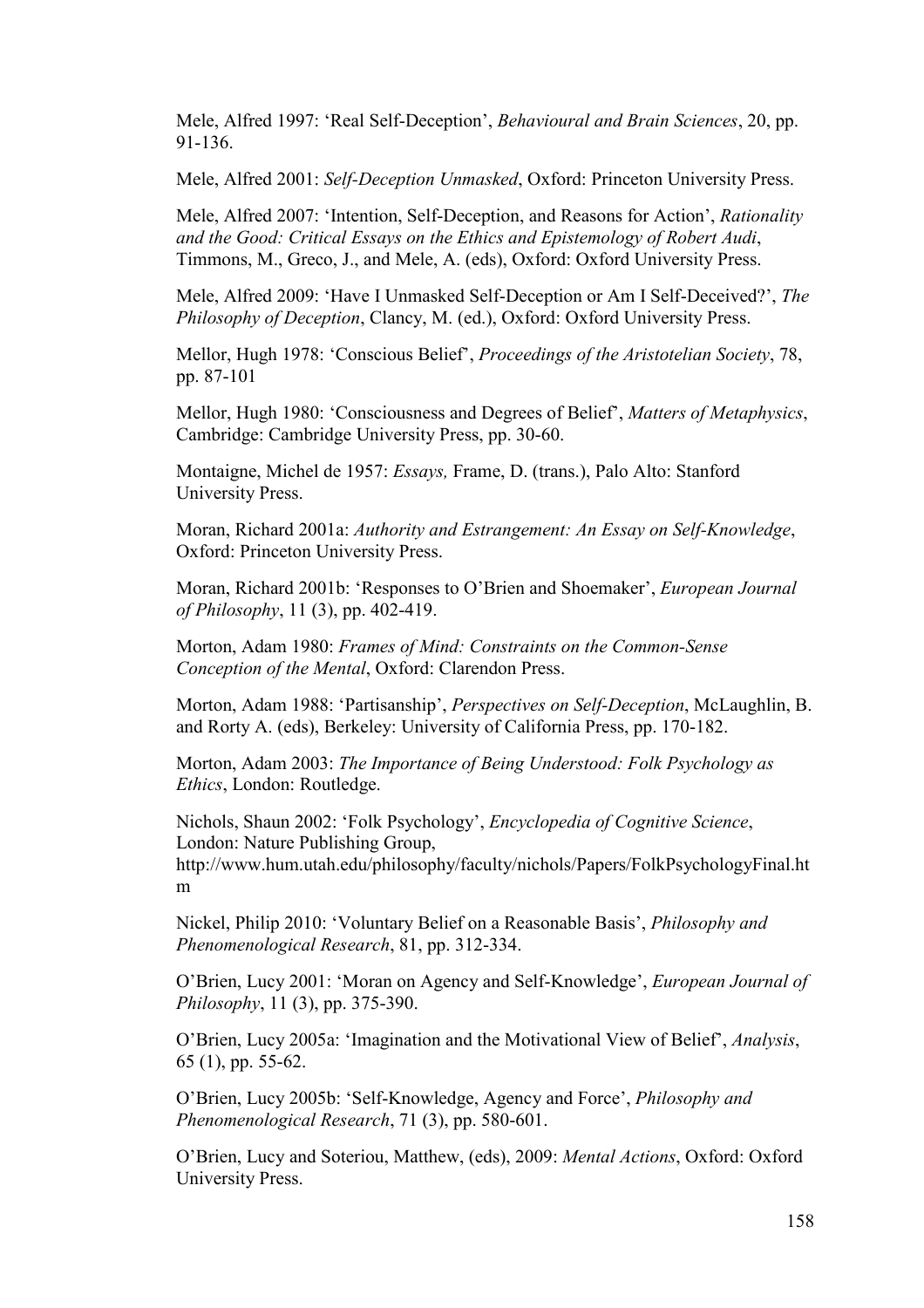Owens, David 2000: *Reason without Freedom: The Problem of Epistemic Normativity*, Routledge: Bury St Edmunds.

Owens, David 2003: 'Does Belief Have an Aim?', *Philosophical Studies*, 115 (3), pp. 283-305.

Pascal, Blaise 2006: *Pensées*, Project Gutenberg, http://www.gutenberg.org/catalog/world/readfile?fk\_files=230692

Papineau, David forthcoming: 'There Are No Norms of Belief', http://kcl.academia.edu/DavidPapineau/Papers/968647/There\_Are\_No\_Norms\_of\_B elief

Pears, David 1984: *Motivated Irrationality*, Oxford: Clarendon Press.

Price, Henry 1969: *Belief*, London: George Allen & Unwin.

Priest, Graham 2006: *In Contradiction: A Study of the Transconsistent*, Oxford: Clarendon Press.

Quine, Willard 1960: *Word and Object*, Cambridge, MA: The MIT Press.

Railton, Peter 1994: 'Truth, Reason, and the Regulation of Belief', *Philosophical Issues*, 5, pp. 71-93.

Ramsey, Frank 1926: 'Truth and Probability', *The Foundations of Mathematics and other Logical Essays*, Braithwaite, R. (ed.), London: Kegan, Paul, Trench, Trubner & Co., pp. 156-198.

Ratcliffe, Matthew 2008: *Feelings of Being: Phenomenology, Psychiatry and the Sense of Reality*, Oxford: Oxford University Press.

Reisner, Andrew and Steglich-Petersen, Asbjorn 2011: *Reasons for Belief*, Cambridge: Cambridge University Press.

Rosen, Gideon 2001: 'Brandom on Modality, Normativity and Intentionality', *Philosophy and Phenomenological Research*, 63 (3), pp. 611-623.

Rowbottom, Darrell Patrick 2007: '"In-Between Believing" and Degrees of Belief', *Teorema*, 26 (1), pp. 131-137.

Ryle, Gilbert 2000: *The Concept of Mind*, London: Penguin Books.

Schwitzgebel, Eric 2001a: 'On Containers and Content, with a Cautionary Note to Philosophers of Mind', http://www.faculty.ucr.edu/~eschwitz/SchwitzAbs/Containers.htm

Schwitzgebel, Eric 2001b: 'In-Between Believing', *The Philosophical Quarterly*, 51 (202), pp. 76-82.

Schwtizgebel, Eric 2002: 'A Phenomenal Dispositional Account of Belief', *Noûs*, 36 (2), pp. 249-275.

Schwitzgebel, Eric 2006: 'Belief', *Stanford Encyclopedia of Philosophy*, http://plato.stanford.edu/entries/belief/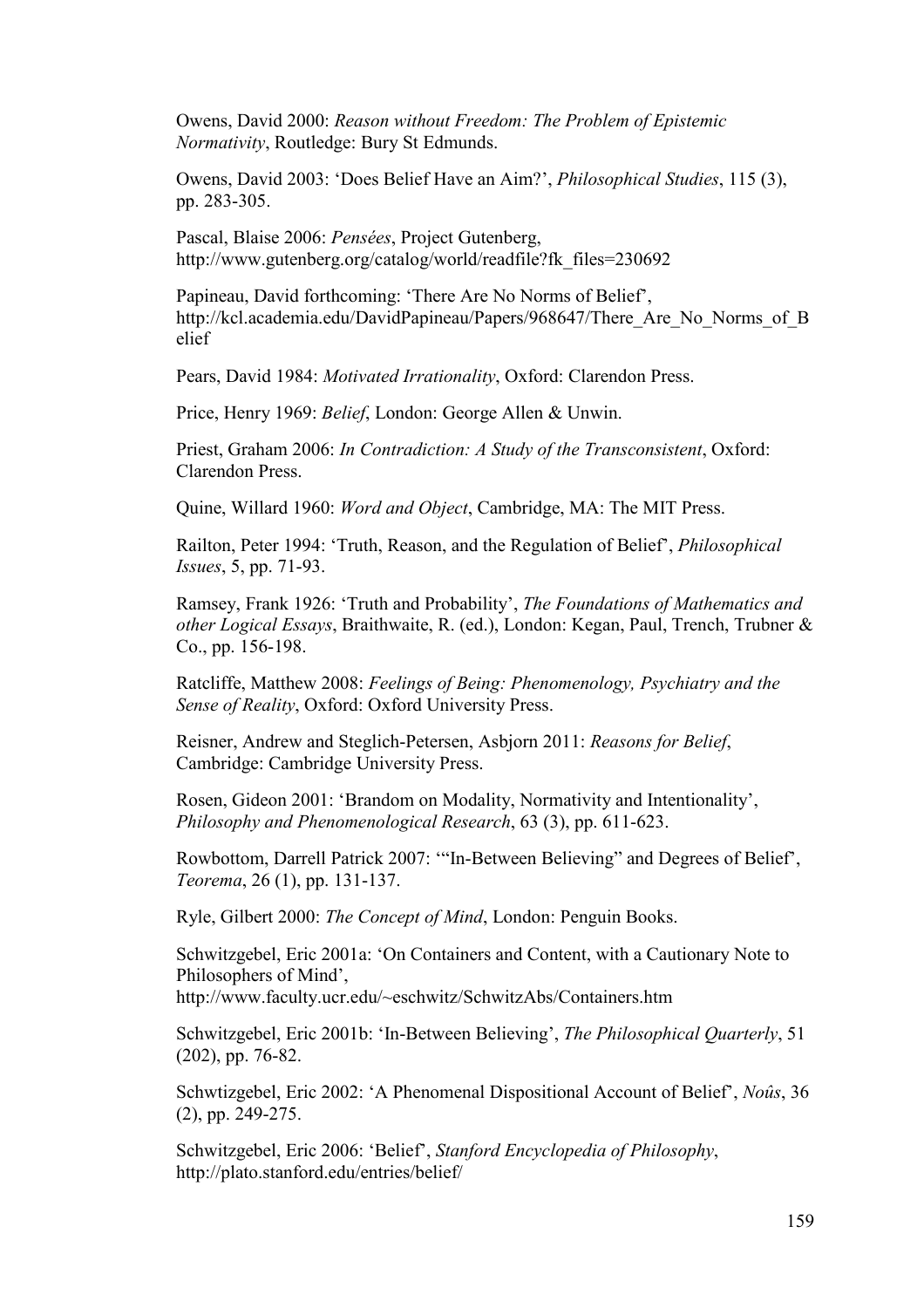Schwitzgebel, Eric 2008 'Mad Belief?', *The Splintered Mind*, http://schwitzsplinters.blogspot.com

Schwitzgebel, Eric 2010: 'Acting Contrary to Our Professed Beliefs, or the Gulf Between Dispositional Belief and Occurrent Judgment'*, Pacific Philosophical Quarterly*, 91, pp. 531-553.

Sechehaye, Marguerite 1970: *Autobiography of a Schizophrenic Girl*, New York: Signet.

Shah, Nishi 2002: 'Clearing Space for Doxastic Voluntarism', *The Monist*, 85 (3), pp. 436-445.

Shah, Nishi 2003: 'How Truth Governs Belief', *The Philosophical Review*, 112 (4), pp. 447-482.

Shah, Nishi and Velleman, David 2005: 'Doxastic Deliberation', *The Philosophical Review*, 114 (4), pp. 497-534.

Shah, Nishi 2006: 'A New Argument for Evidentialism', *The Philosophical Quarterly*, 56 (225), pp. 481-498.

Shoemaker, Sydney 2001: 'Moran on Self-Knowledge', *European Journal of Philosophy*, 11 (3), pp. 391-401.

Smith, Michael 1994: *The Moral Problem*, Oxford: Blackwell Publishing.

de Sousa, Ronald 1988: 'Emotion and Self-Deception', *Perspectives on Self-Deception*, McLaughlin, B. and Rorty, A. (eds), Berkeley: University of California Press, pp. 324-341.

Steglich-Petersen, Asbjørn 2006a: 'Voluntarism and Transparent Deliberation', *South African Journal of Philosophy*, 25 (2), pp. 171-176.

Steglich-Petersen, Asbjørn 2006b: 'No Norm Needed: on the Aim of Belief', *The Philosophical Quarterly*, 56 (225), pp. 499-516.

Steglich-Petersen, Asbjørn 2008a: 'Against Essential Normativity of the Mental', *Philosophical Studies*, pp. 263-283.

Steglich-Petersen, Asbjørn 2008b: 'Does Doxastic Transparency Support Evidentialism?', *dialectica*, 62 (4), pp. 541-547.

Steglich-Petersen, Asbjørn 2009: 'Weighing the Aim of Belief', *Philosophical Studies*, 145, pp. 395-405.

Steglich-Petersen, Asbjørn 2011: 'How to be a Teleologist about Epistemic Reasons', *Reasons for Belief*, Reisner, A. and Steglich-Petersen, A. (eds.), Cambridge: Cambridge University Press.

Stocker, Michael 1982: 'Responsibility Especially for Beliefs', *Mind*, pp. 398-417.

Strawson, Galen 2003: 'Mental Ballistics or the Involuntariness of Spontaneity', *Proceedings of the Aristotelian Society*, 103, pp. 227-256.